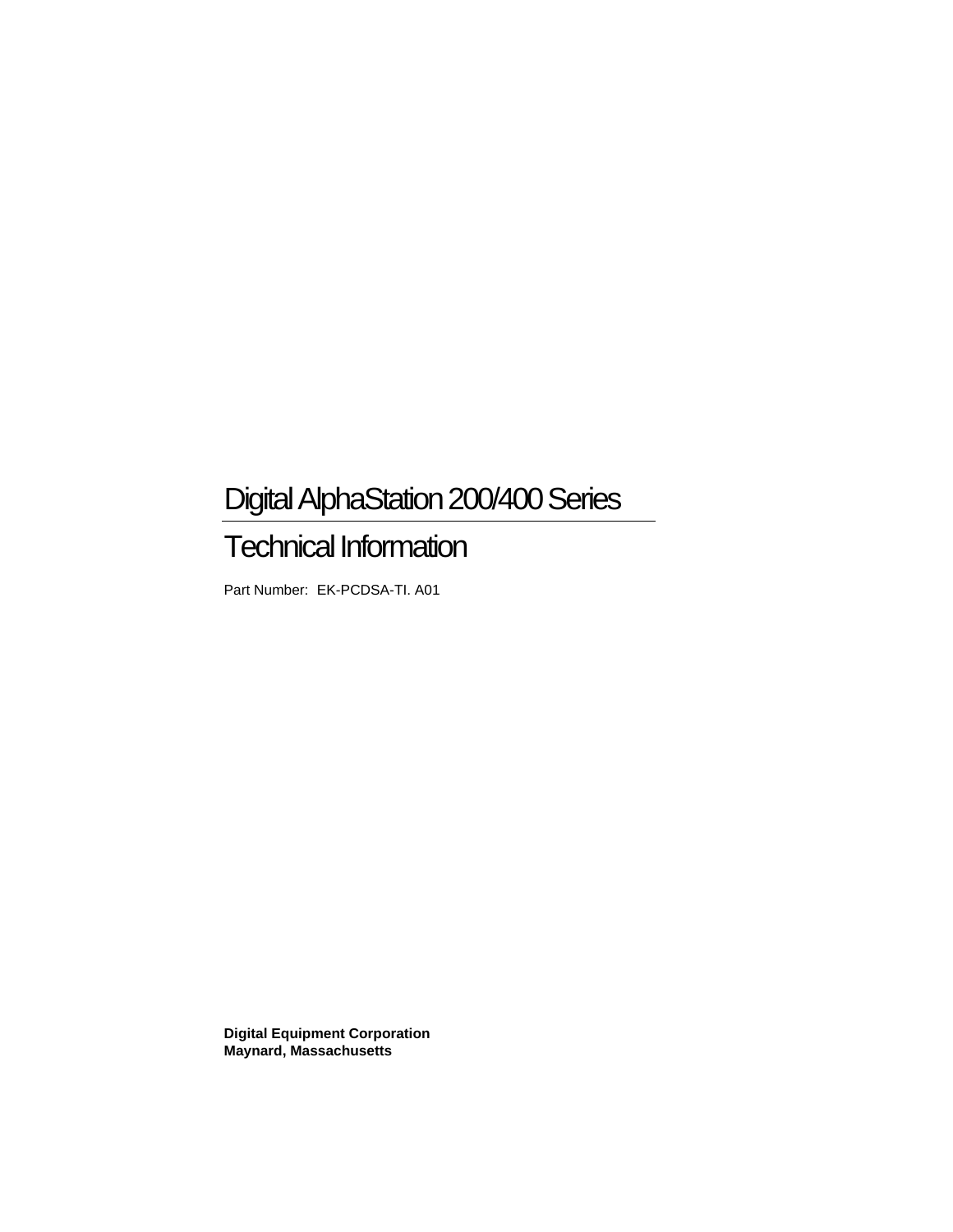#### **April 1995**

Digital Equipment Corporation makes no representations that the use of its products in the manner described in this publication will not infringe on existing or future patent rights, nor do the descriptions contained in this publication imply the granting of licenses to make, use, or sell equipment or software in accordance with the description.

Possession, use, or copying of the software described in this publication is authorized only pursuant to a valid written license from Digital or an authorized sublicensor.

© Digital Equipment Corporation 1995. All rights reserved.

The postpaid Reader's Comments form at the end of this document requests your critical evaluation to assist in preparing future documentation.

The following are trademarks of Digital Equipment Corporation: AlphaGeneration, AlphaServer, AlphaStation, DECchip, the DIGITAL logo, and OpenVMS.

The following are third-party trademarks:

Ethernet is a trademark of Xerox Corporation; IBM PC/AT is a trademark of International Business Machines; SIMM is a trademark of Molex Corporation; UNIX is a registered trademark in the United States and other countries licensed exclusively through X/Open Company, Ltd.; Windows NT is a trademark of Microsoft Corporation; and Windows Sound System is a trademark of Microsoft Corporation.

All other trademarks and registered trademarks are the property of their respective holders.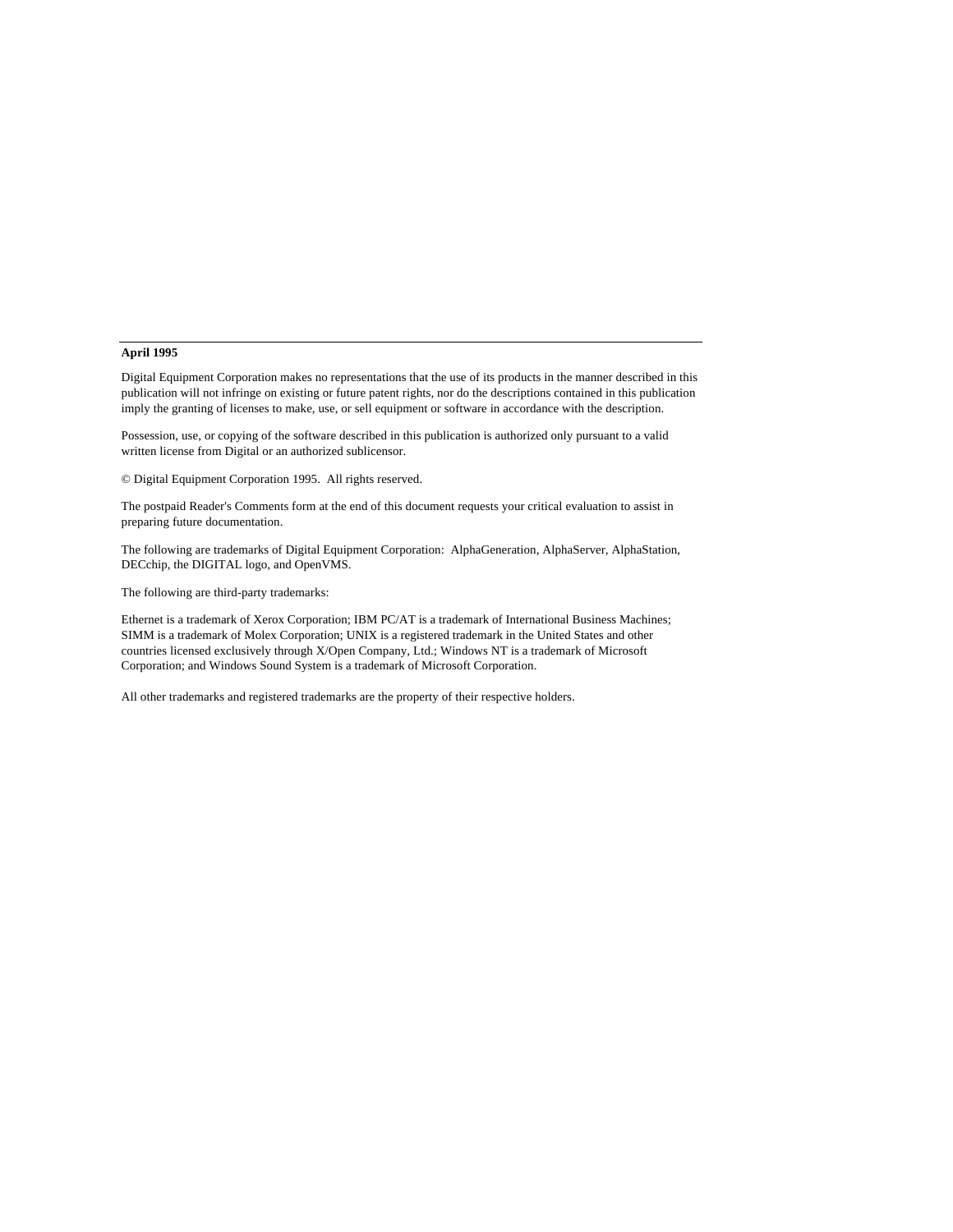# **Contents**

### **Preface**

### 1 Digital AlphaStation System Descriptions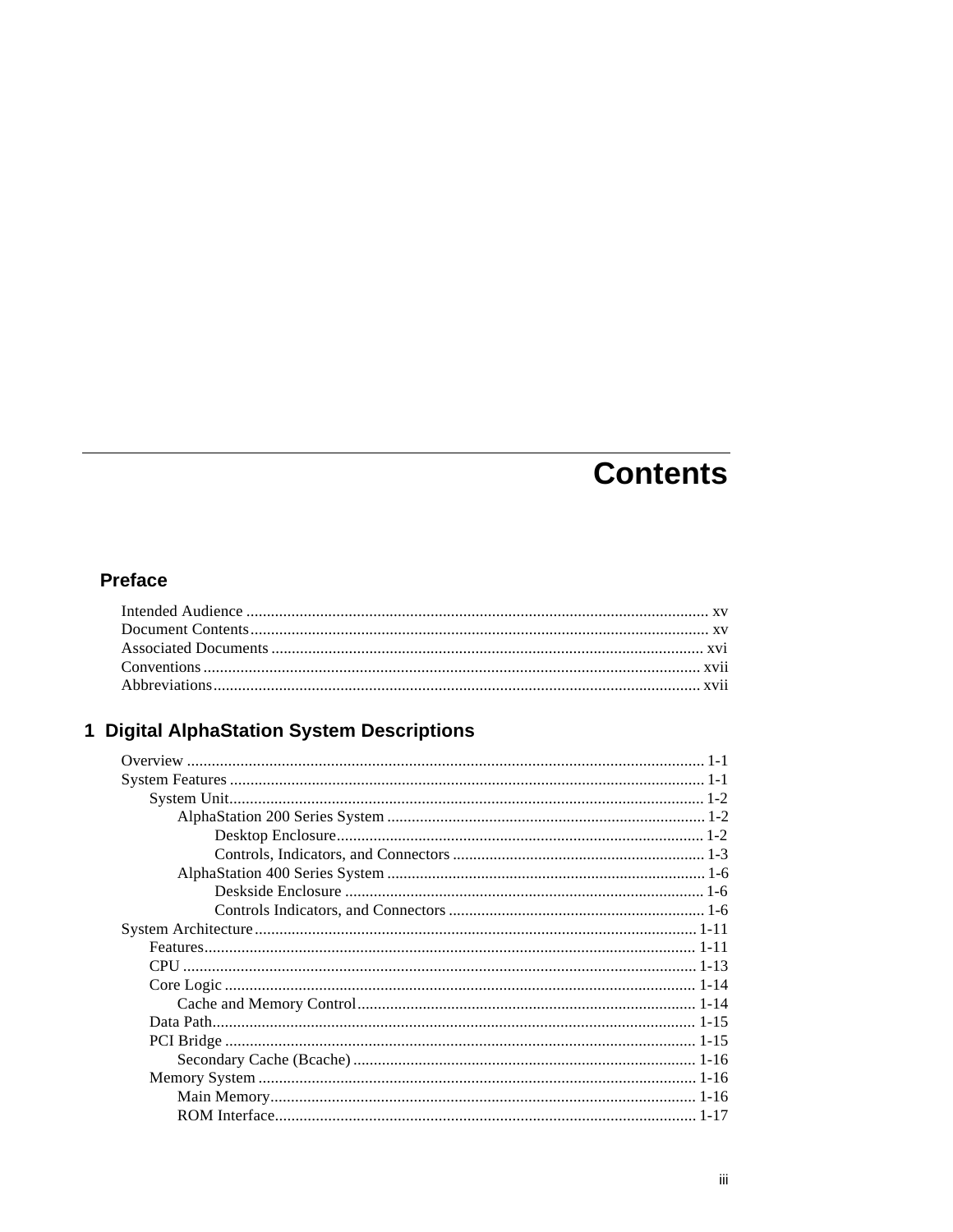### 2 Configuring Your AlphaStation System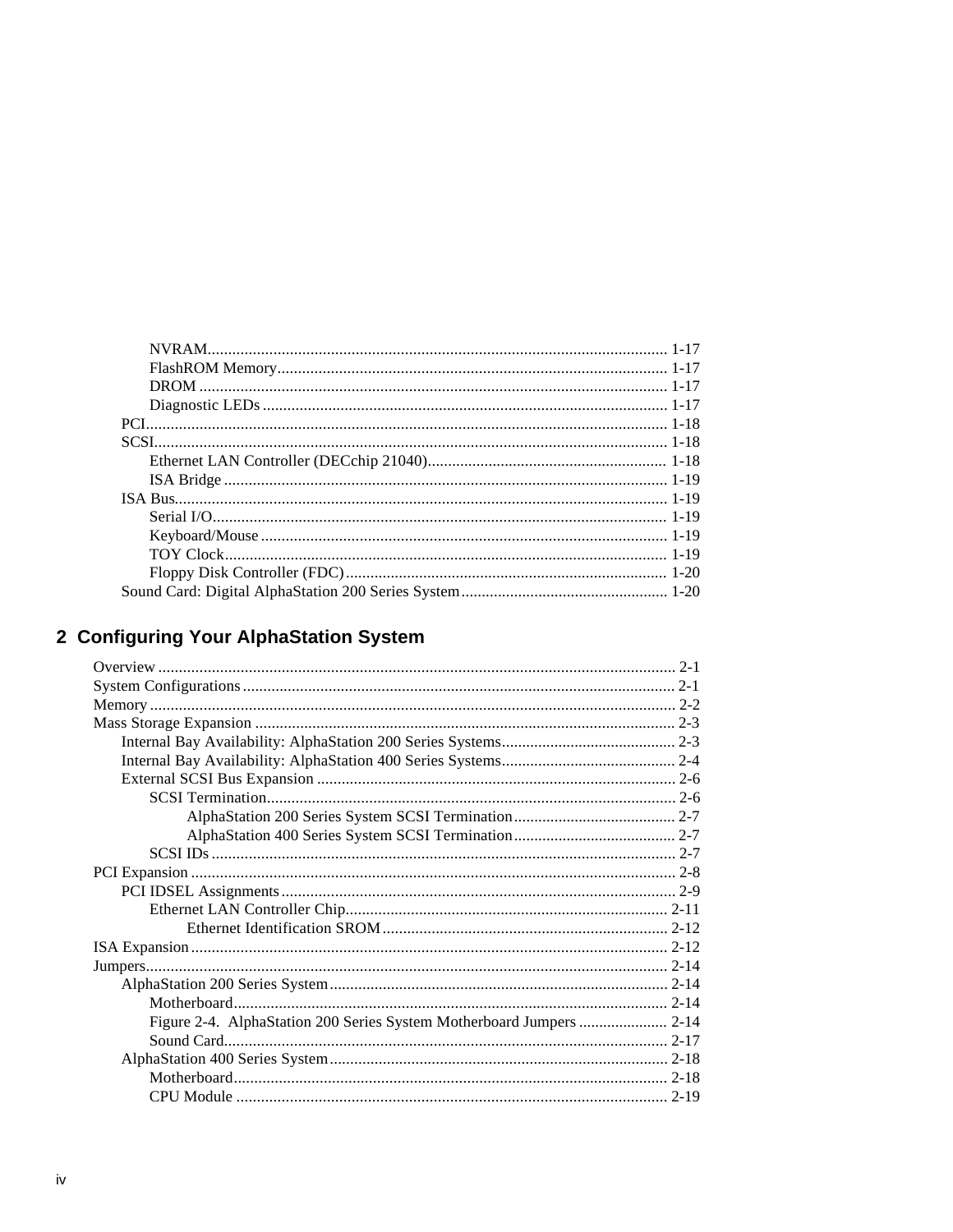### 3 Addressing

### 4 I/O Programming

### 5 DMA

### 6 Hardware Interrupts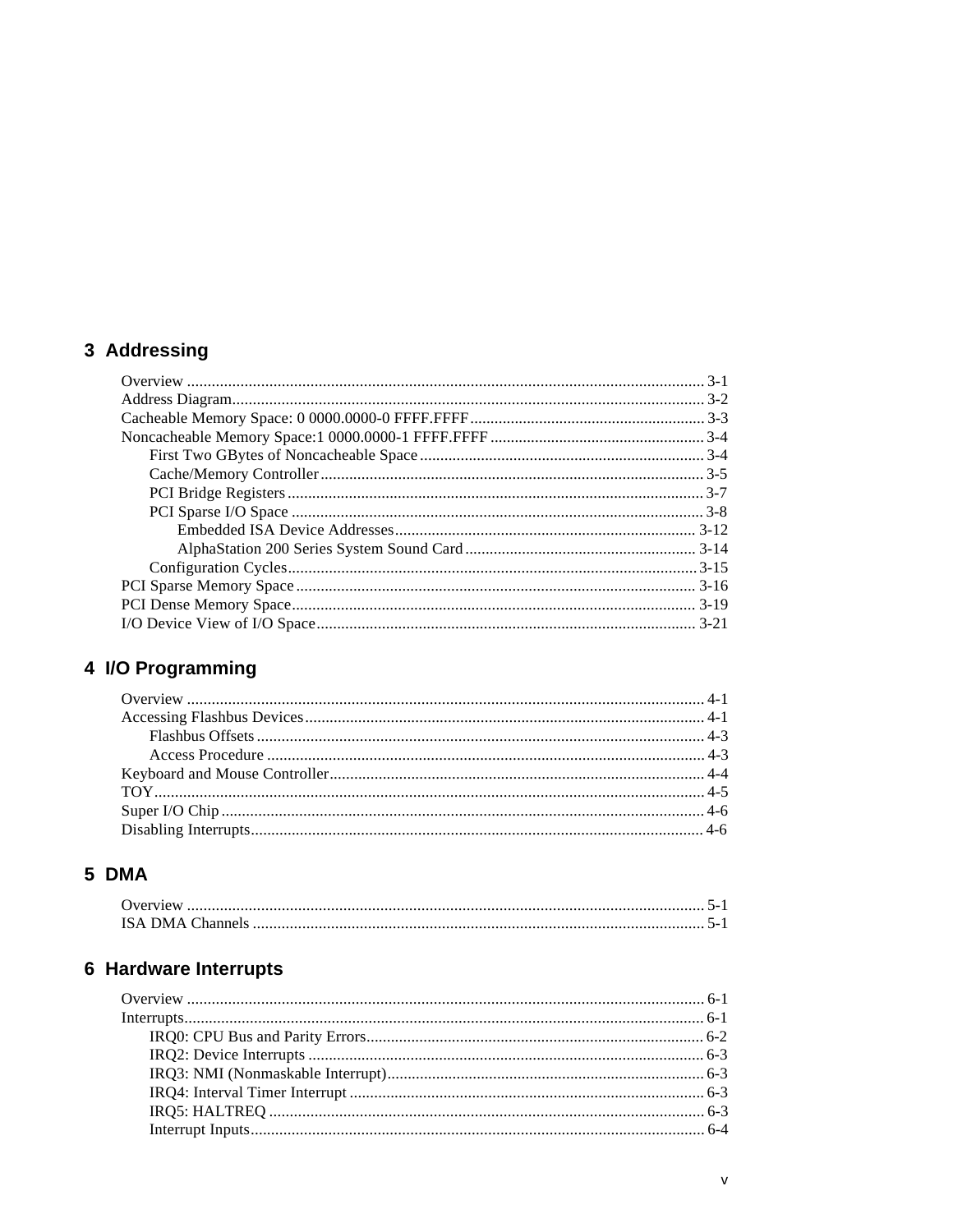|--|

### 7 System Power-Up and Initialization

### 8 AlphaStation Firmware

### 9 Fault Management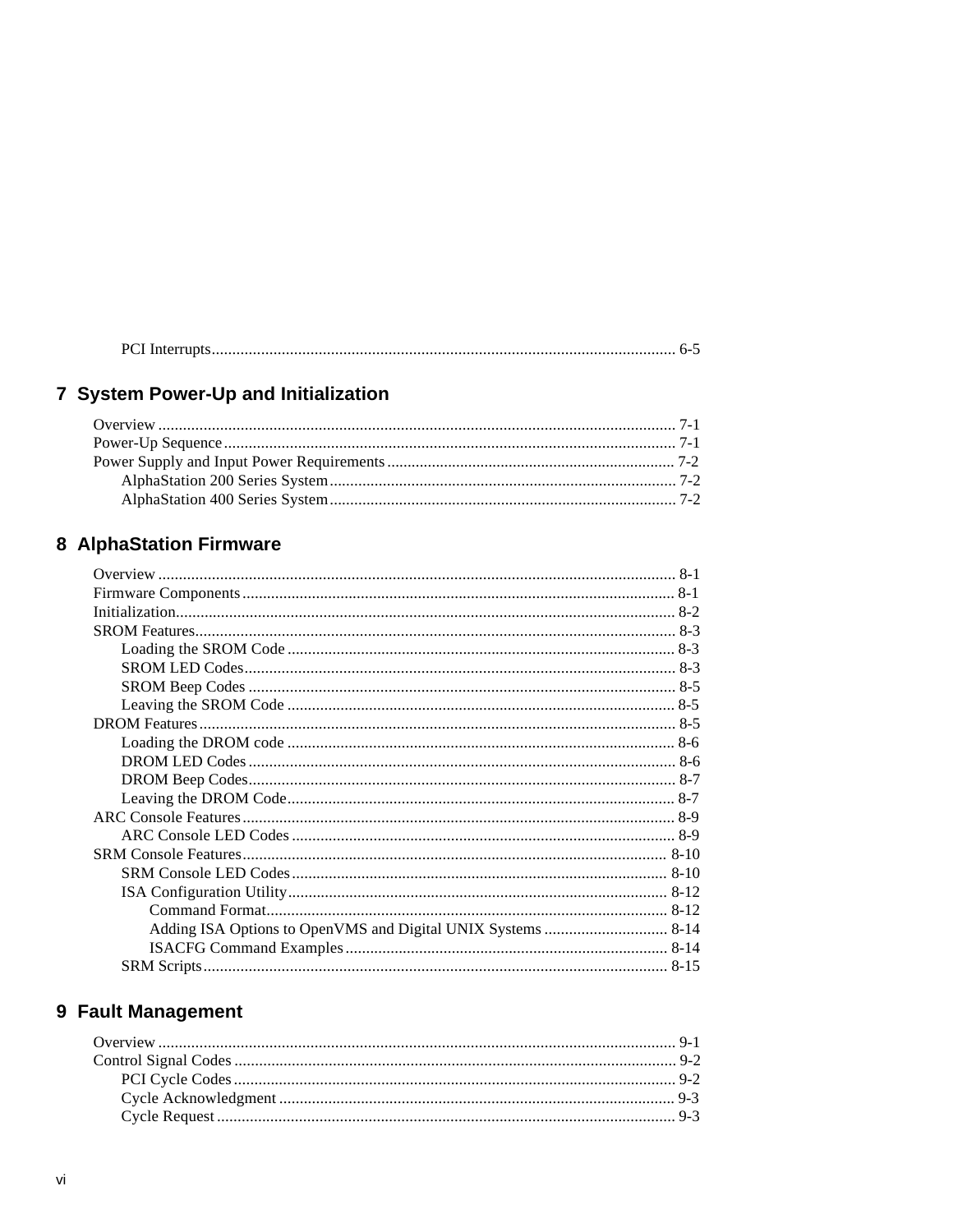| Machine Check Code 0x94, Primary Cache Data Fill Error (Icache)  9-25 |  |
|-----------------------------------------------------------------------|--|
|                                                                       |  |
|                                                                       |  |
|                                                                       |  |
|                                                                       |  |
|                                                                       |  |

### **10 Connector and Cable Information**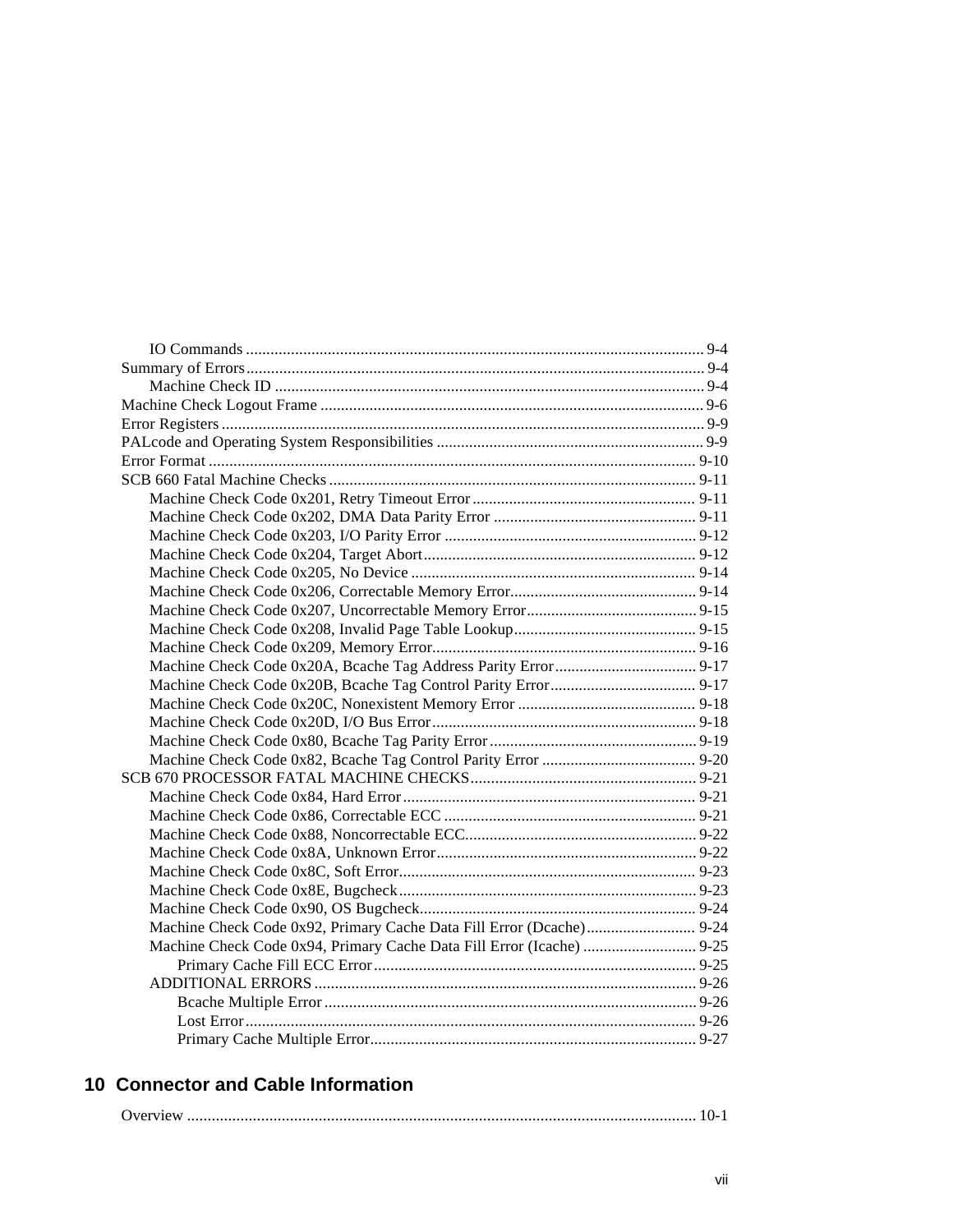### 11 Registers

| Instruction Translation Buffer Page Table Entry (ITB_PTE) Register  11-2           |
|------------------------------------------------------------------------------------|
|                                                                                    |
| Instruction Translation Buffer Page Table Entry Temp (ITB_PTE_TEMP) Register  11-3 |
|                                                                                    |
|                                                                                    |
|                                                                                    |
|                                                                                    |
|                                                                                    |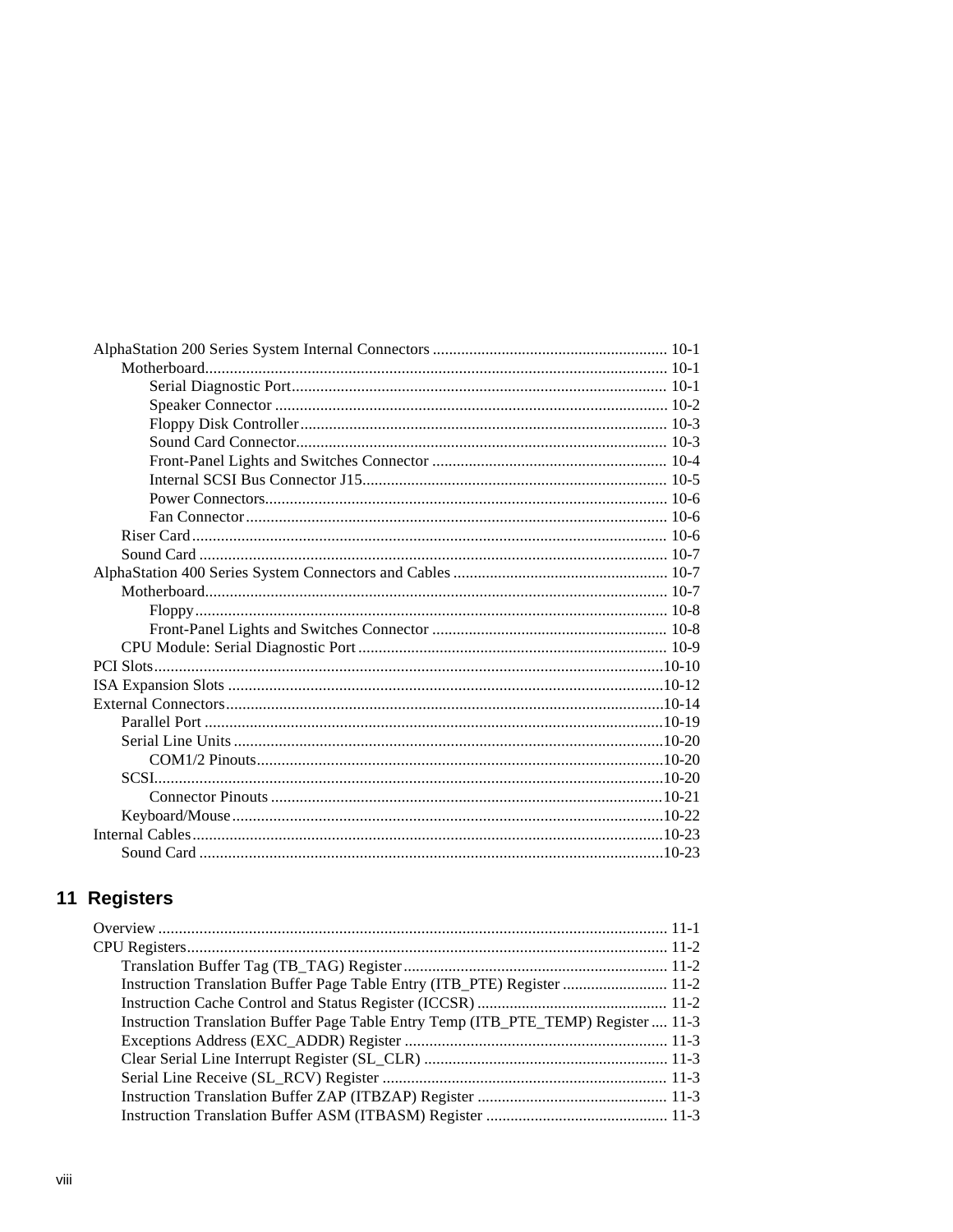| Data Translation Buffer Page Table Entry Register (DTB_PTE)  11-7                |  |
|----------------------------------------------------------------------------------|--|
| Data Translation Buffer Page Table Entry Temporary (DTB_PTE_TEMP) Register  11-7 |  |
| Memory Management Control and Status Register (MM_CSR) 11-7                      |  |
|                                                                                  |  |
|                                                                                  |  |
|                                                                                  |  |
|                                                                                  |  |
|                                                                                  |  |
|                                                                                  |  |
|                                                                                  |  |
|                                                                                  |  |
|                                                                                  |  |
|                                                                                  |  |
|                                                                                  |  |
|                                                                                  |  |
|                                                                                  |  |
|                                                                                  |  |
|                                                                                  |  |
|                                                                                  |  |
|                                                                                  |  |
|                                                                                  |  |
|                                                                                  |  |
|                                                                                  |  |
|                                                                                  |  |
|                                                                                  |  |
|                                                                                  |  |
|                                                                                  |  |
|                                                                                  |  |
|                                                                                  |  |
|                                                                                  |  |
|                                                                                  |  |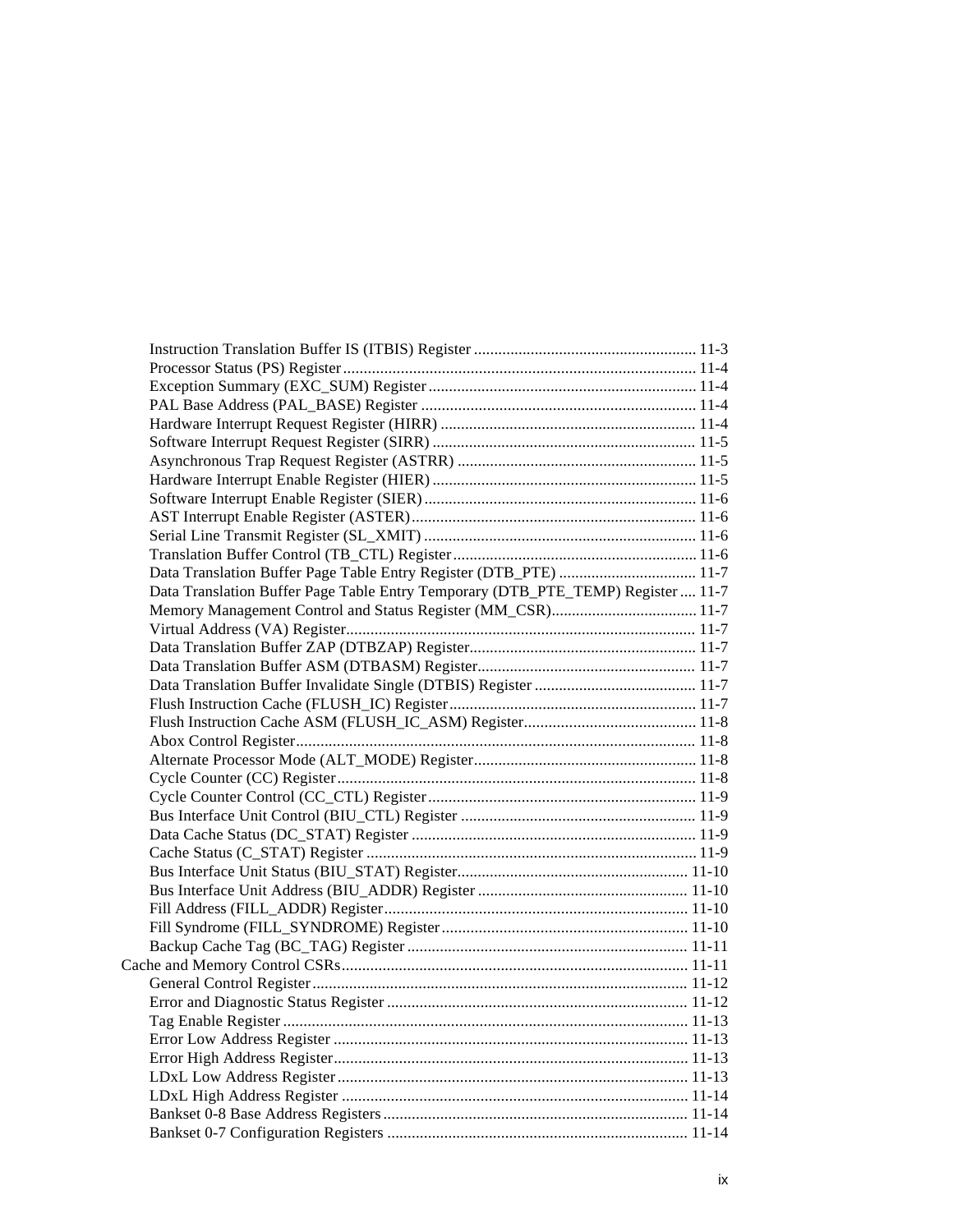### **Index**

### **Figures**

| $1 - 1$ |  |
|---------|--|
| $1-2$   |  |
| $1 - 3$ |  |
| $1 - 4$ |  |
| $1 - 5$ |  |
| $1-6$   |  |
| $2 - 1$ |  |
| $2 - 2$ |  |
| $2 - 3$ |  |
| $2 - 4$ |  |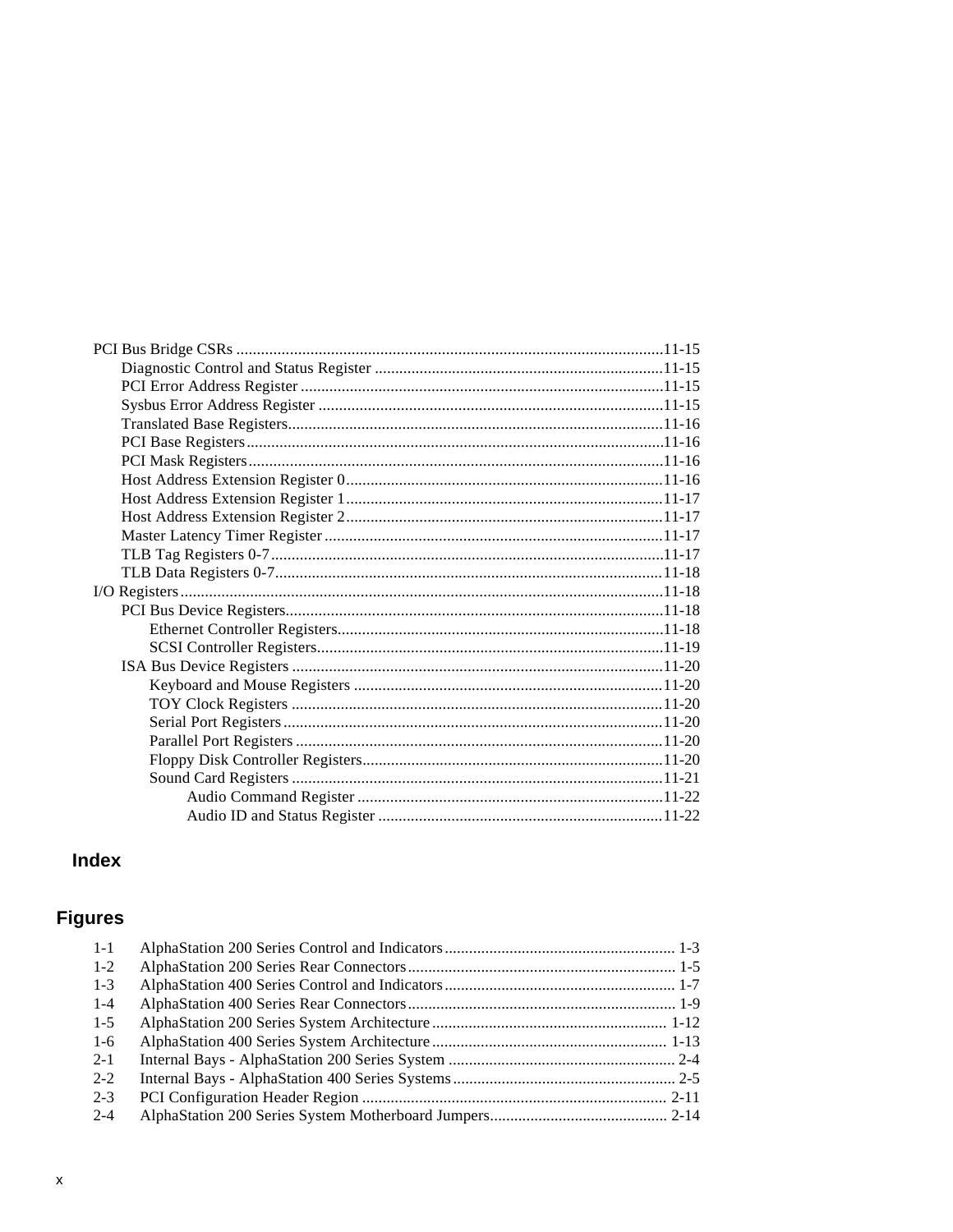| $2 - 5$  |  |
|----------|--|
| $2-6$    |  |
| $2 - 7$  |  |
| $3-1$    |  |
| $3-2$    |  |
| $3 - 3$  |  |
| $3-4$    |  |
| $3 - 5$  |  |
| $3-6$    |  |
| $3 - 7$  |  |
| $3 - 8$  |  |
| $3-9$    |  |
| $3-10$   |  |
| $3 - 11$ |  |
| $4 - 1$  |  |
| $4 - 2$  |  |
| $5 - 1$  |  |
| $6-1$    |  |
| $7-1$    |  |
| $8-1$    |  |
| $8-2$    |  |
| $10-1$   |  |
| $10-2$   |  |

### **Tables**

| $1 - 1$  | Distinctive Features of the Digital AlphaStation 200 and 400 Series Systems  1-2 |  |
|----------|----------------------------------------------------------------------------------|--|
| $1 - 2$  |                                                                                  |  |
| $1 - 3$  |                                                                                  |  |
| $1 - 4$  |                                                                                  |  |
| $1 - 5$  |                                                                                  |  |
| $2 - 1$  |                                                                                  |  |
| $2 - 2$  |                                                                                  |  |
| $2 - 3$  |                                                                                  |  |
| $2 - 4$  |                                                                                  |  |
| $2 - 5$  |                                                                                  |  |
| $2-6$    |                                                                                  |  |
| $2 - 7$  |                                                                                  |  |
| $2 - 8$  |                                                                                  |  |
| $2-9$    |                                                                                  |  |
| $2 - 10$ |                                                                                  |  |
| $2 - 11$ |                                                                                  |  |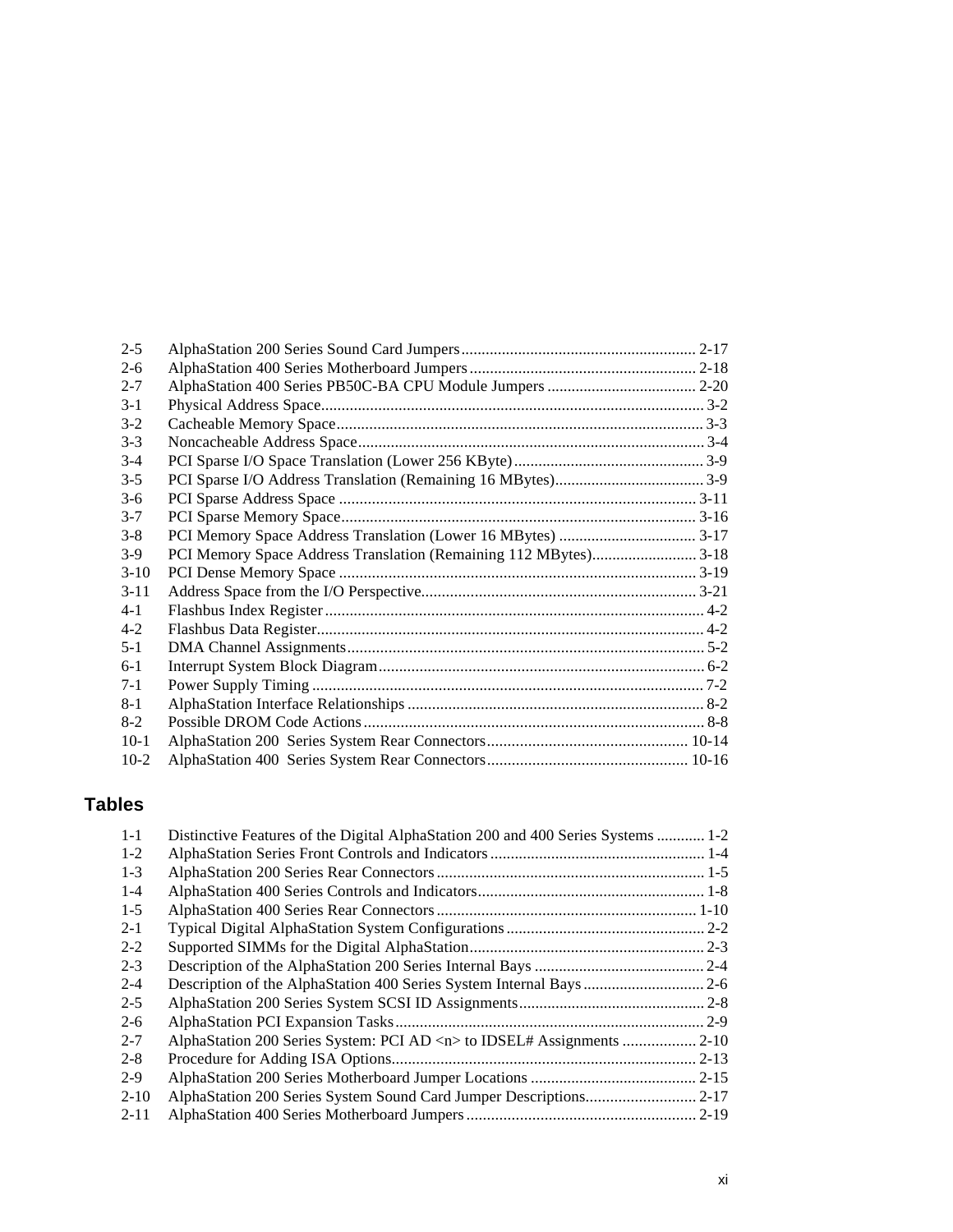| $2 - 12$ | AlphaStation 400 Series PB50C-BA CPU Module Jumper Descriptions  2-21 |  |
|----------|-----------------------------------------------------------------------|--|
| $3-1$    |                                                                       |  |
| $3-2$    |                                                                       |  |
| $3 - 3$  |                                                                       |  |
| $3-4$    |                                                                       |  |
| $3 - 5$  |                                                                       |  |
| $3-6$    |                                                                       |  |
| $3 - 7$  |                                                                       |  |
| $3 - 8$  |                                                                       |  |
| $4 - 1$  |                                                                       |  |
| $4 - 2$  |                                                                       |  |
| $4 - 3$  |                                                                       |  |
| $6 - 1$  |                                                                       |  |
| $6 - 2$  |                                                                       |  |
| $6-3$    |                                                                       |  |
| $7-1$    |                                                                       |  |
| $7-2$    |                                                                       |  |
| $8-1$    |                                                                       |  |
| $8-2$    |                                                                       |  |
| $8-3$    |                                                                       |  |
| $8 - 4$  |                                                                       |  |
| $8 - 5$  |                                                                       |  |
| $8 - 6$  |                                                                       |  |
| $8-7$    |                                                                       |  |
| 8-8      |                                                                       |  |
| $9-1$    |                                                                       |  |
| $9 - 2$  |                                                                       |  |
| $9 - 3$  |                                                                       |  |
| $9-4$    |                                                                       |  |
| $9 - 5$  |                                                                       |  |
| $9 - 6$  |                                                                       |  |
| $9 - 7$  |                                                                       |  |
| $9 - 8$  |                                                                       |  |
| $9-9$    |                                                                       |  |
| $9-10$   |                                                                       |  |
| $9 - 11$ |                                                                       |  |
| $9 - 12$ |                                                                       |  |
| $9-13$   |                                                                       |  |
| $9 - 14$ |                                                                       |  |
| $9 - 15$ |                                                                       |  |
| $9 - 16$ |                                                                       |  |
| $9 - 17$ |                                                                       |  |
| $9 - 18$ |                                                                       |  |
|          |                                                                       |  |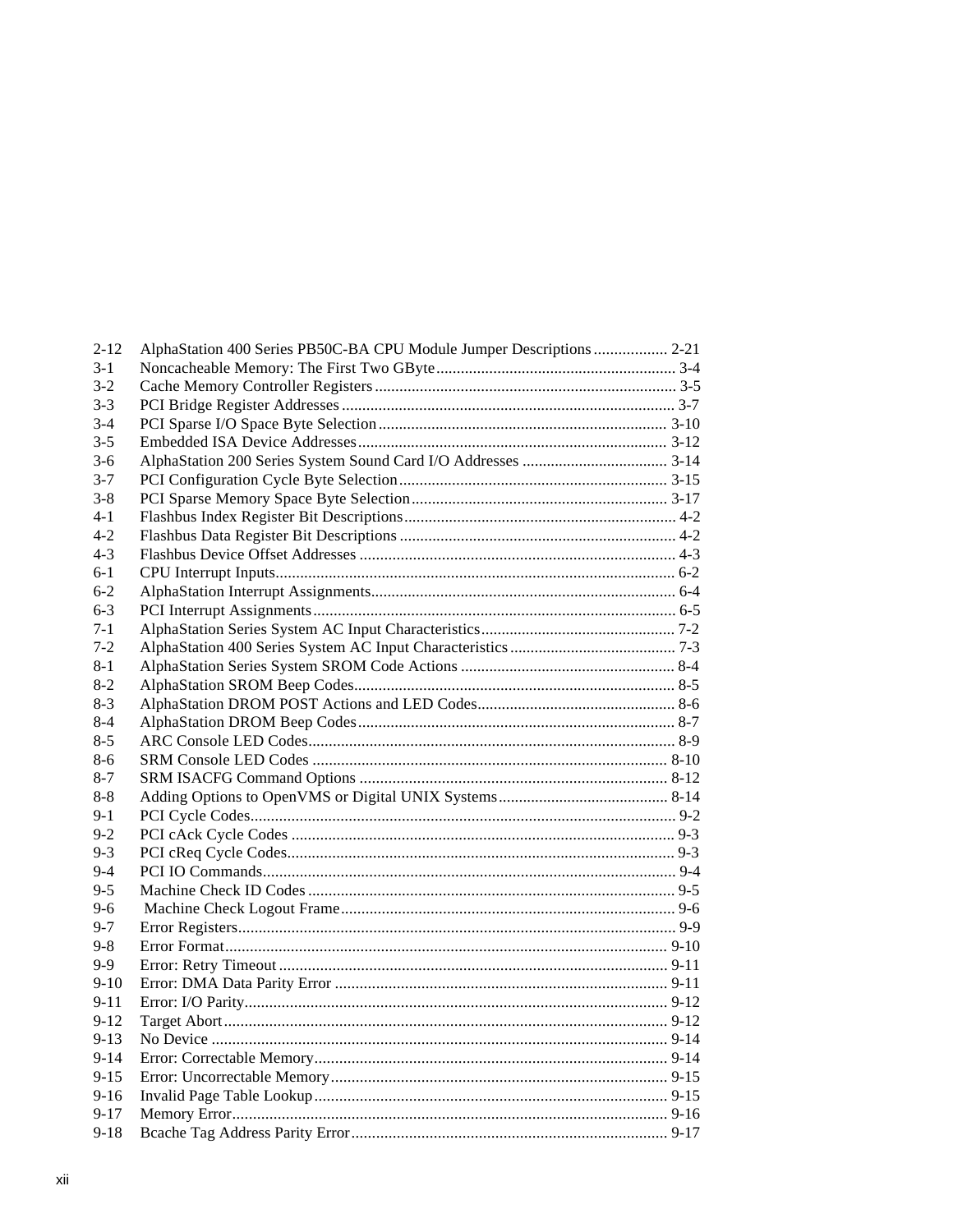| $9 - 19$  |                                                                          |  |
|-----------|--------------------------------------------------------------------------|--|
| $9 - 20$  |                                                                          |  |
| $9 - 21$  |                                                                          |  |
| $9 - 22$  |                                                                          |  |
| $9 - 23$  |                                                                          |  |
| $9 - 24$  |                                                                          |  |
| $9 - 25$  |                                                                          |  |
| $9 - 26$  |                                                                          |  |
| $9 - 27$  |                                                                          |  |
| $9 - 28$  |                                                                          |  |
| $9 - 29$  |                                                                          |  |
| $9 - 30$  |                                                                          |  |
| $9 - 31$  |                                                                          |  |
| $9 - 32$  |                                                                          |  |
| $9 - 33$  |                                                                          |  |
| $9 - 34$  |                                                                          |  |
| $9 - 35$  |                                                                          |  |
| $9 - 36$  |                                                                          |  |
| $10-1$    |                                                                          |  |
| $10-2$    |                                                                          |  |
| $10-3$    |                                                                          |  |
| $10 - 4$  |                                                                          |  |
| $10-5$    |                                                                          |  |
| $10-6$    | AlphaStation 200 Series System Motherboard Power Connectors  10-6        |  |
| $10-7$    |                                                                          |  |
| $10-8$    |                                                                          |  |
| $10-9$    |                                                                          |  |
| $10-10$   | AlphaStation 400 Series System Front-Panel Connector Pinouts (J31)  10-9 |  |
| $10 - 11$ |                                                                          |  |
|           |                                                                          |  |
|           |                                                                          |  |
|           |                                                                          |  |
|           |                                                                          |  |
|           |                                                                          |  |
|           |                                                                          |  |
|           |                                                                          |  |
|           |                                                                          |  |
|           |                                                                          |  |
|           |                                                                          |  |
|           |                                                                          |  |
|           |                                                                          |  |
|           |                                                                          |  |
| $11 - 1$  |                                                                          |  |
|           |                                                                          |  |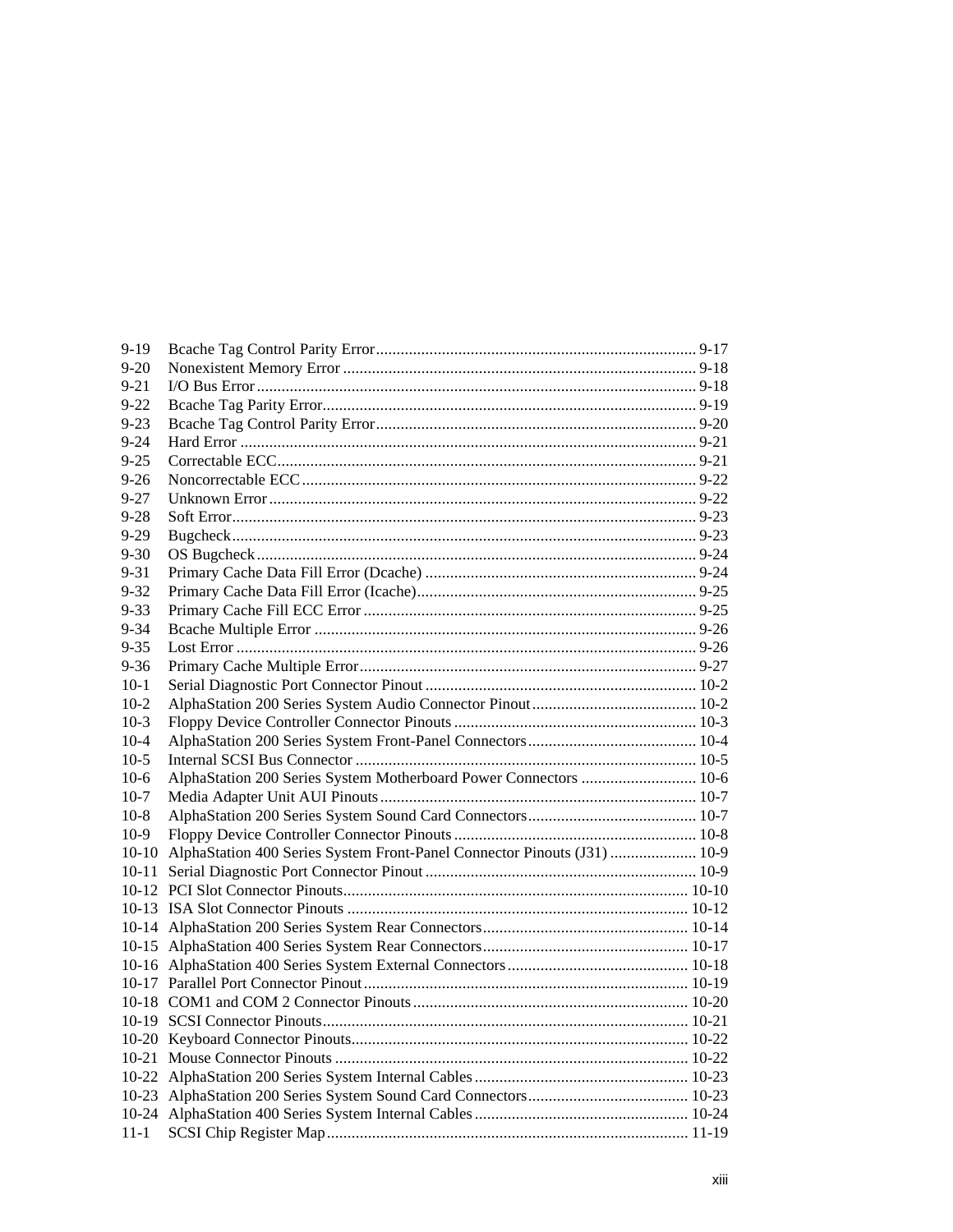| 11-5 AlphaStation 200 Series system Audio DMA Channel Selection 11-22 |  |
|-----------------------------------------------------------------------|--|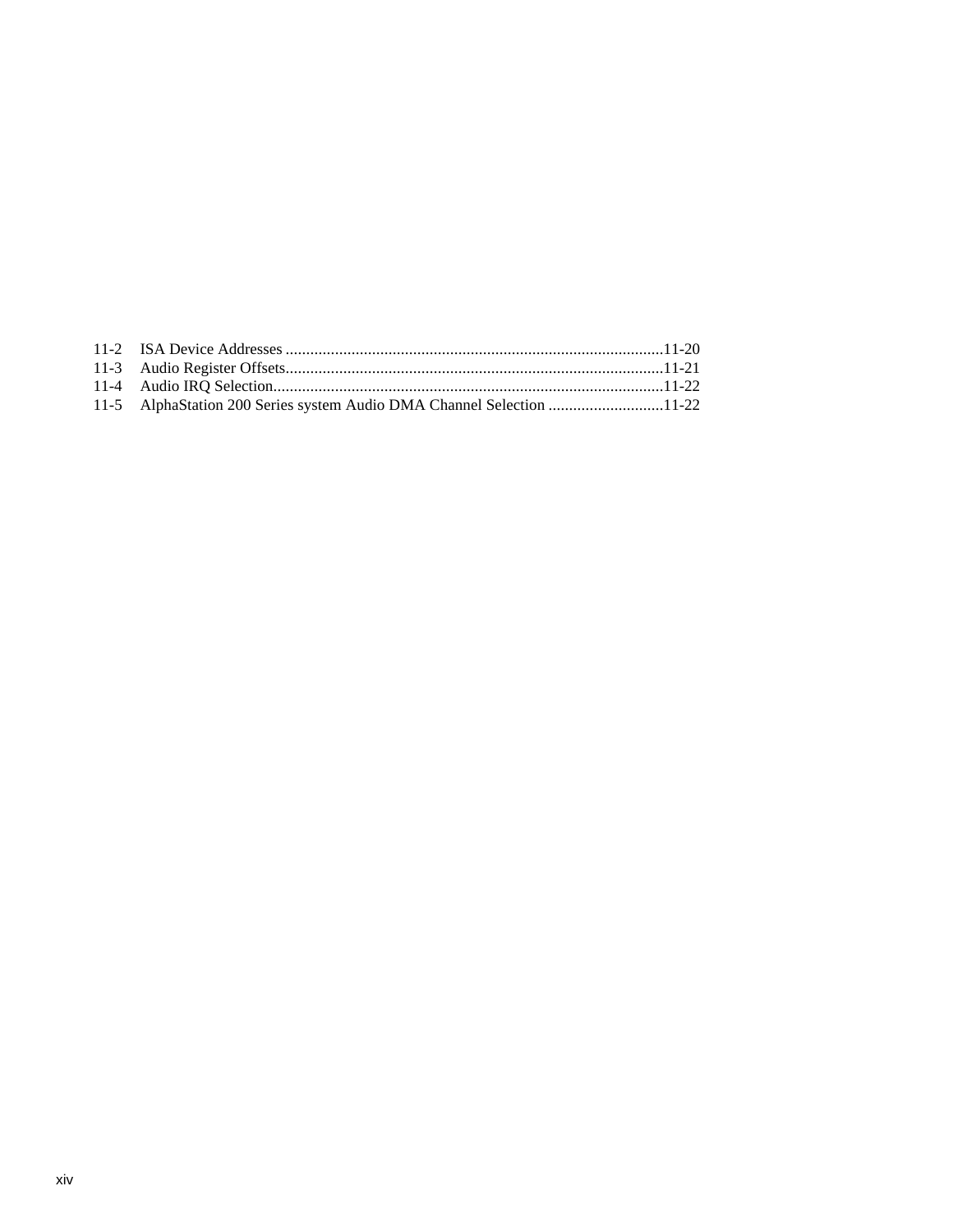### **Intended Audience**

This information is intended for VARs (value-added resellers), ISVs, and other system users or service providers who are configuring their own systems or adding features to existing AlphaStation 200/400 Series systems.

#### **Document Contents**

This information covers the following general topics (see the Table of Contents for a detailed listing of the material mentioned here):

- Distinctive system features of the Digital AlphaStation 200 Series and 400 Series systems
- Steps in system configuration
- Addressing
- I/O programming
- Direct memory access (DMA)
- Hardware exceptions and interrupts
- System power-up and initialization
- AlphaStation firmware
- Errors and machine checks
- Connector and cable information
- Console commands
- Registers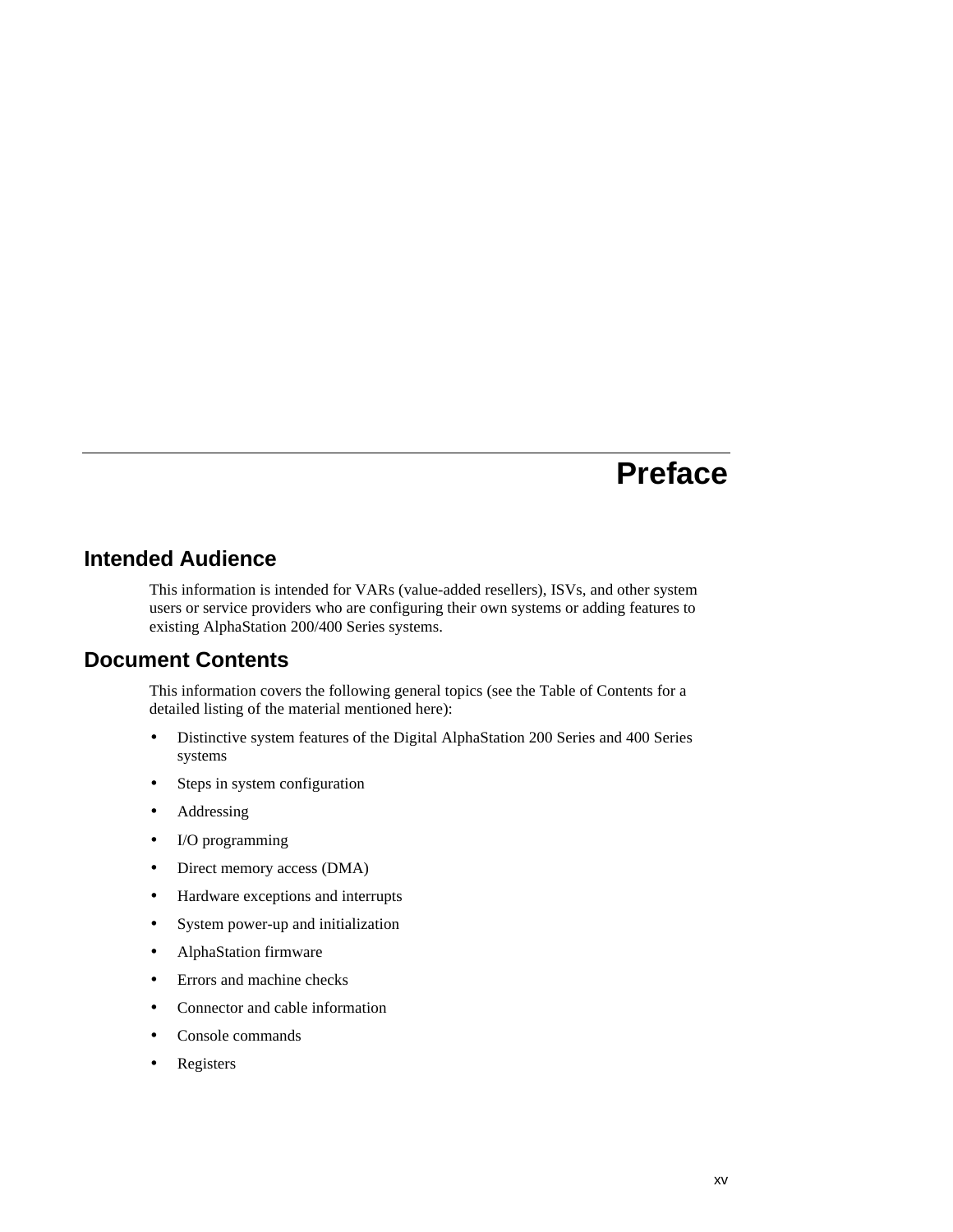### **Associated Documents**

For additional information on the Digital AlphaStation 200/400 Series systems, refer to the following information sources:

- *Digital AlphaStation 400 Series User Information* (EK-PCDSA-UI)
- *Digital AlphaStation 400 Series Installation Information* (EK-PCDSA-II)
- *Digital AlphaStation 200 Series User Information* (EK-PCDTA-UI)
- *Digital AlphaStation 200 Series Installation Information* (EK-PCDTA-II)

Refer to the following additional sources for technical information:

- *System I/O (SIO) 82378IB chip*, Intel
- *PC87332 (Super I/O III) chip*, National Semiconductor
- *Alpha Architecture Handbook* (EC-H1689-10), Digital Equipment Corporation
- *DECchip 21064 and DECchip 21064A Microprocessor Hardware Reference Manual,* order number EC-Q9ZUA-TE, Digital Equipment Corporation
- *DECchip 2107/21072 Core Chip Sets Data Sheet,* order number EC-N0648-72, Digital Equipment Corporation
- *DECchip 21040 Ethernet LAN Controller for PCI Hardware Reference Manual* (EC-N0752-72), Digital Equipment Corporation
- *53C810 SCSI I/O Processor Data Manual,* NCR
- *53C720 SCSI I/O Processor Programmer's Guide,* NCR
- *BQ4285 Time-of-Year/NVR chip (TOY)*, Brooktree
- *PCI Local Bus Specification, Revision 2.0,* PCI Special Interest Grove, Order Number 281446-001
- *ISA Bus Specification,* IEEE Standards Office
- *8242 Keyboard Controller Specification,* Intel, PHOENIX Technologies, Ltd.

For information on the error logger within operating systems, write to Intel Corporation, Literature Sales, P.O. Box 7641, Mt. Prospect, Il 60056-7641. Request the following item: *82420/82430 PCIset ISA and EISA Bridges,* Order Number 290483-001.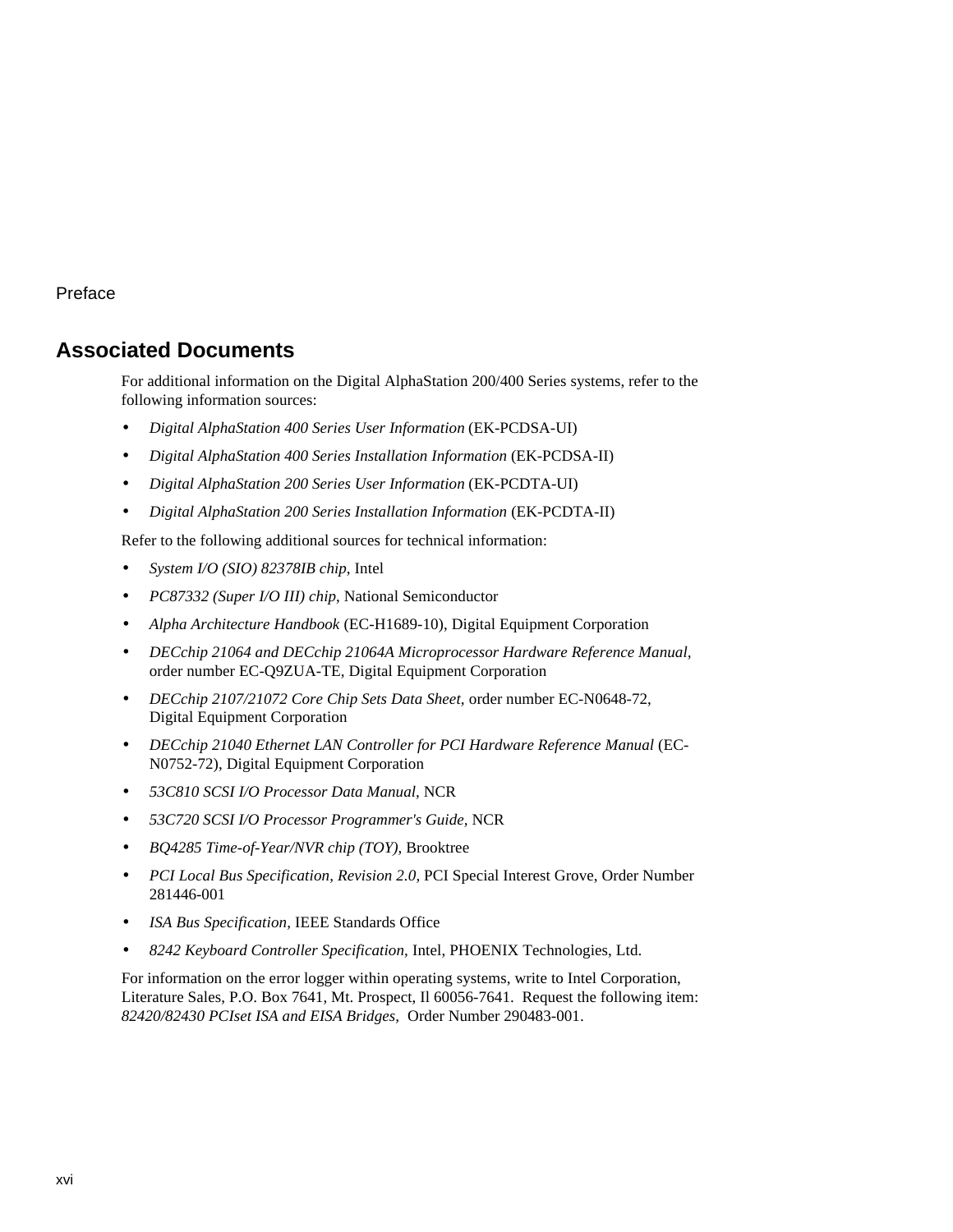### **Conventions**

| <b>Convention Example</b> | <b>Description</b>                                                                                                                                                    |  |
|---------------------------|-----------------------------------------------------------------------------------------------------------------------------------------------------------------------|--|
| [Enter]                   | Square brackets around text represent a key on the<br>keyboard.                                                                                                       |  |
|                           | Monospaced text indicates file names, path names,<br>addresses, directories, or screen text. Each operating<br>system has its own specific syntax.                    |  |
| <b>bold</b> text          | <b>Bold</b> text is used occasionally to set off material.                                                                                                            |  |
| <i>italicized</i> text    | <i>Italicized</i> text is used for commands that you enter,<br>buttons that you press, and so forth. <i>Italic</i> type is used<br>occasionally for emphasis as well. |  |
| Addresses                 | 1 A000 0020                                                                                                                                                           |  |
|                           | Addresses are formatted with spaces (for example, 1<br>A000 0020h) rather than with commas.                                                                           |  |

This document uses the following conventions:

### **Abbreviations**

This information uses the following, commonly used abbreviations:

| Abbreviation | <b>Meaning</b>                                                         |
|--------------|------------------------------------------------------------------------|
| <b>ASIC</b>  | application-specific integrated circuit                                |
| KByte        | kilobyte                                                               |
| MByte        | megabyte                                                               |
| AUI          | adapter or attachment unit interface,<br>thickwire Ethernet connection |
| CAS          | column address strobe                                                  |
| <b>CPU</b>   | central processing unit                                                |
| <b>DRAM</b>  | dynamic RAM                                                            |
| D-stream     | data stream                                                            |
| ECC          | error correction code                                                  |
| EIA          | Electronics Industry Association                                       |
| EID          | Ethernet identification                                                |
| <b>FDC</b>   | floppy disk controller                                                 |
| I/O          | input/output                                                           |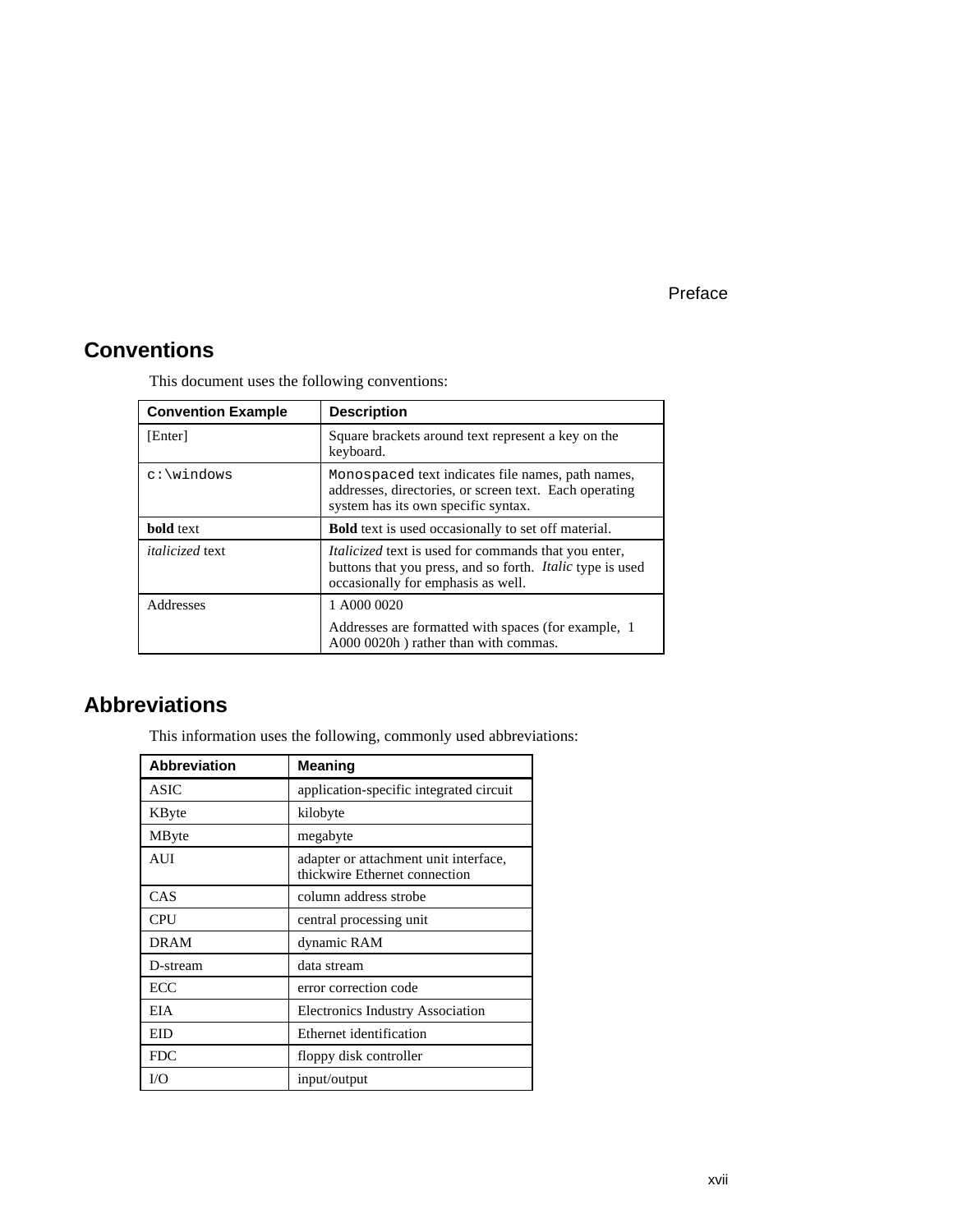#### *(continued)* ISA industry-standard architecture I-stream instruction stream kbits 1024 bits Kbytes 1000 bytes for storage; 1024 bytes for memory kHz kiloHertz, 1000 cycles per second MAU media adapter unit Mbits 1,048,576 bits MBytes 1,000,000 bytes for storage; 1,048,576 bytes for memory MHz megaHertz, 1,000,000 cycles per second NVRAM nonvolatile RAM PCI peripheral component interconnect PLL phase-locked loop RAM random access memory RAS row address strobe RISC reduced instruction set computer ROM read-only memory SCSI small computer system interconnect SIMM single in-line memory module SIO System I/O chip, Intel 87378IB PCI-ISA bridge chip *or* super I/O chip (parallel port, SLU...) NCR 97332 SRAM static RAM TOY time-of-year clock chip VCO voltage-controlled oscillator ZIF zero insertion force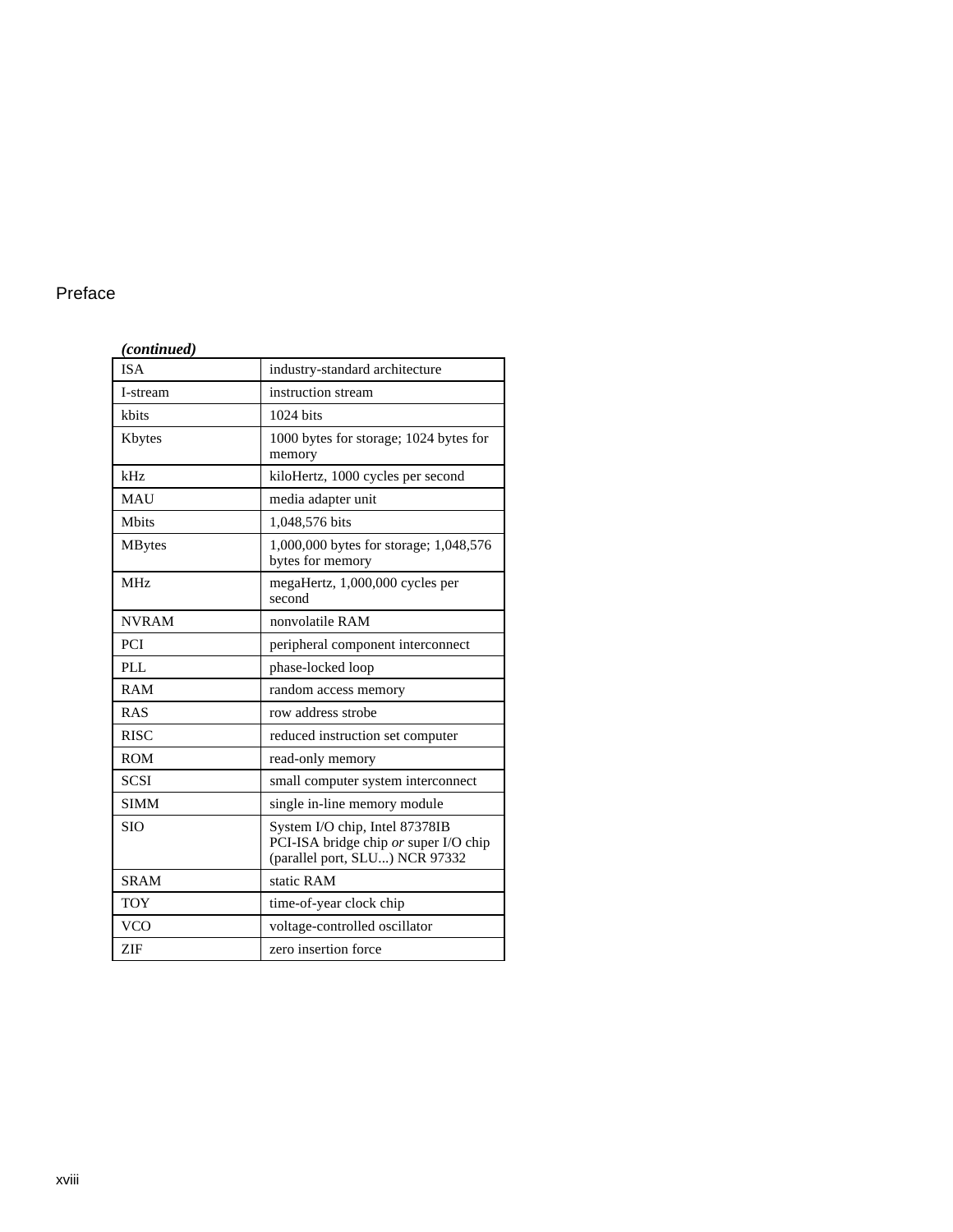# **1**

# **Digital AlphaStation System Descriptions**

### **Overview**

Digital AlphaStation 200 Series and 400 Series systems are state-of-the-art workstations that incorporate some of the fastest microprocessors available on the market today. This chapter covers the following general topics:

- System features
- System architecture

#### **System Features**

The Digital AlphaStation 200 Series and 400 Series systems share the following characteristics:

- DECchip 21064 or 21064A Alpha architecture CPU
- DECchip 21071-AA (core logic chipset) consisting of:
	- Cache/memory controller (one 21071-CA chip)
	- PCI interface (one 21071-DA chip)
	- Data path (two 21071-BA chips)
- 512 Kbytes of on-board secondary cache (15 ns SRAM)
- From 8 to 384 MBytes of RAM (70 ns DRAM), in three pairs of 128-MByte SIMM sockets
- One MByte of erasable/rewriteable nonvolatile memory (flashROM)
- 8 Kbytes of NVRAM
- Keyboard and mouse ports
- Two serial ports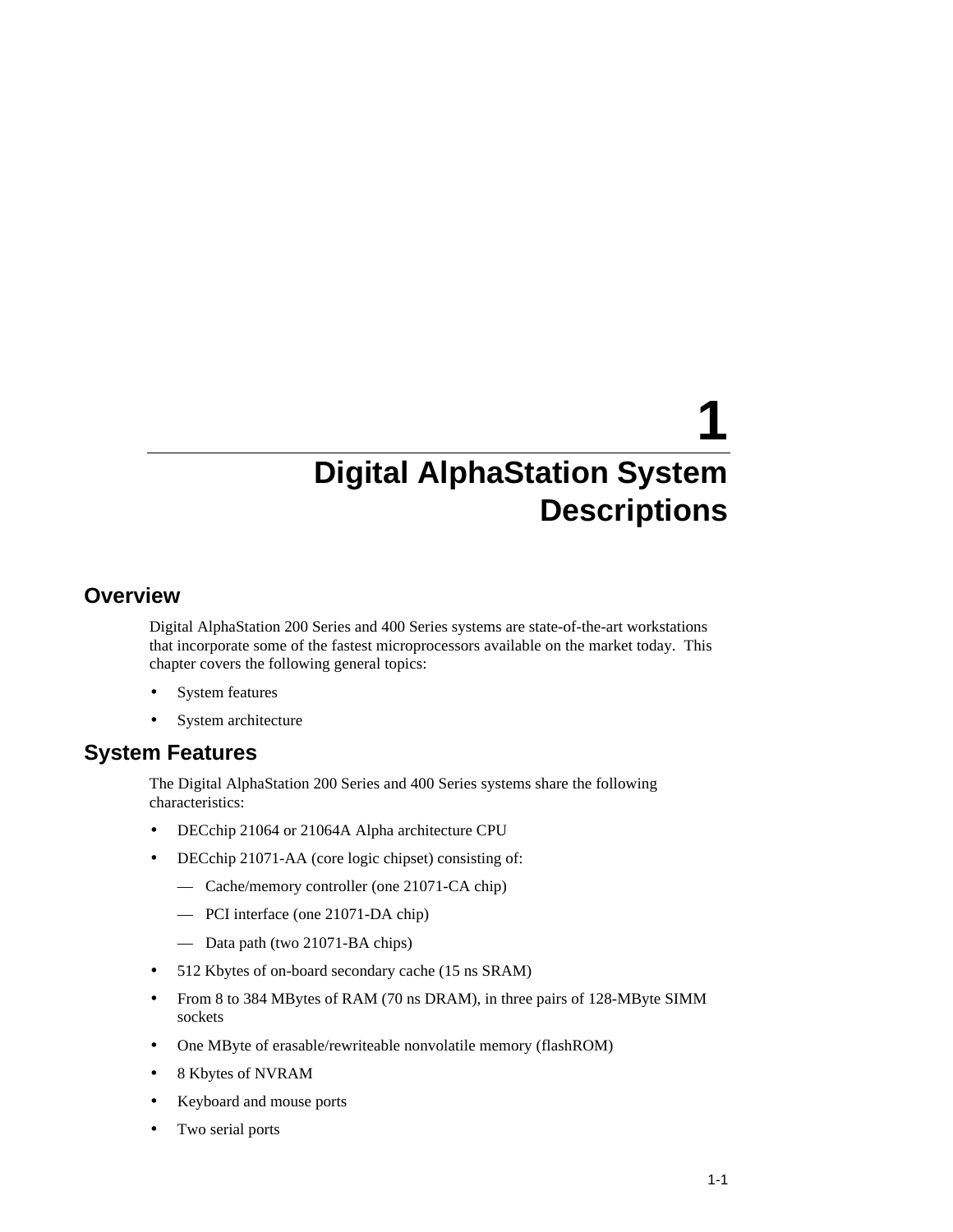- Bi-directional enhanced parallel port
- TOY clock
- Fast SCSI-2 controller for internal and external devices
- FDC for floppies and tapes
- PCI and ISA expansion slots

Table 1-1 outlines several distinctions between the AlphaStation 200 and 400 Series systems.

| <b>Feature</b>                                                       | <b>AlphaStation 200</b><br><b>Series System</b> | <b>AlphaStation 400</b><br><b>Series System</b> |
|----------------------------------------------------------------------|-------------------------------------------------|-------------------------------------------------|
| Enclosure                                                            | Slimline desktop                                | Mini-tower deskside                             |
| PCI-only slots                                                       |                                                 | $\mathcal{D}_{\mathcal{L}}$                     |
| <b>ISA-only slots</b>                                                | (half-height options only)                      | 3                                               |
| PCI/ISA combination slots                                            | $1*$                                            | 1                                               |
| Drive bays:<br>$\bullet$ 3.5-inch expansion<br>• 5.25-inch expansion | 3 (one nonaccessible)                           | 2 (one nonaccessible)<br>3                      |
| Ethernet LAN controller<br>(embedded)                                | Yes (on riser with a<br>socketed EID ROM)       | N <sub>0</sub>                                  |
| Logic to support dynamic<br>power management                         | Yes                                             | N <sub>0</sub>                                  |
| Dedicated custom slot for<br>16-bit stereo audio                     | Yes                                             | N <sub>0</sub>                                  |

**Table 1-1. Distinctive Features of the Digital AlphaStation 200 and 400 Series Systems**

\* Some versions of the AlphaStation 200 Series systems have two PCI/ISA slots.

#### **System Unit**

#### **AlphaStation 200 Series System**

#### **Desktop Enclosure**

The Digital AlphaStation 200 Series system's corporate slimline desktop low-profile enclosure houses the motherboard, I/O riser card, power supply, audio, and Ethernet options and internal peripherals.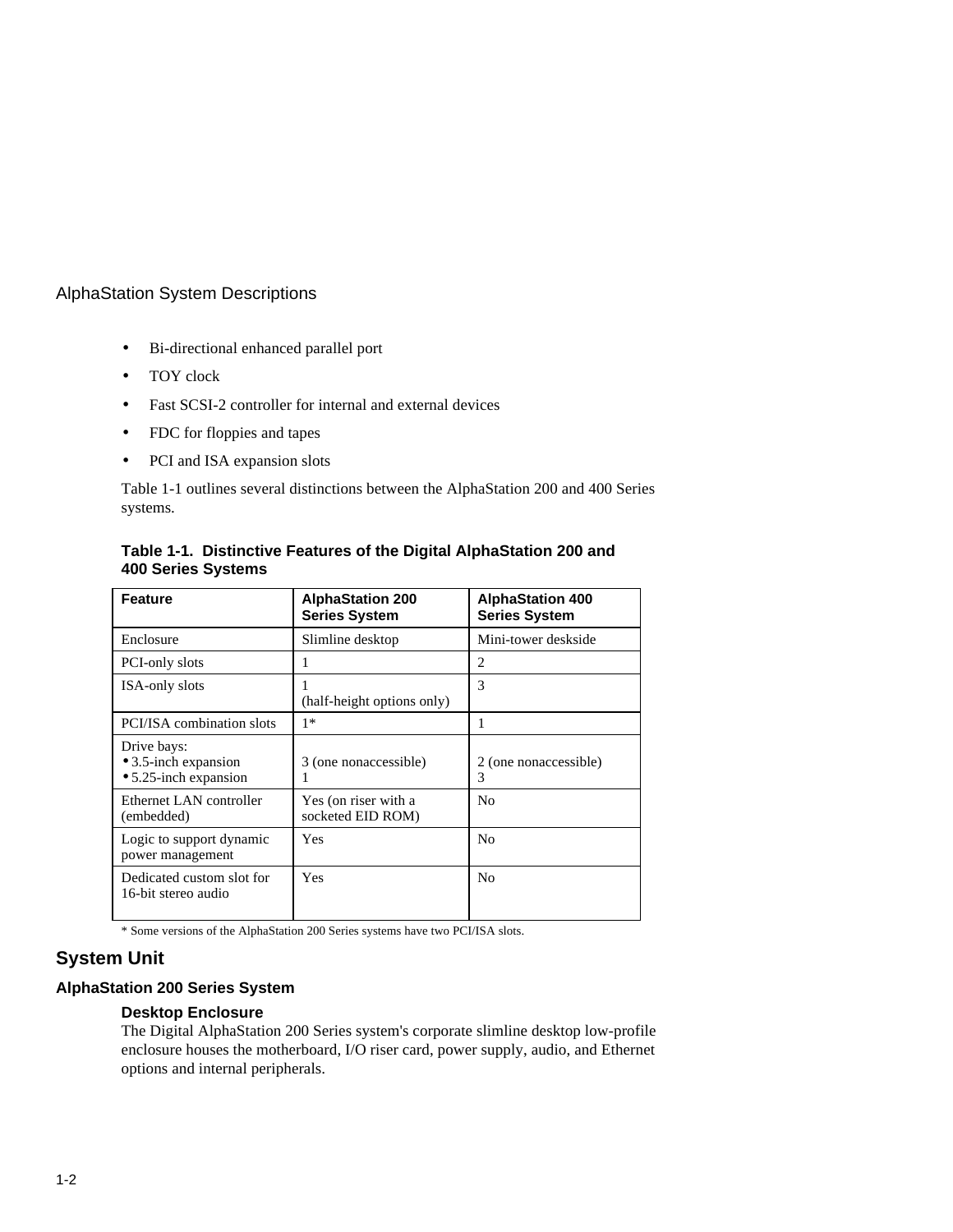#### **Controls, Indicators, and Connectors**

The front of the system enclosure has a small control panel featuring a reset button and two status LEDs. The reset button causes either a CPU halt or a system reset, depending on the system module jumper's (J3) setting. The status LEDs indicate power-on and disk activity.

Figures 1-1 and 1-2 and Tables 1-2 and 1-3 show and describe the front and rear views, respectively, of the Digital AlphaStation 200 Series system.

The motherboard includes eight diagnostic LEDs, which are visible through ports at the rear of the system. (These viewing ports are intended for diagnostic use by manufacturing, service personnel, and repair sites.) A stake-pin connector on the motherboard provides for an internal speaker. When a sound card is present, the internal speaker is connected to it.



**Figure 1-1. AlphaStation 200 Series Control and Indicators**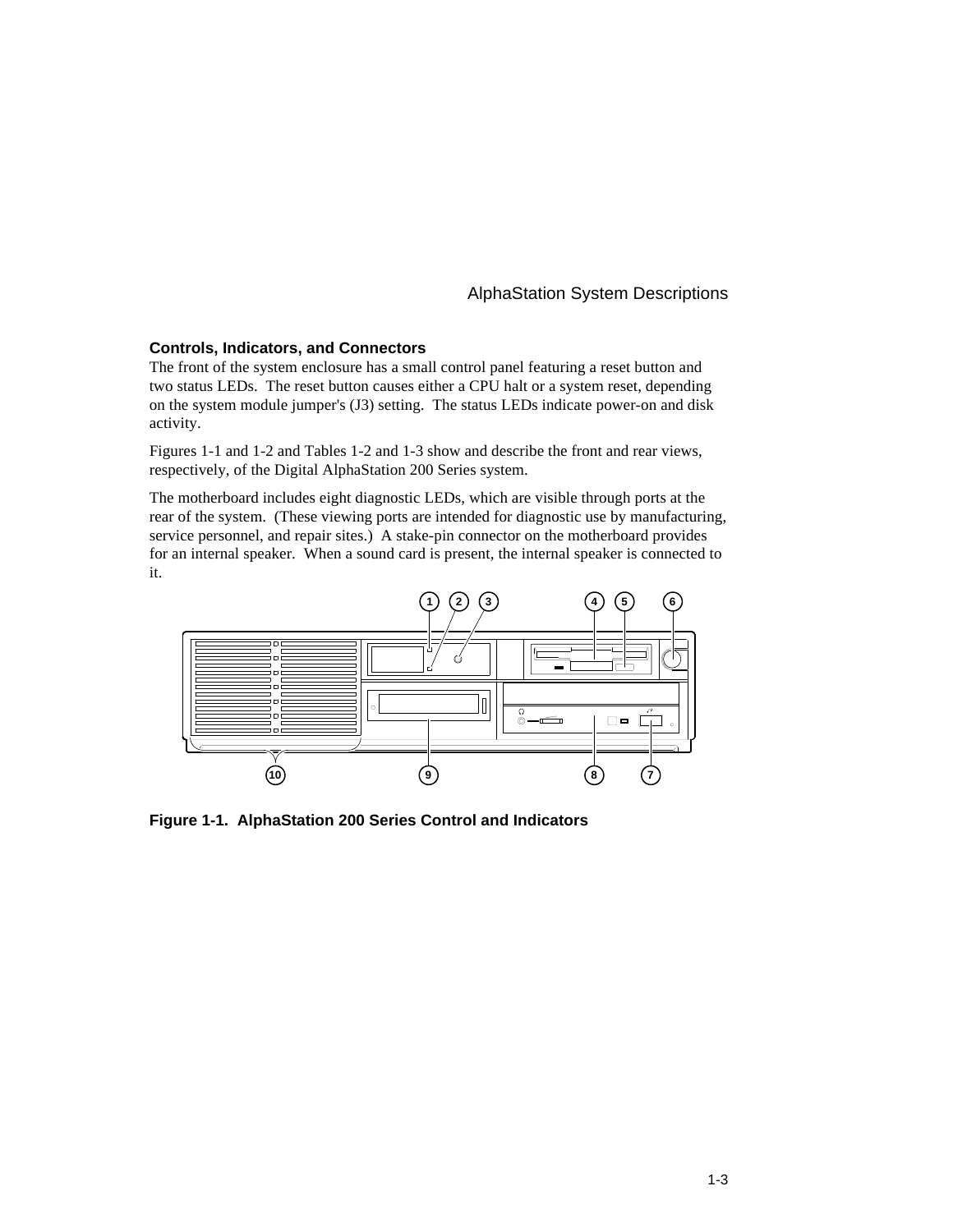

| <b>Figure</b><br>Legend     | <b>Control or Indicator</b> | <b>Function</b>                                                               |
|-----------------------------|-----------------------------|-------------------------------------------------------------------------------|
| 1                           | Power indicator             | Power. Lights when the system is on.                                          |
| $\mathcal{D}_{\mathcal{L}}$ | Disk activity indicator     | Hard disk drive. Lights when a hard disk<br>drive is in use.                  |
| 3                           | Reset button                | This button resets the system and causes the<br>self test to run.             |
| $\overline{4}$              | Floppy drive                | Location of 3.5-inch diskette drive.                                          |
| 5                           | Floppy eject button         | Push to eject the floppy disk.                                                |
| 6                           | Power on/off button         | Turns AC power on and off.                                                    |
| 7                           | CD-ROM eject button         | Opens the CD loading drawer.                                                  |
| 8                           | CD drive (optional)         | 5.25-inch half-height front-accessible drive<br>bay.                          |
| $\mathbf Q$                 | HDD drive                   | 3.5-inch low-profile front-accessible drive<br>bay.                           |
| 10                          | Louvered air intake         | Passageway for cooling air to enter the<br>system. (Do not block air intake.) |

**Table 1-2. AlphaStation 200 Series Front Controls and Indicators**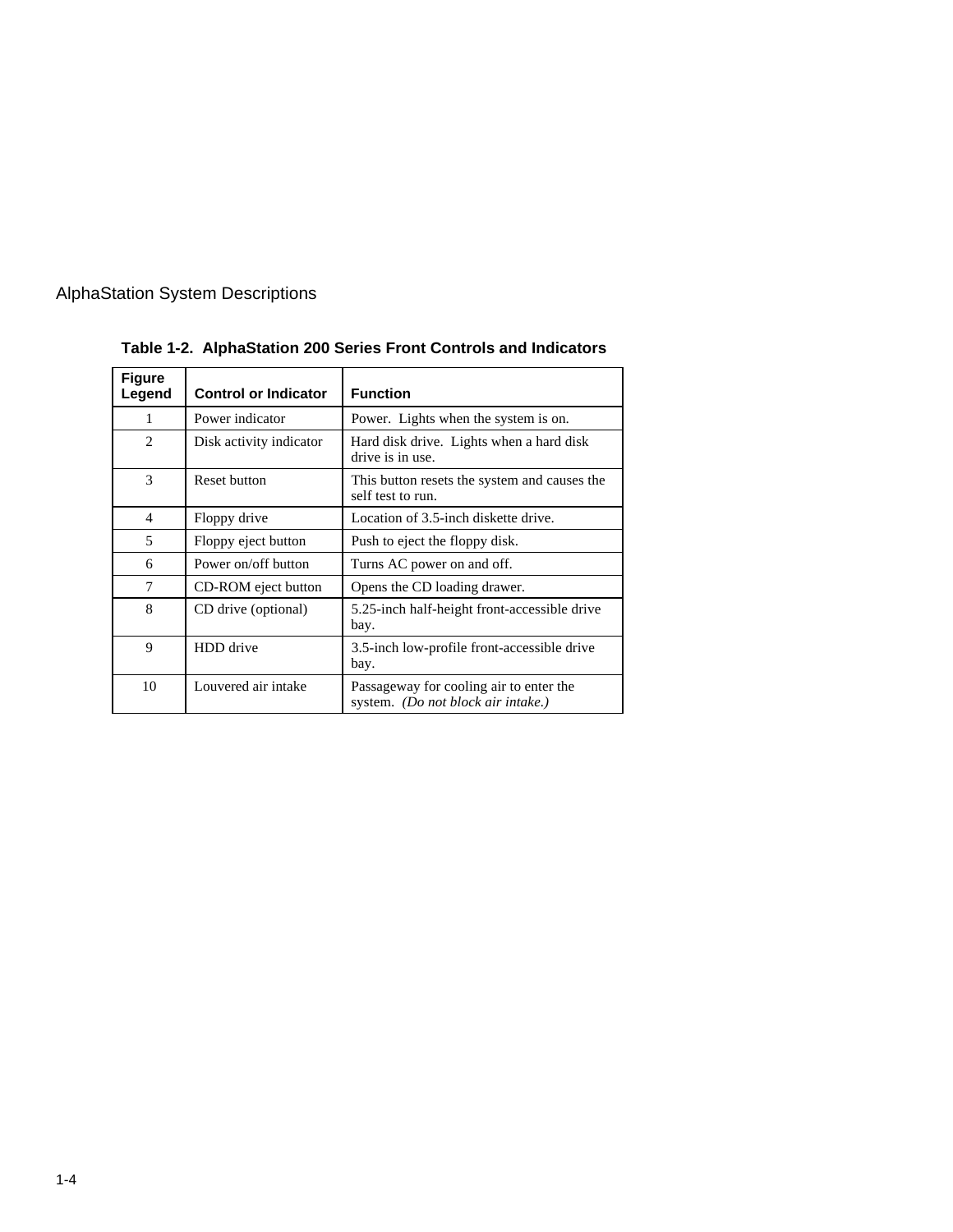

**Figure 1-2. AlphaStation 200 Series Rear Connectors**

| Table 1-3. AlphaStation 200 Series Rear Connectors |
|----------------------------------------------------|
|----------------------------------------------------|

| <b>Figure</b><br>Legend  | <b>Connector</b>                 | <b>Function</b>                                                                                                                                                                                                                          |
|--------------------------|----------------------------------|------------------------------------------------------------------------------------------------------------------------------------------------------------------------------------------------------------------------------------------|
| 1                        | Voltage selector switch          | Allows you to set your system to work with 115-<br>Volt or 230-Volt AC power.                                                                                                                                                            |
| $\mathcal{L}$            | Monitor power connector          | Use to connect a monitor to AC power. If your<br>monitor consumes more than 2 Amps at 115<br>Volts(1 Amp at 230 Volts), connect it directly to<br>your wall outlet. This connector may be missing<br>from future versions of the system. |
| 3                        | Keyboard connector               | Use to connect a 101- or 102-key keyboard.                                                                                                                                                                                               |
| $\overline{\mathcal{A}}$ | System (chassis) lock            | Locks top cover.                                                                                                                                                                                                                         |
| 5                        | Sound card line in<br>connector  | Brings audio signals into the card (for example,<br>from a stereo amplifier).                                                                                                                                                            |
| 6                        | Sound card line out<br>connector | Routes audio signals to an external amplifier.                                                                                                                                                                                           |
| $\tau$                   | Sound card headphone<br>jack     | Connector for the headphones or amplified<br>speakers.                                                                                                                                                                                   |
| 8                        | Sound card microphone<br>jack    | Connector for the microphone.                                                                                                                                                                                                            |
| 9                        | Twisted pair connector           | Connection to the embedded Ethernet controller.                                                                                                                                                                                          |
| 10                       | ThinWire connector               | Connection to the embedded Ethernet controller.                                                                                                                                                                                          |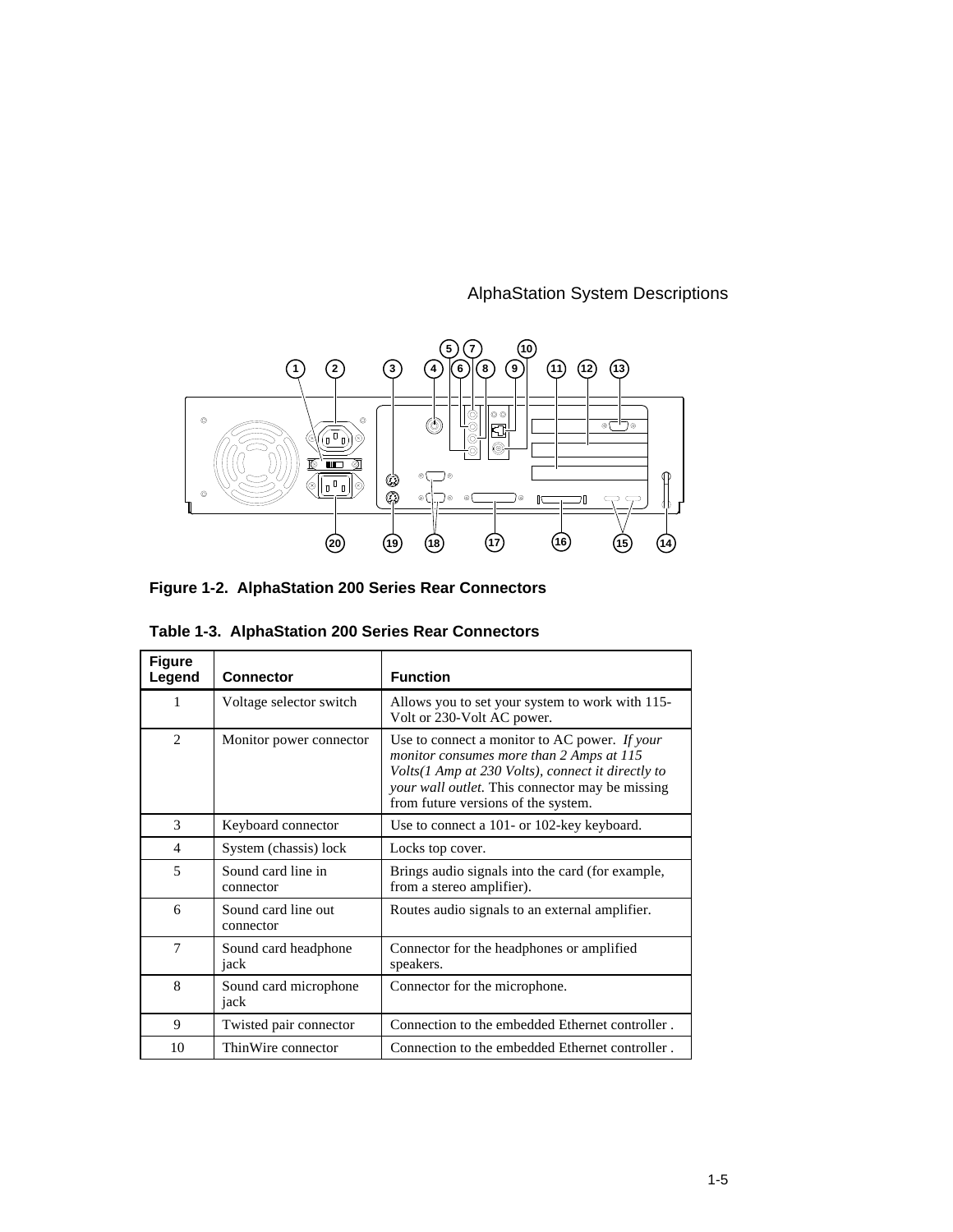| 11 | ISA expansion slot                      | Used for half-size ISA expansion options only.                                                                                                                                                                                   |
|----|-----------------------------------------|----------------------------------------------------------------------------------------------------------------------------------------------------------------------------------------------------------------------------------|
| 12 | PCI/ISA expansion slot                  | Either a PCI or ISA option can use this slot.                                                                                                                                                                                    |
| 13 | PCI expansion slot                      | Used for PCI expansion options. (In earlier<br>systems, this slot was a PCI/ISA combo slot. The<br>slot was changed to PCI only to support two-board<br>PCI options.) In this example, a PCI graphics<br>adapter is in the slot. |
| 14 | Security loop                           | Attaches padlock and security cable.                                                                                                                                                                                             |
| 15 | LED viewing ports                       | Ports for viewing diagnostic LED indicators.                                                                                                                                                                                     |
| 16 | SCSI port                               | Provides the interface between the system unit and<br>external SCSI devices.                                                                                                                                                     |
| 17 | Enhanced bidirectional<br>parallel port | Connects an industry-standard parallel printer or<br>other parallel device.                                                                                                                                                      |
| 18 | Serial port connectors                  | Connects serial devices.                                                                                                                                                                                                         |
| 19 | Mouse connector                         | Connects a PS/2-compatible mouse.                                                                                                                                                                                                |
| 20 | AC power connector                      | Connects the system to AC power.                                                                                                                                                                                                 |

#### **Table 1-3. AlphaStation 200 Series Rear Connectors (continued)**

#### **AlphaStation 400 Series System**

#### **Deskside Enclosure**

The Digital AlphaStation 400 Series system is a workstation system packaged in a minitower deskside enclosure.

#### **Controls Indicators, and Connectors**

The front of the enclosure has a small control panel featuring a reset button and three status LEDs. The reset button causes a system reset. The top two status LEDs indicate power-on and disk activity. The lowermost status LED is unused in this system.

Figures 1-3 and 1-4 and Tables 1-4 and 1-5 show and describe the front and rear views, respectively, of the Digital AlphaStation 400 Series system.

The CPU module contains eight diagnostic LEDs. (These are not visible during normal system operation and are intended for diagnostic use only by manufacturing, service personnel, and repair sites.) A stake-pin connector on the motherboard provides for an internal speaker.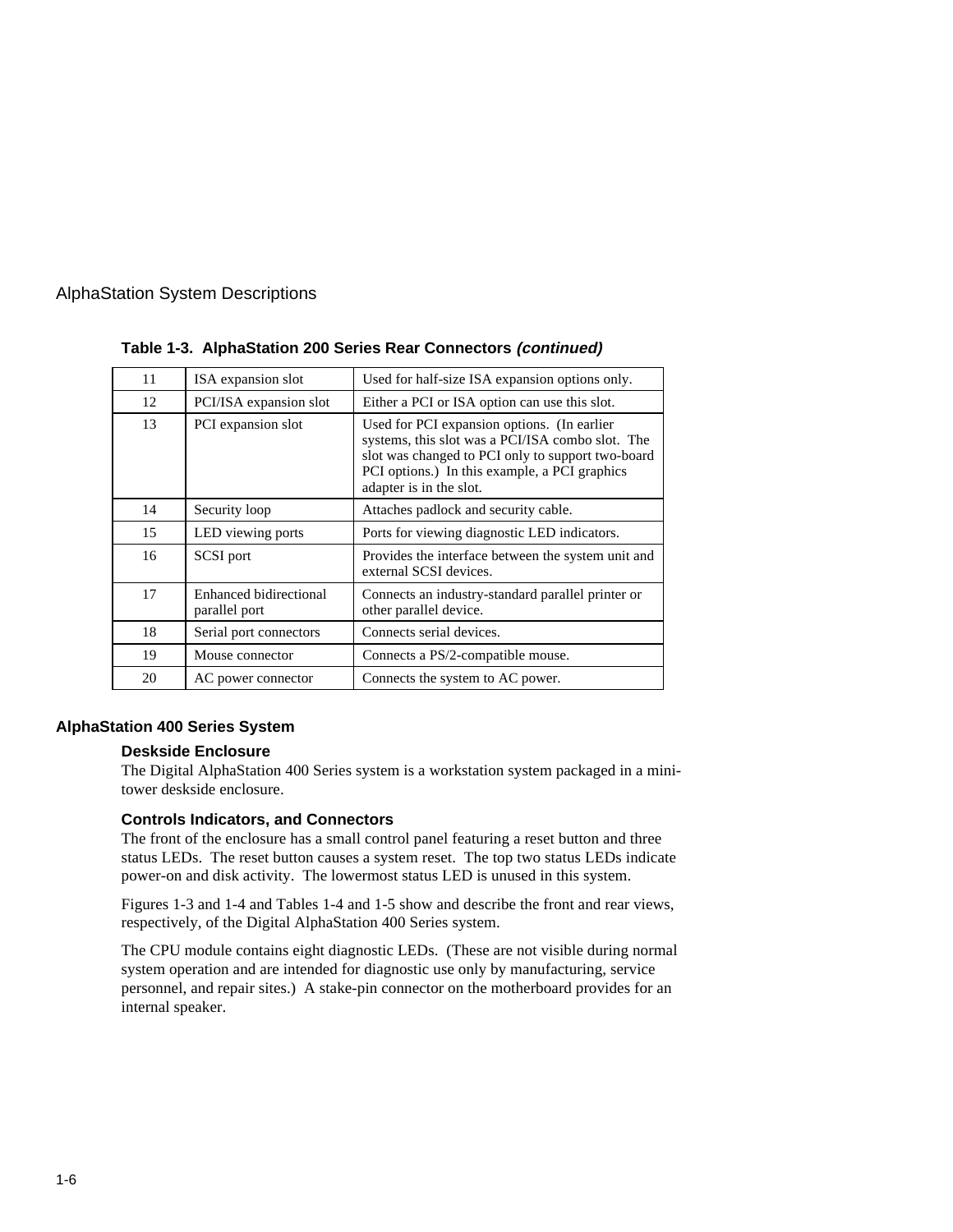

**Figure 1-3. AlphaStation 400 Series Control and Indicators**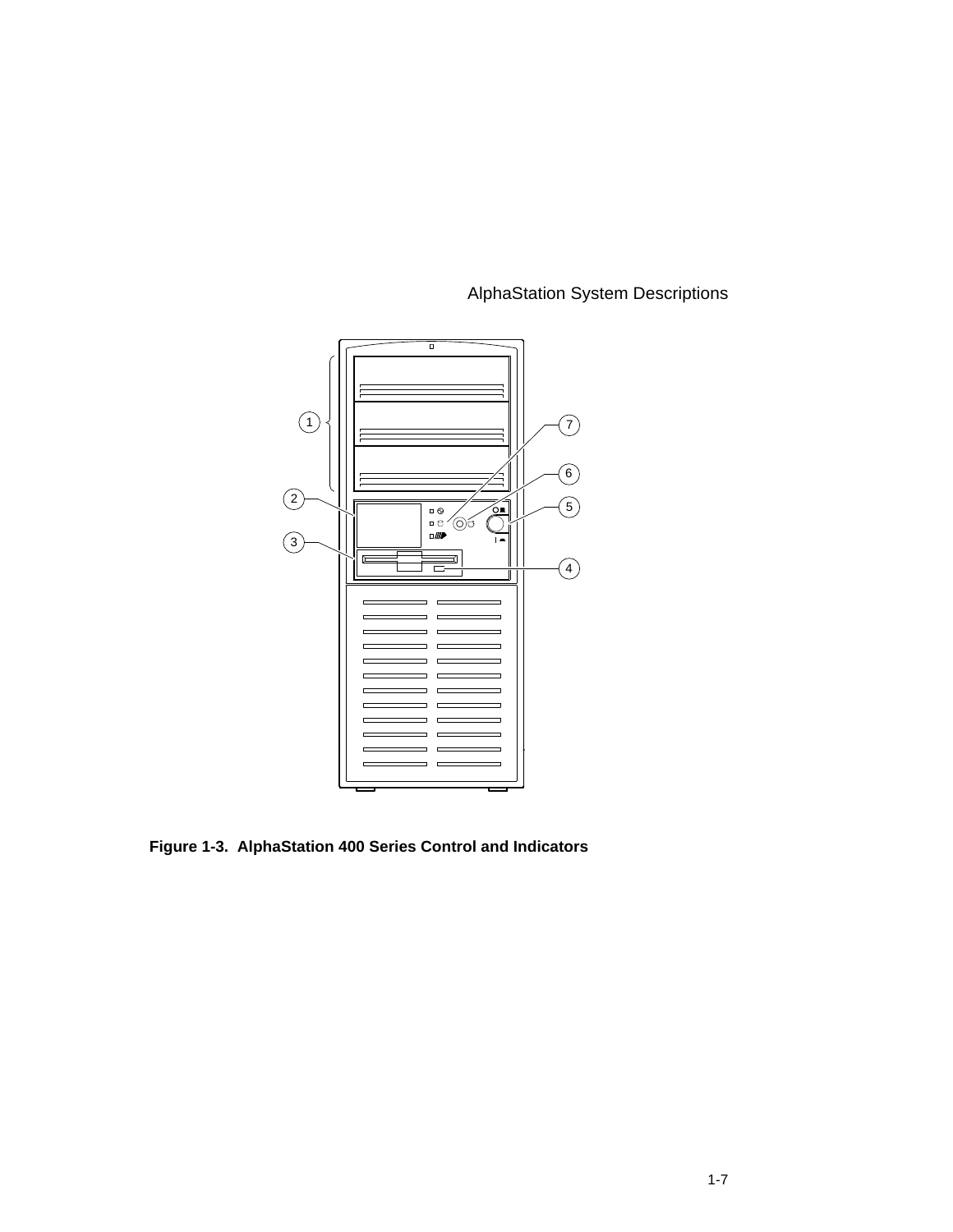| <b>Figure</b><br>Legend | <b>Control or Indicator</b> | <b>Function</b>                                                                                                                                                                                               |
|-------------------------|-----------------------------|---------------------------------------------------------------------------------------------------------------------------------------------------------------------------------------------------------------|
| 1                       | Drive bays                  | Location of three upper 5.25-inch drive bays.                                                                                                                                                                 |
| 2                       | Hard drive                  | Location of hidden 3.5-inch drive bay.                                                                                                                                                                        |
| 3                       | Floppy drive                | Location of 3.5-inch diskette drive.                                                                                                                                                                          |
| $\overline{4}$          | Floppy eject button         | Releases a 3.25-inch diskette from the floppy<br>diskette drive.                                                                                                                                              |
| 5                       | Power On/Off button         | Turns AC power on and off.                                                                                                                                                                                    |
| 6                       | Halt/Reset button           | When set to Halt, this button is operating-<br>system-specific. See your operating system<br>documentation. When set to Reset (default),<br>this button resets the system and causes the<br>self test to run. |
| 7                       | Indicators                  | Indicators from top to bottom are as follows:<br>Power. Lights when the system is on.<br>٠<br>Hard disk drive. Lights when a hard disk<br>drive is in use.<br>The lower indicator is not used.                |

**Table 1-4. AlphaStation 400 Series Controls and Indicators**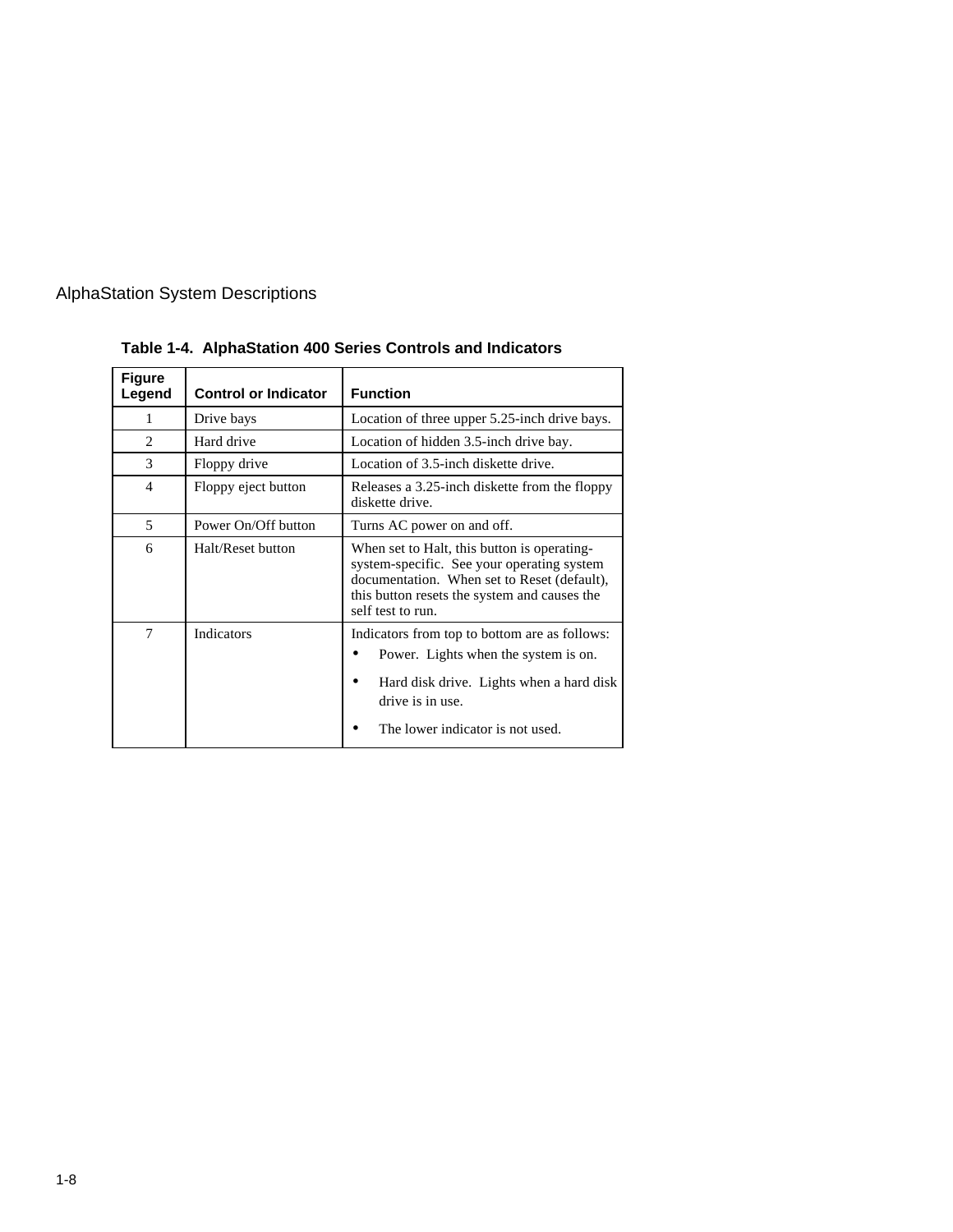



**Figure 1-4. AlphaStation 400 Series Rear Connectors**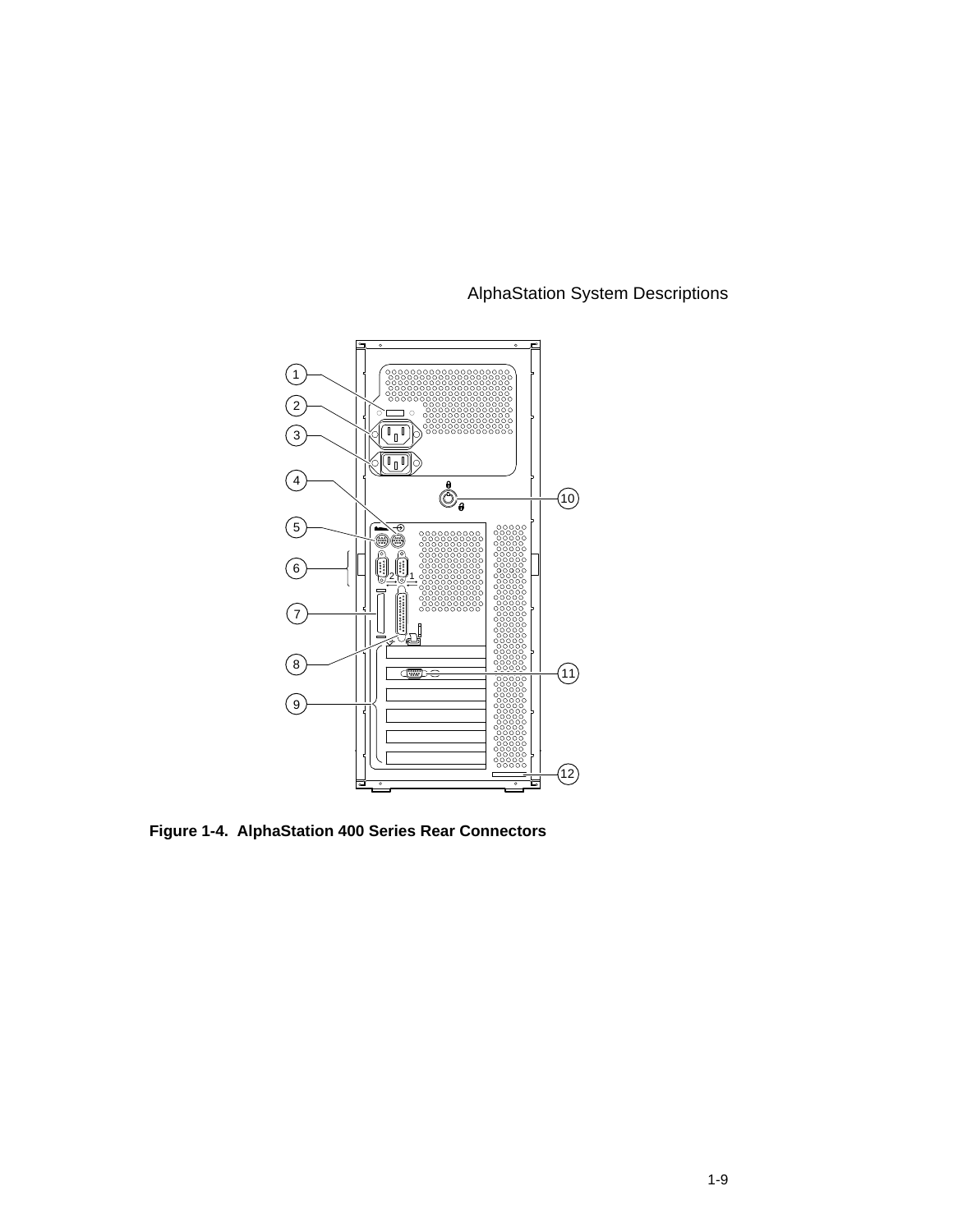| <b>Figure</b><br>Legend | <b>Connector</b>                 | <b>Function</b>                                                                                                                                                     |
|-------------------------|----------------------------------|---------------------------------------------------------------------------------------------------------------------------------------------------------------------|
| 1                       | Voltage selector switch          | Allows you to set your system to work with 115-<br>Volt or 230-Volt AC power.                                                                                       |
| $\mathfrak{D}$          | Monitor power connector          | Use to connect a monitor to AC power. If your<br>monitor consumes more than 2 Amps at 115<br>Volts(1 Amp at 230 Volts), connect it directly to<br>your wall outlet. |
| 3                       | AC power connector               | Use to connect the system to AC power.                                                                                                                              |
| $\overline{4}$          | Mouse connector                  | Use to connect a PS/2-compatible mouse.                                                                                                                             |
| 5                       | Keyboard connector               | Use to connect a 101- or 102-key keyboard.                                                                                                                          |
| 6                       | Serial port connectors           | Use to connect serial devices.                                                                                                                                      |
| 7                       | <b>SCSI</b> connector            | Provides the interface between the system unit and<br>external SCSI devices.                                                                                        |
| 8                       | Parallel port connector          | Allows you to connect an industry-standard<br>parallel printer.                                                                                                     |
| 9                       | Expansion board slots            | Allow you install up to two full-size PCI, up to<br>three full-size ISA, and one additional PCI or ISA<br>expansion boards.                                         |
| 10                      | System (chassis) lock            | Locks outside panels.                                                                                                                                               |
| 11                      | Video port (on option<br>module) | Interface between video/graphics expansion<br>module (option) and supported monitor.                                                                                |
| 12                      | Security loop                    | Attachment point for security lock or cable.                                                                                                                        |

**Table 1-5. AlphaStation 400 Series Rear Connectors**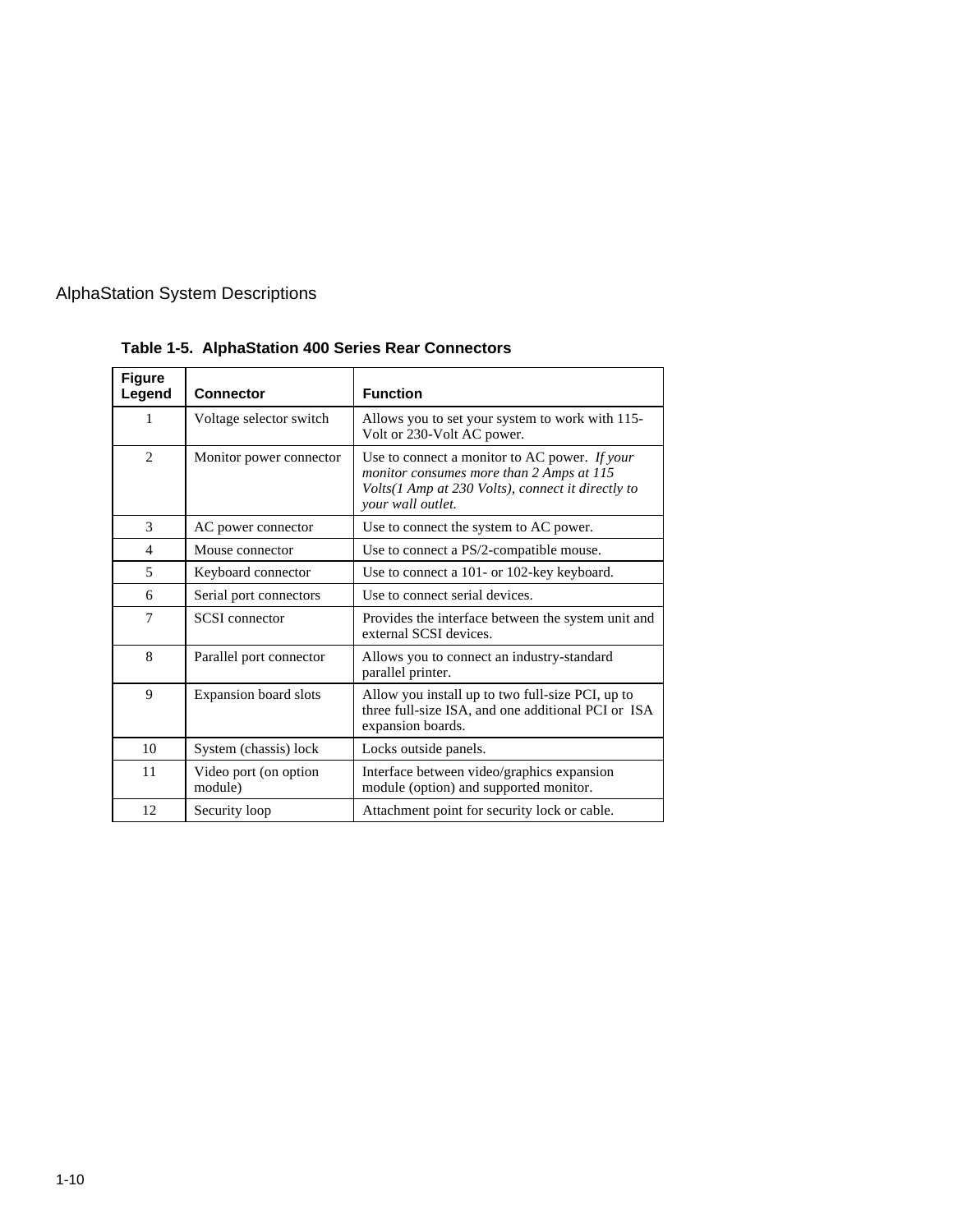### **System Architecture**

#### **Features**

The DECchip 21064 (or DECchip 21064A) CPU and the 21071-AA (core logic) chipset form the core of the Digital AlphaStation 200 and 400 Series systems. A 512-Kbyte secondary cache supplements the two on-chip primary caches: one for I-stream, one for Dstream), and up to three banks of DRAM memory. The flashbus provides access to various low-speed devices such as flashROM, DROM, NVRAM, and diagnostic LEDs. An SROM bus loads power-on code from the SROM into the CPU's on-chip I-cache. The PCI bridge connects to the I/O section. Peripheral devices, including SCSI, Ethernet controllers, and an ISA bridge chip provide access to the usual set of devices (for example, audio, parallel port, two serial lines, floppy port, keyboard and mouse controller, and TOY chip).

I/O controllers connect either directly to the PCI bus or to the ISA and utility busses spawned by the PCI-ISA bridge chip. The bridge chip itself has many internal registers accessible from the PCI bus. CPU accesses to the PCI bus may be either to I/O space or to memory space. These two spaces are specified by different dedicated address spaces within the CPU's total address space and are separately decoded on the PCI bus using different values of the multifunction C/BE lines.

Figure 1-5 shows the overall system architecture for the Digital AlphaStation 200 Series system. Figure 1-6 illustrates the overall system architecture for the Digital AlphaStation 400 Series system.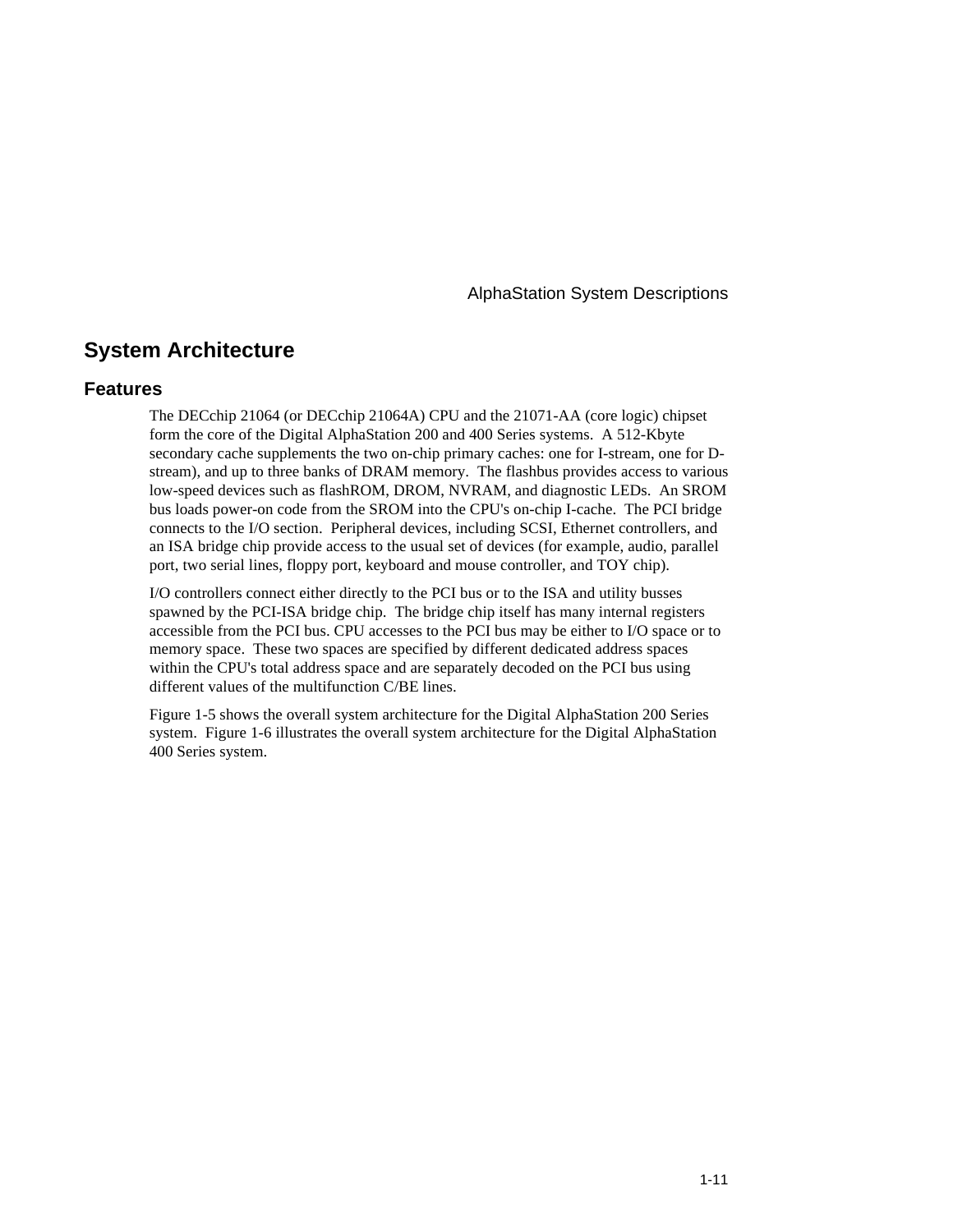



**Figure 1-5. AlphaStation 200 Series System Architecture**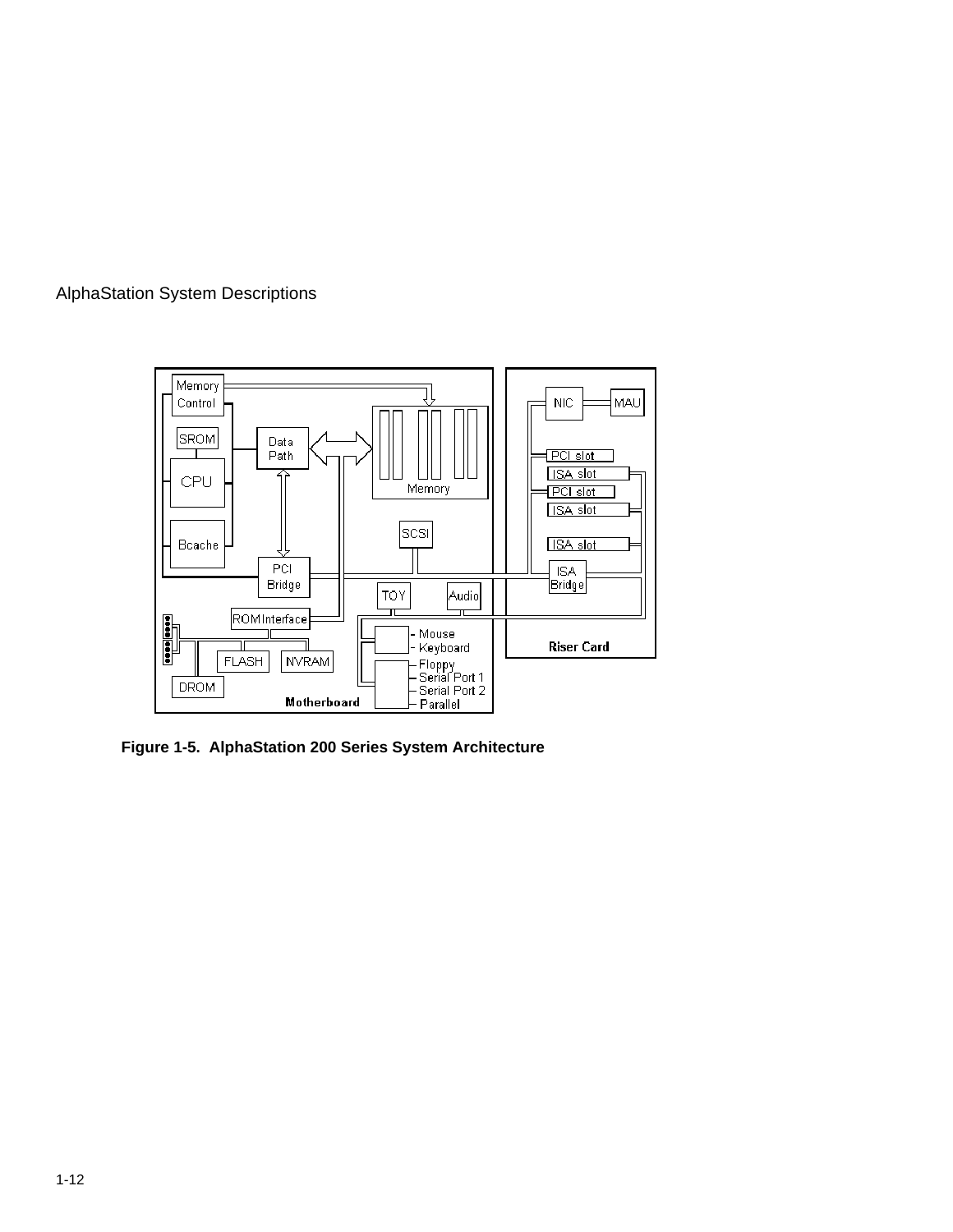

**Figure 1-6. AlphaStation 400 Series System Architecture**

**CPU**

The AlphaStation 200 Series system is designed for future variations, which you can accomplish by replacing the CPU with different, pin-compatible chips from the EV4 series and using new firmware and an IRQ PALchip to accommodate the timing changes.

The modular design of the AlphaStation 400 Series system allows for a replacement of the CPU module to increase the CPU speed and the size of the backup cache.

Depending on which Digital AlphaStation system you purchased, your system has either a DECchip 21064 or a DEChip 21064A CPU. The DECchip 21064A includes double the amount of on-chip ICache and DCache (16 KBytes each). In addition, the DECchip 21064A has a greater peak instruction execution rate. The CPU has a fully pipelined, dual-issue, 64-bit RISC architecture. Its on-chip pipelined floating point unit supports IEEE and digital formats. Forty-four translation buffers speed execution of memorymanagement operations. The memory data path (to the secondary cache) is 128 bits wide, with an additional 4 bits of parity.

The clock supplied to the CPU varies according to the particular system. In the 4/166 version of the Digital AlphaStation 200 Series system, the clock runs at 333 MHz; the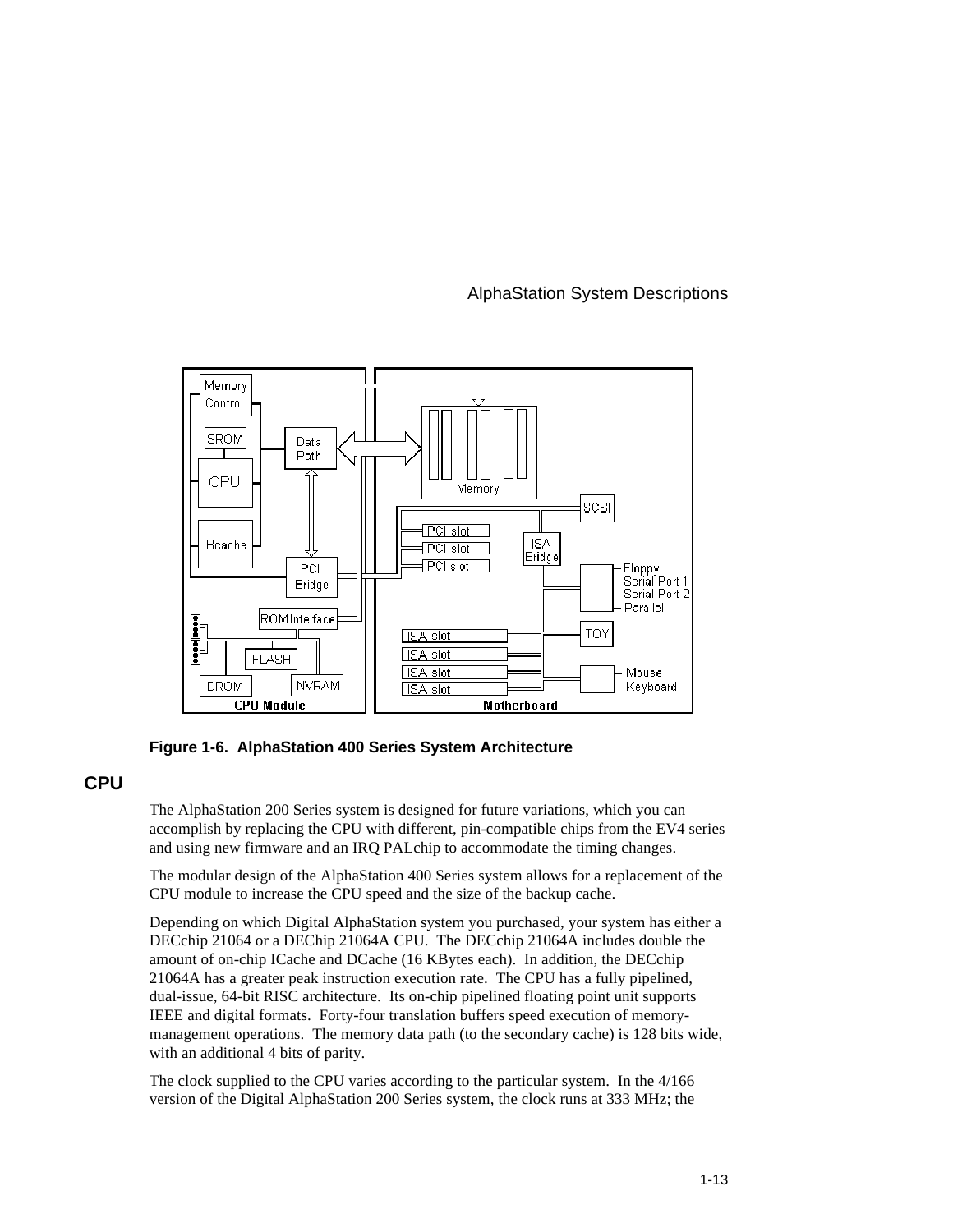CPU has divide-by-two logic that converts this external clock to 166 MHz internally. This relationship is also true for the other speed variations.

#### **Core Logic**

The supporting core logic provides a cache and memory controller, data path, and a PCI bus bridge.

#### **Cache and Memory Control**

The cache and memory control (DECchip 21071-CA chip) portion of the core logic:

- Provides control for filling the Bcache and extracting victims on CPU-initiated transactions.
- Provides control for probing the Bcache on DMA transactions and invalidating the Bcache on DMA write hits.
- Provides arbitration between the CPU and the DECchip 21071-DA chip for control of the sysBus.
- Stores addresses for the four-cache-line memory write buffer.
- Controls the loading of the I/O write buffer and the DMA read buffer.
- Uses fast-page mode on the DRAMs to improve performance on DMA burst reads and memory writes.
- Controls the movement of data to and from the memory banks.
- Arbitrates between CPU requests and PCI bridge requests.
- Supports Bcache during CPU cache miss and DMA transactions.

The memory controller has control and error status registers used for reporting errors. F

For more information on registers, see Chapter 11, Registers.

For the Digital AlphaStation 200 and 400 Series systems, only banks zero, one, and two are used for selection of DRAM memory; bank eight is used to select the flashbus. Memory timing and addressing is determined by the values in registers in the memory control chip. Each memory bank has its own base address register, configuration register, timing register A, and timing register B.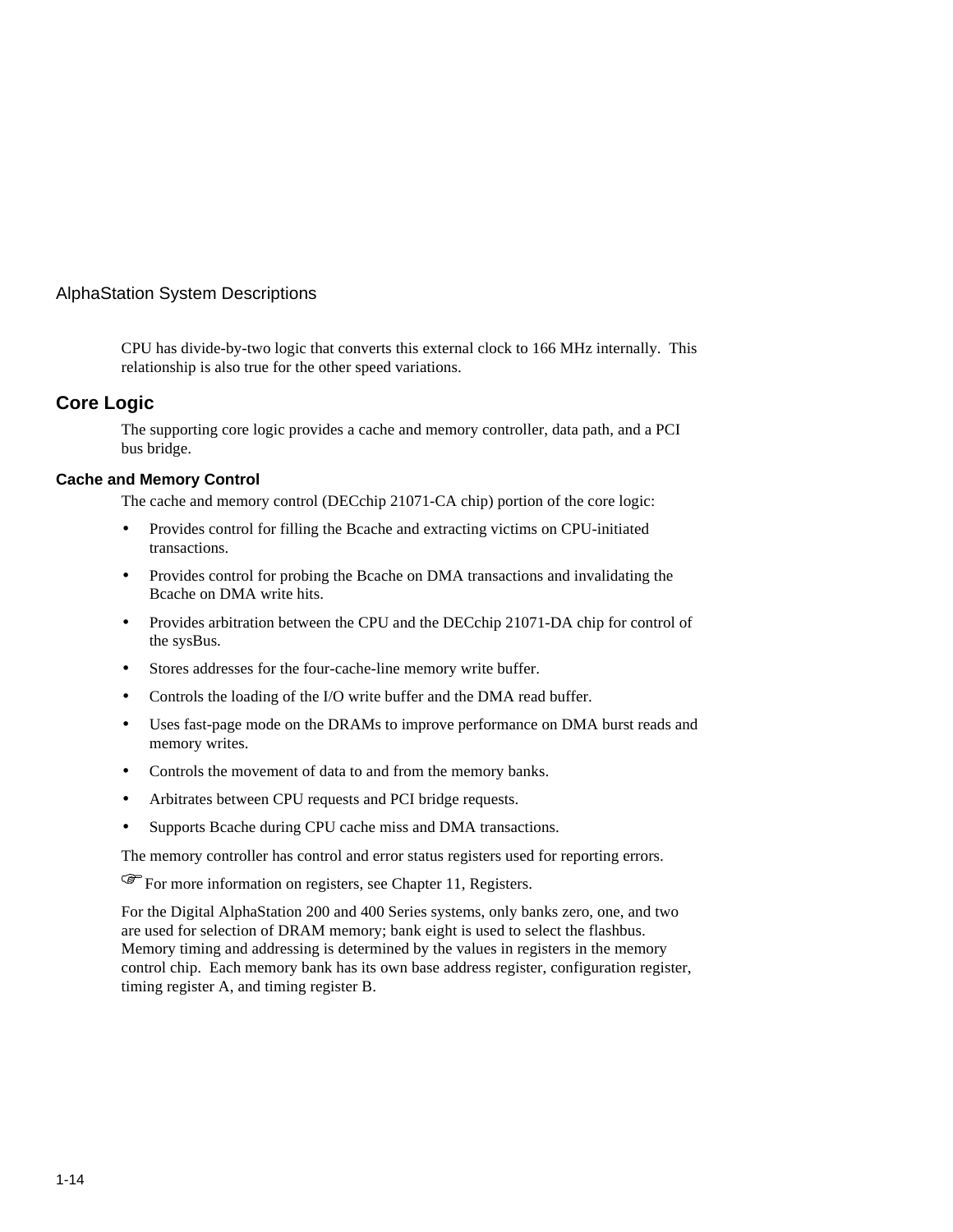#### **Data Path**

The data path portion of the core logic provides the path from the CPU to main memory and I/O. Two DECchip 21071-BA chips provide a 64-bit path to main memory. Included in the data path are:

- Error checking/generation on DMA-initiated transactions.
- Memory write buffer. Four entries of 32 bytes each that will be written to main memory.
- Memory read buffer. One 32-byte (a cache line) buffer used to hold data read from memory by a CPU or DMA request.
- Merge and I/O read buffer. The merge and I/O read buffer is a one-cache-line (32) Bytes), termporary holding buffer used to store data written by the CPU on memory writes or to store data read from the PCI bus on CPU reads from I/O space.
- I/O write buffer. The I/O write buffer has two entries: One entry acts as a write buffer for CPU I/O writes to the DECchip 21071-BA chip or PCI bus; the other acts as a holding buffer.
- DMA read buffer. The DMA read buffer stores data that is being read from the memory by a device on the PCI bus. This buffer is two cache lines deep and is spread across the DECchip 21071-BA chips in the system.
- DMA write buffer. The DMA write buffer stores four cache lines of PCI memory write data. Each entry is transferred to the memory write buffer after the necessary cache-coherency checks have been performed.

#### **PCI Bridge**

The PCI bridge (DECchip 21071-DA) portion of the core logic functions as the bridge between the PCI and CPU, its Bcache, and memory. The PCI bridge interface protocol is compliant with the PCI local bus. With the exception of a few pipeline registers and the parity tree, all the data path functions required to support the PCI reside in the PCI bridge.

The following list describes the major features of the PCI bridge:

- Scatter/gather mapping from the 32-bit PCI address to the 34-bit physical address, with on-chip, 8-entry translation lookaside buffer (TLB) for fast address translations. To reduce cost, the scatter/gather tables are stored in memory and are read automatically by the PCI bridge when a translation misses in the TLB.
- Supports a maximum PCI burst length of 16 longwords on PCI memory reads and writes.
- Supports two types of addressing regions on CPU-initiated transactions to PCI space.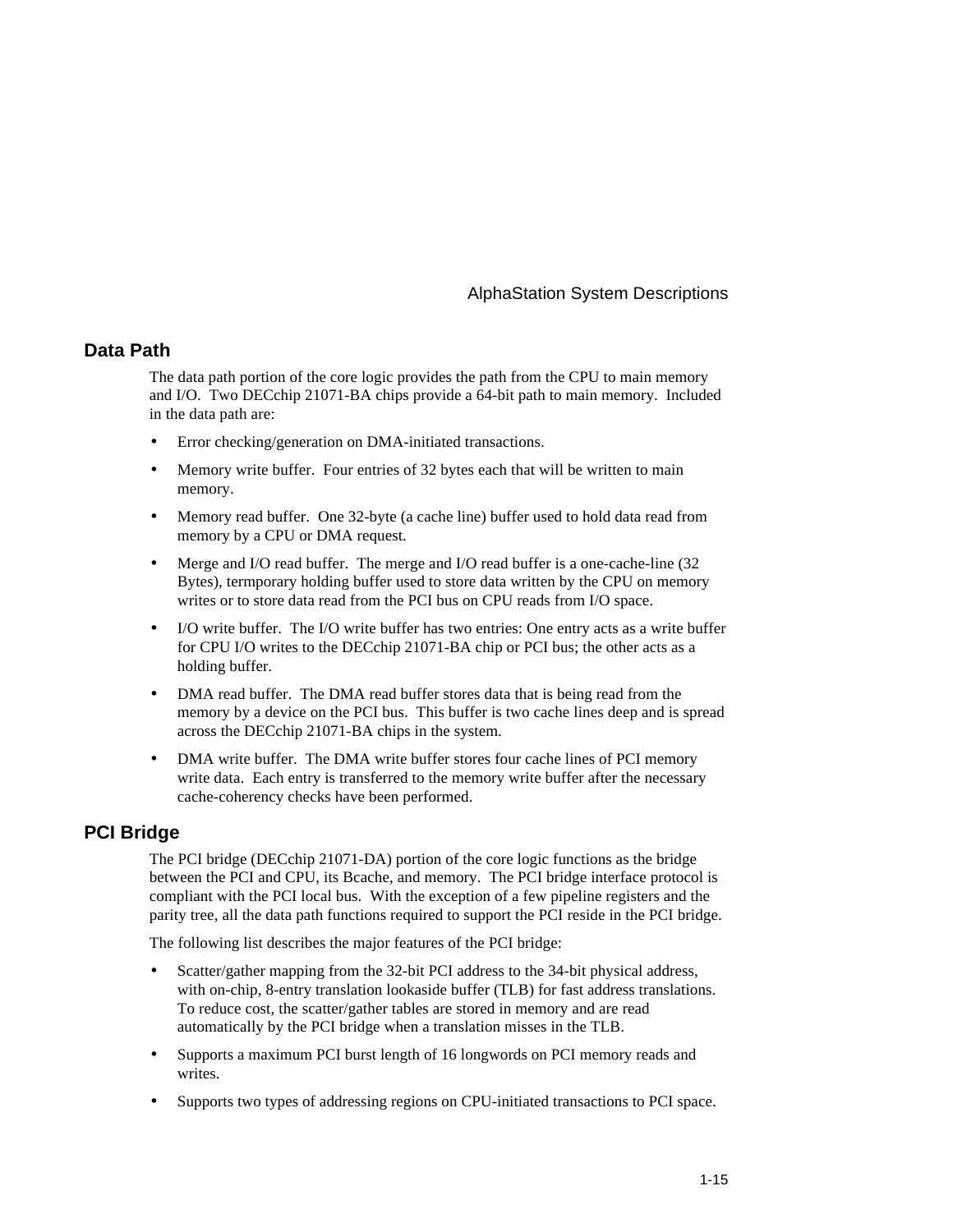- Sparse space for accesses with byte and word granularities and a maximum burst length of 2.
- Dense space for burst lengths from 1 to 8 longwords on writes and a burst length of 2 longwords on reads. This region can be used for memory-like structures such as frame buffers, which require high bandwidth accesses.
- Stores address information for the DMA write buffer and controls the loading of the DMA write buffer and I/O read buffer.
- Stores address information for the I/O write buffer and controls the unloading of the I/O write buffer and DMA read buffer.

#### **Secondary Cache (Bcache)**

The Digital AlphaStation 200 and 400 Series systems have a secondary cache to augment the CPU's primary cache. The cache has a capacity of 512 Kbytes and is organized as single-set, direct-mapped, write-back, allocate on read and, optionally, on write. The cache line size is 132 bits wide (128 data bits plus four parity bits).

The cache is not directly accessible through any special address ranges or diagnostic access modes.

#### **Memory System**

The memory system of the Digital AlphaStation 200 and 400 Series systems consists of main memory, ROM interface, NVRAM, flashROM memory, and DROM.

#### **Main Memory**

The Digital AlphaStation 200 and 400 Series main memory systems provide for up to 192 MBytes of DRAM. Additional devices on an auxiliary bus (called the "flashbus") consist of one MByte of flashROM, a 64-Kbyte DROM, an 8-Kbyte NVRAM, and jumpers.

Six industry-standard 72-pin SIMM sockets allow 70 ns DRAM memory to be added to the motherboard. When upgrading memory, you must add *pairs* of SIMMs, to make up to three banks of two SIMMs each. The SIMM sockets must be populated in pairs because the CPU memory bus width is 66 bits (64 bits of data plus two bits of parity). Each SIMM in a pair must be identical.

The Digital AlphaStation 200 and 400 Series systems support several SIMM sizes (including 33-bit versions), thereby allowing memory configurations from 8 MBytes/bank to 128 MBytes/bank, allowing maximum memory of up to 384 MBytes. Banks of different sizes may be used together, and there is no restriction on physical ordering of the SIMM pairs.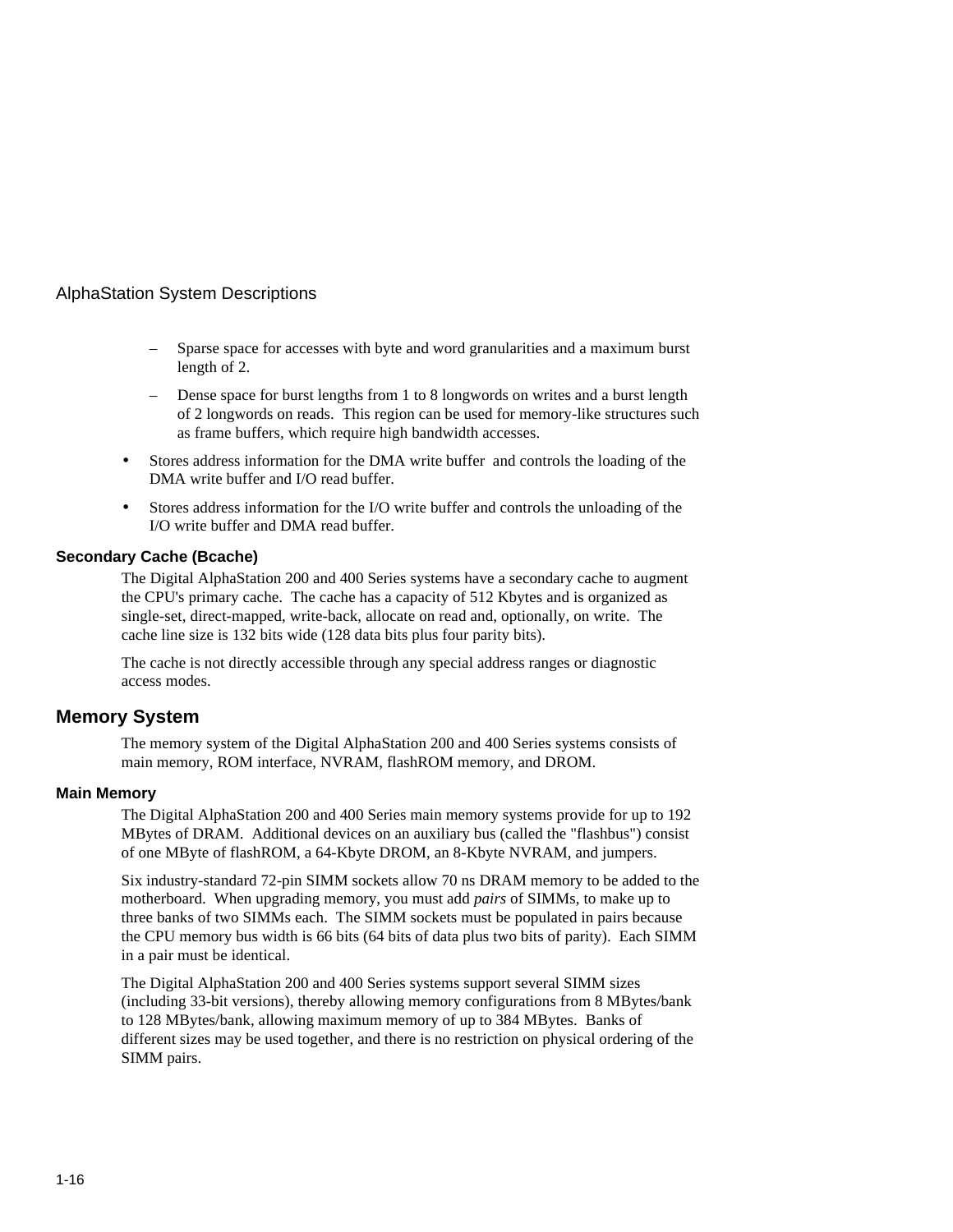#### **ROM Interface**

The ROM interface ties the memory data bus to the flashbus. The flashbus is an auxiliary bus that supports several slower components whose access is not time critical: flashROM, NVRAM, LEDs, DROM, and two configuration jumpers. The flashbus uses two addresses in memory bank eight: one for an index register, which is used to set the offset within the flashbus address range and another for a data register used to pass information back and forth. F

For detailed information, see Chapter 4, I/O Programming.

The 8-bit bus allows access to 1 MByte of flashROM for console, PALcode, and diagnostics; an 8-Kbyte nonvolatile RAM (NVRAM); 8 LEDs for diagnostic display; a 64- Kbyte read-only memory (ROM) for additional diagnostic code; and 2 read-only jumpers.

#### **NVRAM**

The system provides an additional 8 Kbytes of NVRAM. The system firmware uses NVRAM to store configuration and environment variable information.

#### **FlashROM Memory**

Normally, flashROM memory is used as read-only storage for the system firmware, which is copied to main memory for execution. Under certain conditions, you can write or erase the flashROM.

There are up to four flashROM devices in the Digital AlphaStation 200 and 400 Series system module, each of which is 256 Kbytes. The SRM console and the ARC console firmware occupy the flashROM.

The contents of the flashROM devices are only changeable when the write enable jumper has been set to the flashROM write enable position.

#### **DROM**

A 64-Kbyte DROM stores power-on self test and diagnostic code. The DROM code tests concentrate on the I/O portion of the system. When the tests complete successfully, the DROM code loads the appropriate console firmware from the flashROMs. The DROM code also can load an image from a floppy diskette.

#### **Diagnostic LEDs**

Both the Digital AlphaStation 200 and 400 Series systems have 8 diagnostic LEDs. The LEDs provide an indication of initialization and POST firmware progress and errors.

*In the Digital AlphaStation 200 Series system*, the LEDs are mounted on the motherboard and are visible through slots in the back of the system enclosure.

*In the Digital AlphaStation 400 Series system,* the LEDs are mounted on the CPU module and are visible only when the left side panel is removed. Since airflow patterns required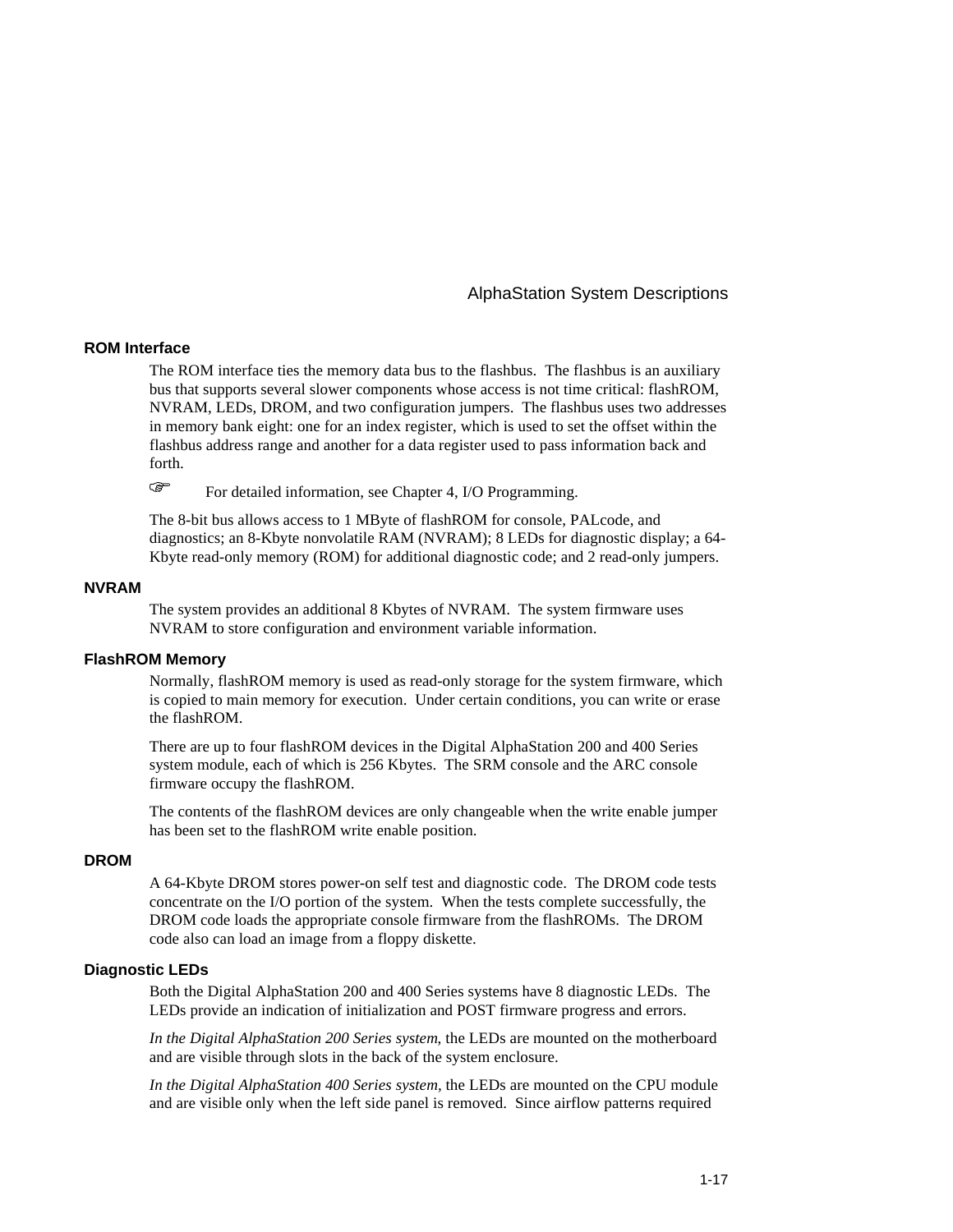for proper cooling are disrupted when the box is open, do not run the machine for an extended period with the side panel off.

#### **PCI**

The PCI, a 33-MHz, 32-bit-wide multiplexed address/data bus, logically connects to all the I/O devices of the Digital AlphaStation 200 and 400 Series systems. I/O controllers connect either directly to the PCI bus or to the ISA and utility busses spawned by the ISA bridge chip. The PCI interface clock speed is fixed at 33.33 MHz for a 30-ns cycle time. The theoretical maximum instantaneous burst data rate is 132 MBytes/sec.

I/O controllers connect either directly to the PCI bus or to the ISA and utility busses spawned by the ISA bridge chip. The bridge chip itself has many internal registers accessible from the PCI bus. CPU accesses to the PCI bus may be either to I/O space or to memory space. These two spaces are specified by different dedicated address spaces within the CPU's total address space and are separately decoded on the PCI bus using different values of the multifunction C/BE lines.

The PCI bridge chip (part of the core logic) acts as a bridge between the PCI bus and memory. This chip also can become a PCI bus master. It can generate all types of PCI cycles and responds to cycles initiated by devices requiring access to memory. Also, it performs translation of addresses supplied by other PCI devices acting as bus masters.

The AlphaStation 200 Series system has one PCI slot and one PCI/ISA combination slot located on the riser card. The AlphaStation 400 Series system has two PCI slots and one PCI/ISA combination slot. Combination slots can be used by either PCI or ISA options.

#### **SCSI**

Integral to the Digital AlphaStation 200 and 400 Series systems module is a fast SCSI-2 controller (NCR 53C810 controller chip). This chip connects directly to the on-board PCI bus and supports 8-bit, single-ended SCSI devices running at up to 10 MByte per second (fast SCSI). The chip offloads the CPU by executing a "Script" of commands, stored in system memory and retrieved by the SCSI controller as required.

The NCR 53C810 SCSI controller chip connects to the PCI bus.

#### **Ethernet LAN Controller (DECchip 21040)**

The AlphaStation 200 Series system has a DECchip 21040 embedded on the riser card. The chip is a single-chip master DMA Ethernet LAN controller with a direct interface to the PCI local bus. It supports full duplex, and its unique design optimally reduces the use of the host bus. A 32-byte Ethernet ID serial ROM (EID SROM) supplies the Ethernet address for the base network interface controller. The EID ROM is located on the riser card.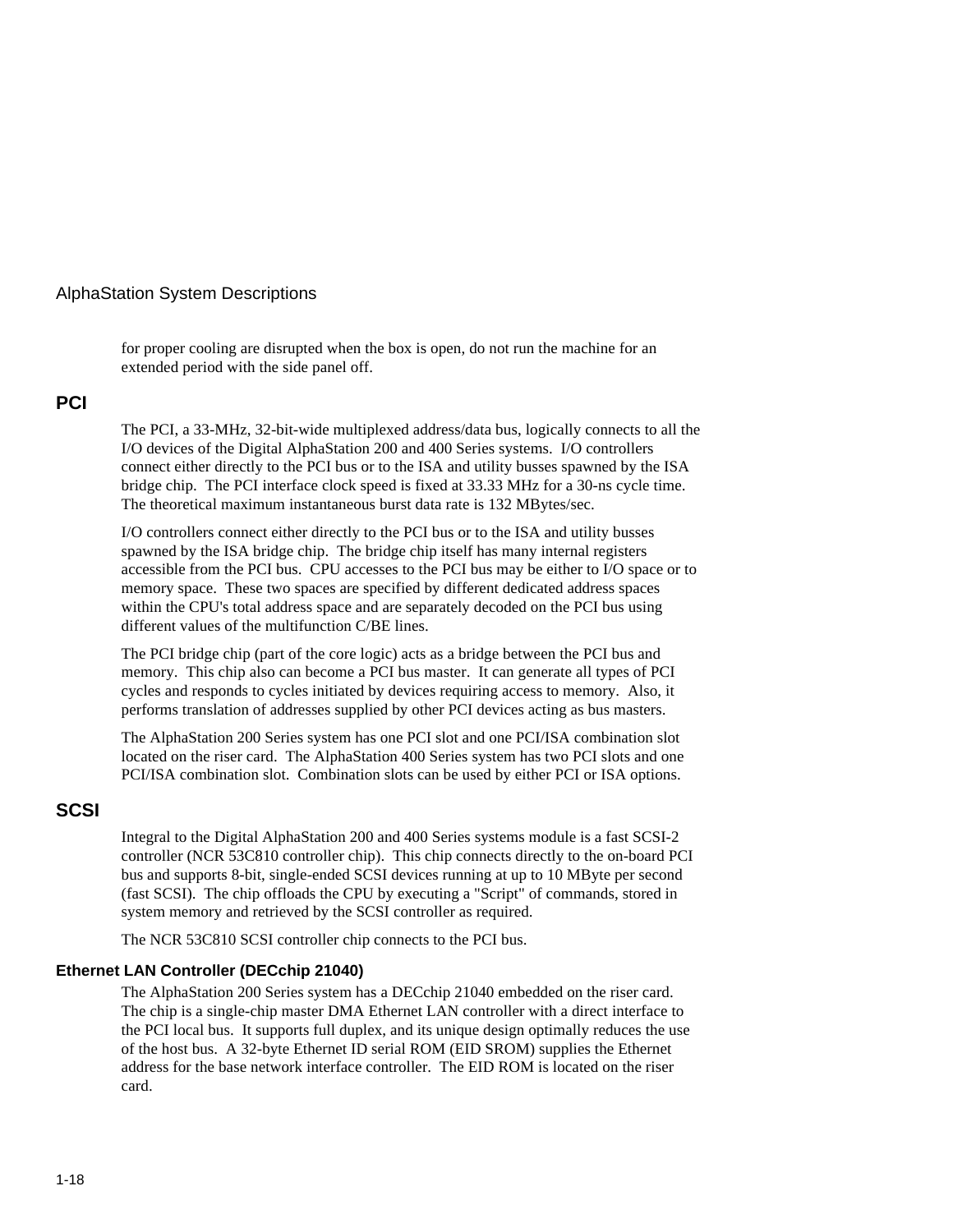#### AlphaStation System Descriptions

The DECchip 21040 is attached to through a ribbon cable to the media adapter unit (MAU). The MAU supports twisted-pair (10BASE-T) and ThinWire (10BASE2) network connections.

#### **ISA Bridge**

The ISA bridge chip (an Intel 82378IB system I/O chip, also known as the SIO) connects to the PCI bus but does not obey the normal PCI configuration rules. On power-on, it responds to PCI I/O space addresses in the range 0 to 0000.FFFFh (first 64 Kbytes) and to PCI memory space addresses 0 to 00FF.FFFFh (first 16 MBytes). Some of these addresses are decoded for use within the bridge chip, and some are for use on the ISA bus.

The ISA bridge chip (located on the riser card in the AlphaStation 200 Series system and on the motherboard in the AlphaStation 400 Series system) provides connection for the embedded ISA peripheral controllers and the ISA option slots, as well as a dedicated utility bus.

#### **ISA Bus**

The Digital AlphaStation 200 Series system has one combination PCI/ISA option slot and one ISA-only slot on the riser card. The PCI and PCI/ISA combination slots are full size; the bottom ISA-only slot is limited to half-size options. The Digital AlphaStation 400 Series system has one PCI/ISA combination slot and three ISA-only slots on the motherboard. A National 87332 Super I/O chip connects to the ISA bus to provide a floppy disk interface, two serial lines, and a parallel port.

#### **Serial I/O**

The Digital AlphaStation 200 and 400 Series system includes two asynchronous serial lines, both of which support modem control. The maximum speed is 56 kBaud. These are provided as a part of the functionality of the super I/O chip that connects to the ISA bus spawned by the ISA bridge chip. The serial ports are labeled COM1 and COM2 . You can access them by ISA addresses 3F8h through 3FFh and 2F8 through 2FFh.

#### **Keyboard/Mouse**

The Digital AlphaStation 200 Series and 400 Series systems include a standard Intel 8242 keyboard and mouse controller. The controller is accessed through the ISA bridge chip using addresses 060h and 064h.

#### **TOY Clock**

The TOY chip is the source of a periodic interrupt for the CPU. It connects to IRQ4 on the CPU chip, bypassing the bridge chip's interrupt controller.

The TOY chip also has 114 bytes of battery-supported RAM. The chip is addressed as a device on the utility bus spawned by the ISA bridge chip. It is accessed at ISA addresses 070h and 071h.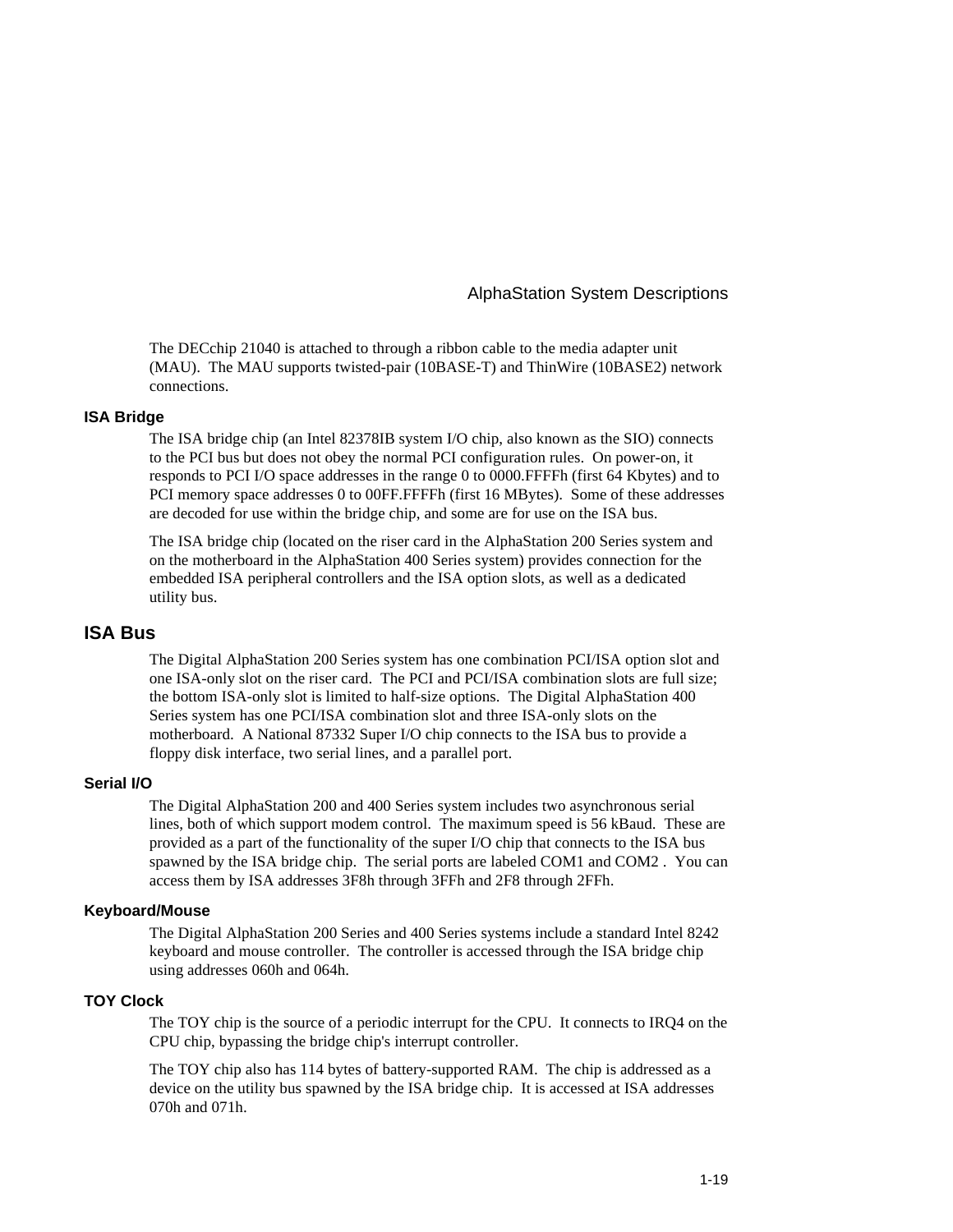AlphaStation System Descriptions

#### **Floppy Disk Controller (FDC)**

The FDC controls one or two drives; it is another section of the National PC87332 super I/O chip. You can access it through ISA addresses 3F0h through 3F7h. The floppy drive in both the Digital AlphaStation 200 and 400 Series systems consists of a low-profile 3.5 inch device.

You can connect an optional tape drive to the floppy disk bus.

**\_\_\_\_\_\_\_\_\_\_\_\_\_\_\_\_\_\_\_\_\_\_\_\_\_\_NOTE \_\_\_\_\_\_\_\_\_\_\_\_\_\_\_\_\_\_\_\_\_\_\_\_\_\_\_\_**

**\_\_\_\_\_\_\_\_\_\_\_\_\_\_\_\_\_\_\_\_\_\_\_\_\_\_\_\_\_\_\_\_\_\_\_\_\_\_\_\_\_\_\_\_\_\_\_\_\_\_\_\_\_\_\_\_\_\_\_\_**

SCSI tape drives must be attached to the SCSI bus, *not* to the FDC bus.

#### **Sound Card: Digital AlphaStation 200 Series System**

The Digital AlphaStation 200 Series system has a dedicated sound card, compatible with the Microsoft Windows Sound System. The sound card is connected to the ISA bus on a private connector. Neither the connector nor the sound card is ISA-standard.

There are four user-accessible connectors available at the rear of the system enclosure. When you install a headphone jack, the internal speaker is muted for sounds originating on the sound card; the beeps and bloops from the motherboard will still go to the speaker if the TCE jumper on the sound card is installed.

The sound card also accepts audio from the CD-ROM drive. A four-pin header is provided to connect the sound card to the CD-ROM drive.

The sound card has a four-pin header where you can connect the internal speaker. Alternatively, you can plug the speaker into the motherboard connector at J15.

The sound card I/O base address is selected by use of jumpers SW1 and SW2 on the sound card (default is 530h). *Always* use ISA addresses 388h through 38Bh for the synthesizer chip.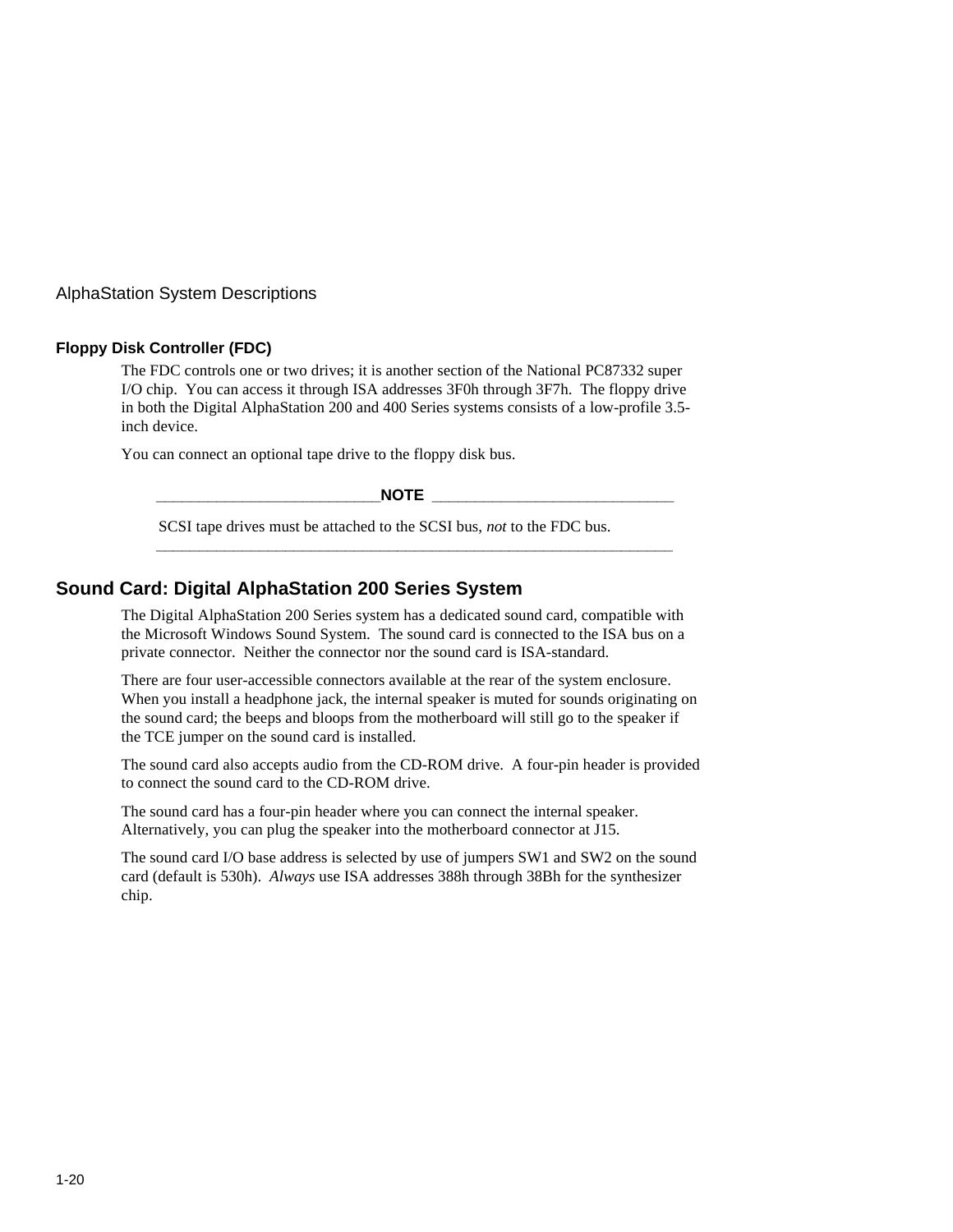# **2**

### **Configuring Your AlphaStation System**

#### **Overview**

This chapter describes how to configure the Digital AlphaStation 200 and 400 Series systems, including the following topics:

- System configurations
- **Memory**
- Mass storage expansion
- PCI expansion
- ISA expansion
- **Jumpers**

#### **System Configurations**

You can configure your Digital AlphaStation 200 or 400 Series system in various ways. Graphics are supported with a PCI or ISA option card, and you can choose from several monitors. SCSI and FDC peripherals provide mass storage and backup; *four* drive bays are provided for the AlphaStation 200 Series system; *five* drive bays are included for the AlphaStation 400 Series system. SIMM sockets allow memory configurations up to 192 MBytes.

Packaged system building blocks for both the AlphaStation 200 and 400 Series systems typically include the features shown in Table 2-1.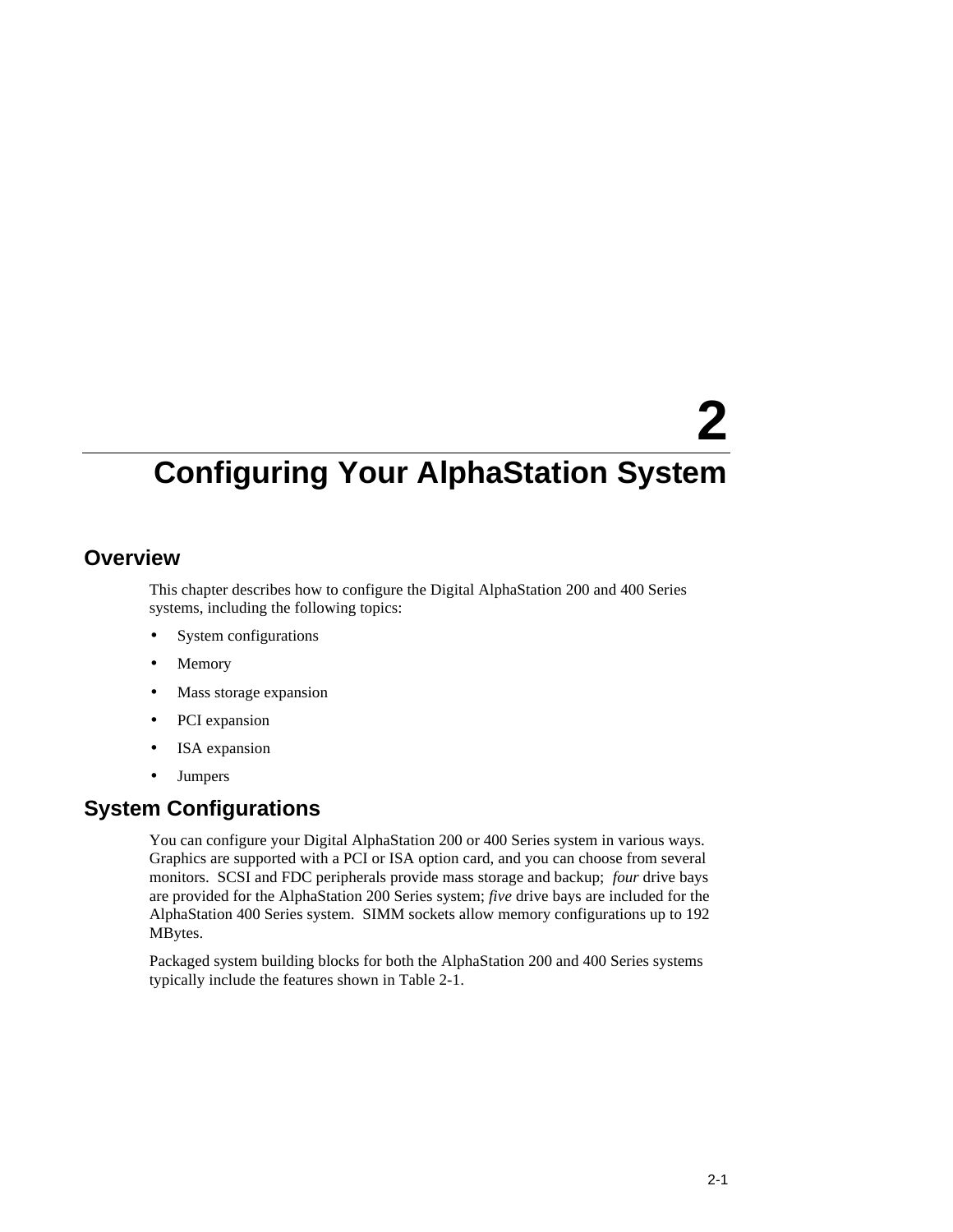

| <b>System Feature</b>     | <b>Description</b>                                                                                                  |  |
|---------------------------|---------------------------------------------------------------------------------------------------------------------|--|
| Sound card                | 16-bit audio with headphones and<br>microphone                                                                      |  |
| Memory                    | 32 MBytes (expandable to 192 MBytes)                                                                                |  |
| SCSI disk                 | 1.05-GByte hard drive and CD-ROM drive                                                                              |  |
| Graphics option           | 8-plane, 2 Mpixel PCI (1280x1024 72 Hz)                                                                             |  |
| Monitor                   | 15-inch color (optional in some packages)                                                                           |  |
| Ethernet                  | Embedded in the AlphaStation 200 Series<br>system, DE435-AA in the AlphaStation 400<br>Series system                |  |
| Floppy drive              | 1.44-MByte                                                                                                          |  |
| Keyboard and mouse        | Standard                                                                                                            |  |
| Operating system software | Digital UNIX <sup>®</sup> and OpenVMS systems<br>factory-installed, Windows NT Workstation<br>ships on CD-ROM media |  |

**Table 2-1. Typical Digital AlphaStation System Configurations**

#### **Memory**

The AlphaStation 200 and 400 Series memory systems support up to 192 MBytes of DRAM (or 384 MBytes when 64-MByte SIMMs are available). Six industry-standard 72 pin SIMM sockets hold 70 ns DRAM memory.

Memory is added in pairs of SIMMs because of the 66-bit width of the CPU memory data bus. Each SIMM in a pair must be identical.

The use of longword parity allows the AlphaStation 200 and 400 Series systems to use either 33-bit SIMMs *or* 36-bit SIMMs.

Several SIMM sizes are supported, which allow memory configurations from 8 MBytes to 384 MBytes. If banks of different sizes are used together, there is no restriction on physical ordering of the SIMM pairs. The larger banks are initialized by the power-on code to occupy the lower addresses because the base address of each bank must be naturally aligned with its size.

Two kinds of SIMMs are supported: those with a single RAS line and those with two RAS lines. SIMMs that have two RAS lines are addressed as though they have two separate memories (that is, split bank).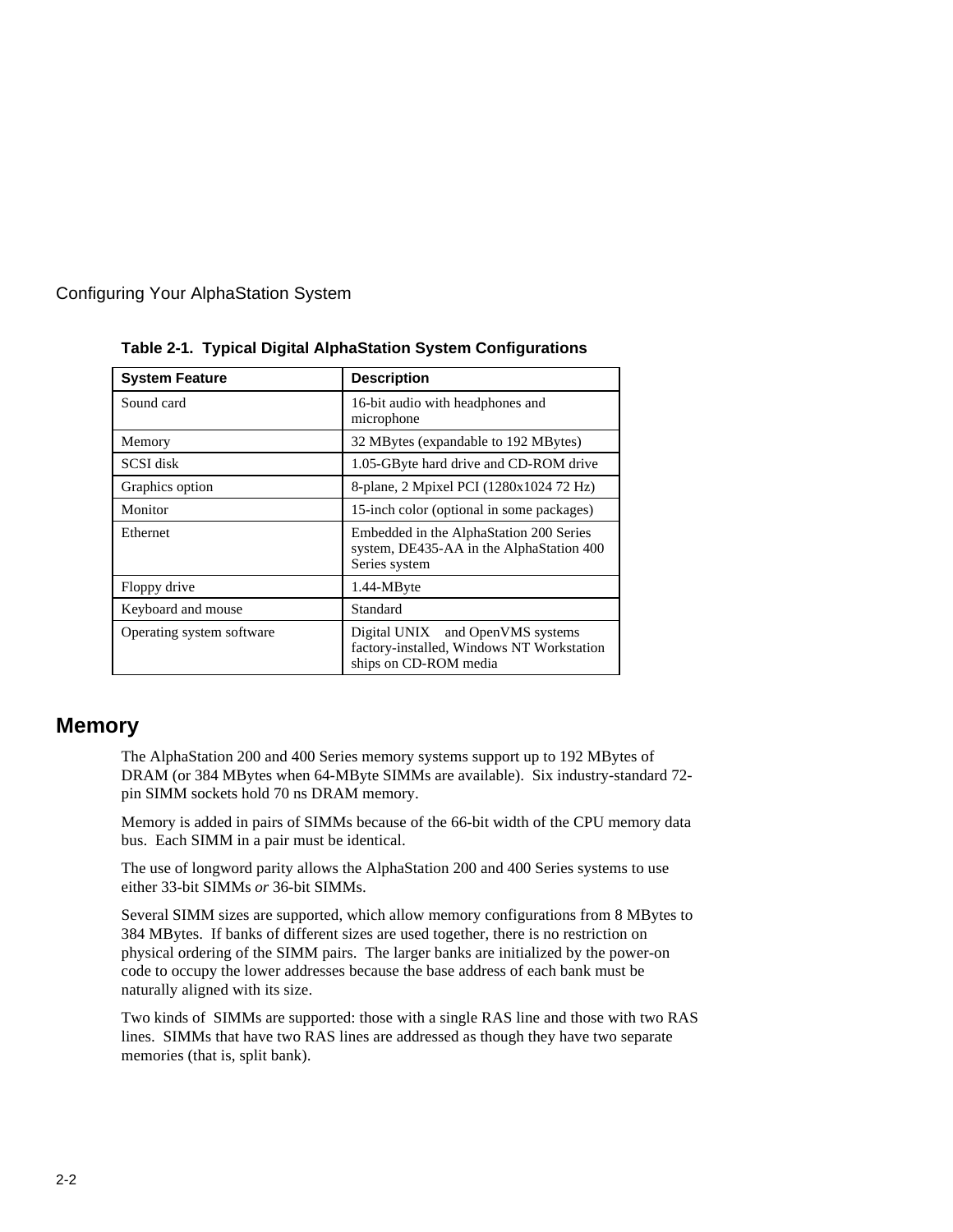The number of address lines used (RAS/CAS) varies according to the size of the SIMM. For example, Table 2-2 shows that one 1 Mx33 SIMM contains 4 MBytes. A bank with a pair of these SIMMs contains 8 MBytes, with the SIMM having one RAS line (that is, it is not a split bank).

| <b>SIMM</b>     | <b>SIMM</b><br><b>Size</b> | <b>Bank Size</b>    | <b>Split Bank (Two</b><br><b>RAS Lines)</b> |
|-----------------|----------------------------|---------------------|---------------------------------------------|
| 1 Mx33 (or 36)  | 4 MBytes                   | <b>MB</b> ytes<br>8 | No                                          |
| 2 Mx33 (or 36)  | 8 MBytes                   | 16 MBytes           | Yes                                         |
| 4 Mx33 (or 36)  | 16 MBytes                  | 32 MBytes           | No                                          |
| 8 Mx33 (or 36)  | 32 MBytes                  | 64 MBytes           | Yes                                         |
| 16 Mx33 (or 36) | 64 MBytes                  | 128 MBytes          | No                                          |

**Table 2-2. Supported SIMMs for the Digital AlphaStation**

#### **Mass Storage Expansion**

#### **Internal Bay Availability: AlphaStation 200 Series Systems**

The Digital AlphaStation 200 Series system enclosure has four internal mass storage bays, as Figure 2-1 and Table 2-3 show. Notice that the floppy drive is connected to the FDC, not to the SCSI bus. The system can use either an FDC or SCSI tape drive.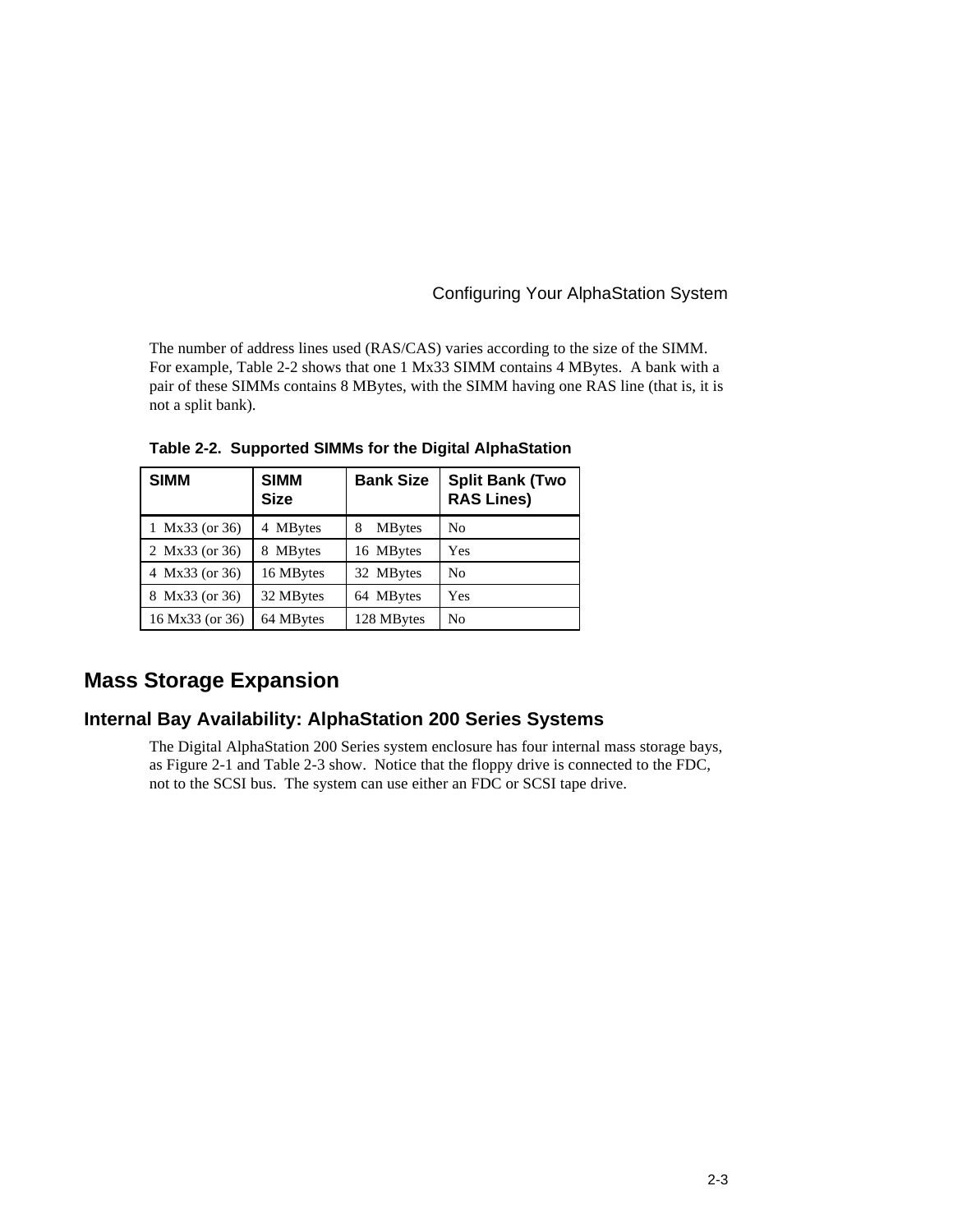

**Figure 2-1. Internal Bays: AlphaStation 200 Series System**

|  |  | Table 2-3. Description of the AlphaStation 200 Series Internal Bays |  |  |
|--|--|---------------------------------------------------------------------|--|--|
|  |  |                                                                     |  |  |

| Bay                         | <b>Description</b>                                                                                                                                                                                                                                                                  |
|-----------------------------|-------------------------------------------------------------------------------------------------------------------------------------------------------------------------------------------------------------------------------------------------------------------------------------|
| 1                           | The outer-bay lower area can hold one 5.25-inch half-height, front-accessible or<br>nonaccessible, storage device. Typically, this bay is used for CD drives or tape<br>drives. Because of thermal characteristics, Digital does not support the use of hard<br>drives in this bay. |
| $\mathcal{D}_{\mathcal{A}}$ | The outer-bay upper area may contain the optional 3.5-inch 1.44-MByte floppy drive.<br>The floppy disk is controlled by the floppy disk controller (FDC). The FDC controls<br>up to two drives. You can add an FDC device, such as a tape-backup drive.                             |
| 3                           | The inner-bay lower area can hold a 3.5-inch front-accessible or nonaccessible<br>device. This bay would be a likely spot to place a second HDD drive.                                                                                                                              |
| 4                           | The inner-bay upper area can contain a 3.5-inch nonaccessible device. Normally, the<br>first hard disk is located here.                                                                                                                                                             |

#### **Internal Bay Availability: AlphaStation 400 Series Systems**

The Digital AlphaStation 400 Series system enclosure has five internal mass storage bays in two areas. The Digital AlphaStation 400 Series system supports up to four SCSI devices inside the system enclosure. Figure 2-2 shows and Table 2-4 describes the internal bays.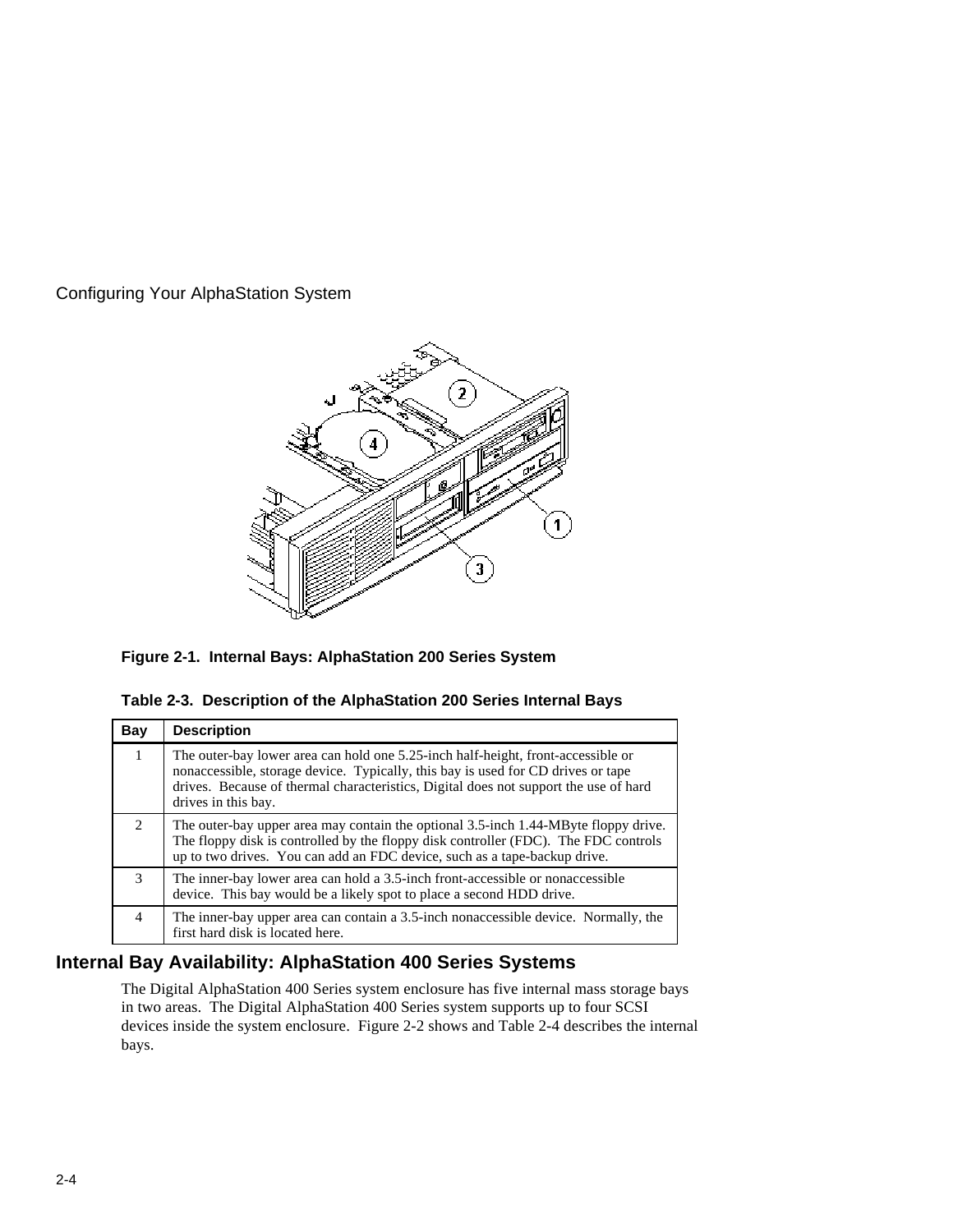

**Figure 2-2. Internal Bays - AlphaStation 400 Series Systems**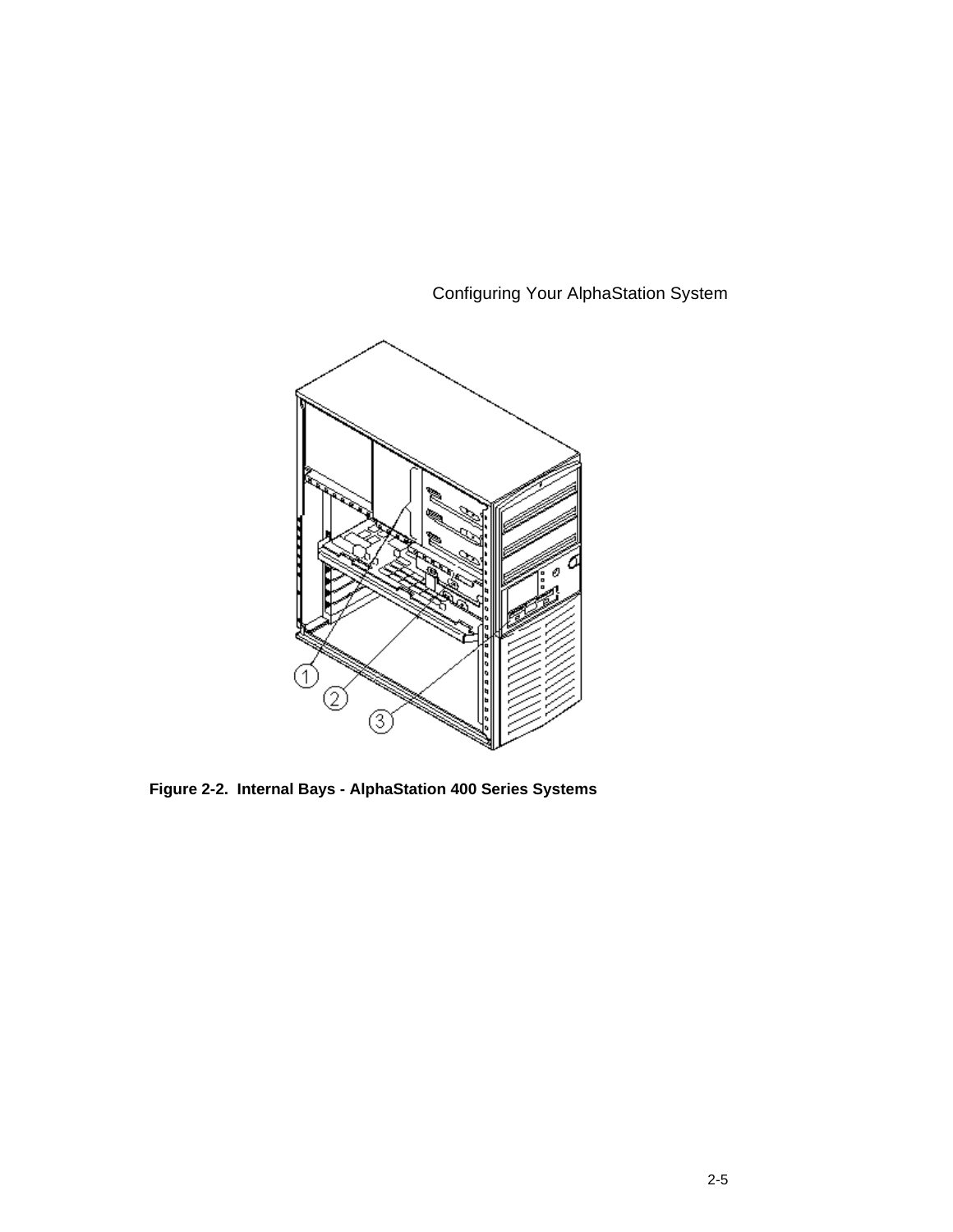

| Table 2-4. Description of the AlphaStation 400 Series System Internal Bays |  |
|----------------------------------------------------------------------------|--|
|----------------------------------------------------------------------------|--|

| Bay | <b>Description</b>                                                                                                                                                                                                                                                             |
|-----|--------------------------------------------------------------------------------------------------------------------------------------------------------------------------------------------------------------------------------------------------------------------------------|
|     | The upper-bay area can hold three 5.25-inch half-height, front-accessible or<br>nonaccessible storage devices.                                                                                                                                                                 |
| 2   | The lower-bay area can hold two 3.5-inch storage devices. One is nonaccessible from<br>the front and typically contains the first hard disk.                                                                                                                                   |
| 3   | The second drive in the lower-bay area is the standard 1.44-MByte, 3.5-inch floppy<br>diskette drive. The floppy disk is controlled by the floppy disk controller (FDC).<br>The FDC controls up to two drives. You can add another FDC device, such as a<br>tape-backup drive. |

#### **External SCSI Bus Expansion**

A connector at the rear of the system enclosure allows for the addition of external devices. A second connector mounted on the system module allows for connection to devices internal to the system enclosure. There may be up to seven peripheral devices, which is the limit of the SCSI bus.

The total bus length, including internal cables and etch as well as the external cables between enclosures and any cables inside expansion boxes, cannot exceed 3 meters (9.8 feet) for fast SCSI operation or 4 meters (13.1 feet) for slow SCSI operation (5 Mbytes/sec).

The amount of bus length inside the Digital AlphaStation 200 Series system is 1.4 meters (4.6 feet), which leaves 1.6 meters (5.25 feet) for external cabling and wiring in expansion enclosures if the bus is used in fast mode.

The amount of bus length inside the Digital AlphaStation 400 Series system is 1.5 meters (4.9 feet), which leaves 1.5 meters (4.9 feet) for external cabling and wiring in expansion enclosures if the bus is used in fast mode.

#### **SCSI Termination**

For both systems, the SCSI bus must be terminated at both physical ends. Inside the system enclosure, the SCSI bus runs from the external SCSI connector to the SCSI controller chip and then to a connector for the internal drives. Given this, one terminator is located inside the system enclosure at the last internal drive. The other is an active terminator located on the motherboard adjacent to the external SCSI connector. The active terminator is used when no external drives are present.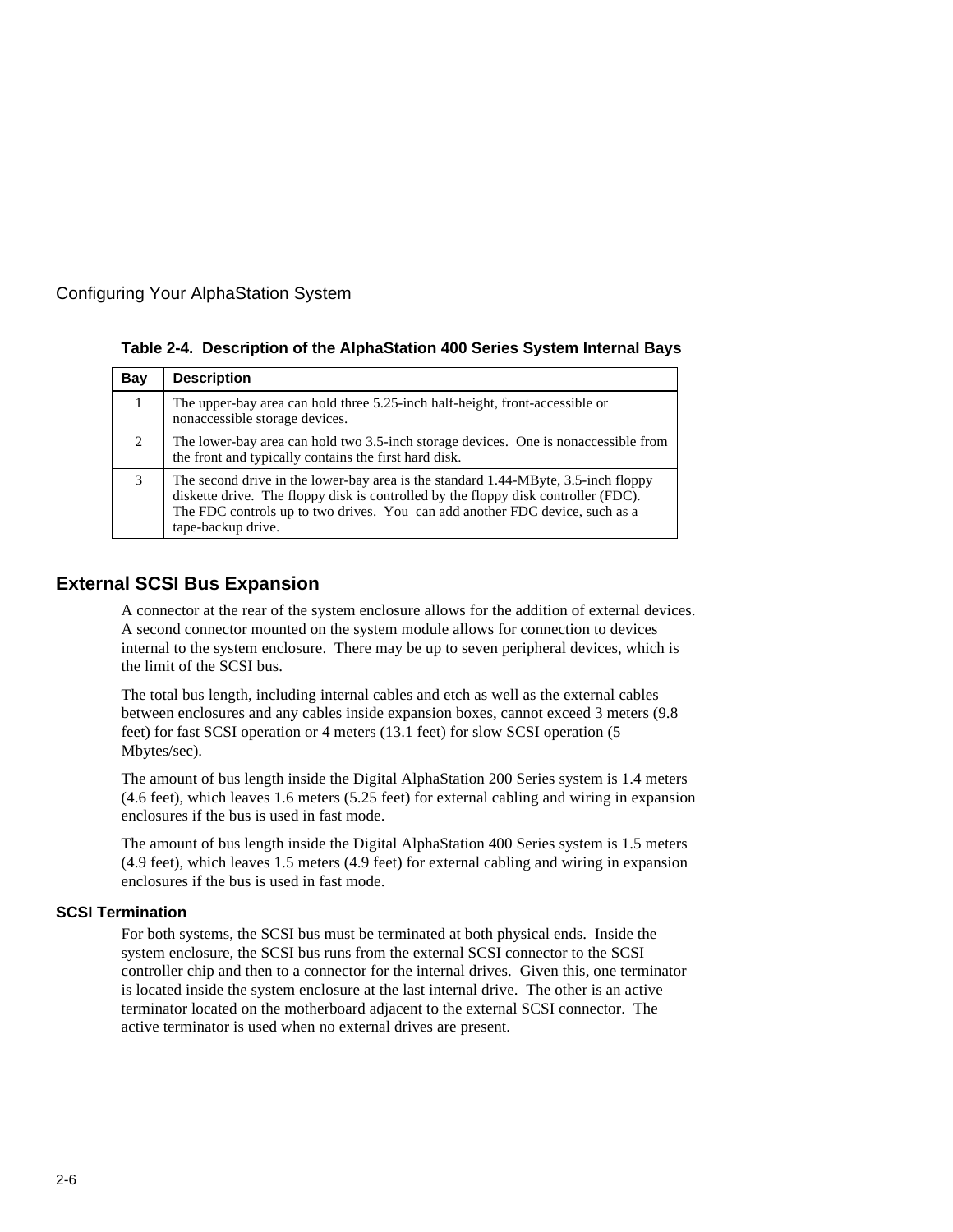$NOTE$  **with**  $NOTE$  **and**  $NOC$  **and**  $NOC$  **and**  $NOC$  **and**  $NOC$  **and**  $NOC$  **and**  $NOC$  **and**  $NOC$  **and**  $NOC$  **and**  $NOC$  **and**  $NOC$  **and**  $NOC$  **and**  $NOC$  **and**  $NOC$  **and**  $NOC$  **and**  $NOC$  **and**  $NOC$  **and**  $NOC$  **and**  $NOC$  **and**  $NOC$  **and**  $NOC$  **and**  $NOC$  **and**  $NOC$  **and**  $NOC$ 

**\_\_\_\_\_\_\_\_\_\_\_\_\_\_\_\_\_\_\_\_\_\_\_\_\_\_\_\_\_\_\_\_\_\_\_\_\_\_\_\_\_\_\_\_\_\_\_\_\_\_\_\_\_\_\_\_\_\_\_\_**

Before powering on the system box, power on all external SCSI devices.

#### **AlphaStation 200 Series System SCSI Termination**

When you add external devices, the active terminator is automatically disabled (by sensing a conductor, on external connector pin 36, grounded by the external cable). You must insert a terminator in the expansion connector of the last expansion device. (A jumper, J21, is provided for manual override.) The act of plugging the cable into the rear SCSI connector – not the presence of SCSI devices – disables the terminator.

#### $CAUTION$

Take care that no other devices added externally have their own internal terminators; there must never be more than the pair of terminators in a system, one at each physical end of the bus.

**\_\_\_\_\_\_\_\_\_\_\_\_\_\_\_\_\_\_\_\_\_\_\_\_\_\_\_\_\_\_\_\_\_\_\_\_\_\_\_\_\_\_\_\_\_\_\_\_\_\_\_\_\_\_\_\_\_\_\_\_**

#### **AlphaStation 400 Series System SCSI Termination**

When you add external devices, you must configure the system for external termination through the console firmware. If the system is running the ARC console, go to the Machine specific setup menu... and select set SCSI termination to external. If you remove all the external SCSI devices, select set SCSI termination to internal. If the system is running the SRM console, type >>>set control\_scsi\_term external (or internal when all external SCSI devices are removed).

When external SCSI devices are attached, the last SCSI device must provide termination.

#### $CAUTION$

Take care that no other devices added externally have their own internal terminators; there must never be more than the pair of terminators in a system, one at each physical end of the bus.

**\_\_\_\_\_\_\_\_\_\_\_\_\_\_\_\_\_\_\_\_\_\_\_\_\_\_\_\_\_\_\_\_\_\_\_\_\_\_\_\_\_\_\_\_\_\_\_\_\_\_\_\_\_\_\_\_\_\_\_\_**

#### **SCSI IDs**

The SCSI controller chip is normally assigned to device ID 7. SCSI devices should have the default ID assignments shown in Table 2-5.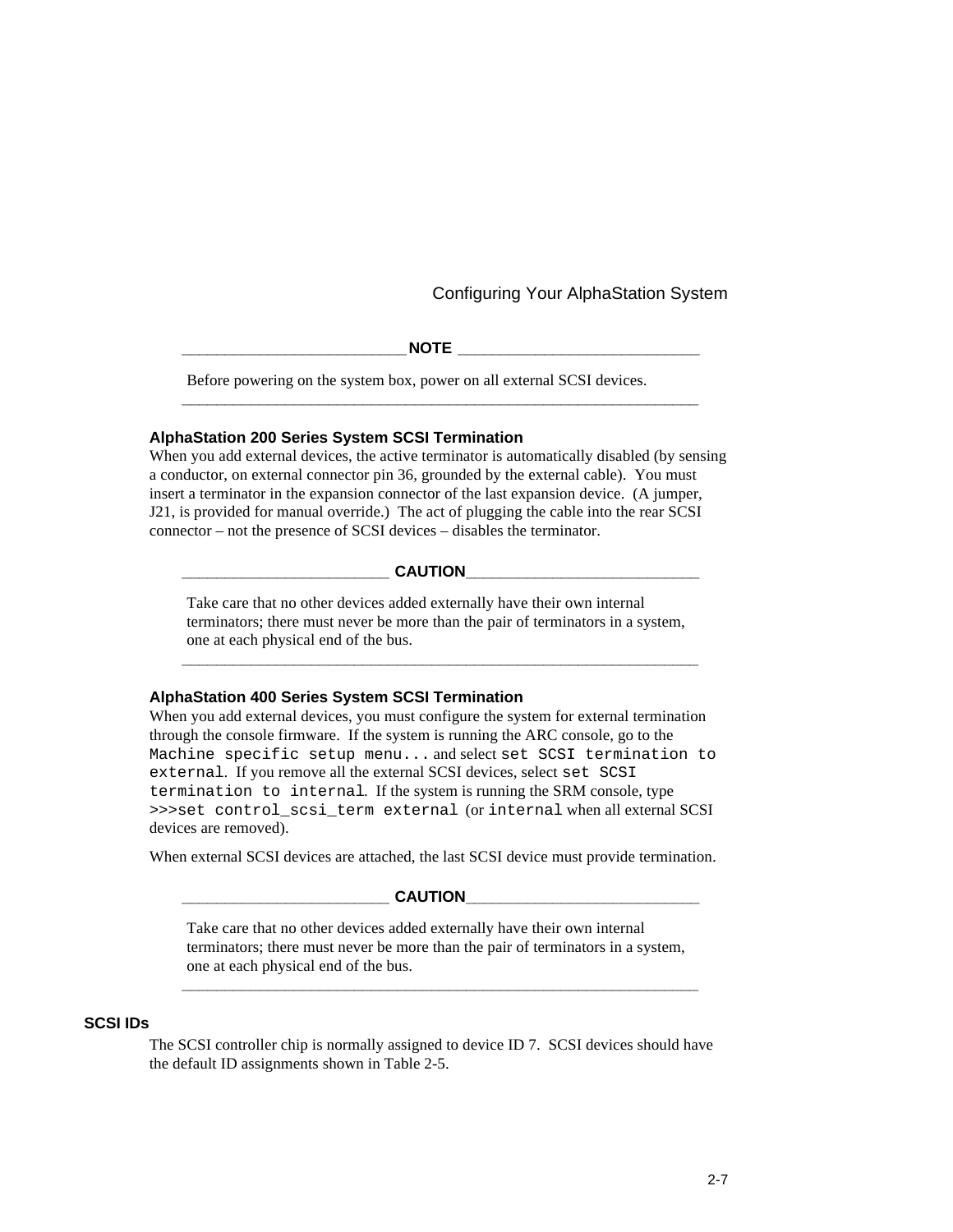| ID | <b>Device</b>    |  |
|----|------------------|--|
|    | First hard disk  |  |
|    | Second hard disk |  |
|    | <b>CD-ROM</b>    |  |
|    | Tape drive       |  |
|    | Host adapter     |  |

**Table 2-5. AlphaStation 200 /400 Series System SCSI ID Assignments**

#### **PCI Expansion**

The AlphaStation 200 Series system has one PCI slot, one combination PCI/ISA slot, and one ISA slot on the riser card. The AlphaStation 400 Series system has two PCI slot, one PCI/ISA combination slot, and three ISA slots. PCI devices are automatically configured by the AlphaStation 200 and 400 Series system console firmware. Typically, the console firmware performs the tasks shown in Table 2-6.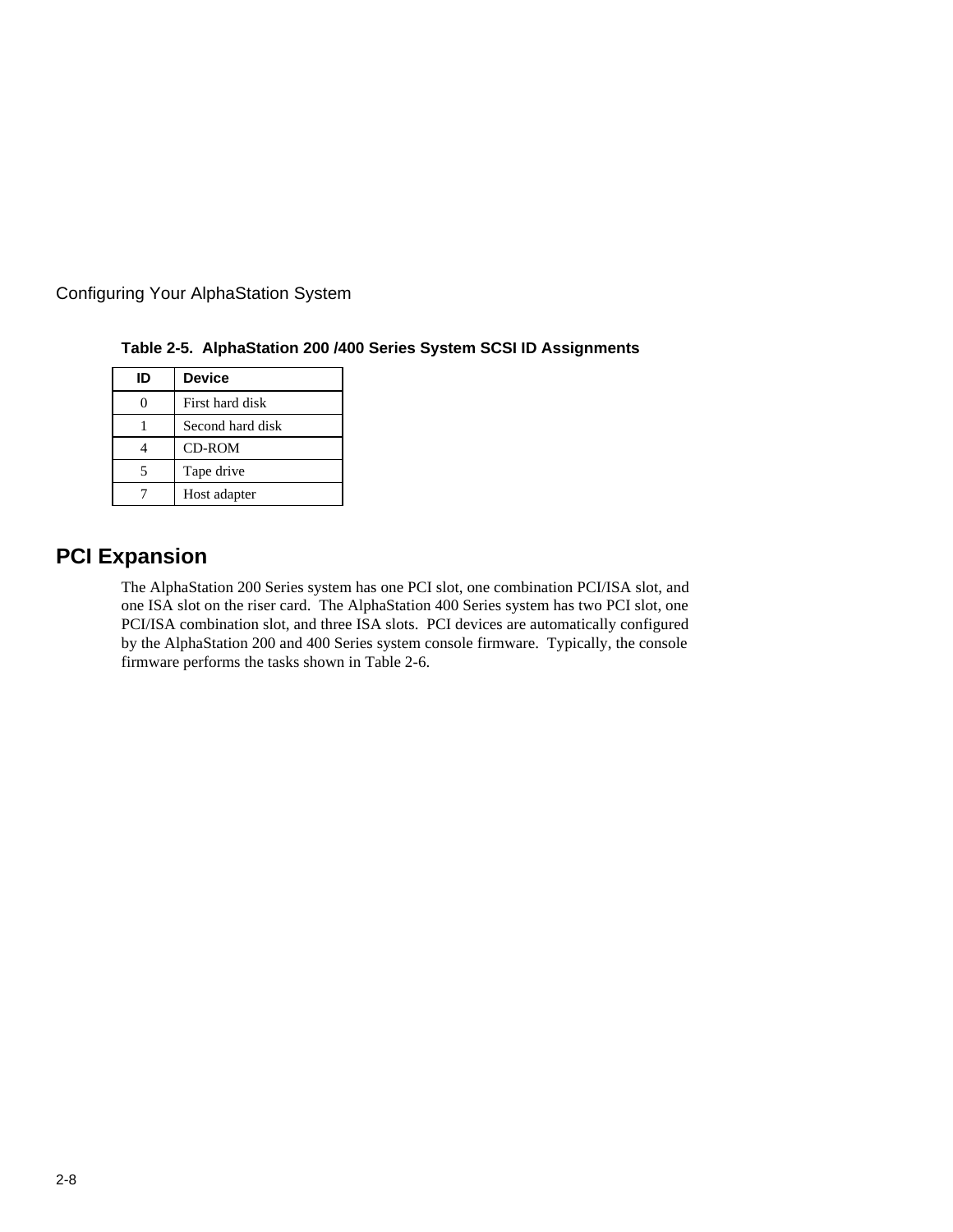| Task                                                                    | <b>Firmware Action</b>                                                                                                                            |  |
|-------------------------------------------------------------------------|---------------------------------------------------------------------------------------------------------------------------------------------------|--|
| Determine what PCI devices are present.                                 | Try to read the ID registers.                                                                                                                     |  |
| When a device is located, determine its.<br>address space requirements. | All 1's are written to its base address<br>register.                                                                                              |  |
|                                                                         | Device returns the address bits it uses set to<br>1's, all others are 0's.                                                                        |  |
| Initialize the base registers.                                          | Set up all base address registers in order<br>from largest to smallest.                                                                           |  |
| Determine interrupt assignments.                                        | The SRM console uses the configuration<br>database to first identify ISA bus IRQ<br>assignments. It then assigns open IRQs to<br>the PCI devices. |  |
|                                                                         | The ARC console assigns IRQs to the PCI<br>devices as follows:                                                                                    |  |
|                                                                         | 200 Series<br>400 Series                                                                                                                          |  |
|                                                                         | IRO10: Ethernet<br>PCI slot 1                                                                                                                     |  |
|                                                                         | IRO15: PCI slot $1$<br>PCI slot 2                                                                                                                 |  |
|                                                                         | PCI slor 2<br>IRO9:<br>PCI slot 3                                                                                                                 |  |
|                                                                         | <b>SCSI</b><br><b>SCSI</b><br>IRO11:                                                                                                              |  |

**Table 2-6. AlphaStation PCI Expansion Tasks**

#### **PCI IDSEL Assignments**

Embedded PCI devices and the PCI expansion slots have hardwired IDSEL assignments. The PCI controller is responsible for generating the cycles necessary to configure the PCI bus. These cycles, called *configuration cycles* (accesses to CPU addresses 1 e000.0000 through 1 fff.ff80), must be performed after power-on because PCI devices power on with no built-in knowledge of the address ranges to which they should respond.

The first step in configuration is deciding which devices are connected to the PCI bus. Because the devices have no allotted address range at this point, they use a special mechanism for this purpose. Each device on the PCI bus has its own select input (IDSEL), each one of these is connected to a different one of PCI AD lines <31:11>, that is, a maximum of 21 devices. As part of the configuration sequence, the CPU asserts each one of these address lines in sequence looking for a DEVSEL response.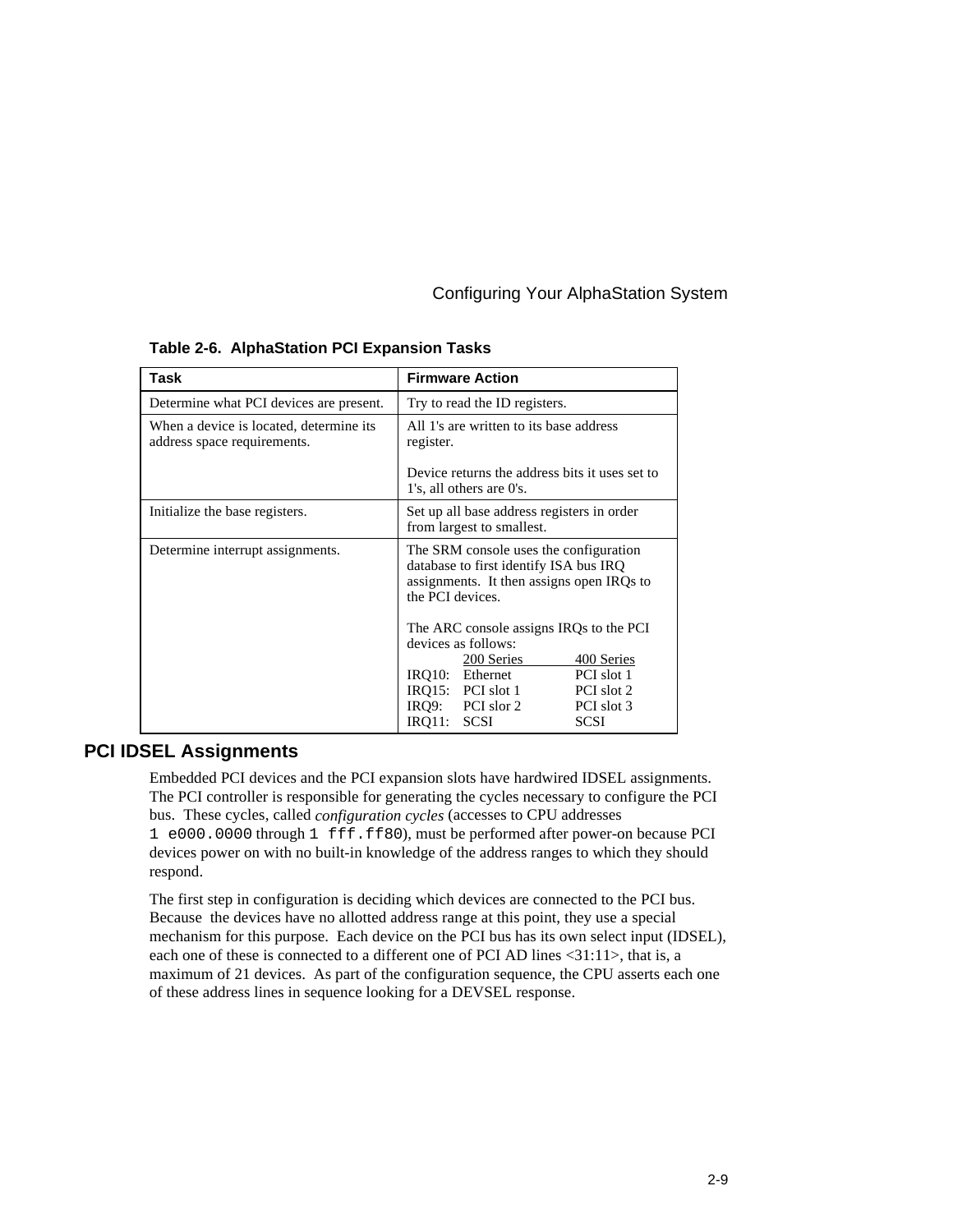$NOTE$ 

**\_\_\_\_\_\_\_\_\_\_\_\_\_\_\_\_\_\_\_\_\_\_\_\_\_\_\_\_\_\_\_\_\_\_\_\_\_\_\_\_\_\_\_\_\_\_\_\_\_\_\_\_\_\_\_\_\_\_\_\_**

Only a single IDSEL can be asserted in the configuration space address.

Table 2-7 shows the relationship of the IDSEL bit, PCI base address, and CPU base address in the AlphaStation 200 Series and the AlphaStation 400 Series systems.

**Table 2-7. PCI AD <n> to IDSEL# Assignments**

| <b>Device</b>       | <b>IDSEL Bit</b>                           | PCI<br><b>Base Address</b> | <b>CPU</b><br><b>Base Address</b> |  |  |  |
|---------------------|--------------------------------------------|----------------------------|-----------------------------------|--|--|--|
|                     | <b>Both AlphaStation Series Systems</b>    |                            |                                   |  |  |  |
| <b>SCSI</b>         | AD[17]                                     | 0002.0000                  | 1E006.0000                        |  |  |  |
| <b>ISA Bridge</b>   | AD[18]                                     | 0004.0000                  | 1 E007.0000                       |  |  |  |
|                     | <b>AlphaStation 200 Series System Only</b> |                            |                                   |  |  |  |
| Ethernet (embedded) | AD[22]                                     | 0040.0000                  | 1 E00B.0000                       |  |  |  |
| PCI Bus Slot #1     | AD[23]                                     | 0080.0000                  | 1 E00C.0000                       |  |  |  |
| PCI Bus Slot #2     | AD[24]                                     | 0100.0000                  | 1 E00D.0000                       |  |  |  |
|                     | <b>AlphaStation 400 Series System Only</b> |                            |                                   |  |  |  |
| PCI Bus Slot #1     | AD[22]                                     | 0040.0000                  | 1 E00B.0000                       |  |  |  |
| PCI Bus Slot #2     | AD[23]                                     | 0080.0000                  | 1 E00C.0000                       |  |  |  |
| PCI Bus Slot #3     | AD[24]                                     | 0100.0000                  | 1 E00D.0000                       |  |  |  |

CPU base address <20:16> represents the encoded value of the IDSEL bit to be asserted (IDSEL bits range from PCI AD<31:11>). For example, in a CPU base address of 1.e006.0000, the encoded IDSEL value is 06. Starting at PCI AD<11> and counting up 7 bits (0-6), points to PCI AD<17>, which is hardwired as an IDSEL line to the SCSI controller.

When a device is addressed using its IDSEL signal, the low eight bits of the PCI physical address generated by the CPU select one of 256 possible byte-wide registers within the device. Of these, 64 are pre-defined as a "header" region whose format is fixed for all PCI devices; the remaining 192 bytes are device-specific. Figure 2-3 shows the layout of the 64-byte header region.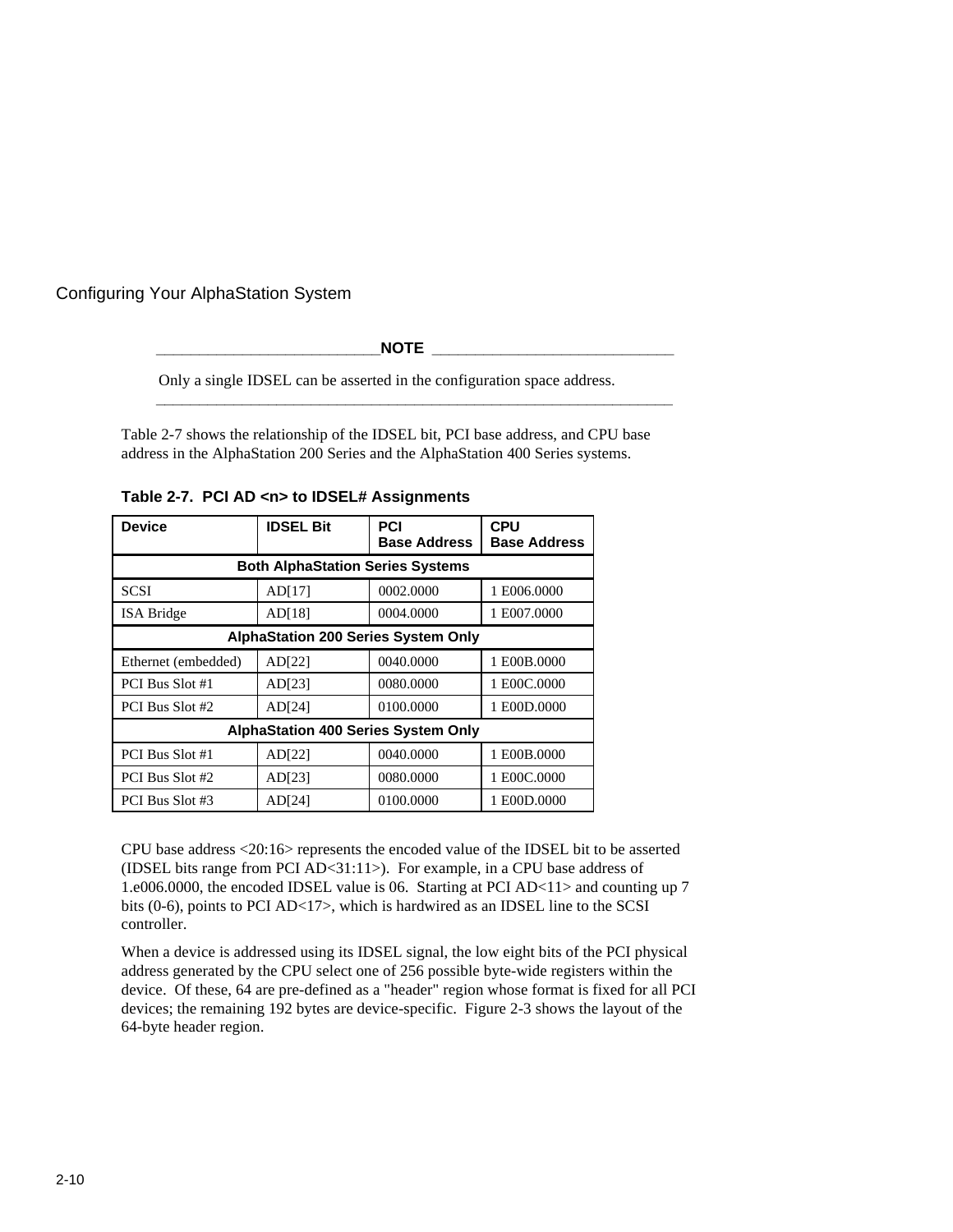| 31                                | 1615                   |                  |                    |     |
|-----------------------------------|------------------------|------------------|--------------------|-----|
|                                   | Device ID<br>Vendor ID |                  | 00h                |     |
|                                   | <b>Status</b>          |                  | Command            |     |
|                                   | Class Code             | Rev ID           |                    | 08h |
| <b>BIST</b>                       | Header<br>Type         | Latency<br>Timer | Cache<br>Line Size | 0Ch |
| <b>Base Address Registers</b>     | 10-24h                 |                  |                    |     |
|                                   | 28-2Ch                 |                  |                    |     |
| <b>Expansion ROM Base Address</b> |                        |                  |                    | 30h |
| Reserved                          |                        |                  | 34-38h             |     |
|                                   |                        |                  |                    |     |

#### **Figure 2-3. PCI Configuration Header Region**

#### **Ethernet LAN Controller Chip**

The Digital DC21040 Ethernet LAN controller chip is mounted on the AlphaStation 200 Series system riser card. This chip connects to the PCI bus and allows for either a 10Base2 (Thinwire, BNC) or 10Base-T (Twisted Pair, RJ45) connection. At the rear of the system enclosure, mounted on a media adapter unit (MAU) card, are both a BNC and an RJ45 connector. (The MAU is, however, required for network connection.) The default active port is the 10Base2, a register within the Ethernet controller that allows you to select either using one of the following commands:

SRM: set ewa0\_mode twisted-pair

- or -

set ewa0\_mode AUI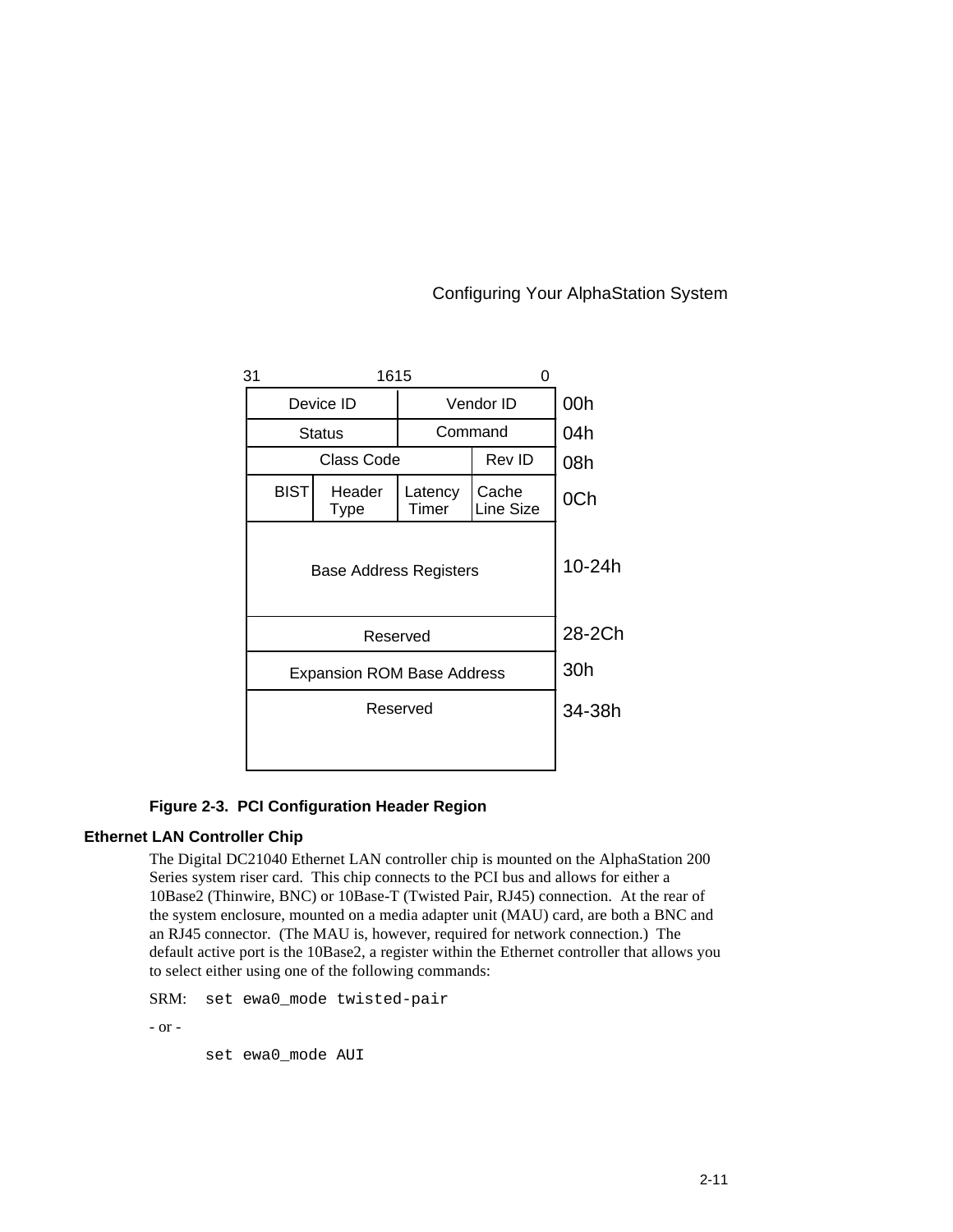#### **Ethernet Identification SROM**

A 32-byte EID SROM supplies the Ethernet address for the base network interface controller. Its data is accessed through the Ethernet controller. Writing to register CSR9 resets the pointer. Successive reads from CSR9 each return a byte of data in the low byte and increment the ROM pointer. Bit <31> of the returned data becomes a zero to indicate the serial transfer has taken place and that data is valid. This chip is socketed so that you can keep the same Ethernet ID when you upgrade or replace the riser card.

#### **ISA Expansion**

The AlphaStation 400 Series system has a built-in ISA device as well as slots for up to four additional ISA options. The built-in device is a Super I/O chip (National PC87332) which provides controllers for the floppy disk bus, two serial lines, and the bi-directional enhanced parallel port.

The ARC console preassigns IRQ9, 10, 11, and 15 to PCI devices for Windows NT systems. The SRM console provides the Digital UNIX and OpenVMS operating systems with an ISA configuration database. The ISACFG command maintains the database.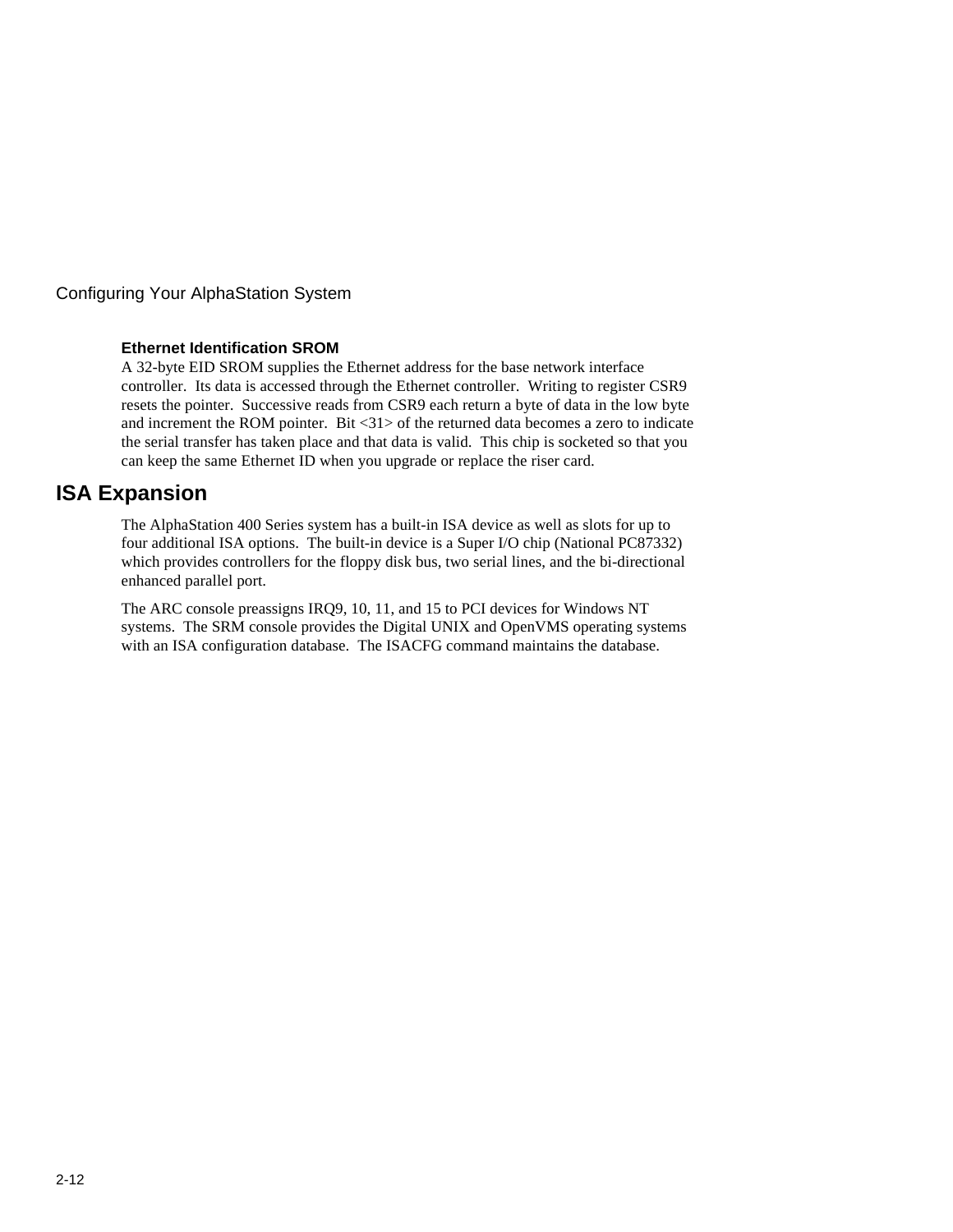To avoid operating system hangs, before you add ISA options to an OpenVMS or Digital UNIX system, use ISACFG to add the new options to the configuration database. If you add an option to the system without updating the database and you boot the operating system, you could cause the system to stall. The SRM console uses the configuration database to determine PCI IRQ assignments.

**\_\_\_\_\_\_\_\_\_\_\_\_\_\_\_\_\_\_\_\_\_\_\_\_\_\_NOTE \_\_\_\_\_\_\_\_\_\_\_\_\_\_\_\_\_\_\_\_\_\_\_\_\_\_\_\_**

The OpenVMS operating system uses a VMS configuration file also: ISA\_CONFIG.DAT. Check the OpenVMS operating system documentation for information about maintaining the contents of this file. If the SRM console does not know about an ISA option, a PCI option might inadvertently be assigned the same IRQ as the ISA option, which could result in a stalled operating system.

**\_\_\_\_\_\_\_\_\_\_\_\_\_\_\_\_\_\_\_\_\_\_\_\_\_\_\_\_\_\_\_\_\_\_\_\_\_\_\_\_\_\_\_\_\_\_\_\_\_\_\_\_\_\_\_\_\_\_\_\_**

Use the procedure shown in Table 2-8 when adding ISA options:

| <b>Action</b>                                                                                                                             | <b>Result or Next Step</b>                                                                                       |
|-------------------------------------------------------------------------------------------------------------------------------------------|------------------------------------------------------------------------------------------------------------------|
| 1. Perform operating system<br>configuration tasks, if any. Refer<br>to your operating system<br>installation guide and release<br>notes. | The operating system is prepared for the ISA<br>option.                                                          |
| 2. Shut down the system.                                                                                                                  | The system is at the console prompt $(\gg)$ .                                                                    |
| $3.$ >>>isacfq options                                                                                                                    | Adds the new ISA option to the SRM console<br>configuration table using the appropriate<br>command options.      |
| $4.$ >>>init.                                                                                                                             | Typing initincorporates the changes into the<br>configuration database.                                          |
| 5. Configure the ISA option.                                                                                                              | Use the manual that came with the ISA option to<br>set the ISA option up to match the configuration<br>database. |
| 6. Turn off the system and install<br>the ISA option.                                                                                     | The option is mounted in the system.                                                                             |
| 7. Turn on the system and boot.                                                                                                           | The operating system boots and sees the new ISA<br>option.                                                       |

**Table 2-8. Procedure for Adding ISA Options**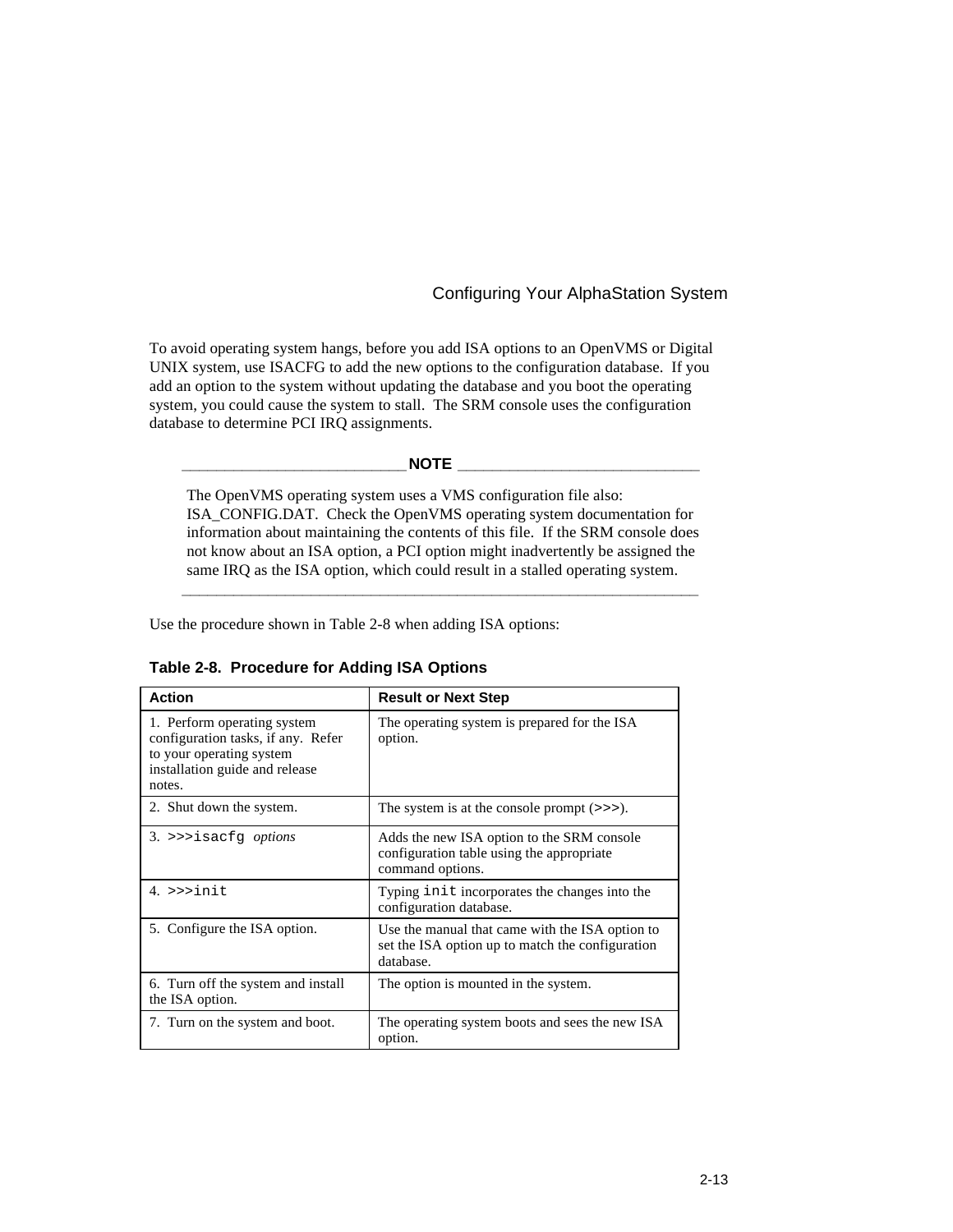#### **Jumpers**

The Digital AlphaStation 200 Series and 400 Series systems use jumpers to control initialization, write enable flashROMs, and determine switch functions, clock speeds, and SCSI termination. This section describes the jumpers and their functions.

#### **AlphaStation 200 Series System**

#### **Motherboard**

The Digital AlphaStation 200 Series system motherboard has several jumpers. Figure 2-4 and Table 2-9 show and describe the motherboard jumpers.



**Figure 2-4. AlphaStation 200 Series System Motherboard Jumpers**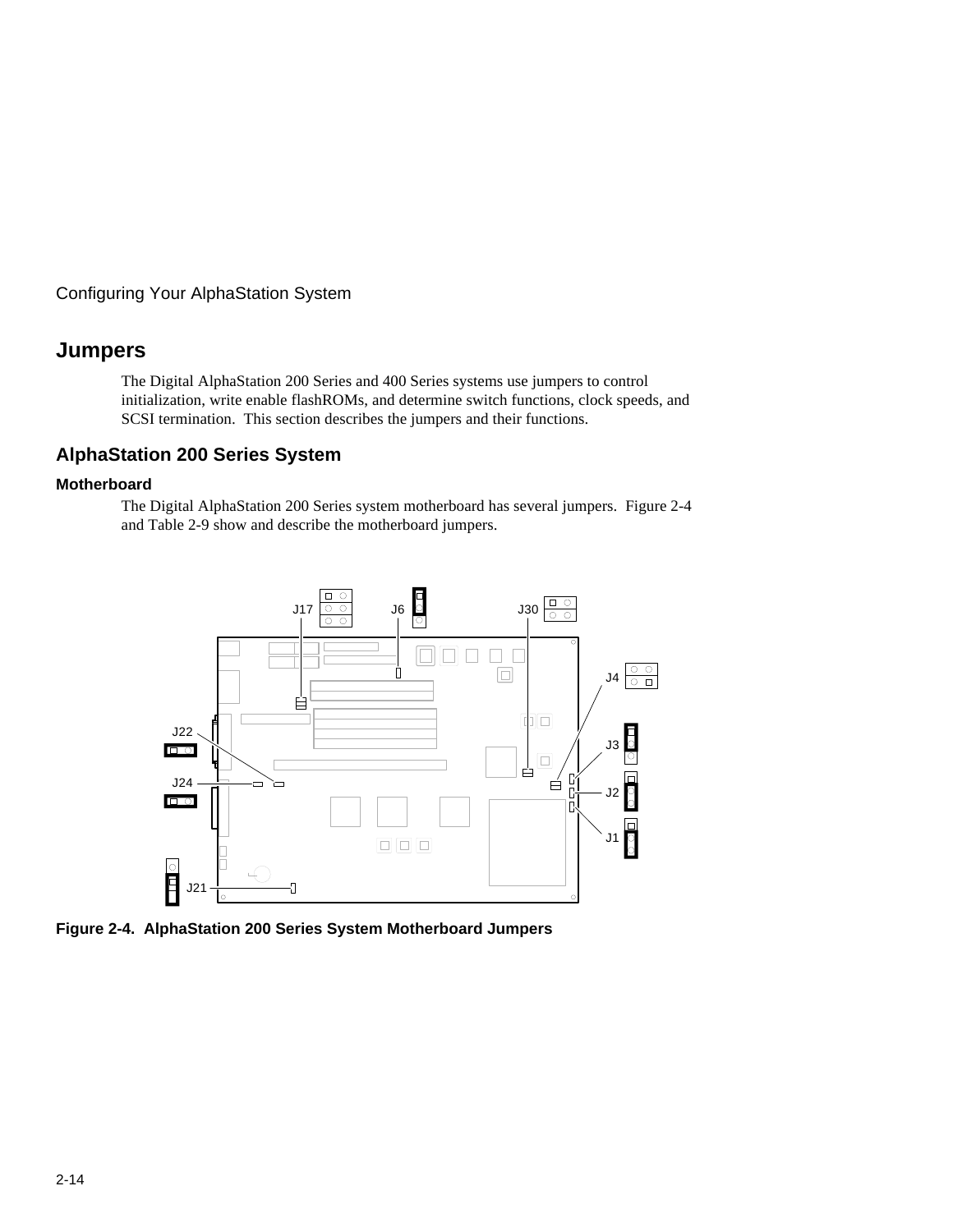| Jumper       | <b>Setting</b>                        | <b>Function</b>                        | <b>Description</b>                                                                                                                                                                          |
|--------------|---------------------------------------|----------------------------------------|---------------------------------------------------------------------------------------------------------------------------------------------------------------------------------------------|
| $_{\rm J1}$  | (1 to 2)<br>$(2 \text{ to } 3)$ (D)   | Mini-console.<br>Jump to main console. | The position of J1 determines whether<br>the SROM code goes to the SROM<br>mini-console (for manufacturing use)<br>or passes control to the next stage of<br>initialization, the DROM code. |
| J2           | $(1 \text{ to } 2)$                   | Boot floppy.                           | The DROM code uses J2 to determine<br>whether an image from a floppy disk<br>or the flashROM containing the<br>console firmware should be loaded                                            |
|              | $(2 \text{ to } 3)$ (D)               | Normal (flashROM<br>load).             | into memory and started.                                                                                                                                                                    |
| J3           | (1 to 2) (D)                          | Reset.                                 | The front-panel push button can be set<br>to cause either a Reset or a Halt                                                                                                                 |
|              | $(2 \text{ to } 3)$                   | Halt Interrupt Request.                | Interrupt Request.                                                                                                                                                                          |
| $_{\rm{J4}}$ | $(1 to 2)$ and<br>$(3 \text{ to } 4)$ | PLL clock source.                      | This jumper is used to select the clock<br>source.                                                                                                                                          |
|              | Not installed<br>(D)                  | Oscillator clock<br>source.            | The AlphaStation 200 Series system<br>uses the oscillator as the clock source.                                                                                                              |
| J6           | (1 to 2) (D)                          | Enables flashROM<br>writes.            | The J6 jumper can be used to prevent<br>writes to the flashROMs. Typically,<br>writes are enabled.                                                                                          |
|              | $(2 \text{ to } 3)$                   | Disables writes.                       |                                                                                                                                                                                             |

#### **Table 2-9. AlphaStation 200 Series Motherboard Jumper Locations**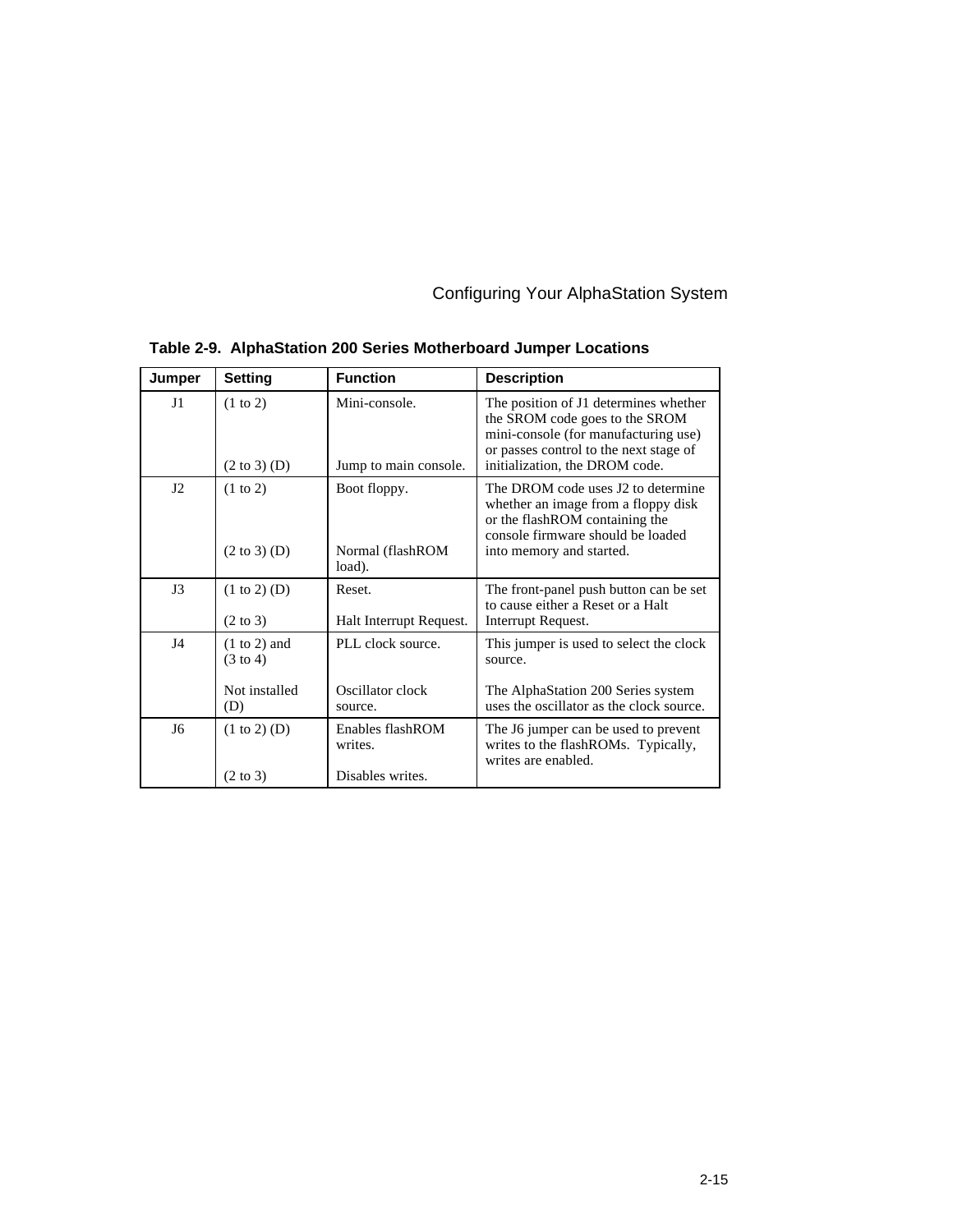| Jumper | <b>Setting</b>                                         | <b>Function</b>                                                               | <b>Description</b>                                                                                                                                                                                                                                                                                                                                                                                                               |
|--------|--------------------------------------------------------|-------------------------------------------------------------------------------|----------------------------------------------------------------------------------------------------------------------------------------------------------------------------------------------------------------------------------------------------------------------------------------------------------------------------------------------------------------------------------------------------------------------------------|
| J17    | (1 to 2)<br>$(3 \text{ to } 4)$<br>$(5 \text{ to } 6)$ | Keyboard controller<br>inputs.                                                | All are unused.                                                                                                                                                                                                                                                                                                                                                                                                                  |
| J21    | (1 to 2)<br>Hang Off $(D)$                             | Disables sensing for<br>presence of external<br>cable.<br>Enables sensing for | J21 controls the automatic SCSI bus<br>terminator. If an external SCSI cable<br>is attached to the SCSI connector, the<br>automatic SCSI terminator turns off.<br>The SCSI bus must be terminated at<br>the end of the external bus. When<br>sensing is disabled (J21 1 to 2)<br>installed), an external SCSI terminator<br>is required, even if no external SCSI<br>devices are present.<br>If a cable is present, the SCSI bus |
|        |                                                        | the presence of an<br>external SCSI cable.                                    | must be terminated at the end of the<br>external bus.                                                                                                                                                                                                                                                                                                                                                                            |
| J22    | (1 to 2) (D)<br>Removed                                | 87332 Super I/O chip.<br>87312 Super I/O chip.                                | J22 is installed when the 87332 Super<br>I/O chip is used. This chip supports<br>enhanced parallel port operations.                                                                                                                                                                                                                                                                                                              |
| J24    | $(1 to 2)$ (D)<br>Removed                              | 87332 Super I/O chip.<br>87332 Super I/O chip.                                | J24 is installed when the 87332 Super<br>I/O chip is used. This chip supports<br>enhanced parallel port operations.                                                                                                                                                                                                                                                                                                              |
| J30    |                                                        | To be used for future<br>upgrades.                                            |                                                                                                                                                                                                                                                                                                                                                                                                                                  |

**Table 2-9. AlphaStation 200 Series Motherboard Jumper Locations (continued)**

(D)= Default setting.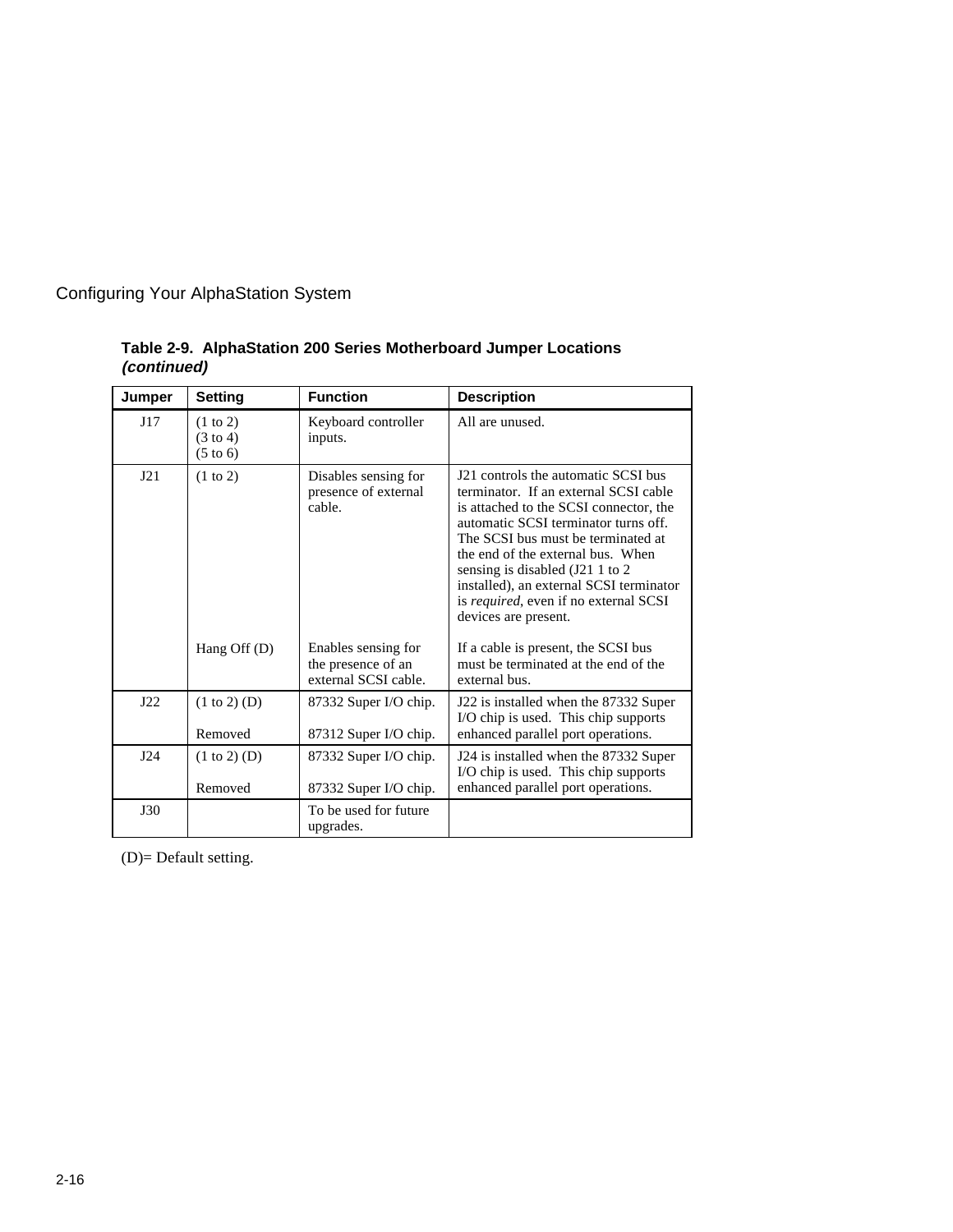#### **Sound Card**

The Digital AlphaStation 200 Series system sound card uses three jumpers to control the motherboard beeps and the I/O address assignment. Figure 2-5 and Table 2-10 show these jumpers and describe their functions.



**Figure 2-5. AlphaStation 200 Series System Sound Card Jumpers**

| Jumper | <b>Setting</b>                                                              | <b>Description</b>                 |
|--------|-----------------------------------------------------------------------------|------------------------------------|
| J9     | 1 to 4 IN $(D)$                                                             | Motherboard beeps sent to speaker. |
|        | 1 to 4 OUT                                                                  | Motherboard beeps ignored.         |
| J9     | $2 \text{ to } 5 \text{ and } 3 \text{ to } 6$                              | Base Address:                      |
|        | <b>OUT</b><br>OUT<br><b>OUT</b><br>IN<br><b>OUT</b><br>IN<br>ΙN<br>IN $(D)$ | x604<br>xF40<br>xE80<br>x530       |

**Table 2-10. AlphaStation 200 Series System Sound Card Jumper Descriptions**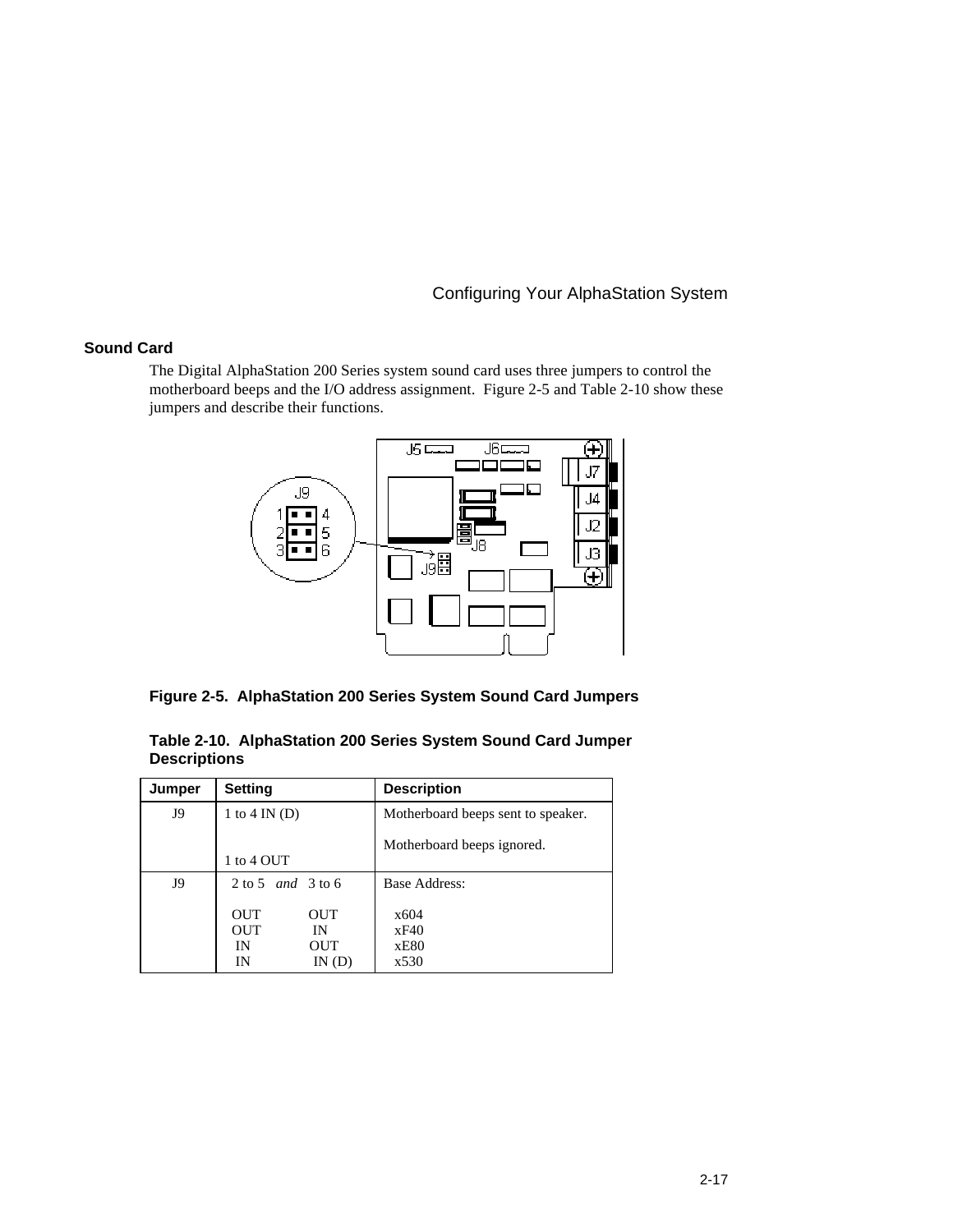

The J9 (1 to 4) jumper, timer counter enable (TCE), connects the timer-counter circuit from the motherboard to the mixer that drives the speaker header. Install this jumper to drive motherboard sound to the speaker connector. The motherboard sound is not mixed into the headphone output or the line out.

#### **AlphaStation 400 Series System**

#### **Motherboard**

The Digital AlphaStation 400 Series system motherboard has several jumpers, most of which are not used in this system. Figure 2-6 and Table 2-11 show and describe the motherboard jumpers.



**Figure 2-6. AlphaStation 400 Series Motherboard Jumpers**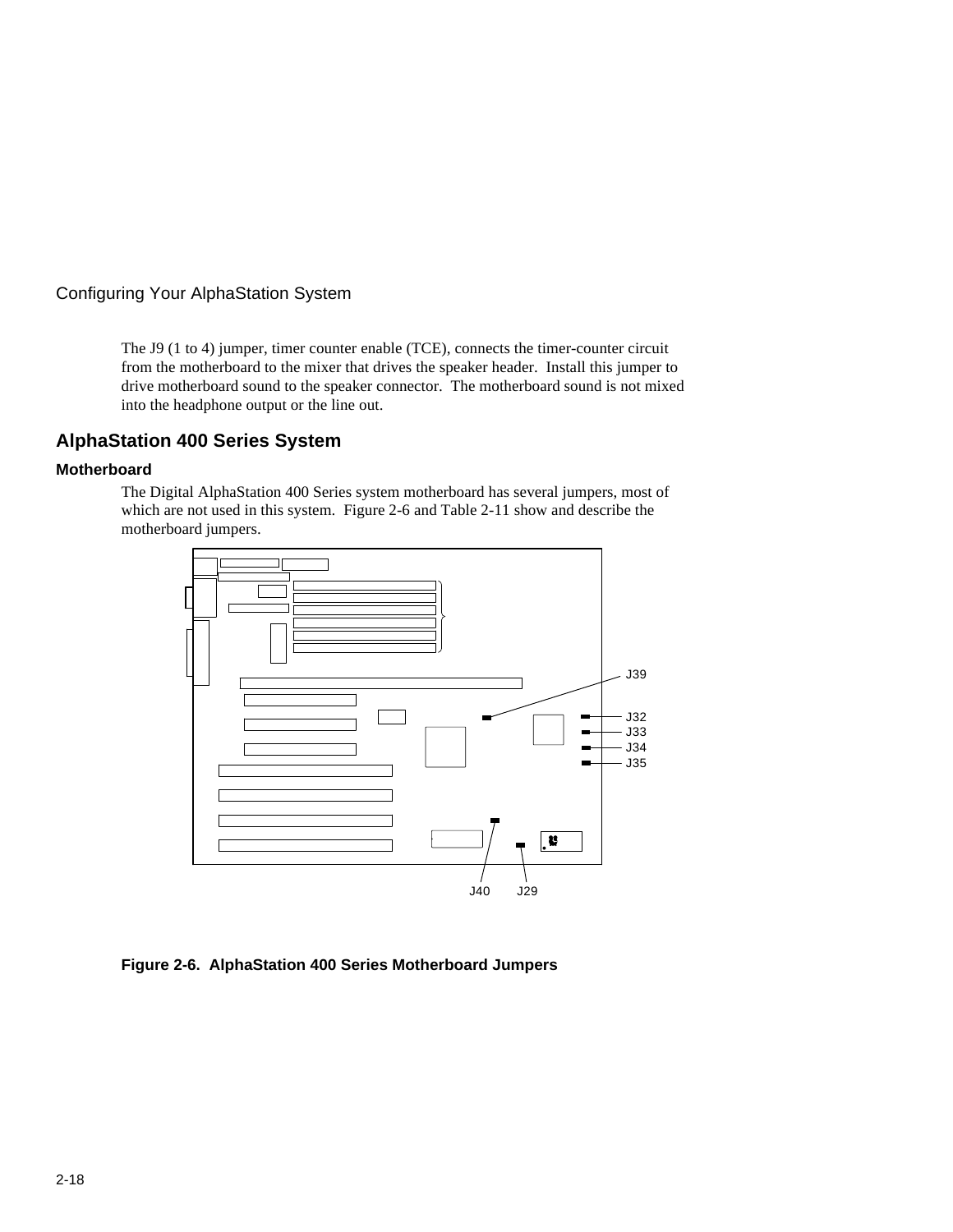| Jumper     | <b>Setting</b> | <b>Function</b>    | <b>Description</b>                              |
|------------|----------------|--------------------|-------------------------------------------------|
| J29        | $1$ to $2$     | CMOS clear         | CMOS clear                                      |
|            | $2$ only $(D)$ | Normal             |                                                 |
| J32        | $1$ to $2$     | Password clear     | Password clear (not used                        |
|            | $2$ only $(D)$ | Normal             | on the AlphaStation 400<br>system)              |
| J33        | $1$ to $2$     | Color              | Display type (not used on                       |
|            | $2$ only $(D)$ | Mono               | the AlphaStation 400<br>system)                 |
| <b>J34</b> | $1$ to $2$     | Recovery mode      | Recovery mode (not used                         |
|            | $2$ only $(D)$ | Normal             | on the AlphaStation 400<br>system)              |
| J35        | 1 to $2(D)$    | Enabled            | BIOS upgrade (not used                          |
|            | 2 only         | Disabled           | on the AlphaStation 400<br>system)              |
| J39        | 1 to $2(D)$    | Alpha architecture | <b>CPU</b> selection                            |
|            | 2 only         | Unsupported        |                                                 |
| J40        | 1 to $2(D)$    | Disabled           | Reprogram boot block                            |
|            | $2$ to $3$     | Enabled            | (not used on the<br>AlphaStation 400<br>system) |

**Table 2-11. AlphaStation 400 Series Motherboard Jumpers**

(D) = Default position.

#### **CPU Module**

The Digital AlphaStation 400 Series system PB50C-BA CPU module contains jumpers that provide firmware-related information and determine the front-panel push-button function. Figure 2-7 and Table 2-12 show and describe the PB50C-BA CPU module jumpers.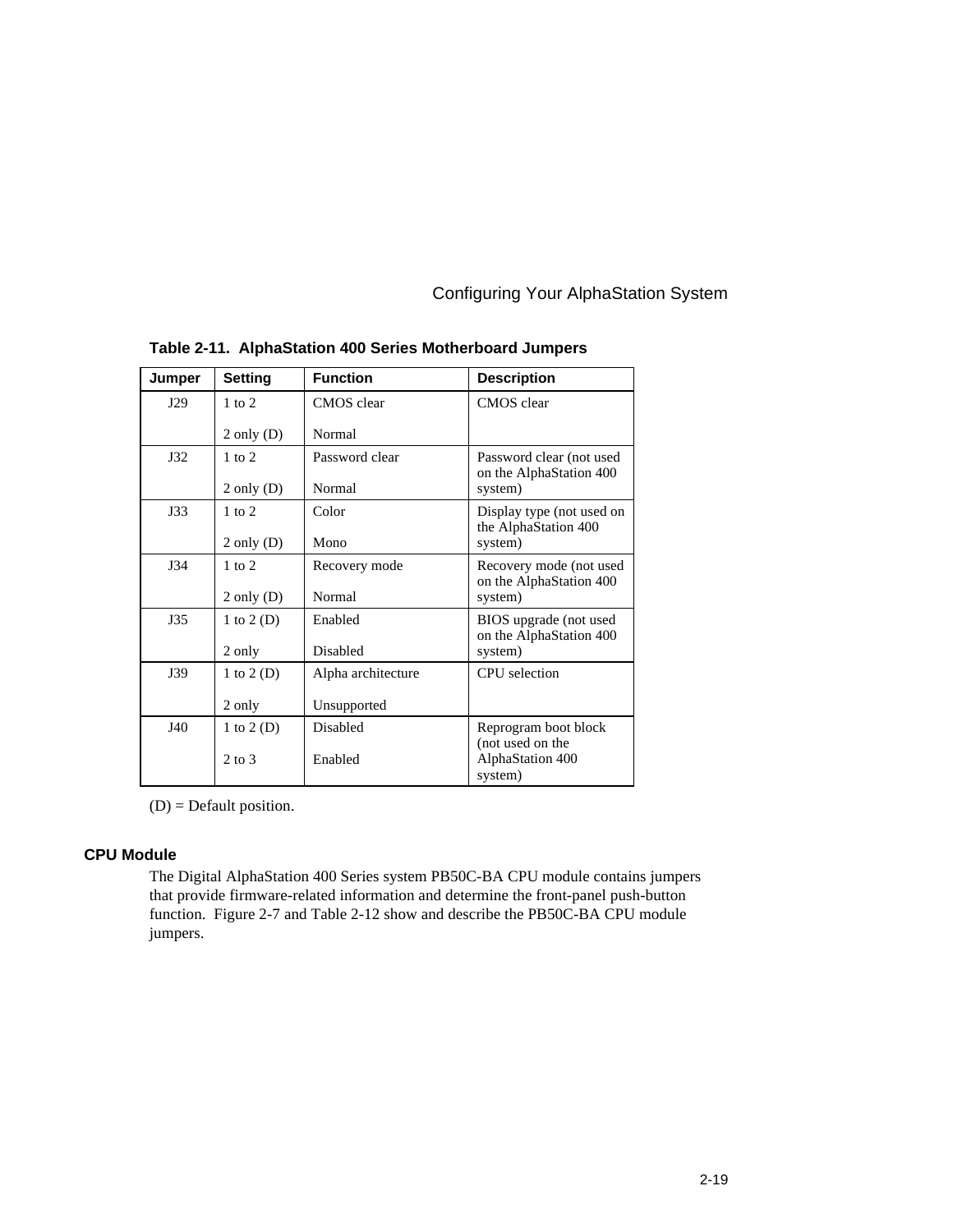



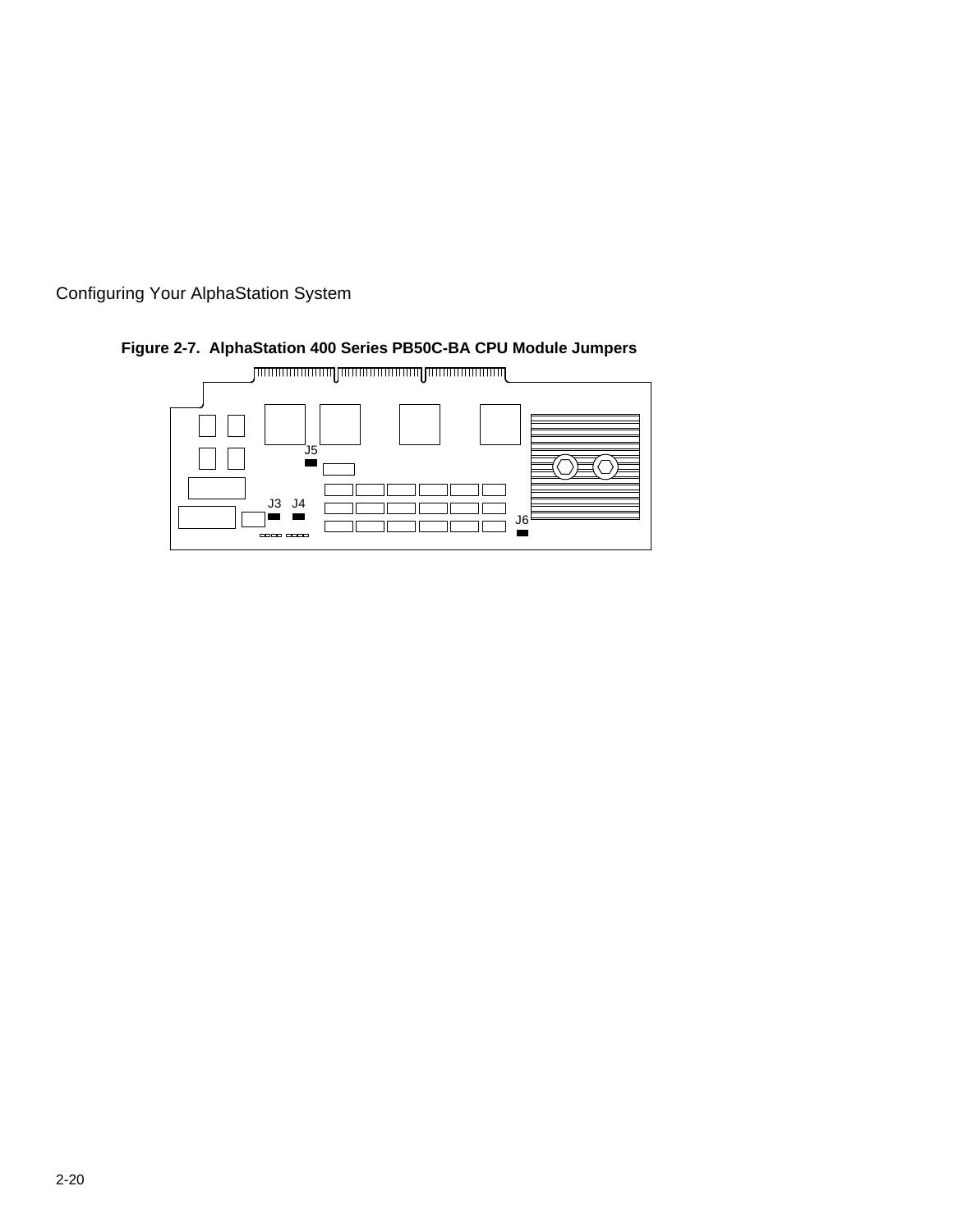| Jumper         | <b>Pins</b>  | <b>Function</b>            | <b>Description</b>                                                                                                                                                                                      |
|----------------|--------------|----------------------------|---------------------------------------------------------------------------------------------------------------------------------------------------------------------------------------------------------|
| J3             | $1$ to $2$   | Mini-console               | The position of J3<br>determines whether the<br>SROM code goes to the<br>SROM mini-console<br>(for manufacturing use)<br>or passes control to the<br>next stage of<br>initialization, the<br>DROM code. |
|                | 2 to 3 $(D)$ | Jump to main<br>console    |                                                                                                                                                                                                         |
| $_{\rm{J4}}$   | 1 to 2 (D)   | Enables<br>flashROM writes | The J4 jumper can be<br>used to prevent writes to<br>the flashROMs.                                                                                                                                     |
|                | $2$ to $3$   | Disables writes            | Typically, writes are<br>enabled.                                                                                                                                                                       |
| J <sub>5</sub> | $1$ to $2$   | Boot floppy                | The DROM code uses<br>J5 to determine whether<br>an image from a floppy<br>disk or the flashROM<br>containing the console<br>firmware should be<br>loaded into the memory<br>and started.               |
|                | 2 to 3 $(D)$ | Normal<br>(flashROM load)  |                                                                                                                                                                                                         |
| J6             | 1 to 2 (D)   | Reset                      | The front-panel push<br>button is set to cause a<br>Reset when pressed.                                                                                                                                 |
|                | $2$ to $3$   | Not supported              |                                                                                                                                                                                                         |

#### **Table 2-12. AlphaStation 400 Series PB50C-BA CPU Module Jumper Descriptions**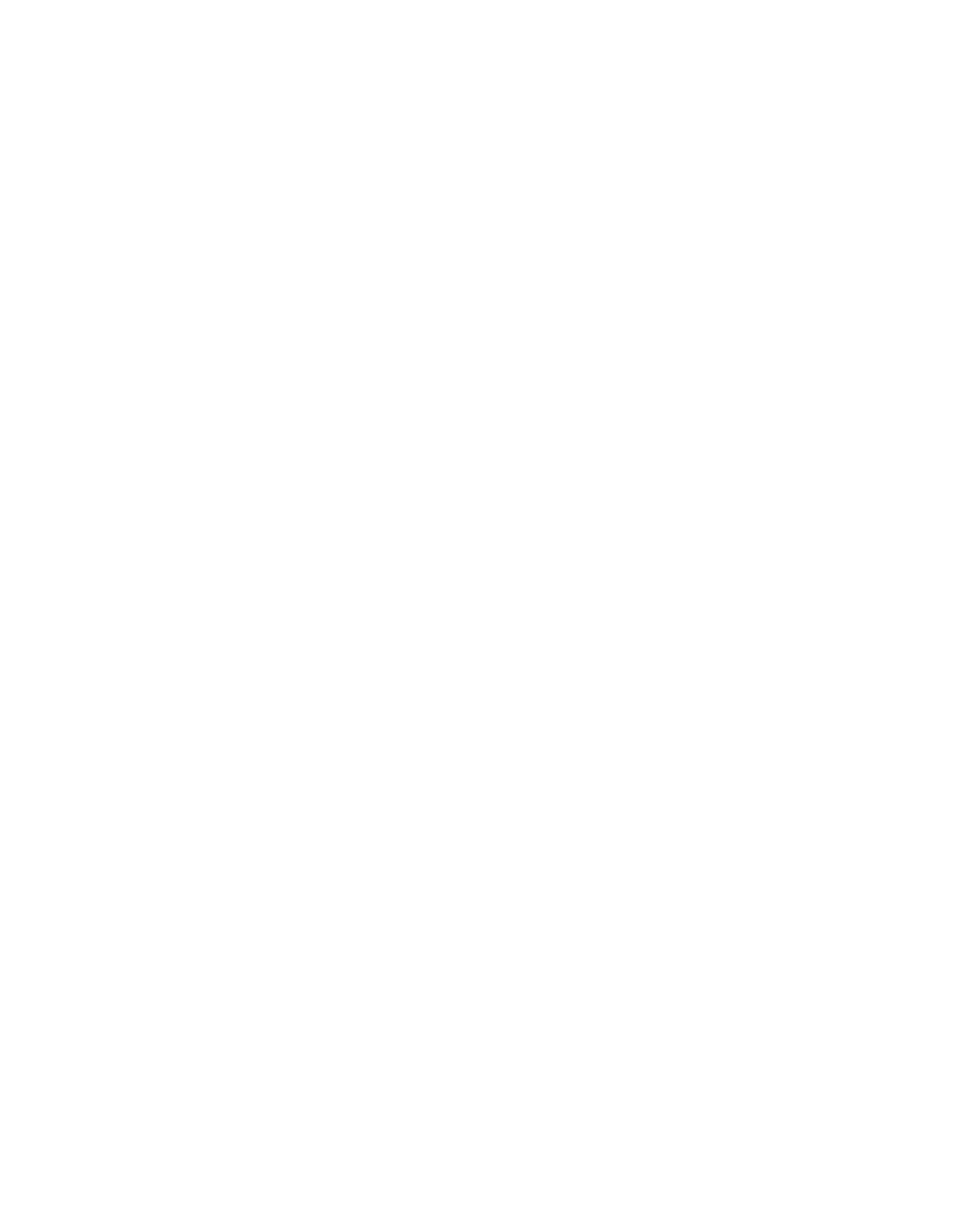#### **Overview**

This chapter covers addressing for the Digital AlphaStation 200 and 400 Series systems, including the following topics:

- Address diagram
- Cacheable memory space
- Noncacheable memory space
- PCI sparse memory space
- PCI dense memory space

CPU-initiated accesses to the PCI bus can be either to PCI I/O space or to PCI memory space. These two spaces are specified by different dedicated address spaces within the CPU's total address space and are decoded separately on the PCI bus using different values of the multifunction C/BE lines.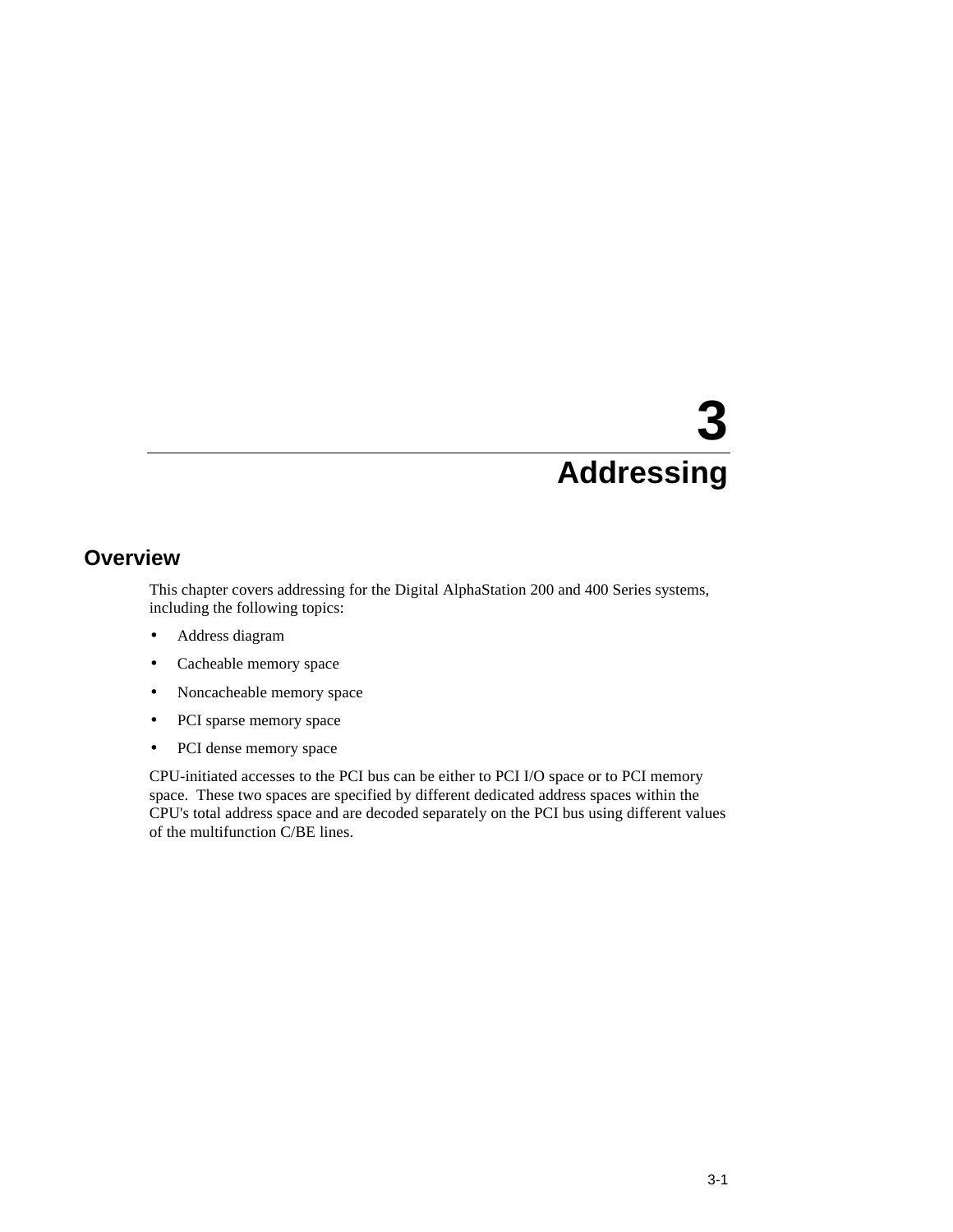#### **Address Diagram**

The Digital AlphaStation 200 and 400 Series system CPUs use 34 bits to address physical address space. The physical address space is divided into the areas shown in Figure 3-1.



**Figure 3-1. Physical Address Space**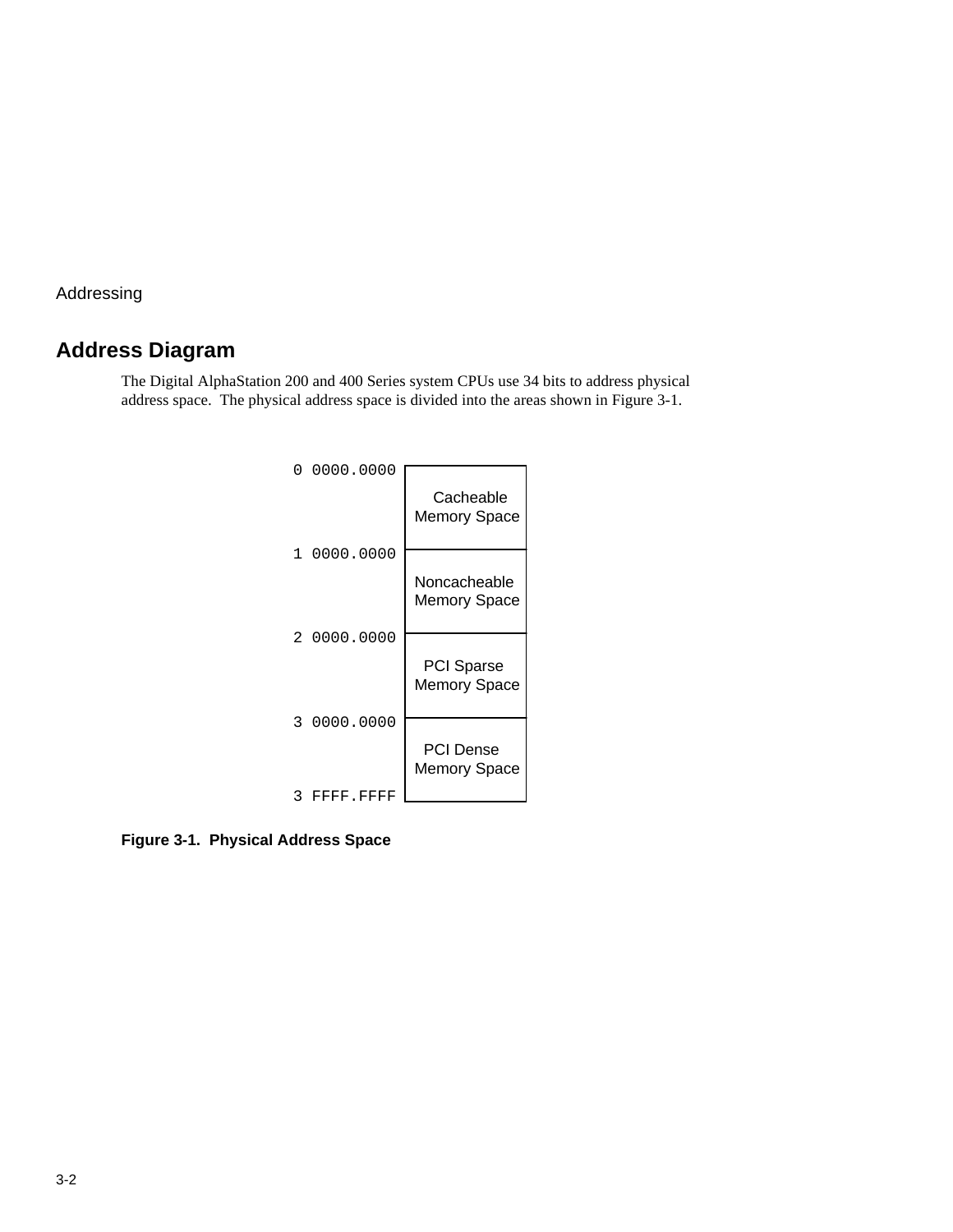#### **Cacheable Memory Space: 0 0000.0000-0 FFFF.FFFF**

Memory addressing is set up during power-on initialization to start at address 0 0000.0000 and to occupy a contiguous address range. The highest memory address possible on a Digital AlphaStation 200 or 400 Series system is 0 17FF.FFFF (384 MBytes), as Figure 3- 2 shows. Currently, the memory system can use up to six 32-MByte SIMMs for a total memory size of 192 MBytes.



**Figure 3-2. Cacheable Memory Space**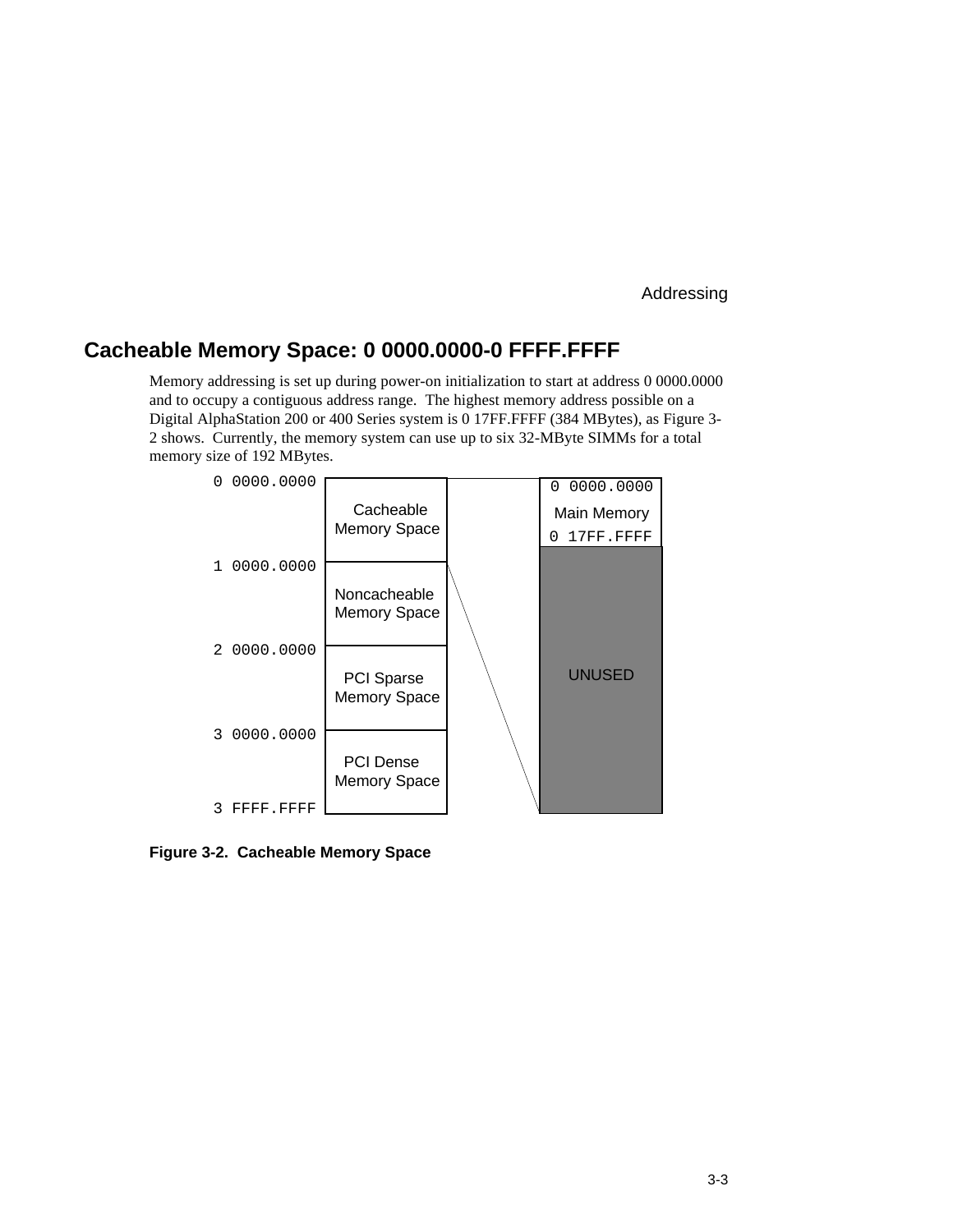#### **Noncacheable Memory Space:1 0000.0000-1 FFFF.FFFF**

Figure 3-3 shows the major areas of the noncacheable address space. The cache/memory controller responds to read/write accesses in the first two GByte of noncacheable space. (The Bcache is bypassed.) The other two GBytes of space are used for CSRs and PCI functions.



**Figure 3-3. Noncacheable Address Space**

#### **First Two GBytes of Noncacheable Space**

Table 3-1 shows the items located in the first two GBytes of noncacheable space. The flashbus registers are used to create a window through which to access the flashROMs, NVROM, DROM, and LEDs.

**Table 3-1. Noncacheable Memory: First Two GBytes**

| <b>Address</b> | <b>Description</b>      |
|----------------|-------------------------|
| 1 0000.0000    | Flashbus index register |
| 1 0010.0000    | Flashbus data register  |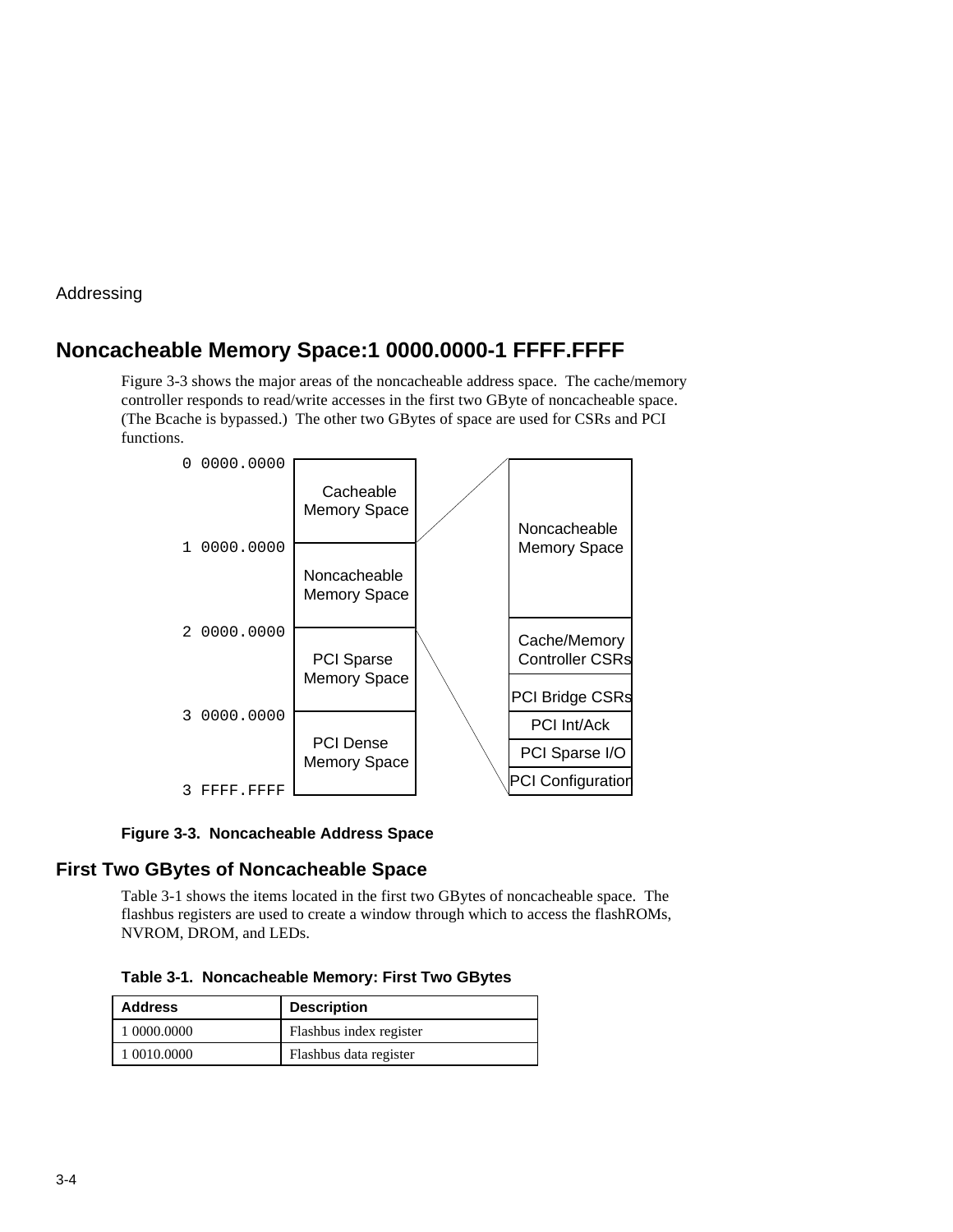#### **Cache/Memory Controller**

The cache/memory controller portion of the core logic uses some of the space in the second two GBytes of noncacheable space for its CSRs. Table 3-2 shows the CSR names and addresses. F

For more information, refer to *DECchip 21071/21072 Core Chip Sets Data Sheet,* order number EK-N0648-72.

| <b>Address</b> | <b>Description</b>                   |
|----------------|--------------------------------------|
| 1 8000.0000    | General control register             |
| 1 8000.0040    | Error and diagnostic status register |
| 1 8000.0060    | Tag enable register                  |
| 1 8000.0080    | Error low address register           |
| 18000.00A0     | Error high address register          |
| 18000.00C0     | LDx_L low address register           |
| 1 8000.00E0    | LDx_L high address register          |
| 1 8000.0200    | Global timing register               |
| 1 8000.0220    | Refresh timing register              |
| 1 8000.0240    | Video frame pointer register         |
| 1 8000.0260    | Presence detect low data register    |
| 1 8000.0280    | Presence detect high data register   |
| 1 8000.0800    | Bank 0 base address register         |
| 1 8000.0820    | Bank 1 base address register         |
| 1 8000.0840    | Bank 2 base address register         |
| 1 8000.0860    | Bank 3 base address register         |
| 1 8000.0880    | Bank 4 base address register         |
| 18000.08A0     | Bank 5 base address register         |
| 18000.08C0     | Bank 6 base address register         |
| 18000.08E0     | Bank 7 base address register         |
| 1 8000.0900    | Bank 8 base address register         |
| 18000.0A00     | Bank 0 configuration register        |
| 18000.0A20     | Bank 1 configuration register        |
| 18000.0A40     | Bank 2 configuration register        |

**Table 3-2. Cache Memory Controller Registers**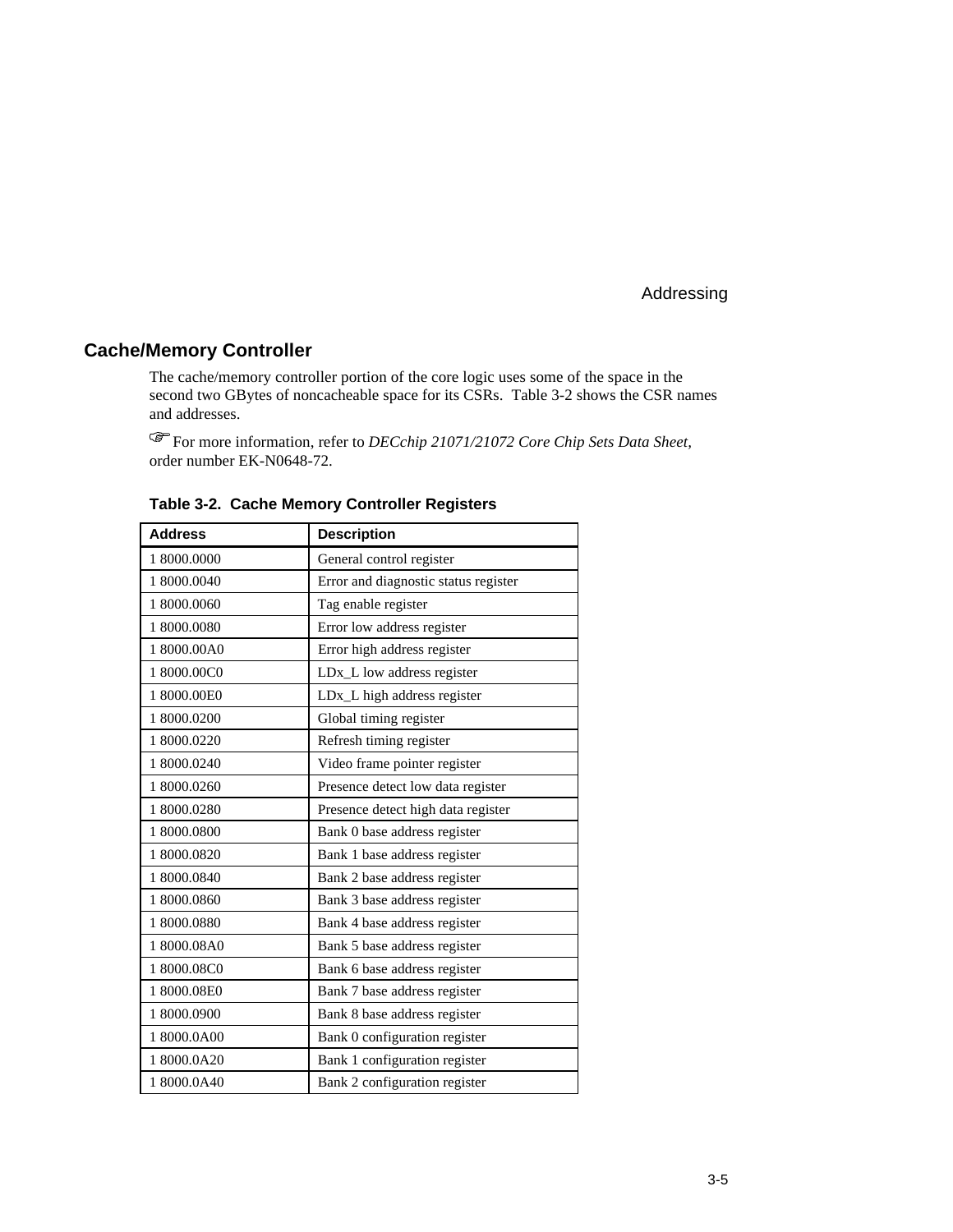| <b>Address</b> | <b>Description</b>            |  |  |
|----------------|-------------------------------|--|--|
| 18000.0A60     | Bank 3 configuration register |  |  |
| 18000.0A80     | Bank 4 configuration register |  |  |
| 18000.0AA0     | Bank 5 configuration register |  |  |
| 18000.0AC0     | Bank 6 configuration register |  |  |
| 18000.0AE0     | Bank 7 configuration register |  |  |
| 18000.0B00     | Bank 8 configuration register |  |  |
| 18000.0C00     | Bank 0 timing register A      |  |  |
| 18000.0C20     | Bank 1 timing register A      |  |  |
| 18000.0C40     | Bank 2 timing register A      |  |  |
| 18000.0C60     | Bank 3 timing register A      |  |  |
| 18000.0C80     | Bank 4 timing register A      |  |  |
| 18000.0CA0     | Bank 5 timing register A      |  |  |
| 18000.0CC0     | Bank 6 timing register A      |  |  |
| 18000.0CE0     | Bank 7 timing register A      |  |  |
| 1 8000.0D00    | Bank 8 timing register A      |  |  |
| 1 8000.0E00    | Bank 0 timing register B      |  |  |
| 18000.0E20     | Bank 1 timing register B      |  |  |
| 18000.0E40     | Bank 2 timing register B      |  |  |
| 1 8000.0E60    | Bank 3 timing register B      |  |  |
| 18000.0E80     | Bank 4 timing register B      |  |  |
| 18000.0EA0     | Bank 5 timing register B      |  |  |
| 1 8000.0EC0    | Bank 6 timing register B      |  |  |
| 1 8000.0EE0    | Bank 7 timing register B      |  |  |
| 18000.0F00     | Bank 8 timing register B      |  |  |

**Table 3-2. Cache Memory Controller Registers (continued)**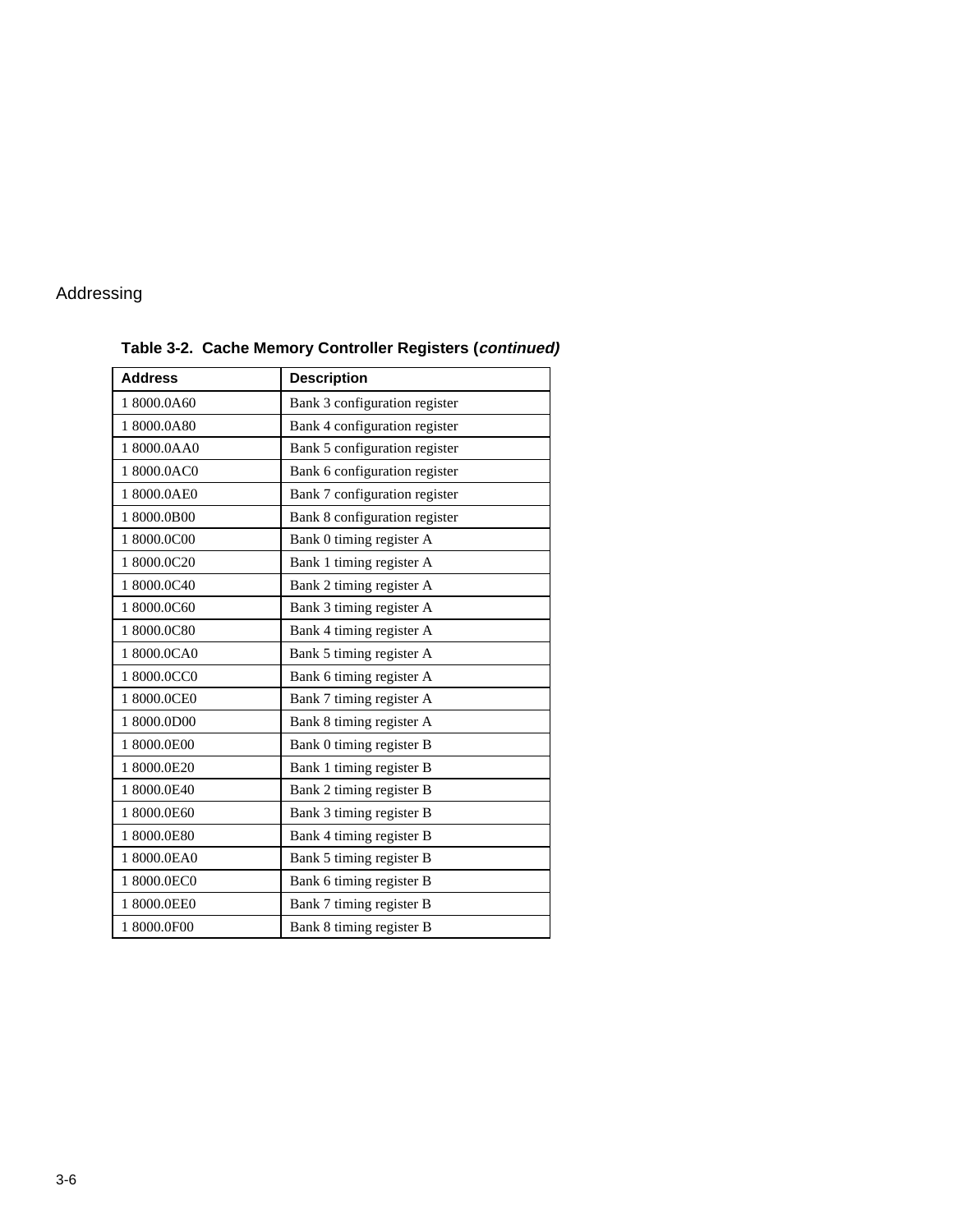#### **PCI Bridge Registers**

Table 3-3 shows the PCI bridge register addresses that are located in the second half of the noncacheable space.

| <b>Address</b> | <b>Description</b>                     |
|----------------|----------------------------------------|
| 1 A000.0000    | Diagnostic control and status register |
| 1 A000.0020    | PCI error address register             |
| 1 A000.0040    | SysBUS error address register          |
| 1 A000.0060    | Dummy register 1                       |
| 1 A000.0080    | Dummy register 2                       |
| 1 A000.00A0    | Dummy register 3                       |
| 1 A000.00C0    | Translated base 1 register             |
| 1 A000.00E0    | Translated base 2 register             |
| 1 A000.0100    | PCI base 1 register                    |
| 1 A000.0120    | PCI base 2 register                    |
| 1 A000.0140    | PCI mask 1 register                    |
| 1 A000.0160    | PCI mask 2 register                    |
| 1 A000.0180    | Host address extension register 0      |
| 1 A000.01A0    | Host address extension register 1      |
| 1 A000.01C0    | Host address extension register 2      |
| 1 A000.01E0    | PCI master latency timer register      |
| 1 A000.0200    | TLB tag 0 register                     |
| 1 A000.0220    | TLB tag 1 register                     |
| 1 A000.0240    | TLB tag 2 register                     |
| 1 A000.0260    | TLB tag 3 register                     |
| 1 A000.0280    | TLB tag 4 register                     |
| 1 A000.02A0    | TLB tag 5 register                     |
| 1 A000.02C0    | TLB tag 6 register                     |
| 1 A000.02E0    | TLB tag 7 register                     |
| 1 A000.0300    | TLB data 0 register                    |
| 1A000.0320     | TLB data 1 register                    |

**Table 3-3. PCI Bridge Register Addresses**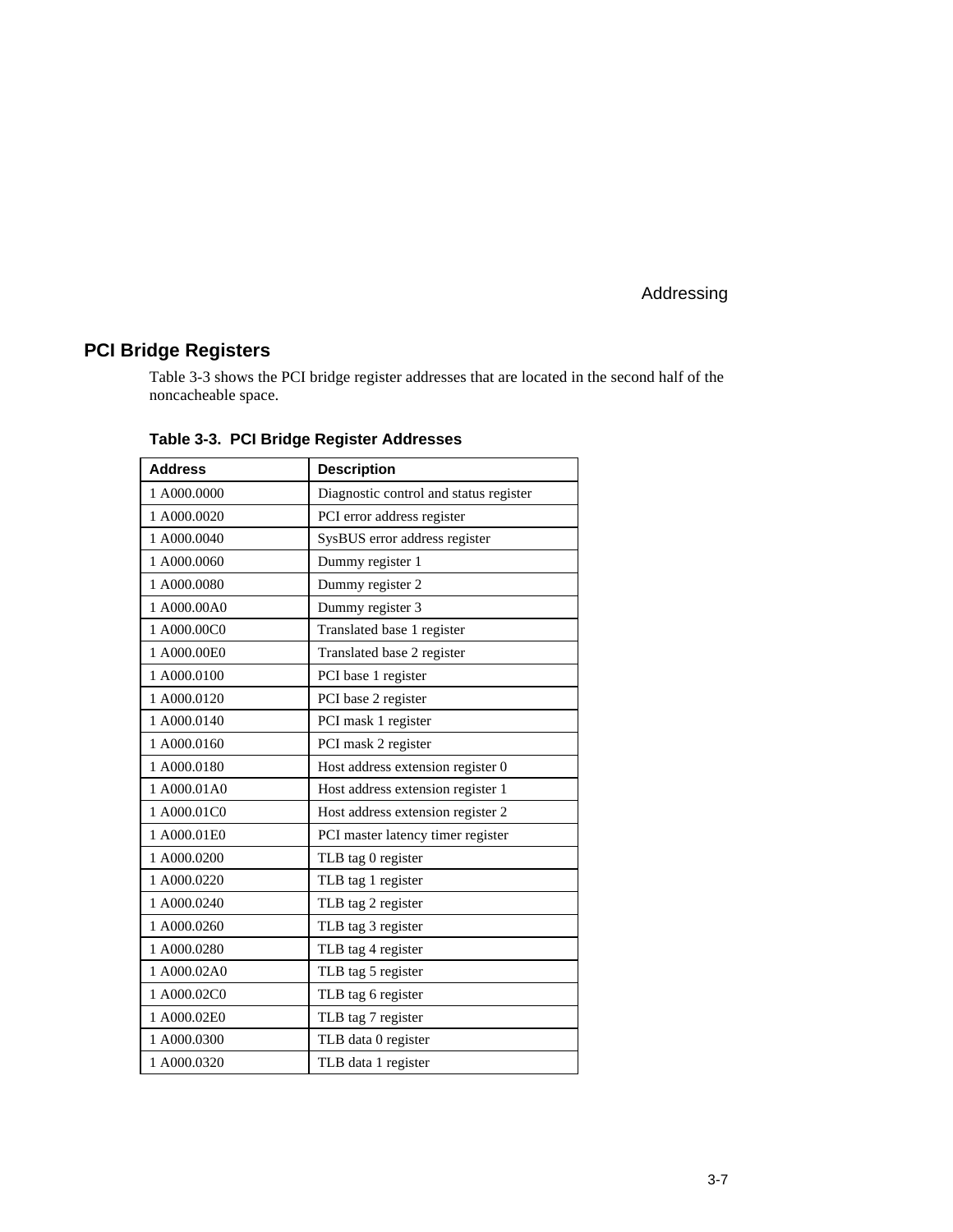| <b>Address</b> | <b>Description</b>          |
|----------------|-----------------------------|
| 1 A000.0340    | TLB data 2 register         |
| 1 A000.0360    | TLB data 3 register         |
| 1 A000.0380    | TLB data 4 register         |
| 1 A000.03A0    | TLB data 5 register         |
| 1 A000.03C0    | TLB data 6 register         |
| 1 A000.03E0    | TLB data 7 register         |
| 1 A000.0400    | TLB invalidate-all register |

**Table 3-3. PCI Bridge Register Addresses (continued)**

#### **PCI Sparse I/O Space**

The core logic generates PCI I/O cycles for all accesses in the CPU address range 1 C000.0000 through 1 DFFF.FFFF. The CPU has no addressing modes that permit direct access to bytes or combinations of bytes, other than aligned four-byte entities (longwords) on the PCI bus. Therefore, an encoding scheme of certain low-order address bits is used to allow direct byte, word (two contiguous bytes) and tri-byte (three contiguous bytes) accesses. This is sometimes called *sparse-space addressing*. The PCI byte enables are driven out on the four multifunction PCI bus lines CBE#[3:0].

By using some of the low-order address bits in this way, you cannot generate a full 32-bit PCI address from the CPU address alone: Only 22 bits of CPU-supplied address are available for passing to the PCI bus; CPU address bits  $A < 28:7$  generate PCI address bits AD<23:2>. A field within the Host Address Extension (HAXR2) Register allows this address to be extended to a full 32 bits. The 16-MByte region the CPU can access is further subdivided so that accesses to the first 256 Kbytes (CPU address bits  $A < 28:23>$  = zero) ignore the HAXR2 bits and treat them as all zero. Thus the PCI space accessible is a 256-Kbyte region that always starts at PCI physical address zero, referenced when CPU address bits A<28:23> are zero and a 16-MByte region whose address is formed by concatenating the CPU-supplied 22 bits of address with the 6 bits of the HAXR2 when CPU address bits A<28:23> are nonzero.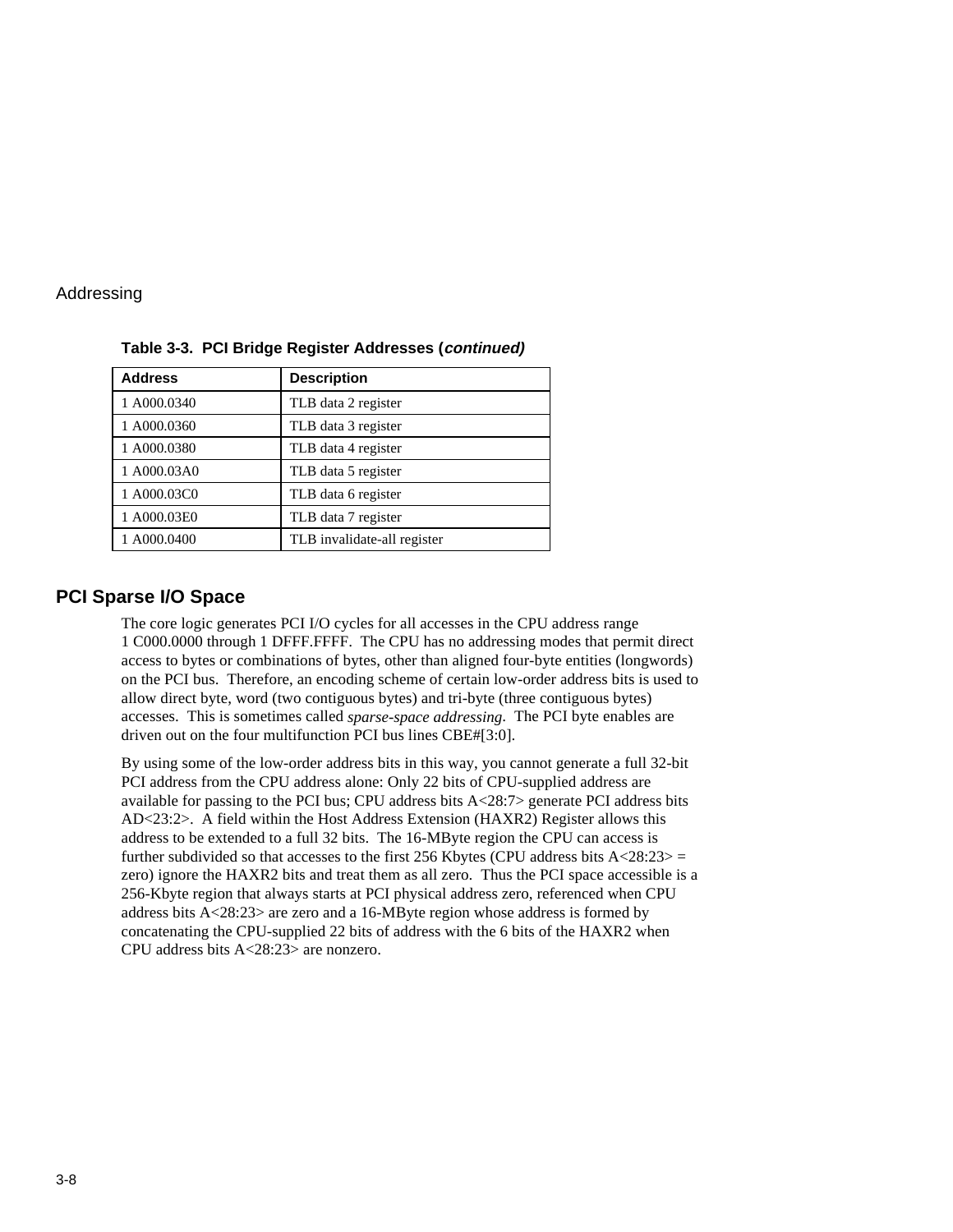

**Figure 3-5. PCI Sparse I/O Address Translation (Remaining 16 MBytes)**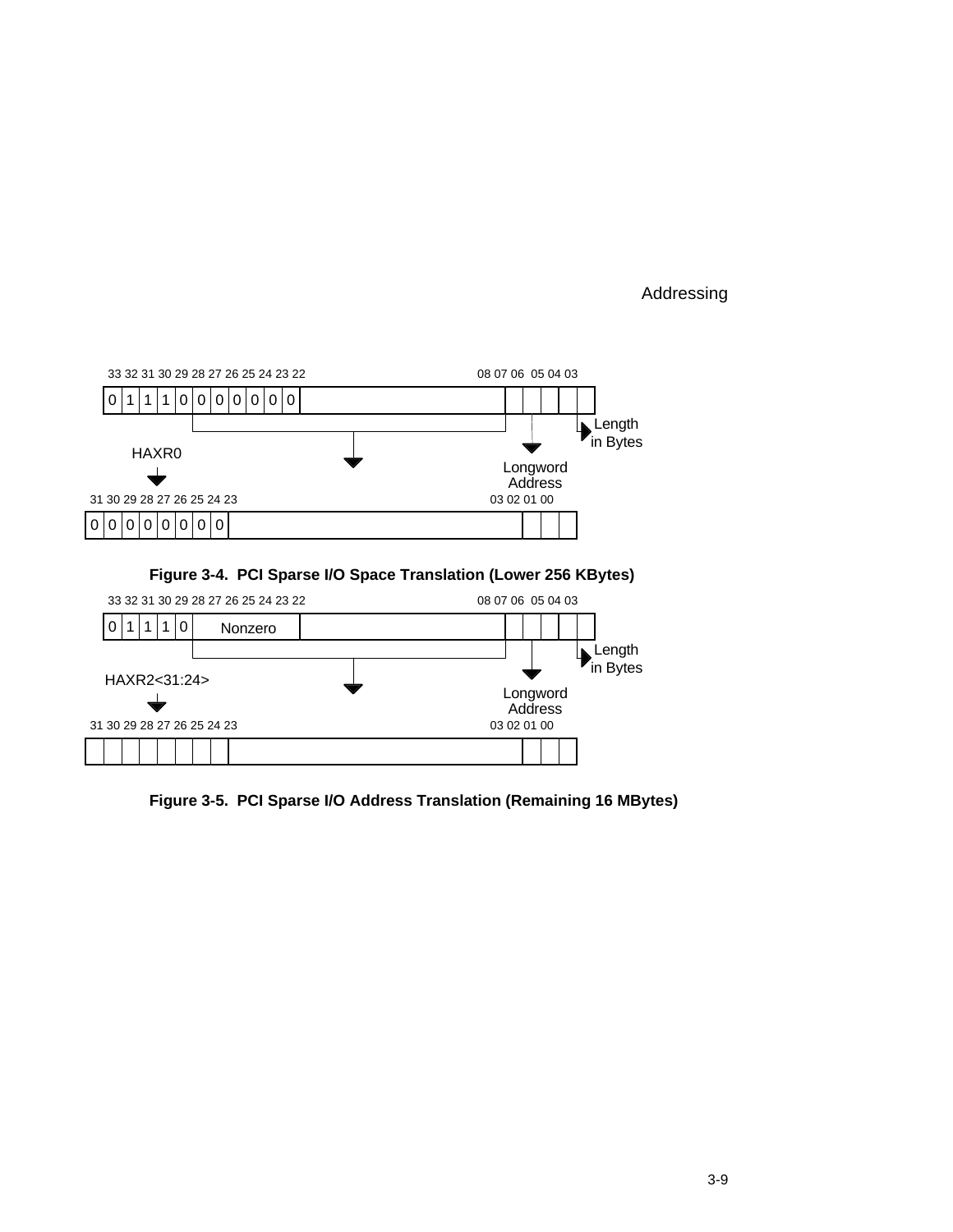The address bit encoding for byte selection is shown in Table 3-4.

| <b>CPU</b><br>A < 6:5> | <b>CPU</b><br>A < 4:3> | PCI<br>CBE#<3:0> | <b>PCI</b><br>AD < 2 | <b>PCI</b><br>AD < 1:0> | <b>Transfer</b><br>Type |
|------------------------|------------------------|------------------|----------------------|-------------------------|-------------------------|
| 0 <sup>0</sup>         | 00                     | 1110             | A < 7>               | 00 <sup>2</sup>         | <b>Byte</b>             |
| 01                     | 00                     | 1101             | A < 7                | 01                      | <b>Byte</b>             |
| 10                     | 00                     | 1011             | A < 7                | 10                      | <b>Byte</b>             |
| 11                     | 00                     | 0111             | A < 7                | 11                      | <b>Byte</b>             |
| 00                     | 01                     | 1100             | A < 7                | 00 <sup>2</sup>         | Word                    |
| 01                     | 01                     | 1101             | A < 7                | 01                      | Word                    |
| 10                     | 01                     | 0011             | A < 7                | 10                      | Word                    |
| 0 <sup>0</sup>         | 10                     | 1000             | A < 7                | 00 <sup>2</sup>         | Tri-byte                |
| 01                     | 10                     | 0001             | A < 7                | 01                      | Tri-byte                |
| 00                     | 11                     | 0000             | A < 7                | $00\,$                  | Longword                |
| 11                     | 11                     | 0000             | $\theta$             | 00                      | Ouadword                |

**Table 3-4. PCI Sparse I/O Space Byte Selection**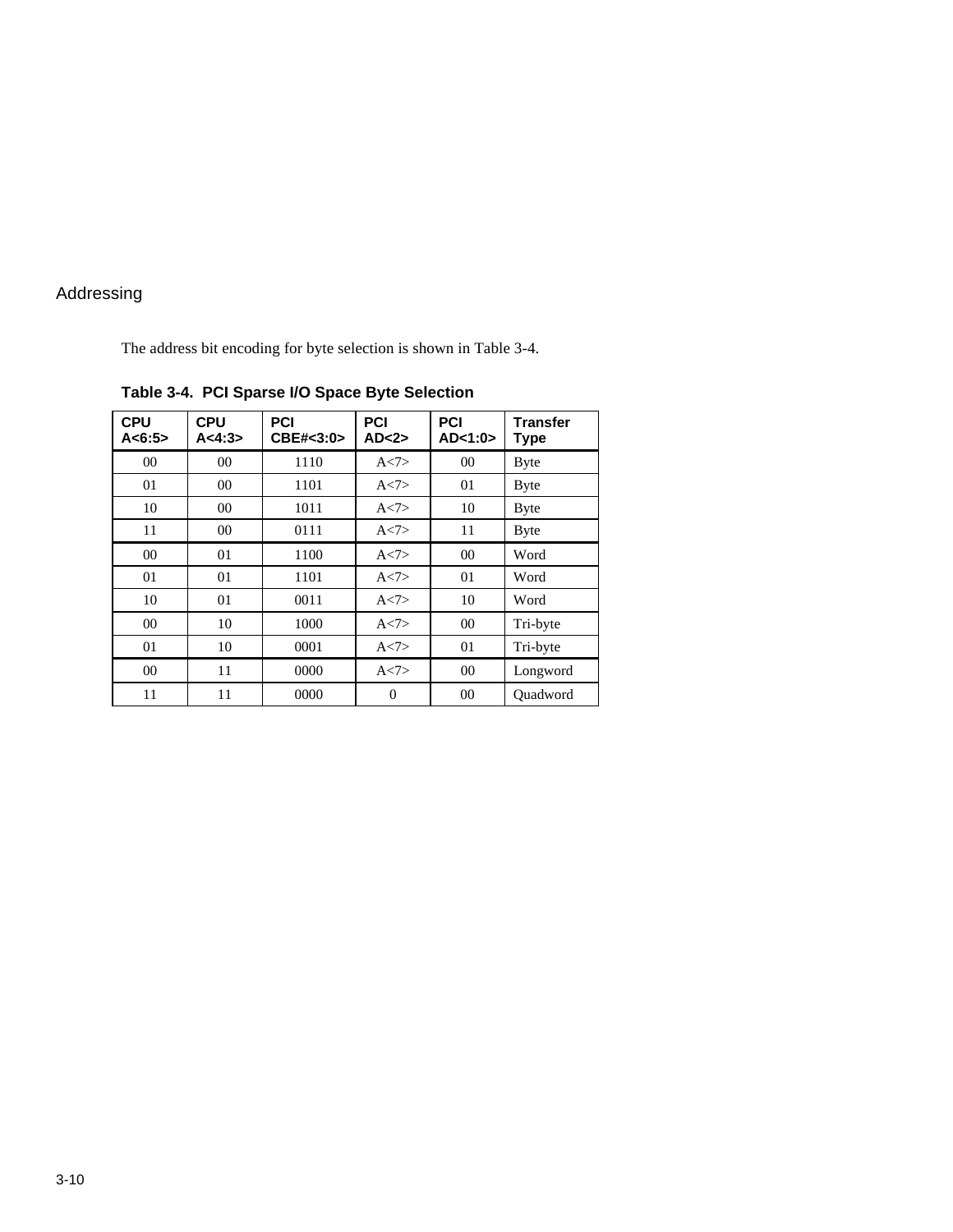

Figure 3-6 shows some of the devices that are accessed through PCI sparse address space.

**Figure 3-6. PCI Sparse Address Space**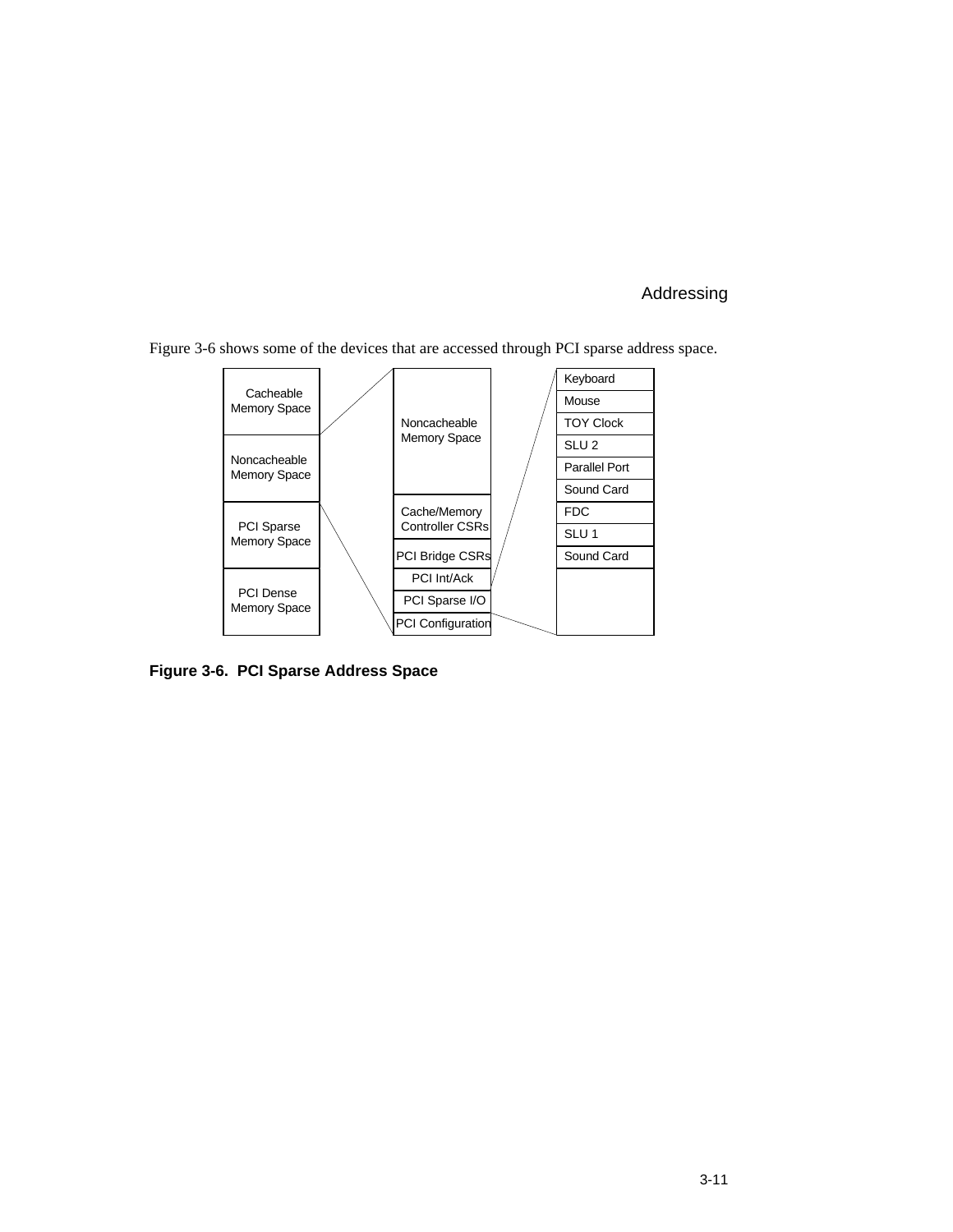#### **Embedded ISA Device Addresses**

Table 3-5 shows the ISA device addresses and the equivalent PCI and CPU addresses for the standard embedded ISA devices.

| <b>Device/Register</b>                               | <b>ISA Address</b>   | <b>PCI Address</b> | <b>CPU Address</b>        |  |  |
|------------------------------------------------------|----------------------|--------------------|---------------------------|--|--|
| Keyboard                                             | 060                  | 0000.0060          | C000.0C00<br>$\mathbf{1}$ |  |  |
| Mouse                                                | 064                  | 0000.0064          | C000.0C80<br>$\mathbf{1}$ |  |  |
| <b>TOY Clock</b>                                     | 070                  | 0000.0070          | 1<br>C000.0E00            |  |  |
|                                                      | 071                  | 0000.0071          | 1 C000.0E20               |  |  |
|                                                      | <b>Serial Port 1</b> |                    |                           |  |  |
| RCVBUFF/XMITHOLD                                     | 03F8                 | 0000.03F8          | C000.7F00<br>$\mathbf{1}$ |  |  |
| Int Enable                                           | 03F9                 | 0000.03F9          | 1<br>C000.7F20            |  |  |
| Int Ident                                            | 03FA                 | 0000.03FA          | C000.7F40<br>$\mathbf{1}$ |  |  |
| Line Control                                         | 03FB                 | 0000.03FB          | 1 C000.7F60               |  |  |
| Modem Control                                        | 03FC                 | 0000.03FC          | C000.7F80<br>1            |  |  |
| Line Status                                          | 03FD                 | 0000.03FD          | 1<br>C000.7FA0            |  |  |
| <b>Modem Status</b>                                  | 03FE                 | 0000.03FE          | C000.7FC0<br>1            |  |  |
| Scratch Pad                                          | 03FF                 | 0000.03FF          | 1 C000.7FE0               |  |  |
|                                                      | <b>Serial Port 2</b> |                    |                           |  |  |
| 02F8<br>RCVBUFF/XMITHOLD<br>0000.02F8<br>1 C000.5F00 |                      |                    |                           |  |  |
| Int Enable                                           | 02F9                 | 0000.02F9          | 1<br>C000.5F20            |  |  |
| Int Ident                                            | 02FA                 | 0000.02FB          | C000.5F40<br>$\mathbf{1}$ |  |  |
| Line Control                                         | 02FB                 | 0000.02FC          | 1<br>C000.5F60            |  |  |
| <b>Modem Control</b>                                 | 02FC                 | 0000.02FD          | 1<br>C000.5F80            |  |  |
| Line Status                                          | 02FD                 | 0000.02FA          | $\mathbf{1}$<br>C000.5FA0 |  |  |
| <b>Modem Status</b>                                  | 02FE                 | 0000.02FE          | 1 C000.5FC0               |  |  |
| Scratch Pad                                          | 02FF                 | 0000.02FF          | C000.5FE0<br>$\mathbf{1}$ |  |  |
| <b>Parallel Port</b>                                 |                      |                    |                           |  |  |
| Data Register                                        | 0378                 | 0000.0378          | 1 C000.6F00               |  |  |
| <b>Status Register</b>                               | 0379                 | 0000.0379          | 1<br>C000.6F20            |  |  |
| Control Register                                     | 0380                 | 0000.0380          | 1 C000.7000               |  |  |

**Table 3-5. Embedded ISA Device Addresses**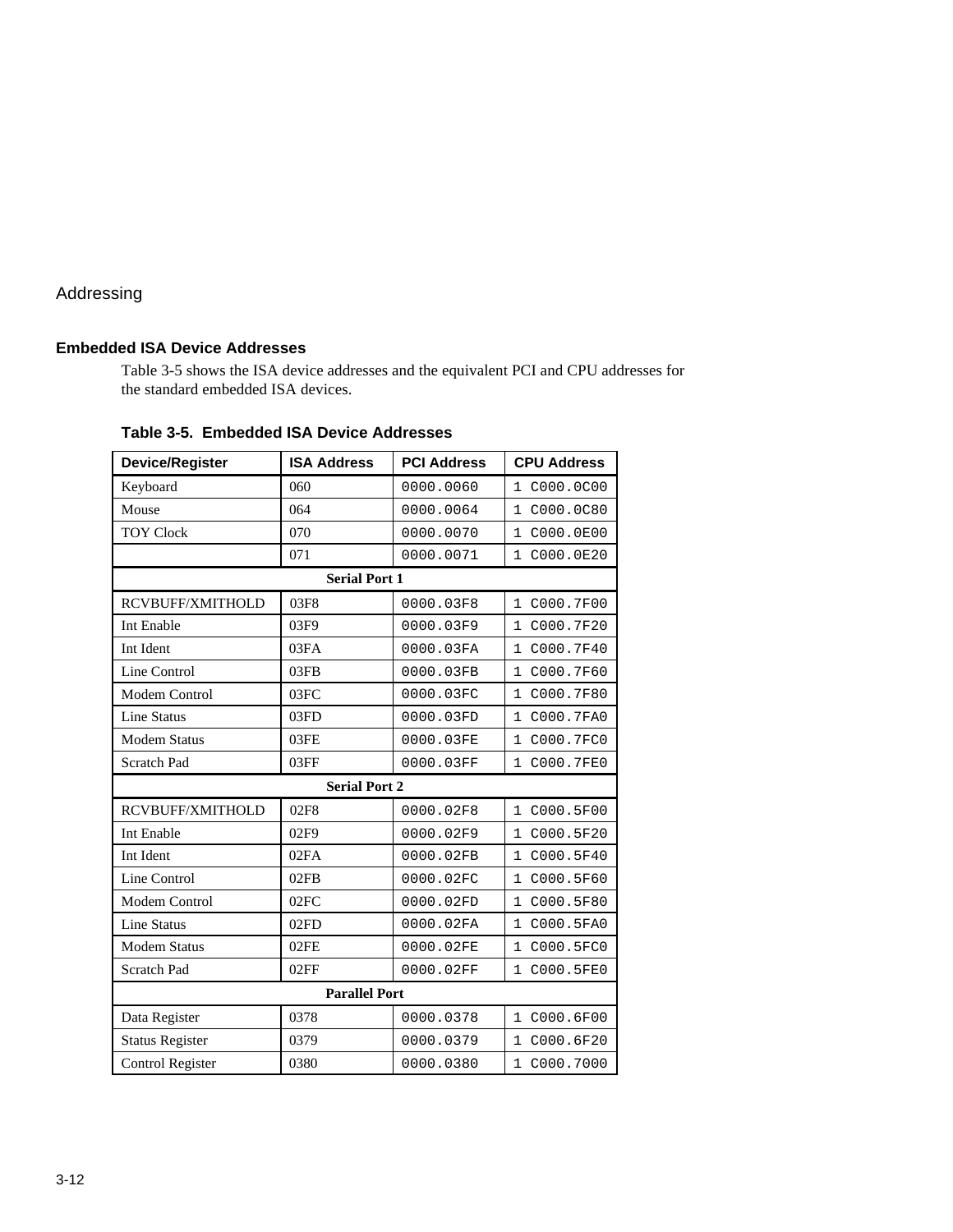| <b>Device/Register</b>                   | <b>ISA Address</b> | <b>PCI Address</b> | <b>CPU Address</b>        |  |  |  |
|------------------------------------------|--------------------|--------------------|---------------------------|--|--|--|
|                                          | <b>FDC</b>         |                    |                           |  |  |  |
| Digital Output<br>Register               | 03F2               | 0000.03F2          | C000.7E40<br>$\mathbf{1}$ |  |  |  |
| Tape Drive<br>Register                   | 03F3               | 0000.03F3          | C000.7E60<br>$\mathbf{1}$ |  |  |  |
| Main Status<br>Register                  | 03F4               | 0000.03F4          | C000.7E80<br>$\mathbf{1}$ |  |  |  |
| Data Rate<br>Select                      | 03F4               | 0000.03F4          | 1 C000.7E80               |  |  |  |
| <b>FIFO</b> Data<br>Register             | 03F5               | 0000.03F5          | C000.7EA0<br>$\mathbf{1}$ |  |  |  |
| Digital Input<br>Register                | 03F7               | 0000.03F7          | C000.7EE0<br>$\mathbf{1}$ |  |  |  |
| <b>Configuration Control</b><br>Register | 03F7               | 0000.03F7          | C000.7EE0<br>$\mathbf{1}$ |  |  |  |

# **Table 3-5. Embedded ISA Device Addresses (continued)**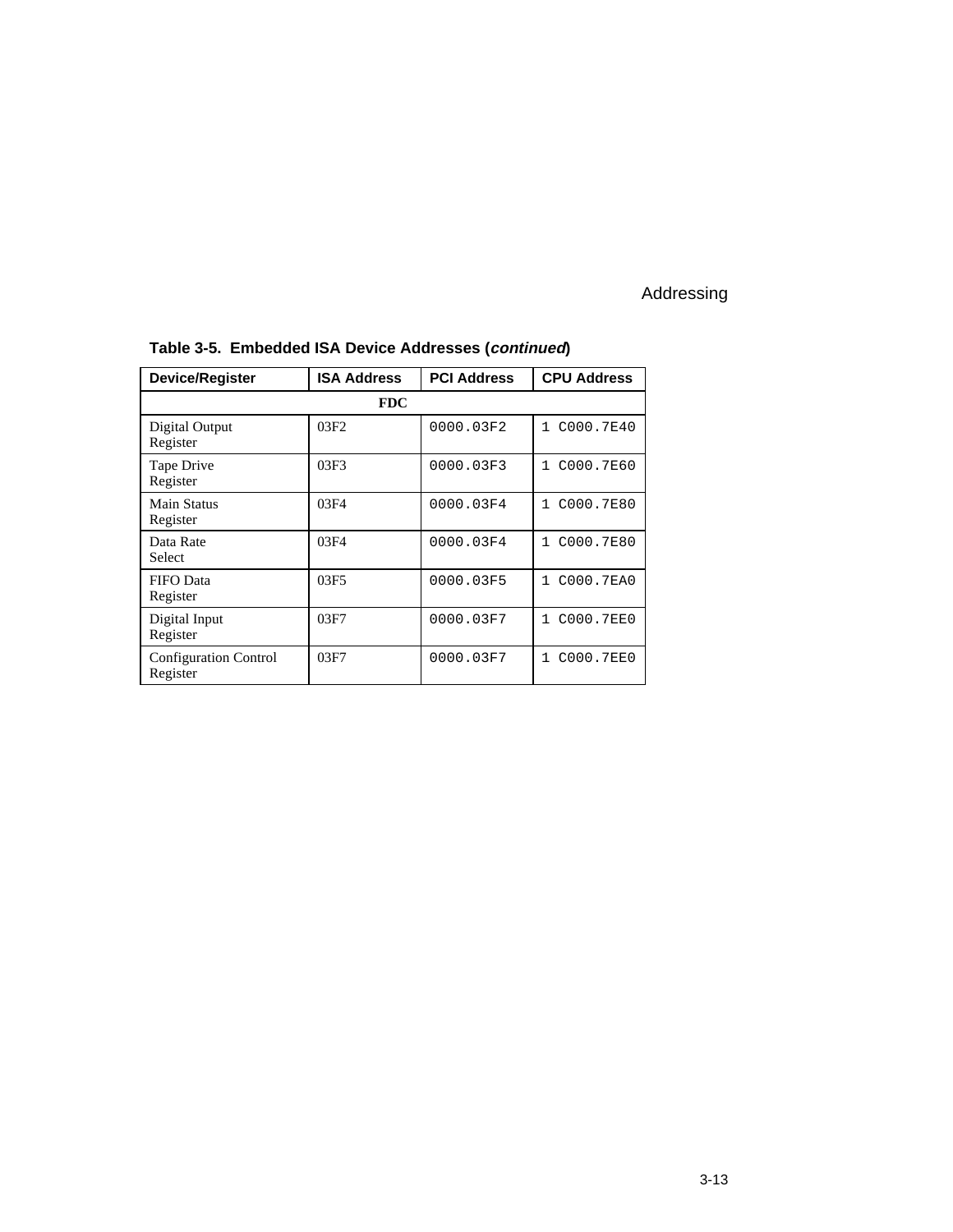#### **AlphaStation 200 Series System Sound Card**

Jumpers select the sound card I/O base address for the AlphaStation 200 Series system. Table 3-6 shows the four possible sound card I/O address and the PCI and CPU address for each one. The synthesizer portion of the sound card always uses addresses 388h - 38Bh.

| <b>ISA I/O</b><br><b>Base</b><br><b>Address</b> | <b>PCI</b><br><b>Address</b> | <b>CPU</b><br><b>Address</b> |
|-------------------------------------------------|------------------------------|------------------------------|
| 604h                                            | 0000.0604                    | 1 C000.C080                  |
| F40h                                            | 0000.0F40                    | 1 C001.E800                  |
| E80h                                            | 0000.0E80                    | 1 C001.D000                  |
| 530h                                            | 0000.0530                    | 1 C000.A600                  |

**Table 3-6. AlphaStation 200 Series System Sound Card I/O Addresses**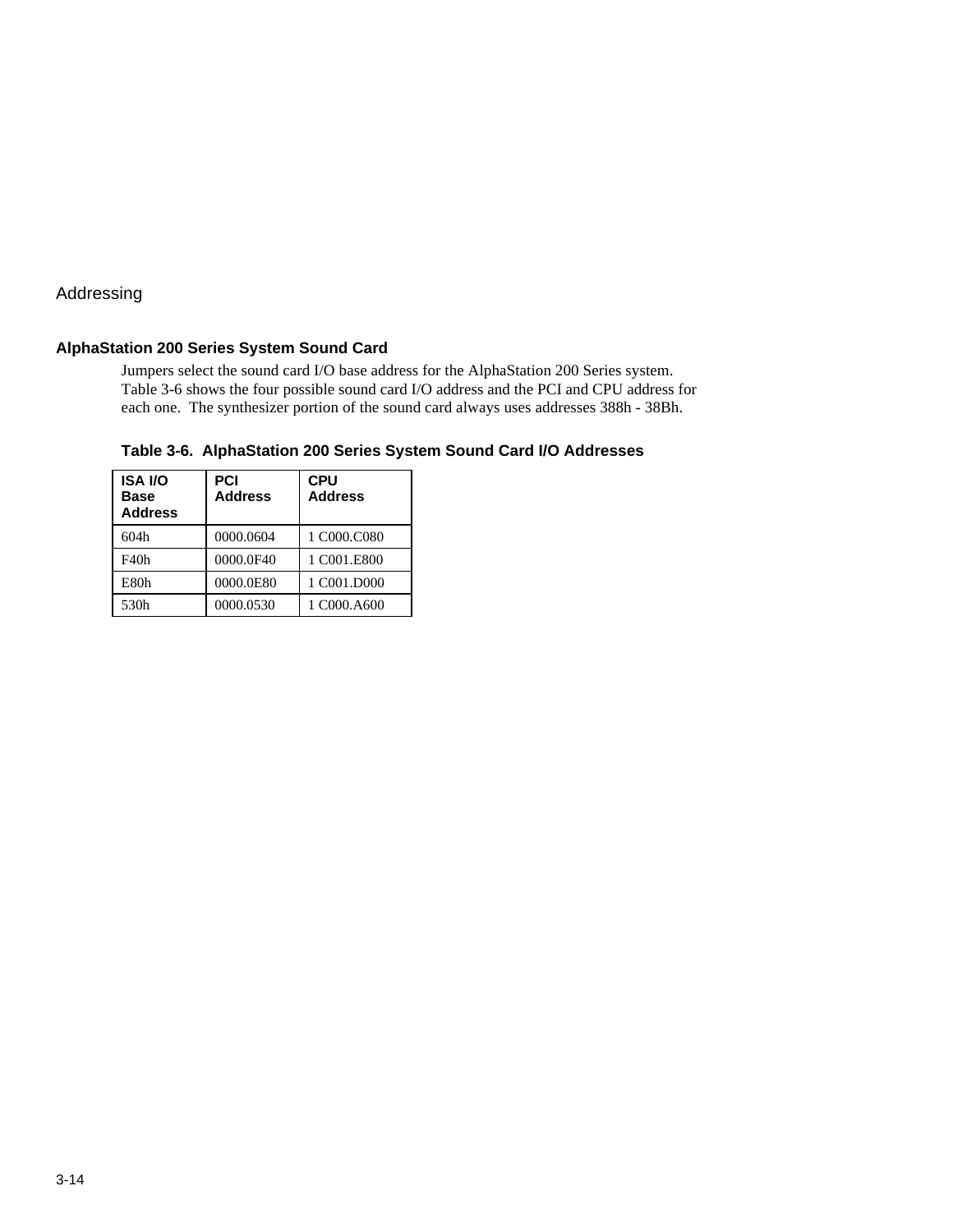#### **Configuration Cycles**

Configuration cycles are generated on the PCI bus when accesses are made to CPU addresses 1 E000.0000 through 1 FFFF.FF80.

The two low-order PCI address bits, AD<1:0>, are supplied from HAXR2<1:0>. The address bit encoding for byte selection is shown in Table 3-7.

#### **\_\_\_\_\_\_\_\_\_\_\_\_\_\_\_\_\_\_\_\_\_\_\_\_\_\_NOTE \_\_\_\_\_\_\_\_\_\_\_\_\_\_\_\_\_\_\_\_\_\_\_\_\_\_\_\_**

PCI address bit  $AD < 2$  is a copy of the CPU address bit  $A < 7$  except for a quadword access, when it is always zero. Values of CPU address bits  $A \le 6:3>$ not shown in Table 3-7 are illegal and produce unpredictable results.

**\_\_\_\_\_\_\_\_\_\_\_\_\_\_\_\_\_\_\_\_\_\_\_\_\_\_\_\_\_\_\_\_\_\_\_\_\_\_\_\_\_\_\_\_\_\_\_\_\_\_\_\_\_\_\_\_\_\_\_\_**

| <b>CPU</b><br>A < 6:5 | <b>CPU</b><br>A < 4:3> | <b>PCI</b><br>CBE#<3:0> | <b>PCI</b><br>AD < 2 | <b>Transfer</b><br>Type |
|-----------------------|------------------------|-------------------------|----------------------|-------------------------|
| $00\,$                | 00                     | 1110                    | A < 7                | <b>Byte</b>             |
| 01                    | 00                     | 1101                    | A < 7                | <b>Byte</b>             |
| 10                    | $00\,$                 | 1011                    | A < 7                | <b>Byte</b>             |
| 11                    | $00\,$                 | 0111                    | A < 7                | <b>Byte</b>             |
| 0 <sup>0</sup>        | 01                     | 1100                    | A < 7                | Word                    |
| 01                    | 01                     | 1001                    | A < 7>               | Word                    |
| 10                    | 01                     | 0011                    | A < 7                | Word                    |
| $00\,$                | 10                     | 1000                    | A < 7                | Tri-byte                |
| 01                    | 10                     | 0001                    | A < 7>               | Tri-byte                |
| $00\,$                | 11                     | 0000                    | A < 7                | Longword                |
| 11                    | 11                     | 0000                    | $\theta$             | Ouadword                |

#### **Table 3-7. PCI Configuration Cycle Byte Selection**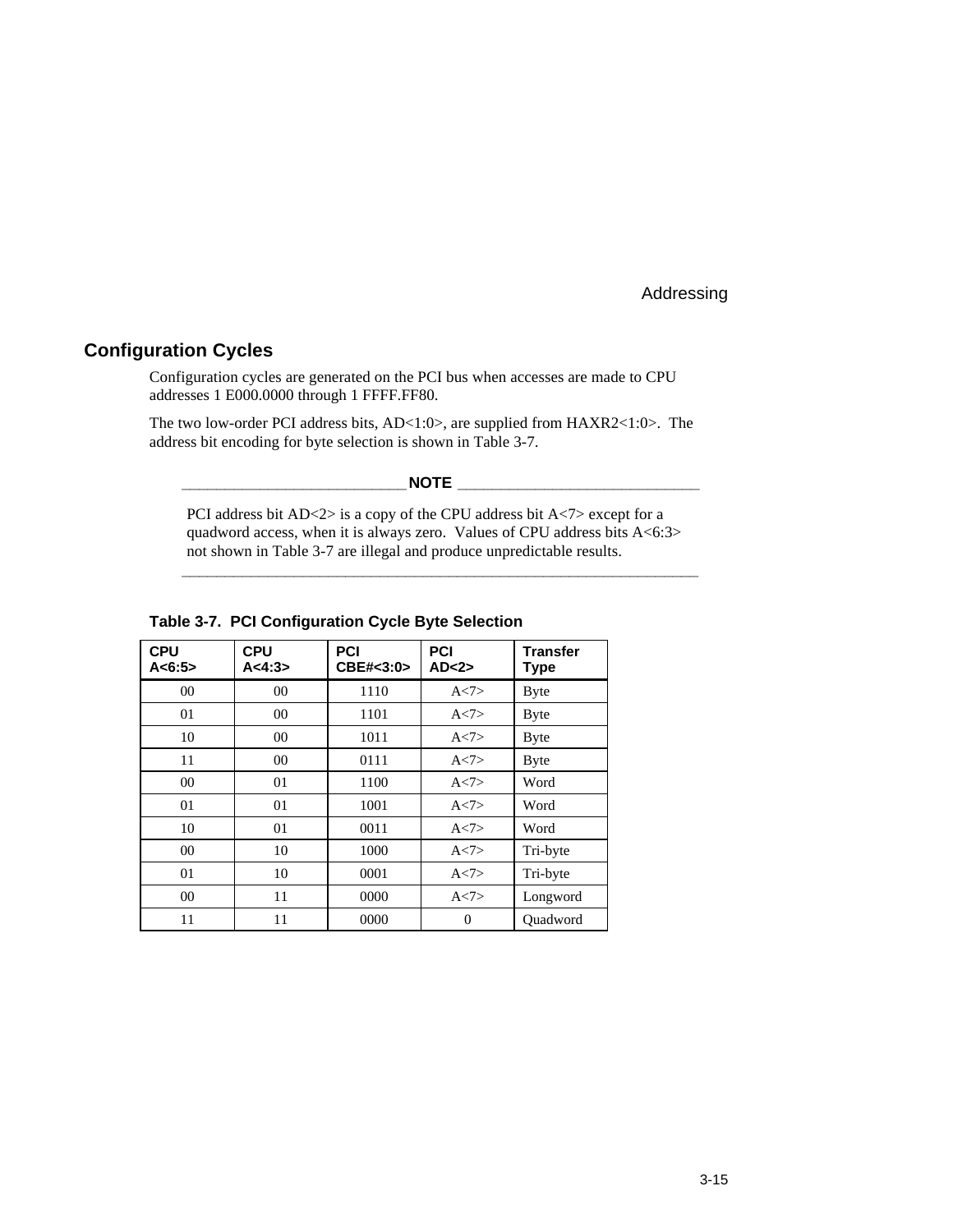# **PCI Sparse Memory Space**

The core logic generates PCI memory cycles for all accesses in the CPU address range 2 0000.0000 through 2 FFFF.FFFF as Figure 3-7 shows.



#### **Figure 3-7. PCI Sparse Memory Space**

Similar to PCI sparse I/O space, this sparse memory address space uses a complex scheme to derive byte enables from the CPU address. CPU address bits A<2:0> are ignored; A<7:3> are used to create byte masks and a longword offset;A<28:8> become PCI address bits AD<23:3>. (See Table 3-8.) For the low 16 MBytes in this CPU address space  $(A<31:29>$  is zero), the high PCI address bits  $AD<31:24>$  are zero.

For CPU addresses above the low 16 MBytes in the PCI sparse memory space (A<31:29> nonzero), PCI address bits AD<31:27> are supplied by HAXR1<31:27> and AD<26:24> are copied from CPU address A<31:29>. See Figures 3-8 and 3-9.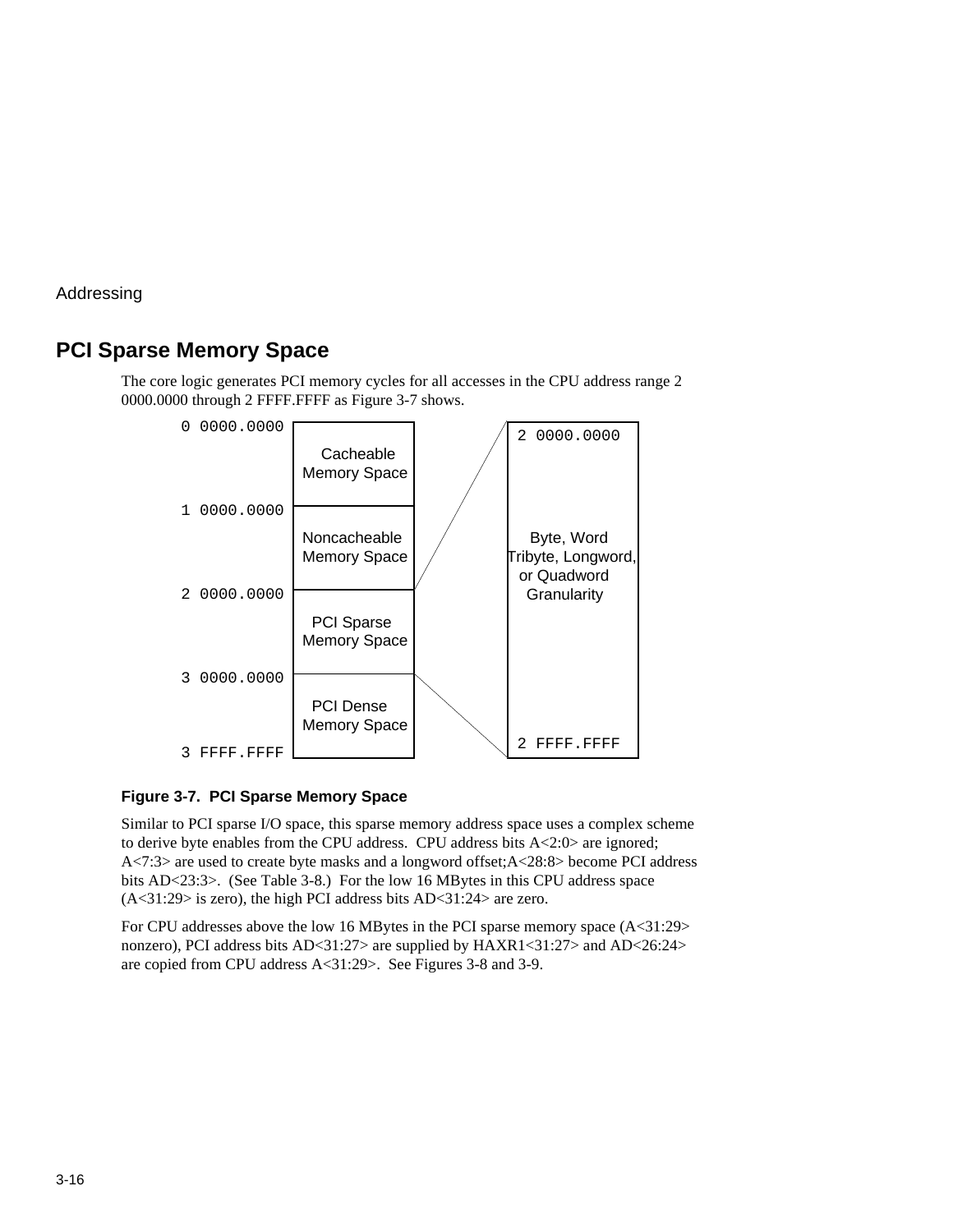| <b>CPU</b><br>A < 6:5 | <b>CPU</b><br>A < 4:3> | <b>PCI</b><br>CBE#<3:0> | <b>PCI</b><br>AD < 2 | <b>Transfer</b><br>Type |
|-----------------------|------------------------|-------------------------|----------------------|-------------------------|
| 0 <sup>0</sup>        | $00\,$                 | 1110                    | A < 7                | <b>Byte</b>             |
| 01                    | $00\,$                 | 1101                    | A < 7                | <b>Byte</b>             |
| 10                    | $00\,$                 | 1011                    | A < 7                | <b>Byte</b>             |
| 11                    | $00\,$                 | 0111                    | A < 7                | <b>Byte</b>             |
| 0 <sup>0</sup>        | 01                     | 1100                    | A < 7                | Word                    |
| 01                    | 01                     | 1001                    | A < 7                | Word                    |
| 10                    | 01                     | 0011                    | A < 7                | Word                    |
| 00                    | 10                     | 1000                    | A < 7                | Tri-byte                |
| 01                    | 10                     | 0001                    | A < 7                | Tri-byte                |
| 0 <sup>0</sup>        | 11                     | 0000                    | A < 7                | Longword                |
| 11                    | 11                     | 0000                    | $\theta$             | Ouadword                |

#### **Table 3-8. PCI Sparse Memory Space Byte Selection**



**Figure 3-8. PCI Memory Space Address Translation (Lower 16 MBytes)**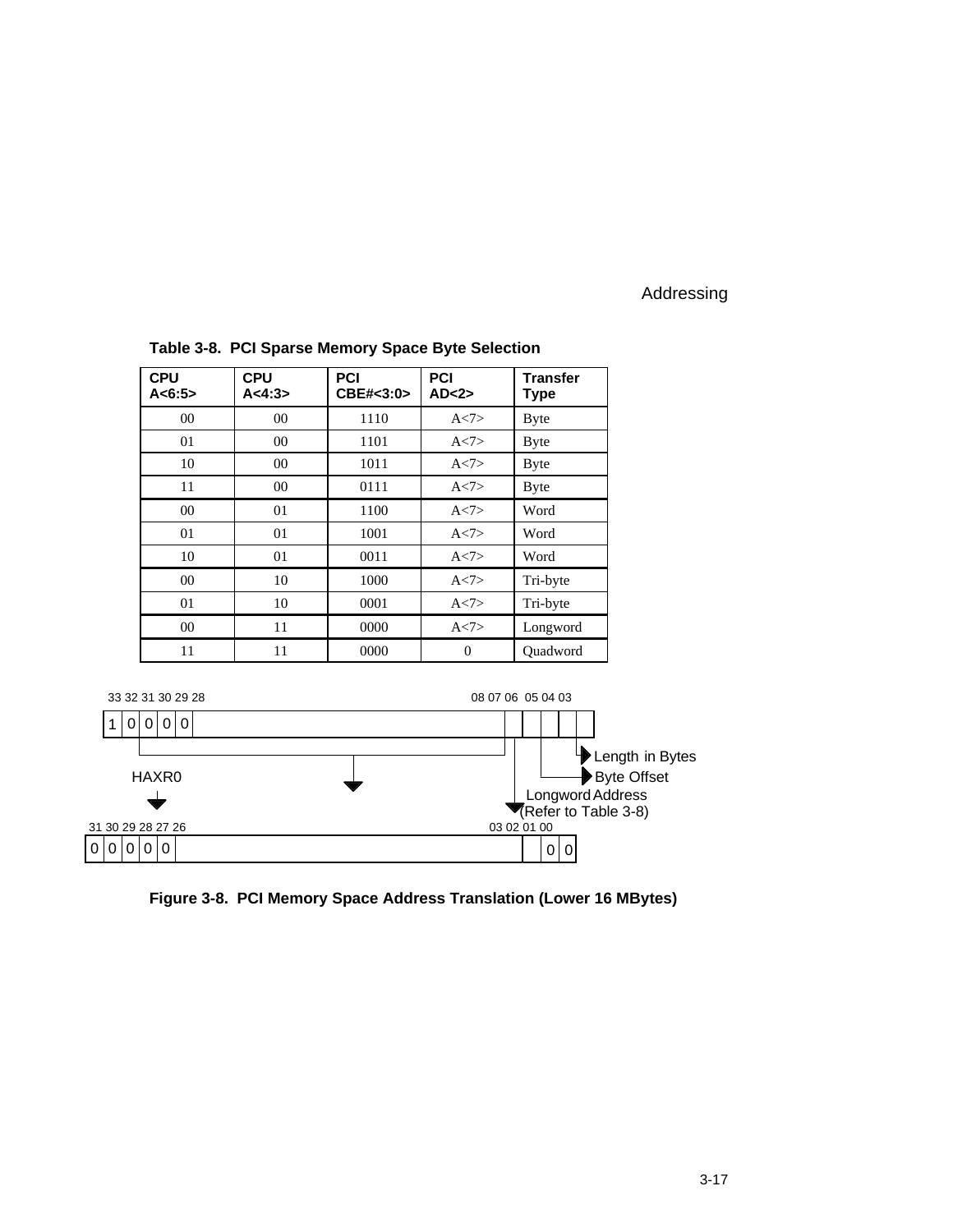

**Figure 3-9. PCI Memory Space Address Translation (Remaining 112 MBytes)**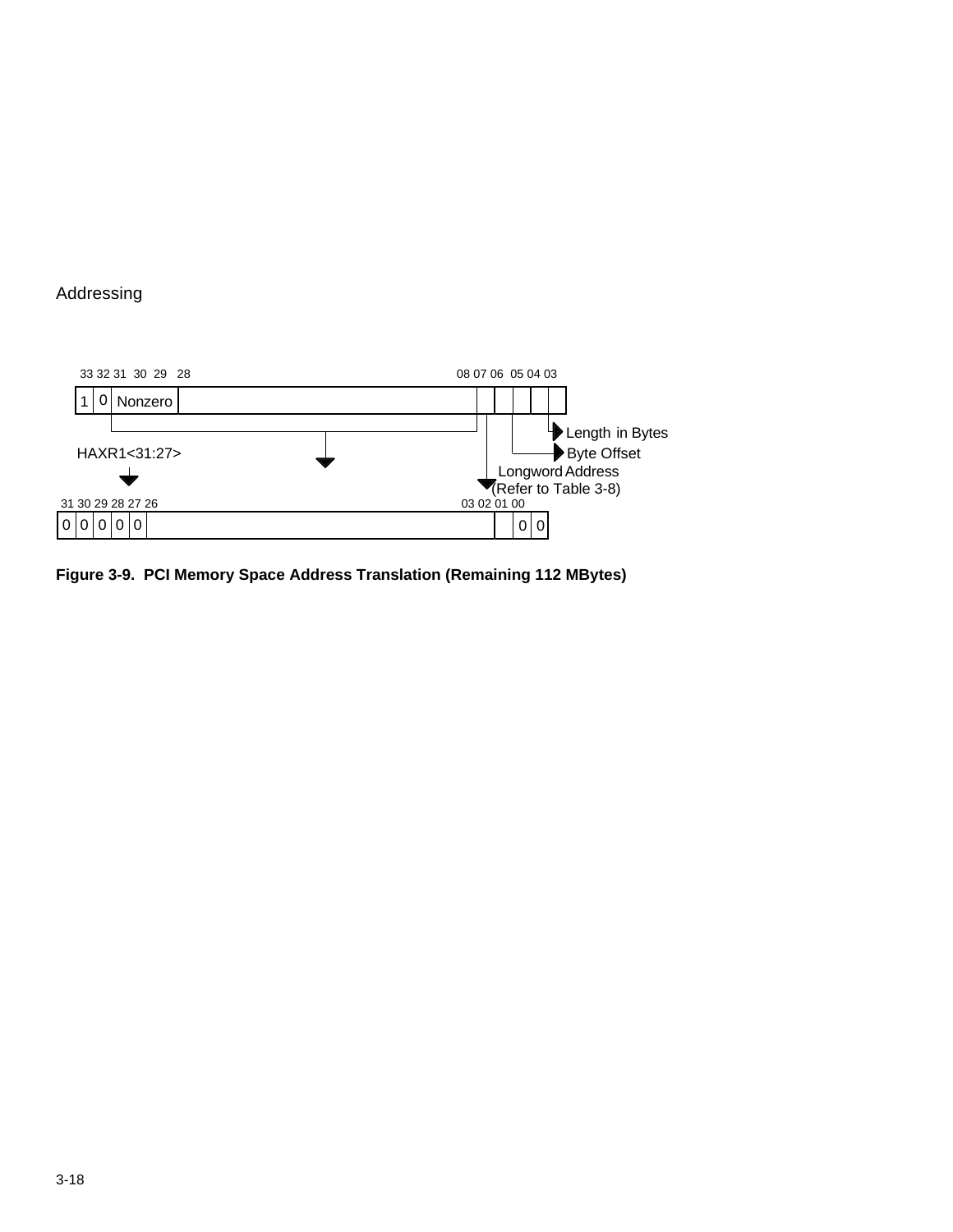# **PCI Dense Memory Space**

To access PCI dense memory space, use addresses 3 0000.0000 though 3 FFFF.FFFF in the CPU's address space, as Figure 3-10 shows.



#### **Figure 3-10. PCI Dense Memory Space**

PCI dense memory space is typically used for data buffers on the PCI and has the following characteristics:

- There is a one-to-one mapping between CPU addresses and PCI addresses. A longword address from the CPU maps to a longword on the PCI. (This accounts for the the name *dense space*, as opposed to PCI sparse memory space.)
- Byte or word accesses are not allowed in this space. Minimum access granularity is longword. The maximum transfer length implemented by the core logic chipset is a cache line (32 bytes) on writes and a quadword on reads.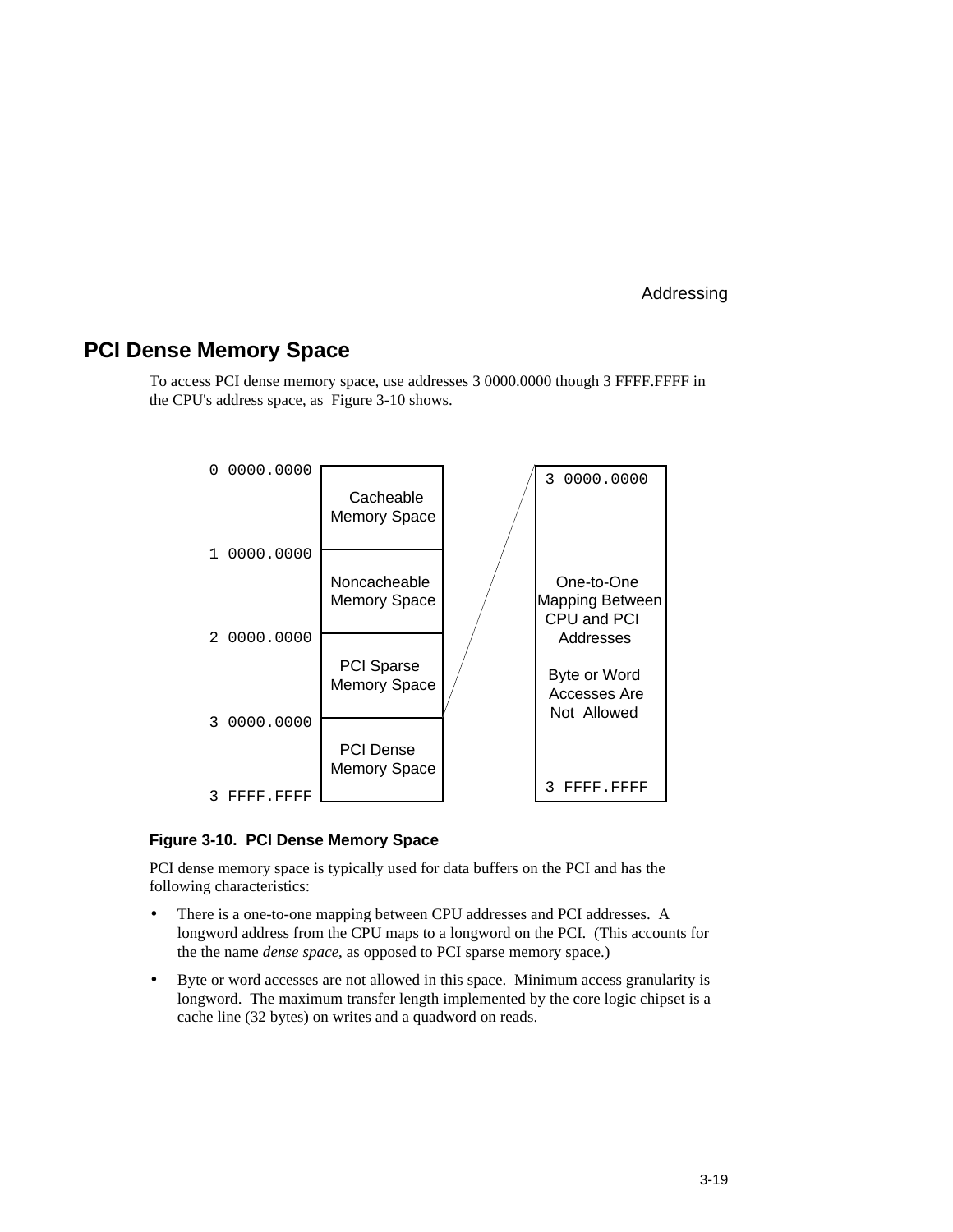• Read prefetching is allowed in this space; extra reads have no side effects. The CPU does not specify a longword address on read transactions; it only specifies a quadword address. Therefore, reads in this space are always done as a quadword read with a burst length of two on the PCI.

Addresses are generated in dense space as follows:

CPU address A<31:5> is directly sent out on PCI address bits AD<31:5>.

On read transactions, PCI address AD<4:3> is generated from cpuCWMask<1:0>, PCI address <2> is always 0.

On write transactions, PCI address <4:2> is generated from cpuCWMask<7:0>. If the lower longword is to be written, PCI address  $\langle 2 \rangle$  is 0; if the lower longword is masked out and the upper longword is to be written, PCI address  $\langle 2 \rangle$  is 1. The number of longwords written on the PCI is directly obtained from cpuCWMask<7:0>. Any combination of cpuCWMask<7:0> is allowed by the core logic chipset.

#### $\blacksquare$  <br>  $\blacksquare$  <br>  $\blacksquare$

If the cache line written by the processor has holes, that is, if some of the longwords have been masked out, the corresponding transfer is still performed on the PCI with disabled byte enables. Downstream bridges must be able to deal with completely disabled byte enables on the PCI during write transactions.

**\_\_\_\_\_\_\_\_\_\_\_\_\_\_\_\_\_\_\_\_\_\_\_\_\_\_\_\_\_\_\_\_\_\_\_\_\_\_\_\_\_\_\_\_\_\_\_\_\_\_\_\_\_\_\_\_\_\_\_\_**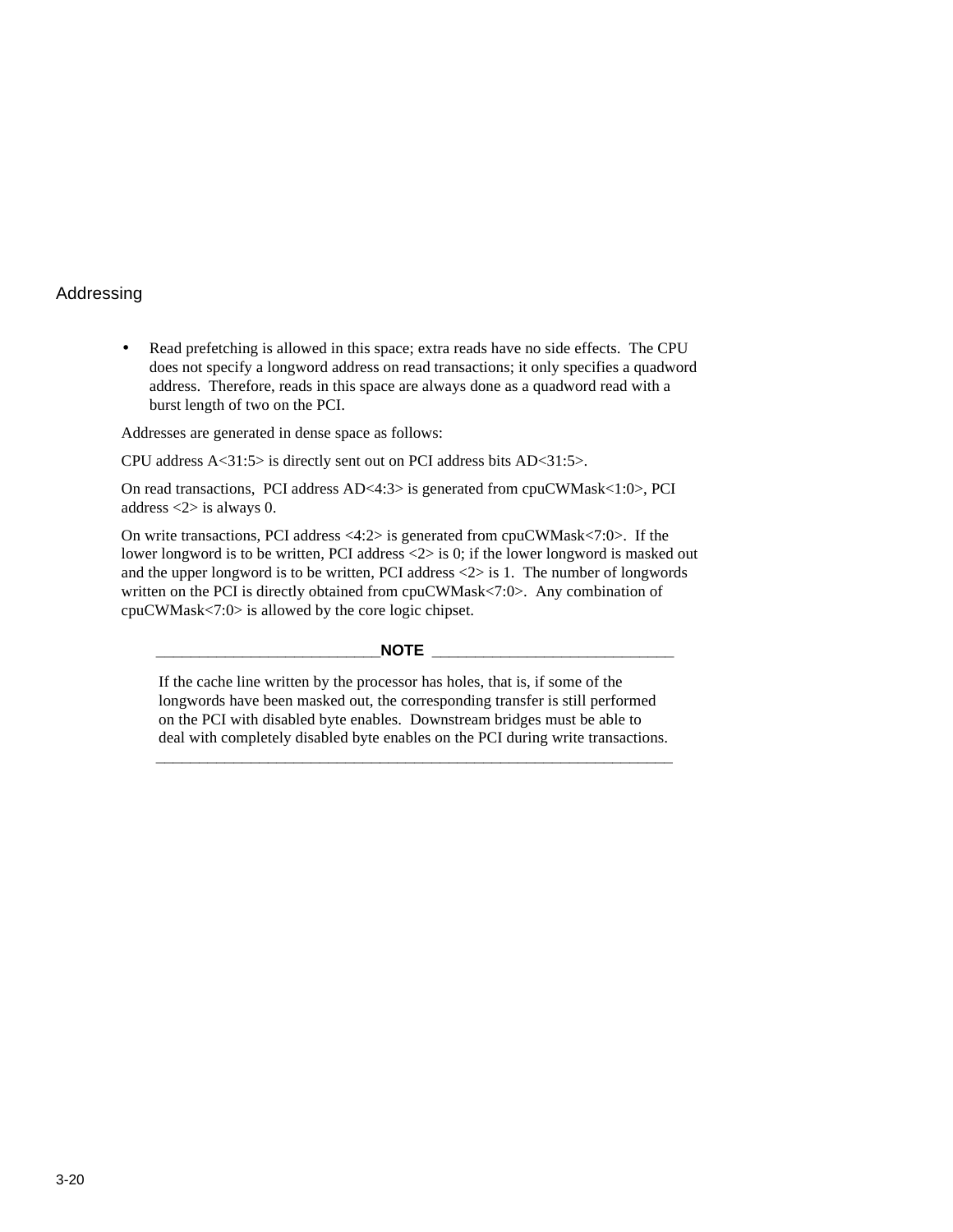# **I/O Device View of I/O Space**



Figure 3-11 shows address space from the I/O perspective.

**Figure 3-11. Address Space from the I/O Perspective**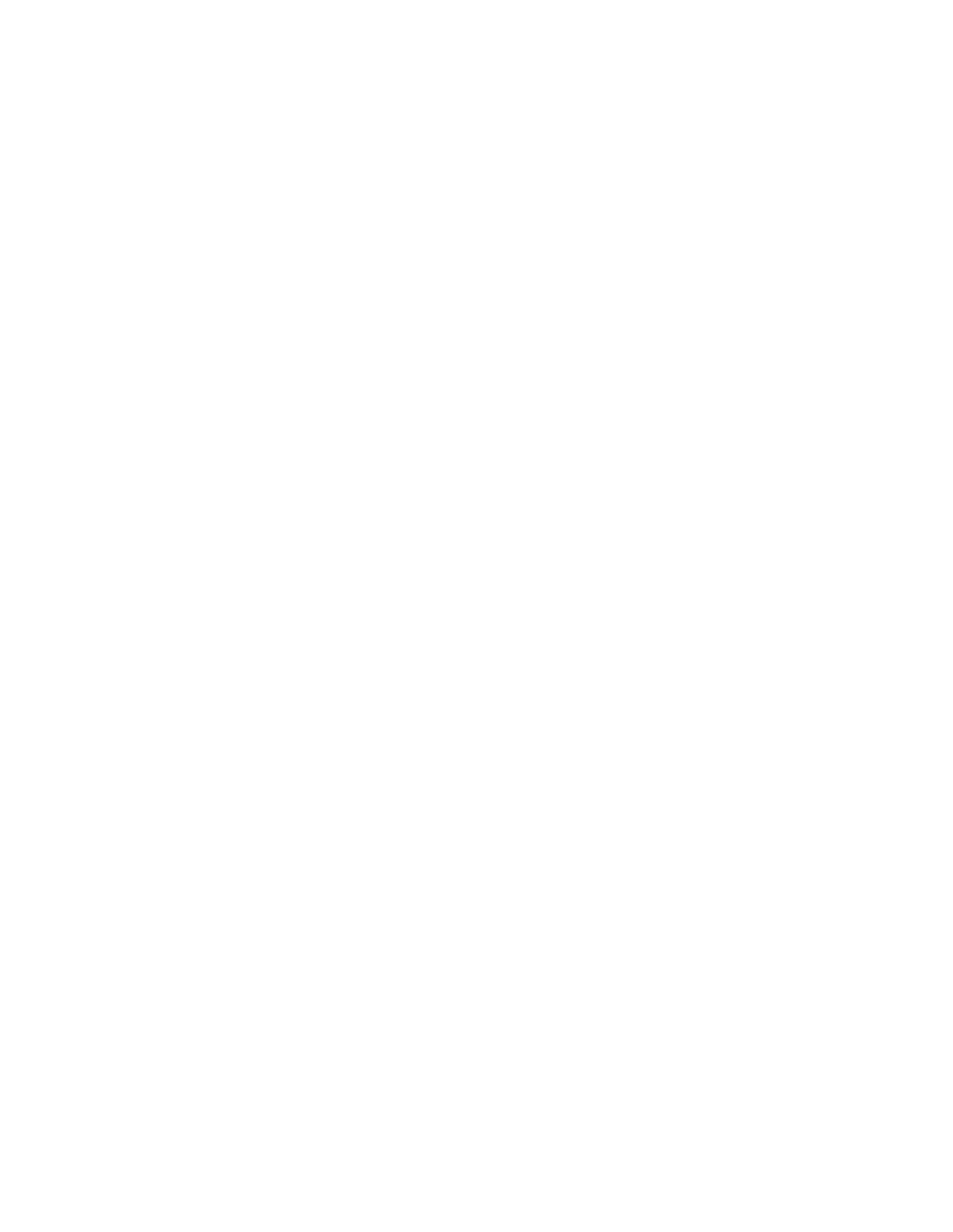# **Overview**

This chapter covers unique areas of I/O programming for the Digital AlphaStation 200 and 400 Series systems, including:

- Accessing flashbus devices
- Keyboard and mouse controller
- TOY
- Super I/O chip
- Disabling interrupts

# **Accessing Flashbus Devices**

On the Digital AlphaStation 200 and 400 Series systems, the flashROM, NVRAM, DROM, LEDs, and two jumpers reside on the flashbus. The cache and memory control portion of the core logic does not contain a function specifically for accessing the flashbus; therefore, bank 8 of the memory interface is used. The base of bank 8 is programmed to noncacheable memory space by SROM code.

Two addresses (1 0000.0000 and 1 0010.0000) are used to transfer data to and from devices on the flashbus. Figure 4-1 and Table 4-1 describe the index register, and Figure 4-2 and Table 4-2 describe the data register. The index register is write-only; you must access it as a longword. (The behavior of access to flashbus addresses anywhere other than those shown is undefined.)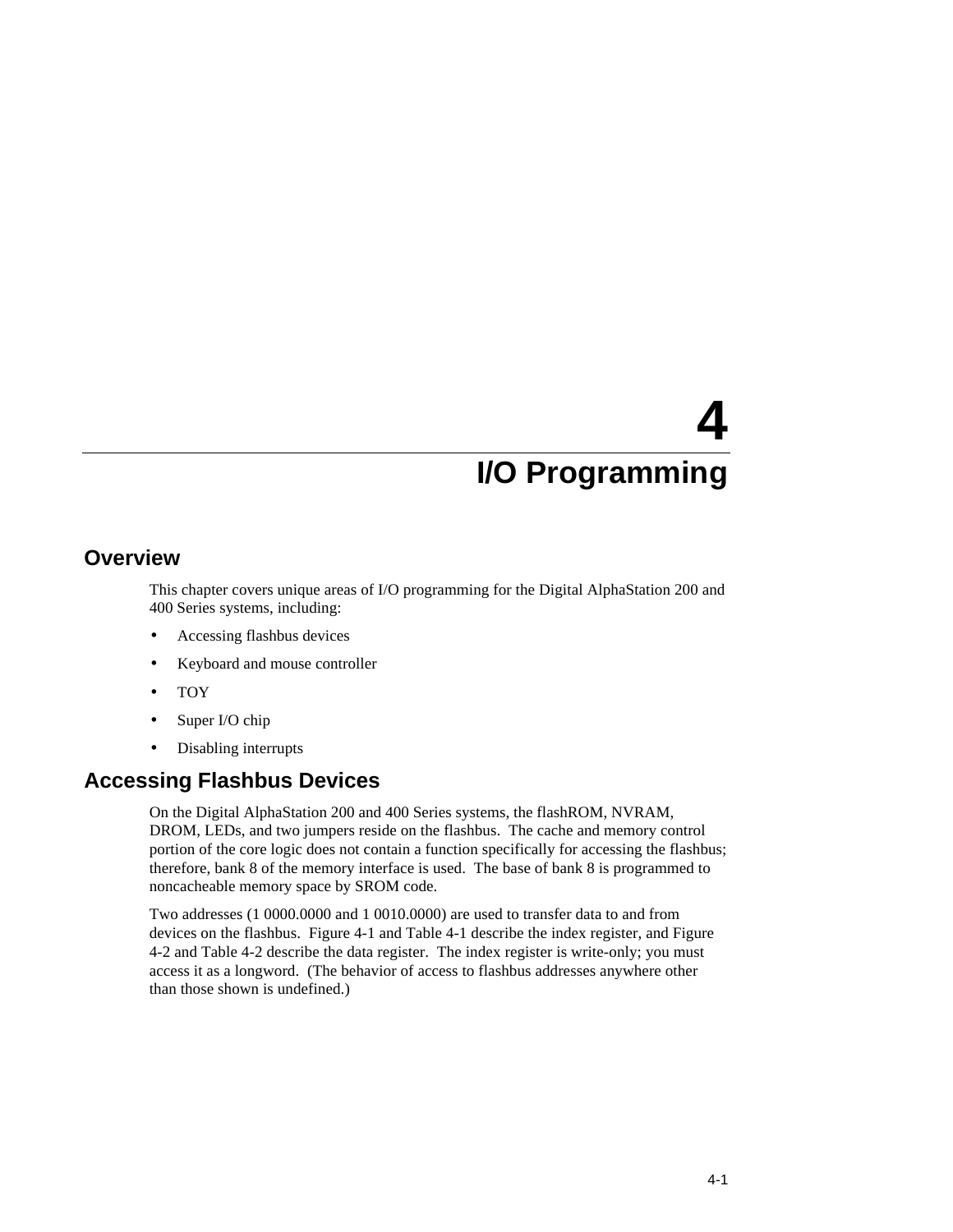|  | 31 30   | 2928<br>08 07 |        |  |
|--|---------|---------------|--------|--|
|  | WUnused | Offset        | Unused |  |

# **Figure 4-1. Flashbus Index Register**

#### **Table 4-1. Flashbus Index Register Bit Descriptions**

| Bits       | <b>Function</b>                                                                                       |
|------------|-------------------------------------------------------------------------------------------------------|
| $<$ 31 $>$ | Write harbinger:<br>Set to 1 if flashbus write is intended.<br>Set to 0 is flashbus read is intended. |
| $<$ 30:29> | Unused.                                                                                               |
| <28:8>     | Flashbus device offset address.                                                                       |
| $-7.0$     | Unused.                                                                                               |

| າ 1 |        | 08 07 |      |  |
|-----|--------|-------|------|--|
|     | Unused |       | Data |  |

# **Figure 4-2. Flashbus Data Register**

# **Table 4-2. Flashbus Data Register Bit Descriptions**

| <b>Bits</b> | <b>Function</b>      |
|-------------|----------------------|
| $<$ 31:8>   | Unused               |
| <7:0>       | Flashbus device data |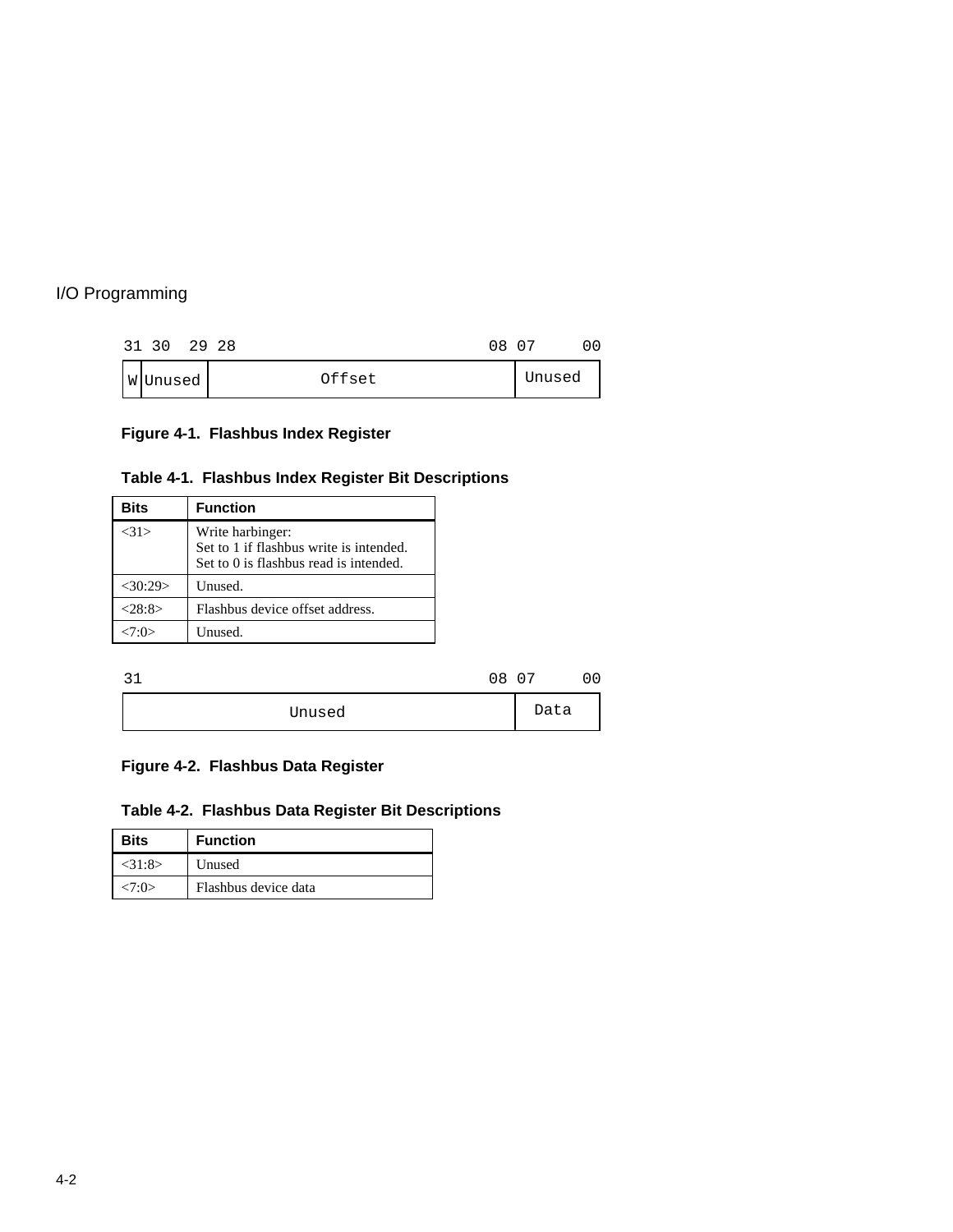#### **Flashbus Offsets**

Table 4-3 lists the flashbus offsets for the Digital AlphaStation 200 and 400 Series systems.

| <b>Offset Address</b> | <b>Access</b> | <b>Device</b>                  |
|-----------------------|---------------|--------------------------------|
| $00.0000 - 03.$ FFFF  | r/w           | FlashROM 0 (optional)          |
| $04.0000 - 07.$ FFFF  | r/w           | FlashROM 1 ( <i>optional</i> ) |
| $08.0000 - 0B.FFFF$   | r/w           | FlashROM 2 (optional)          |
| $0C.0000 - 0F.FFFF$   | r/w           | FlashROM 3 ( <i>optional</i> ) |
| $10.0000 - 10.3$ FFF  | r/w           | Nonvolatile RAM (NVR)          |
| 14.0000               | W             | <b>LEDs</b>                    |
| 18.0000 - 18.FFFF     | r             | Diagnostic ROM (DROM)          |
| 1C.0000               | r             | <b>Jumpers</b>                 |

**Table 4-3. Flashbus Device Offset Addresses**

Each device occupies a quarter-megabyte of the flashbus offset address space. If the device does not require the entire space (for example, the NVRAM uses only 8 Kbytes), then the address wraps and there appear to be multiple copies of the device. This feature is not guaranteed, and software should use only the specified offsets for each device.

#### **Access Procedure**

You can use the following procedures for *writing* and *reading* to access flashbus devices.

To write to a flashbus device :

- 1. Write a longword to the index register, 1 0000.0000, containing the following data: the device offset/address in bits <28:8> and the write harbinger bit <31>.
- 2. Write a longword to data register, 1 0010.0000, containing a byte of data in bits <7:0> to be transferred to the flashbus device.

For example, to write a 1 into the second location of the NVR, deposit 1000.0100 into the index register and 0000.0001 into the data register. Data register bits <31:8> are ignored.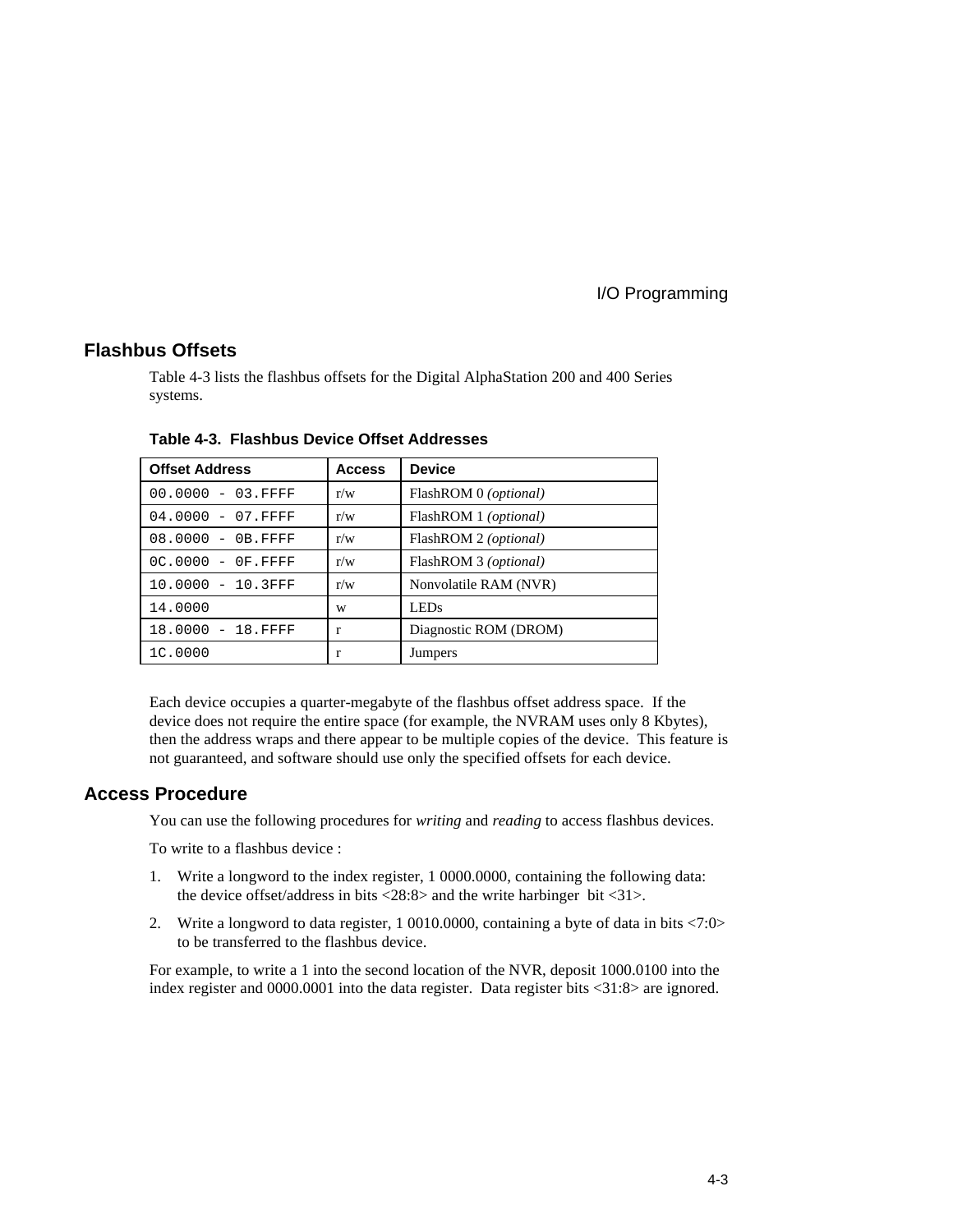#### $NOTES$

- a. The contents of the flashROM devices are changeable only when you have set the Write Enable jumper to the write enable position.
- b. When writing the flashROM memory, you must meet specific timing requirements by program delays and procedures. Refer to the appropriate flashROM specification for details.

**\_\_\_\_\_\_\_\_\_\_\_\_\_\_\_\_\_\_\_\_\_\_\_\_\_\_\_\_\_\_\_\_\_\_\_\_\_\_\_\_\_\_\_\_\_\_\_\_\_\_\_\_\_\_\_\_\_\_\_\_**

To read from a flashbus device :

- 1. Write a longword to index register, 1 0000.0000, containing the device offset in bits  $\langle 28:8 \rangle$ . Make sure bit  $\langle 31 \rangle$ , the write harbinger bit is clear.
- 2. Read a longword from data register. The data from the addressed flashbus device is returned in bits <7:0>. Bits <31:8> are undefined.

For example, to read the second location of the NVR, first deposit 1000.0100 into the index register and then read the data register.

#### $\overline{\text{NOTE}}$

To ensure proper sequencing of the accesses to the flashbus index and data registers, which could be merged or performed out of order due to write buffering in the core logic, the index register must be read after it is written. Additionally, on a write operation, the data register must be read after it is written. *The data returned for these extra reads is meaningless.* Ensure, however, that the compiler does not remove them.

**\_\_\_\_\_\_\_\_\_\_\_\_\_\_\_\_\_\_\_\_\_\_\_\_\_\_\_\_\_\_\_\_\_\_\_\_\_\_\_\_\_\_\_\_\_\_\_\_\_\_\_\_\_\_\_\_\_\_\_\_**

# **Keyboard and Mouse Controller**

The keyboard and mouse controller functions as follows:

- 1. The system writes commands to ISA port 60h and the data associated with the command to port 60h.
- 2. ISA addresses 60h and 64h map into CPU sparse I/O addresses 1 C000.0C00h and 1 C000.0C80h.
- 3. The system reads all auxiliary device and keyboard data at port 60h.
- 4. The system reads the 8042 status at port 64h.
- 5. Keyboard commands and data are written to port 64h.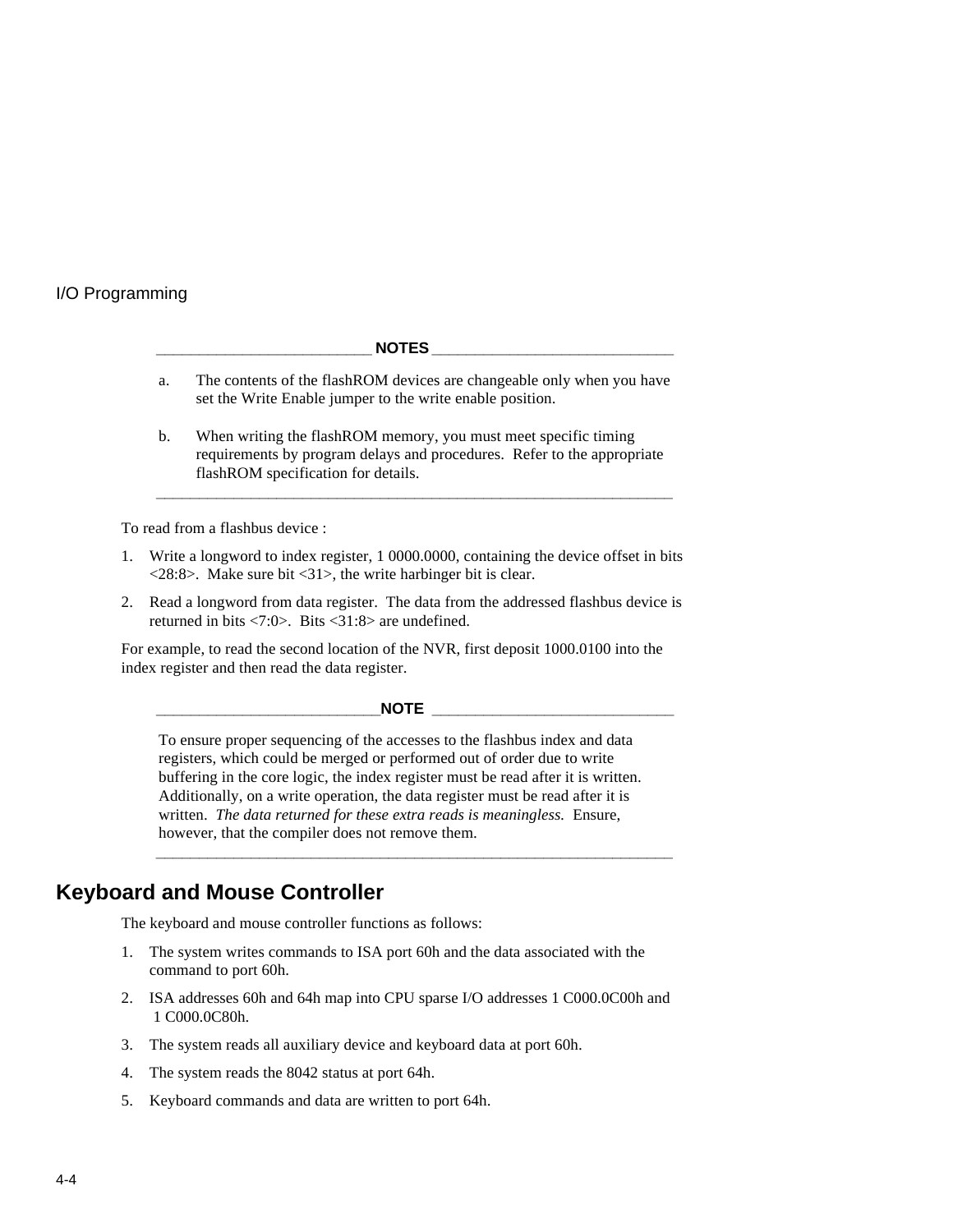6. Auxiliary device commands are written to port 60h after the Write Auxiliary Device command.

The auxiliary device data follows the same procedure.

# **TOY**

The TOY chip is accessed at ISA addresses 070h and 071h, corresponding to CPU sparse I/O addresses 1 C000.0E00h and 1 C000.0E20h. The first address is used to load an address to the chip from bits<7:0>, the second address is then used to read or write data from/to that loaded address to/from data bits <7:0>.

The Digital AlphaStation 200 Series system includes a standard TOY clock that also has 114 bytes of battery-supported RAM. The chip is addressed as a device on the Utility Bus spawned by the ISA bridge chip. It is accessed at ISA addresses 070h and 071h, corresponding to PCI sparse I/O addresses 1 C000.0E00h and 1 C000.0E20h. Use the first address to load an address to the chip from bits<7:0>, then use the second address to read or write data from/to that loaded address to/from data bits <7:0>.

The TOY chip is also the source of a periodic interrupt for the CPU. It connects to IRQ4 on the 21064 CPU chip, bypassing the bridge chip's interrupt controller.

Firmware detects the CPU speed by counting cycles against the TOY clock's fixed period and sets up secondary cache timing appropriately.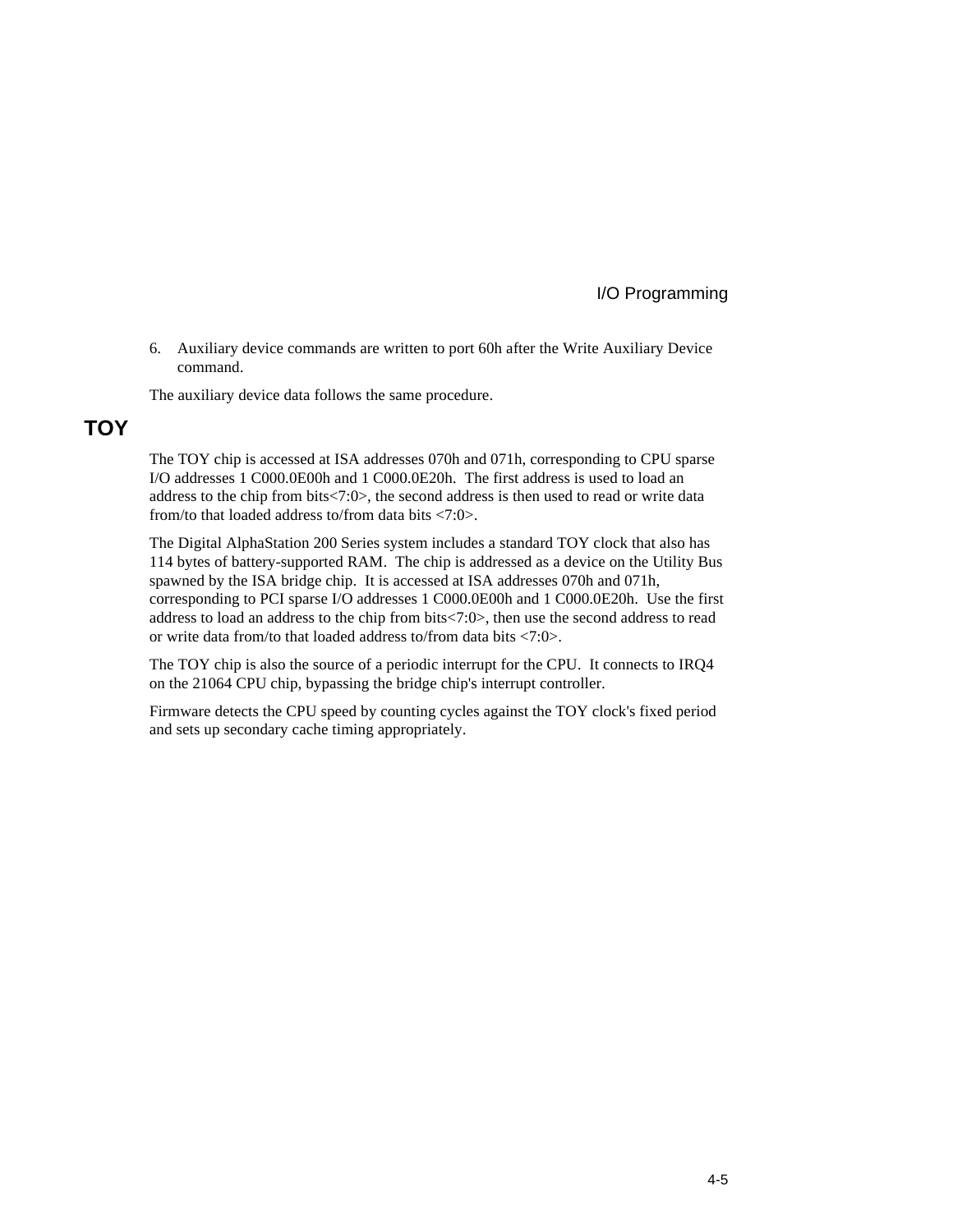# **Super I/O Chip**

You can access the FDC through ISA addresses 3F0h through 3F7h. These addresses map into CPU sparse I/O addresses 1 C000.7E00 through 1 C000.7EE0.

The PC87312 super I/O chip is set to its "PC/AT mode" by tying the IDENT pin high during power-on reset. Status registers A and B at ISA addresses 3F0h and 3F1h are disabled in this mode.

# **Disabling Interrupts**

To disable interrupts on the PCI-embedded controllers, follow these guidelines:

- **For SCSI.** Write zero to interrupt enable registers SIEN0, SIEN1, DIEN; clear any pending interrupts by reading interrupt status registers SIST0, SIST1, DSTAT.
- **For Ethernet controller.** Write zero to the interrupt mask register CSR7.
- **For Bridge chip.** Write ones (FFh) to operation control word 1 register for interrupt controller 1 and 2.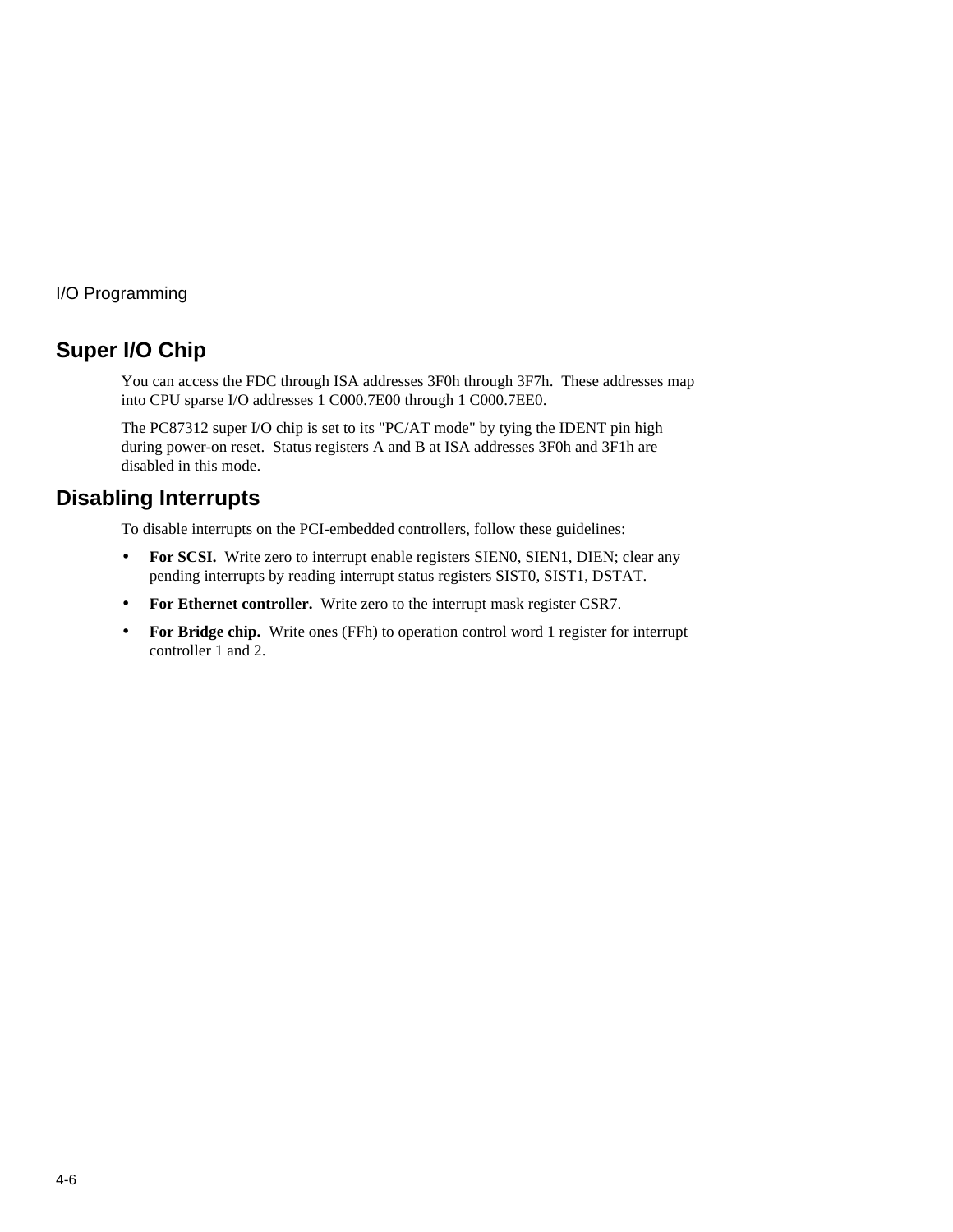# **5 DMA**

# **Overview**

This chapter includes information on ISA DMA channels for the Digital AlphaStation 200 and 400 Series systems.

# **ISA DMA Channels**

The ISA interface uses eight DMA channels. DMA channel 4 cascades two four-channel DMA controllers, leaving only channels 0-3 and 5-7 available.

Any DMA channel can be programmed for either 8- or 16-bit transfers. (Conventional usage is for channels 0-3 to be 8 bits and for channels 5-7 to be 16 bits.)

Any of the ISA option slots can use DMA channels 0-3 and 5-7.

 $CAUTION$ 

Take care to avoid conflicts; DMA channel 2 is already spoken for by the super I/O chip, and channel 3 can be used by the parallel port. **\_\_\_\_\_\_\_\_\_\_\_\_\_\_\_\_\_\_\_\_\_\_\_\_\_\_\_\_\_\_\_\_\_\_\_\_\_\_\_\_\_\_\_\_\_\_\_\_\_\_\_\_\_\_\_\_\_\_\_\_**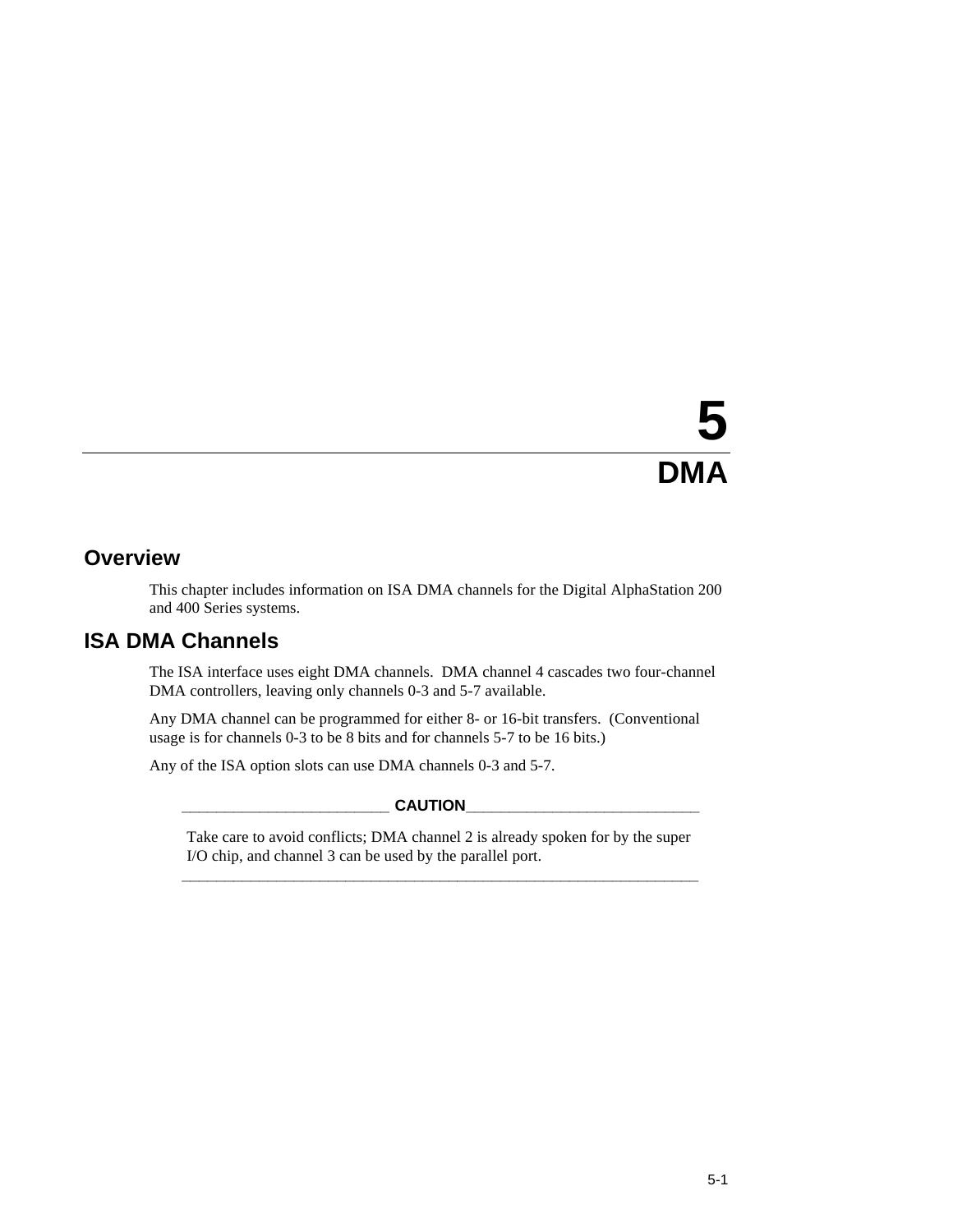DMA

The DMA channels are assigned as Figure 5-1 shows.



**Figure 5-1. DMA Channel Assignments**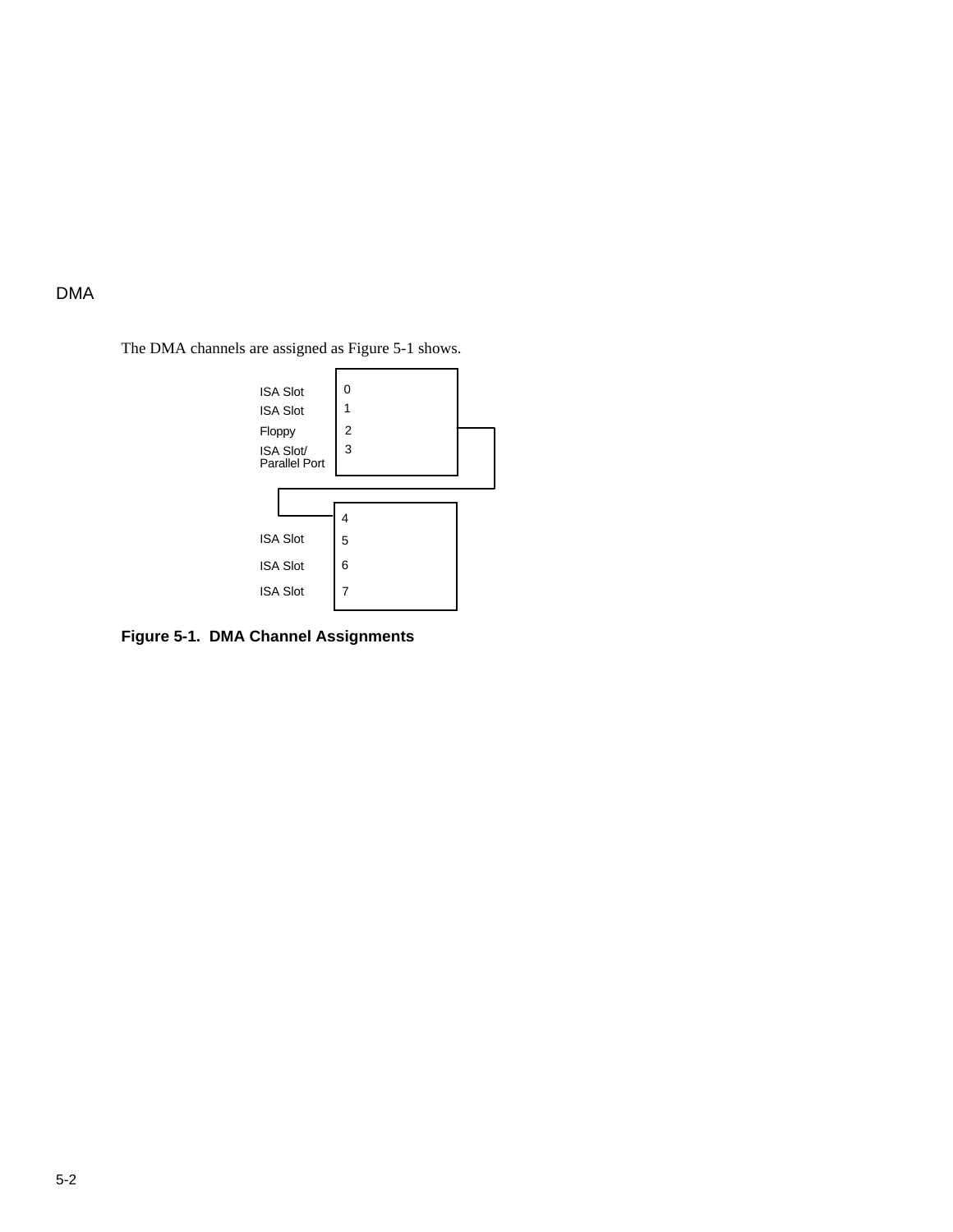# **6**

# **Hardware Interrupts**

# **Overview**

This chapter discusses Digital AlphaStation 200 and 400 Series systems' hardware interrupts, including the following topic areas:

- Interrupts
- **Sources**
- Hardware reaction to errors

# **Interrupts**

Interrupts from the various I/O components of the Digital AlphaStation 200 and 400 Series systems connect to the interrupt-controller section of the ISA bus bridge chip. Some interrupts are hardwired to specific interrupt levels, and some of the PCI interrupts may be programmed to connect to specific interrupt levels (Notice that the term *levels* here is used in the context of the bridge chip, not the CPU.) Figure 6-1 shows a block diagram of the interrupt system.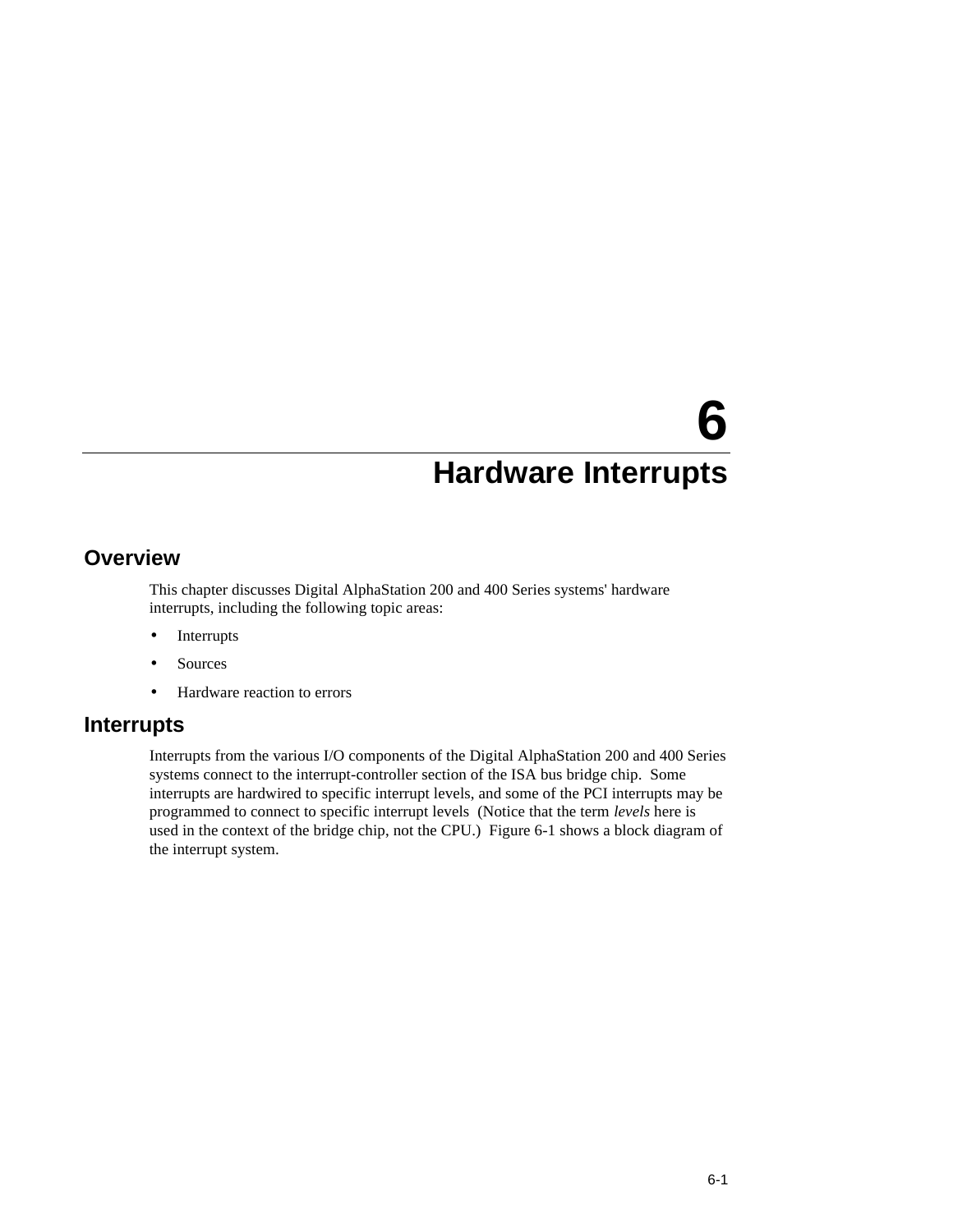

**Figure 6-1. Interrupt System Block Diagram**

The CPU has six interrupt inputs; five of these are used in the Digital AlphaStation 200 and 400 Series systems. All interrupt handling is performed in PALcode. Interrupt inputs are assigned as Table 6-1 shows.

|  | Table 6-1. CPU Interrupt Inputs and Assignments |
|--|-------------------------------------------------|
|  |                                                 |

| Interrupt<br>Input | <b>Interrupt Assignments</b>                       |
|--------------------|----------------------------------------------------|
| IRQ0               | CPU bus and parity errors                          |
| IRQ1               | Not used                                           |
| IRQ <sub>2</sub>   | Device interrupts (ISA and PCI)                    |
| IRQ3               | NMI, PCI SERR#                                     |
| IR <sub>O4</sub>   | Periodic interval timer interrupt from TOY<br>chip |
|                    | Halt switch                                        |

#### **IRQ0: CPU Bus and Parity Errors**

CPU internal errors are reported through the BIU\_STAT register. PALcode intercepts the IRQ0 interrupt and builds a machine check logout frame, which is passed to the operating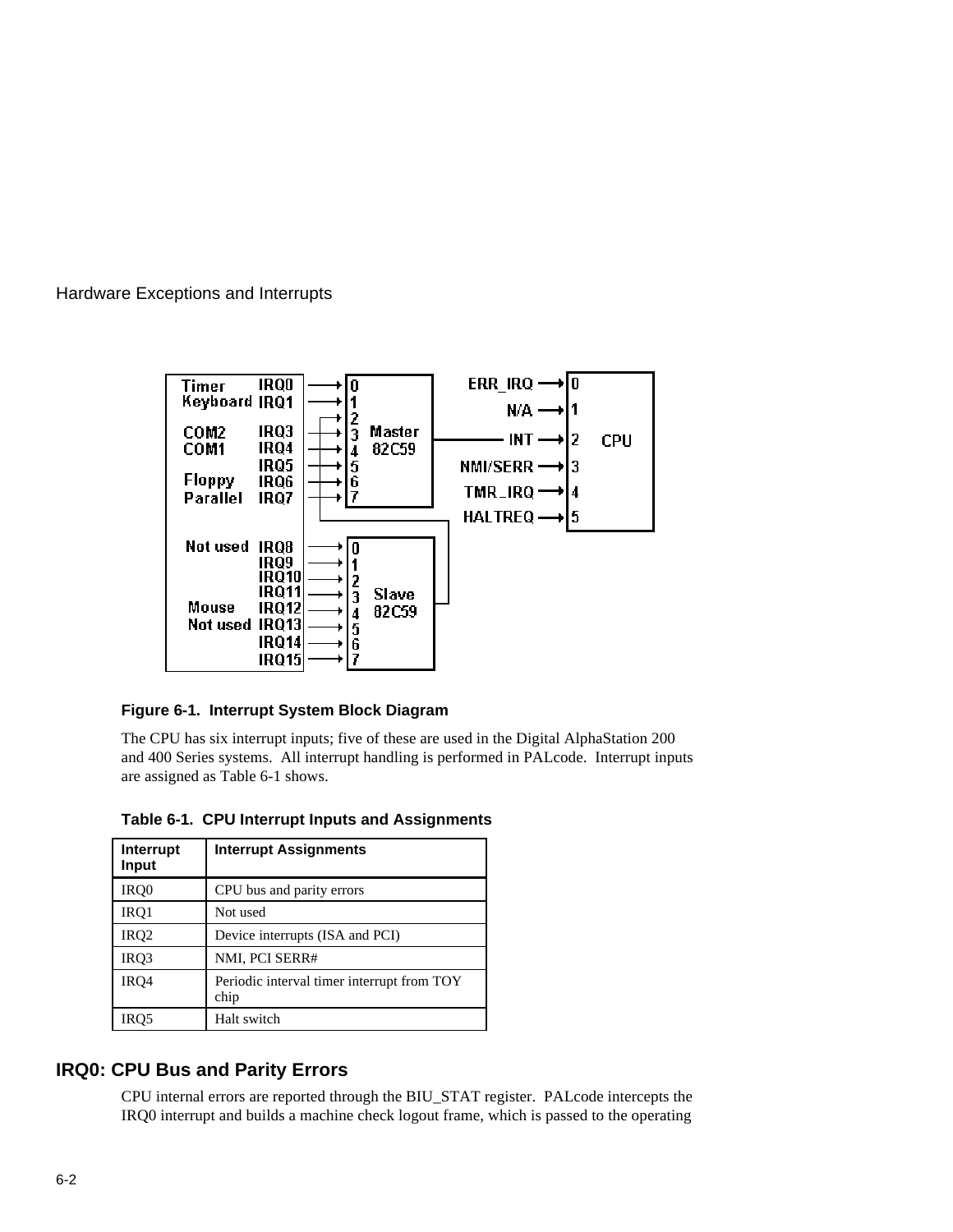system by means of an interrupt through system control block (SCB) entry 660h (hexadecimal) or 670h.

#### **IRQ2: Device Interrupts**

When a device interrupt has been detected on CPU line IRQ2, the PALcode interrupt dispatcher must generate a PCI INTACK cycle. The PCI-ISA bridge chip sees this cycle and converts it into two cycles that freeze and then read the normal ISA-style interrupt priority encoders within the bridge chip. The bridge chip then returns a vector on data bits  $<7:0$ .

This INTACK cycle does not remove the source of the interrupt; specific code that accesses the device that interrupted must do this. The bridge chip releases its interrupt when the interrupt dispatcher issues an EOI command. This is a cooperative activity performed by some combination of PALcode and the particular operating system.

#### **IRQ3: NMI (Nonmaskable Interrupt)**

The PCI-ISA bridge chip generates this NMI (nonmaskable interrupt) when either SERR# or IOCHK# is asserted. The NMI signal connects to IRQ3 on the CPU.

SERR# indicates that an address parity error has been detected on the PCI bus by the bridge chip. The bridge chip takes no action other than reporting the error.

IOCHK# indicates that a parity error has been detected on a memory module plugged into the ISA bus.

You can use the NMISC register in the PCI-ISA bridge chip to distinguish which of the SERR# and IOCHK# conditions caused the interrupt.

#### **IRQ4: Interval Timer Interrupt**

You can program the time-of-year (TOY) clock chip to provide an interrupt output, which is connected directly to the IRQ4 input of the EV4S, bypassing the interrupt controller on the PCI-ISA bridge chip.

#### **IRQ5: HALTREQ**

You can assert the HALTREQ signal by pressing the front-panel HALT button. A jumper controls the function of this button; it can generate a HALTREQ interrupt or a CPU Reset signal. (Refer to Chapter 2, Configuring Your AlphaStation System, for jumper information on the 200 and 400 Series systems.) The HALTREQ signal is combined logically with KBRST before connecting to IRQ5 on the CPU.

The keyboard reset signal (KBRST) can be generated by the 8242 keyboard controller chip under software control. This line is connected to the P20 pin and is sometimes called *SRESET*.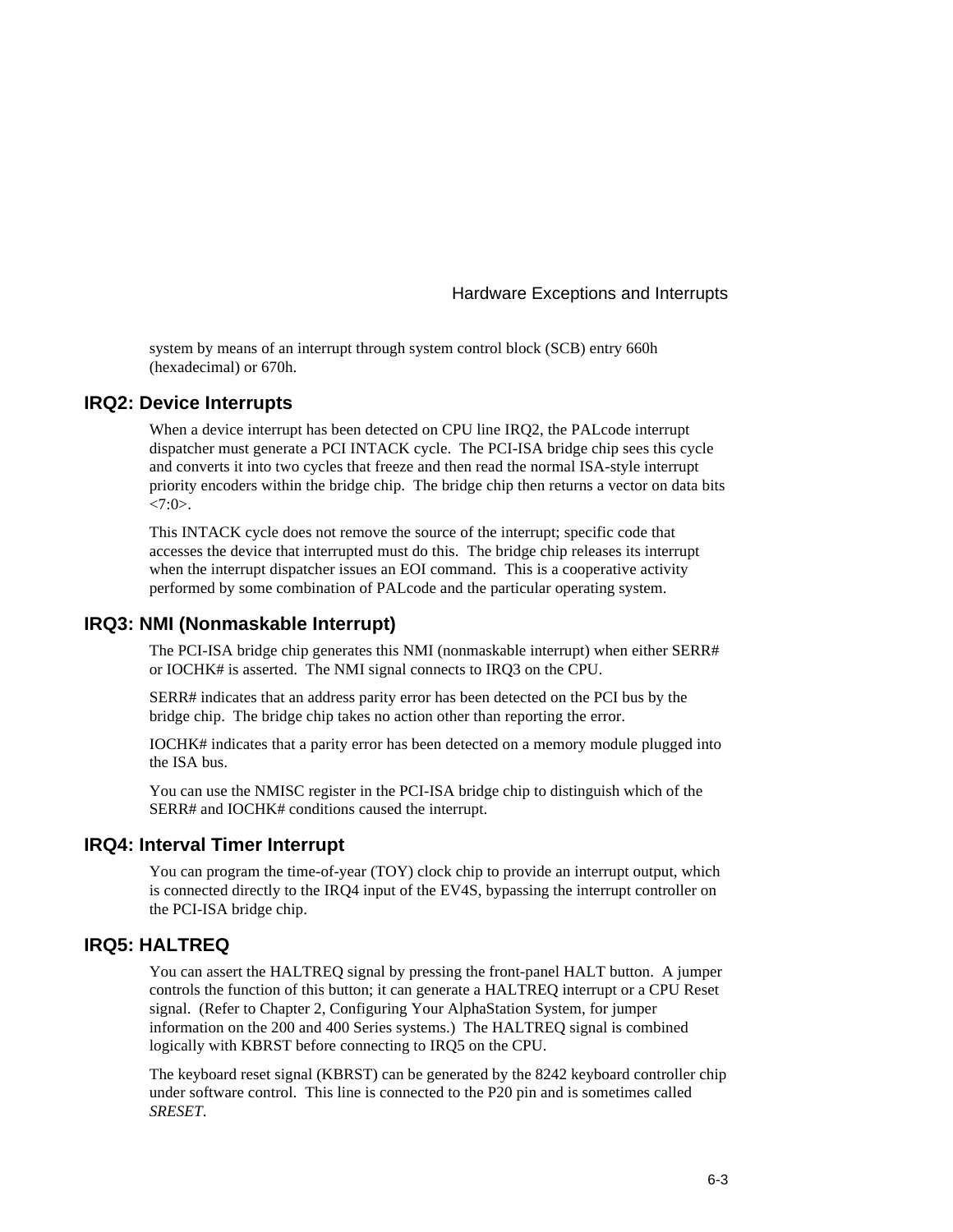#### **Interrupt Inputs**

The ISA bridge chip allows for 16 interrupt inputs; not all of these are external to then chip. Within the bridge chip, logic for two separate 8259 interrupt controllers are connected, with IRQ2 used to cascade the second controller. The controllers' priority, from highest to lowest, is 0-1, 8-15, 3-7. These interrupts are assigned as Table 6-2 describes, which indicates the various interrupt lines with all possible (p) sources and with the standard (s) or the hardwired (h) use.

| IRQ Level $\Rightarrow$<br>Device <b>U</b> | $\bf{0}$ | 1 | $\overline{2}$ | 3 | 4 | 5 | 6 | 7 | 8 | 9 | 1<br>$\bf{0}$ | 1<br>1 | 1<br>$\overline{2}$ | 1<br>3 | 1<br>4 | 1<br>5 |
|--------------------------------------------|----------|---|----------------|---|---|---|---|---|---|---|---------------|--------|---------------------|--------|--------|--------|
| Timer/counter                              | h        |   |                |   |   |   |   |   |   |   |               |        |                     |        |        |        |
| Keyboard                                   |          | h |                |   |   |   |   |   |   |   |               |        |                     |        |        |        |
| COM <sub>2</sub>                           |          |   |                | S |   |   |   |   |   |   |               |        |                     |        |        |        |
| COM1                                       |          |   |                |   | S |   |   |   |   |   |               |        |                     |        |        |        |
| <b>FDC</b>                                 |          |   |                |   |   | S |   |   |   |   |               |        |                     |        |        |        |
| Parallel port                              |          |   |                |   |   | p |   | S |   |   |               |        |                     |        |        |        |
| Mouse                                      |          |   |                |   |   |   |   |   |   |   |               |        | h                   |        |        |        |
| Sound card                                 |          |   |                |   |   |   |   | p |   | p | p             | p      |                     |        |        |        |
| ISA slots                                  |          |   |                | р | р | p | p | p |   | p | p             | р      | р                   |        | p      | p      |

**Table 6-2. AlphaStation System Interrupt Assignments**

Several interrupt lines are dedicated for specific uses . Additionally, three lines (shaded in the table) are unavailable because of hardware restrictions; IRQ2 is used to cascade the two interrupt controllers in the PCI-ISA bridge chip, and IRQ8 and IRQ13 are not connected. You can logically route the four PCI interrupt lines to ISA IRQs, internal to the PCI-ISA chip.

Because many of the interrupt requests that originate from an ISA slot can be connected to the same IRQ pin ("shared"), you must ensure that the jumpers selecting the actual connection are set up so that no sources are joined together, unless the single interrupt they would generate can be resolved as to its source.

IRQ 5 can be driven by the super I/O chip, as the parallel port interrupt; console firmware uses the more conventional IRQ7 instead.

IRQs 3-7, 9-12, and 14-15 can be driven by ISA slots. You must understand conflicts with interrupt lines used by the system's base logic and other options.

IRQs 7 and 9-11 can be driven by the sound card and are software-selectable.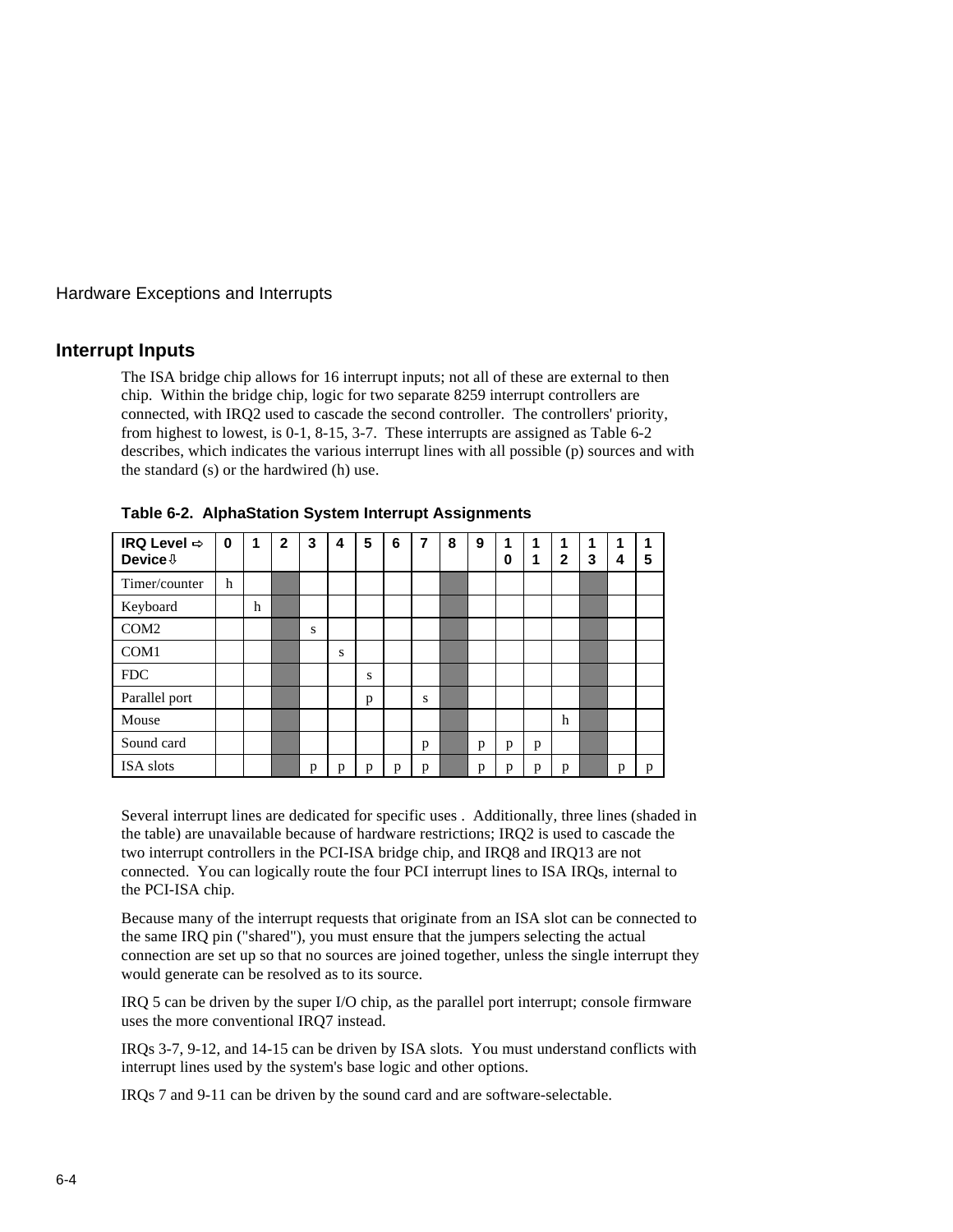Ordinarily, IRQ8 is used for an interval timer interrupt but is unconnected in the Digital AlphaStation 200 Series system; the interval timer interrupt is tied directly to the CPU instead.

#### **PCI Interrupts**

PCI interrupts from the PCI slots, plus the embedded SCSI and embedded Ethernet (Digital AlphaStation 200 Series system only) controllers are wire-ORed according to Table 6-3 and then brought to the four PCI interrupt inputs of the ISA bridge chip. These are logically routed to ISA IRQ lines.

| <b>AlphaStation 200 Series System</b> |                  |             |                  |                  |  |
|---------------------------------------|------------------|-------------|------------------|------------------|--|
|                                       | <b>PIRQ</b><br>0 | <b>PIRQ</b> | <b>PIRQ</b><br>2 | <b>PIRQ</b><br>3 |  |
| <b>SCSI</b>                           |                  |             |                  | X                |  |
| <b>Embedded Ethernet</b>              | X                |             |                  |                  |  |
| Slot 1, INTA                          |                  | X           |                  |                  |  |
| Slot 1, INTB                          | X                |             |                  |                  |  |
| Slot 1, INTC                          |                  |             | X                |                  |  |
| Slot 1, INTD                          |                  | X           |                  |                  |  |
| Slot 2, INTA                          |                  |             | X                |                  |  |
| Slot 2, INTB                          |                  | X           |                  |                  |  |
| Slot 2, INTC                          | X                |             |                  |                  |  |
| Slot 2, INTD                          |                  |             | X                |                  |  |
| $PIRQ0 = Ethernet   1B   2C$          |                  |             |                  |                  |  |
| $PIRQ1 = 1A   1D   2B$                |                  |             |                  |                  |  |
| $PIRQ2 = 1C   2A   2D$                |                  |             |                  |                  |  |
| $PIRQ3 = SCSI$                        |                  |             |                  |                  |  |

#### **Table 6-3. PCI Interrupt Assignments**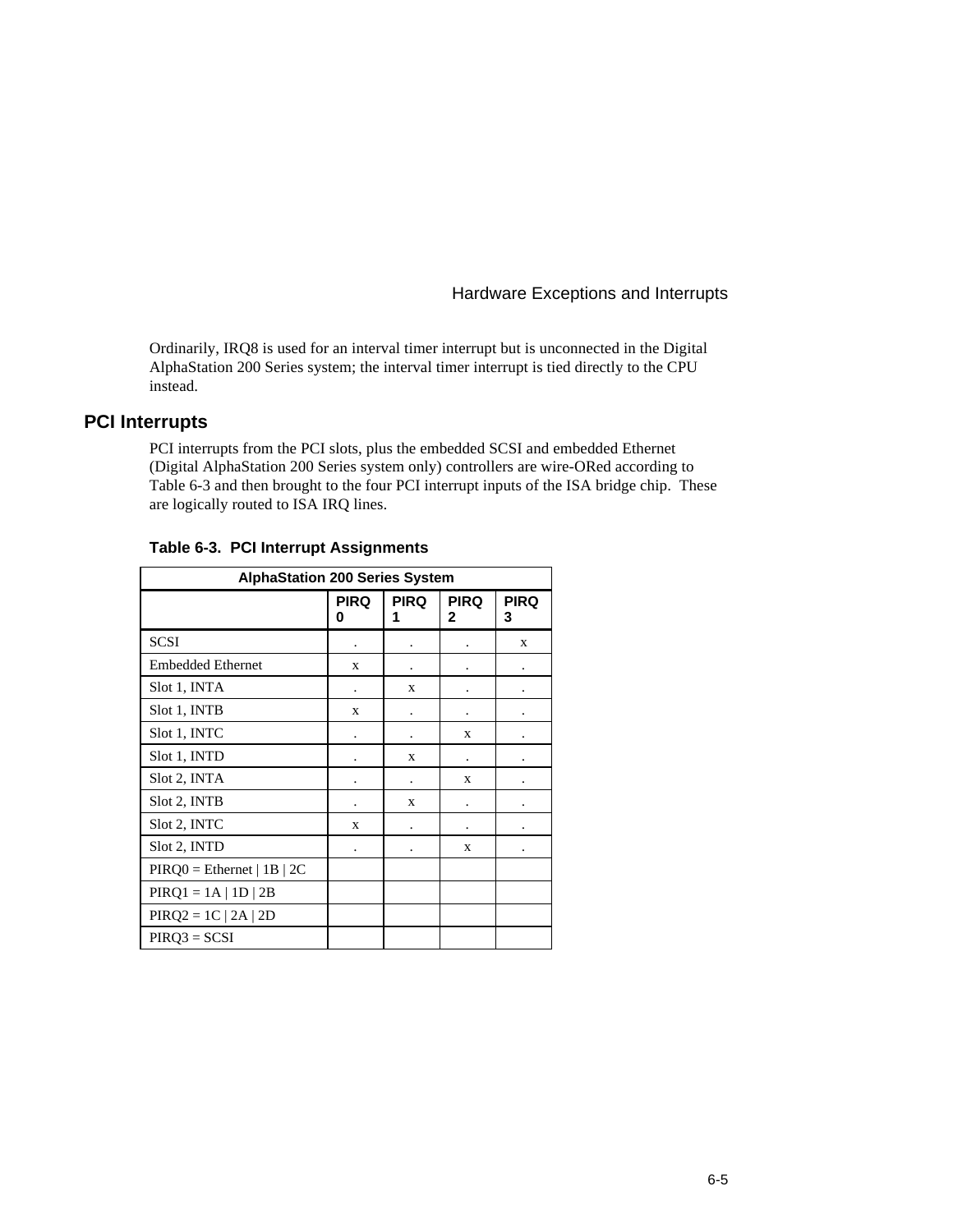| <b>AlphaStation 400 Series System</b> |                  |             |                      |                  |  |
|---------------------------------------|------------------|-------------|----------------------|------------------|--|
|                                       | <b>PIRQ</b><br>O | <b>PIRQ</b> | <b>PIRQ</b><br>2     | <b>PIRQ</b><br>3 |  |
| <b>SCSI</b>                           |                  |             |                      | X                |  |
| Slot 1, INTA                          | X                |             |                      |                  |  |
| Slot 1, INTB                          |                  |             | X                    |                  |  |
| Slot 1, INTC                          |                  | X           |                      |                  |  |
| Slot 1, INTD                          | X                |             |                      |                  |  |
| Slot 2, INTA                          | ۰                | X           | $\ddot{\phantom{0}}$ |                  |  |
| Slot 2, INTB                          | X                |             |                      |                  |  |
| Slot 2, INTC                          |                  |             | X                    |                  |  |
| Slot 2, INTD                          |                  |             | X                    | ٠                |  |
| $PIRQ0 = 1A   1D   2B   3C$           |                  |             |                      |                  |  |
| $PIRQ1 = 2A   2D   3B   1C$           |                  |             |                      |                  |  |
| $PIRQ2 = 3A   3D   1B   2C$           |                  |             |                      |                  |  |
| $PIRQ3 = SCSI$                        |                  |             |                      |                  |  |

**Table 6-3. PCI Interrupt Assignments (continued)**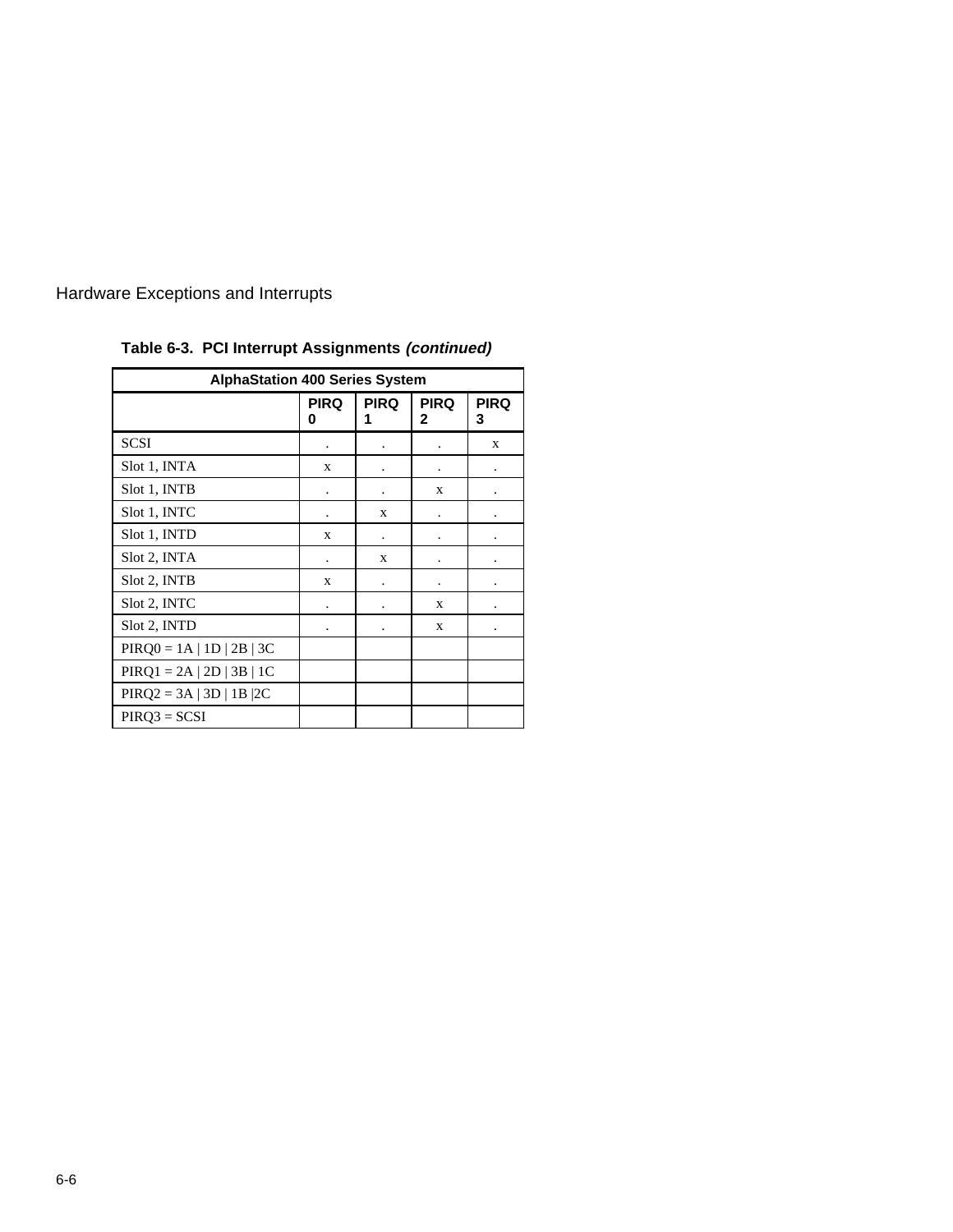# **7 System Power-Up and Initialization**

# **Overview**

This chapter explains system power-up and initialization for the Digital AlphaStation 200 and 400 Series systems, as the following topics outline:

- Power-up sequence
- Power supply and input power requirements
- SROM
- POST
- Console initialization

# **Power-Up Sequence**

Figure 7-1 illustrates the power supply timing. POK\_H is asserted by the power supply to indicate that 5.0-Volt and 3.3-Volt outputs are above the required undervoltage thresholds. When one of these output voltages falls below the undervoltage thresholds or when the main power has been off beyond the recommended time, POK\_H is negated.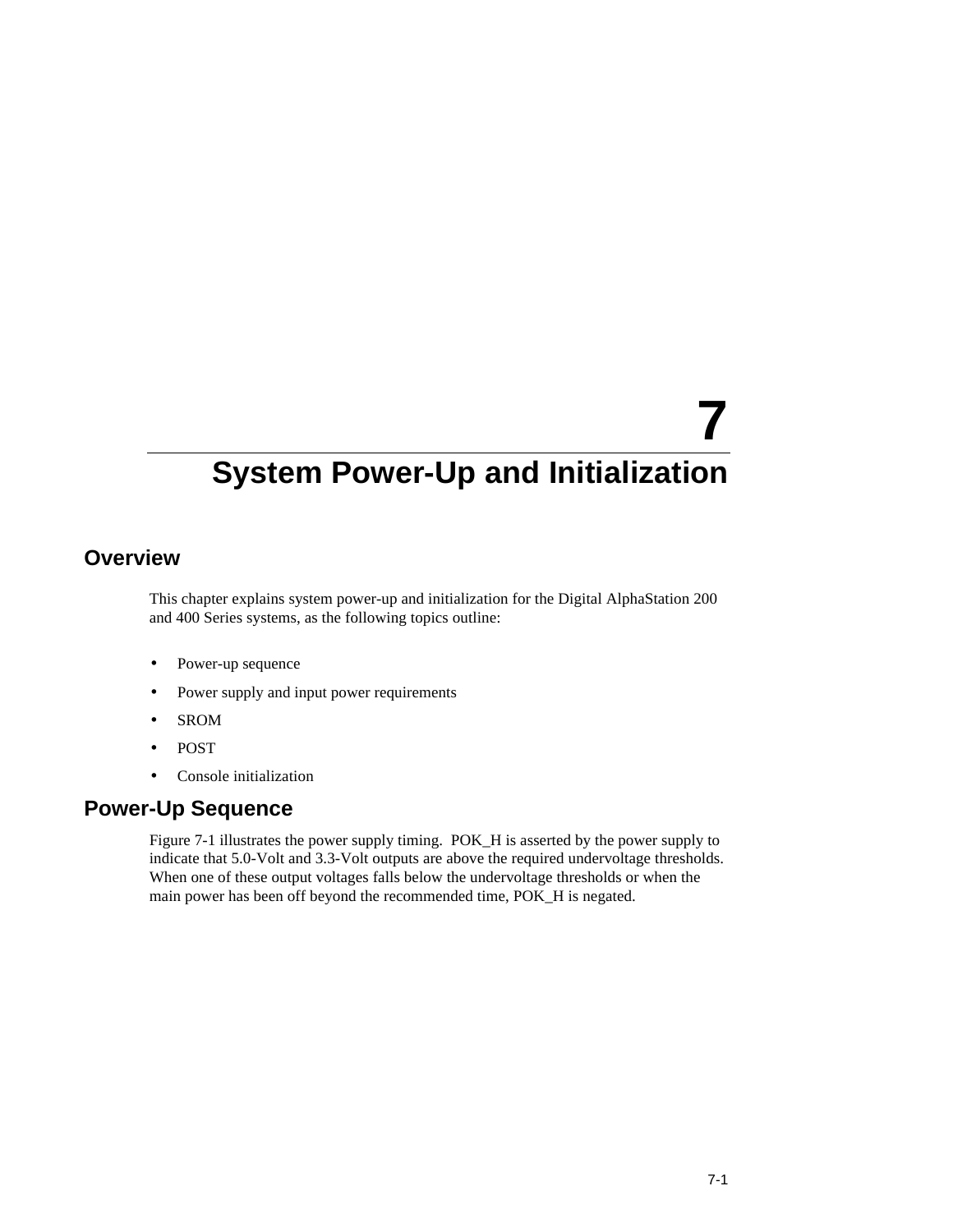#### System Power-Up and Initialization



#### **Figure 7-1. Power Supply Timing**

The signal timing shown in Figure 7-1 applies to both 5-Volt and 3.3-Volt outputs.

# **Power Supply and Input Power Requirements**

### **AlphaStation 200 Series System**

The 180-watt power supply for the Digital AlphaStation 200 Series system provides five DC voltages: +12-Volt, -12-Volt, +5-Volt, -5-Volt, and +3.3-Volt DC. These voltages are used by the various components within the system. Table 7-1 shows the AC input characteristics for the AlphaStation 200 Series system.

| Table 7-1. AlphaStation 200 Series System AC Input Characteristics |  |  |  |
|--------------------------------------------------------------------|--|--|--|
|                                                                    |  |  |  |

| <b>Rated Voltage Range</b>     | Rated<br>Input<br>Current <sup>1</sup> | Operating<br><b>Frequency Range</b> |
|--------------------------------|----------------------------------------|-------------------------------------|
| 100-Volt $AC - 120$ -Volt $AC$ | 4 A                                    | $47 \text{ Hz} - 63 \text{ Hz}$     |
| 220-Volt $AC - 240$ -Volt $AC$ | 3 A                                    | $47$ Hz $-$ 63 Hz                   |

<sup>1</sup> Includes outlet current.

#### **AlphaStation 400 Series System**

The 300-watt power supply for the Digital AlphaStation 400 Series system provides five DC voltages: +12-Volt, -12-Volt, +5-Volt, -5-Volt, and +3.3-Volt DC. Various components within the system use these voltages. See Table 7-2 for details on the AC input characteristics for the AlphaStation 400 Series system.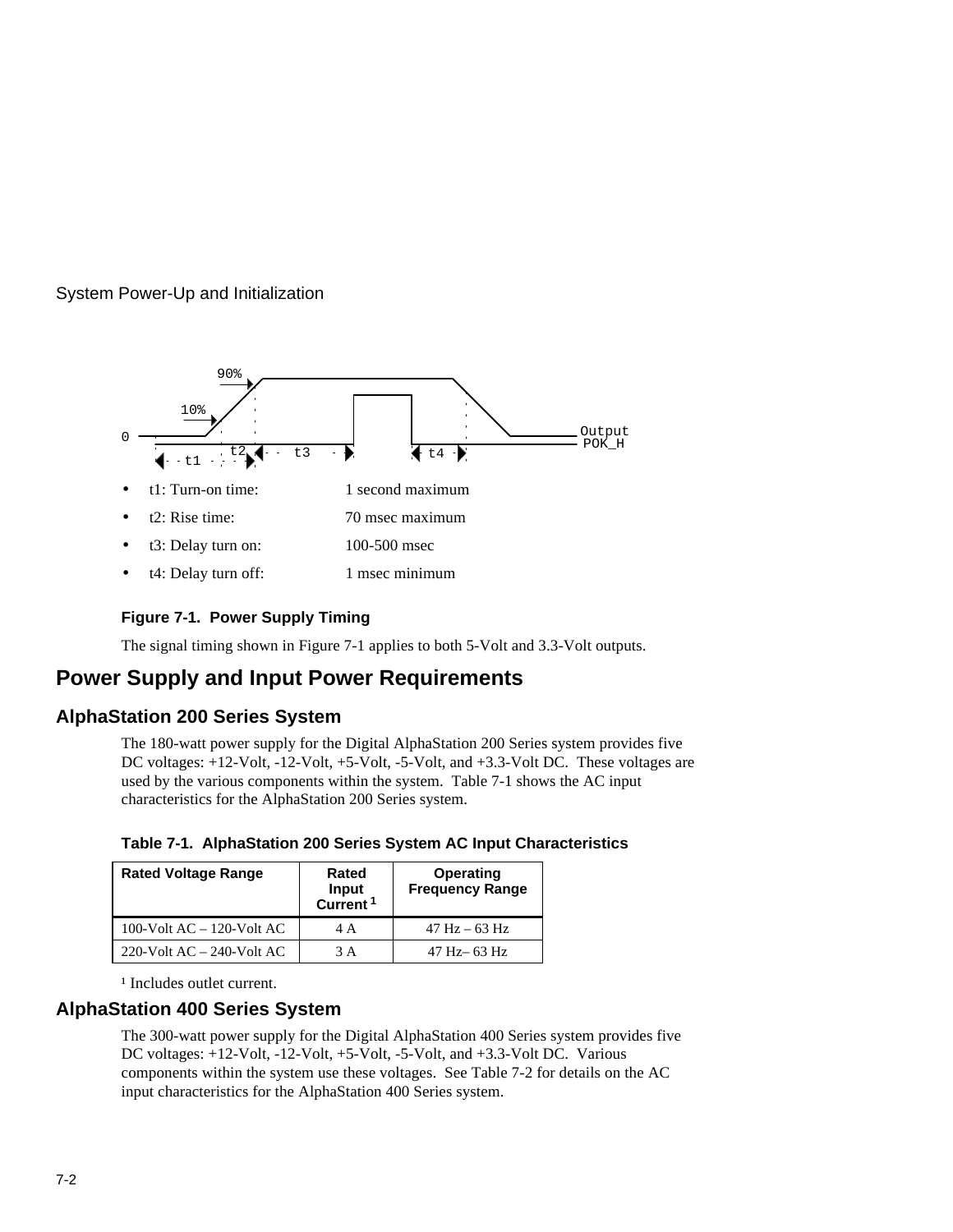System Power-Up and Initialization

| <b>Rated Voltage Range</b>     | <b>Maximum Range</b>           | Rated<br>Input<br>Current <sup>1</sup> | Operating<br><b>Frequency</b><br>Range |
|--------------------------------|--------------------------------|----------------------------------------|----------------------------------------|
| 100-Volt $AC - 120$ -Volt $AC$ | 88-Volt $AC - 132$ -Volt $AC$  | 8 A                                    | $47 \text{ Hz} - 63 \text{ Hz}$        |
| 220-Volt $AC - 240$ -Volt $AC$ | 176-Volt $AC - 264$ -Volt $AC$ | 4 A                                    | $47 \text{ Hz} - 63 \text{ Hz}$        |

|  |  |  |  |  | Table 7-2. AlphaStation 400 Series System AC Input Characteristics |
|--|--|--|--|--|--------------------------------------------------------------------|
|--|--|--|--|--|--------------------------------------------------------------------|

<sup>1</sup> Includes outlet current.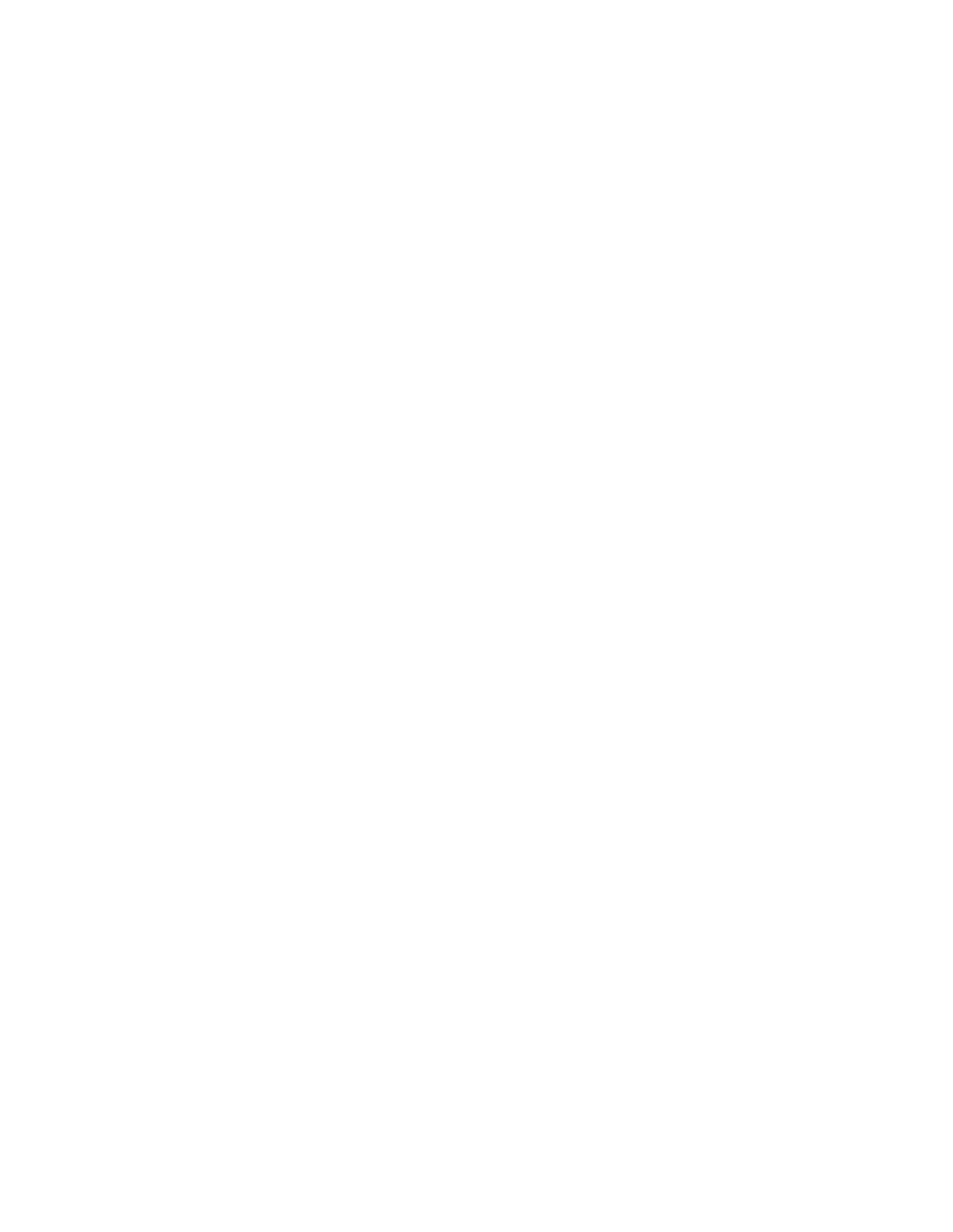# **8**

# **AlphaStation Firmware**

# **Overview**

This chapter first explains how to use the firmware for the Digital AlphaStation 200 and 400 Series systems and then gives information on console commands, as the following topics outline:

- Firmware components
- Initialization
- SROM features
- DROM features
- ARC console features
- SRM console features
- PALcode

# **Firmware Components**

The following sections discuss the Digital AlphaStation Series system firmware.

Figure 8-1 shows the relationships between the following interfaces: console user; operating system; and system hardware.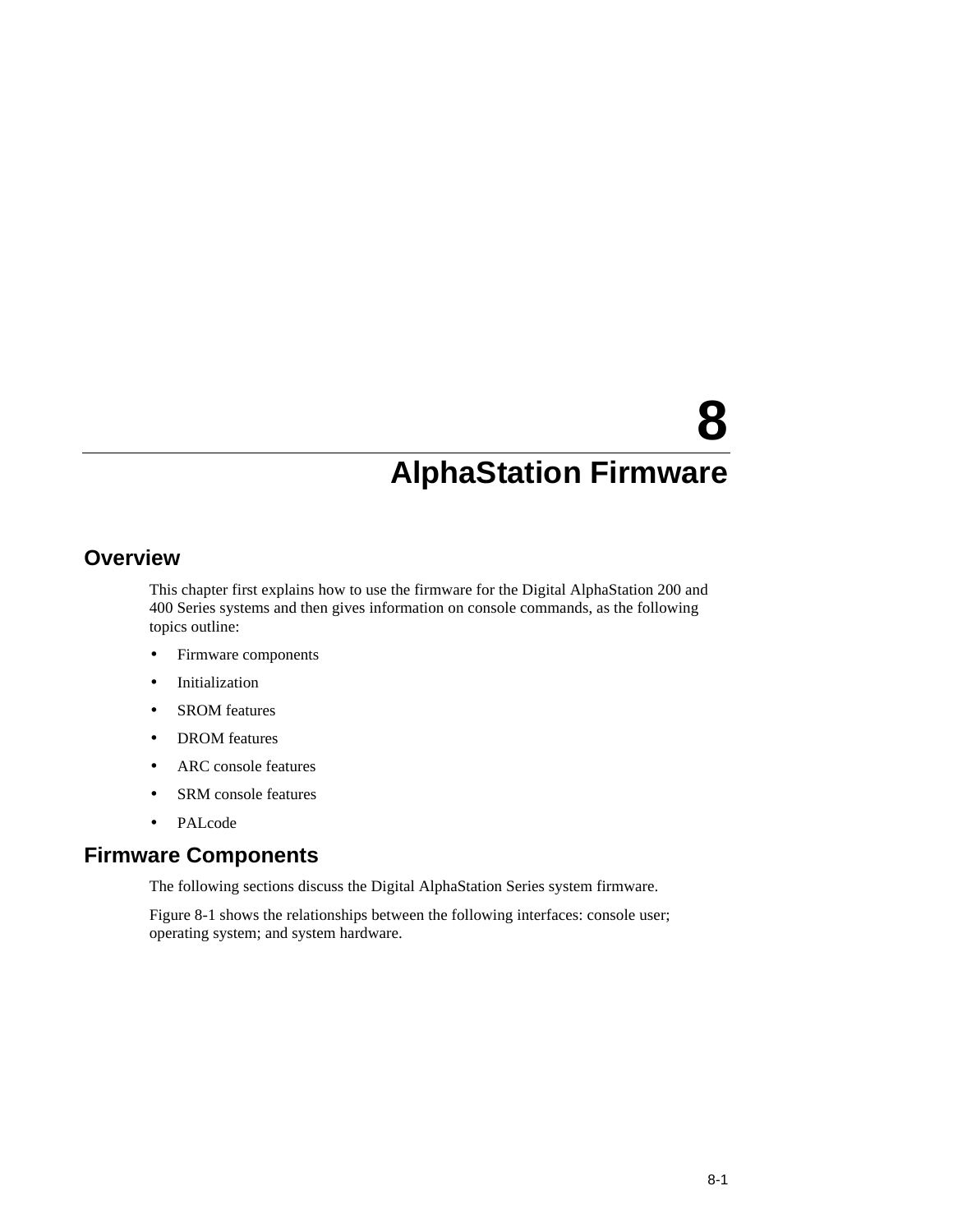

System Hardware Interface

#### **Figure 8-1. AlphaStation Interface Relationships**

# **Initialization**

In a normal system power-up, firmware initialization occurs in the following sequence, assuming that (1) there are no hard errors and (2) the firmware jumpers are in the normal position, as listed below:

- 1. SROM
- 2. DROM
- 3. SRM or ARC
- 4. Operating system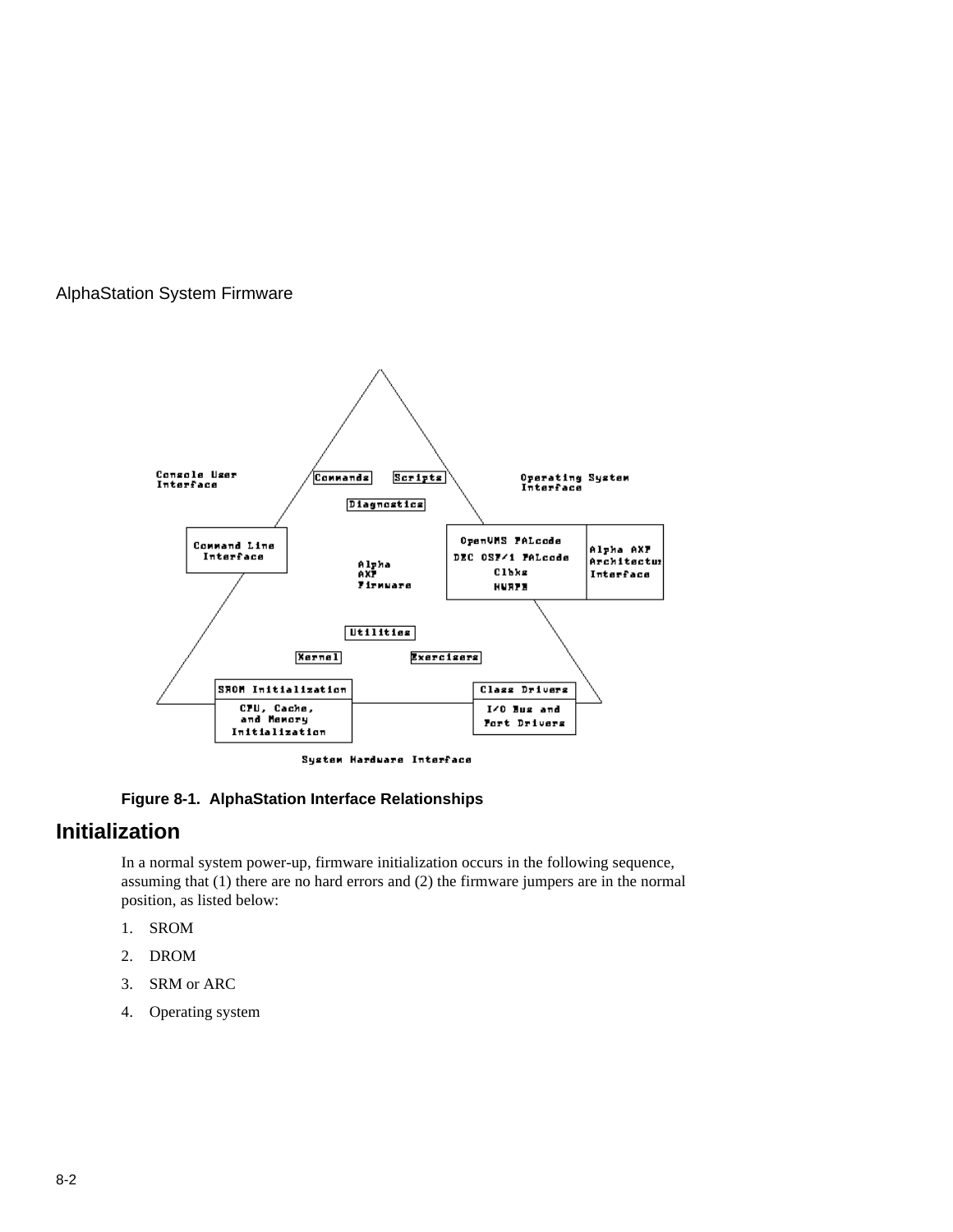### **SROM Features**

The SROM code performs the following tasks:

- Initializes the CPU
- Sizes and configures tests and initializes memory
- Tests and intializes the core logic
- Loads the DROM code (or PALcode and console code if there is a DROM error)
- Transfers execution to the DROM (or console)

The SROM uses the diagnostic LEDs to indicate progress while its code is executing. The sequence is also outputted to the CPU serial port. (A special adapter to attach a terminal to the CPU serial port is required.)

#### **Loading the SROM Code**

The SROM code resides in a 64K-bit ROM. When the system is powered on, the SROM code is loaded into the CPU's instruction cache (Icache). Once the SROM code is loaded, the CPU begins executing the code.

Following power-on, the CPU loads its I-stream internal cache from an external 64-bit SROM, clocking in the data as a serial bit stream. All I-cache bits are loaded from the 65536-bit serial stream, including both data and control bits; the size of the loaded program is therefore 7136 bytes. Data is loaded, least-significant bit first, starting from LW0 (LongWord0, 32 bits), then LW2, LW4, LW6, TAG (21 bits), ASN (6 bits), the ASM bit, the V bit, LW1, LW3, LW5, LW7, and, lastly, BHT (8 bits).

#### **SROM LED Codes**

Table 8-1 outlines the SROM LED codes and the related code meanings.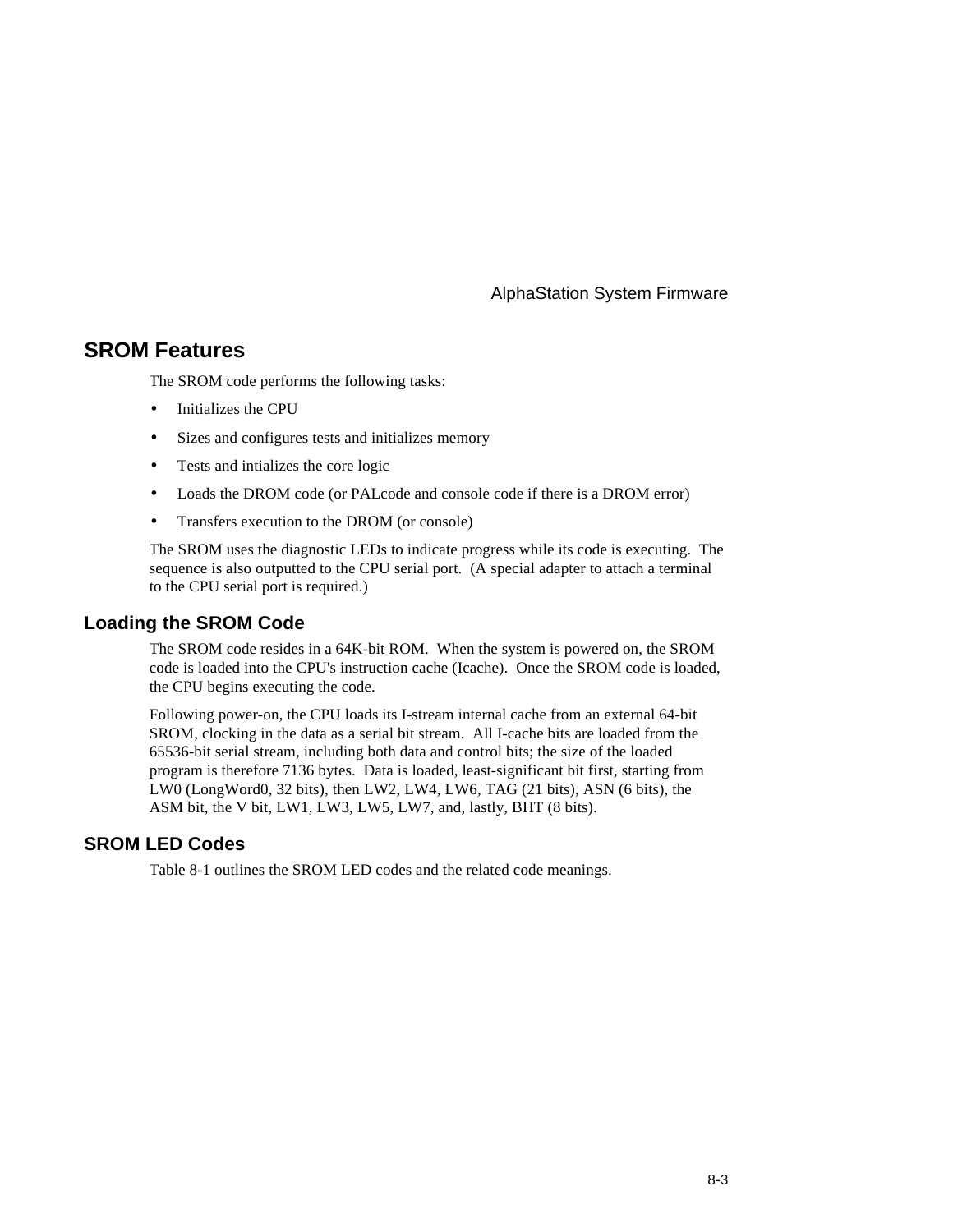| Bit 7 | Indicator Values <sup>1</sup> |   |          | Bit 0     |                 | <b>Hex</b><br>Value | <b>Meaning</b>                                                                                                                                           |
|-------|-------------------------------|---|----------|-----------|-----------------|---------------------|----------------------------------------------------------------------------------------------------------------------------------------------------------|
|       |                               |   |          |           |                 | FF                  | Initialize CPU (BIU_CTL and ABOX registers<br>initialized).                                                                                              |
|       |                               |   |          |           | Ω               | <b>FE</b>           | Initialize bank 8 logic.<br>Executing memory sizing code.                                                                                                |
|       |                               |   |          | ∩         |                 | FD                  | Memory sizing completed.<br>Configuring memory.                                                                                                          |
|       |                               |   |          | Ω         | Ω               | FC                  | Memory configuration successful.<br>Beache initialization started.<br>Initializing all memory to zeroes.                                                 |
|       |                               |   | ∩        |           |                 | <b>FB</b>           | Beache initialization successful.<br>Bcache references OFF and Dcache OFF.<br>Initialize the low 8MB of memory to zero.<br>Executing memory test 1 of 4. |
|       |                               |   | Ω        |           | $\circ$         | FA                  | Memory test 1 of 4 complete.<br>Executing memory test 2 of 4.<br>Beache references ON and Deache OFF.                                                    |
|       |                               |   | $\Omega$ | $\Omega$  |                 | F <sub>9</sub>      | Memory test 2 of 4 complete.<br>Executing memory test 3 of 4.<br>Bcache references OFF and Dcache ON.                                                    |
|       |                               |   | Ω        | $\circ$   | $\circ$         | F8                  | Memory test 3 of 4 complete.<br>Executing memory test 4 of 4.<br>Beache references ON and Deache ON.                                                     |
|       |                               | Ω |          |           | ۰               | F7                  | Memory test 4 of 4 complete.                                                                                                                             |
|       |                               | O |          |           | O               | F <sub>6</sub>      | Initialize the core logic registers.                                                                                                                     |
|       |                               | O |          | O         | $\bullet$       | F <sub>5</sub>      | Reserved for future.                                                                                                                                     |
|       |                               | О | ٠        |           | $\circ$ $\circ$ | F <sub>4</sub>      | Reserved for future.                                                                                                                                     |
|       |                               | О | $\circ$  | $\bullet$ | $\bullet$       | F <sub>3</sub>      | Load the DROM code into memory.                                                                                                                          |
|       |                               | O | $\circ$  | ۰         | $\circ$         | F2                  | DROM and flashROM corrupted                                                                                                                              |
|       |                               | O | $\circ$  | $\circ$   |                 | F1                  | Successful load and checksum of DROM                                                                                                                     |
|       |                               | О | O        | $\circ$   | O               | F <sub>0</sub>      | Initialize registers required by console firmware<br>and the PAL_BASE and EXEC_ADDR registers.                                                           |

**Table 8-1. AlphaStation Series System SROM Code Actions**

 $\overline{a}$ 

<sup>&</sup>lt;sup>1</sup>The filled-in circle  $(•)$  indicates that the LED is on, and the open circle  $(O)$  indicates off.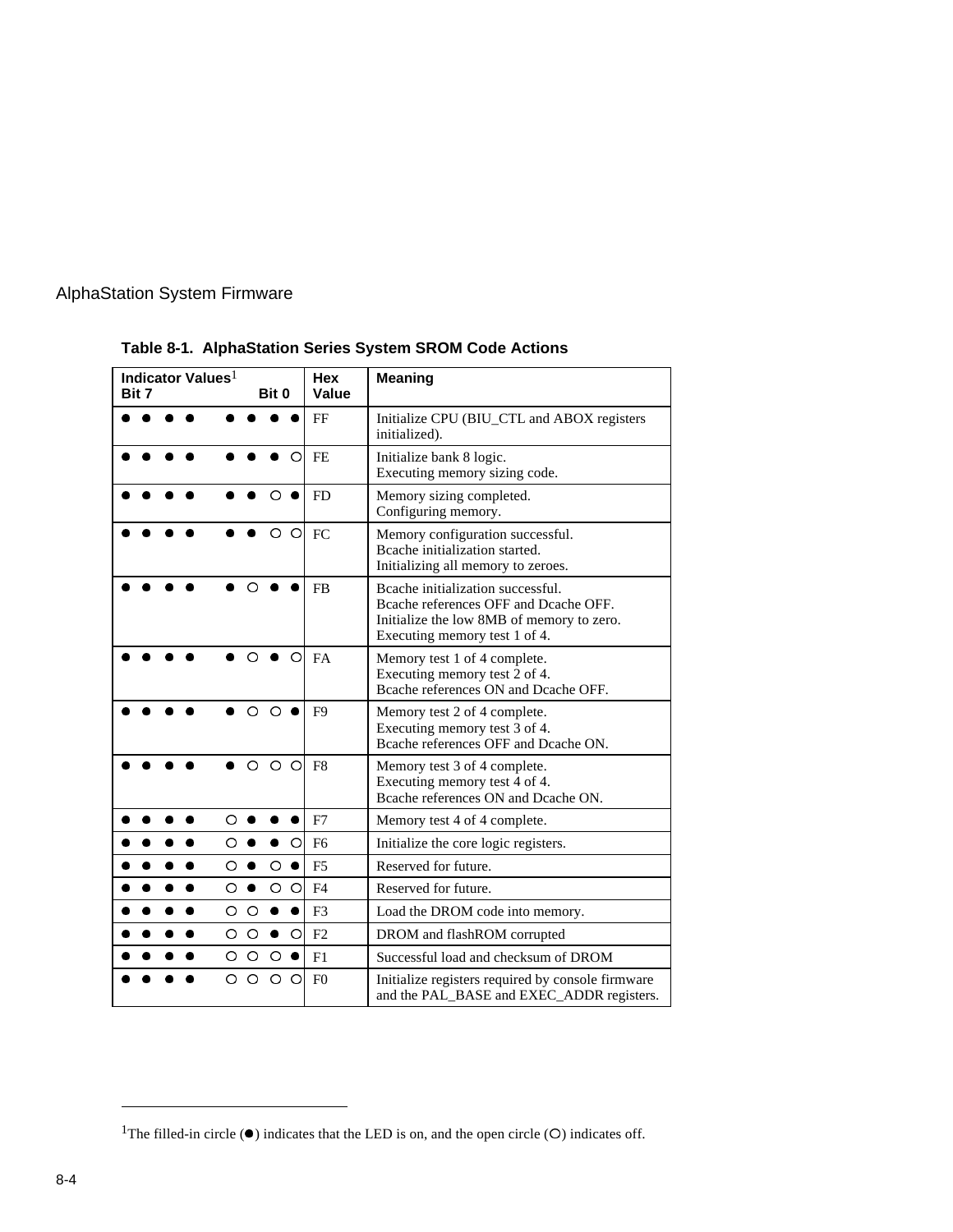#### **SROM Beep Codes**

Beep codes are heard from the system's speaker as three groups of beeps. For example, if the SROM code could not find any good memory, you would hear a 1-3-3 beep code (one beep, a pause, a burst of three beeps, a pause, and another burst of three beeps). Table 8-2 shows the SROM beep codes and their meanings for the Digital AlphaStation 200 and 400 Series systems.

| Table 8-2. AlphaStation SROM Beep Codes |  |  |
|-----------------------------------------|--|--|
|                                         |  |  |

| <b>Beep</b><br>Code | <b>Meaning</b>                                                                                 |
|---------------------|------------------------------------------------------------------------------------------------|
| $1 - 1 - 4$         | The SROM code could not read the DROM or flash ROM<br>header, or there was a checksum failure. |
| $1 - 2 - 4$         | The SROM code detected a hard failure (for example, a Bcache<br>failure).                      |
| $1 - 3 - 3$         | The SROM could not find 2 MByte of good memory, or no<br>memory is present.                    |

#### **Leaving the SROM Code**

When the SROM code has completed its tasks, it normally loads the DROM code and turns control over to it. The SROM checks to see if the DROM contains the proper header and that the checksum is correct. If either check fails, the SROM code reads a location in the TOY NVRAM. The location indicates which console firmware (the SRM or the ARC) should be loaded.

When the console firmware is loaded, the header check and the checksum are checked. If either is in error, the SROM code jumps to its mini-console routine. With the appropriate adapter, you can attach a terminal to the CPU's serial port and use the mini-console. Typically, this port is used in the manufacturing environment.

#### **DROM Features**

The DROM contains code that performs power on self-test (POST). The DROM, a 64- KByte UV EPROM, contains:

- Mini-console routines
- POST routines
- Manufacturing test tools
- Floppy loader
- Flash loader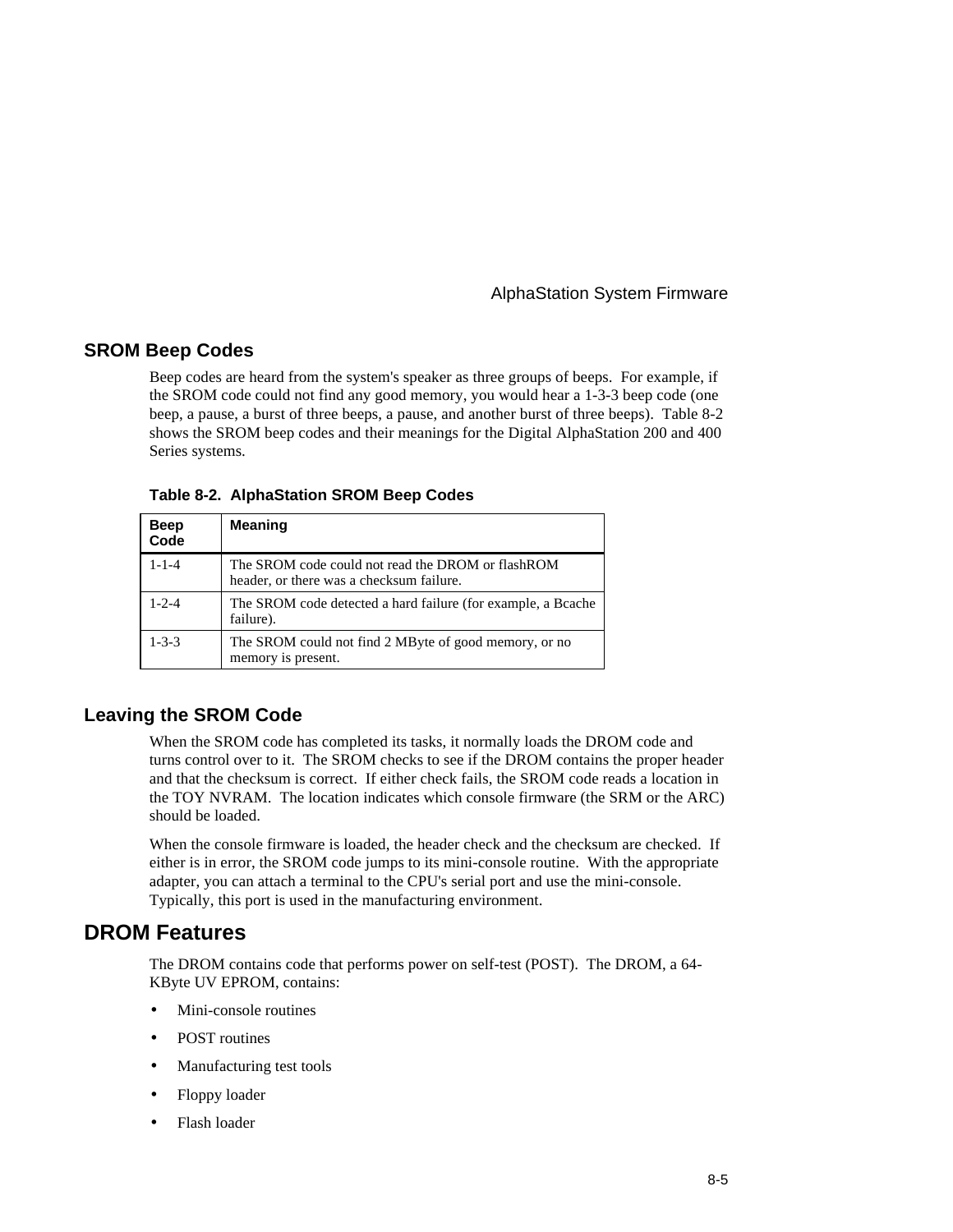#### **Loading the DROM code**

The SROM code loads the DROM code into memory and starts it.

#### **DROM LED Codes**

Table 8-3 shows the DROM POST steps and LED codes for the Digital AlphaStation 200 and 400 Series systems.

|   | Bit 7 |   | Indicator Values <sup>2</sup> |   |          | Bit 0     |           | Hex<br>Value   | <b>Meaning</b>                                     |
|---|-------|---|-------------------------------|---|----------|-----------|-----------|----------------|----------------------------------------------------|
|   |       |   |                               |   | $\circ$  | $\bullet$ | $\circ$   | DF             | DROM code entered.                                 |
|   |       |   |                               |   |          |           | $\circ$   | DE             | PCI Bridge core logic errors cleared.              |
|   |       | Ω |                               |   |          | Ω         |           | <b>DD</b>      | Memory test passed.                                |
|   |       | ∩ |                               |   |          | O         | O         | DC             | FlashROM ID test passed.                           |
|   |       |   |                               |   | ◠        |           |           | DB             | NVRAM test passed.                                 |
|   |       |   |                               |   | Ω        |           | $\Omega$  | DA             | SCSI controller (53C810) test passed.              |
|   |       |   |                               |   | Ω        | $\circ$   |           | D <sup>9</sup> | System I/O (82378) test passed.                    |
|   |       |   |                               |   | ∩        | $\circ$   | $\Omega$  | D <sub>8</sub> | TOY (3287) test passed.                            |
|   |       |   |                               | Ω |          |           |           | D7             | Keyboard controller (8242) test passed.            |
|   |       | ∩ |                               | Ω |          |           | O         | D <sub>6</sub> | Super I/O (87332) test passed.                     |
|   |       |   |                               | Ω |          | O         |           | D <sub>5</sub> | Interrupts test passed.                            |
|   |       |   |                               | Ω |          | O         | $\circ$   | D <sub>4</sub> | Floppy loader called.                              |
|   |       |   |                               | O | Ω        |           |           | D <sub>3</sub> | Jumping to floppy code.                            |
|   |       |   |                               | O | $\Omega$ |           | O         | D2             | Flash loader called.                               |
|   |       |   |                               | O | $\circ$  | $\circ$   | $\bullet$ | D <sub>1</sub> | Jumping to flash code.                             |
|   |       |   |                               | Ω | Ω        | $\circ$   | $\circ$   | D <sub>0</sub> | Power on self test passed, DROM console<br>running |
|   |       |   | Ω                             | O | O        |           | O         | E2             | Floppy load failed                                 |
|   |       |   | ∩                             | O | ◯        | ∩         |           | E1             | Flash load failed                                  |
| Ω | Ω     |   | Ω                             | Ω | ∩        |           | O         | 20             | Machine check occurred.                            |

**Table 8-3. AlphaStation DROM POST Actions and LED Codes**

 $\overline{a}$ 

<sup>&</sup>lt;sup>2</sup>The filled-in circle  $(①)$  indicates that the LED is on, and the open circle  $(①)$  indicates off.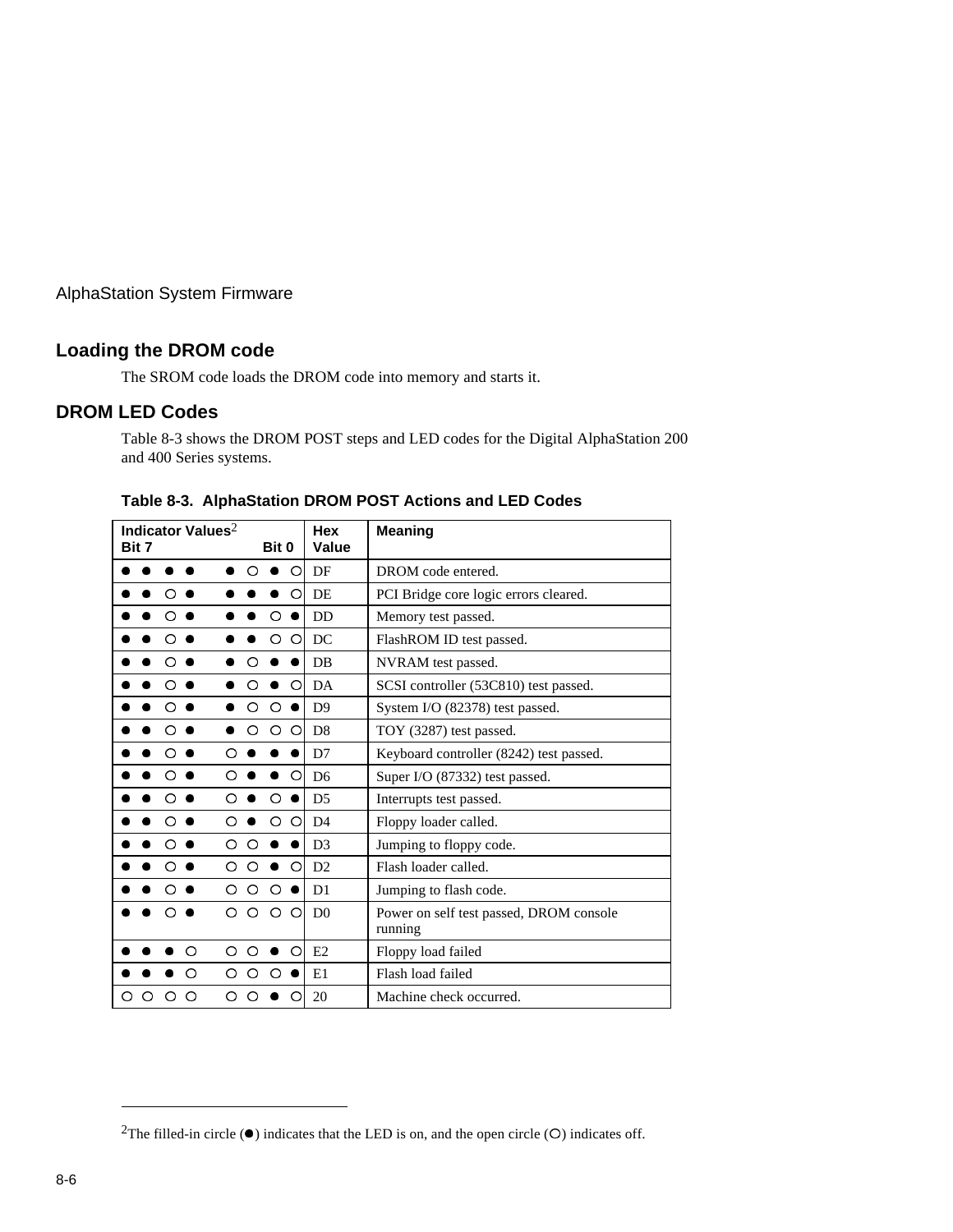#### **DROM Beep Codes**

Beep codes are heard from the system's speaker as three groups of beeps. For example, if the DROM code detected a realtime clock failure, you would hear a 1-2-1 beep code (one beep, a pause, a burst of two beeps, a pause, and one more singel beep). Table 8-4 shows the DROM beep codes and their meanings for the Digital AlphaStation 200 and 400 Series systems.

| <b>Beep</b><br>Code | <b>Meaning</b>                                                                                                                                                                                           |
|---------------------|----------------------------------------------------------------------------------------------------------------------------------------------------------------------------------------------------------|
| $1 - 2 - 1$         | The DROM code detected a realtime clock (BO3287) failure,<br>or the realtime clock interrupt did not occur.                                                                                              |
| $3 - 2 - 4$         | The DROM code detected a keyboard/mouse controller failure.                                                                                                                                              |
| $3 - 2 - 1$         | The DROM code was unable to read the header of the<br>flash ROM, or the flash ROM checksum failed. Therefore the<br>DROM code attempted to boot from the floppy diskette. The<br>attempt failed because: |
|                     | 1. There is no floppy in the drive.<br>2. The Alpha boot block is missing from the floppy.                                                                                                               |
| $3 - 2 - 3$         | The DROM code was directed by the position of J5 to load the<br>floppy, but there is no floppy in the drive.                                                                                             |
| $3 - 3 - 1$         | The DROM code detected a hard failure during testing. The<br>LEDs display the failure code.                                                                                                              |

**Table 8-4. AlphaStation DROM Beep Codes**

#### **Leaving the DROM Code**

The DROM can load the ARC or SRM console firmware or load the contents of a firmware floppy.

When the DROM loads the ARC or SRM console firmware, it performs a header check and a checksum. If either failed, the DROM attempts to load a firmware from a floppy. This is a failsafe feature.

When the DROM attempts to load firmware from a floppy, it examines the floppy for an Alpha boot block. If the boot block is present, the DROM code jumps to the boot block. If the boot block is not present, the DROM code jumps to the DROM mini-console. Figure 8-2 illustrates the possible DROM code actions.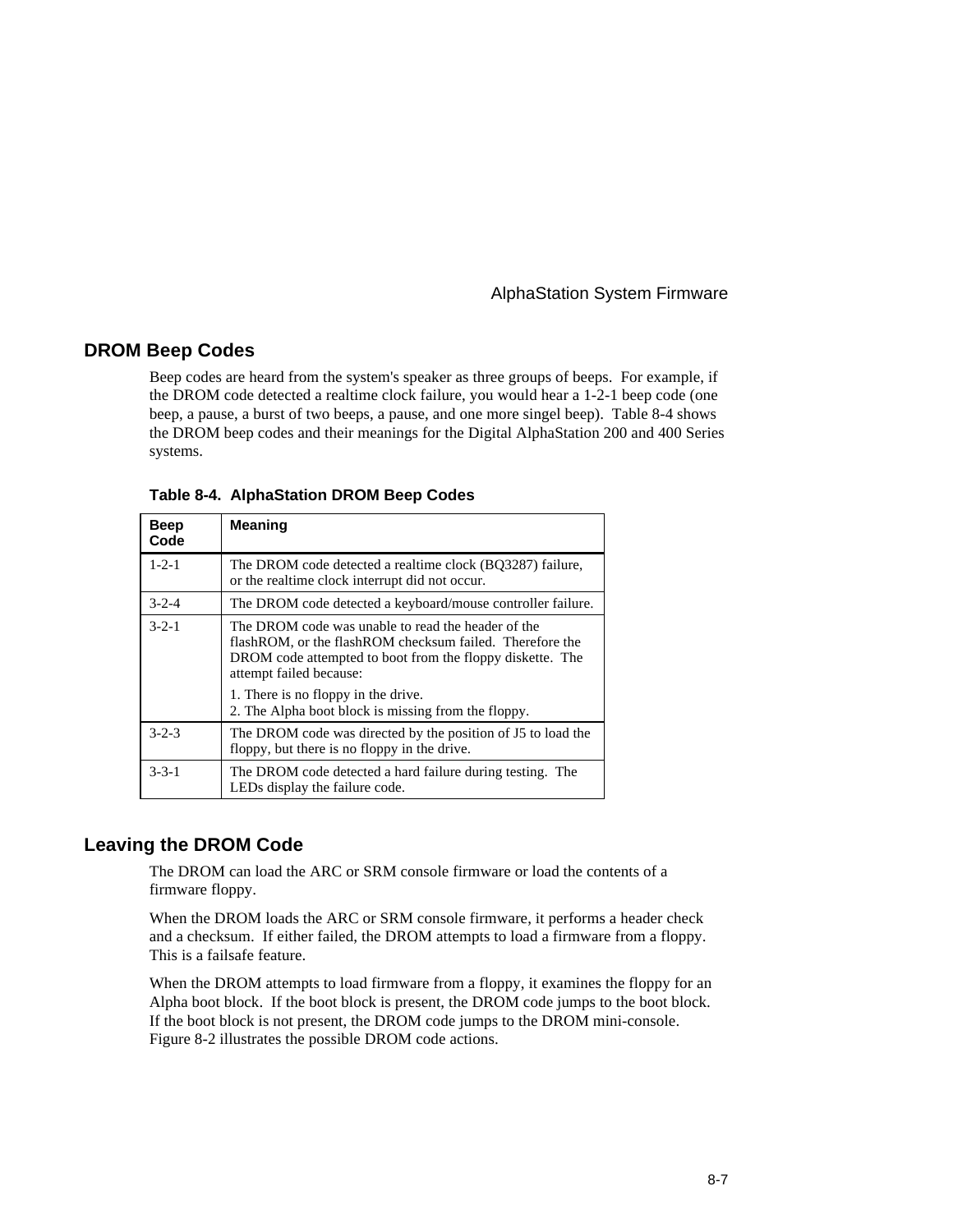

**Figure 8-2. Possible DROM Code Actions**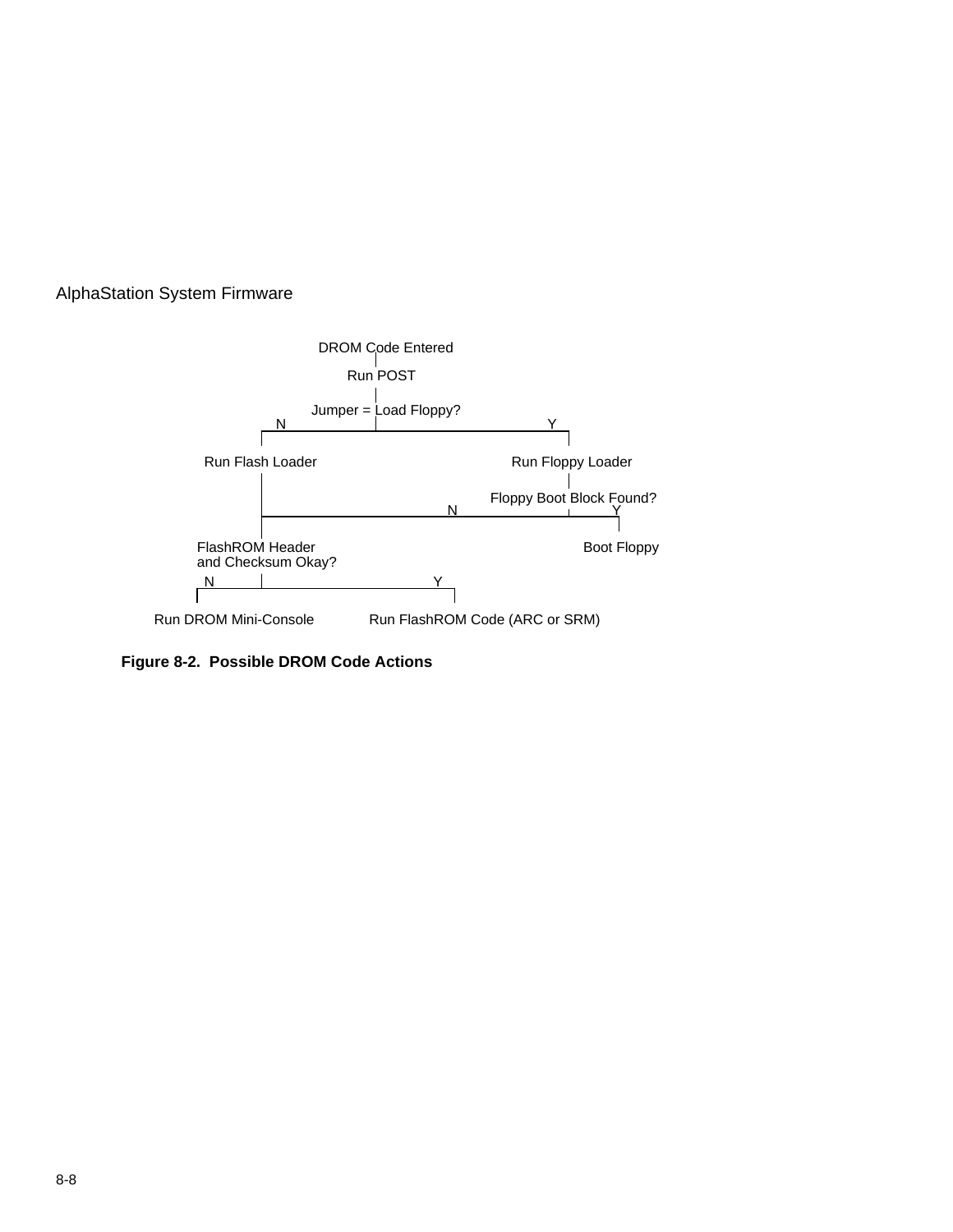# **ARC Console Features**

The ARC console supports the Microsoft Windows NT operating system. The ARC console features an easy-to-use menu interface. The console includes:

- Easy to read hardware configuration display.
- Tools to manage the environment variables.
- Flexible boot selection menu.

#### **ARC Console LED Codes**

 $\overline{a}$ 

Table 8-5 outlines the SROM LED codes and the related code meanings.

#### **Table 8-5. ARC Console LED Codes**

| Indicator Values <sup>3</sup><br>Bit 7 |                                                                                                        |                      | Bit 0 |                                                |                | Hex<br>Value                        | <b>Meaning</b> |                                               |                               |
|----------------------------------------|--------------------------------------------------------------------------------------------------------|----------------------|-------|------------------------------------------------|----------------|-------------------------------------|----------------|-----------------------------------------------|-------------------------------|
|                                        | $\bullet$ $\bullet$ $\circ$ $\bullet$ $\circ$<br>$\bullet\hspace{0.1cm} \bullet\hspace{0.1cm} \bullet$ |                      | FD    | ARC environment loaded.                        |                |                                     |                |                                               |                               |
|                                        |                                                                                                        | $\bullet\quadbullet$ |       | $\bullet \bullet \circ \circ \circ \text{IFC}$ |                |                                     |                | ARC console initialized (normal final state). |                               |
|                                        |                                                                                                        | .                    |       | $\bullet$ $\circ$ $\bullet$ $\circ$ IFA        |                |                                     |                | ARC serial port initialized.                  |                               |
| $\bullet$ 000<br>.                     |                                                                                                        |                      |       |                                                | F <sub>9</sub> | ARC initialize keyboard controller. |                |                                               |                               |
|                                        |                                                                                                        | .                    |       |                                                |                |                                     |                | $O \bullet \bullet \bullet 1$ F7              | ARC video okay.               |
|                                        |                                                                                                        |                      | .     |                                                |                | $O \bullet \bullet O$               |                | F6                                            | ARC broken video or keyboard. |
| $\circ$                                |                                                                                                        | $\bullet$ $\circ$    |       |                                                | F4             | ARC fatal firmware error.           |                |                                               |                               |

#### **\_\_\_\_\_\_\_\_\_\_\_\_\_\_\_\_\_\_\_\_\_\_\_\_\_\_NOTE \_\_\_\_\_\_\_\_\_\_\_\_\_\_\_\_\_\_\_\_\_\_\_\_\_\_\_\_**

**\_\_\_\_\_\_\_\_\_\_\_\_\_\_\_\_\_\_\_\_\_\_\_\_\_\_\_\_\_\_\_\_\_\_\_\_\_\_\_\_\_\_\_\_\_\_\_\_\_\_\_\_\_\_\_\_\_\_\_\_**

Note: The ARC console codes reuse codes that were used by the SROM.

 $3$ The filled-in circle ( $\bullet$ ) indicates that the LED is on, and the open circle (O) indicates off.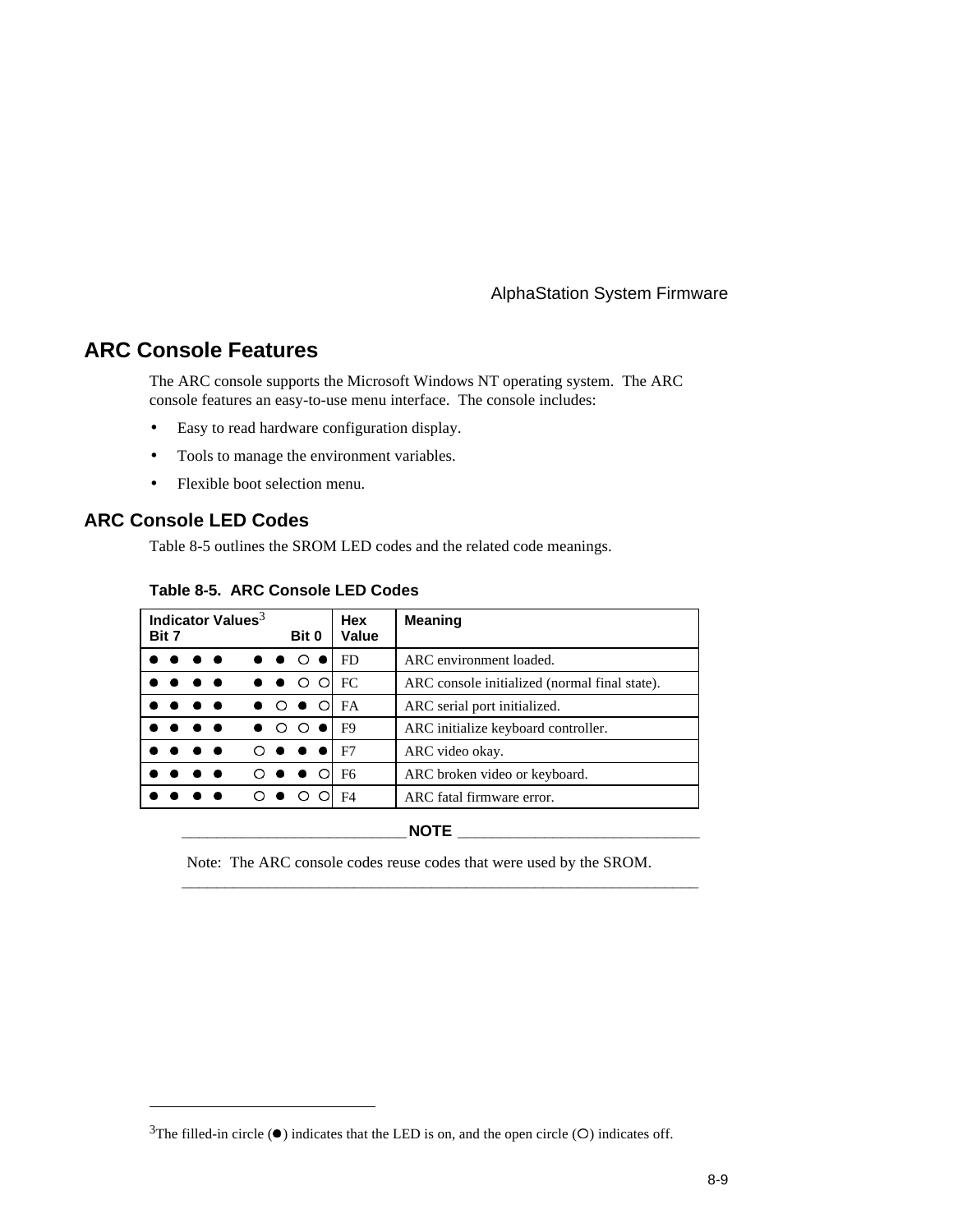# **SRM Console Features**

The SRM console supports the Digital UNIX and OpenVMS operating systems. The SRM console firmware provides the services and functionality commonly found in much more expensive machines. The console includes:

- An operator interface
- An operating system bootstrap
- Support for operating system restarts
- Self-test diagnostics

#### **SRM Console LED Codes**

Table 8-6 outlines the SROM LED codes and the related code meanings.

| Indicator Values <sup>4</sup><br>Bit 7 | Bit 0                   | <b>Hex</b><br>Value | <b>Meaning</b>                                                |  |  |
|----------------------------------------|-------------------------|---------------------|---------------------------------------------------------------|--|--|
|                                        |                         | FF                  | SRM console starting.                                         |  |  |
|                                        | Ω                       | <b>FE</b>           | SRM initialize idle PCB.                                      |  |  |
|                                        | ∩                       | <b>FD</b>           | SRM initialize semaphores.                                    |  |  |
|                                        | O<br>∩                  | <b>FC</b>           | SRM initializing heap (dynamic memory).                       |  |  |
|                                        | ∩                       | <b>FB</b>           | SRM initializing heap (dynamic memory).                       |  |  |
|                                        | Ω                       | FA                  | SRM initializing heap (dynamic memory).                       |  |  |
|                                        | Ω<br>∩                  | F <sub>9</sub>      | SRM initializing driver structures.                           |  |  |
|                                        | $\circ$<br>$\circ$<br>∩ | F8                  | SRM initializing idle process PID.                            |  |  |
| ∩                                      |                         | F7                  | SRM initializing file system.                                 |  |  |
|                                        | ◯                       | F <sub>6</sub>      | SRM initializing timer data structures.                       |  |  |
|                                        | ∩                       | F <sub>5</sub>      | SRM lower the IPL.                                            |  |  |
|                                        | ∩<br>Ω                  | F <sub>4</sub>      | SRM entering the idle loop.                                   |  |  |
| ◠                                      |                         | EF                  | SRM memory configuration.                                     |  |  |
|                                        |                         | DF                  | SRM initialize IRQ vector table and configure<br>PCI bus.     |  |  |
| ∩                                      | Ω                       | EE                  | SRM DDB startup parts 1, 2, and 3, and locate<br><b>HWRPB</b> |  |  |

#### **Table 8-6. SRM Console LED Codes**

 $\overline{a}$ 

<sup>&</sup>lt;sup>4</sup>The filled-in circle  $(①)$  indicates that the LED is on, and the open circle  $(①)$  indicates off.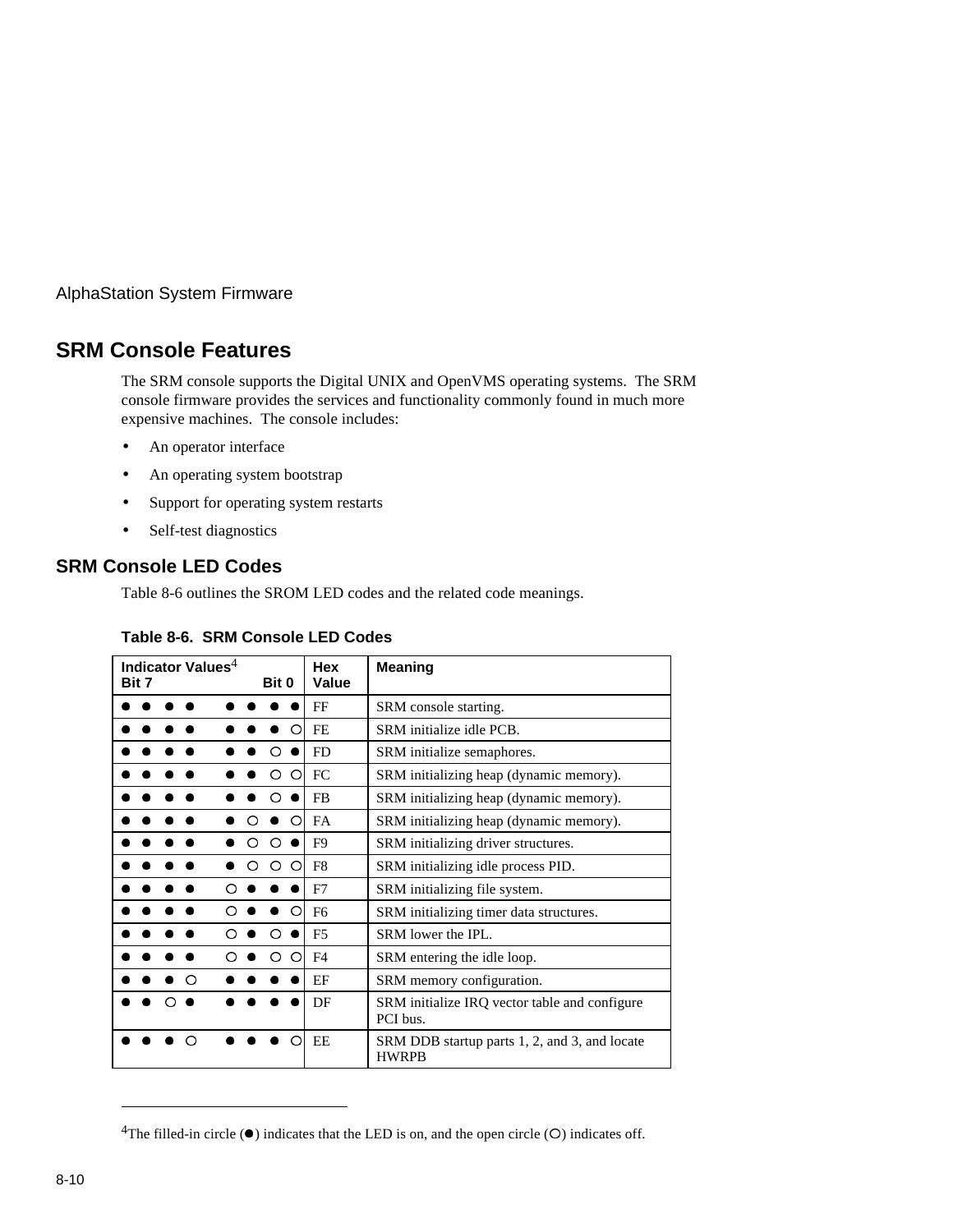| <b>Indicator Values</b><br>Bit 7 | Bit 0                                                                  | Hex<br>Value   | <b>Meaning</b>                                                 |  |  |
|----------------------------------|------------------------------------------------------------------------|----------------|----------------------------------------------------------------|--|--|
| $\bullet$ $\circ$                | $\bullet\hspace{0.4mm}\bullet\hspace{0.4mm}\circ\hspace{0.4mm}\bullet$ | ED             | SRM: DDB startup parts 1, 2, and 3, and locate<br><b>HWRPB</b> |  |  |
| ∩                                | $\circ$<br>∩                                                           | EC             | SRM: DDB startup parts 1, 2, and 3, and locate<br><b>HWRPB</b> |  |  |
| $\bullet$ $\circ$                |                                                                        | EB             | SRM: test memory greater then 8 MB.                            |  |  |
| ∩                                | $\bullet$ $\circ$                                                      | EA             | SRM: DDB startup part 4.                                       |  |  |
| ∩                                | ∩<br>∩                                                                 | E9             | SRM: set keyboard type according to language<br>variable.      |  |  |
| $\bullet$ $\circ$                | - 0<br>∩<br>◠                                                          | E <sub>8</sub> | SRM: initialize environment variables.                         |  |  |
|                                  |                                                                        | E7             | SRM: initialize SCSL                                           |  |  |
| ∩                                | $\bullet$ $\circ$                                                      | E <sub>6</sub> | SRM: DDB startup part 5.                                       |  |  |
|                                  | ◠                                                                      | E <sub>5</sub> | SRM:show version and console idle (normal)<br>final state)     |  |  |
| <b>NOTE</b>                      |                                                                        |                |                                                                |  |  |

# **Table 8-6 SRM Console LED Codes (continued)**

The SRM console codes reuse codes that were used by the SROM.

**\_\_\_\_\_\_\_\_\_\_\_\_\_\_\_\_\_\_\_\_\_\_\_\_\_\_\_\_\_\_\_\_\_\_\_\_\_\_\_\_\_\_\_\_\_\_\_\_\_\_\_\_\_\_\_\_\_\_\_\_**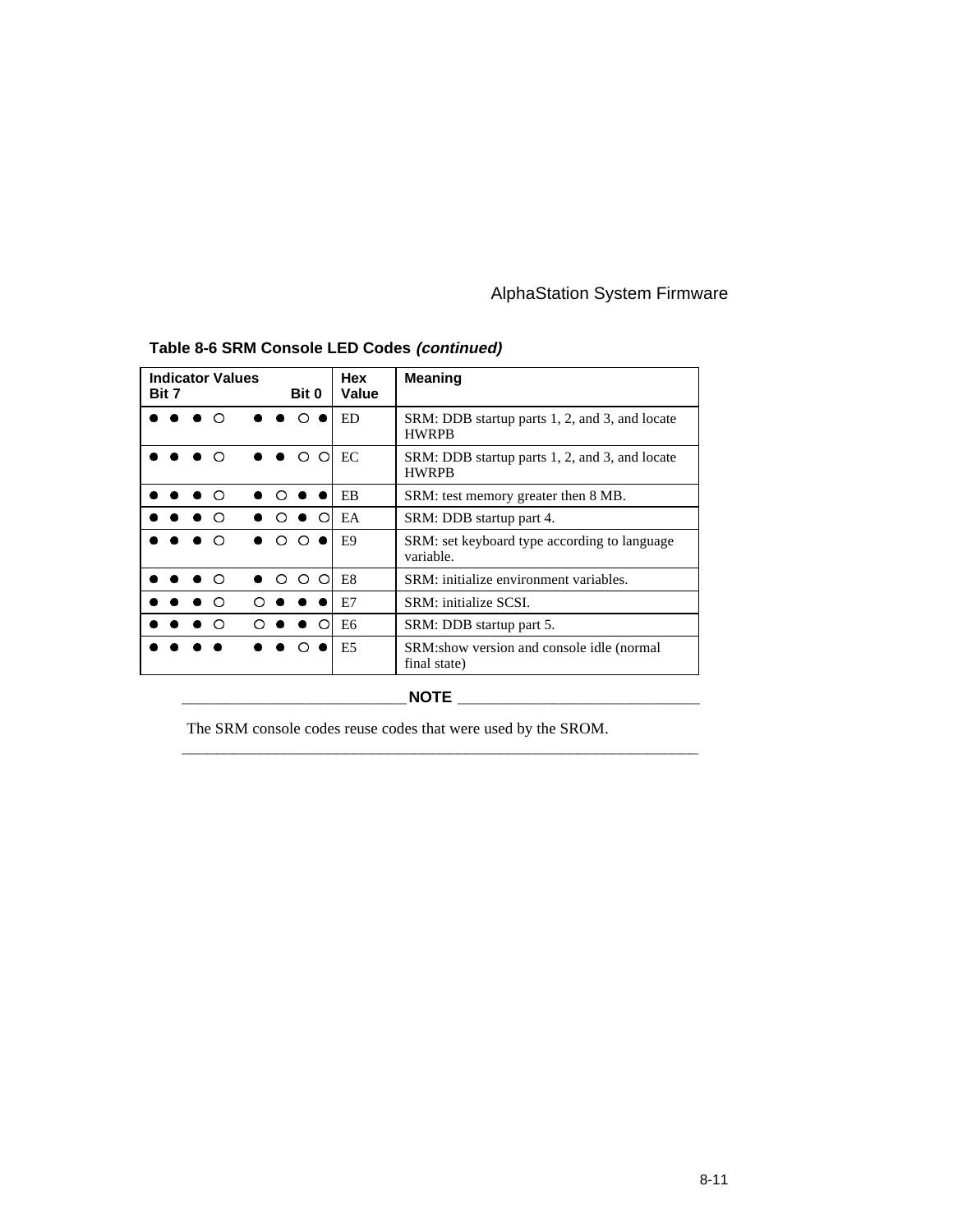#### **ISA Configuration Utility**

ISA (industry-standard architecture) devices are not capable of being probed for configuration information by the Digital UNIX or OpenVMS operating systems. Therefore, you must enter ISA option information manually using the ISA configuration utility (ISACFG). Run this utility before installing a new ISA option module on a Digital AlphaStation 200 or 400 Series system running either the Digital UNIX or OpenVMS operating systems.

#### **Command Format**

The syntax of the ISACFG command is:

isacfg [-slot <slot#>] [-dev <device#>]  $[-all]-rm|-mk|-mod]$  [-<field> <value>] . . .

The ISACFG command options are described in Table 8-7.

| <b>Command Option</b>    | <b>Description</b>                                                                                                                                                                                           |
|--------------------------|--------------------------------------------------------------------------------------------------------------------------------------------------------------------------------------------------------------|
| -all                     | Shows the entire configuration table. Overrides all other<br>commands.                                                                                                                                       |
| $-dev <$ dev# $>$        | Optional; defaults to 0 if not entered. On a multifunction or<br>multiport adapter, this specifies the device on the adapter.                                                                                |
| $-dmachan{0-3} \leq \#>$ | Allows you to specify up to four DMA (direct memory access)<br>channels for the device.                                                                                                                      |
| -dmamode ${0-3}$ <#>     | Allows you to specify the DMA type for -dmachan $\{0-3\}$ . DMA<br>modes are:<br>$1 - Block$<br>2 - Demand<br>4 - Single<br>8 - Cascade                                                                      |
| -enadev $\lt^{\#>}$      | Allows you to specify whether an entry is enabled or disabled.<br>Disabled devices are not used in resource allocation calculations.<br>The possible values are:<br>$0 - No$ (disabled)<br>1 - Yes (enabled) |

#### **Table 8-7. SRM ISACFG Command Options**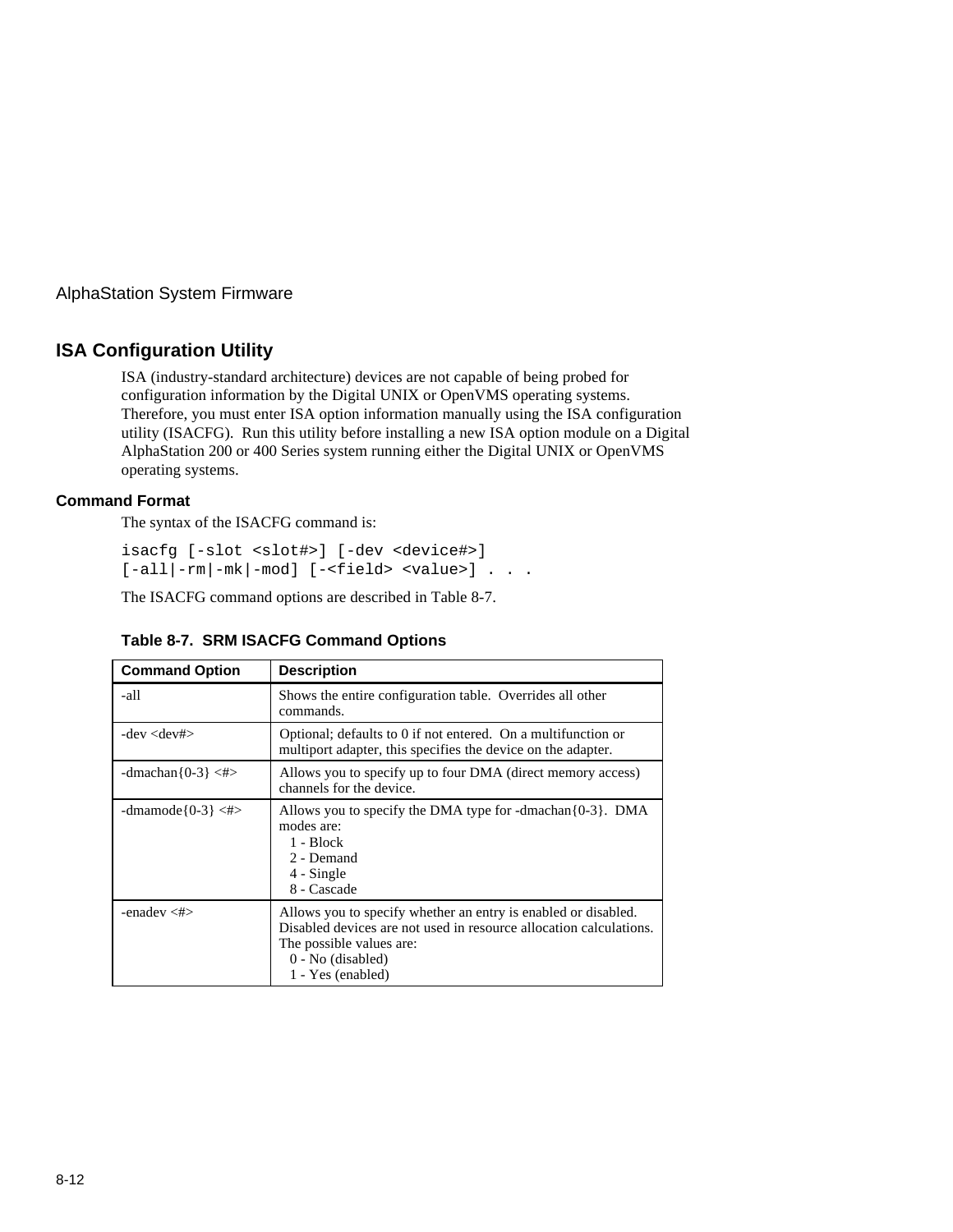| <b>Command Option</b>              | <b>Description</b>                                                                                                                                                                                                                                          |  |  |
|------------------------------------|-------------------------------------------------------------------------------------------------------------------------------------------------------------------------------------------------------------------------------------------------------------|--|--|
| $-$ etyp $\lt \#$                  | Defines an entry type for this entry. The # sign can be:<br>0 - Causes the entry to be deleted<br>1 - Single option<br>2 - Embedded multiport device<br>3 - Multiport option device                                                                         |  |  |
| -handle $\langle$ string $\rangle$ | Binds a name to the driver (up to 15 characters).                                                                                                                                                                                                           |  |  |
| -init                              | Initializes the configuration table to the default settings.                                                                                                                                                                                                |  |  |
| $-iobase(0-5) < \#>$               | Specifies up to six I/O base registers (in hexadecimal) for a<br>particular device entry.                                                                                                                                                                   |  |  |
| $-irq{0-3} < \#>$                  | Allows you to assign up to four IRQ (interrupt request) channels<br>to the device (use decimal IRQ levels).                                                                                                                                                 |  |  |
| -membase ${0-2}$ $\leq$ #>         | Specifies up to three R/W ISA memory regions (hexadecimal).                                                                                                                                                                                                 |  |  |
| -memlen ${0-2}$ <#>                | Specifies the length corresponding to membase ${0-2}$<br>(hexidecimal).                                                                                                                                                                                     |  |  |
| -mk                                | Adds an entry into the table.                                                                                                                                                                                                                               |  |  |
| -mod                               | Modifies an entry in the table.                                                                                                                                                                                                                             |  |  |
| -rm                                | Deletes an entry from the table.                                                                                                                                                                                                                            |  |  |
| -rombase $\lt\neq$                 | Specifies an address for ISA BIOS ext. ROM (hexadecimal).                                                                                                                                                                                                   |  |  |
| -romlen $\lt\neq$                  | Specifies length of ROM (hexadecimal).                                                                                                                                                                                                                      |  |  |
| $-$ slot $\langle$ slot# $\rangle$ | Allows you to enter a unique slot number for each ISA adapter.<br>You may assign the numbers in any order. The slot number does<br>not relate to a physical ISA adapter position in the motherboard.<br>Slot 0 is reserved for the local multiport adapter. |  |  |
| -totdey $\lt\neq$                  | Placeholder for you to keep track of the total number of devices,<br>specified by the # sign, at this slot. Modify this for your own<br>use.                                                                                                                |  |  |

# **Table 8-7. SRM ISACFG Command Options (continued)**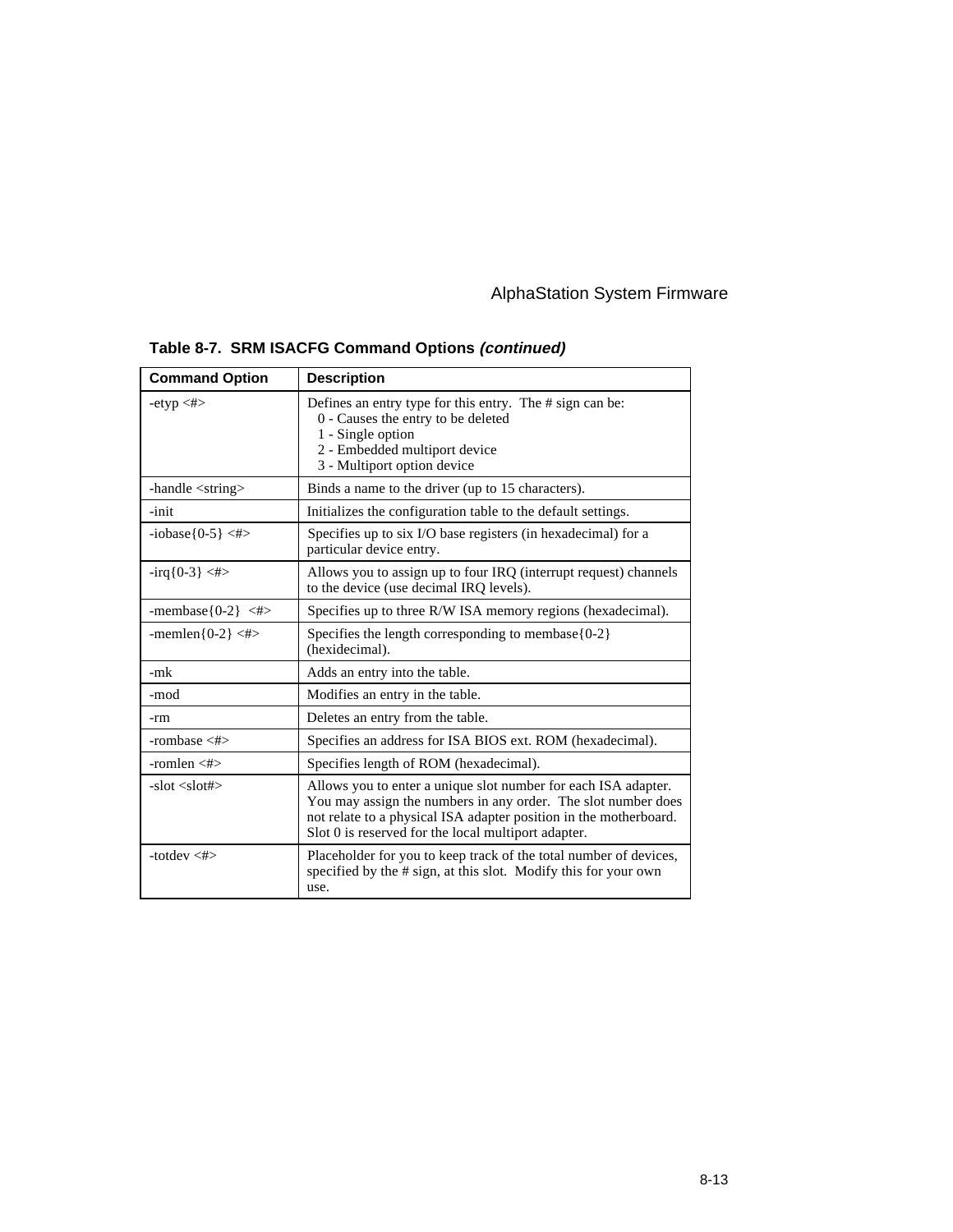#### **Adding ISA Options to OpenVMS and Digital UNIX Systems**

When you add a supported ISA option to an AlphaStation 200 Series system running the OpenVMS or Digital UNIX operating system, perform the procedure shown in Table A-8.

| <b>Step</b> | <b>Action</b>                                                                                                                       | <b>Result or Next Step</b>                                                                                  |
|-------------|-------------------------------------------------------------------------------------------------------------------------------------|-------------------------------------------------------------------------------------------------------------|
| 1.          | Perform operating system<br>configuration tasks, if any. Refer<br>to your operating system<br>installation guide and release notes. | The operating system is prepared for the ISA<br>option.                                                     |
| 2.          | Shut down the system.                                                                                                               | The system is at the console prompt $(\gg$ .                                                                |
| 3.          | >>>isacfq options                                                                                                                   | Adds the new ISA option to the SRM console<br>configuration table using the appropriate<br>command options. |
| 4.          | >>>init                                                                                                                             | Typing init allows the changes to be used.                                                                  |
| 5.          | Configure the ISA option.                                                                                                           | Use the manual that came with your ISA<br>option to set the proper configuration.                           |
| 6.          | Turn off the system and install the<br>ISA option.                                                                                  | Refer to your AlphaStation User Information<br>for more information.                                        |
| 7.          | Turn on the system and boot.                                                                                                        | The operating system boots and sees the new<br>ISA option.                                                  |

**Table 8-8. Adding Options to OpenVMS or Digital UNIX Systems**

#### **ISACFG Command Examples**

This section shows examples of ISACFG commands you use to enter the DE205, sound card, and the FAX/MODEM options into the configuration database. Examples to display, modify, and remove table entries are included as well. In some cases, scripts are available to issue the proper ISACFG command. Script commands are preceded by an "add\_" prefix.

#### **Adding the DE205 option:**

```
>>>add_de205
- or ->>>isacfg -slot 1 -dev 0 -mk -handle DE200-LE\
\supset -irq0 5 -iobase0 300 -membase0 d0000 -memlen0\
_> 10000 -etyp 1 -enadev 1
```
#### **Adding the sound card option:**

```
>>>add_sound
– or –
```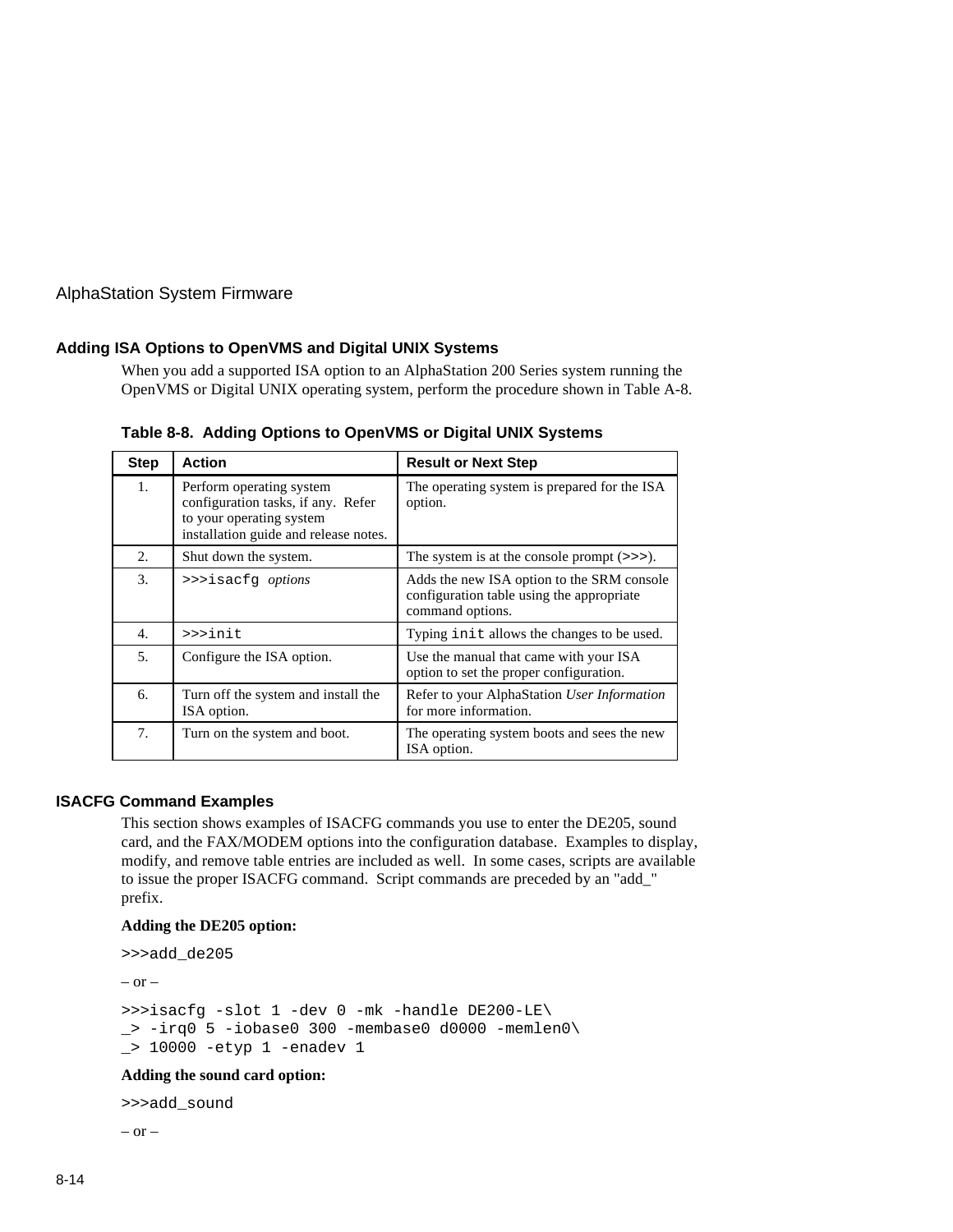>>>isacfg -slot 2 -etyp 1 -mk -iobase0 530 -iobase1 388 -irq0 9 -dmachan0 0 -dmachan1 1 -handle PCXBJ -enadev 1

#### **Adding the FAX/MODEM option:**

>>>add\_fax

 $-$  or  $-$ 

the following two commands:

>>>isacfg -mod -slot 0 -dev 3 -enadev 0

>>>isacfg -slot 4 -dev 0 -ml -handle COM4 -irq0 3  $\backslash$ \_> -iobase0 2e8 -etyp 1 -enadev 1

**Displaying the configuration database:**

>>>isacfg -all

**Modifying the IRQ0 entry of an option:**

>>>isacfg -mod -slot 1 -irq0 14

#### **Removing an entry:**

>>>isacfg -rm -slot 1 -dev 0

#### **SRM Scripts**

A script is an ASCII string that is interpreted by the SRM console. Parameters can be passed into a script indicating specific options.

To view a script, enter the "cat script\_name" command. This will result in the script named by script\_name being displayed.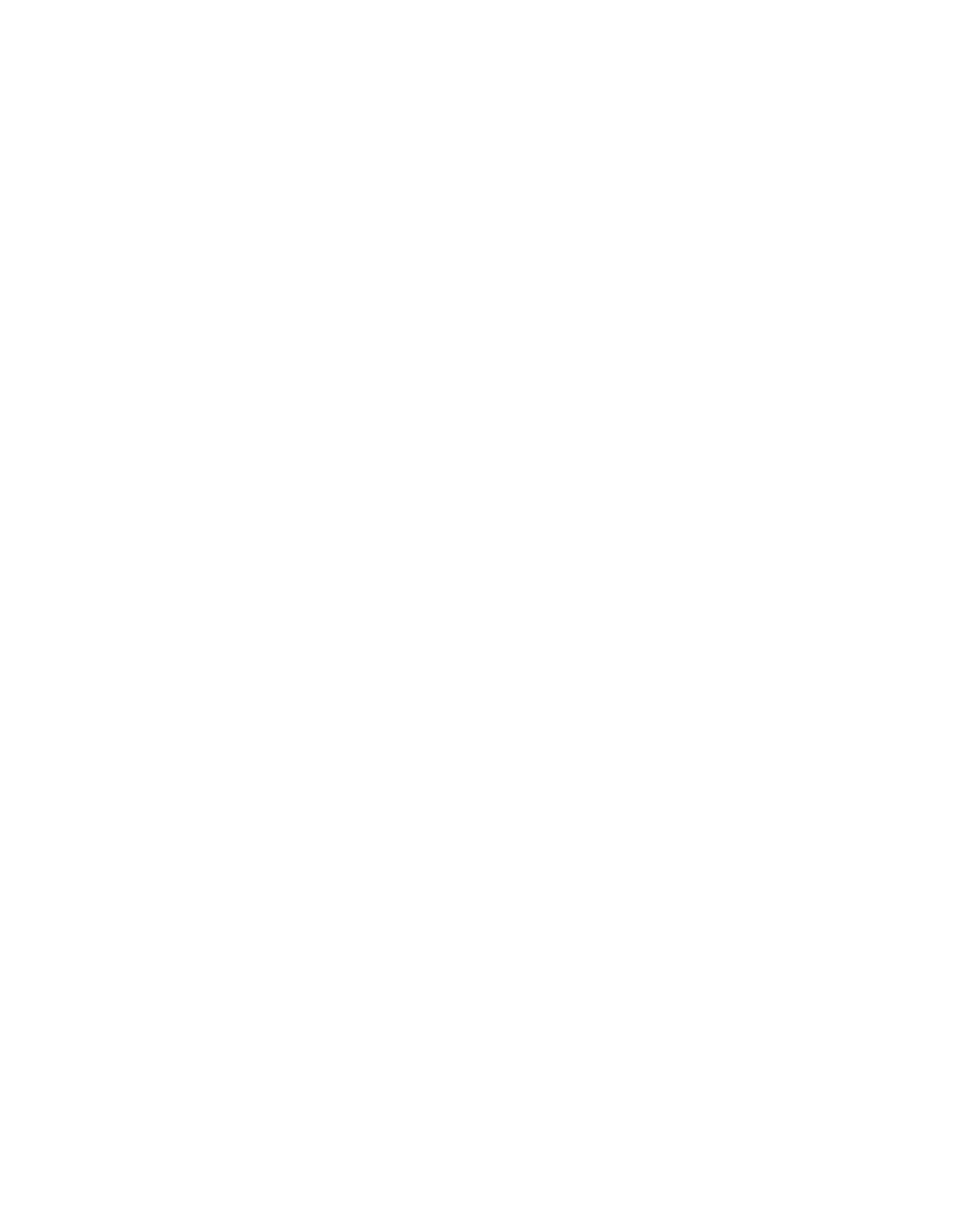# **9**

# **Fault Management**

# **Overview**

This chapter describes the decoding of error messages as produced by the AlphaStation Series system hardware.

The AlphaStation 200 and 400 Series systems can run three different operating systems. This chapter describes the type of information that is available to the operating systems but does not cover the format of the error logger within the operating systems.

The following general topics are covered in this chapter:

- Control signal codes
- Summary of errors
- Machine check logout frame
- Error registers
- PALcode and operating system responsibilities
- Error format
- SCB 660 fatal machine checks
- SCB 670 processor fatal machine checks
- Additional errors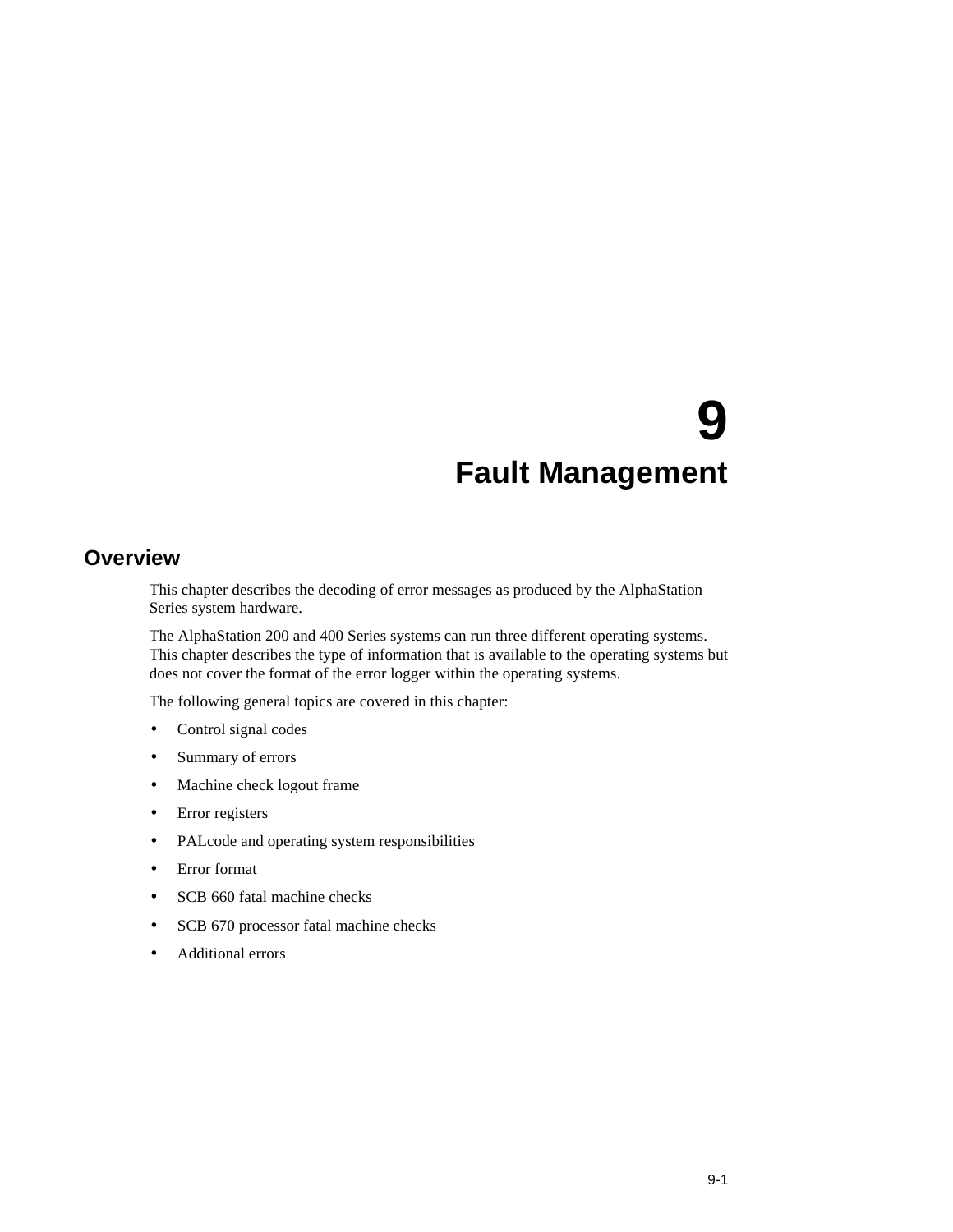# **Control Signal Codes**

The AlphaStation 200 and 400 Series system control signals are used as communications and control between the major system components. The state of these signals are useful in determining the cause of an error. The following section lists the various control signals and their state interpretations.

# **PCI Cycle Codes**

The PCI bus transactions are encoded on the four C/BE[3:0] lines. Table 9-1 shows the cycle type definitions.

| Code | <b>Cycle Type</b>           |
|------|-----------------------------|
| 0000 | Interrupt Acknowledge       |
| 0001 | Special Cycle               |
| 0010 | I/O Read                    |
| 0011 | I/O Write                   |
| 0100 | Reserved                    |
| 0101 | 'n                          |
| 0110 | Memory Read                 |
| 0111 | Memory Write                |
| 1000 | Reserved                    |
| 1001 | п                           |
| 1010 | <b>Configuration Read</b>   |
| 1011 | <b>Configuration Write</b>  |
| 1100 | Memory Read Multiple        |
| 1101 | Dual Address Cycle          |
| 1110 | Memory Read Line            |
| 1111 | Memory Write and Invalidate |

**Table 9-1. PCI Cycle Codes**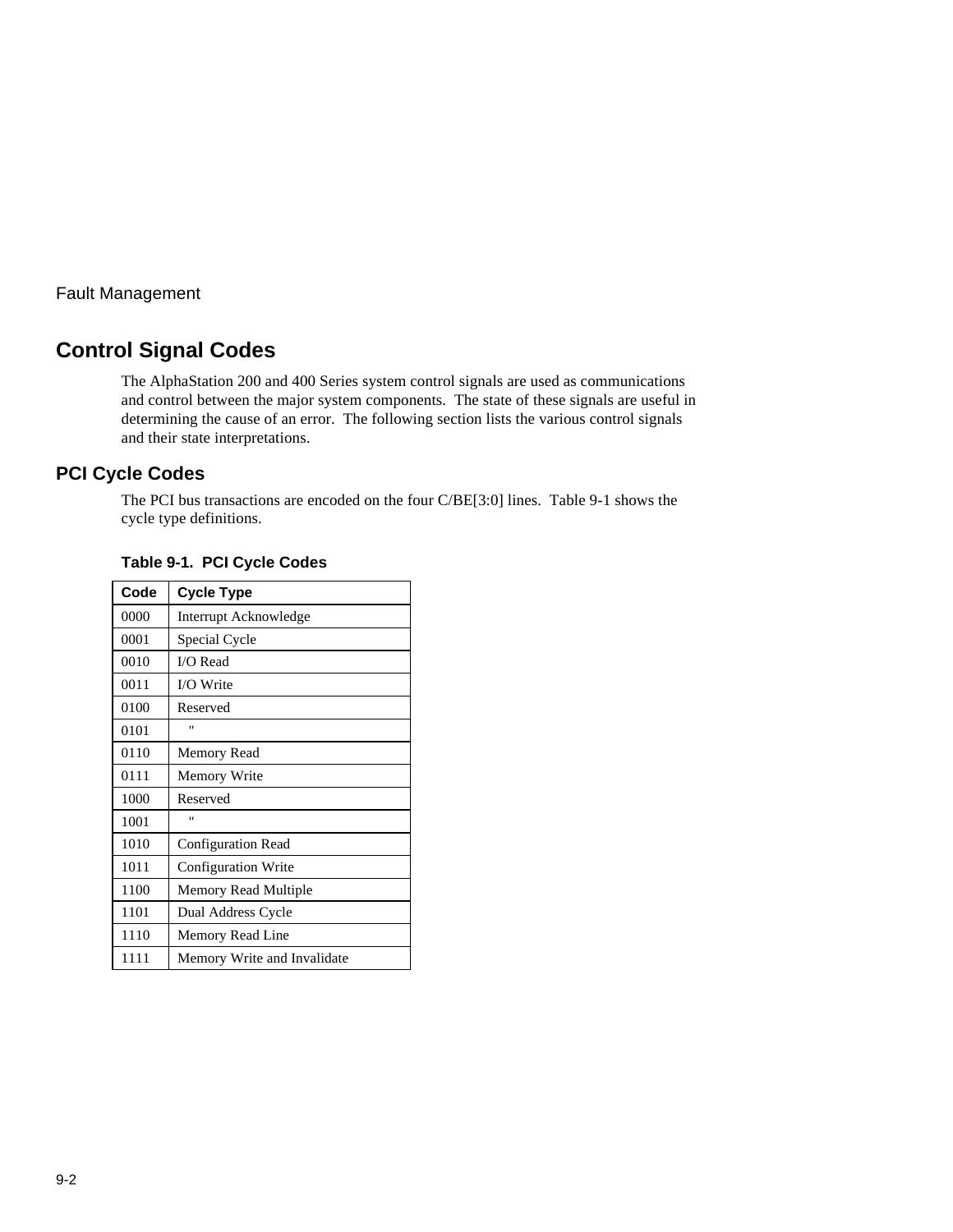#### **Cycle Acknowledgment**

The cAck\_h lines connecting to the CPU signal cycle codes for completions of cycle transactions. Table 9-2 shows the cAck cycle code types.

| Code | <b>Cycle Type</b>                        |
|------|------------------------------------------|
| 000  | <b>IDLE</b>                              |
| 001  | <b>HARD ERROR</b>                        |
| 010  | SOFT ERROR - . This code is not<br>used. |
| 011  | STL_C FAIL or STQ_C FAIL                 |
| 100  | OК                                       |
| 101  | Undefined                                |
| 110  | Undefined                                |
| 111  | Undefined                                |

**Table 9-2. PCI cAck Cycle Codes**

# **Cycle Request**

The cReq lines are used to indicate the cycle type at the start of an external cycle. Table 9-3 shows the cReq cycle code types.

| Code | <b>Cycle Type</b>  |
|------|--------------------|
| 000  | <b>IDLE</b>        |
| 001  | <b>BARRIER</b>     |
| 010  | <b>FETCH</b>       |
| 011  | FETCH M            |
| 100  | <b>READ BLOCK</b>  |
| 101  | <b>WRITE BLOCK</b> |
| 110  | LDL L or LDQ L     |
| 111  | STL C or STO C     |

**Table 9-3. PCI cReq Cycle Codes**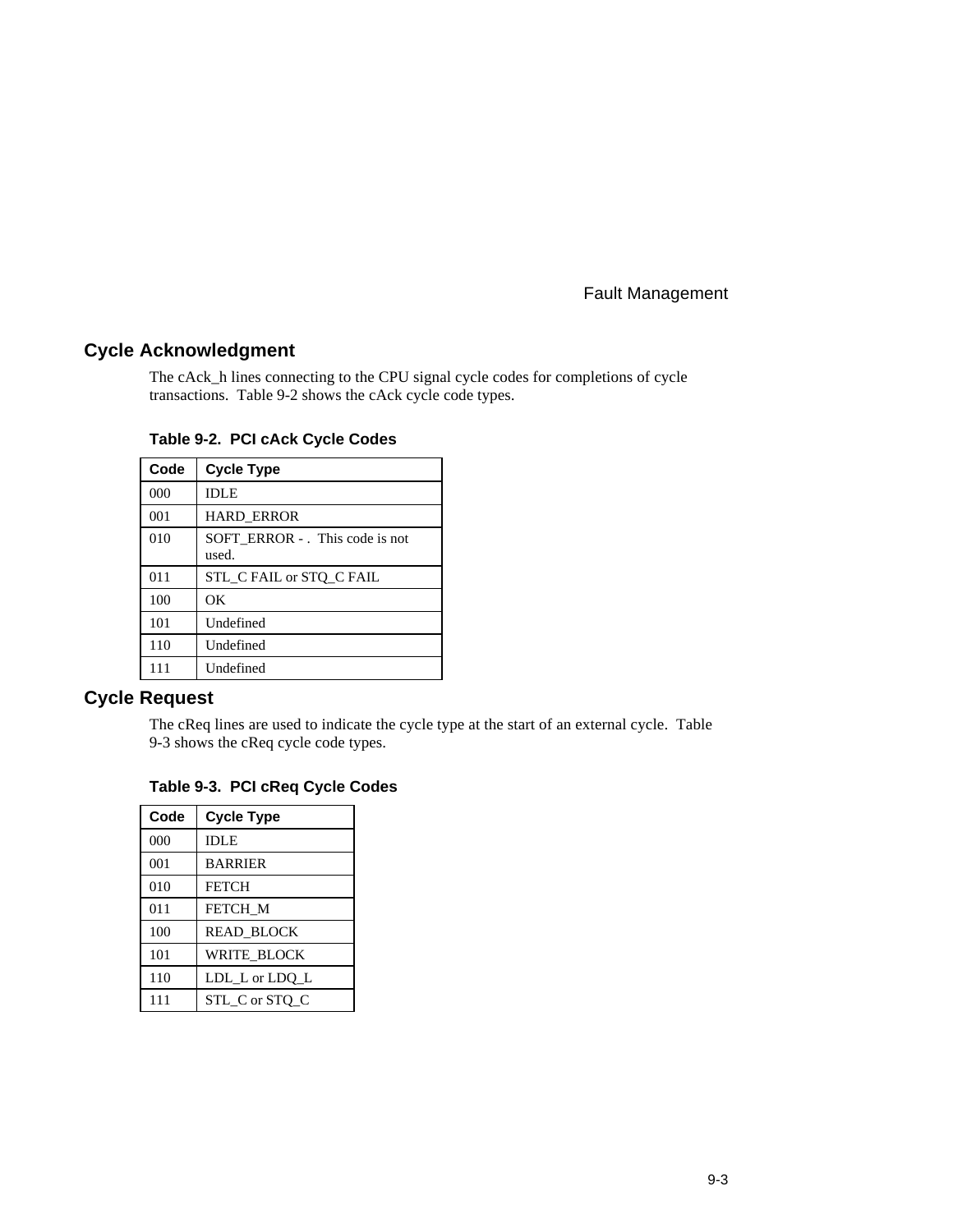#### **IO Commands**

The ioCmd lines are used by the PCI bridge chip to request an action by the cache and memory controller chip. Table 9-4 shows the PCI IO command codes.

| Code     | <b>CPU controls sysBus</b><br><b>Cycle Type</b> | <b>PCI Bridge controls</b><br>sysBus Cycle Type |
|----------|-------------------------------------------------|-------------------------------------------------|
| $000 \,$ | <b>IDLE</b>                                     | <b>IDLE</b>                                     |
| 001      | ClrLock                                         | Flush                                           |
| 010      | cpuDRAck ok NCache NChk                         | Write                                           |
| 011      | cpuDRAck ok_NCache                              | Write masked                                    |
| 100      | cpuCAck ok                                      | Read                                            |
| 101      | cpuCAck Hard Error                              | <b>Read Burst</b>                               |
| 110      | cpuCAck Soft Error                              | Read Wrapped                                    |
| 111      | cpuCAck STxC_Fail                               | Read Burst Wrapped                              |

**Table 9-4. PCI IO Commands**

# **Summary of Errors**

All errors addressed in this document are summarized in the following sections.

#### **Machine Check ID**

Each machine check that the system supports equates to a Machine Check ID that is logged in the Machine Check Logout Frame at MCLF+10. Table 9-5 lists all valid Machine Check IDs for the AlphaStation 200 and 400 Series systems as reported by PALcode.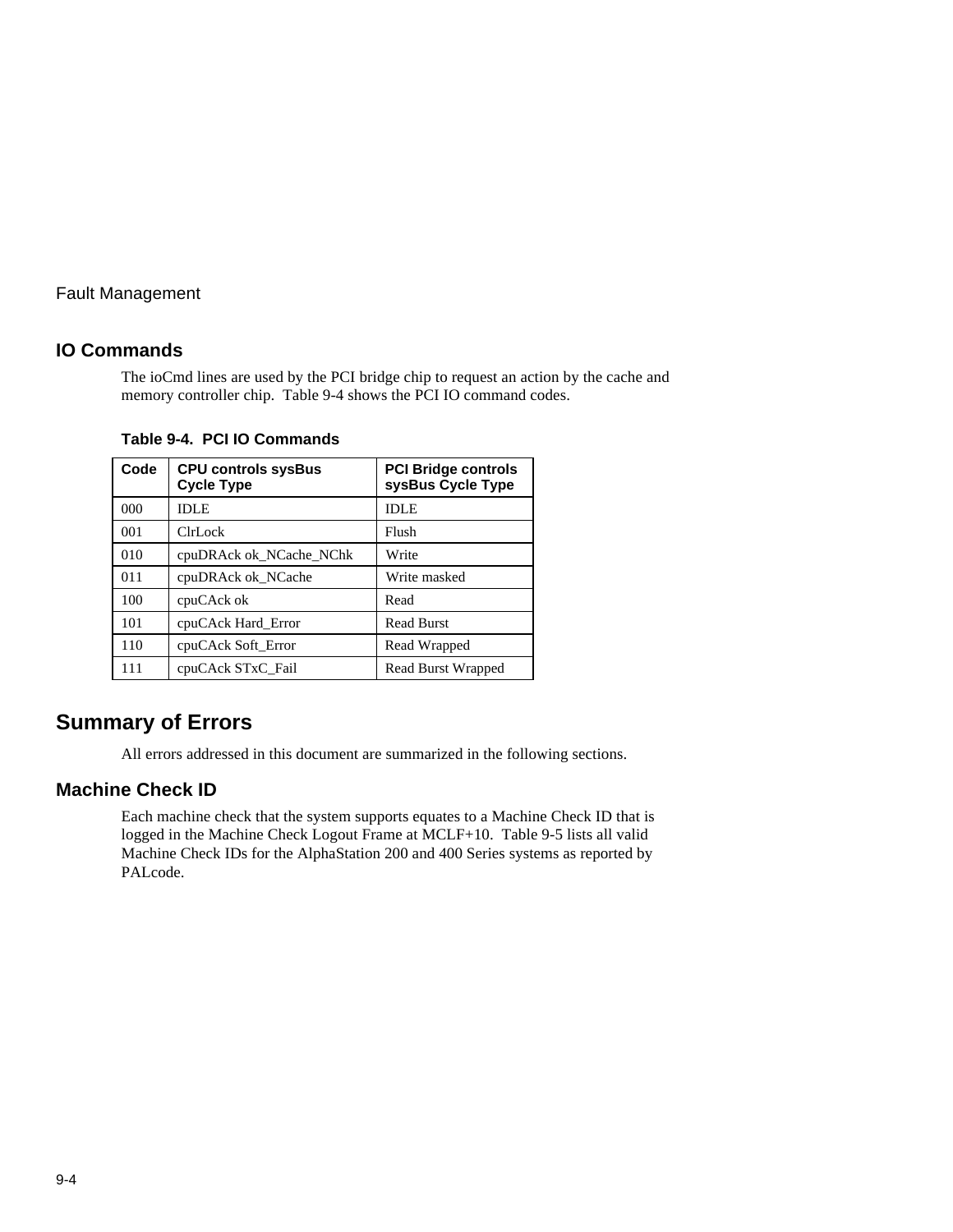| Code<br>(hex) | <b>Description</b>                            | <b>SCB</b> | <b>Recovery</b><br><b>Action</b> |  |
|---------------|-----------------------------------------------|------------|----------------------------------|--|
| 80            | Tag Parity Error                              | 660        | Fatal                            |  |
| 82            | <b>Tag Control Error</b>                      | 660        | Fatal                            |  |
| 84            | Hardware Error                                | 670        | Fatal                            |  |
| 86            | Correctable ECC                               |            | Not implemented                  |  |
| 88            | Noncorrectable ECC                            |            | Not implemented                  |  |
| <b>8A</b>     | <b>Unknown Error</b>                          | 670        | Fatal                            |  |
| 8C            | CackSoft Error                                | 670        | Fatal                            |  |
| 8E            | <b>BugCheck</b>                               | 670        | Fatal                            |  |
| 90            | OS Bugcheck                                   | 670        | Fatal                            |  |
| 92            | Dcache Parity Error                           | 670        | Fatal                            |  |
| 94            | Icache Parity Error                           | 670        | Fatal                            |  |
| 96            | c3 Tag Parity Error                           | 670        | Fatal                            |  |
| 201           | I/O Read/Write Retry Timeout                  | 660        | Fatal                            |  |
| 202           | DMA Data Parity Error                         | 660        | Fatal                            |  |
| 203           | I/O Data Parity Error                         | 660        | Fatal                            |  |
| 204           | <b>Slave Abort PCI Transaction</b>            | 660        | Fatal                            |  |
| 205           | <b>DEVSEL Not Asserted</b>                    | 660        | Fatal                            |  |
| 206           | Correctable Read Error                        |            | Not implemented                  |  |
| 207           | Uncorrectable Read Error                      | 660        | Fatal                            |  |
| 208           | Invalid Page Table Lookup<br>(Scatter Gather) | 660        | Fatal                            |  |
| 209           | Memory Cycle Error                            | 660        | Fatal                            |  |
| 20A           | Beache Tag Address Parity Error               | 660        | Fatal                            |  |
| 20B           | <b>Bcache Tag Control Parity Error</b>        | 660        | Fatal                            |  |
| 20C           | <b>Nonexistent Memory Error</b>               | 660        | Fatal                            |  |
| 20D           | <b>SIO Check Condition</b>                    | 660        | Fatal                            |  |

# **Table 9-5. Machine Check ID Codes**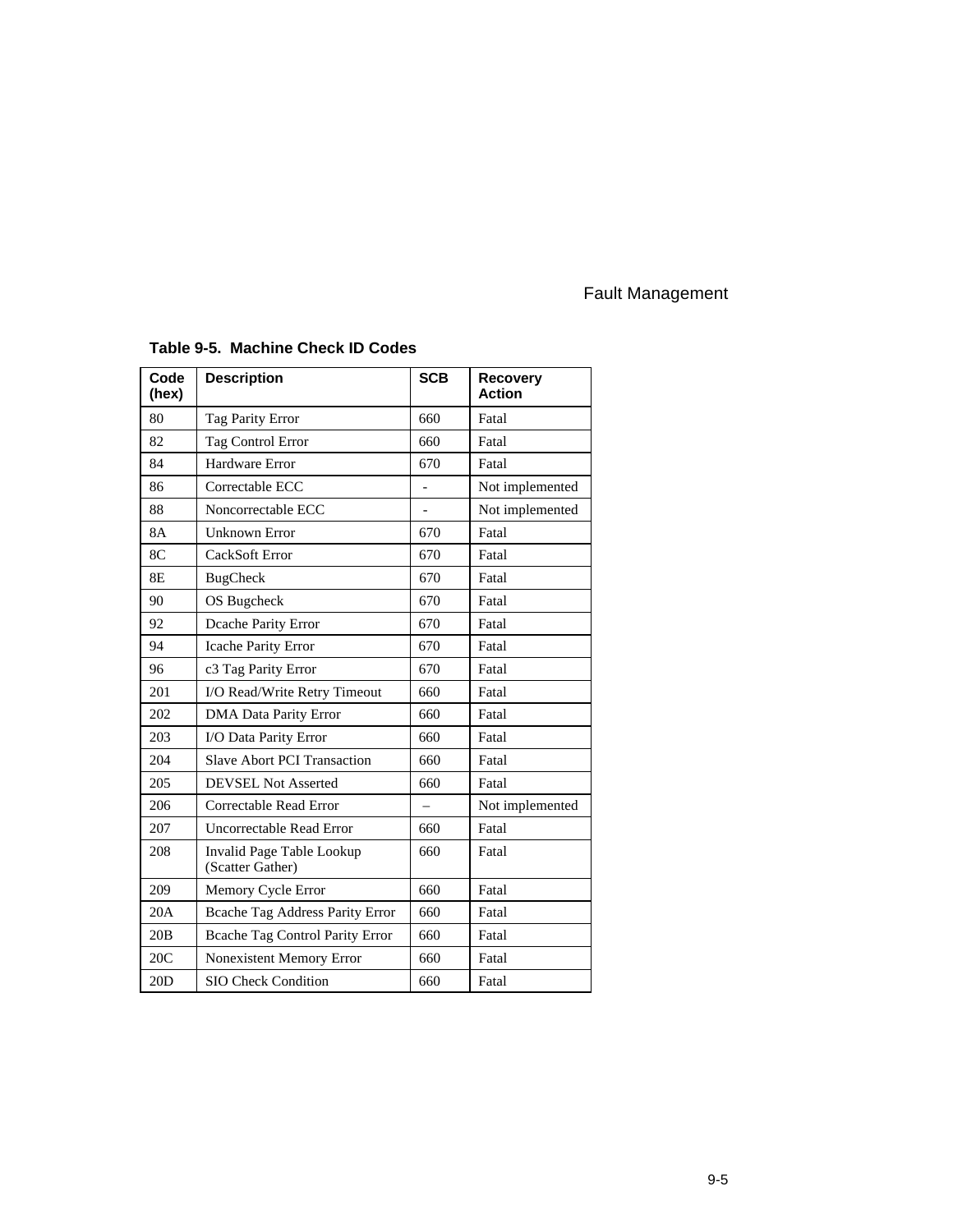# **Machine Check Logout Frame**

The following is the format of the machine check logout frame built by the console firmware. All registers in Table 9-6 are CPU-specific registers.

| 63                      | 47                              | 31               | 15    | $\theta$ |         |  |  |  |  |
|-------------------------|---------------------------------|------------------|-------|----------|---------|--|--|--|--|
| R   S                   | <b>SBZ</b>                      |                  | Bytes |          | $+000h$ |  |  |  |  |
| System offset $=[???h]$ | $+008h$                         |                  |       |          |         |  |  |  |  |
|                         |                                 | Mcheck id        |       |          | $+010h$ |  |  |  |  |
|                         | PAL Temp registers [31:0]<63:0> |                  |       |          |         |  |  |  |  |
|                         |                                 |                  |       |          |         |  |  |  |  |
|                         |                                 |                  |       |          |         |  |  |  |  |
|                         |                                 | EXC_ADDR         |       |          | $+110h$ |  |  |  |  |
|                         |                                 | EXC_SUM          |       |          | $+118h$ |  |  |  |  |
|                         |                                 | <b>EXC_MASKk</b> |       |          | $+128h$ |  |  |  |  |
|                         |                                 | <b>ICCSR</b>     |       |          | $+128h$ |  |  |  |  |
|                         |                                 | PAL_BASE         |       |          | $+130h$ |  |  |  |  |
|                         | $+138h$                         |                  |       |          |         |  |  |  |  |
|                         | <b>HIRR</b>                     |                  |       |          |         |  |  |  |  |
|                         |                                 | MM CSR           |       |          | $+148h$ |  |  |  |  |
|                         |                                 | DC_STAT          |       |          | $+150h$ |  |  |  |  |
|                         |                                 | DC_ADDR          |       |          | $+158h$ |  |  |  |  |
|                         |                                 | <b>ABOX_CTL</b>  |       |          | $+160h$ |  |  |  |  |
|                         |                                 | <b>BIU_STAT</b>  |       |          | $+168h$ |  |  |  |  |
|                         |                                 | <b>BIU_ADDR</b>  |       |          | $+170h$ |  |  |  |  |
|                         | <b>BIU CTL</b>                  |                  |       |          |         |  |  |  |  |
|                         | $+180h$                         |                  |       |          |         |  |  |  |  |
|                         | $+188h$                         |                  |       |          |         |  |  |  |  |
|                         |                                 | VA               |       |          | $+190h$ |  |  |  |  |
|                         |                                 | BC_TAG           |       |          | $+198h$ |  |  |  |  |

**Table 9-6. Machine Check Logout Frame**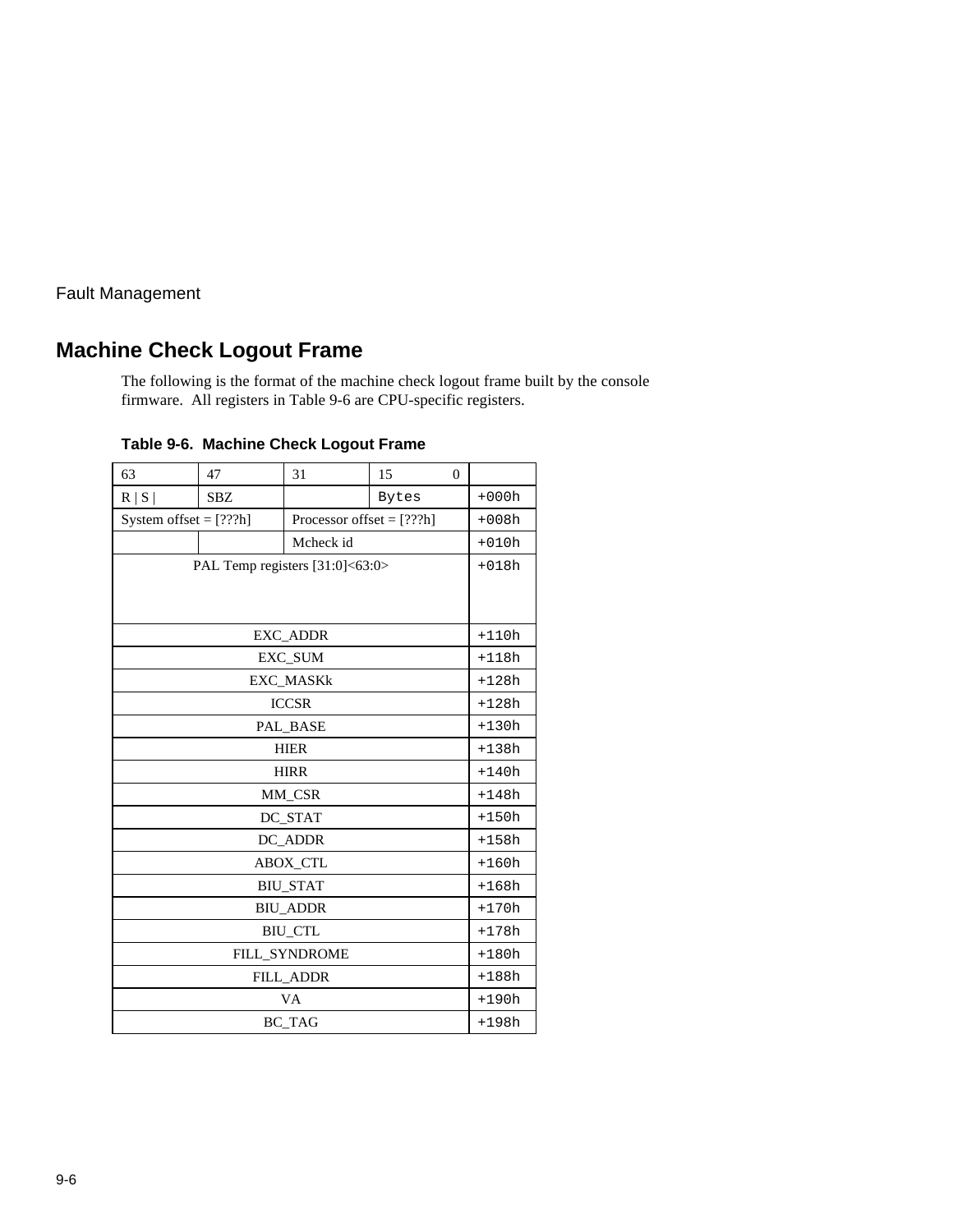# **Machine Check Logout Frame (continued)**

All registers on this page are system-specific registers for the Cache and Memory Controller chip (DECchip 21071-CA).

| <b>COMA GCR</b>   | $+1A0h$ |
|-------------------|---------|
| <b>COMA EDSR</b>  | $+1A8h$ |
| <b>COMA TER</b>   | $+1B0h$ |
| <b>COMA ELAR</b>  | $+1B8h$ |
| <b>COMA EHAR</b>  | $+1C0h$ |
| <b>COMA LDLR</b>  | $+1C8h$ |
| <b>COMA LDHR</b>  | $+1D0h$ |
| <b>COMA BASE0</b> | $+1D8h$ |
| <b>COMA BASE1</b> | $+1E0h$ |
| COMA BASE2        | $+1E8h$ |
| COMA_CNFG0        | $+1F0h$ |
| COMA CNFG1        | $+1F8h$ |
| COMA CNFG2        | $+200h$ |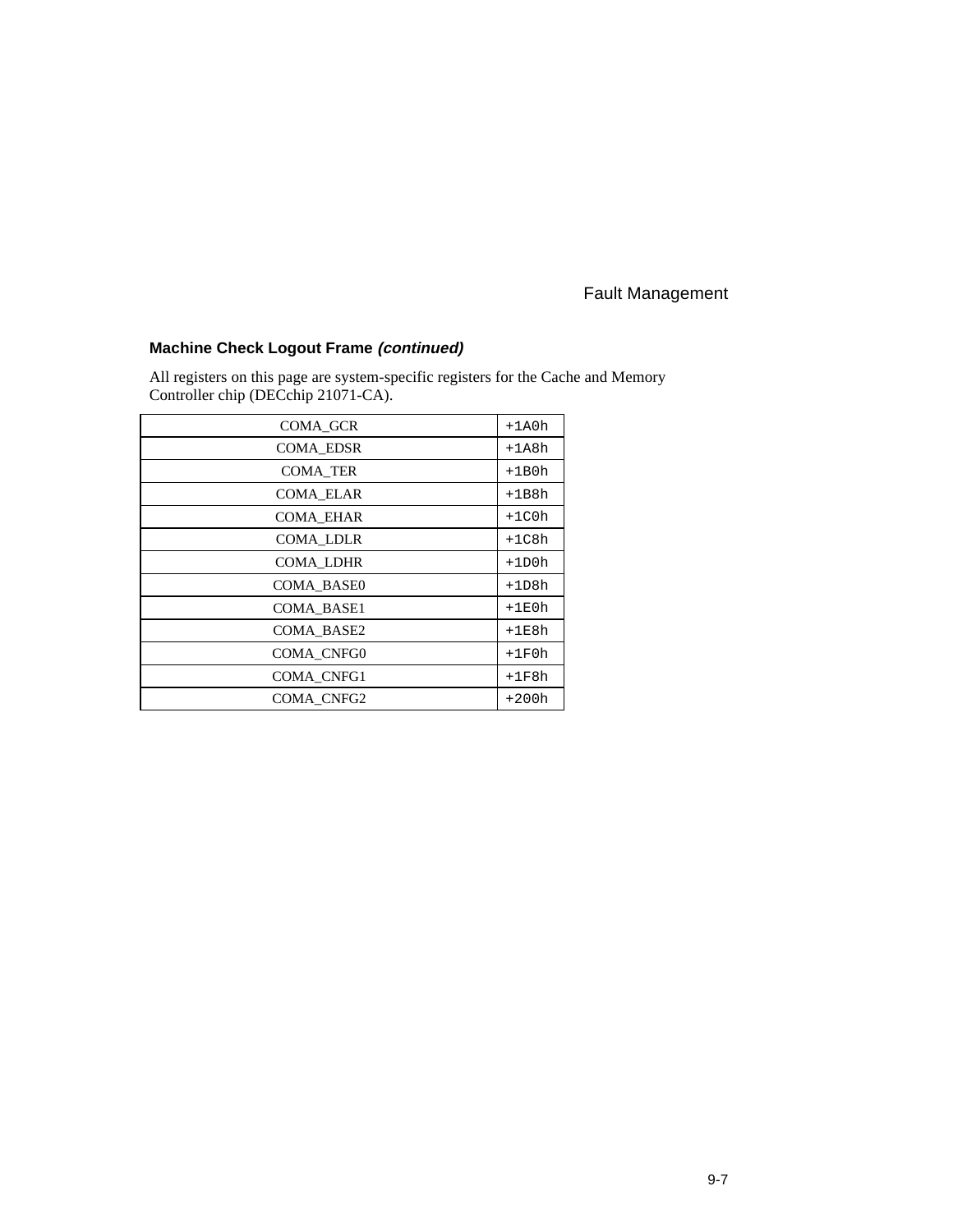# **Machine Check Logout Frame (continued)**

All registers on this page are system-specific registers for the PCI Bridge chip (DECchip 21071-DA).

| EPIC DCSR         | $+208h$ |
|-------------------|---------|
| <b>EPIC PEAR</b>  | $+210h$ |
| EPIC_SEAR         | $+218h$ |
| EPIC_TBR1         | $+220h$ |
| EPIC_TBR2         | $+228h$ |
| EPIC PBR1         | $+230h$ |
| EPIC_PBR2         | $+238h$ |
| EPIC PMR1         | $+240h$ |
| <b>EPIC PMR2</b>  | $+248h$ |
| EPIC_HARX1        | $+250h$ |
| EPIC HARX2        | $+258h$ |
| EPIC_PMLT         | $+260h$ |
| EPIC_TAG0         | $+268h$ |
| EPIC_TAG1         | $+270h$ |
| EPIC_TAG2         | $+278h$ |
| EPIC_TAG3         | $+280h$ |
| EPIC_TAG4         | $+288h$ |
| EPIC_TAG5         | $+290h$ |
| EPIC_TAG6         | $+298h$ |
| EPIC_TAG7         | $+2A0h$ |
| EPIC_DATA0        | $+2A8h$ |
| <b>EPIC DATA1</b> | $+2B0h$ |
| EPIC DATA2        | $+2B8h$ |
| EPIC DATA3        | $+2C0h$ |
| EPIC DATA4        | $+2C8h$ |
| EPIC_DATA5        | $+2D0h$ |
| EPIC_DATA6        | $+2D8h$ |
| <b>EPIC DATA7</b> | $+2E0h$ |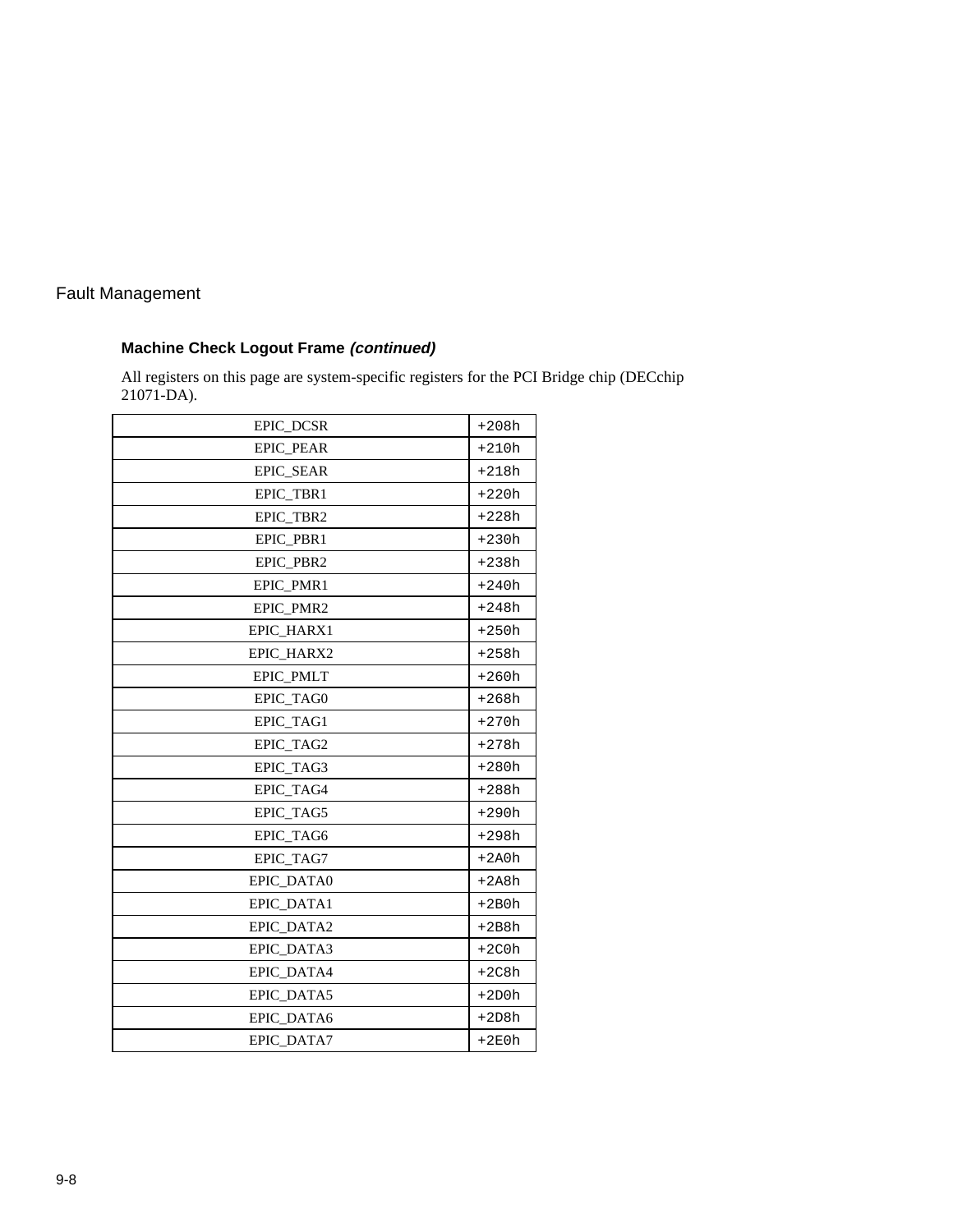# **Error Registers**

CPU internal errors are reported through the BIU\_STAT register

For CPU external interrupts, the PALcode parses the HIRR register in the CPU to determine the major error IRQ.

Once the interrupt is determined, the PALcode parses one of the registers shown in Table 9-7 for detailed information on the cause of the error.

**Table 9-7. Error Registers**

| <b>Nmemonic</b> | <b>Register Name</b>                       | <b>Bus Address</b> | MCLF <sup>5</sup> Offset |
|-----------------|--------------------------------------------|--------------------|--------------------------|
| <b>BIU STAT</b> | <b>Bus Interface Unit</b><br><b>Status</b> |                    | 168                      |
| <b>DCSR</b>     | Diag. Control $\&$<br><b>Status</b>        | 1 A000 0000        | 208                      |
| <b>GCR</b>      | Error & Diag.<br><b>Status</b>             | 1 8000 0000        | 1A <sub>0</sub>          |

# **PALcode and Operating System Responsibilities**

In handling errors, the PALcode is responsible for parsing the exception and building the logout frame. All errors produce the complete logout frame detailed in Table 9-7.

The PALcode is responsible for the following actions :

- Examines all error bits
- Decides on the nature of the machine check or interrupt
- Performs corrective action if possible
- Builds AlphaStation 400 Series Machine Check Logout Frame
- Builds stack frame
- Clears error bits

 $\overline{a}$ 

Passes control to the operating system through SCB

 $5MCLF =$  machine check log frame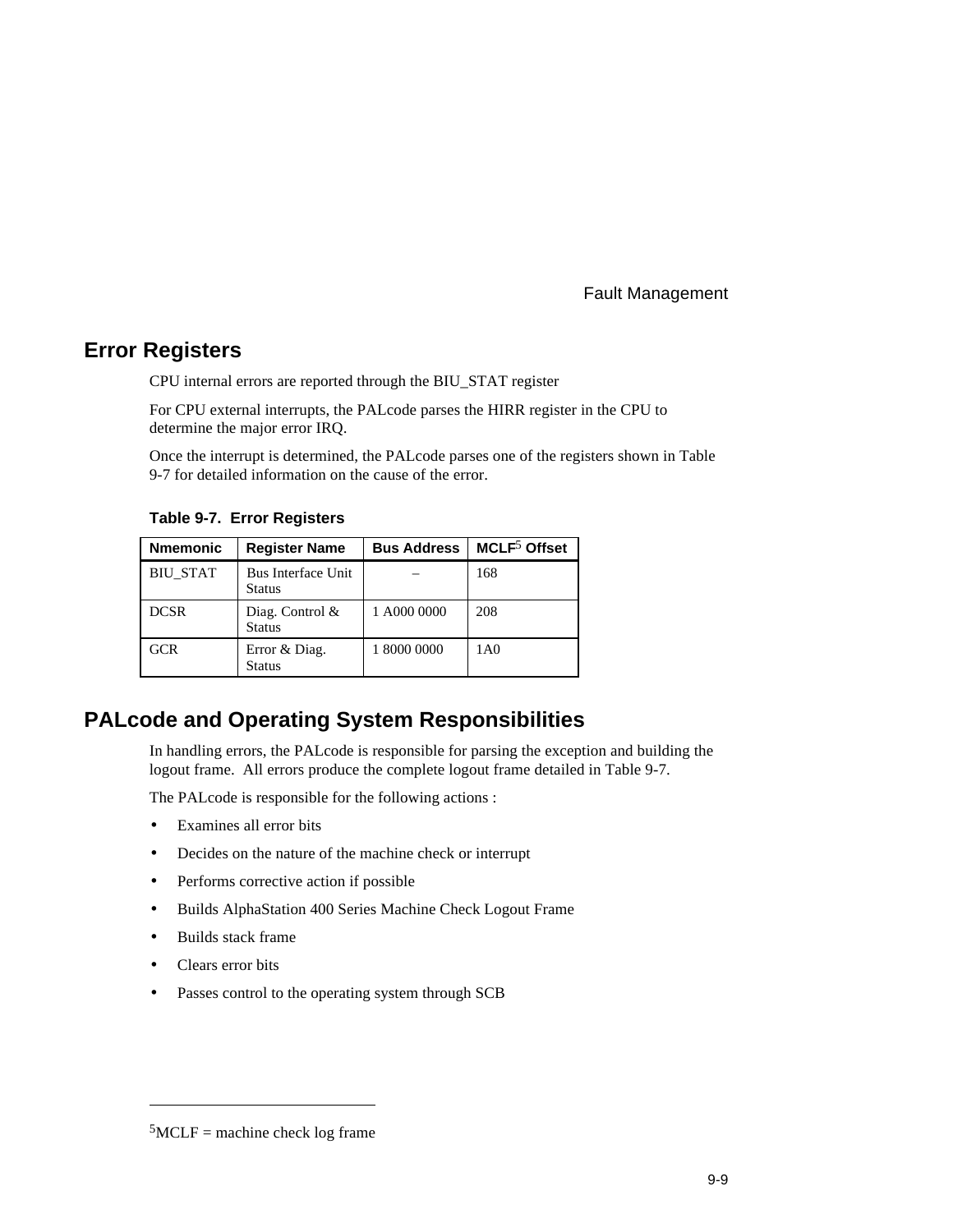The operating system machine check handler is responsible for the following actions :

- Creates kernel rvent jeader frame
- Appends the machine check logout frame
- Updates error log
- Executes fault analysis using the saved machine check frame and context

# **Error Format**

It is assumed that the user of this section will see the error as it is handed off to the operating system from the system PALcode. SCB offset can best organized this.

You can enter an error routine from either the CPU vectoring to an SCB or from a postmachine check process to reconstruct an error for reporting. The general layout for the remainder of this section is shown in Table 9-8 .

| <b>Machine Check Code</b> | Error                                                |
|---------------------------|------------------------------------------------------|
| Error Name                | The software name of the error.                      |
| Register name             | The register name and bit that identifies the error. |
| <b>Bit Description</b>    | Text describing the bit.                             |
| Recovery:                 |                                                      |
| Analysis:                 |                                                      |
| <b>Faulting FRU:</b>      |                                                      |

#### **Table 9-8. Error Format**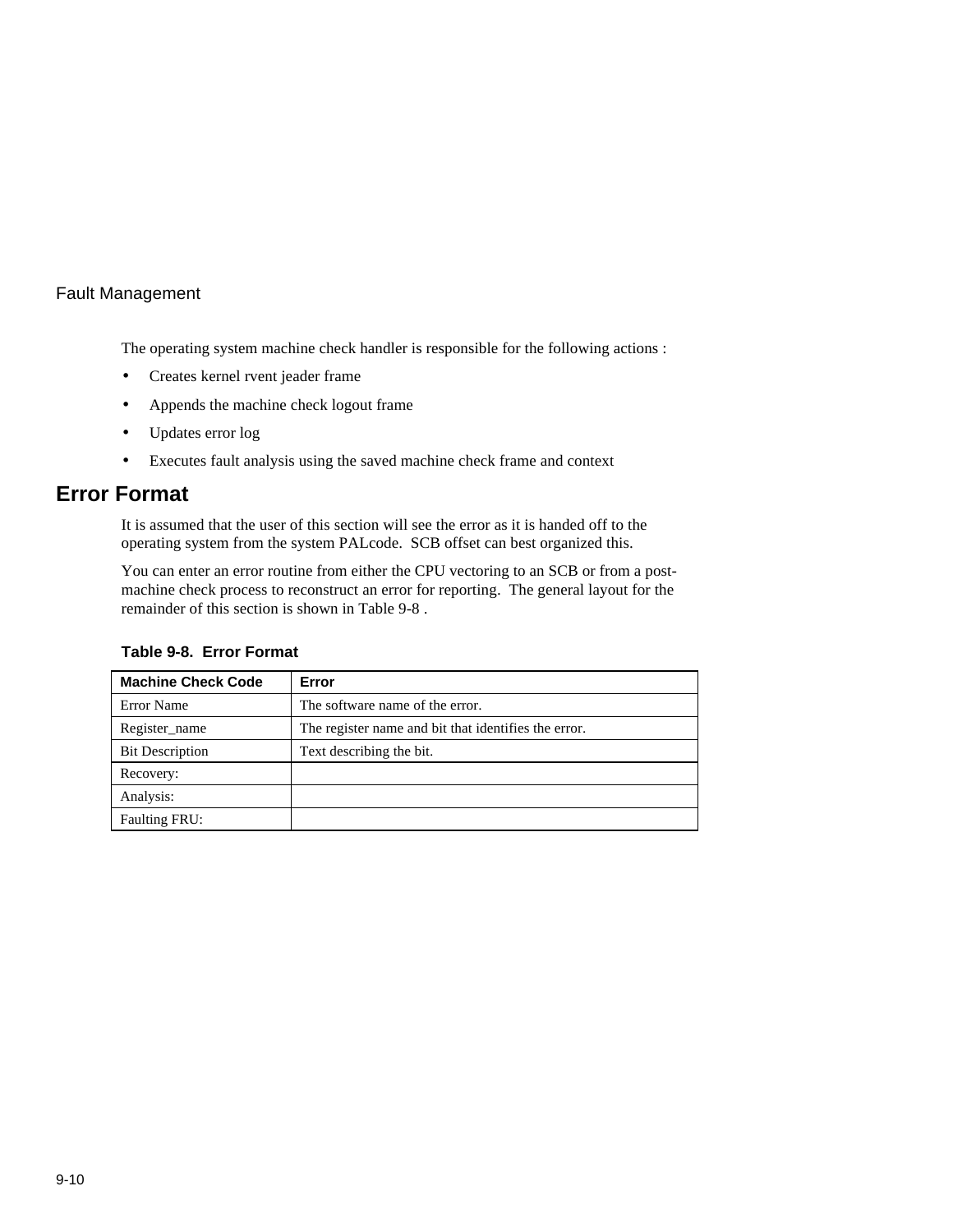# **SCB 660 Fatal Machine Checks**

Machine check codes vectoring through SCB 660 range from 0x201 to 0x20C . These machine checks cause an ERROR-IRQ interrupt on the CPU's IRQ0 line. This interrupt indicates that the PCI bridge chip detected an abnormal condition during a transaction.

# **Machine Check Code 0x201, Retry Timeout Error**

See Table 9-9 for information on the retry timeout errors .

| Error name:          | mchk\$c iort                                                                                                                                                                          |
|----------------------|---------------------------------------------------------------------------------------------------------------------------------------------------------------------------------------|
| Register name:       | EPIC DCSR bit $5> = 1 - i$ ORT (MCLF+208)                                                                                                                                             |
| Bit description:     | Retry Timeout Error CPU initiated R/W timed out.                                                                                                                                      |
| Recovery:            | Not recoverable. Clear error by writing to 1 A000 0000, bit<5> with a one.                                                                                                            |
| Analysis:            | A timeout error occurred after retrying access to the address [EPIC_PEAR ].<br>Examine PEAR (MCLF+210) bit<31:0> to determine the value of $AD < 31:0>$<br>when the error was logged. |
| <b>Faulting FRU:</b> | PCI or ISA option.                                                                                                                                                                    |

#### **Table 9-9. Error: Retry Timeout**

# **Machine Check Code 0x202, DMA Data Parity Error**

See Table 9-10 for information on machine check code 0x202, DMA data parity errors .

**Table 9-10. Error: DMA Data Parity Error**

| Error name:          | mchk\$c_ddpe                                                                                                                                                               |
|----------------------|----------------------------------------------------------------------------------------------------------------------------------------------------------------------------|
| Register name:       | EPIC_DCSR bit<8> $= 1 -$ dDPE (MCLF+208)                                                                                                                                   |
| Bit description:     | DMA Data Parity Error. A parity error occurred in the data phase of a DMA.                                                                                                 |
| Recovery:            | Not recoverable.                                                                                                                                                           |
| Analysis:            | A DMA parity error occurred at the address [EPIC_PEAR }. Examine PEAR<br>$(MCLF+210)$ bit $\lt 31:0$ to determine the value of AD $\lt 31:0$ when the error<br>was logged. |
| <b>Faulting FRU:</b> |                                                                                                                                                                            |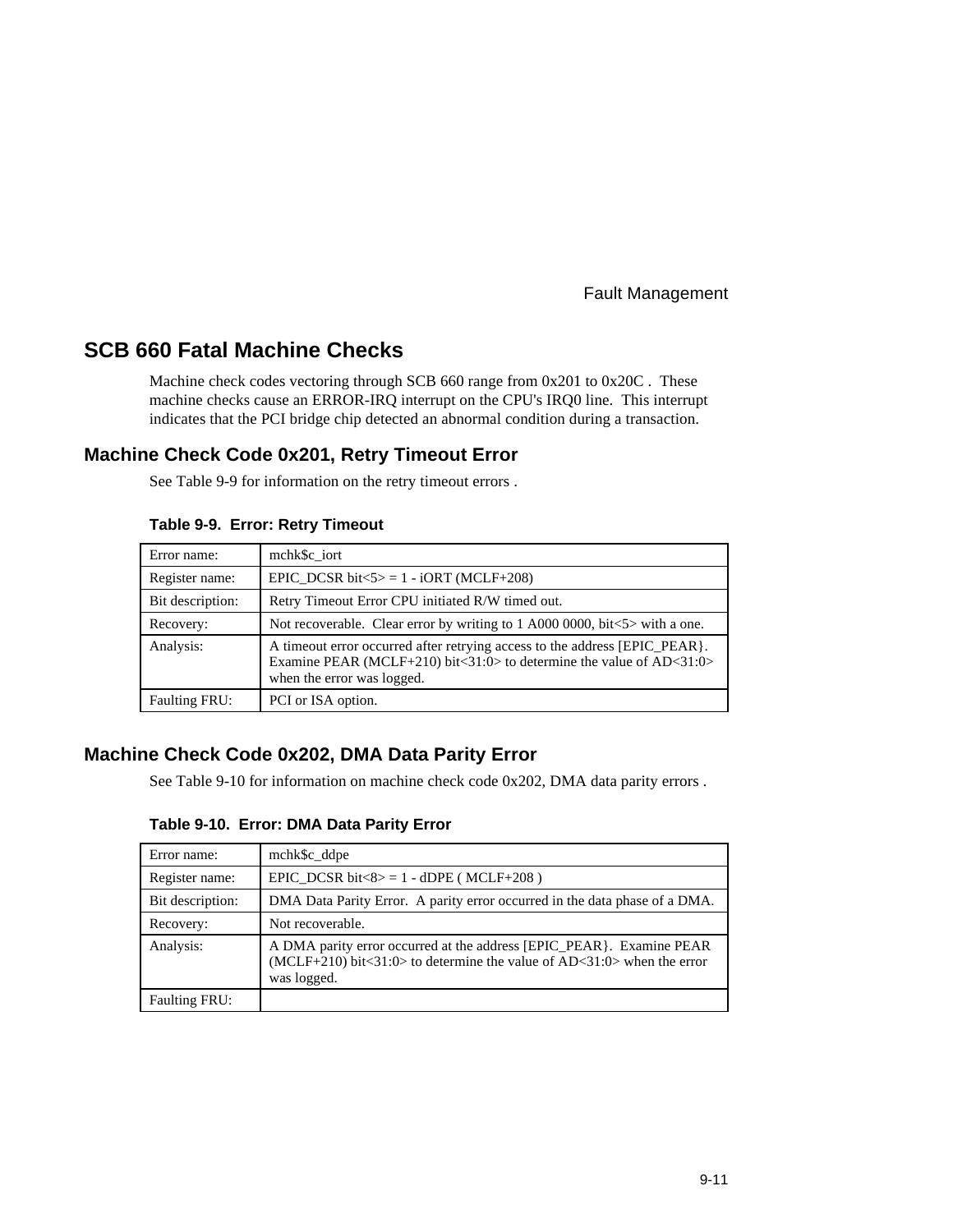# **Machine Check Code 0x203, I/O Parity Error**

See Table 9-11 for information on machine check code 0x203, I/O parity errors .

#### **Table 9-11. Error: I/O Parity**

| Error name:      | mchk\$c_iope                                                                                                                                                                                                                                               |
|------------------|------------------------------------------------------------------------------------------------------------------------------------------------------------------------------------------------------------------------------------------------------------|
| Register name:   | EPIC DCSR bit $\langle 9 \rangle = 1$ - iOPEI, /O Parity Error<br>$(MCLF+208)$                                                                                                                                                                             |
| Bit description: | An I/O parity error occurred in the data phase of an I/O R/W transaction.                                                                                                                                                                                  |
| Recovery:        | Not recoverable.                                                                                                                                                                                                                                           |
| Analysis:        | An I/O parity error occurred at [PEAR] during a [pCmd] cycle.                                                                                                                                                                                              |
|                  | (MCLF+208) bit<21:18>EPIC_DCSR - pCmd field which indicates the PCI<br>cycle type when the PCI initiated error is logged. Refer to Table 9-1 for PCI<br>Codes.(MCLF+210) bit<31:0> EPIC_PEAR - to determine value of<br>$AD < 31:0$ when error was logged. |
| Faulting FRU:    |                                                                                                                                                                                                                                                            |

# **Machine Check Code 0x204, Target Abort**

See Table 9-12 for information on machine check code 0x204, target abort .

| Error name:      | mchk\$c tabt                                                                                                                                                                                                                                                           |  |  |  |
|------------------|------------------------------------------------------------------------------------------------------------------------------------------------------------------------------------------------------------------------------------------------------------------------|--|--|--|
| Register name:   | EPCI DCSR bit<10> = $1 - tABT(MCLF+208)$                                                                                                                                                                                                                               |  |  |  |
| Bit description: | A PCI slave device ended an I/O R/W transaction using the PCI target abort<br>protocol.                                                                                                                                                                                |  |  |  |
| Recovery:        | Not recoverable. Clear error by writing to 1 A000 0000, bit $\lt 10$ with a one.                                                                                                                                                                                       |  |  |  |
| Analysis:        | A PCI option requested a target abort during a [pCmd] cycle to address<br><b>[EPIC PEAR]</b>                                                                                                                                                                           |  |  |  |
|                  | EPIC DCSR (MCLF+208) bit $<$ 21:18> - pCmd field which indicates the PCI<br>cycle type when the PCI initiated error is logged. Refer to Table 9-1 for PCI<br>Codes.                                                                                                    |  |  |  |
|                  | $(MCLF+210)$ bit $\lt 31:0$ EPIC PEAR - to determine value of AD $\lt 31:0$ when<br>error was logged.                                                                                                                                                                  |  |  |  |
|                  | Read 1 E006 0140 (SIO Device Status Register) (not saved in MCLF)<br>If bit $\lt 15:11$ = 0 - Determine the cause of abort<br>If bit $<$ 11 $>$ = 1 - SIO generated a target abort<br>If bit $\langle 12 \rangle = 1$ - SIO received target abort while master of bus. |  |  |  |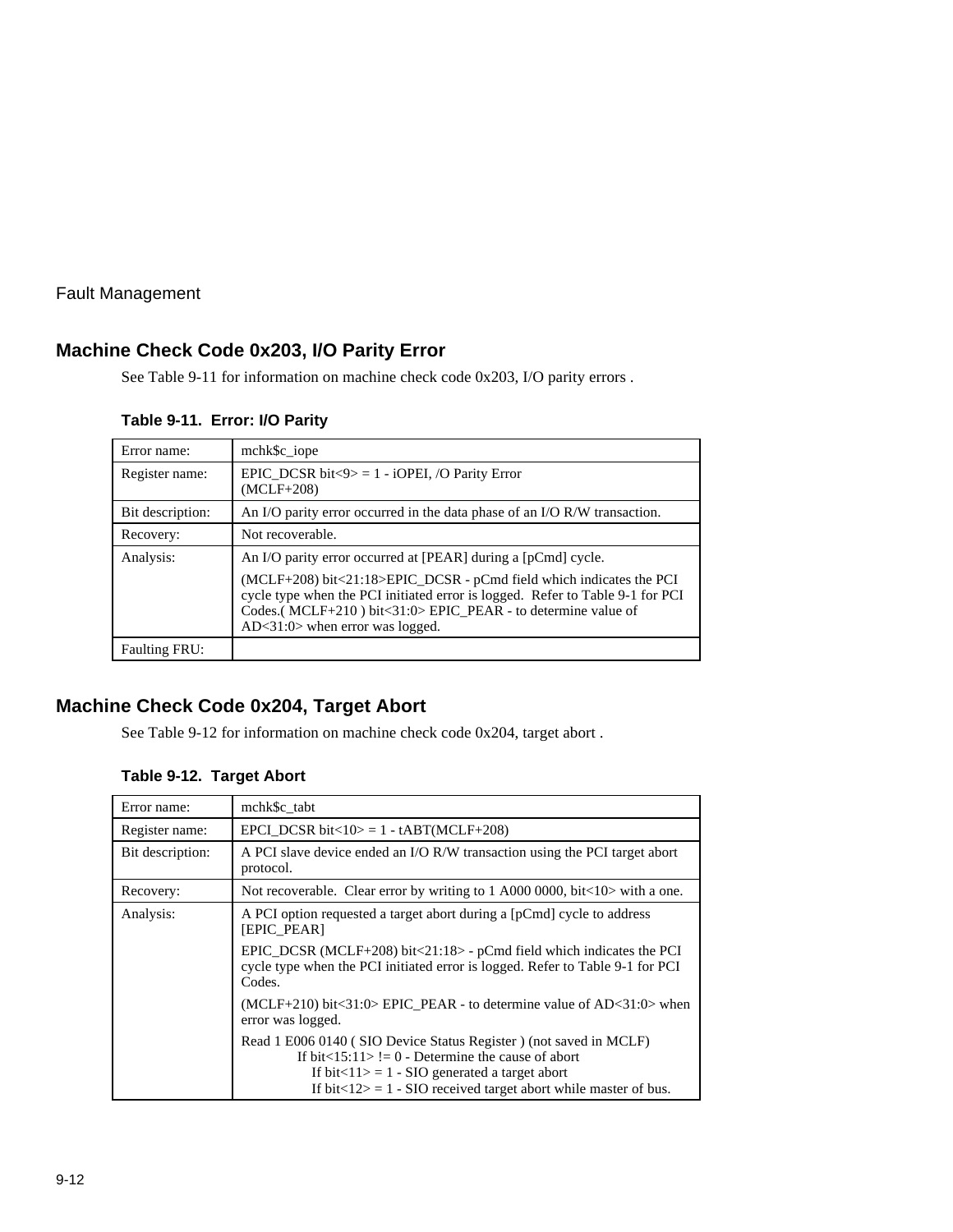# **Table 9-12. Target Abort (continued)**

| Analysis<br>(continued): | Read 1 E007 0140 - SCSI Device Status Register<br>If bit $\langle 15:11 \rangle = 0$ - Determine the cause of abort.                                                                                                                                                                                                                                                                                                                                                                                                                             |  |  |  |
|--------------------------|--------------------------------------------------------------------------------------------------------------------------------------------------------------------------------------------------------------------------------------------------------------------------------------------------------------------------------------------------------------------------------------------------------------------------------------------------------------------------------------------------------------------------------------------------|--|--|--|
|                          | If bit $<$ 15 $>$ = 1 - SCSI detected parity error<br>If bit $<$ 14 $>$ = 1 - SCSI signalled system error<br>If bit $<$ 13> = 1 - SCSI received master abort<br>If bit $<$ 12> = 1 - SCSI received target abort<br>If bit $\langle 11 \rangle = 1$ - SCSI signalled target abort<br>If bit $\langle 8 \rangle = 1$ - Parity Error checking is enabled plus SCSI<br>asserted PERR or observed PERR assert by the bus master                                                                                                                       |  |  |  |
|                          | Read 1 E00B 0000 - PCI Option Slot 1                                                                                                                                                                                                                                                                                                                                                                                                                                                                                                             |  |  |  |
|                          | If bit $\langle 15:11 \rangle = 0$ - Determine the cause of abort<br>If bit $\langle 15 \rangle = 1$ - Slot 1 Option detected parity error<br>If bit $<$ 14> = 1 - Slot 1 Option signalled system error<br>If bit $<$ 13> = 1 - Slot 1 Option received master abort<br>If bit $<$ 12> = 1 - Slot 1 Option received target abort<br>If $bit < 11 > 1 -$ Slot 1 Option signalled target abort<br>If bit $8 > 1$ - Parity Error checking is enabled plus Slot 1<br>Option asserted PERR or observed PERR assert by the bus<br>master                |  |  |  |
|                          | Read 1 E00C 0000 - PCI Option Slot 2                                                                                                                                                                                                                                                                                                                                                                                                                                                                                                             |  |  |  |
|                          | If bit $\langle 15:11 \rangle = 0$ - Determine the cause of abort                                                                                                                                                                                                                                                                                                                                                                                                                                                                                |  |  |  |
|                          | If $bit < 15 > 1$ - Slot 2 Option detected parity error<br>If bit $<$ 14> = 1 - Slot 2 Option signalled system error<br>If bit $<$ 13> = 1 - Slot 2 Option received master abort<br>If bit $<$ 12> = 1 - Slot 2 Option received target abort<br>If $bit < 11 > 1 -$ Slot 2 Option signalled target abort<br>If bit $\langle 8 \rangle = 1$ - Parity Error checking is enabled plus<br>Slot 2 Option asserted PERR or observed PERR<br>assert by the bus master.                                                                                  |  |  |  |
|                          | Read 1 E00D 0000 - PCI Option Slot 3                                                                                                                                                                                                                                                                                                                                                                                                                                                                                                             |  |  |  |
|                          | If bit $\langle 15:11 \rangle = 0$ - Determine the cause of abort                                                                                                                                                                                                                                                                                                                                                                                                                                                                                |  |  |  |
|                          | If bit $\langle 15 \rangle = 1$ - Slot 3 Option detected parity error<br>If bit $<$ 14> = 1 - Slot 3 Option signalled system error<br>If bit $<$ 13> = 1 - Slot 3 Option received master abort<br>If bit $<$ 12> = 1 - Slot 3 Option received target abort<br>If $bit < 11 > 1 -$ Slot 3 Option signalled target abort<br>If bit $8 > 1$ - Parity Error checking is enabled plus<br>Slot 3 Option asserted PERR or observed PERR assert<br>by the bus master<br>If bit $\langle 13 \rangle = 1$ - SIO generated a master abort while bus master. |  |  |  |
| Faulting FRU:            | PCI or ISA option.                                                                                                                                                                                                                                                                                                                                                                                                                                                                                                                               |  |  |  |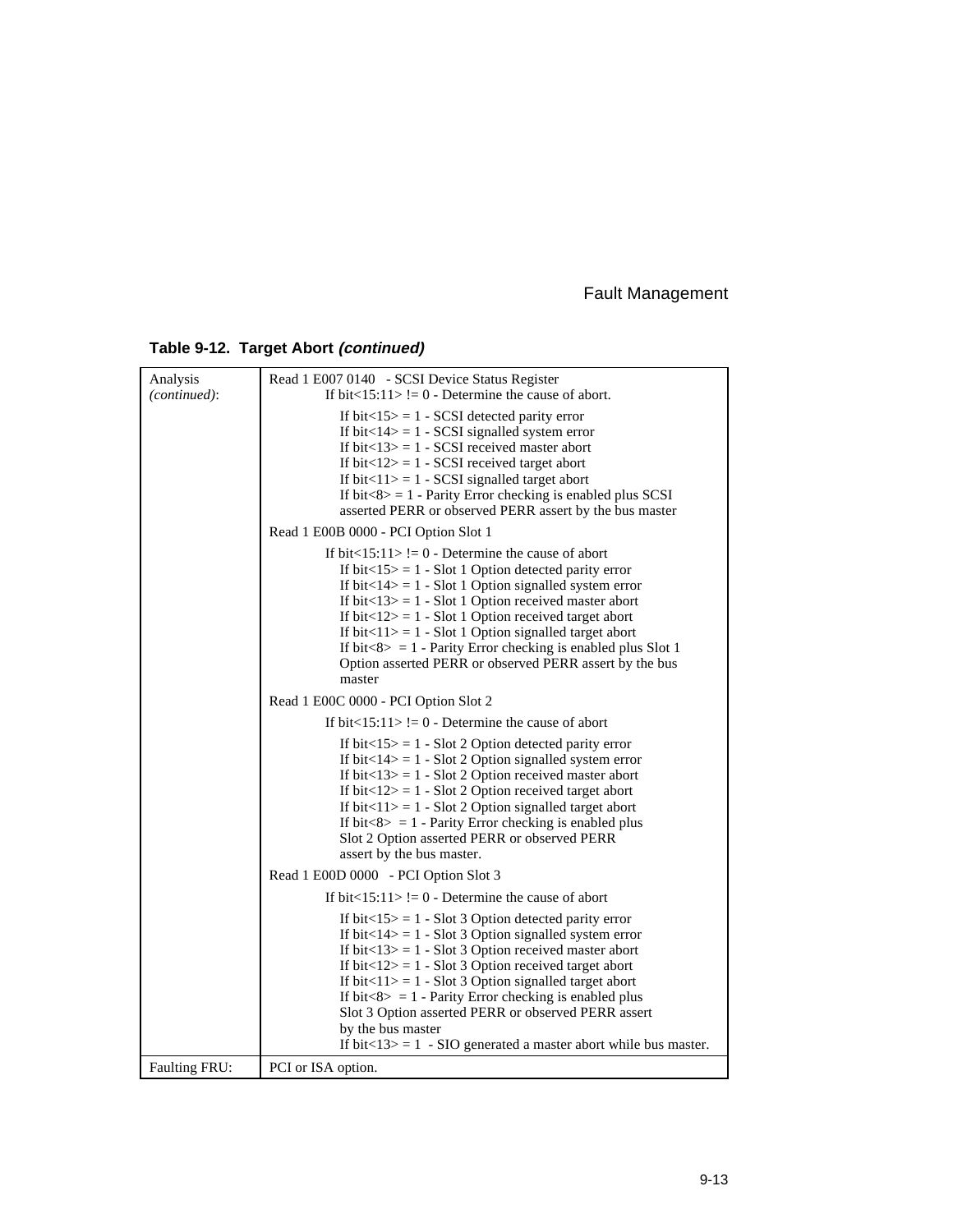# **Machine Check Code 0x205, No Device**

See Table 9-13 for information on machine check code 0x205, No Device .

#### **Table 9-13. No Device**

| Error name:          | mchk\$c ndev                                                                                                                                                                                                                                                                                                                                             |
|----------------------|----------------------------------------------------------------------------------------------------------------------------------------------------------------------------------------------------------------------------------------------------------------------------------------------------------------------------------------------------------|
| Register name:       | EPIC DCSR bit $<$ 11> = 1 - (MCLF+208)                                                                                                                                                                                                                                                                                                                   |
| Bit description:     | DEVSEL# was not asserted in response to an I/O R/W initiated by the EPIC<br>Chip.                                                                                                                                                                                                                                                                        |
| Recovery:            | Not recoverable Clear error by writing to 1 A000 0000, bit<11> with a one.                                                                                                                                                                                                                                                                               |
| Analysis:            | Either there is no device or the device at [EPIC_PEAR] did not respond<br>during a [ pCmd ] cycle. EPIC_DCSR - pCmd field (MCLF+208) bit<21:18><br>indicates the PCI cycle type when the PCI initiated error is logged. Refer to<br>Table 9-1 for PCI Codes. EPIC_PEAR( MCLF+210) bits<31:0> to<br>determine value of $AD < 31:0$ when error was logged. |
| <b>Faulting FRU:</b> | PCI or ISA option.                                                                                                                                                                                                                                                                                                                                       |

# **Machine Check Code 0x206, Correctable Memory Error**

See Table 9-14 for information on machine check code 0x206, correctable memory errors .

|  |  | Table 9-14. Error: Correctable Memory |  |
|--|--|---------------------------------------|--|
|--|--|---------------------------------------|--|

| Error name:          | mchk\$c cmrd                                                                                                                                                                                                                                                                                                   |
|----------------------|----------------------------------------------------------------------------------------------------------------------------------------------------------------------------------------------------------------------------------------------------------------------------------------------------------------|
| Register name:       | EPIC DCSR bit<12> = 1 - cMRD (MCLF+208)                                                                                                                                                                                                                                                                        |
| Bit description:     | Correctable Memory Error. This error should never occur since the<br>AlphaStation 200 and 400 Series systems do not use ECC.                                                                                                                                                                                   |
| Recovery:            | Not recoverable.                                                                                                                                                                                                                                                                                               |
| Analysis:            | A correctable memory error was reported. The cache and memory controller<br>chip reported an error in ECC which is not implimented. Check the state of<br>the DISABLE CORRECTABLE bit at MCLF+208 bit<3>. A one state is the<br>correct state( $MCLF+208$ ) bit $\lt3$ to report state of Disable Correctable. |
| <b>Faulting FRU:</b> | Motherboard (200 Series system) or CPU module (400 Series system).                                                                                                                                                                                                                                             |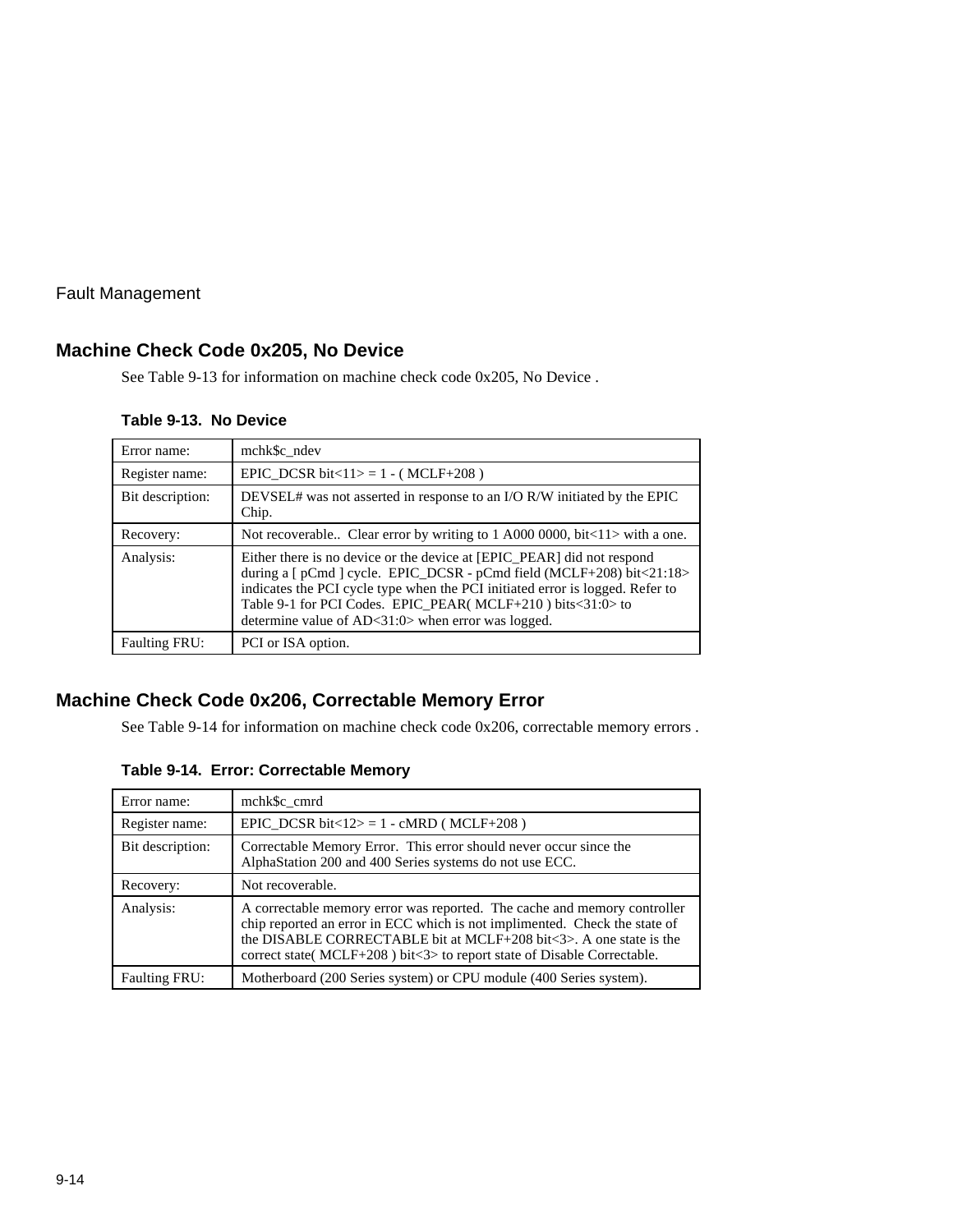#### **Machine Check Code 0x207, Uncorrectable Memory Error**

See Table 9-15 for information on machine check code 0x207, uncorrectable memory errors .

| Error name:          | mchk\$c umrd                                                                                                                                                                                                         |
|----------------------|----------------------------------------------------------------------------------------------------------------------------------------------------------------------------------------------------------------------|
| Register name:       | EPIC DCSR bit<13> = 1 - uMRD (MCLF+208)                                                                                                                                                                              |
| Bit description:     | Uncorrectable Memory Read Data. An uncorrectable error was encountered<br>by the PCI bridge (21071-DA) in the data read from the DMA Read Buffer in<br>the data path chips during a DMA read or scatter gather read. |
| Recovery:            | Not recoverable.                                                                                                                                                                                                     |
| Analysis:            | A memory read data error occurred at [SEAR]. Look at EPIC_SEAR<br>$(MCLF+218)$ bits $\langle 31:4 \rangle$ to determine value of sysAdr $\langle 33:6 \rangle$ when error was<br>logged.                             |
| <b>Faulting FRU:</b> |                                                                                                                                                                                                                      |

**Table 9-15. Error: Uncorrectable Memory**

# **Machine Check Code 0x208, Invalid Page Table Lookup**

See Table 9-16 for information on machine check code 0x208, invalid page table lookup.

| Error name:          | mchk\$c iptl                                                                                                                                            |  |
|----------------------|---------------------------------------------------------------------------------------------------------------------------------------------------------|--|
| Register name:       | EPIC DCSR bit $<14$ = 1 - iPTL (MCLF+208)                                                                                                               |  |
| Bit description:     | Invalid Page Table Lookup. The longword scatter/gather map entry being<br>accessed was invalid.                                                         |  |
| Recovery:            | Not recoverable.                                                                                                                                        |  |
| Analysis:            | An invalid access was detected during a [pCmd] cycle at address<br><b>[EPIC PEAR].</b>                                                                  |  |
|                      | If (MCLF+208) bit $\lt 5.8.9.10$ or 11> are set, the address for this error is lost.                                                                    |  |
|                      | EPIC_DCSR (MCLF+208) bits<21:18> - pCmd field indicates the PCI cycle<br>type when the PCI initiated error is logged. Refer to Table 9-1 for PCI Codes. |  |
|                      | EPIC_PEAR (MCLF+210) bit<31:0> - to determine value of AD<31:0> when<br>error was logged.                                                               |  |
| <b>Faulting FRU:</b> | SIMM, CPU module (400 Series system) or motherboard (200 Series system).                                                                                |  |

**Table 9-16. Invalid Page Table Lookup**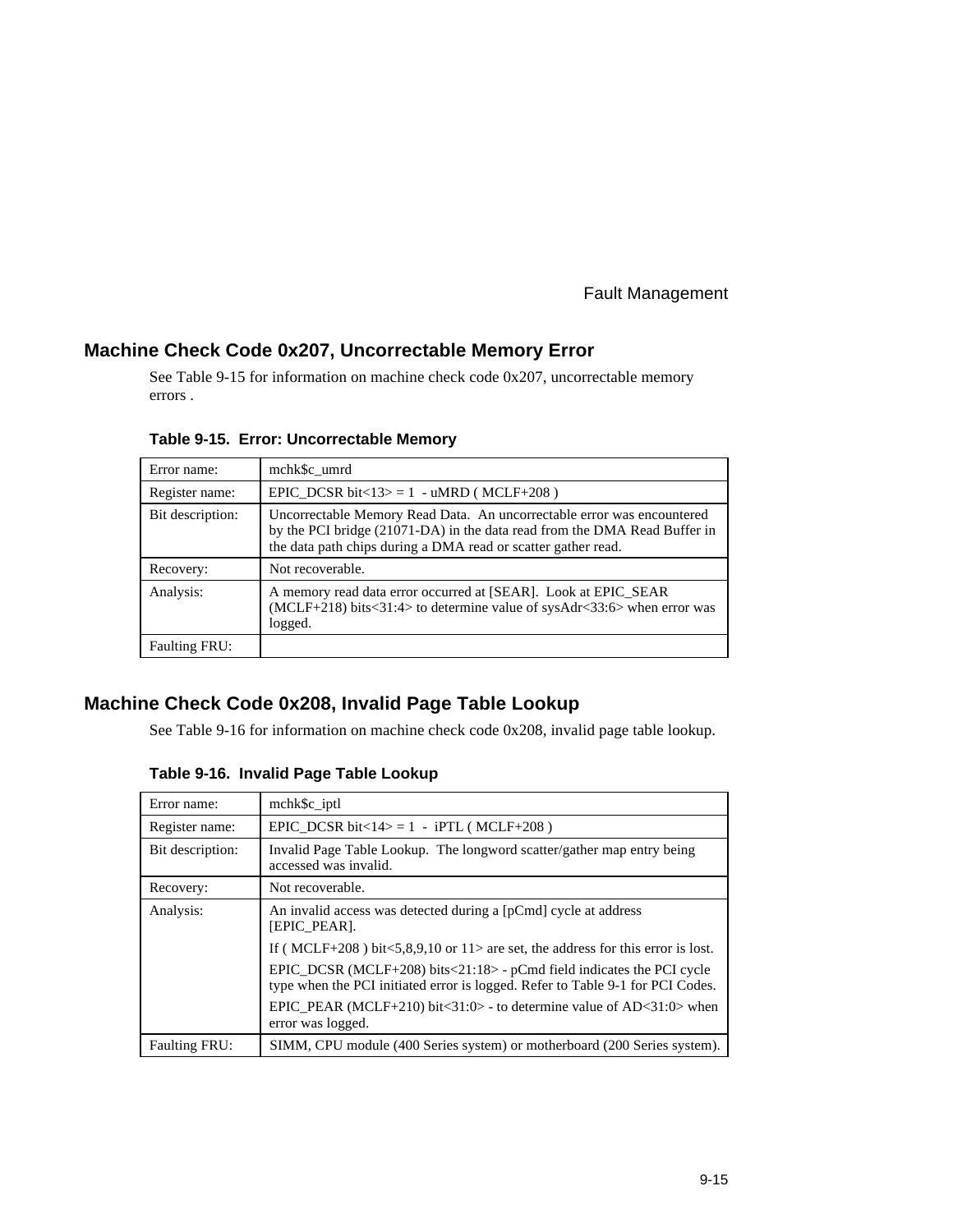# **Machine Check Code 0x209, Memory Error**

See Table 9-17 for information on machine check code 0x209, memory error .

#### **Table 9-17. Memory Error**

| Error name:      | mchk\$c merr                                                                                                                                                                                                                                                                                                                                                                                                                                                                                                                   |  |  |
|------------------|--------------------------------------------------------------------------------------------------------------------------------------------------------------------------------------------------------------------------------------------------------------------------------------------------------------------------------------------------------------------------------------------------------------------------------------------------------------------------------------------------------------------------------|--|--|
| Register name:   | EPIC DCSR bit<15> = 1 - mErr (MCLF+208)                                                                                                                                                                                                                                                                                                                                                                                                                                                                                        |  |  |
| Bit description: | Memory Error. An error code was recieved in the ioCAck<1:0> field in<br>response to a memory access.                                                                                                                                                                                                                                                                                                                                                                                                                           |  |  |
| Recovery:        | Not recoverable.                                                                                                                                                                                                                                                                                                                                                                                                                                                                                                               |  |  |
| Analysis:        | The SIMM bank containing the memory error wa [calculated bank].                                                                                                                                                                                                                                                                                                                                                                                                                                                                |  |  |
|                  | If (MCLF+208) bit<12 or $13$ are set, the address for this error is lost.                                                                                                                                                                                                                                                                                                                                                                                                                                                      |  |  |
|                  | EPIC_SEAR (MCLF+218) bit<31:4> - to determine value of sysAdr<33:6><br>when error was logged.                                                                                                                                                                                                                                                                                                                                                                                                                                  |  |  |
|                  | MCLF+1D8 bit<15:5><br>Bank 0 Base Address Register<br>$MCLF+1F0$ bit $\lt4:1$<br><b>Bank 0 Configuation Register</b><br>Bank 1 Base Address Register<br>$MCLF+1E0$ bit $<15:5>$<br>$MCLF+1F8 \text{ bit} < 4:1>$<br>Bank 1 Configuation Register<br>Bank 2 Base Address Register<br>$MCLF+1E8$ bit $<15:5>$<br><b>Bank 2 Configuation Register</b><br>$MCLF+200$ bit $<4:1>$<br>Compare Base Address Registers and order them Compare sysAdr <33:23><br>from sysBus Error Address Register to each and detemine which SIMM was |  |  |
|                  | being accessed.                                                                                                                                                                                                                                                                                                                                                                                                                                                                                                                |  |  |
|                  | Configuration $<$ 4:1 > encoding                                                                                                                                                                                                                                                                                                                                                                                                                                                                                               |  |  |
|                  | Bit < 4:1><br>Hex value<br><b>Memory Size</b>                                                                                                                                                                                                                                                                                                                                                                                                                                                                                  |  |  |
|                  | 0000<br>1024 MB<br>$0x7$ FFFF<br>0001<br>512 MB<br>$0x3$ FFFF<br>0010<br>256 MB<br>$0x1$ FFFF<br>0011<br>128 MB<br>0x0FFFF<br>0100<br>64 MB<br>$0x07$ FFF<br>0101<br>32 MB<br>0x03FFF<br>0110<br>16 MB<br>$0x01$ FFF<br>0111<br>8 MB<br>$0x00$ FFF<br>Reserved<br>1xxx                                                                                                                                                                                                                                                         |  |  |
| Faulting FRU:    | SIMM, CPU module (400 Series), or motherboard (200 Series).                                                                                                                                                                                                                                                                                                                                                                                                                                                                    |  |  |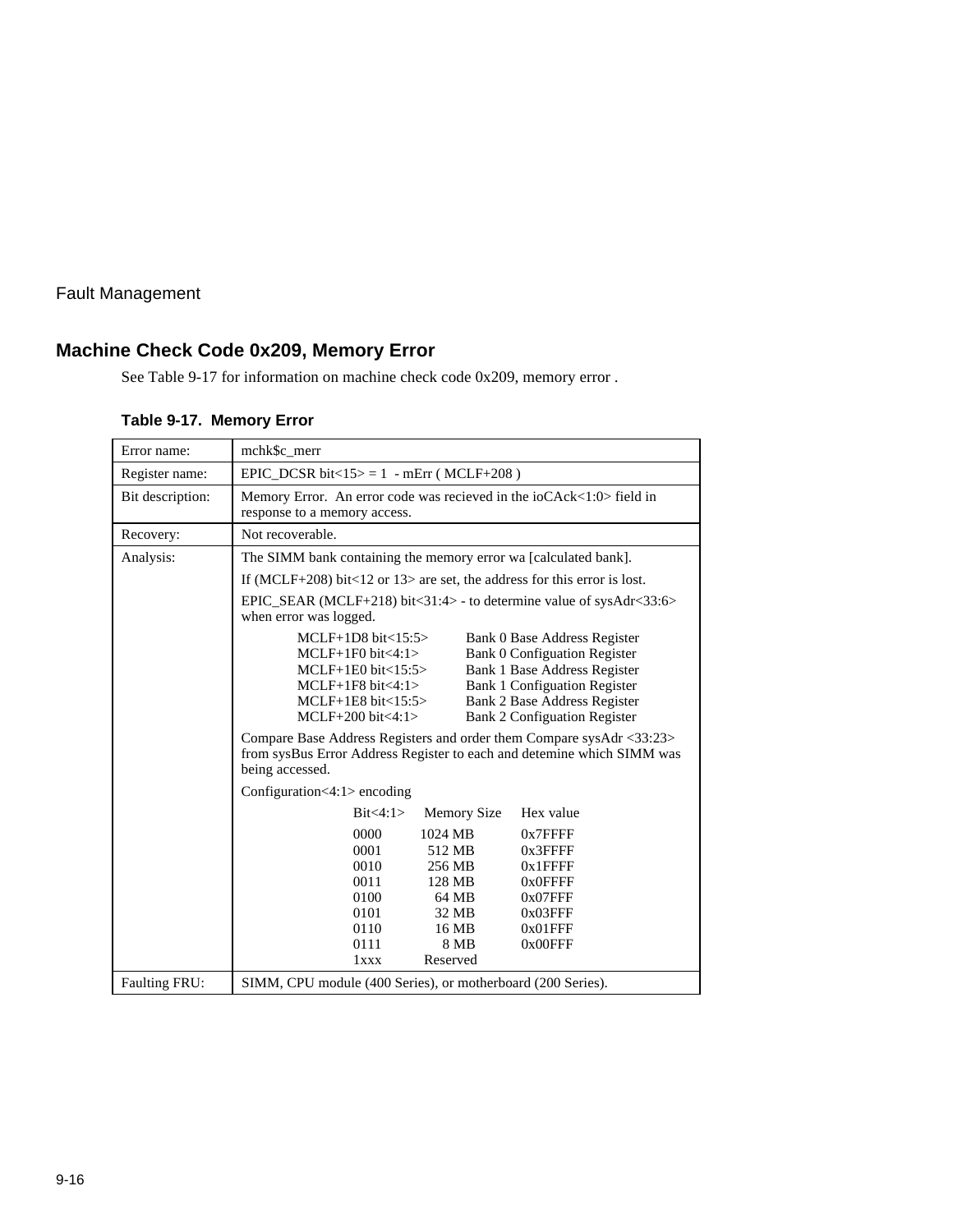#### **Machine Check Code 0x20A, Bcache Tag Address Parity Error**

See Table 9-18 for information on machine check code 0x20A, Bcache tag address parity error .

| Error name:          | mchk\$c_ctaperr                                                                                                                                                                      |  |
|----------------------|--------------------------------------------------------------------------------------------------------------------------------------------------------------------------------------|--|
| Register name:       | COMA_EDSR bit<1> $= 1$ (MCLF+1A8)                                                                                                                                                    |  |
| Bit description:     | Beache Tag Address Parity Error Indicates that a tag probe encountered bad<br>parity in the tag address RAM.                                                                         |  |
| Recovery:            | Not recoverable.                                                                                                                                                                     |  |
| Analysis:            | If COMA EDSR bit $\langle 4 \rangle = 1$ - a DMA transaction caused the error.<br>Then COMA EDSR bit $\langle 8:6 \rangle$ - ioCmd $\langle 2:0 \rangle$ state when error was logged |  |
|                      | If COMA_EDSR bit<4> = $0 - A$ CPU requested transaction caused error.<br>Then COMA_EDSR bit<8:6> - cpuCReq<2:0> state when error was logged                                          |  |
|                      | If COMA EDSR bit $5>$ = 1 - A victim write caused the error.                                                                                                                         |  |
| <b>Faulting FRU:</b> | CPU module (400 Series), or motherboard (200 Series).                                                                                                                                |  |

**Table 9-18. Bcache Tag Address Parity Error**

# **Machine Check Code 0x20B, Bcache Tag Control Parity Error**

See Table 9-19 for information on machine check code 0x20B, Bcache tag control parity error .

| Table 9-19. Bcache Tag Control Parity Error |  |
|---------------------------------------------|--|
|---------------------------------------------|--|

| Error name:          | mchk\$c_ctcperr                                                                                                                                              |
|----------------------|--------------------------------------------------------------------------------------------------------------------------------------------------------------|
| Register name:       | COMA EDSR bit $\langle 2 \rangle = 1$ - (MCLF+1A8)                                                                                                           |
| Bit description:     | Beache Tag Control Parity Error. Indicates that a tag probe encountered bad<br>parity in the tag control RAM.                                                |
| Recovery:            | Not recoverable.                                                                                                                                             |
| Analysis:            | If COMA_EDSR bit $\langle 4 \rangle = 1$ - A DMA transaction caused the error.<br>Then COMA EDSR bit $\lt 8:6$ - ioCmd $\lt 2:0$ state when error was logged |
|                      | If COMA_EDSR bit<4> = $0$ - A CPU requested transaction caused error.<br>Then COMA_EDSR bit<8:6> - cpuCReq<2:0> state when error was logged                  |
|                      | If COMA EDSR bit $5$ = 1 - A victim write caused the error.                                                                                                  |
| <b>Faulting FRU:</b> | CPU module (400 Series), or motherboard (200 Series).                                                                                                        |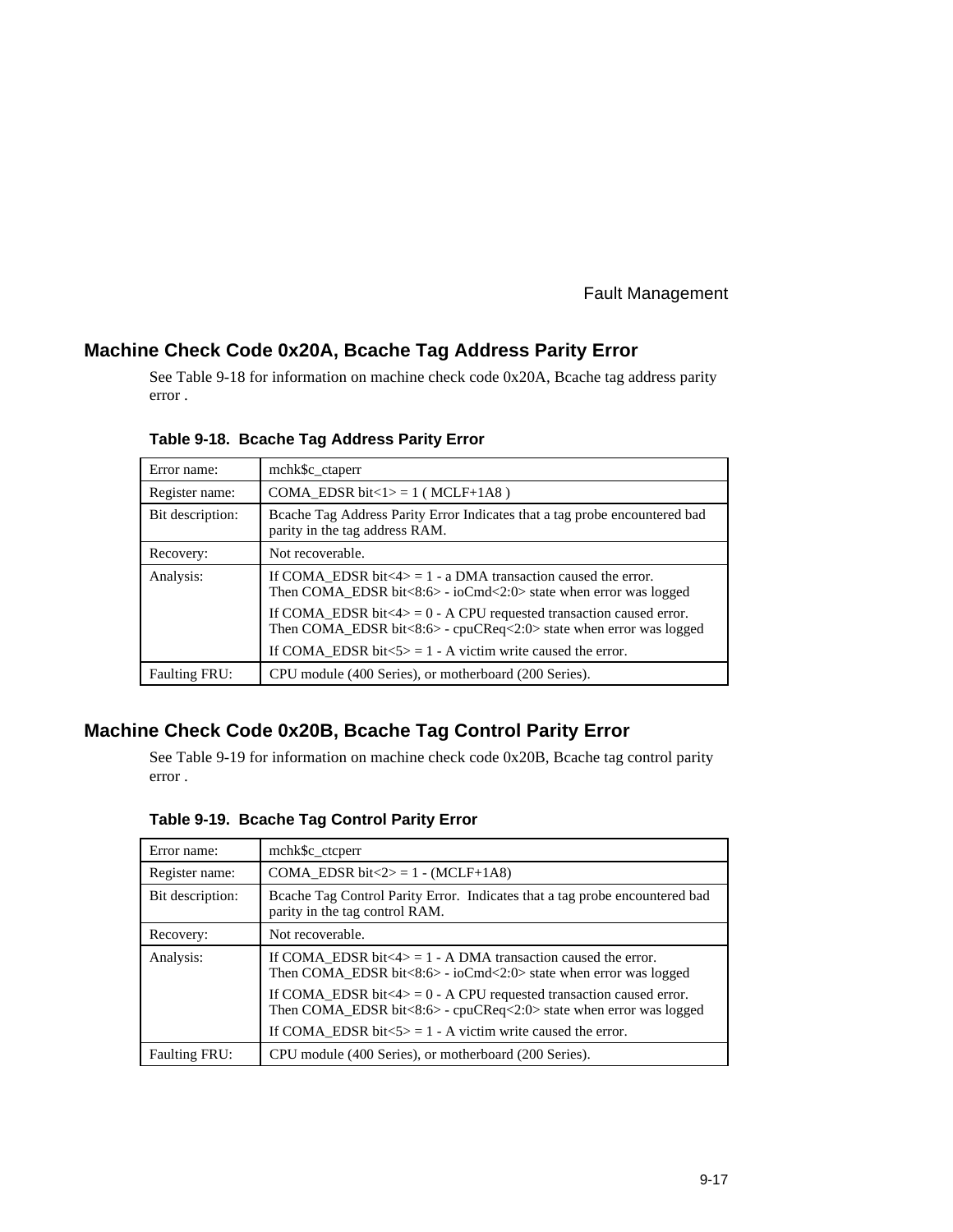# **Machine Check Code 0x20C, Nonexistent Memory Error**

See Table 9-20 for information on machine check code 0x20C, nonexistent memory error .

**Table 9-20. Nonexistent Memory Error**

| Error name:          | mchk\$c nxmerr                                                                                                                                                                       |  |
|----------------------|--------------------------------------------------------------------------------------------------------------------------------------------------------------------------------------|--|
| Register name:       | COMA EDSR bit $\langle 3 \rangle = 1$ - (MCLF+1A8)                                                                                                                                   |  |
| Bit description:     | Nonexistent Memory Error. Indicates that a read or write occurred to an<br>invalid address which does not map to any memory bank, CSR or I/O<br>quadrant.                            |  |
| Recovery:            | Not recoverable.                                                                                                                                                                     |  |
| Analysis:            | If COMA EDSR bit $\langle 4 \rangle = 1$ - A DMA transaction caused the error.<br>Then COMA EDSR bit $\langle 8:6 \rangle$ - ioCmd $\langle 2:0 \rangle$ state when error was logged |  |
|                      | If COMA_EDSR bit $\langle 4 \rangle = 0$ - A CPU requested transaction caused error.<br>Then COMA_EDSR bit<8:6> - cpuCReq<2:0> state when error was logged.                          |  |
|                      | If COMA EDSR bit $5$ = 1 - A victum write caused the error.                                                                                                                          |  |
| <b>Faulting FRU:</b> | CPU module (400 Series) or motherboard (200 Series).                                                                                                                                 |  |

# **Machine Check Code 0x20D, I/O Bus Error**

See Table 9-21 for information on machine check code 0x20D, I/O bus error .

| Error name:          | mchk\$c_siochk                                                                                                                                                                                                   |  |
|----------------------|------------------------------------------------------------------------------------------------------------------------------------------------------------------------------------------------------------------|--|
| Register name:       | HIRR bit $5 > 1$ (MCLF+140)                                                                                                                                                                                      |  |
| Bit description:     | IRQ3 - NMI/SERR - This interrupt indicates that an ISA or PCI device<br>detected an abnormal condition during a transaction.                                                                                     |  |
| Recovery:            | Not recoverable.                                                                                                                                                                                                 |  |
| Analysis:            | An I/O option at address [EPIC_PEAR] asserted IOCHK. EPIC_DCSR<br>$(MCLF+208)$ bit<21:18> - pCmd field indicates the PCI cycle type when the<br>PCI initiated error is logged. Refer to Table 9-1 for PCI Codes. |  |
|                      | EPIC PEAR (MCLF+210) bit $<$ 31:0> - to determine value of AD $<$ 31:0> when<br>error was logged.                                                                                                                |  |
|                      | Read register at 1 C000 0C20 (SIO Status and Control Register).<br>Bit<6> set indicates an ISA option reported the error.<br>Bit<7> set indicates a PCI option reported the error.                               |  |
| <b>Faulting FRU:</b> | ISA option or PCI option.                                                                                                                                                                                        |  |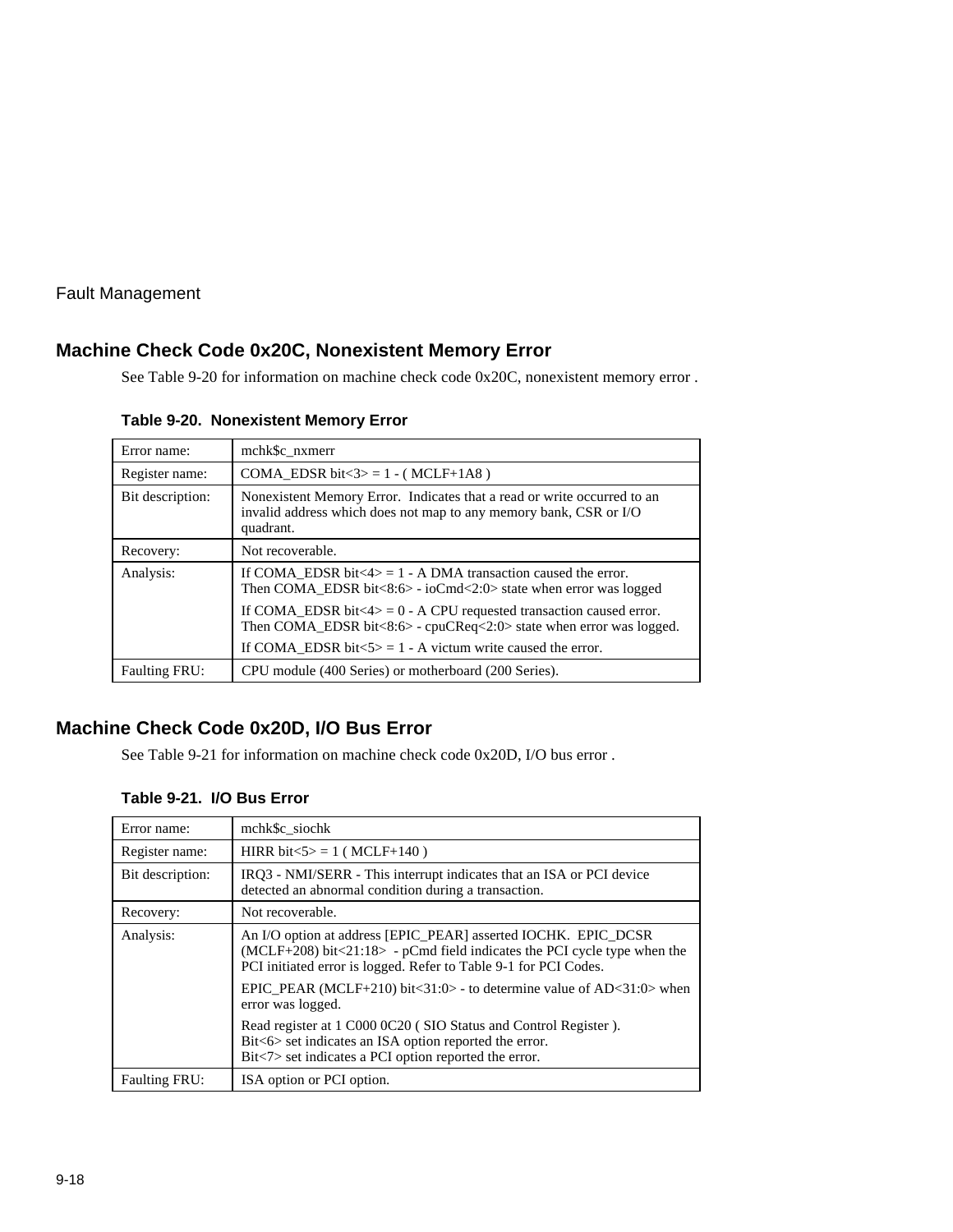# **Machine Check Code 0x80, Bcache Tag Parity Error**

See Table 9-22 for information on machine check code 0x80, Bcache tag parity error .

| Error name:          | mchk\$c_tperr                                                                             |                                                                                                          |  |
|----------------------|-------------------------------------------------------------------------------------------|----------------------------------------------------------------------------------------------------------|--|
| Register name:       | BIU STAT bit $3> = 1$ (MCLF+168)                                                          |                                                                                                          |  |
| Bit description:     | A backup cache tag probe encountered bad parity in the tag address RAM                    |                                                                                                          |  |
| Recovery:            | Not recoverable.                                                                          |                                                                                                          |  |
| Analysis:            | $BIU\_STAT$ bit $<6:4>$ - Indicates cycle type on the cReg h pins when error<br>occurred. |                                                                                                          |  |
|                      | BIU_ADDR - Contains the physical address associated with this error<br>bits < 7:0>        |                                                                                                          |  |
|                      | BC_TAG - Backup Cache Tag Register null cycle                                             |                                                                                                          |  |
|                      | If BC TAG bit $<0> = 1$                                                                   | Indicates the last operation before an error<br>was logged was a HIT to backup cache                     |  |
|                      | $BC$ TAG bit $\lt 1$                                                                      | Contains the state of the TAGCTL P control<br>parity bit                                                 |  |
|                      | $BC$ TAG bit $\langle 2 \rangle$<br>$BC$ TAG bit $\langle 3 \rangle$ -                    | Contains the state of the TAGCTL_D dirty bit<br>Contains the state of the TAGCTL_S shared<br>bit $(n/a)$ |  |
|                      | $BC$ TAG bit $\langle 4 \rangle$                                                          | Contains the state of the TAGCTL V Valid bit                                                             |  |
|                      | $BC$ TAG bit $\lt 21:5$                                                                   | Contains the value of $TAG<33:17>$                                                                       |  |
|                      | $BC$ TAG bit $\langle 22 \rangle$                                                         | Contains the state of the TAG P data parity bit                                                          |  |
| <b>Faulting FRU:</b> | CPU module (400 Series), or motherboard (200 Series).                                     |                                                                                                          |  |

**Table 9-22. Bcache Tag Parity Error**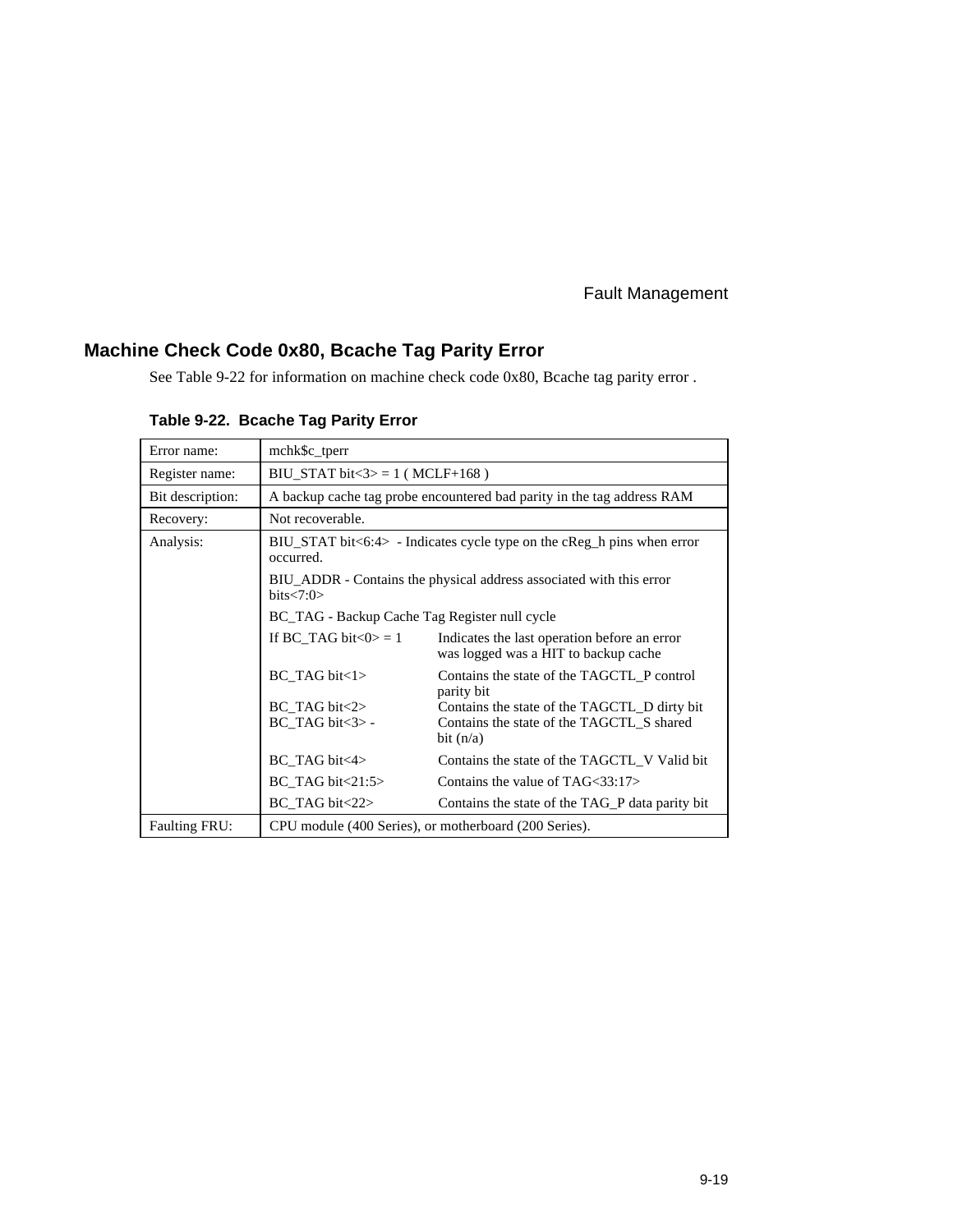# **Machine Check Code 0x82, Bcache Tag Control Parity Error**

See Table 9-23 for information on machine check code 0x82, Bcache tag control parity error .

| Error name:          | mchk\$c_tcperr                                                          |                                                                                      |
|----------------------|-------------------------------------------------------------------------|--------------------------------------------------------------------------------------|
| Register name:       | BIU_STAT bit $\langle 3 \rangle = 1$ (MCLF+168)                         |                                                                                      |
| Bit description:     | A backup cache tag probe encountered bad parity in the tag control RAM. |                                                                                      |
| Recovery:            | Not recoverable.                                                        |                                                                                      |
| Analysis:            | BIU_STAT bit<6:4>                                                       | Indicates cycle type on the cReg h pins when<br>error occurred.                      |
|                      | <b>BIU ADDR</b>                                                         | Contains the physical address associated with<br>this error bits $< 7:0>$            |
|                      | <b>BC_TAG</b>                                                           | Backup Cache Tag Register null cycle                                                 |
|                      | If BC_TAG bit $<0> = 1$                                                 | Indicates the last operation before an error was<br>logged was a HIT to backup cache |
|                      | $BC$ TAG bit $\langle 1 \rangle$                                        | Contains the state of the TAGCTL_P control<br>parity bit                             |
|                      | $BC$ TAG bit $\langle 2 \rangle$ -                                      | Contains the state of the TAGCTL D dirty bit                                         |
|                      | $BC$ TAG bit $\langle 3 \rangle$ -                                      | Contains the state of the TAGCTL S shared<br>bit $(n/a)$                             |
|                      | $BC$ TAG bit $\lt 4$ -                                                  | Contains the state of the TAGCTL V Valid bit                                         |
|                      | $BC\_TAG$ bit $\lt 21:5$                                                | Contains the value of $TAG<33:17>$                                                   |
|                      | $BC\_TAG$ bit $\langle 22 \rangle$                                      | Contains the state of the TAG P data parity bit                                      |
| <b>Faulting FRU:</b> | CPU module (400 Series) or motherboard (200 Series).                    |                                                                                      |

**Table 9-23. Bcache Tag Control Parity Error**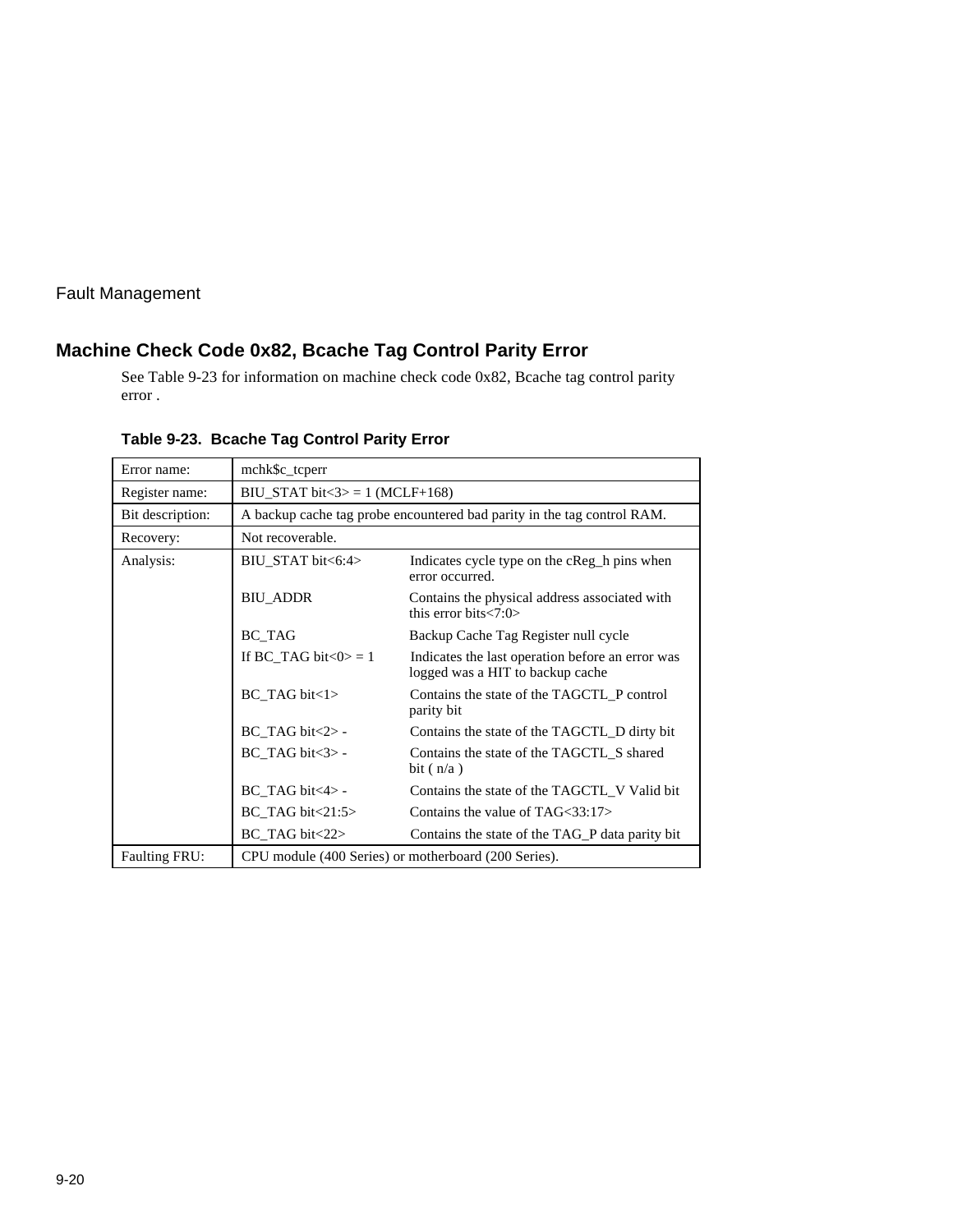# **SCB 670 PROCESSOR FATAL MACHINE CHECKS**

# **Machine Check Code 0x84, Hard Error**

See Table 9-24 for information on machine check code 0x84, hard error .

#### **Table 9-24. Hard Error**

| Error name:          | mchk\$c herr                                                                                                    |
|----------------------|-----------------------------------------------------------------------------------------------------------------|
| Register name:       | BIU_STAT bit $\lt 1$ = 1 (MCLF+168)                                                                             |
| Bit description:     | Indicates an CPU external cycle was terminated with a HARD_ERROR on<br>cAck_h pins. This mode is not supported. |
| Recovery:            | Not recoverable.                                                                                                |
| Analysis:            |                                                                                                                 |
| <b>Faulting FRU:</b> |                                                                                                                 |

# **Machine Check Code 0x86, Correctable ECC**

See Table 9-25 for information on machine check code 0x86, correctable ECC .

#### **Table 9-25. Correctable ECC**

| Error name:          | mchk\$c ecc c                                                |
|----------------------|--------------------------------------------------------------|
| Register name:       | This machine check is not implemented in the 21064 CPU chip. |
| Bit description:     |                                                              |
| Recovery:            | Not recoverable.                                             |
| Analysis:            |                                                              |
| <b>Faulting FRU:</b> |                                                              |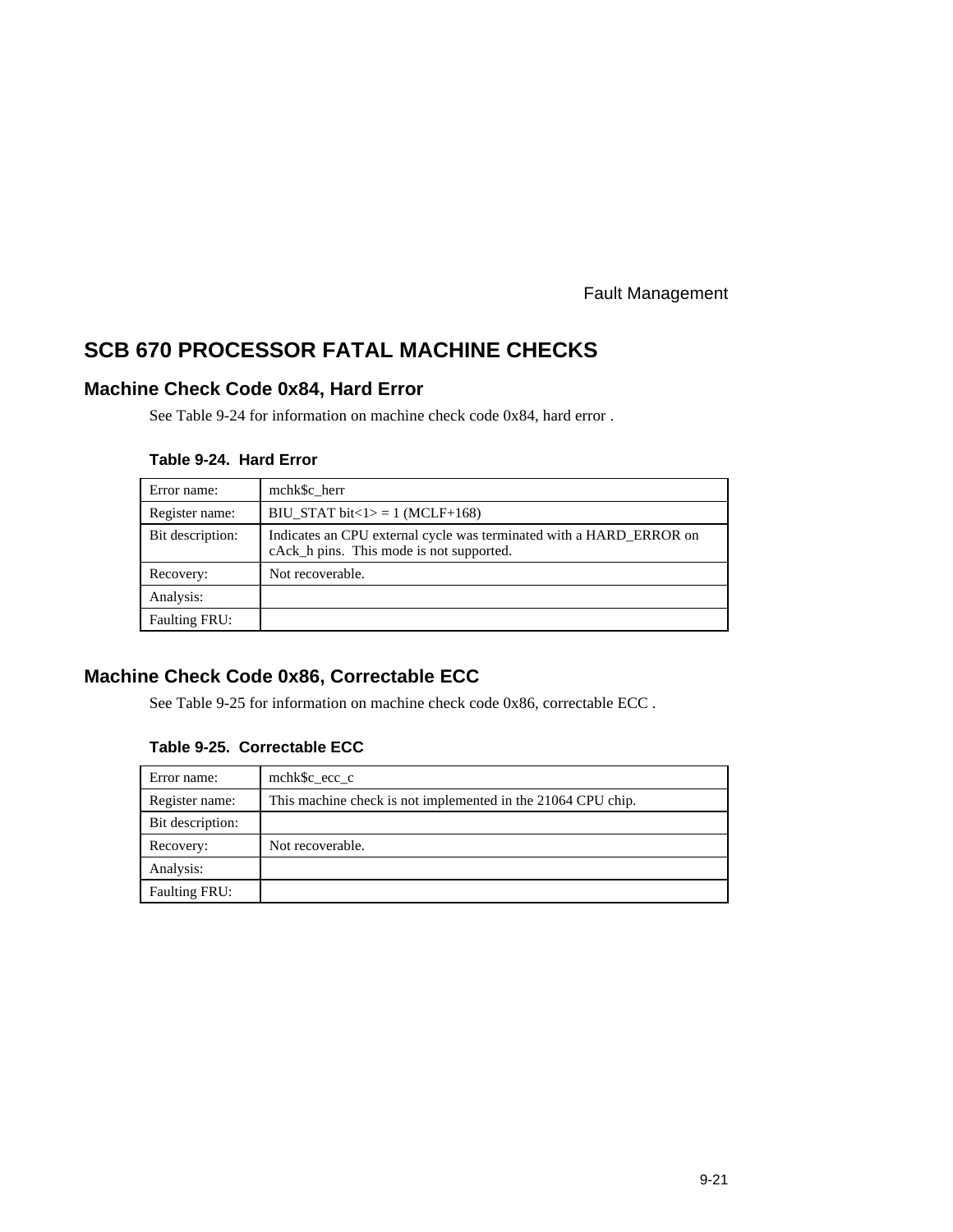#### **Machine Check Code 0x88, Noncorrectable ECC**

See Table 9-26 for information on machine check code 0x88, noncorrectable ECC .

| Error name:      | mchk\$c ecc nc                                               |
|------------------|--------------------------------------------------------------|
| Register name:   | This machine check is not implemented in the 21064 CPU chip. |
| Bit description: |                                                              |
| Recovery:        | Not recoverable.                                             |
| Analysis:        |                                                              |
| Faulting FRU:    |                                                              |

#### **Table 9-26. Noncorrectable ECC**

# **Machine Check Code 0x8A, Unknown Error**

See Table 9-27 for information on machine check code 0x8A, unknown error .

#### **Table 9-27. Unknown Error**

| Error name:      | mchk\$c unknown                                                                                                               |
|------------------|-------------------------------------------------------------------------------------------------------------------------------|
| Register name:   | BIU_STAT (MCLF+168)                                                                                                           |
|                  | EPIC DCSR (MCLF+1A0)                                                                                                          |
|                  | COMA GCR (MCLF+208)                                                                                                           |
| Bit description: |                                                                                                                               |
| Recovery:        |                                                                                                                               |
| Analysis:        | If none of the error registers contain a bit that is set to indicate an error, an<br>unknown error machine check will result. |
| Faulting FRU:    |                                                                                                                               |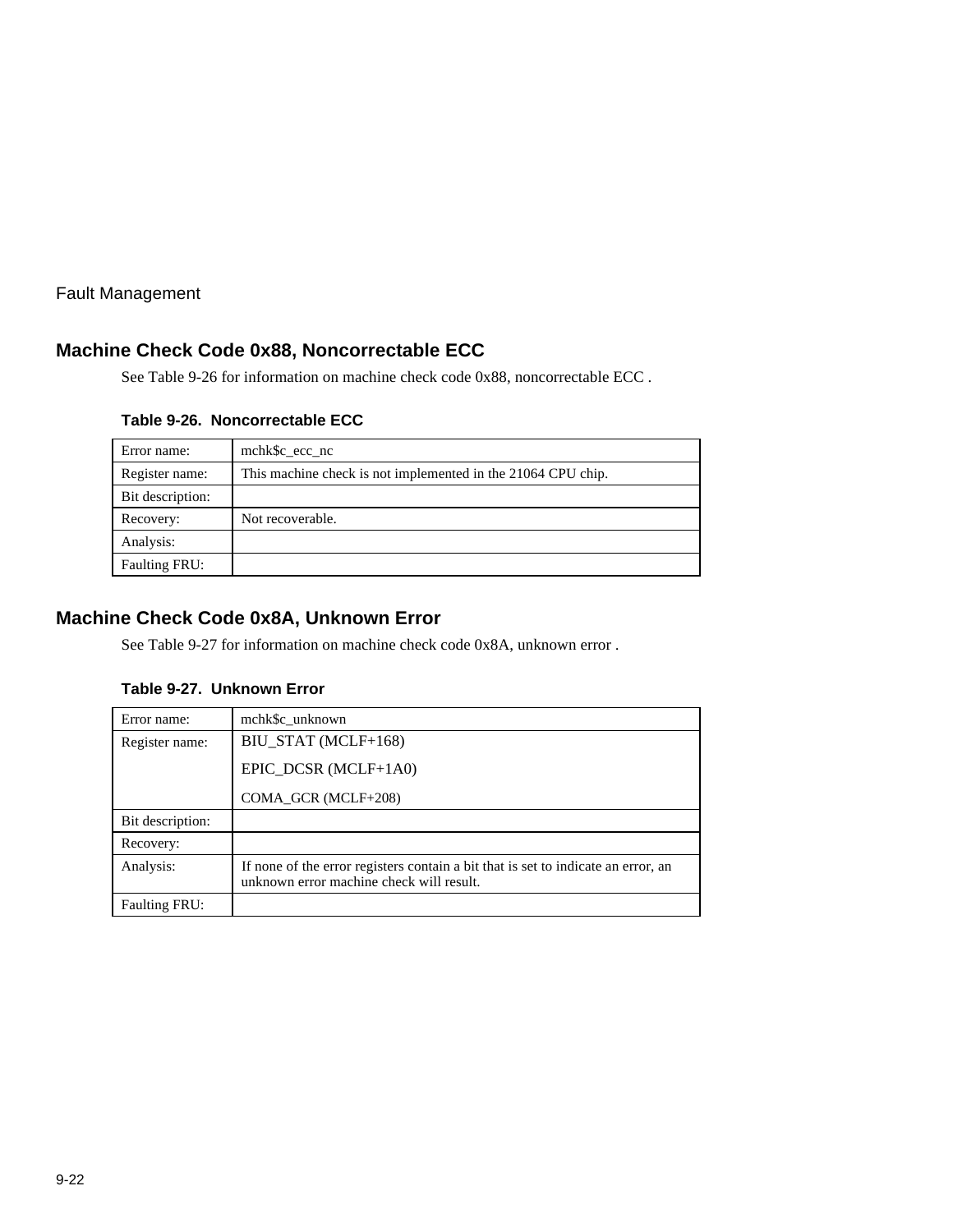# **Machine Check Code 0x8C, Soft Error**

See Table 9-28 for information on machine check code 0x8C, soft error .

#### **Table 9-28. Soft Error**

| Error name:          | mchk\$c Cacksoft                                                                                                                                                                         |
|----------------------|------------------------------------------------------------------------------------------------------------------------------------------------------------------------------------------|
| Register name:       | BIU_STAT bit $\langle 2 \rangle = 1$ (MCLF+168)                                                                                                                                          |
| Bit description:     | Indicates an CPU external cycle was terminated with a SOFT ERROR on<br>cAck_h pins. This mode is not supported.                                                                          |
| Recovery:            | Not recoverable.                                                                                                                                                                         |
| Analysis:            | If this error occurs, the ABOX CTL bit $\langle 2 \rangle$ was set and a device returned a<br>soft error code with Ack_h. This mode is not supported. ABOX_CTL bit<2><br>should be zero. |
| <b>Faulting FRU:</b> |                                                                                                                                                                                          |

# **Machine Check Code 0x8E, Bugcheck**

See Table 9-29 for information on machine check code 0x8E, bugcheck .

#### **Table 9-29. Bugcheck**

| Error name:          | mchk\$c_bugcheck                                                                  |
|----------------------|-----------------------------------------------------------------------------------|
| Register name:       |                                                                                   |
| Bit description:     |                                                                                   |
| Recovery:            | Not recoverable.                                                                  |
| Analysis:            | This machine check is the result of a breakpoint being executed in debug<br>mode. |
| <b>Faulting FRU:</b> |                                                                                   |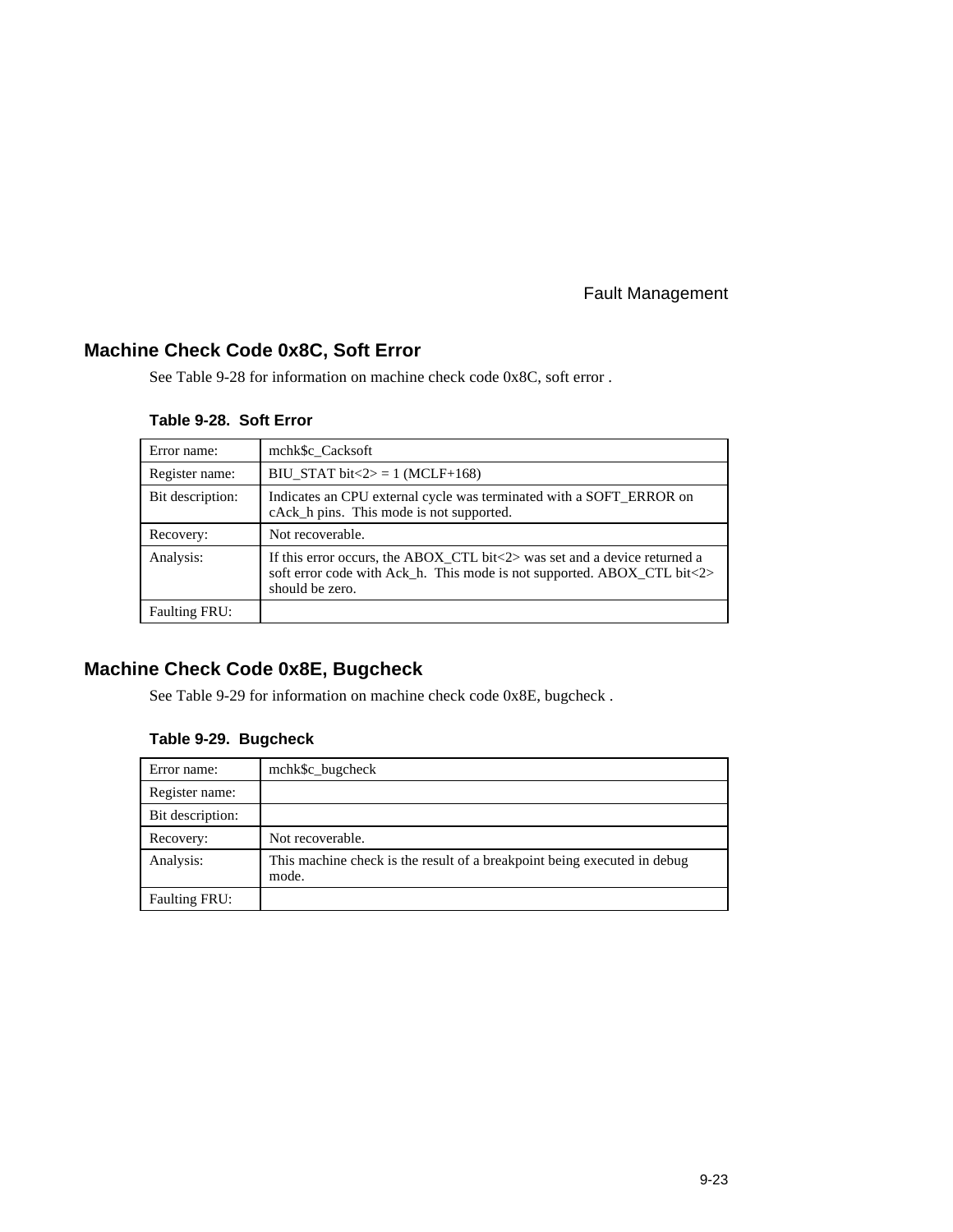# **Machine Check Code 0x90, OS Bugcheck**

See Table 9-30 for information on machine check code 0x90, OS bugcheck .

|  |  | Table 9-30. OS Bugcheck |  |
|--|--|-------------------------|--|
|--|--|-------------------------|--|

| Error name:      | mchk\$c_os_bugcheck |
|------------------|---------------------|
| Register name:   |                     |
| Bit description: |                     |
| Recovery:        | Not recoverable.    |
| Analysis:        |                     |
| Faulting FRU:    |                     |

# **Machine Check Code 0x92, Primary Cache Data Fill Error (Dcache)**

See Table 9-31 for information on machine check code 0x92, primary cache data fill error (Dcache) .

| Error name:          | mchk\$c_dcperr                                                                                                |                                                                                                 |  |  |  |
|----------------------|---------------------------------------------------------------------------------------------------------------|-------------------------------------------------------------------------------------------------|--|--|--|
| Register name:       | BIU_STAT bit<10> = 1 and BIU_STAT bit<11> = 0 (MCLF+168)                                                      |                                                                                                 |  |  |  |
| Bit description:     | Indicates that data with a parity error was received from Beache or memory<br>while performing a Dcache fill. |                                                                                                 |  |  |  |
| Recovery:            | Not recoverable.                                                                                              |                                                                                                 |  |  |  |
| Analysis:            | BIU STAT bit $<$ 13:12 $>$                                                                                    | Identifies the quadword within the hexaword<br>primary cache fill block which caused the error. |  |  |  |
|                      | <b>FILL ADDR</b>                                                                                              | Contains the physical address associated with<br>this error in bits $<$ 14:8>                   |  |  |  |
| <b>Faulting FRU:</b> | CPU module (400 Series) or motherboard (200 Series).                                                          |                                                                                                 |  |  |  |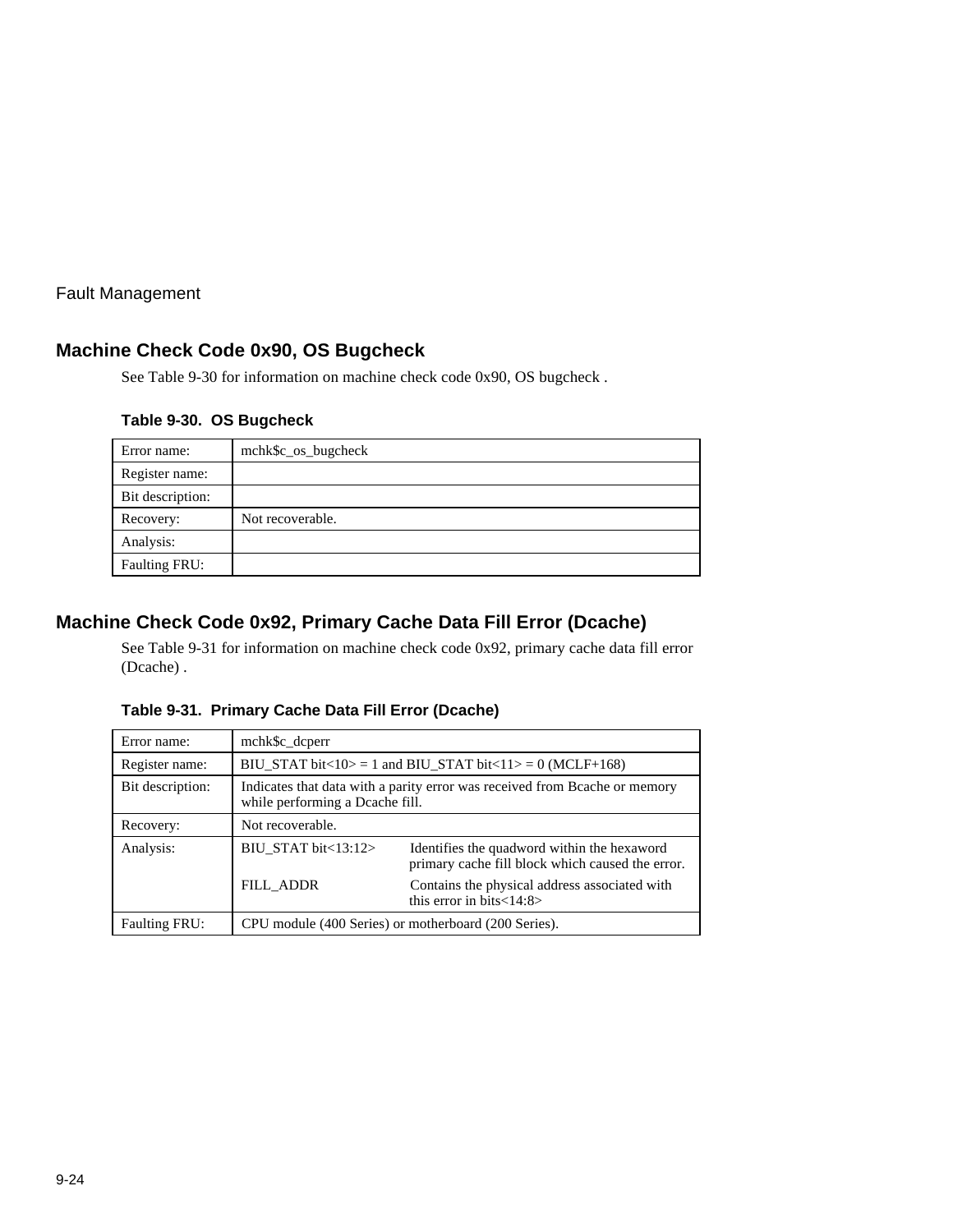#### **Machine Check Code 0x94, Primary Cache Data Fill Error (Icache)**

See Table 9-32 for information on machine check code 0x94, primary cache data fill error (Icache) .

| Error name:          | mchk\$c_icperr                                                                                                |                                                                                                 |  |  |  |
|----------------------|---------------------------------------------------------------------------------------------------------------|-------------------------------------------------------------------------------------------------|--|--|--|
| Register name:       | BIU_STAT bit<10> = 1 and BIU_STAT bit<11> = 1 (MCLF+168)                                                      |                                                                                                 |  |  |  |
| Bit description:     | Indicates that data with a parity error was received from Bcache or memory<br>while performing a Icache fill. |                                                                                                 |  |  |  |
| Recovery:            | Not recoverable.                                                                                              |                                                                                                 |  |  |  |
| Analysis:            | BIU_STAT bit<13:12>                                                                                           | Identifies the quadword within the hexaword<br>primary cache fill block which caused the error. |  |  |  |
|                      | <b>FILL ADDR</b>                                                                                              | Contains the physical address associated with<br>this error in bits $<$ 14:8>                   |  |  |  |
| <b>Faulting FRU:</b> | CPU module (400 Series) or motherboard (200 Series).                                                          |                                                                                                 |  |  |  |

**Table 9-32. Primary Cache Data Fill Error (Icache)**

#### **Primary Cache Fill ECC Error**

See Table 9-33 for information on the primary cache fill ECC error .

| Table 9-33. Primary Cache Fill ECC Error |  |  |  |  |  |
|------------------------------------------|--|--|--|--|--|
|------------------------------------------|--|--|--|--|--|

| Error name:          |                                                                                                                             |
|----------------------|-----------------------------------------------------------------------------------------------------------------------------|
| Register name:       | BIU_STAT bit $8 > 1$ (MCLF+168)                                                                                             |
| Bit description:     | Indicates that the data received from outside the CPU contained an ECC error<br>during a primary cache data fill operation. |
| Recovery:            | Not recoverable.                                                                                                            |
| Analysis:            |                                                                                                                             |
| <b>Faulting FRU:</b> | CPU module (400 Series) or motherboard (200 Series).                                                                        |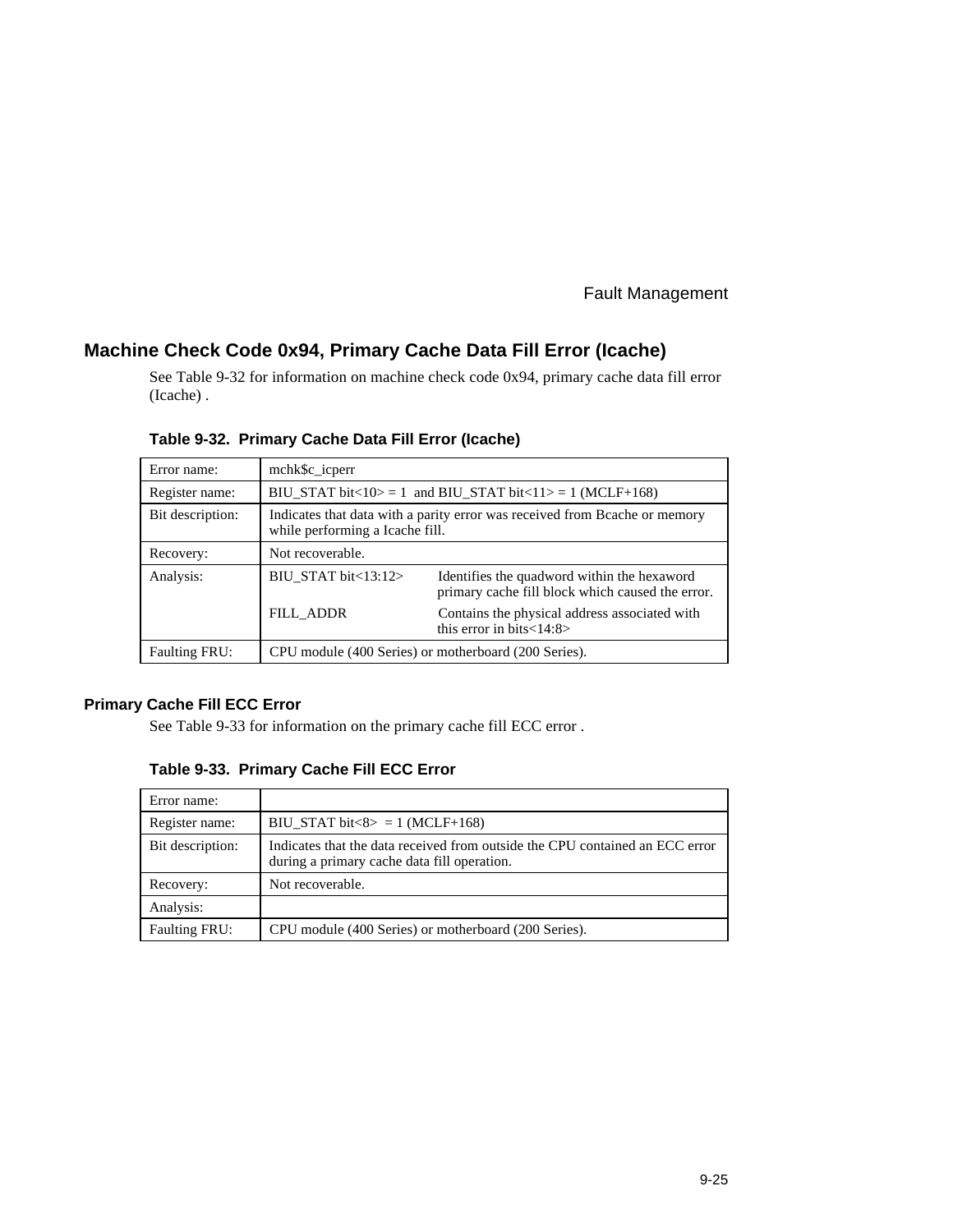#### **ADDITIONAL ERRORS**

The following error bits may be set but do not have an associated machine check code. Review of these need to be made in order to assure having determinate errors.

#### **Bcache Multiple Error**

See Table 9-34 for information on the Bcache multiple error .

**Table 9-34. Bcache Multiple Error**

| Error name:          |                                                                                                                                                        |
|----------------------|--------------------------------------------------------------------------------------------------------------------------------------------------------|
| Register name:       | BUI STAT bit $\langle 7 \rangle = 1$ (MCLF+168)                                                                                                        |
| Bit description:     | Indicates a <i>fatal error</i> was reported from the Comanche chip or bit $\lt$ 3 or 4><br>are set while an error was being logged into this register. |
| Recovery:            | Not recoverable.                                                                                                                                       |
| Analysis:            |                                                                                                                                                        |
| <b>Faulting FRU:</b> | CPU module (400 Series) or motherboard (200 Series).                                                                                                   |

#### **Lost Error**

See Table 9-35 for information on the lost error .

#### **Table 9-35. Lost Error**

| Error name:          |                                                                                                        |
|----------------------|--------------------------------------------------------------------------------------------------------|
| Register name:       | EPIC DCSR bit $\langle 0 \rangle = 1$ (MCLF+208)                                                       |
| Bit description:     | Lost Error. Multiple errors occurred when an error address was already<br>locked. This error is fatal. |
| Recovery:            | Not recoverable.                                                                                       |
| Analysis:            |                                                                                                        |
| <b>Faulting FRU:</b> | CPU module (400 Series) or motherboard (200 Series).                                                   |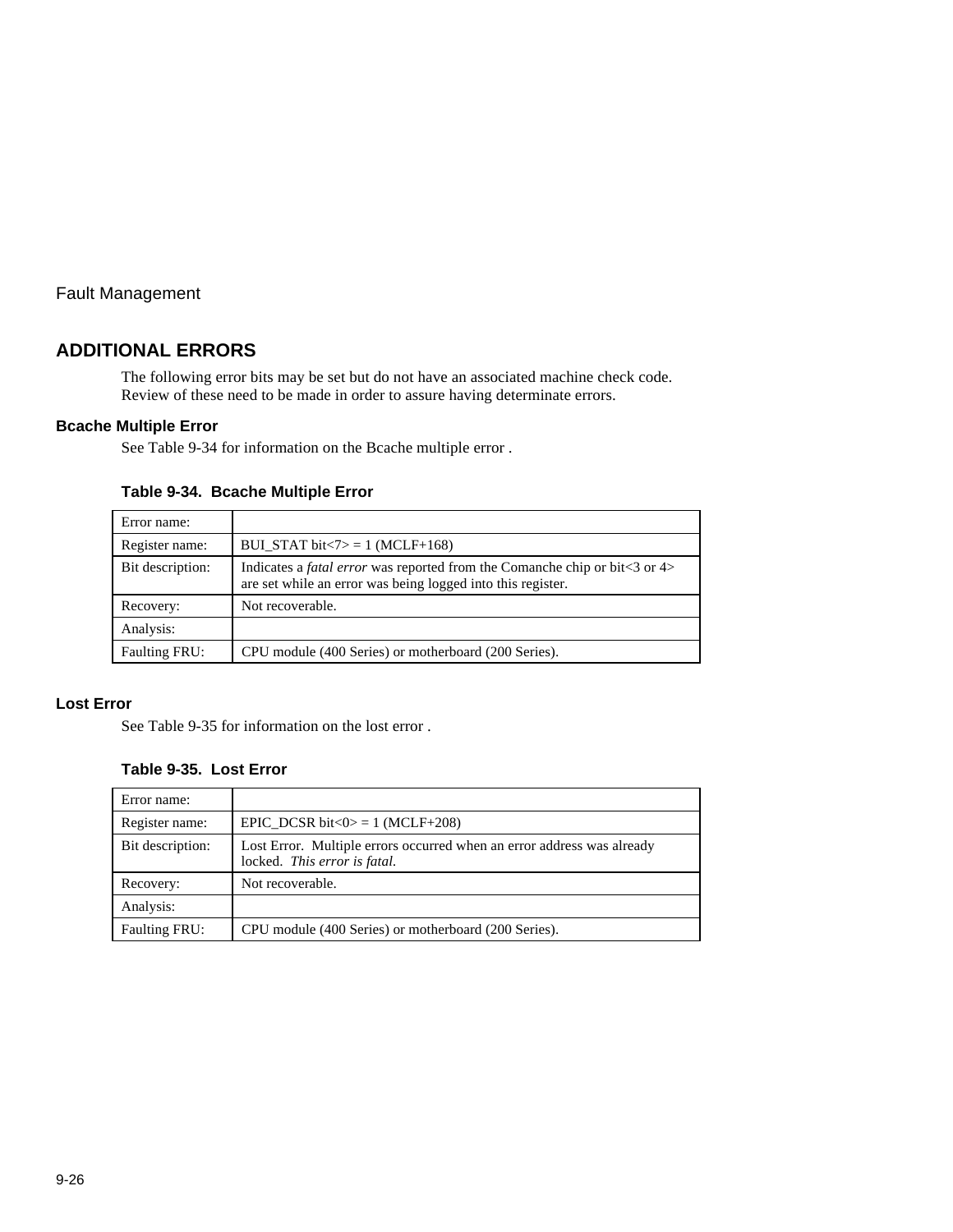# **Primary Cache Multiple Error**

See Table 9-36 for information on the primary cache multiple error .

| Table 9-36. Primary Cache Multiple Error |  |  |  |  |
|------------------------------------------|--|--|--|--|
|------------------------------------------|--|--|--|--|

| Error name:          |                                                                                                               |
|----------------------|---------------------------------------------------------------------------------------------------------------|
| Register name:       | BIU STAT bit $<$ 14 $>$ = 1 (MCLF+168)                                                                        |
| Bit description:     | Indicates that a primary cache fill operation resulted in parity error while<br>bit $<$ 10 or 8 $>$ were set. |
| Recovery:            | Not recoverable.                                                                                              |
| Analysis:            |                                                                                                               |
| <b>Faulting FRU:</b> | CPU module (400 Series) or motherboard (200 Series).                                                          |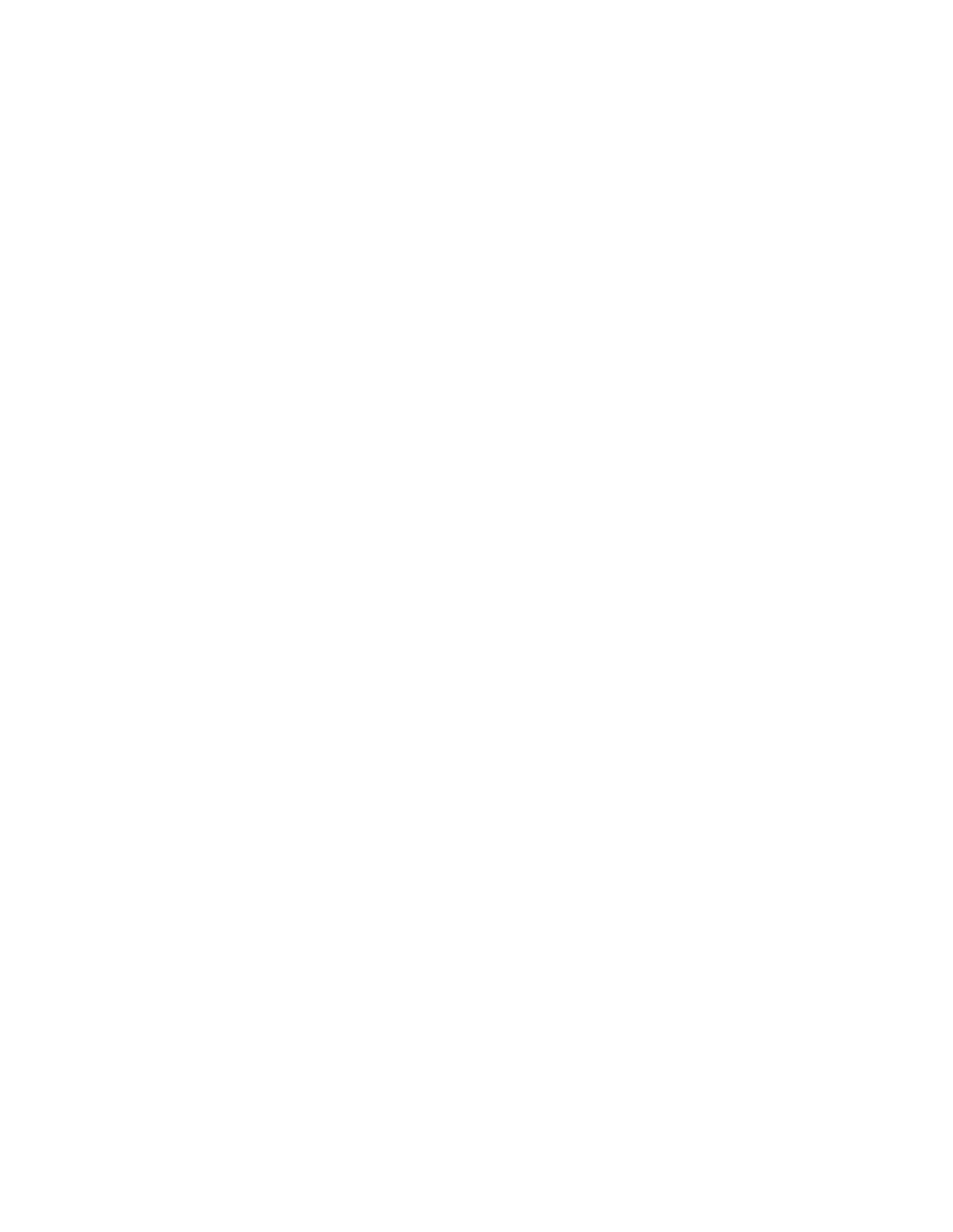# **Overview**

This chapter presents information on connectors and cables used in the Digital AlphaStation 200 and 400 Series systems, according to the following topics:

- AlphaStation 200 Series system internal connectors
- AlphaStation 400 Series system connectors and cables
- PCI slots
- ISA expansion slots
- External connectors
- Internal cables

# **AlphaStation 200 Series System Internal Connectors**

#### **Motherboard**

This section describes the internal connectors on the Digital AlphaStation 200 Series system motherboard.

#### **Serial Diagnostic Port**

The serial diagnostic port, J7, on the motherboard is a 10-pin male connector. The port is designed to support system testing during manufacturing. You need an adapter to use a standard DECconnect cable. Table 10-1 identifies the diagnostic port's pins and signals.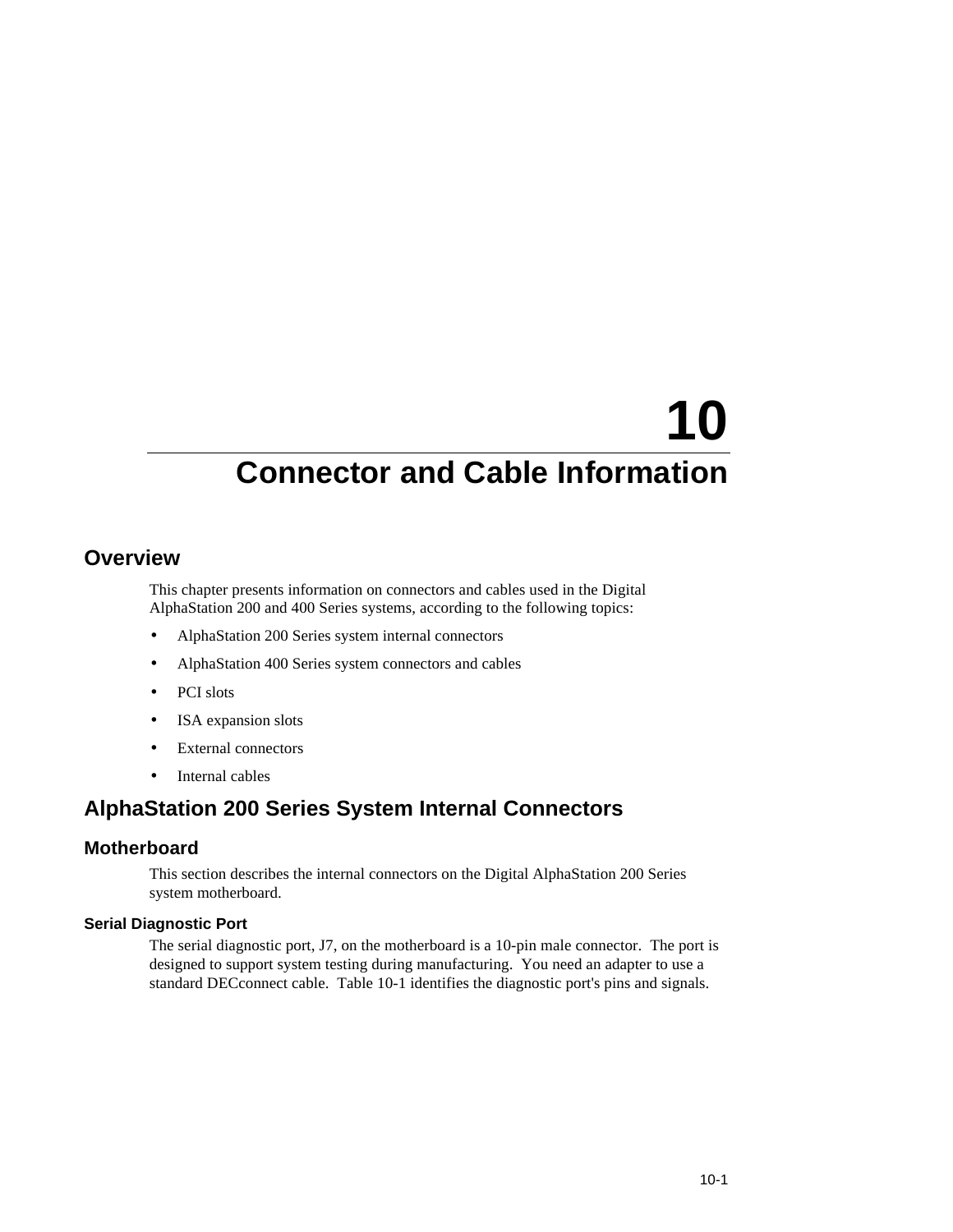| <b>Pin</b> | <b>Signal</b> | Pin | <b>Signal</b>    |
|------------|---------------|-----|------------------|
|            | Open          | 6   | <b>BSROMOE L</b> |
| 2          | Ground        |     | <b>SROMOVRD</b>  |
| 3          | $+12$ Volt    |     | VDD              |
|            | Ground        |     | <b>BSROMCLK</b>  |
|            | Ground        | 10  | <b>SROMCDAT</b>  |

**Table 10-1. Serial Diagnostic Port Connector Pinout**

#### **Speaker Connector**

The Digital AlphaStation 200 Series system motherboard has a connector, J18, for the internal speaker. If the sound card is installed, the speaker is attached to the sound card directly and J18 is unused. Table 10-2 identifies the speaker connector pins and signals.

**Table 10-2. AlphaStation 200 Series System Speaker Connector Pinout**

| <b>Signal</b>   | Pin |
|-----------------|-----|
| $+5$ Volt (VDD) |     |
| Open            |     |
| Open            |     |
| Speaker signal  |     |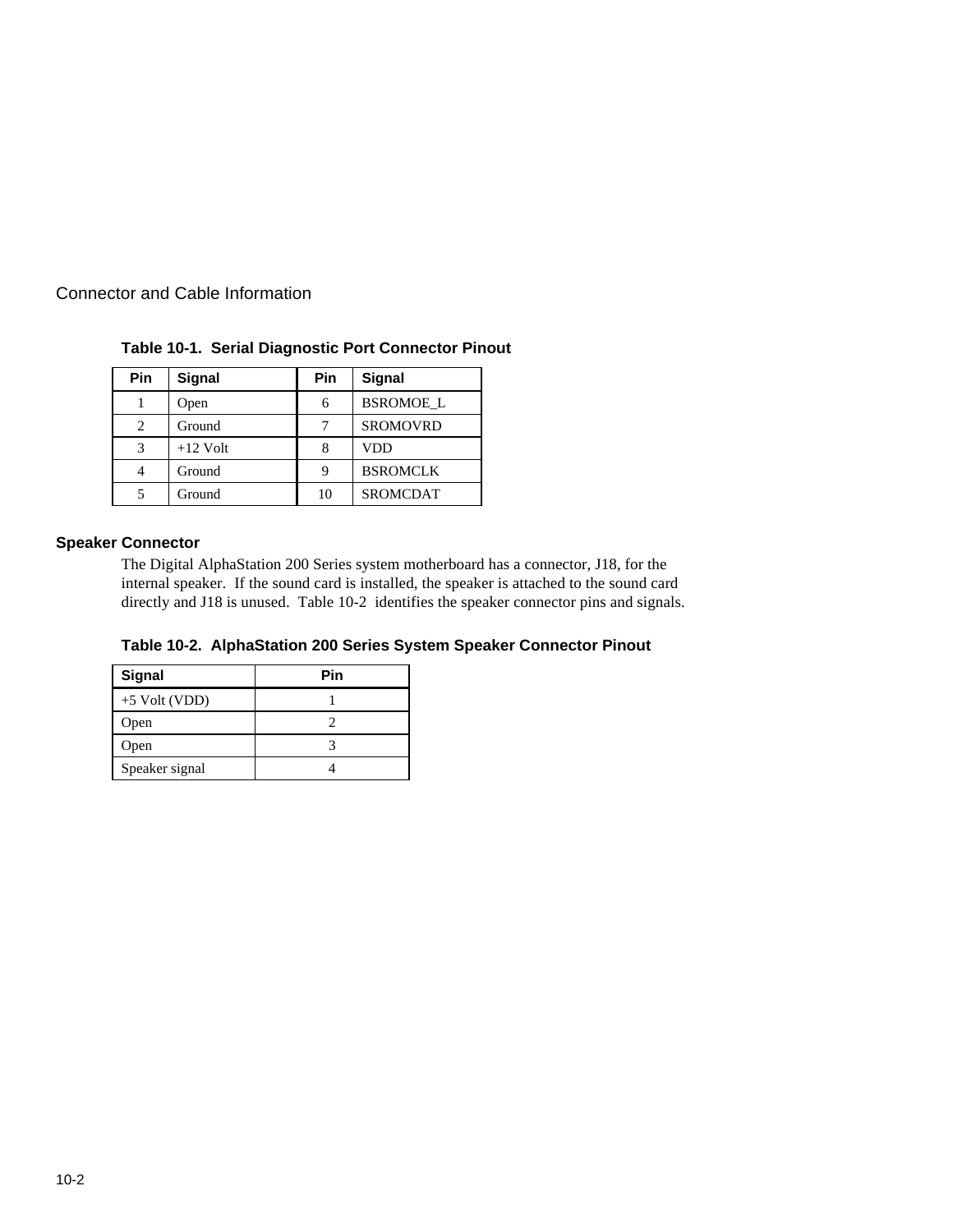#### **Floppy Disk Controller**

The Digital AlphaStation 200 Series system motherboard contains a National PC87332 Super I/O chip. The floppy disk controller (FDC) portion of the Super I/O chip is routed to connector J16 on the motherboard. Table 10-3 lists the signals and pins for connector J16.

| Signal             | Pin            | <b>Signal</b> | Pin |
|--------------------|----------------|---------------|-----|
| <b>DENSEL</b>      | 2              | Ground        | 1   |
| -MTR3              | $\overline{4}$ | Ground        | 3   |
| DRATE <sub>0</sub> | 6              | Ground        | 5   |
| -INDEX             | 8              | Ground        | 7   |
| -MTR <sub>0</sub>  | 10             | Ground        | 9   |
| $-DR1$             | 12             | Ground        | 11  |
| $-DR0$             | 14             | Ground        | 13  |
| $-MTR1$            | 16             | Ground        | 15  |
| -DIR               | 18             | Open          | 17  |
| -STEP              | 20             | Ground        | 19  |
| -WRDATA            | 22             | Ground        | 21  |
| -WGATE             | 24             | Ground        | 23  |
| -TRK0              | 26             | Ground        | 25  |
| -WP                | 28             | Open          | 27  |
| -RDDATA            | 30             | Ground        | 29  |
| -HDSEL             | 32             | Ground        | 31  |
| -DISKCH            | 34             | Ground        | 33  |

**Table 10-3. Floppy Device Controller Connector Pinouts**

#### **Sound Card Connector**

The Digital AlphaStation 200 Series system has a private 90-pin connector, J23, on the motherboard for a custom sound card. The connector is logically on the ISA bus, although neither the connector nor the sound card is ISA-standard.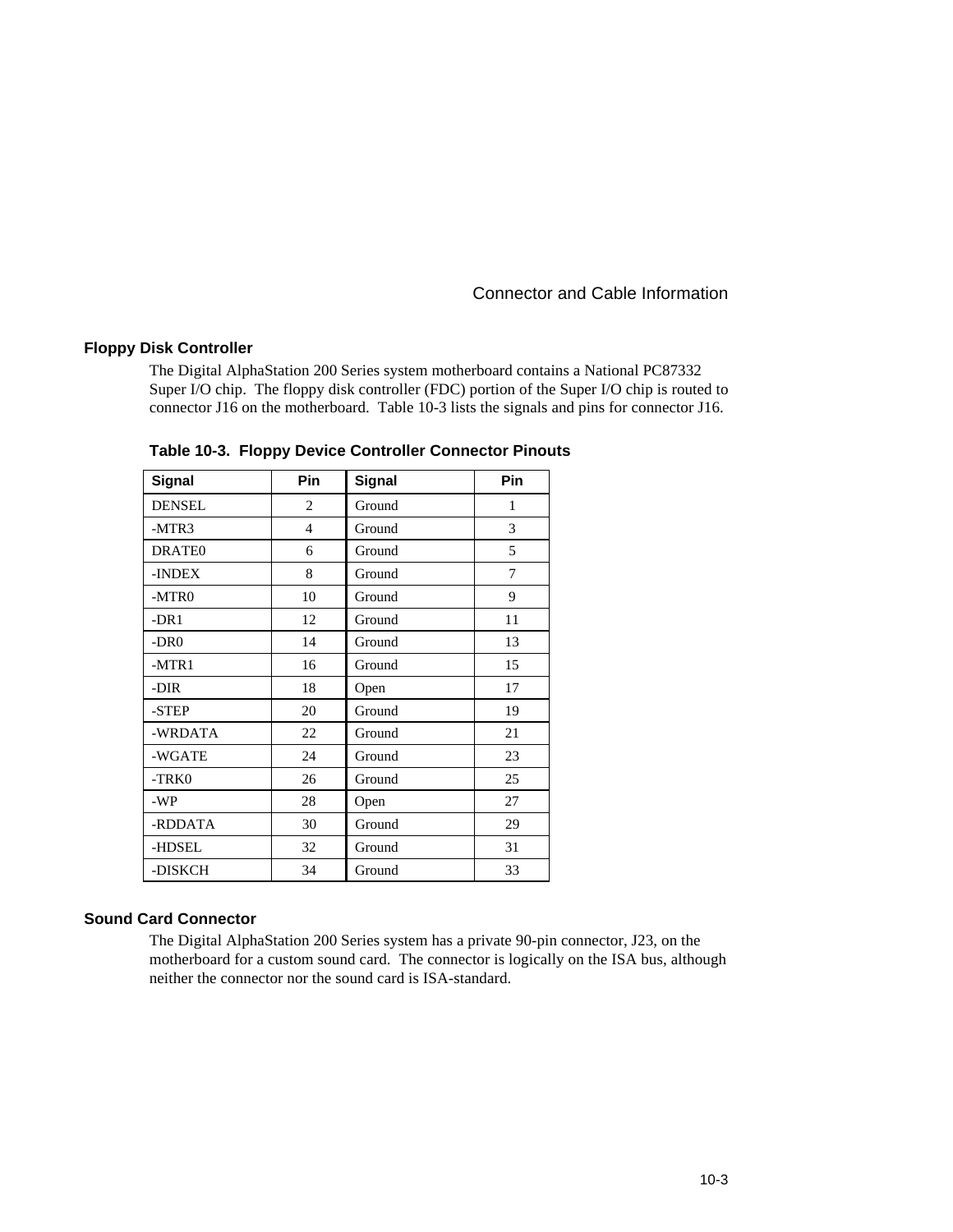#### **Front-Panel Lights and Switches Connector**

The Digital AlphaStation 200 Series system control and indicator panel is connected to J5 on the motherboard. The front-panel board of the Digital AlphaStation 200 Series system includes two LEDs (power on and disk busy) and a reset switch. A short cable connects the front panel to the motherboard. Table 10-4 lists the signals and pin numbers for the front-panel connector pinouts.

| Signal             | Pin |
|--------------------|-----|
| Disk busy LED      |     |
| LED power          | 2   |
| Reset switch input | 3   |
| <b>VDD</b>         |     |
| Open (key)         | 5   |
| Ground             | 6   |
| Ground             |     |

**Table 10-4. AlphaStation 200 Series System Front-Panel Connectors**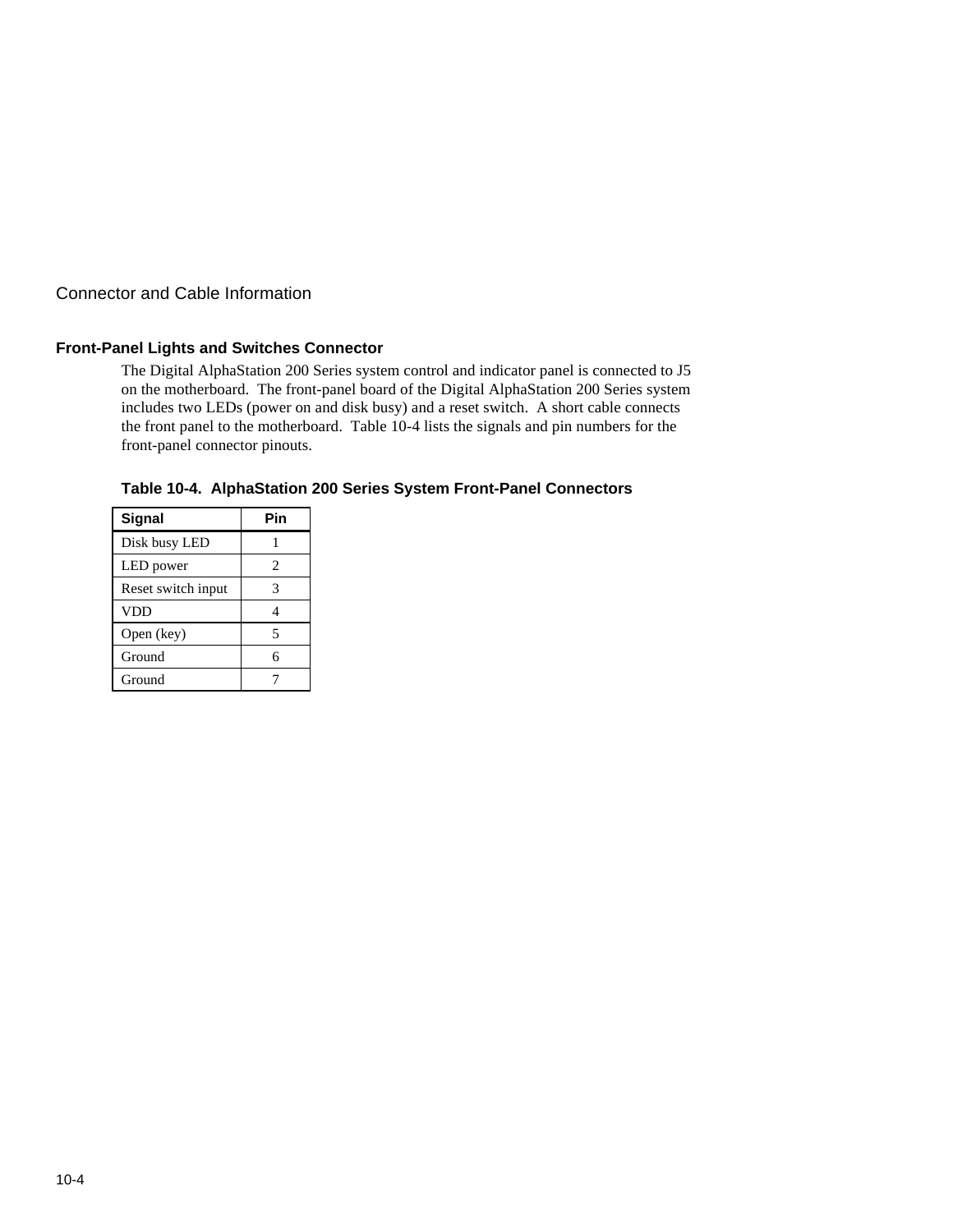#### **Internal SCSI Bus Connector J15**

The Digital AlphaStation 200 Series system has a 50-pin SCSI bus connector on the motherboard designed for SCSI devices mounted within the system enclosure. Table 10-5 identifies the internal SCSI bus connector's pins and signals.

| Signal         | Pin            | Signal       | Pin |
|----------------|----------------|--------------|-----|
| -SCSI D0       | $\overline{c}$ | Ground       | 1   |
| -SCSI D1       | $\overline{4}$ | Ground       | 3   |
| -SCSI D2       | 6              | Ground       | 5   |
| -SCSI_D3       | 8              | Ground       | 7   |
| -SCSI D4       | 10             | Ground       | 9   |
| -SCSI D5       | 12             | Ground       | 11  |
| -SCSI_D6       | 14             | Ground       | 13  |
| -SCSI D7       | 16             | Ground       | 15  |
| -SCSI PAR      | 18             | Ground       | 17  |
| Ground         | 20             | Ground       | 19  |
| Ground         | 22             | Ground       | 21  |
| Reserved       | 24             | Reserved     | 23  |
| <b>TERMPWR</b> | 26             | Open         | 25  |
| Reserved       | 28             | Reserved     | 27  |
| Ground         | 30             | Ground       | 29  |
| -SCSI_ATN      | 32             | Ground       | 31  |
| Ground         | 34             | Ground       | 33  |
| -SCSI_BSY      | 36             | Ground       | 35  |
| -SCSI_ACK      | 38             | Ground       | 37  |
| -SCSI_RST      | 40             | Ground       | 39  |
| -SCSI_MSG      | 42             | Ground       | 41  |
| -SCSI_SEL      | 44             | Ground       | 43  |
| -SCSI_CD       | 46             | Ground       | 45  |
| -SCSI REQ      | 48             | 47<br>Ground |     |
| -SCSI IO       | 50             | 49<br>Ground |     |

**Table 10-5. Internal SCSI Bus Connector**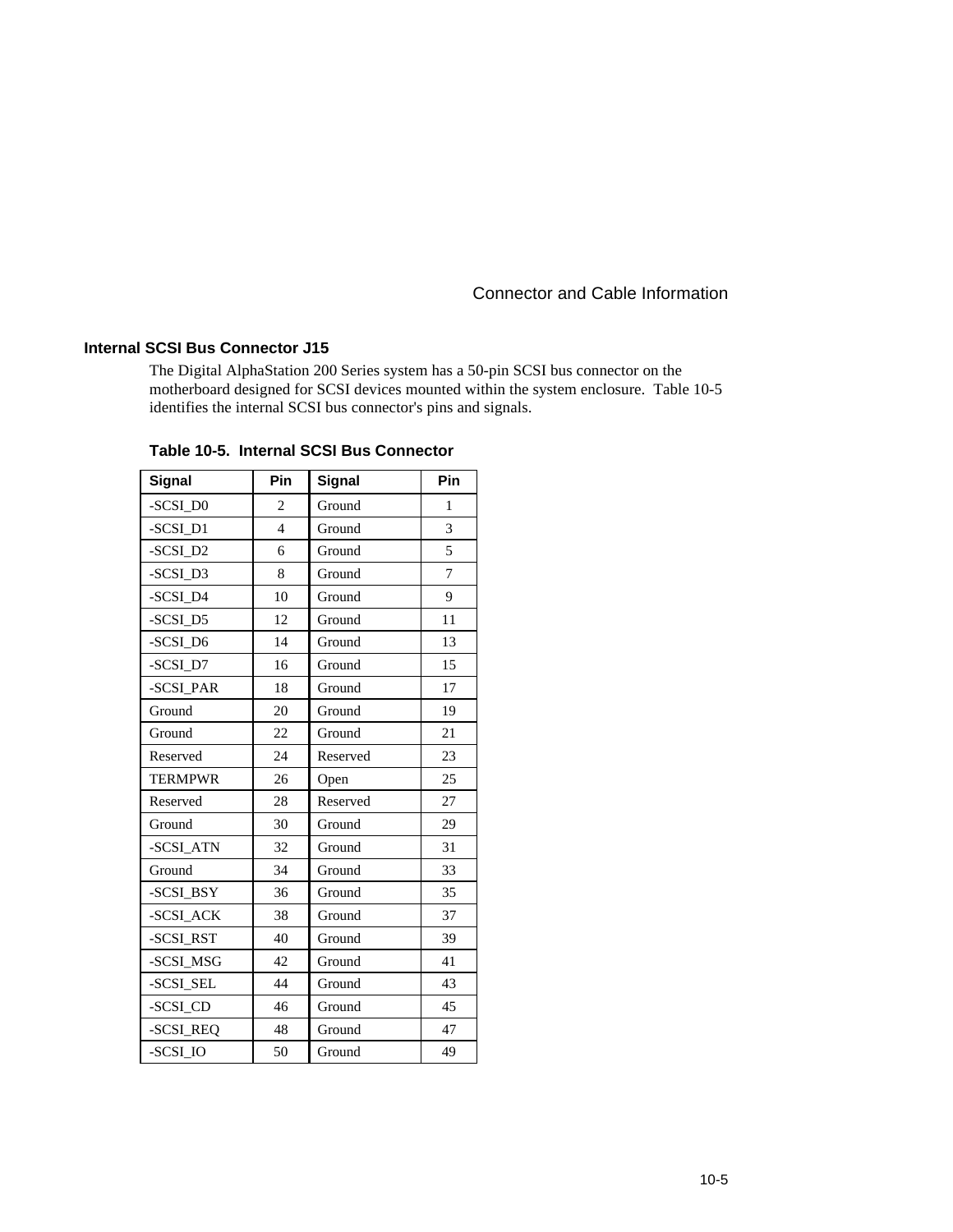#### **Power Connectors**

The Digital AlphaStation 200 Series system motherboard has two connector that receive power from the power supply. The connectors, J19 and J20, are 12 pins each. Table 10-6 identifies the pins and voltages.

| <b>J19</b> |     | J20            |    |  |
|------------|-----|----------------|----|--|
| Voltage    | Pin | Voltage<br>Pin |    |  |
| Open       | 1   | Ground         | 1  |  |
| VDD        | 2   | Ground         | 2  |  |
| $+12$ Volt | 3   | Ground         | 3  |  |
| $-12$ Volt | 4   | $+3.3$ Volt    | 4  |  |
| Ground     | 5   | $+3.3$ Volt    | 5  |  |
| Ground     | 6   | $+3.3$ Volt    | 6  |  |
| Ground     | 7   | $+3.3$ Volt    | 7  |  |
| Ground     | 8   | $+3.3$ Volt    | 8  |  |
| -5 Volt    | 9   | $+3.3$ Volt    | 9  |  |
| <b>VDD</b> | 10  | Ground         | 10 |  |
| VDD        | 11  | Ground         | 11 |  |
| <b>VDD</b> | 12  | Ground         | 12 |  |

**Table 10-6. AlphaStation 200 Series System Motherboard Power Connectors**

#### **Fan Connector**

The Digital AlphaStation 200 Series system may have either a 210-watt or a 180-watt power supply. In systems that have the the 210-watt supply, the system fan is powered directly from the power supply. In systems that have the 180-watt supply, the fan is connected to the J29 on the motherboard. J29 is a 2-pin connector, where pin 1 is  $+12$ Volts and pin 2 is ground.

#### **Riser Card**

The Digital AlphaStation 200 Series system riser card plugs directly into the motherboard. The riser card contains connectors for PCI bus and ISA bus options as well as a 20-pin connector, J1. The Ethernet LAN controller uses J1 for attachment unit interface (AUI) signals going to and from the media adapter unit (MAU) .

The riser also has a connector for the MAU. This 20-pin connector, J1, attaches the card to the Ethernet LAN controller located on the riser card. Table 10-7 identifies the signals and pins on MAU connector J1.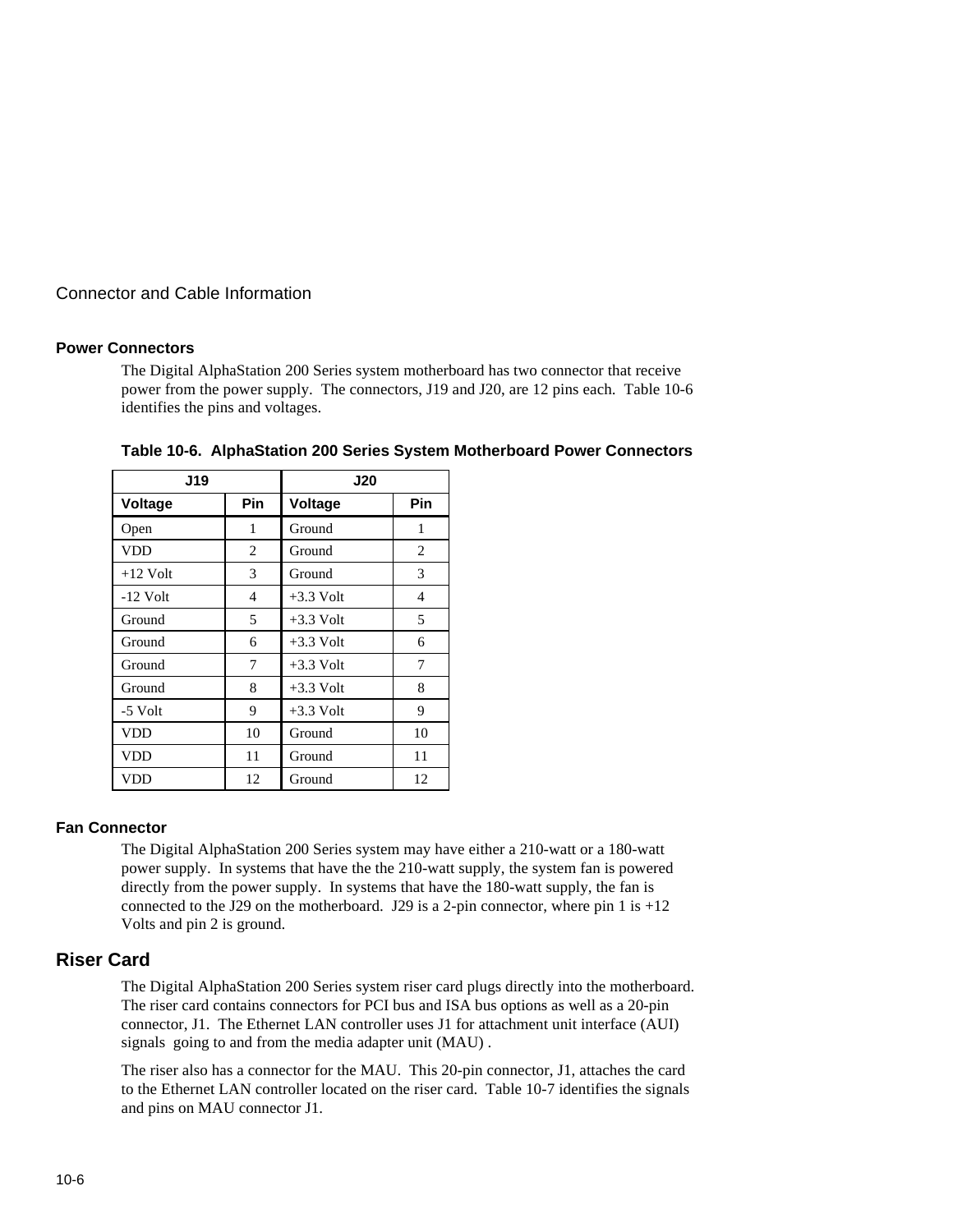| <b>Signal</b> | <b>Pin</b> | Signal              | Pin |
|---------------|------------|---------------------|-----|
| <b>AUITDP</b> | 1          | <b>AUITDM</b>       | 2   |
| <b>AUICDP</b> | 3          | <b>AUICDM</b>       | 4   |
| <b>AURDP</b>  | 5          | <b>AURDM</b>        | 6   |
| <b>TPRDM</b>  | 7          | <b>TPRDP</b>        | 8   |
| <b>TPOD</b>   | 9          | <b>TPOB</b>         | 10  |
| <b>TPOA</b>   | 11         | <b>TPOC</b>         | 12  |
| Ground        | 13         | -BUF LINK PASS LED  | 14  |
| Ground        | 15         | -BUF NET ACTIVE LED | 16  |
| Ground        | 17         | $+12$ Volt          | 18  |
| Ground        | 19         | VDD                 | 20  |

#### **Table 10-7. Media Adapter Unit AUI Pinouts**

# **Sound Card**

The Digital AlphaStation 200 Series system sound card has three internal connectors (J5, J6, and J8), as Table 10-8 shows.

| <b>Connector</b> | Type         | Pin            | <b>Connection</b>            |
|------------------|--------------|----------------|------------------------------|
| J5               | 4-pin header | 1              | 4-32-Ohm speaker             |
|                  |              | $\overline{c}$ | Unconnected                  |
|                  |              | 3              | Unconnected                  |
|                  |              | 4              | Ground                       |
| J6               | 4-pin header | 1              | Left channel in from CD-ROM  |
|                  |              | $\overline{c}$ | Ground                       |
|                  |              | 3              | Ground                       |
|                  |              | 4              | Right channel in from CD-ROM |
| J8               |              |                | Unused                       |
| J9               | Jumpers      | N/A            | N/A                          |

#### **Table 10-8. AlphaStation 200 Series System Sound Card Connectors**

# **AlphaStation 400 Series System Connectors and Cables**

#### **Motherboard**

This section describes the floppy and front-panel lights and switches connectors for the AlphaStation 400 Series system.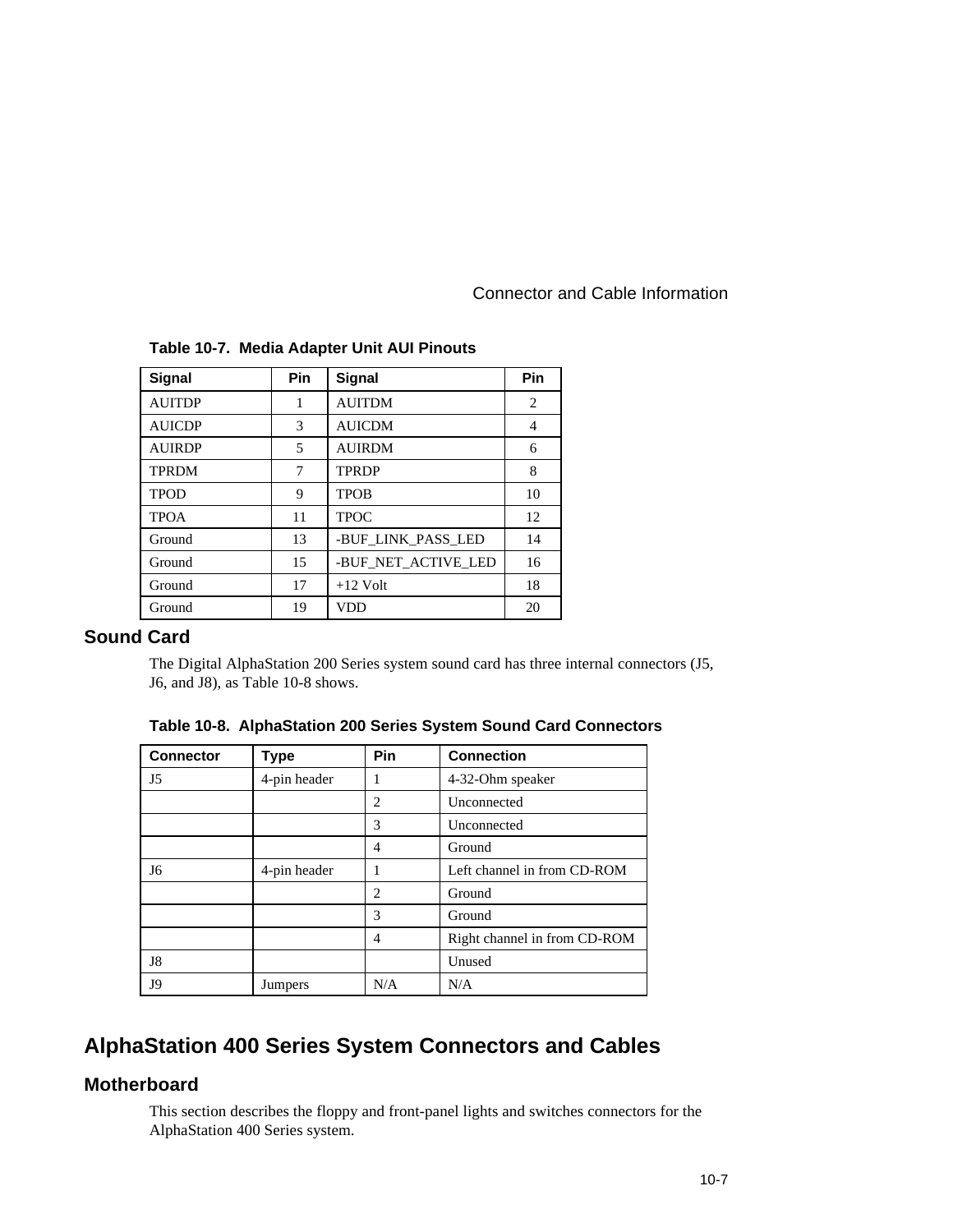#### **Floppy**

Table 10-9 lists the signals and pins for the Digital AlphaStation system floppy device controller (FDC) connector pinouts.

| <b>Signal</b>      | Pin            | <b>Signal</b> | Pin |
|--------------------|----------------|---------------|-----|
| <b>DENSEL</b>      | 2              | Ground        | 1   |
| MTR3               | $\overline{4}$ | Ground        | 3   |
| DRATE <sub>0</sub> | 6              | Ground        | 5   |
| <b>INDEX\</b>      | 8              | Ground        | 7   |
| MTR0\              | 10             | Ground        | 9   |
| DR1                | 12             | Ground        | 11  |
| $DR0\langle$       | 14             | Ground        | 13  |
| MTR1               | 16             | Ground        | 15  |
| $DIR\setminus$     | 18             | Open          | 17  |
| <b>STEP\</b>       | 20             | Ground        | 19  |
| <b>WRDATA\</b>     | 22             | Ground        | 21  |
| <b>WGATE\</b>      | 24             | Ground        | 23  |
| TRK0\              | 26             | Ground        | 25  |
| <b>WP\</b>         | 28             | Open          | 27  |
| <b>RDDATA\</b>     | 30             | Ground        | 29  |
| <b>HDSEL\</b>      | 32             | Ground        | 31  |
| <b>DISKCH\</b>     | 34             | Ground        | 33  |

**Table 10-9. Floppy Device Controller Connector Pinouts**

#### **Front-Panel Lights and Switches Connector**

The front-panel board of the Digital AlphaStation 400 Series system includes three LEDs: power on, disk busy, and turbo (the turbo LED is unused), as well as a reset switch. A short cable connects the front panel to the motherboard. Table 10-10 lists the signals and pin numbers for the Digital AlphaStation 400 Series system front-panel connector pinouts.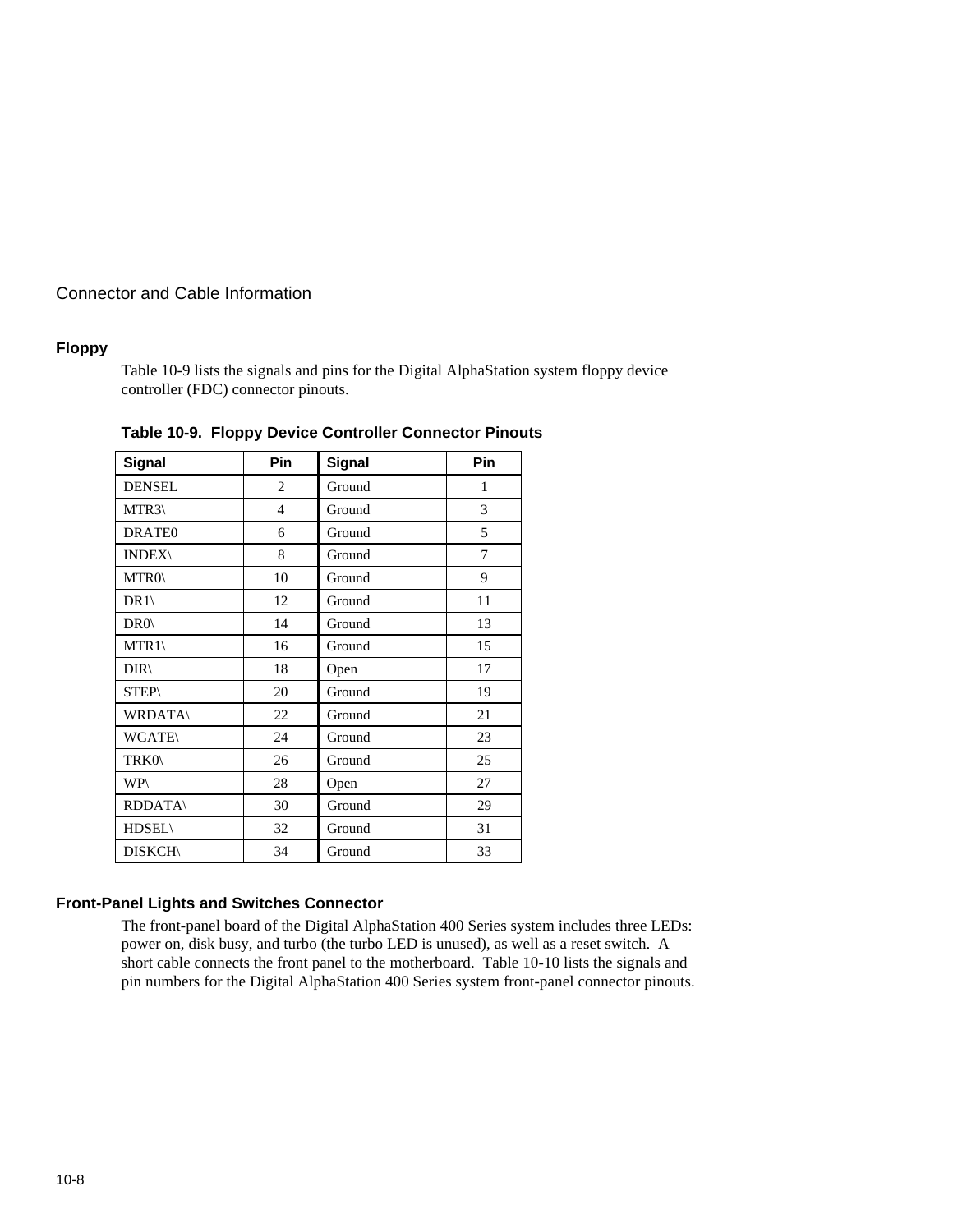#### **Table 10-10. AlphaStation 400 Series System Front-Panel Connector Pinouts (J31)**

| Signal                     | Pin                         |
|----------------------------|-----------------------------|
| Ground                     |                             |
| Ground                     | $\mathcal{D}_{\mathcal{L}}$ |
| $+5$ Volt                  |                             |
| Open                       |                             |
| Reset switch input         | 5                           |
| Turbo LED (STURBO L)       | 6                           |
| Power-on LED (SPOWER H)    |                             |
| Disk busy LED (HDACTIVE L) |                             |

- Internal SCSI Bus
- Power Connectors
- Memory SIMM Connectors
- CPU Module Connector

# **CPU Module: Serial Diagnostic Port**

The Digital AlphaStation Series system's serial diagnostic port (Table 10-11 ), a 10-pin connector, is located inside the system enclosure and is not normally accessible. You need an adapter in order to use a standard DECconnect cable.

| Table 10-11. Serial Diagnostic Port Connector Pinout |  |  |  |  |  |
|------------------------------------------------------|--|--|--|--|--|
|------------------------------------------------------|--|--|--|--|--|

| <b>Signal</b> | Pin | Pin | <b>Description</b> |
|---------------|-----|-----|--------------------|
| Open          |     | 6   | <b>BSROMOE L</b>   |
| Ground        |     |     | <b>SROMOVRD</b>    |
| $+12$ Volt    |     |     | Vdd                |
| Ground        |     |     | <b>BSROMCLK</b>    |
| Ground        |     | 10  | <b>SROMCDAT</b>    |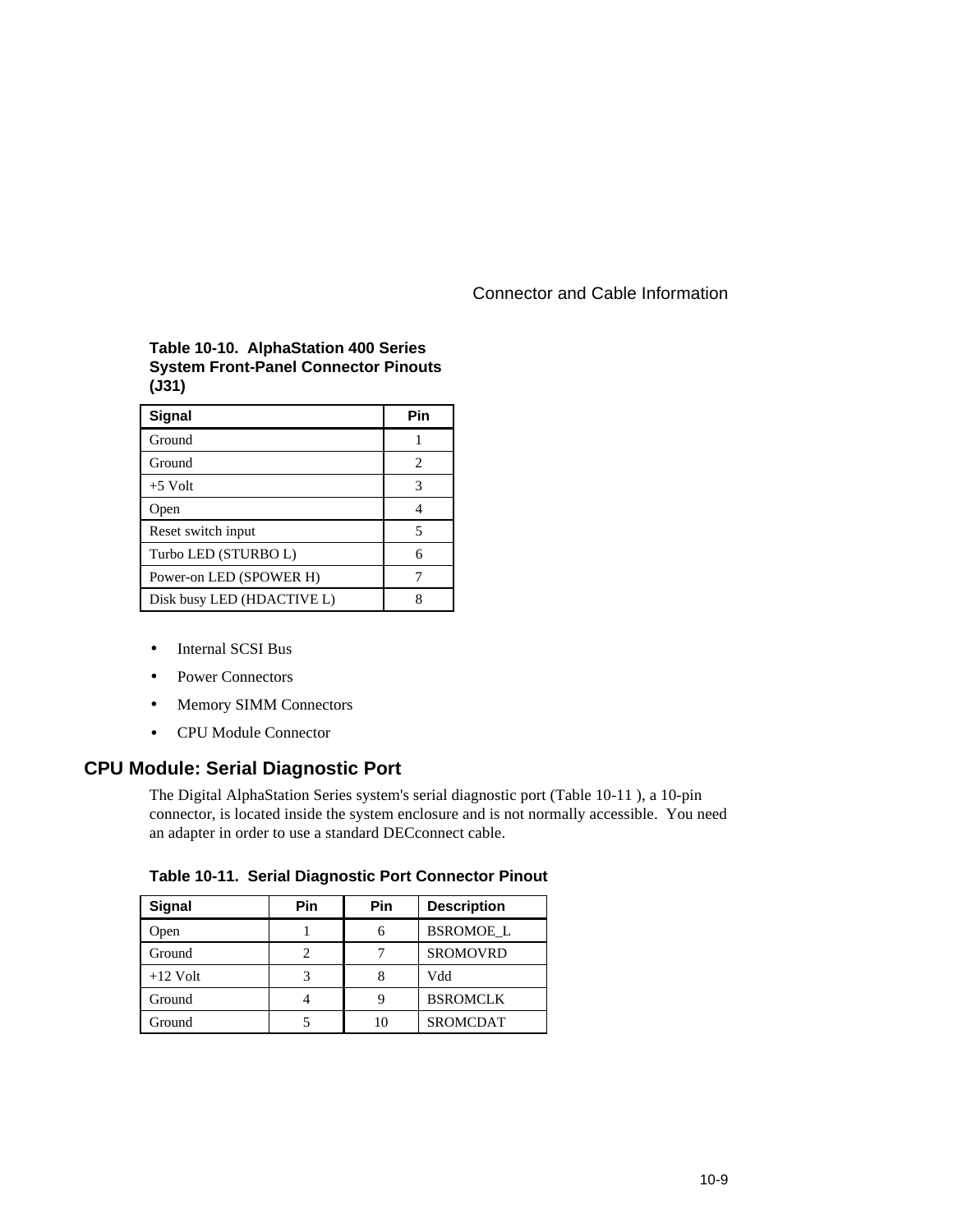# **PCI Slots**

Notice that Table 10-12 does not match the pin numbering in the PCI specification. The position of the signals is the same, although the pin numbers are different.

| Signal        | Pin            | Pin | Signal        | Signal           | Pin | Pin | Signal              |
|---------------|----------------|-----|---------------|------------------|-----|-----|---------------------|
| Open          | $\mathbf{1}$   | 61  | $-12$ Volt    | AD18             | 31  | 91  | $+3.3$ Volt         |
| $+12$ Volt    | $\overline{c}$ | 62  | Open          | AD16             | 32  | 92  | AD17                |
| Open          | 3              | 63  | Ground        | $+3.3$ Volt      | 33  | 93  | CBE2#               |
| Open          | $\overline{4}$ | 64  | Open          | FRAME#           | 34  | 94  | Ground              |
| Vdd           | 5              | 65  | Vdd           | Ground           | 35  | 95  | IRDY#               |
| INTA#         | 6              | 66  | Vdd           | TRDY#            | 36  | 96  | $+3.3$ Volt         |
| INTC#         | 7              | 67  | INTB#         | Ground           | 37  | 97  | DEVSEL#             |
| Vdd           | 8              | 68  | INTD#         | STOP#            | 38  | 98  | Ground              |
| Open          | 9              | 69  | Open          | $+3.3$ Volt      | 39  | 99  | <b>PCILOCK</b><br># |
| Vdd           | 10             | 70  | Open          | Open             | 40  | 100 | PERR#               |
| Open          | 11             | 71  | Open          | Open             | 41  | 101 | $+3.3$ Volt         |
| Ground        | 12             | 72  | Ground        | Ground           | 42  | 102 | SERR#               |
| Ground        | 13             | 73  | Ground        | PAR              | 43  | 103 | $+3.3$ Volt         |
| Open          | 14             | 74  | Open          | AD15             | 44  | 104 | CBE1#               |
| PCI<br>RESET# | 15             | 75  | Ground        | $+3.3$ Volt      | 45  | 105 | AD14                |
| vdd           | 16             | 76  | <b>PCICLK</b> | AD13             | 46  | 106 | Ground              |
| PCI GNT#      | 17             | 77  | Ground        | AD11             | 47  | 107 | AD12                |
| Ground        | 18             | 78  | PCI REO#      | Ground           | 48  | 108 | AD10                |
| Open          | 19             | 79  | Vdd           | AD <sub>09</sub> | 49  | 109 | Ground              |

**Table 10-12. PCI Slot Connector Pinouts**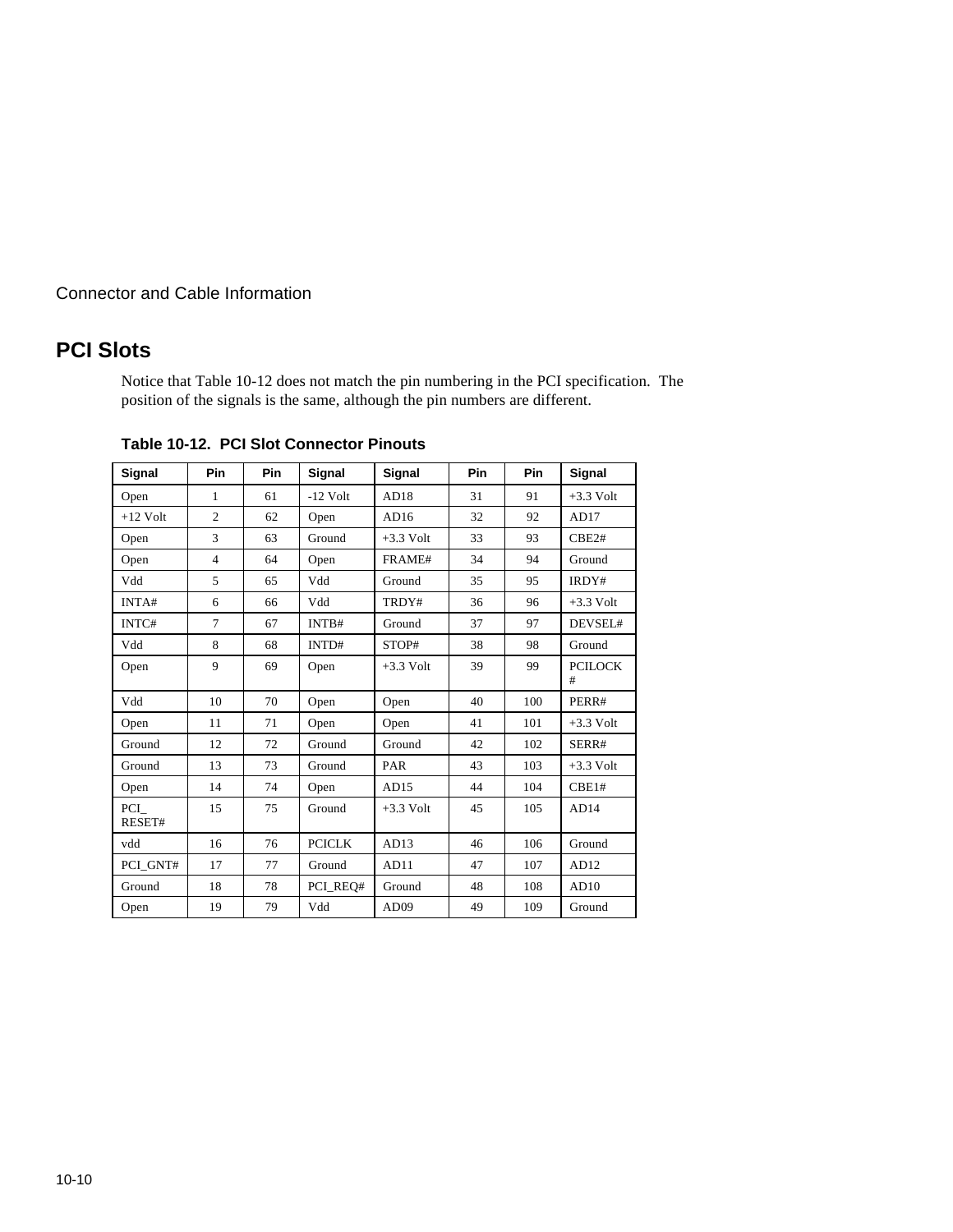| Signal       | Pin | Pin | <b>Signal</b> | Signal      | Pin | Pin | <b>Signal</b>    |
|--------------|-----|-----|---------------|-------------|-----|-----|------------------|
| AD30         | 20  | 80  | AD31          | CBE0#       | 50  | 110 | AD <sub>08</sub> |
| $+3.3$ Volt  | 21  | 81  | AD29          | $+3.3$ Volt | 51  | 111 | AD07             |
| AD28         | 22  | 82  | Ground        | AD06        | 52  | 112 | $+3.3$ Volt      |
| AD26         | 23  | 83  | AD27          | AD04        | 53  | 113 | AD05             |
| Ground       | 24  | 84  | AD25          | Ground      | 54  | 114 | AD03             |
| AD24         | 25  | 85  | $+3.3$ Volt   | AD02        | 55  | 115 | Ground           |
| <b>IDSEL</b> | 26  | 86  | CBE3#         | AD00        | 56  | 116 | AD01             |
| $+3.3$ Volt  | 27  | 87  | AD23          | Vdd         | 57  | 117 | Vdd              |
| AD22         | 28  | 88  | Ground        | Open        | 58  | 118 | Open             |
| AD20         | 29  | 89  | AD21          | Vdd         | 59  | 119 | Vdd              |
| Ground       | 30  | 90  | AD19          | Vdd         | 60  | 120 | Vdd              |

**Table 10-12. PCI Slot Connector Pinouts (continued)**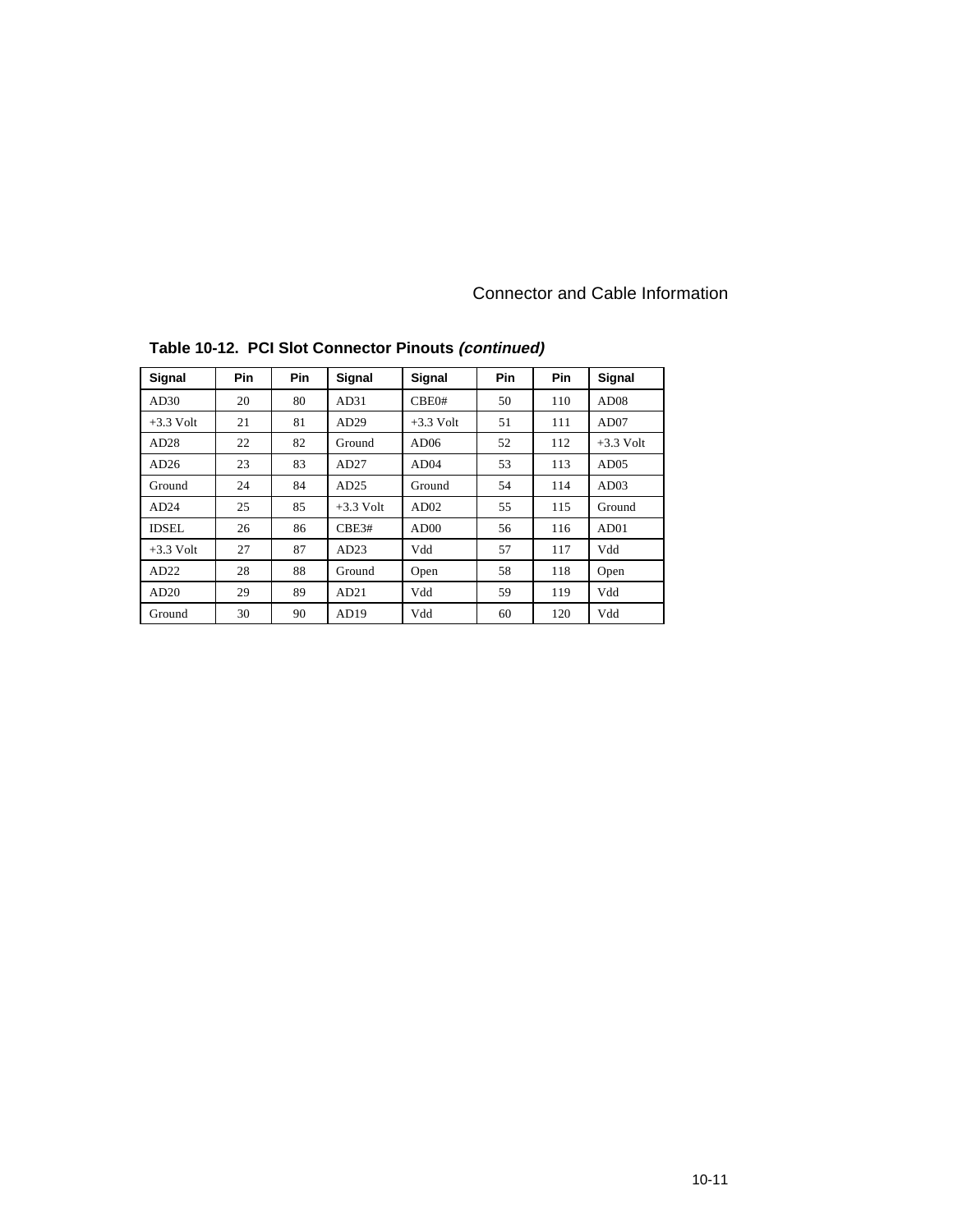# **ISA Expansion Slots**

Table 10-13 lists the ISA slot connector pinouts for the Digital AlphaStation 200 and 400 Series systems.

| <b>Signal</b>    | Pin            | Pin | <b>Signal</b>     |
|------------------|----------------|-----|-------------------|
| <b>IOCHK\</b>    | $\mathbf{1}$   | 32  | Ground            |
| SD07             | $\overline{c}$ | 33  | <b>RSTDRV</b>     |
| SD06             | 3              | 34  | Vdd               |
| SD05             | $\overline{4}$ | 35  | IRQ9              |
| SD04             | 5              | 36  | $-5$ Volt         |
| SD <sub>03</sub> | 6              | 37  | DREQ <sub>2</sub> |
| SD <sub>02</sub> | $\tau$         | 38  | $-12$ Volt        |
| SD01             | $\bf 8$        | 39  | ZEROWS\           |
| <b>SD00</b>      | 9              | 40  | $+12$ Volt        |
| <b>IOCHRDY</b>   | 10             | 41  | Ground            |
| <b>AEN</b>       | 11             | 42  | <b>SMEMW\</b>     |
| SA19             | 12             | 43  | <b>SMEMR\</b>     |
| <b>SA18</b>      | 13             | 44  | <b>IOWC</b>       |
| <b>SA17</b>      | 14             | 45  | $IORC\$           |
| SA16             | 15             | 46  | DACK3\            |
| SA15             | 16             | 47  | DREQ3             |
| <b>SA14</b>      | 17             | 48  | $DACK1\setminus$  |
| <b>SA13</b>      | 18             | 49  | DREQ1             |
| SA12             | 19             | 50  | <b>REFRESH\</b>   |
| <b>SA11</b>      | 20             | 51  | <b>SYSCLK</b>     |
| <b>SA10</b>      | 21             | 52  | IRQ7              |
| <b>SA09</b>      | 22             | 53  | IRQ6              |
| <b>SA08</b>      | 23             | 54  | IRQ5              |
| <b>SA07</b>      | 24             | 55  | IRQ4              |

**Table 10-13. ISA Slot Connector Pinouts**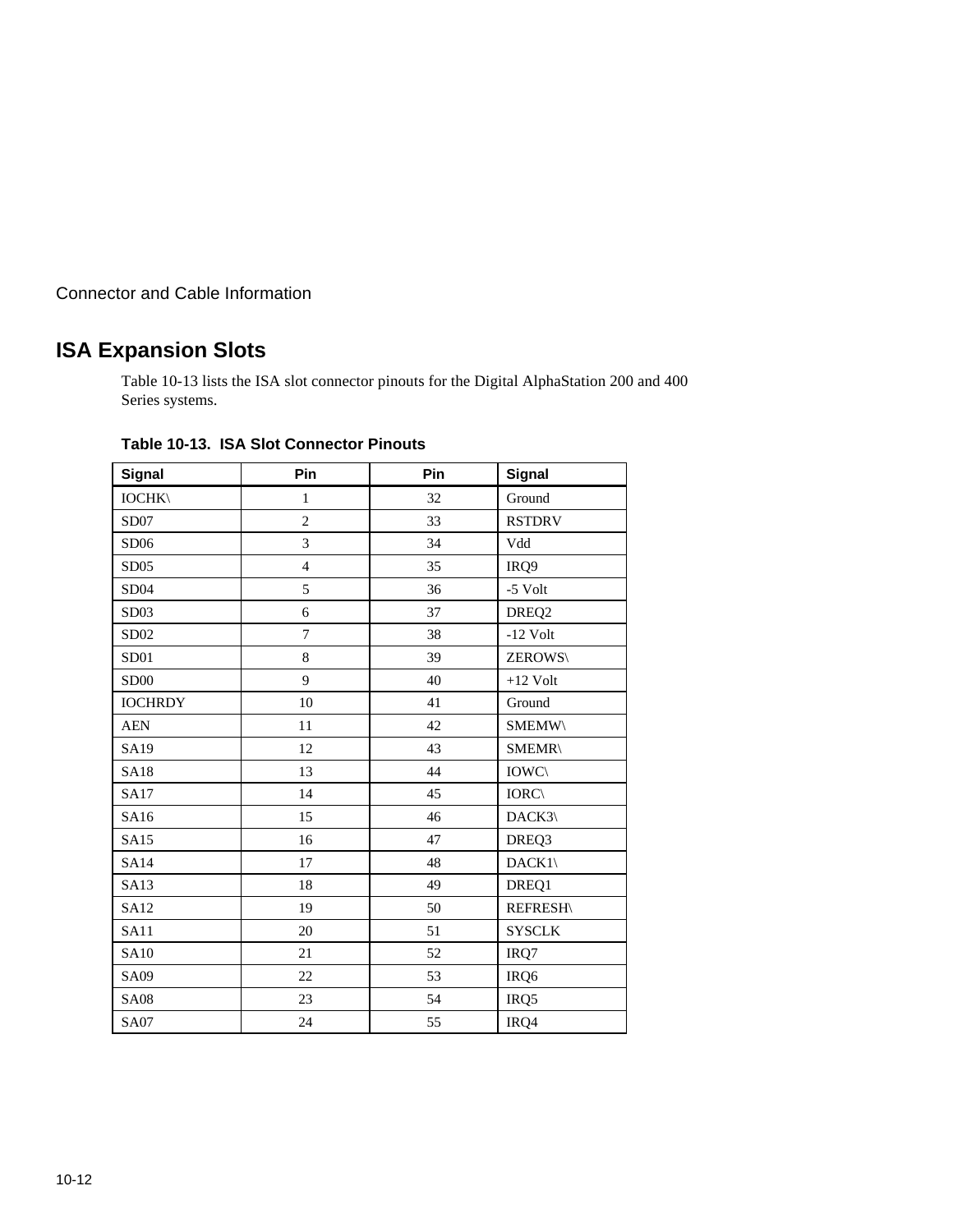| <b>Signal</b> | Pin | Pin | Signal         |
|---------------|-----|-----|----------------|
| SA06          | 25  | 56  | IRQ3           |
| <b>SA05</b>   | 26  | 57  | DACK2\         |
| <b>SA04</b>   | 27  | 58  | <b>EOP</b>     |
| <b>SA03</b>   | 28  | 59  | <b>BALE</b>    |
| <b>SA02</b>   | 29  | 60  | Vdd            |
| <b>SA01</b>   | 30  | 61  | <b>OSC</b>     |
| <b>SA00</b>   | 31  | 62  | Ground         |
| <b>SBHE\</b>  | 63  | 81  | MEMCS16\       |
| LA23          | 64  | 82  | IOCS16         |
| LA22          | 65  | 83  | IRQ10          |
| LA21          | 66  | 84  | IRQ11          |
| LA20          | 67  | 85  | IRQ12          |
| LA19          | 68  | 86  | IRQ15          |
| LA18          | 69  | 87  | IRQ14          |
| LA17          | 70  | 88  | DACK0\         |
| <b>MRDC</b> \ | 71  | 89  | DREQ0          |
| <b>MWTC</b> \ | 72  | 90  | DACK5\         |
| <b>SD08</b>   | 73  | 91  | DREQ5          |
| <b>SD08</b>   | 74  | 92  | DACK6\         |
| <b>SD08</b>   | 75  | 93  | DREQ6          |
| <b>SD08</b>   | 76  | 94  | DACK7\         |
| <b>SD08</b>   | 77  | 95  | DREQ7          |
| sd08          | 78  | 96  | Vdd            |
| <b>SD08</b>   | 79  | 97  | <b>MASTER\</b> |
| <b>SD08</b>   | 80  | 98  | Ground         |

# **Table 10-13. ISA Slot Connector Pinouts (continued)**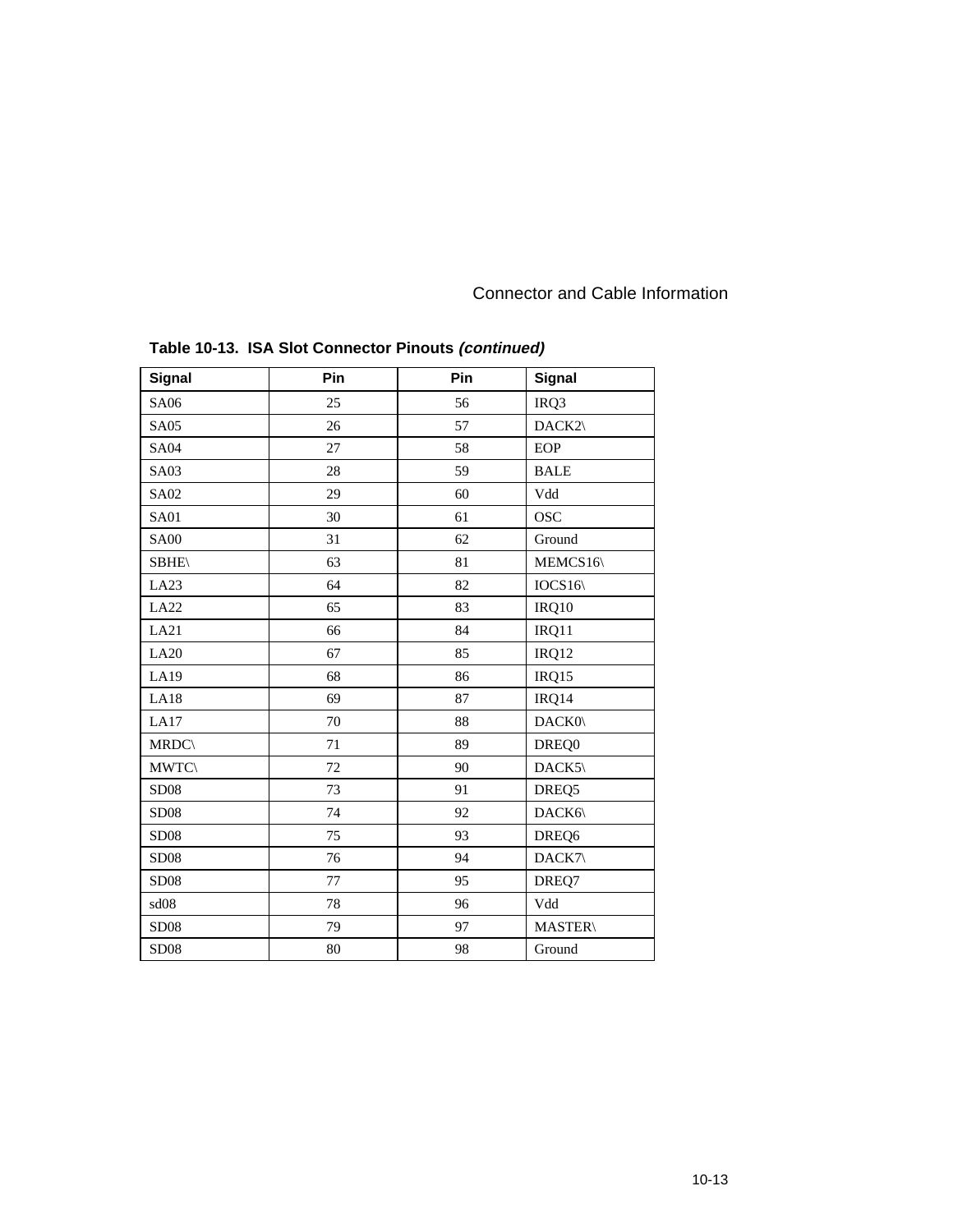# **External Connectors**

The external connectors of the Digital AlphaStation 200 Series systems allow for a number of cables and devices to be attached, as Figure 10-1 and Table 10-14 show.



**Figure 10-1. AlphaStation 200 Series System Rear Connectors**

| <b>Figure</b><br>Legend | <b>Connector</b>        | <b>Function</b>                                                                                                                                                                                                                           |
|-------------------------|-------------------------|-------------------------------------------------------------------------------------------------------------------------------------------------------------------------------------------------------------------------------------------|
|                         | Voltage selector switch | Allows you to set your system to work with 115 or<br>230 Volts AC power.                                                                                                                                                                  |
| $\overline{c}$          | Monitor power connector | Use to connect a monitor to AC power. If your<br>monitor consumes more than 2 Amps at 115 Volts<br>(1 Amp at 230 Volts), connect it directly to your<br>wall outlet. This connector may be missing from<br>future versions of the system. |
| 3                       | Keyboard connector      | Use to connect a 101- or 102-key keyboard.                                                                                                                                                                                                |
| $\overline{4}$          | System (chassis) lock   | Locks top cover.                                                                                                                                                                                                                          |

| Table 10-14. AlphaStation 200 Series System Rear Connectors |  |  |
|-------------------------------------------------------------|--|--|
|                                                             |  |  |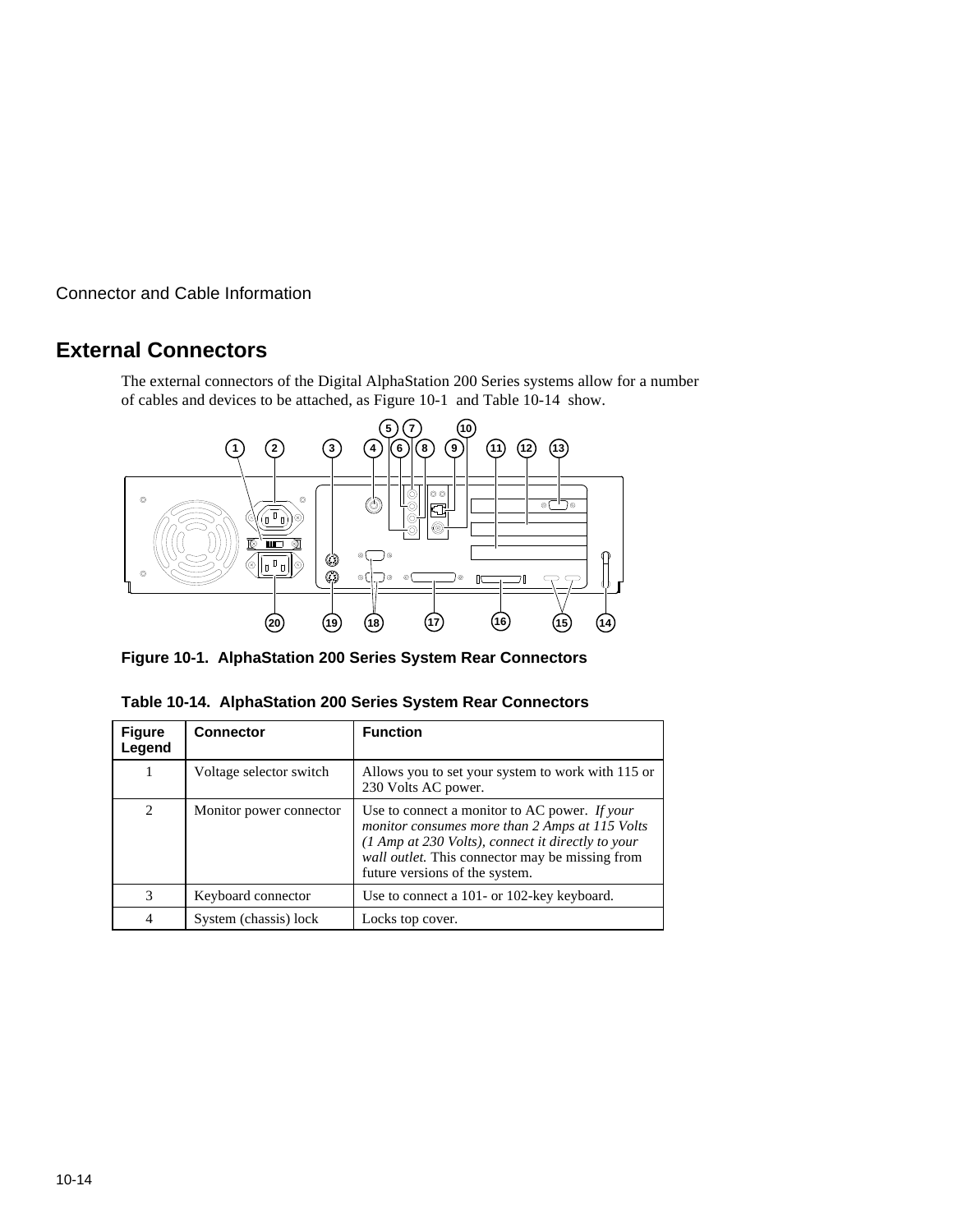| <b>Figure</b><br>Legend | <b>Connector</b>                               | <b>Function</b>                                                                                                                                                                                                                  |
|-------------------------|------------------------------------------------|----------------------------------------------------------------------------------------------------------------------------------------------------------------------------------------------------------------------------------|
| 5                       | Sound card line in<br>connector                | Brings audio signals into the card (for example,<br>from a stereo amplifier).                                                                                                                                                    |
| 6                       | Sound card line out<br>connector               | Routes audio signals to an external amplifier.                                                                                                                                                                                   |
| 7                       | Sound card headphone<br>jack                   | Connector for the headphones or amplified<br>speakers.                                                                                                                                                                           |
| 8                       | Sound card microphone<br>jack                  | Connector for the microphone.                                                                                                                                                                                                    |
| 9                       | Twisted pair connector                         | Connection to the embedded Ethernet controller.                                                                                                                                                                                  |
| 10                      | ThinWire connector                             | Connection to the embedded Ethernet controller.                                                                                                                                                                                  |
| 11                      | ISA expansion slot                             | Used for half-size ISA expansion options only.                                                                                                                                                                                   |
| 12                      | PCI/ISA expansion slot                         | Either a PCI or ISA option can use this slot.                                                                                                                                                                                    |
| 13                      | PCI expansion slot                             | Used for PCI expansion options. (In earlier<br>systems, this slot was a PCI/ISA combo slot. The<br>slot was changed to PCI only to support two-board<br>PCI options.) In this example, a PCI graphics<br>adapter is in the slot. |
| 14                      | Security loop                                  | Attaches padlock and security cable.                                                                                                                                                                                             |
| 15                      | LED viewing ports                              | Ports for viewing diagnostic LED indicators.                                                                                                                                                                                     |
| 16                      | SCSI port                                      | Provides the interface between the system unit and<br>external SCSI devices.                                                                                                                                                     |
| 17                      | <b>Enhanced bidirectional</b><br>parallel port | Connects an industry-standard parallel printer or<br>other parallel device.                                                                                                                                                      |
| 18                      | Serial port connectors                         | Connects serial devices.                                                                                                                                                                                                         |
| 19                      | Mouse connector                                | Connects a PS/2-compatible mouse.                                                                                                                                                                                                |
| 20                      | AC power connector                             | Connects the system to AC power.                                                                                                                                                                                                 |

# **Table 10-14. AlphaStation 200 Series System Rear Connectors (continued)**

The external connectors of the Digital AlphaStation 400 Series systems allow for a number of cables and devices to be attached, as Figure 10-2 and Table 10-15 show.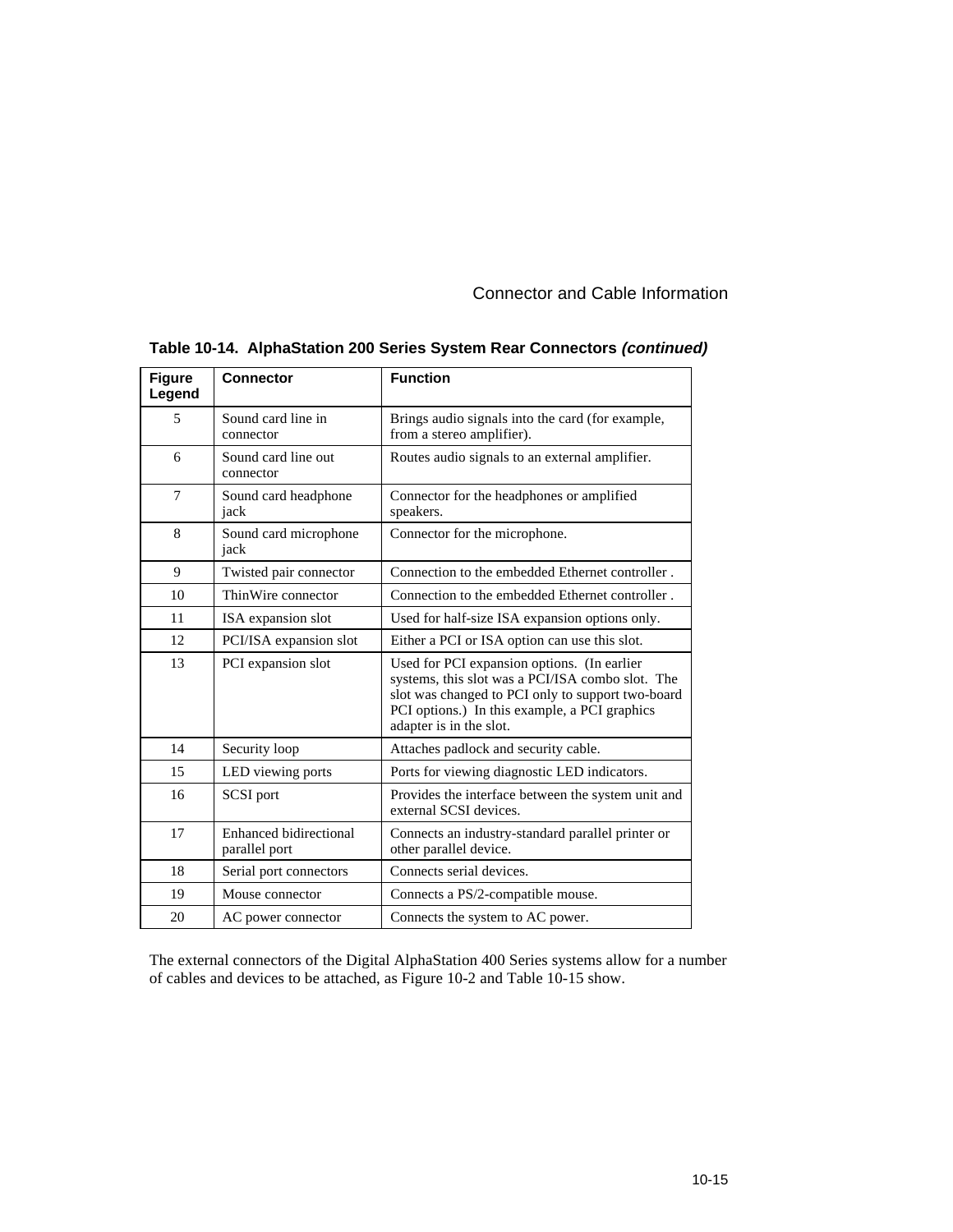

**Figure 10-2. AlphaStation 400 Series System Rear Connectors**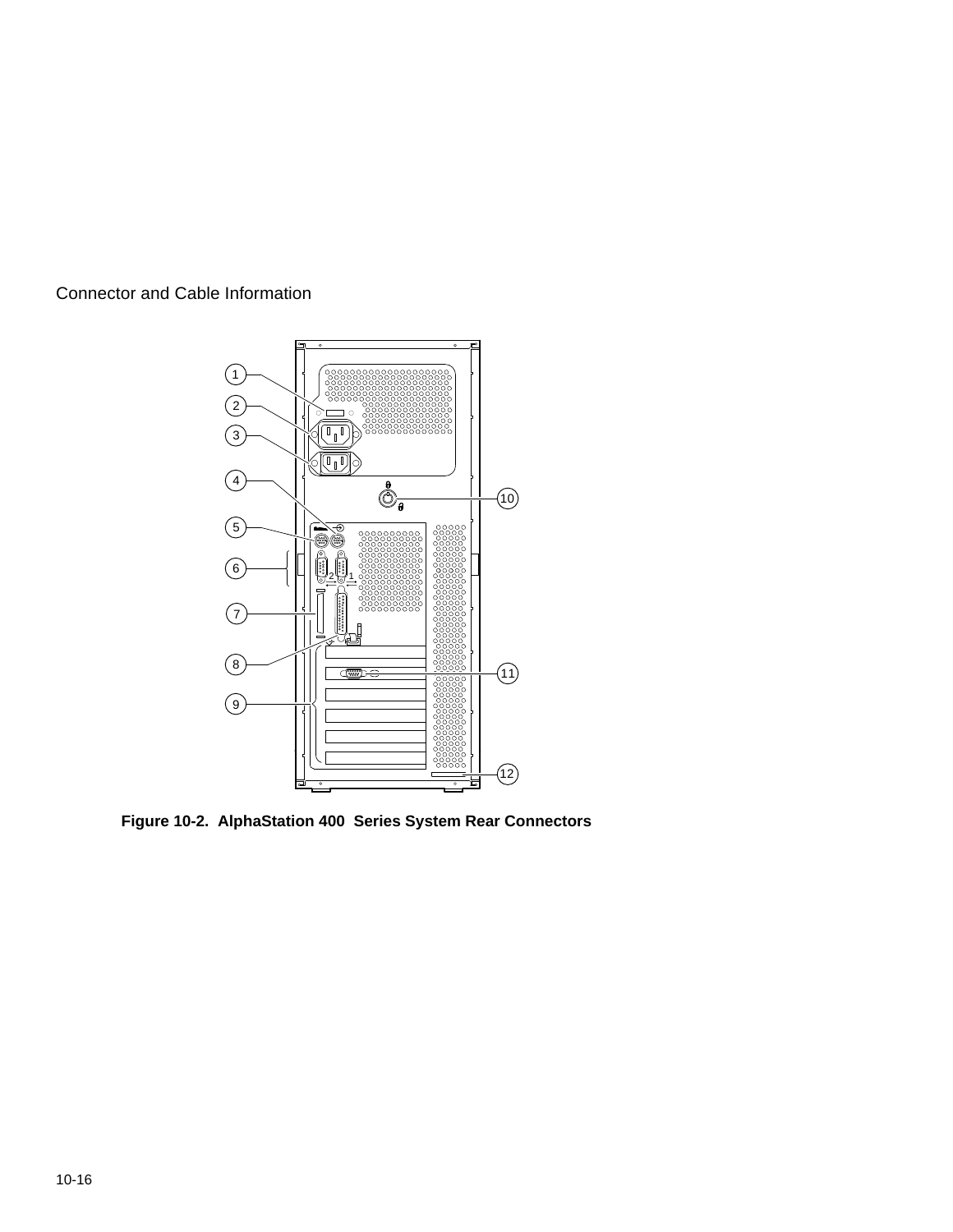| <b>Figure</b><br>Legend     | <b>Connector</b>                 | <b>Function</b>                                                                                                                                                     |
|-----------------------------|----------------------------------|---------------------------------------------------------------------------------------------------------------------------------------------------------------------|
| 1                           | Voltage selector switch          | Allows you to set your system to work with 115 or<br>230 Volt AC power.                                                                                             |
| $\mathcal{D}_{\mathcal{L}}$ | Monitor power connector          | Connects a monitor to AC power. If your monitor<br>consumes more than 2 Amps at 115 Volt (1 Amp<br>at 230 Volt), connect it directly to your wall<br><i>outlet.</i> |
| 3                           | AC power connector               | Connects the system to AC power.                                                                                                                                    |
| $\overline{4}$              | Mouse connector                  | Connects a PS/2-compatible mouse.                                                                                                                                   |
| 5                           | Keyboard connector               | Connects a 101- or 102-key keyboard.                                                                                                                                |
| 6                           | Serial port connectors           | Connects serial devices.                                                                                                                                            |
| 7                           | <b>SCSI</b> connector            | Provides the interface between the system unit and<br>external SCSI devices.                                                                                        |
| 8                           | Parallel port connector          | Allows you to connect an industry-standard<br>parallel printer.                                                                                                     |
| 9                           | <b>Expansion board slots</b>     | Allow you to install up to two full-size PCI, up to<br>three full-size ISA, and one additional PCI or ISA<br>expansion boards.                                      |
| 10                          | System (chassis) lock            | Locks outside panels.                                                                                                                                               |
| 11                          | Video port (on option<br>module) | Provides the interface between video/graphics<br>expansion module (option) and the supported<br>monitor.                                                            |
| 12                          | Security loop                    | Attaches security lock or cable.                                                                                                                                    |

# **Table 10-15. AlphaStation 400 Series System Rear Connectors**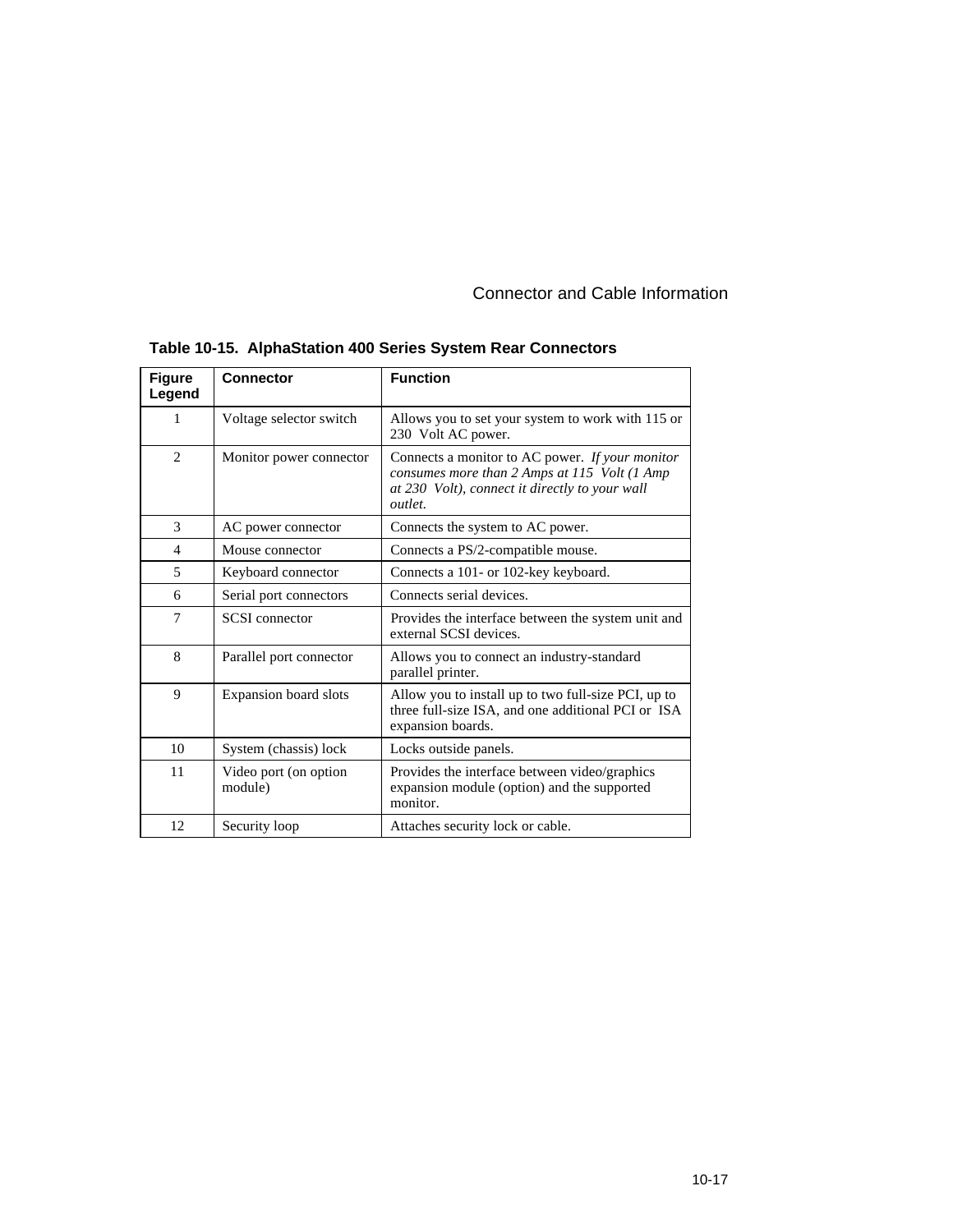Table 10-16 shows the external cables for the AlphaStation 400 Series system.

| <b>External Connector</b> | <b>Purpose</b>                                                  |
|---------------------------|-----------------------------------------------------------------|
| <b>SCSI</b>               | High-density, single-ended 50-pin<br>shielded device connector. |
| Keyboard                  | Standard workstation keyboard<br>connector.                     |
| Mouse                     | Standard PC mouse connector.                                    |
| COM1, COM2                | Standard PC nine-pin communication<br>connectors.               |
| Parallel port             | Enhanced parallel port.                                         |

**Table 10-16. AlphaStation 400 Series System External Connectors**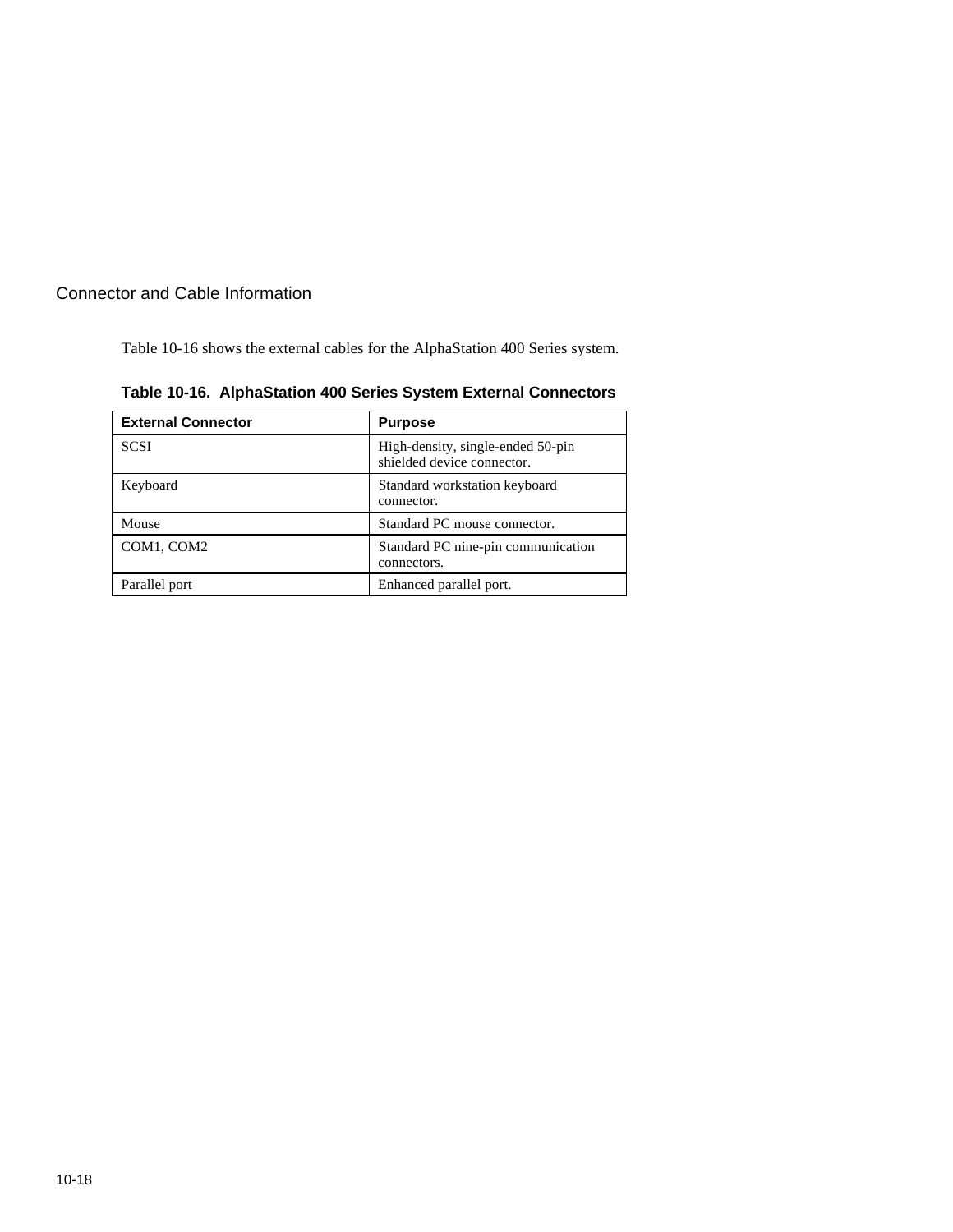# **Parallel Port**

Table 10-17 lists the signals and pin positions for Digital AlphaStation parallel port connector pinouts.

| Signal          | Pin            |
|-----------------|----------------|
| <b>PSTRB\</b>   | 1              |
| PDAT0           | $\overline{c}$ |
| PDAT1           | 3              |
| PDAT2           | $\overline{4}$ |
| PDAT3           | 5              |
| PDAT4           | 6              |
| PDAT5           | 7              |
| PDAT6           | 8              |
| PDAT7           | 9              |
| PACK\           | 10             |
| <b>PBUSY</b>    | 11             |
| PE              | 12             |
| <b>SLCT</b>     | 13             |
| <b>PAUTOFD\</b> | 14             |
| <b>PERROR\</b>  | 15             |
| <b>PINIT\</b>   | 16             |
| <b>PSLCTIN</b>  | 17             |
| Ground          | 18             |
| Ground          | 19             |
| Ground          | 20             |
| Ground          | 21             |
| Ground          | 22             |
| Ground          | 23             |
| Ground          | 24             |
| Ground          | 25             |

#### **Table 10-17. Parallel Port Connector Pinout**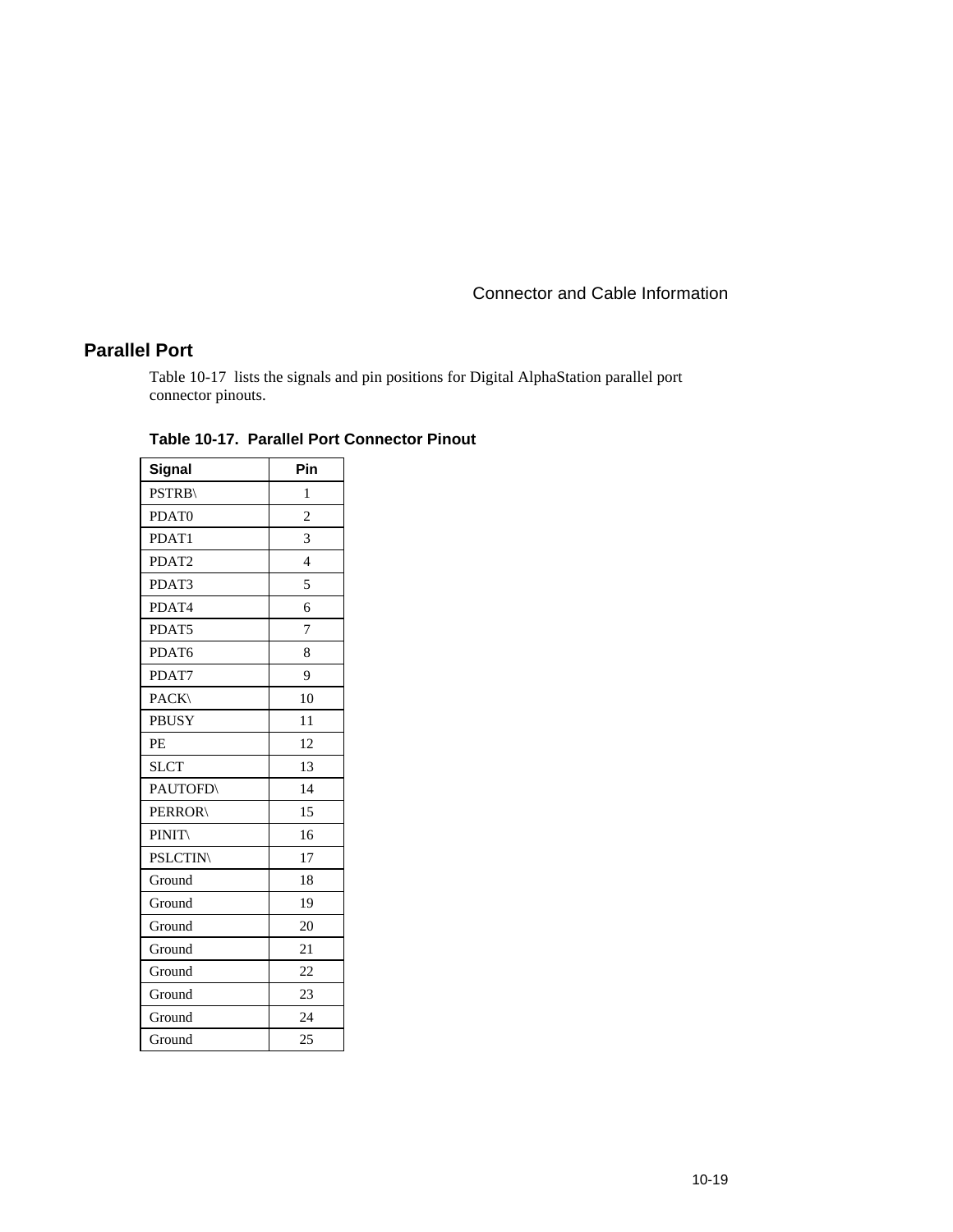## **Serial Line Units**

#### **COM1/2 Pinouts**

Table 10-18 lists the signals and pin positions for the Digital AlphaStation COM1 and Com2 connector pinouts.

| Signal     | Pin            |
|------------|----------------|
| <b>DCD</b> | 1              |
| RX         | $\overline{2}$ |
| <b>TX</b>  | 3              |
| <b>DTR</b> | 4              |
| Ground     | 5              |
| <b>DSR</b> | 6              |
| <b>RTS</b> | 7              |
| <b>CTS</b> | 8              |
| RI         | 9              |

#### **Table 10-18. COM1 and COM 2 Connector Pinouts**

#### **SCSI**

The relative position of signals (Table 10-19) on the Digital AlphaStation Series system's internal and external connectors are the same; however, the conventions for pin numbering differ between the two. Pin 36 on the external connector is used to disable the on-board active terminator when the pin is grounded by an external device.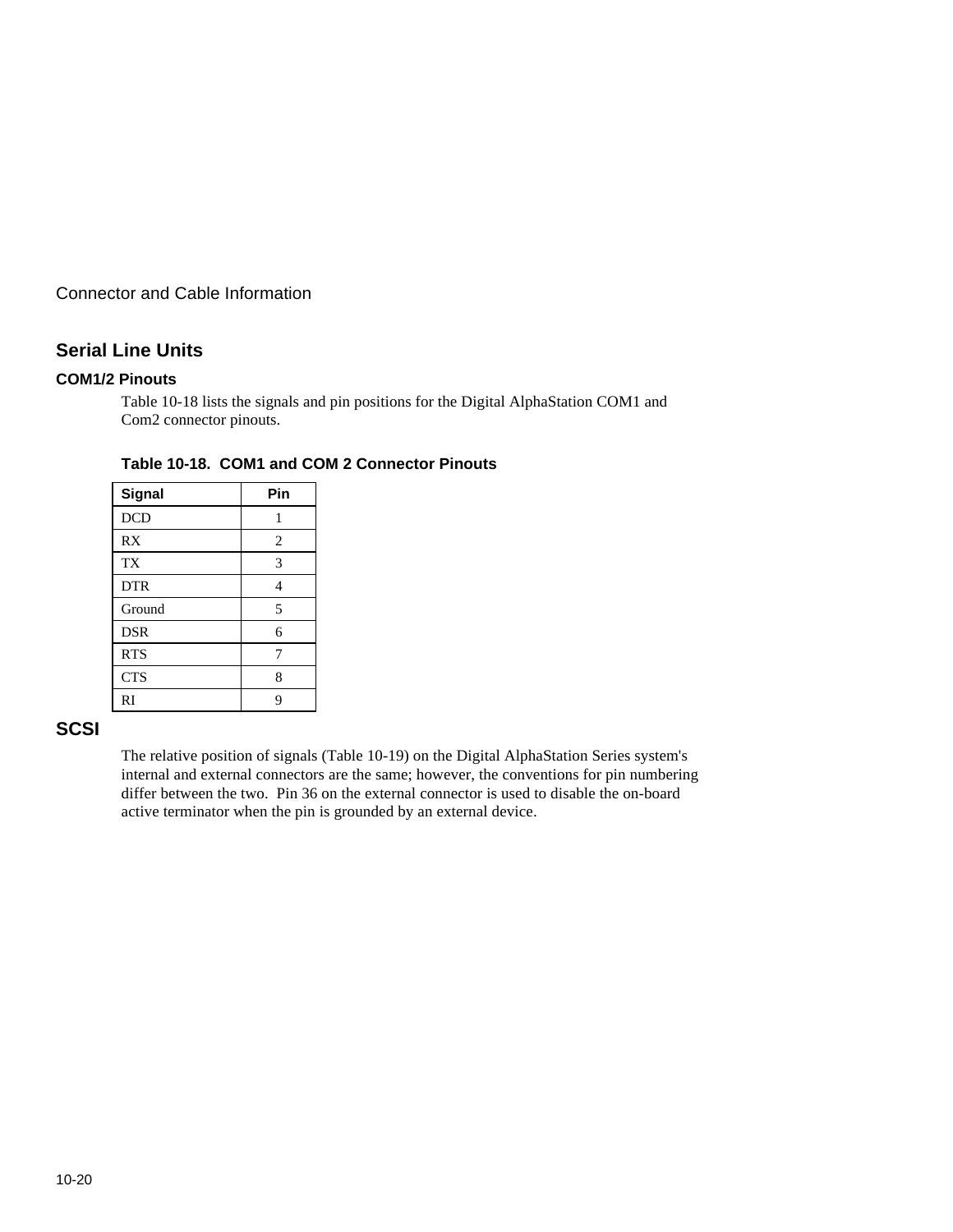| <b>Signal</b>             | Internal       | <b>External</b> | Signal   | Internal       | <b>External</b> |
|---------------------------|----------------|-----------------|----------|----------------|-----------------|
| $DB0\langle$              | $\overline{c}$ | 26              | Ground   | $\mathbf{1}$   | $\mathbf{1}$    |
| DB1                       | $\overline{4}$ | 27              | Ground   | 3              | $\overline{2}$  |
| DB2                       | 6              | 28              | Ground   | 5              | $\overline{3}$  |
| $DB3\langle$              | 8              | 29              | Ground   | $\overline{7}$ | $\overline{4}$  |
| DB4                       | 10             | 30              | Ground   | 9              | 5               |
| DB5                       | 12             | 31              | Ground   | 11             | 6               |
| DB6\                      | 14             | 32              | Ground   | 13             | $\tau$          |
| DB7                       | 16             | 33              | Ground   | 15             | 8               |
| DBP\                      | 18             | 34              | Ground   | 17             | 9               |
| Ground                    | 20             | 35              | Ground   | 19             | 10              |
| Ground                    | 22             | 36              | Ground   | 21             | 11              |
| Reserved                  | 24             | 37              | Reserved | 23             | 12              |
| <b>TERMP</b><br><b>WR</b> | 26             | 38              | Open     | 25             | 13              |
| Reserved                  | 28             | 39              | Reserved | 27             | 14              |
| Ground                    | 30             | 40              | Ground   | 29             | 15              |
| ATN\                      | 32             | 41              | Ground   | 31             | 16              |
| Ground                    | 34             | 42              | Ground   | 33             | 17              |
| $BSY\setminus$            | 36             | 43              | Ground   | 35             | 18              |
| ACK                       | 38             | 44              | Ground   | 37             | 19              |
| RST                       | 40             | 45              | Ground   | 39             | 20              |
| $MSG\setminus$            | 42             | 46              | Ground   | 41             | 21              |
| $SEL\backslash$           | 44             | 47              | Ground   | 43             | 22              |
| C/D                       | 46             | 48              | Ground   | 45             | 23              |
| <b>REQ\</b>               | 48             | 49              | Ground   | 47             | 24              |
| $I/O \setminus$           | 50             | 50              | Ground   | 49             | 25              |

#### **Table 10-19. SCSI Connector Pinouts**

#### **Connector Pinouts**

Pin 36 on the Digital AlphaStation Series system's external SCSI connector controls an active SCSI terminator. When an external cable is plugged in, a low-level ground is sensed on this circuit, which disables the on-board terminator. In this case, a device at the end of the external SCSI cable must provide far-end bus termination.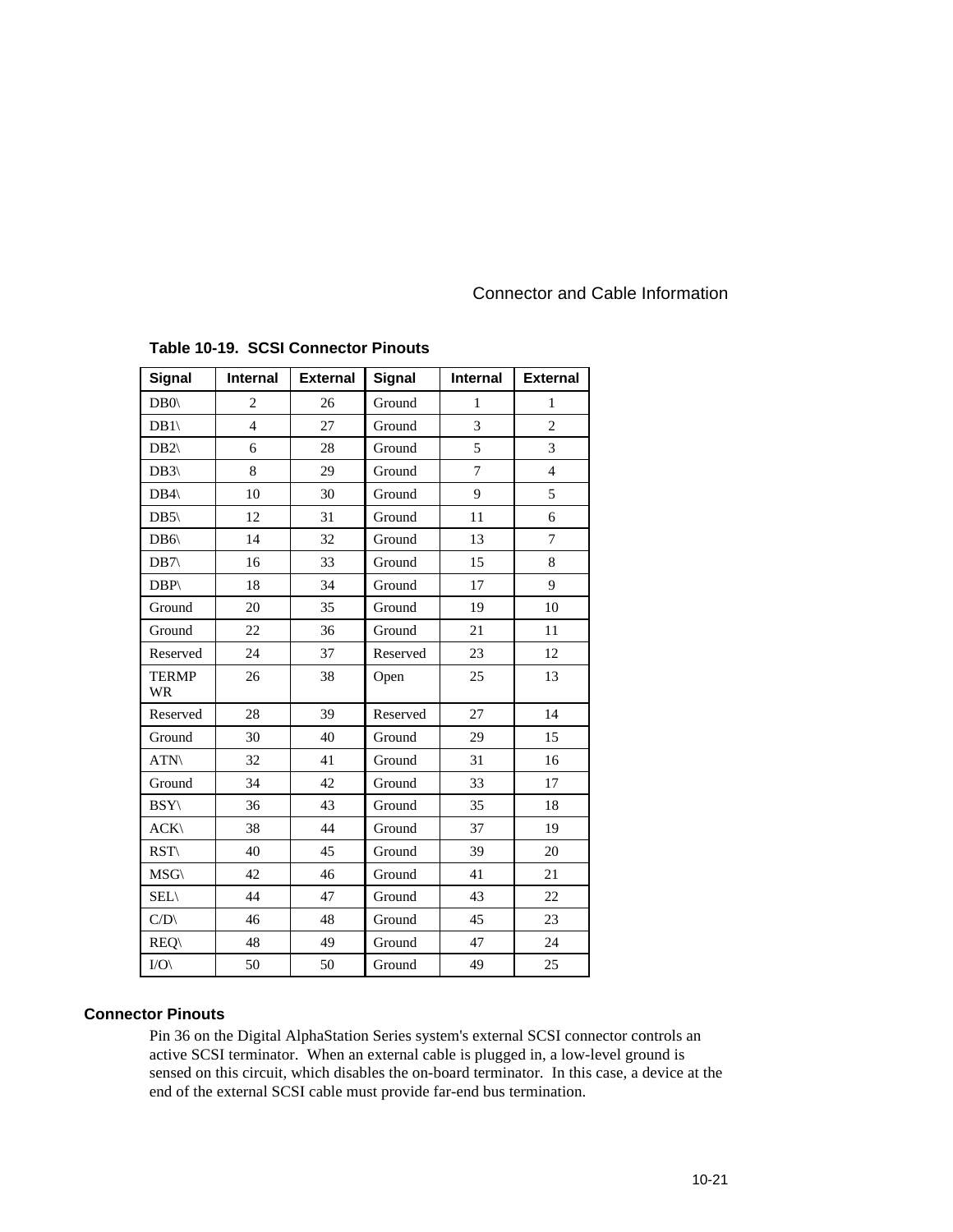# **Keyboard/Mouse**

Table 10-20 lists the signals and pin positions for the Digital AlphaStation Series system keyboard connector pinouts.

| Signal        | Pin |
|---------------|-----|
| <b>KBDATA</b> |     |
| Open          | 2   |
| Ground        | 3   |
| $+5$ Volt     |     |
| <b>KBCLK</b>  | 5   |
| Open          | 6   |

#### **Table 10-20. Keyboard Connector Pinouts**

Table 10-21 lists the signals and pin positions for the Digital AlphaStation Series system mouse connector pinouts.

| Signal        | Pin            |
|---------------|----------------|
| <b>MSDATA</b> |                |
| Open          | $\overline{c}$ |
| Ground        | 3              |
| $+5$ Volt     |                |
| <b>MSCLK</b>  | 5              |
| en            |                |

#### **Table 10-21. Mouse Connector Pinouts**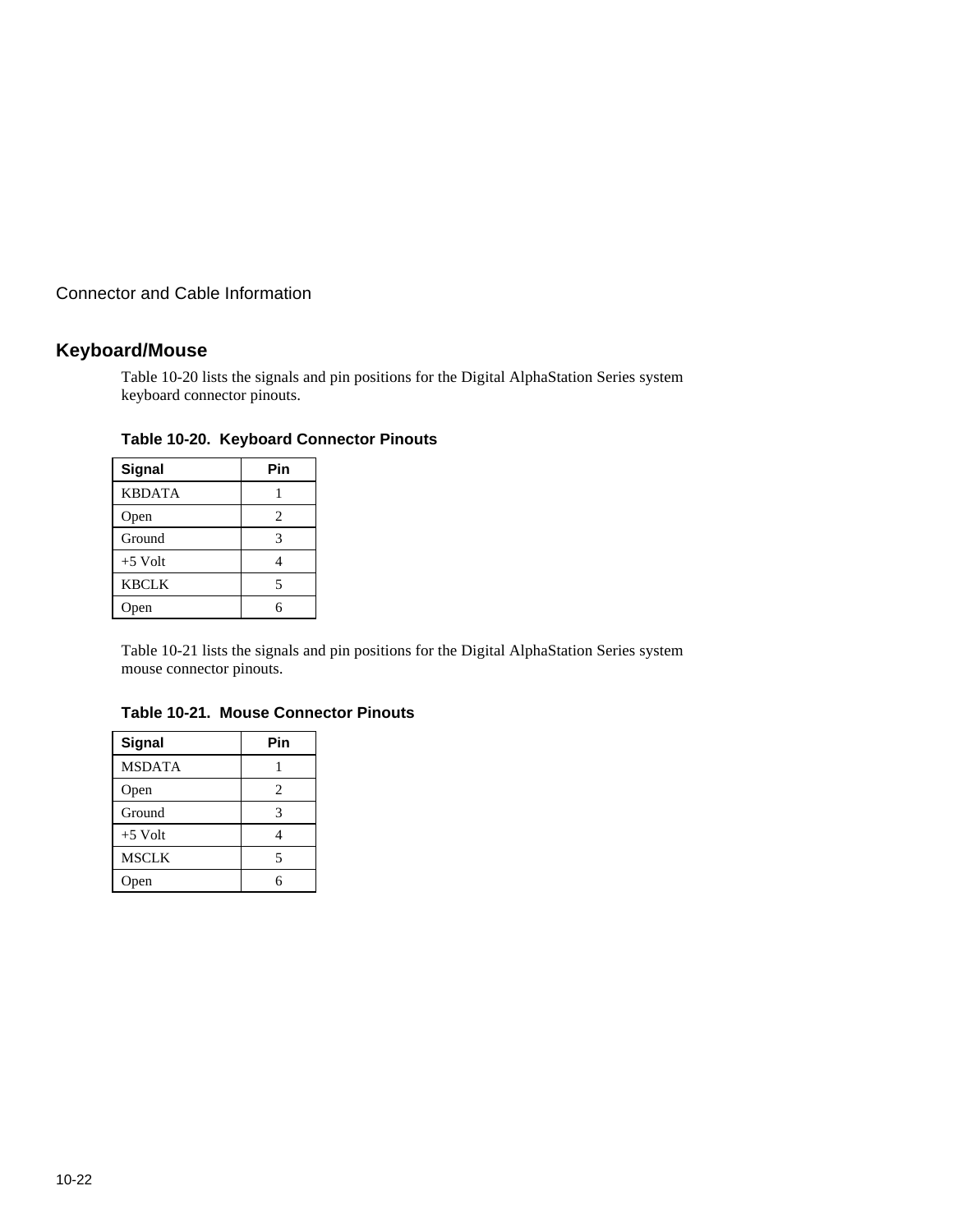# **Internal Cables**

The Digital AlphaStation 200 Series system includes several internal cables, as Table 10- 22 illustrates.

| <b>Internal Cable</b> | <b>Purpose</b>                                                                                                                                                 |  |  |  |  |  |  |  |
|-----------------------|----------------------------------------------------------------------------------------------------------------------------------------------------------------|--|--|--|--|--|--|--|
| Speaker               | Attaches internal speaker to either the<br>motherboard or the audiocard.                                                                                       |  |  |  |  |  |  |  |
| <b>SCSI</b>           | Connects internal SCSI device to SCSI<br>controller on the motherboard. A SCSI<br>terminator must be installed on the SCSI<br>device at the end of this cable. |  |  |  |  |  |  |  |
| Floppy                | Connects an internal floppy drive and<br>optional internal tape drive to a<br>controller on the motherboard.                                                   |  |  |  |  |  |  |  |
| <b>MAU</b>            | Optional: Connects to the Ethernet<br>controller on the riser card.                                                                                            |  |  |  |  |  |  |  |
| Front-panel           | Attaches the front-panel lights and<br>switches board to the motherboard.                                                                                      |  |  |  |  |  |  |  |
| Power (several)       | Permanently attached to the power<br>supply and provide power, ground, and<br>fan speed control to the motherboard.                                            |  |  |  |  |  |  |  |

**Table 10-22. AlphaStation 200 Series System Internal Cables**

# **Sound Card**

The connectors for the Digital AlphaStation 200 Series system sound card are shown in Table 10-23 .

| <b>Connector</b> | Type         | <b>Pin</b> | <b>Connection</b>                                                         |  |  |  |  |  |  |
|------------------|--------------|------------|---------------------------------------------------------------------------|--|--|--|--|--|--|
| $J7$ (top)       | 3.5-mm jack  | N/A        | Stereo headphones                                                         |  |  |  |  |  |  |
| J4(2nd)          | 3.5-mm jack  | N/A        | Stereo line out                                                           |  |  |  |  |  |  |
| J2(3rd)          | 3.5-mm jack  | N/A        | Monaural electret microphone<br>$(2.2 \text{ kOhm to } 2.5 \text{ Volt})$ |  |  |  |  |  |  |
| J3 (bottom)      | 3.5-mm jack  | N/A        | Stereo line in                                                            |  |  |  |  |  |  |
| J5               | 4-pin header |            | 4-32-Ohm speaker                                                          |  |  |  |  |  |  |

**Table 10-23. AlphaStation 200 Series System Sound Card Connectors**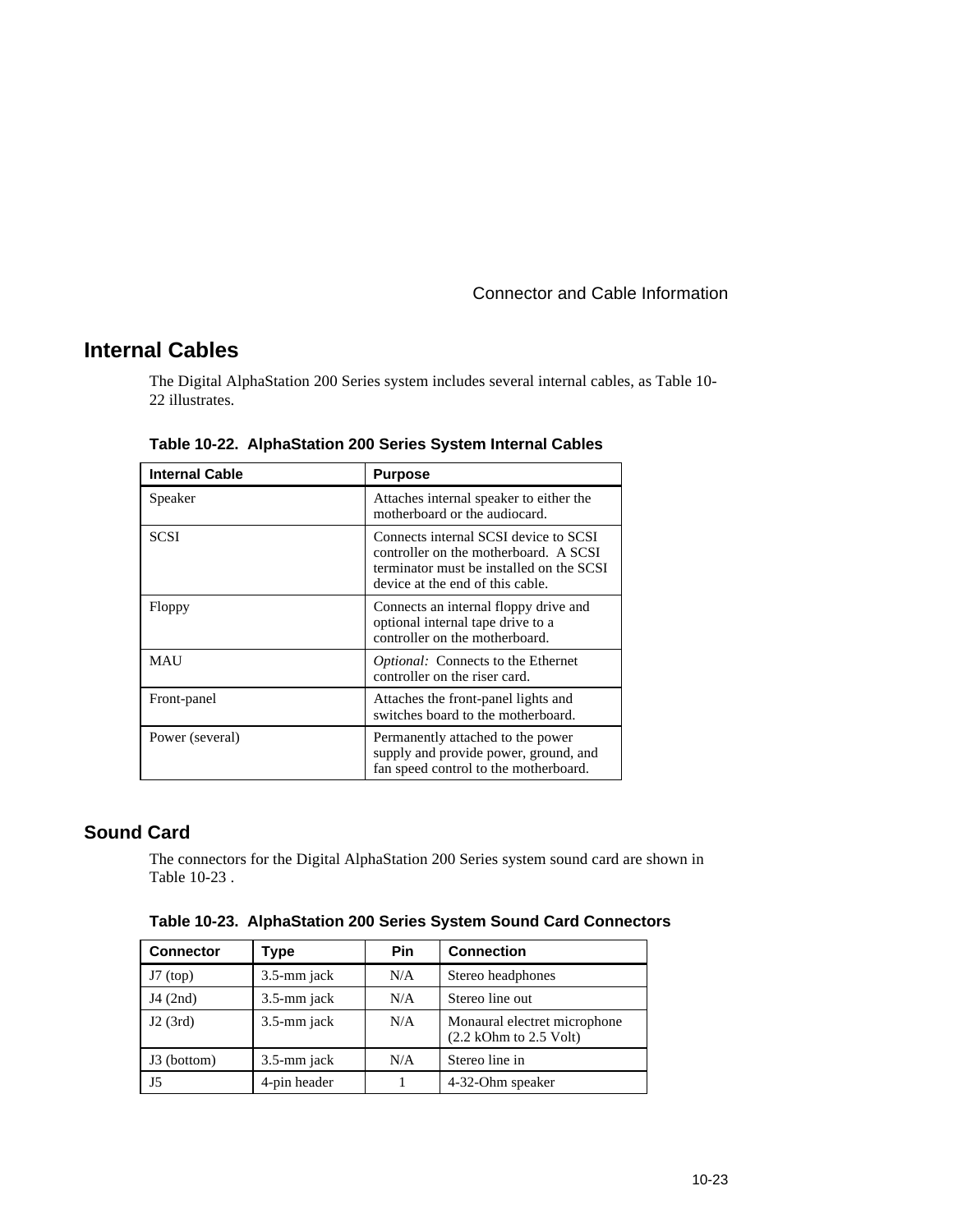|             | Table 10-23. AlphaStation 200 Series System Sound Card Connectors |  |
|-------------|-------------------------------------------------------------------|--|
| (continued) |                                                                   |  |

| <b>Connector</b> | Type         | <b>Pin</b>     | <b>Connection</b>            |
|------------------|--------------|----------------|------------------------------|
|                  |              | $\mathfrak{D}$ | Unconnected                  |
|                  |              | 3              | Unconnected                  |
|                  |              | 4              | Ground                       |
| J6               | 4-pin header |                | Left channel in from CD-ROM  |
|                  |              | 2              | Ground                       |
|                  |              | 3              | Ground                       |
|                  |              | 4              | Right channel in from CD-ROM |

Table 10-24 lists and describes the internal cables for the Digital AlphaStation 400 Series system.

**Table 10-24. AlphaStation 400 Series System Internal Cables**

| <b>Internal Cable</b>  | <b>Purpose</b>                                                                                                                                                  |  |  |  |  |  |
|------------------------|-----------------------------------------------------------------------------------------------------------------------------------------------------------------|--|--|--|--|--|
| <b>SCSI</b> bus        | Connects internal SCSI devices to SCSI<br>controller on the motherboard. A SCSI<br>terminator must be installed on the SCSI<br>device at the end of this cable. |  |  |  |  |  |
| Floppy disk controller | Connects an internal floppy drive and<br>optional internal tape drive to a<br>controller on the motherboard.                                                    |  |  |  |  |  |
| Front-panel            | Attaches the front-panel lights and<br>switches board to the motherboard.                                                                                       |  |  |  |  |  |
| Power (several)        | Permanently attached to the power<br>supply and provide power, ground, and<br>CPU fan-speed control to the<br>motherboard.                                      |  |  |  |  |  |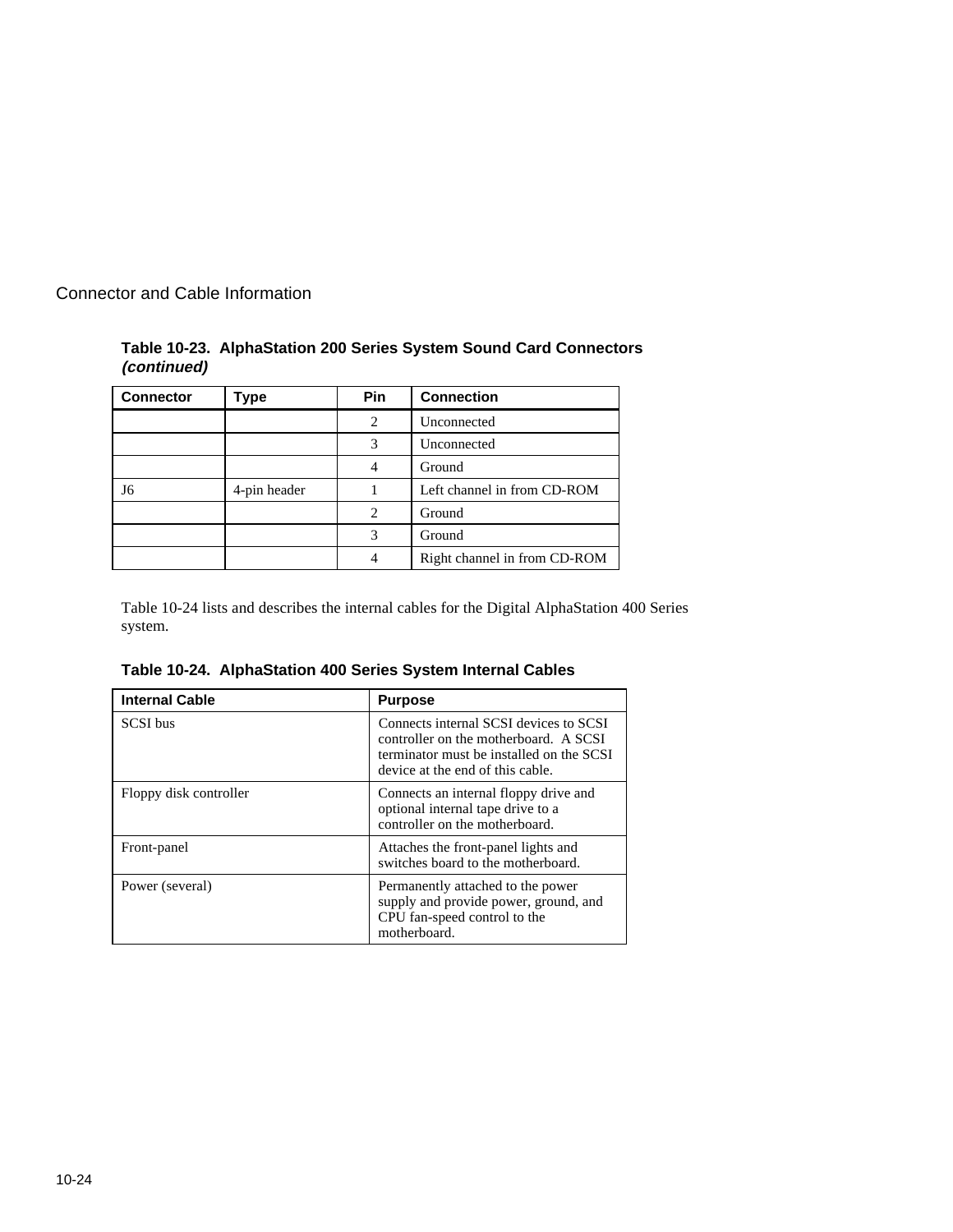# **11 Registers**

# **Overview**

This chapter contains brief descriptions of the registers in the Digital AlphaStation 200 and 400 Series systems. For full register descriptions, refer to the appropriate documents as noted. The registers are organized by sections , as outlined below:

- CPU registers. (Refer to *DECchip 21064 and 21064A Microprocessor Hardware Reference Manual*, order number EC-Q9ZUA-TE, Digital Equipment Corporation.)
- Cache and memory control CSRs. (Refer to *DECchip 21071/21072 Core Chip Sets Data Sheet,* order number EC-N0648-72, Digital Equipment Corporation.)
- PCI bus bridge CSRs. (Refer to *DECchip 21071/21072 Core Chip Sets Data Sheet ,* order number EC-N0648-72, Digital Equipment Corporation.)
- PCI Bus Device Registers
	- PCI to ISA bridge. (*Intel 82378ZB Data Book*, Intel)
	- AlphaStation 200 Series Ethernet controller. (Refer to *DECchip 21040 Ethernet Controller Data Sheet,*order number EC-N0752-72, Digital Equipment Corporation.)
	- SCSI controller. (Refer to *NCR 53C810 PCI-SCSI I/O Processor Data Manual,* NCR.)
- ISA Bus Device Registers
	- Super I/O III chip. (Refer to *PC87332 Super I/O III Chip*, National Semiconductor.)
	- Keyboard controller. (Refer to *8242 Keyboard Controller Specification,* Intel, PHOENIX Technologies, Ltd.)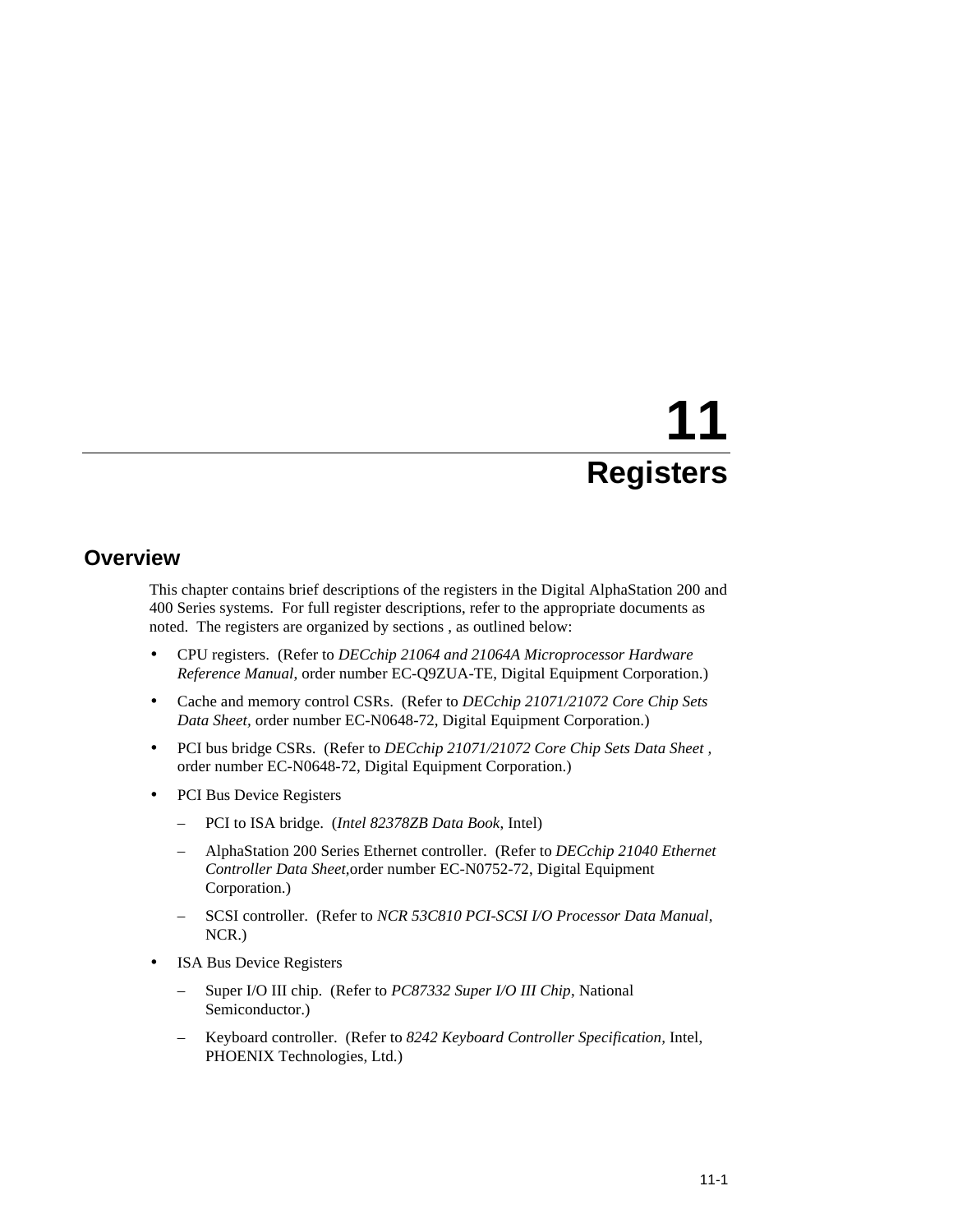# **CPU Registers**

Access the internal CPU registers by using the HW\_MTPR (Move To Processor Register) and HW\_MFPR (Move From Processor Register) instructions. F

 Refer to the *DECchip 21064 and 21064A Microprocessor Hardware Reference Manual,* order number EC-Q9ZUA-TE, Digital Equipment Corporation.

#### **Translation Buffer Tag (TB\_TAG) Register**

The TB\_TAG register is a write-only register that holds the tag for the next translation buffer update operation in the Instruction Translation Buffer or the Data Translation Buffer.

| 63 | 43 42        | 12<br><u>_</u> | 12<br>00 |
|----|--------------|----------------|----------|
|    | $_{\tt IGM}$ | VA < 42:13>    | IGN      |

# **Instruction Translation Buffer Page Table Entry (ITB\_PTE) Register**

The ITB\_PTE register is a read/write register, representing 12-page table entries split into two distinct arrays. The first 8-page table entries provide small-page (8-KByte) translations while the remaining 4 provide large (4 MByte) translations.

| Write Format<br>63 | 53 52<br>32 |              | 31  | 12 11 10 09 08 07      |               |               |                         |     | 05 04          | 03 | 0 <sup>0</sup> |  |  |
|--------------------|-------------|--------------|-----|------------------------|---------------|---------------|-------------------------|-----|----------------|----|----------------|--|--|
| IGN                |             | PFN < 33:13> | IGN | U<br>$\mathbb{R}$<br>Е | S<br>' R<br>E | E<br>. .<br>E | $\mathbf{v}$<br>ĸ<br>л. | IGN | l A<br>ls<br>M |    | IGN            |  |  |

| Read Format |                         |              |    |                |               |                 |              |                |
|-------------|-------------------------|--------------|----|----------------|---------------|-----------------|--------------|----------------|
| 63          | 35 34 33                |              | 13 | 12 11 10 09 08 |               |                 |              | 0 <sub>0</sub> |
| RAZ         | $\mathbb{A}$<br>ıs<br>M | PFN < 33:13> |    | ١Ū<br>R<br>E   | l s<br>R<br>E | IΕ<br>IR.<br>IΕ | $\mathbf{v}$ | RAZ            |

## **Instruction Cache Control and Status Register (ICCSR)**

The ICCSR contains various Ibox hardware enables.

|          | Read Format:    |             |                              |  |  |  |       |                 |       |    |        |  |
|----------|-----------------|-------------|------------------------------|--|--|--|-------|-----------------|-------|----|--------|--|
| 63<br>35 |                 | 28 27<br>33 | 24 23 22 21 2019 18 17 16 15 |  |  |  | 13 12 |                 | 09 08 | 03 | 020100 |  |
| MBZ      | <b>RESERVED</b> | ASN < 5:0>  | RESERVED<br>5:2>             |  |  |  |       | PCMUX0<br><3:0> | RAZ   |    |        |  |

Write Format:

| 63  | 47 46<br>53 52 |                    |         |    |  |                       |   |    |                                                      | 43 42 41 4039 38 37 36 35 34 |     | 32 31 12 11     |     | 08 07 05 0403 02 01 |  | 00 |
|-----|----------------|--------------------|---------|----|--|-----------------------|---|----|------------------------------------------------------|------------------------------|-----|-----------------|-----|---------------------|--|----|
| MBZ | ASN < 5:0>     | RESERVED<br>< 5:2> | ΡI<br>E | AW |  | MH D B J<br>$I$ H $S$ | E | IΕ | $\begin{bmatrix} B & P \\ P & I \end{bmatrix}$<br>IÞ | PCMUX1<br>2:0>               | MBZ | PCMUX0<br><3:0> | MBZ | RESERVED            |  |    |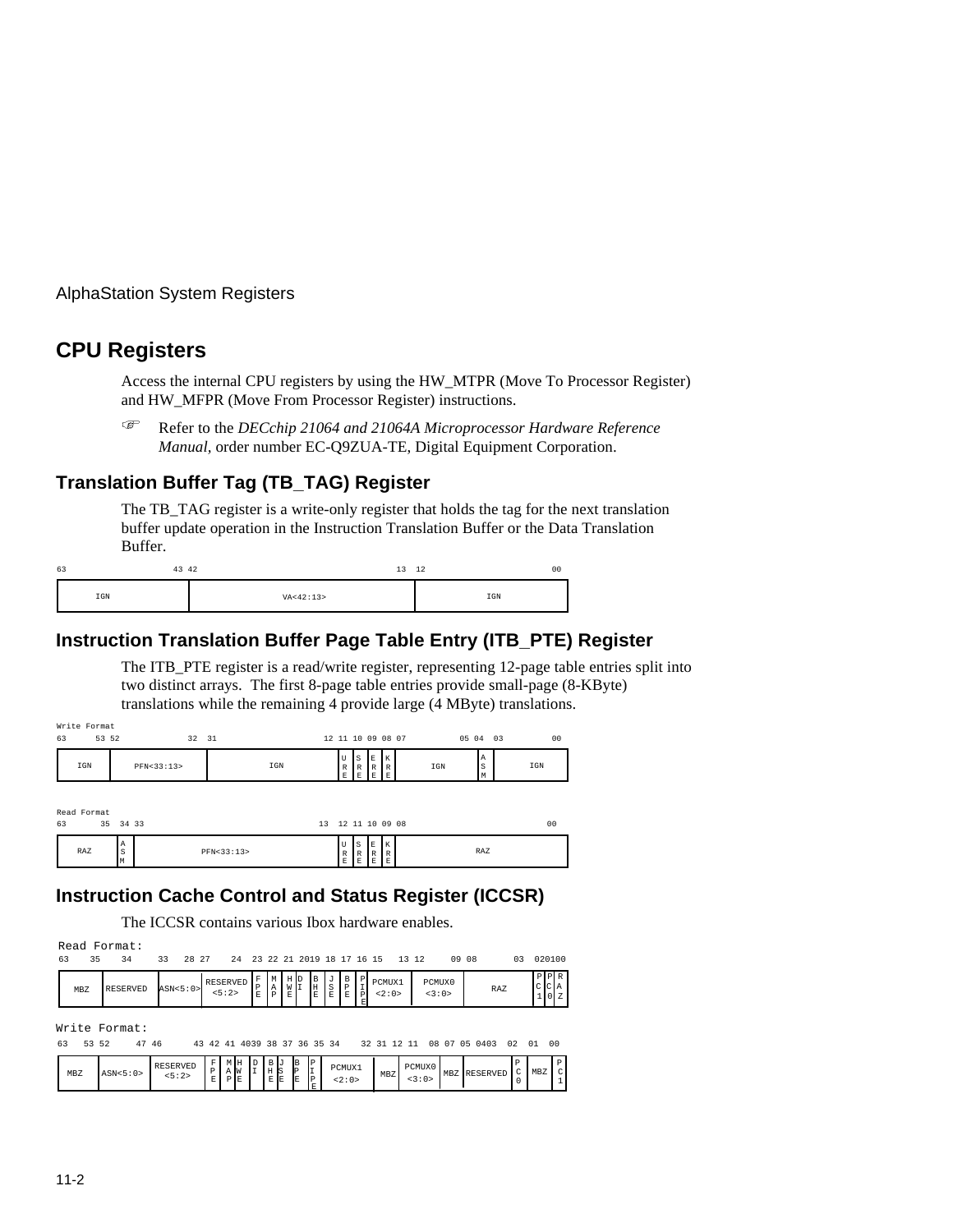# **Instruction Translation Buffer Page Table Entry Temp (ITB\_PTE\_TEMP) Register**

The ITB PTE\_TEMP register is a read-only holding register for ITB PTE read data.

| 63  | 35 34 33                 |              |                            |                 |                    |                                  | 13 12 11 10 09 08<br>0 <sub>0</sub> |
|-----|--------------------------|--------------|----------------------------|-----------------|--------------------|----------------------------------|-------------------------------------|
| RAZ | I A<br>$\sim$<br>۰<br>Iм | PFN < 33:13> | <b>**</b><br>ט ו<br>R<br>E | 1s<br>I R<br>ΙE | m<br>▫<br>. .<br>- | $\mathbf{v}$<br>A<br>$\sim$<br>≏ | RAZ                                 |

## **Exceptions Address (EXC\_ADDR) Register**

The EXC\_ADDR register is a read/write register used to restart the machine after exceptions or interrupts.

| 63 |            | 02 01 00 |  |
|----|------------|----------|--|
|    | PC < 63:2> |          |  |

#### **Clear Serial Line Interrupt Register (SL\_CLR)**

The SL\_CLR register is a write-only register that clears the serial line interrupt request, performance counter interrupt requests, and CRD (corrected read data) interrupt requests.

| 63  | っっ<br>-- | 24       | $\rightarrow$ | 16  | 15<br>∸ | 14 | 09 08 07 |             |              |        | 03 02 01 00        |
|-----|----------|----------|---------------|-----|---------|----|----------|-------------|--------------|--------|--------------------|
| IGN |          | - 2<br>◡ |               | IGN | r.<br>∼ |    | IGN      | $\sim$<br>∼ | $_{\tt IGN}$ | $\sim$ | <b>CONT</b><br>1GN |

## **Serial Line Receive (SL\_RCV) Register**

The SL\_RCV register contains a single read-only bit (RCV). This bit provides an on-chip serial line function.

| 63 |     |             | 04 03 02 00 |
|----|-----|-------------|-------------|
|    | RAZ | $\sim$<br>∼ | RAZ         |

## **Instruction Translation Buffer ZAP (ITBZAP) Register**

A write to the ITBZAP register invalidates all 12 translation buffer (ITB) entries.

#### **Instruction Translation Buffer ASM (ITBASM) Register**

A write to the ITBASM register invalidates all ITB entries in which the ITB\_PTE ASM bit is equal to zero.

#### **Instruction Translation Buffer IS (ITBIS) Register**

A write to the ITBIS register invalidates all 12 translation buffer (ITB) entries.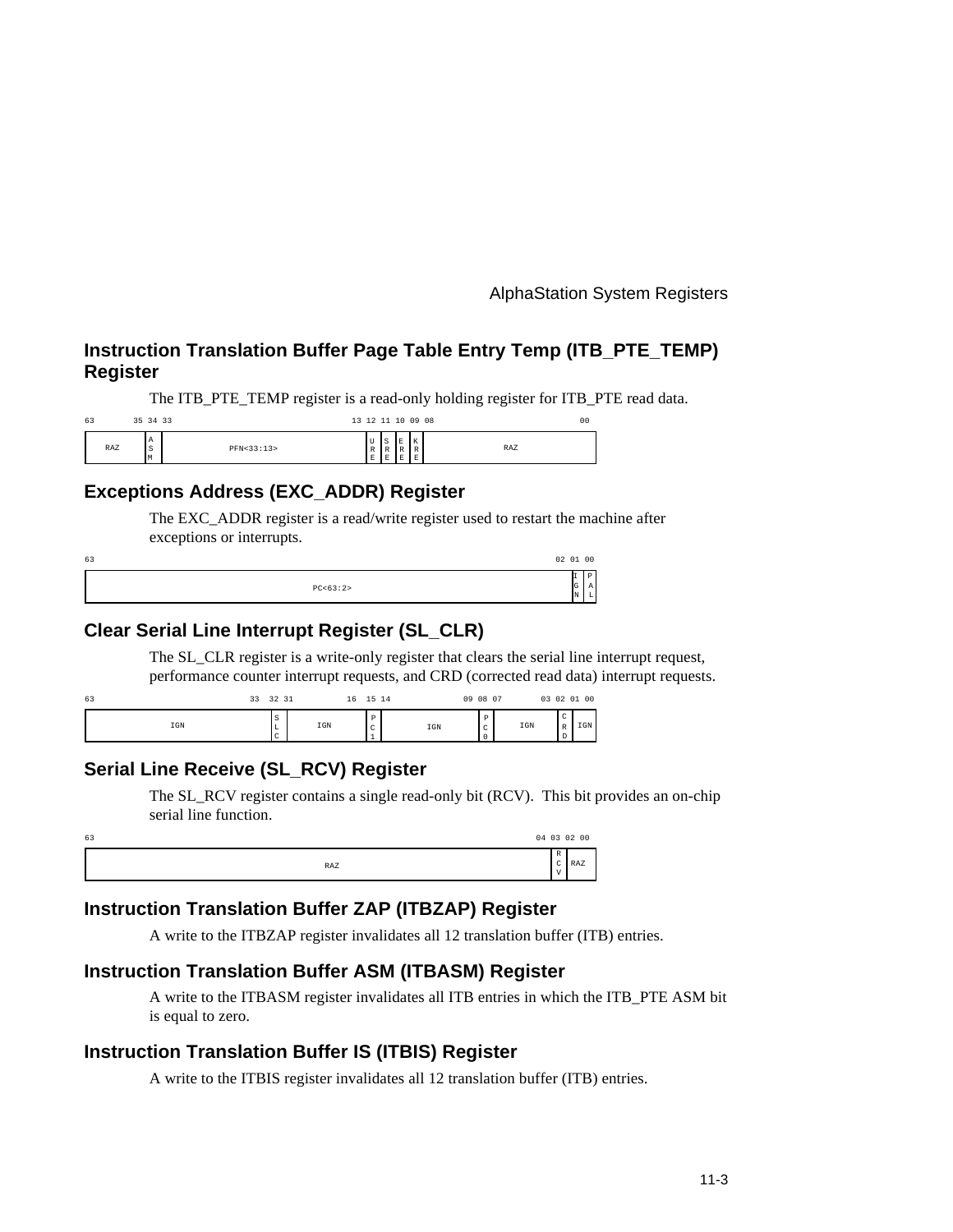## **Processor Status (PS) Register**

The PS register is a read/write register containing only the current mode bits of the architecturally defined PS.

| Write Format<br>63 |                                   | 05 04 03 02<br>00                           |
|--------------------|-----------------------------------|---------------------------------------------|
|                    | IGN                               | C<br>ı C<br>IGN<br>M<br>M<br>$\Omega$<br>ж. |
| Read Format<br>63  | 35 34 33                          | 02 01<br>00                                 |
| RAZ                | $\mathsf{C}$<br>M<br>$\mathbf{1}$ | C<br>RAZ<br>M                               |

# **Exception Summary (EXC\_SUM) Register**

The EXC\_SUM register contains various types of arithmetic traps that have occurred since the last time the register was written to (cleared). Any write to the EXC\_SUM register clears bits <08:02>.

| 63  | 34 33 32     |     | 9 8 7 6 5 4 3 2 1 0                                              |
|-----|--------------|-----|------------------------------------------------------------------|
| RAZ | M<br>lS<br>K | RAZ | <b>I</b> U<br>.,<br>۰<br>I N IN<br>-4<br>'E F<br>IΕ<br>I٧<br>. . |

## **PAL Base Address (PAL\_BASE) Register**

The PAL\_BASE address register is a read/write register containing the base address for the PALcode.

| 63 | 34 33      | 14 13           | 00         |
|----|------------|-----------------|------------|
|    | IGNORE/RAZ | PAL BASE<33:14> | IGNORE/RAZ |

# **Hardware Interrupt Request Register (HIRR)**

The hardware interrupt request register is a read-only register that provides a record of all currently outstanding interrupt requests and summary bits at the time of a read.

| 63<br>33 32 | 29                              | 28<br>14 13 12  |              | 10 9 R               |                    |   |                     |                                  |                      |   |                  |
|-------------|---------------------------------|-----------------|--------------|----------------------|--------------------|---|---------------------|----------------------------------|----------------------|---|------------------|
| RAZ         | <b>USEK</b><br>ASTRR<br>< 03:00 | SIRR<br><15:01> | Is<br>L<br>R | <b>HIRR</b><br>< 2:0 | IP<br> c c<br>1011 | ₽ | <b>HIRR</b><br>5:3> | C<br>$\mathbb{R}$<br>$_{\rm IR}$ | AS<br>Iт<br><b>R</b> | R | R.<br>A<br>l z l |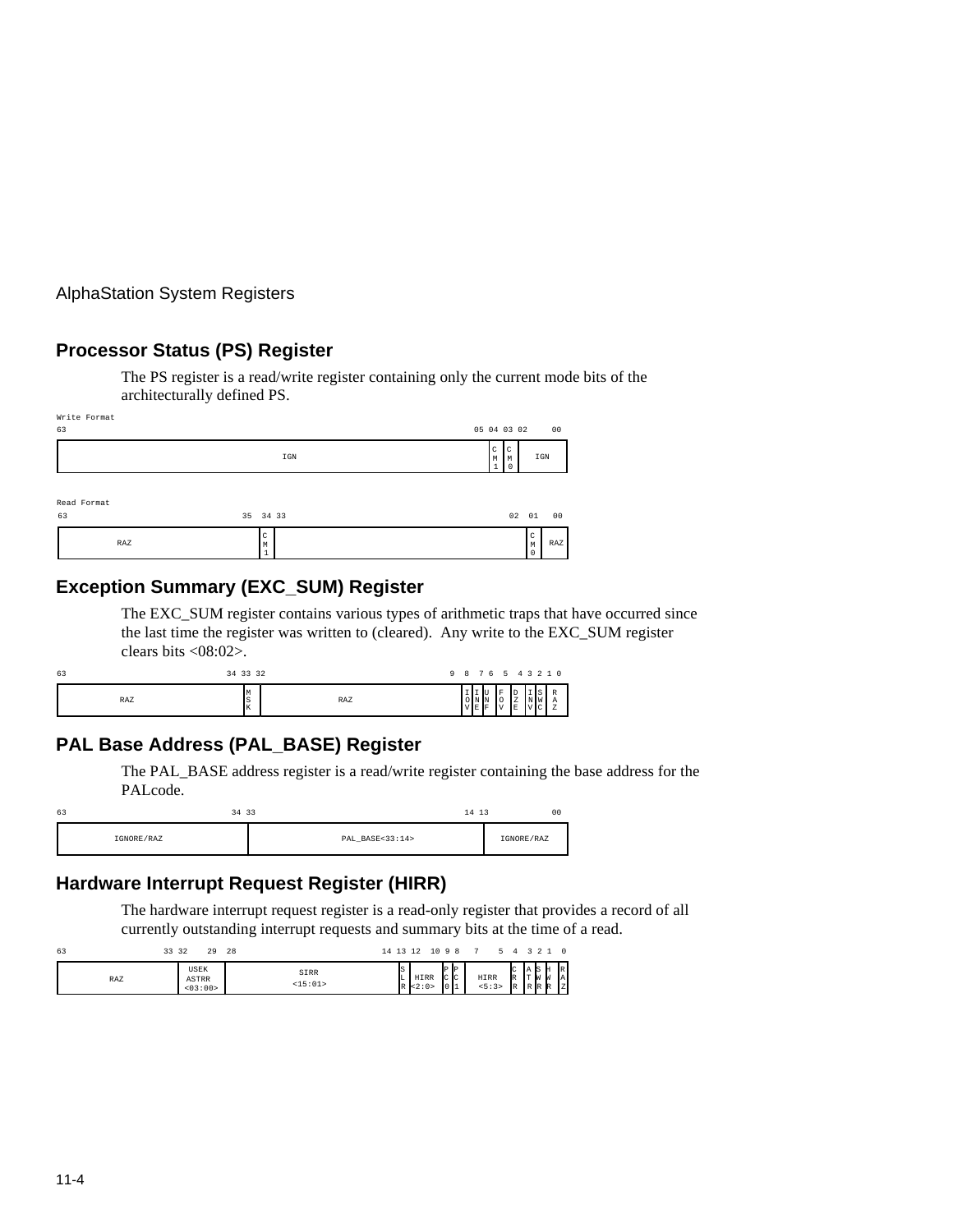# **Software Interrupt Request Register (SIRR)**

The SIRR is a read/write register used to control software interrupt requests.

| Write Format:<br>63 | 48 | 47                       | 33 32           |                                                                                              | 00                                                      |
|---------------------|----|--------------------------|-----------------|----------------------------------------------------------------------------------------------|---------------------------------------------------------|
| IGN                 |    |                          | SIRR15:01>      | IGN                                                                                          |                                                         |
| Read Format:<br>63  | 33 | 32                       | 29 28           | 14 13 12 10 9 8 7 5 4 3 2 1 0                                                                |                                                         |
| RAZ                 |    | USEK<br>ASTRR<br><03:00> | SIRR<br><15:01> | P<br>S<br>IP<br>HIRR<br>HIRR<br>$c$ <sub>c</sub><br>L<br>< 5:3><br>< 2:0 > 0<br>$\mathbb{R}$ | HR.<br>R<br><b>WA</b><br>Iт<br>Iм<br>R<br>R<br>17.<br>R |

# **Asynchronous Trap Request Register (ASTRR)**

The ASTRR is a read/write register containing bits to request AST interrupts in each of the processor modes.

|    | Write Format: |                 |                         |                           |       |                 |     |              |                   |    |     |                   |        |                   |                              |
|----|---------------|-----------------|-------------------------|---------------------------|-------|-----------------|-----|--------------|-------------------|----|-----|-------------------|--------|-------------------|------------------------------|
|    | 63            | 52 51 504948 47 |                         |                           |       |                 |     |              |                   |    |     |                   |        |                   | 0 <sup>0</sup>               |
|    | IGN           | U<br>A          | E<br>S.<br>AA<br>D<br>D | K<br>$\mathbb{A}$<br>R    |       |                 | IGN |              |                   |    |     |                   |        |                   |                              |
| 63 | Read Format:  |                 | 33 32                   |                           | 29 28 |                 |     |              |                   |    |     | 14 13 12 10 9 8 7 |        |                   | 5 4 3 2 1 0                  |
|    | RAZ           |                 |                         | USEK<br>ASTRR<br>< 03:00> |       | SIRR<br><15:01> |     | S<br>L.<br>R | HIRR<br>< 2:0 > 0 | PP | C C | HIRR<br>< 5:3>    | R<br>R | $\mathbf{A}$<br>T | SHR<br><b>WWA</b><br>R R R Z |

## **Hardware Interrupt Enable Register (HIER)**

The hardware interrupt enable register enables interrupts from the corresponding bits of the hardware interrupt request register (HIRR).

|    | For Writes: |          |               |                       |          |        |                 |          |               |                         |        |                              |                    |                |             |         |                |
|----|-------------|----------|---------------|-----------------------|----------|--------|-----------------|----------|---------------|-------------------------|--------|------------------------------|--------------------|----------------|-------------|---------|----------------|
| 63 |             | 33 32 31 |               |                       |          |        |                 | 16 15 14 |               |                         |        | 9 8 7                        |                    |                |             | 3 2 1 0 |                |
|    | Ignore      |          | s<br>Ŀ<br>E   |                       |          | Ignore |                 | Ρ        |               | HIER < 5:0>             |        |                              | P<br>C<br>$\Omega$ |                |             |         |                |
| 63 | For Reads:  |          |               | 33 32 3130 29 28      |          |        |                 |          |               | 14 13 12 10 9 8 7 5 4 3 |        |                              |                    |                |             |         | $\overline{0}$ |
|    | RAZ         |          | ŢŢ<br>ΑA<br>E | ' Is<br>E<br>IA.<br>E | ΙA<br>E. |        | SIRR<br><15:01> |          | l S<br>L<br>E | HIER<br>< 2:0 > 0       | P<br>C | $\mathbb{P}$<br>$\mathbf{C}$ |                    | HIER<br>< 5:3> | C<br>R<br>Ε | RAZ     |                |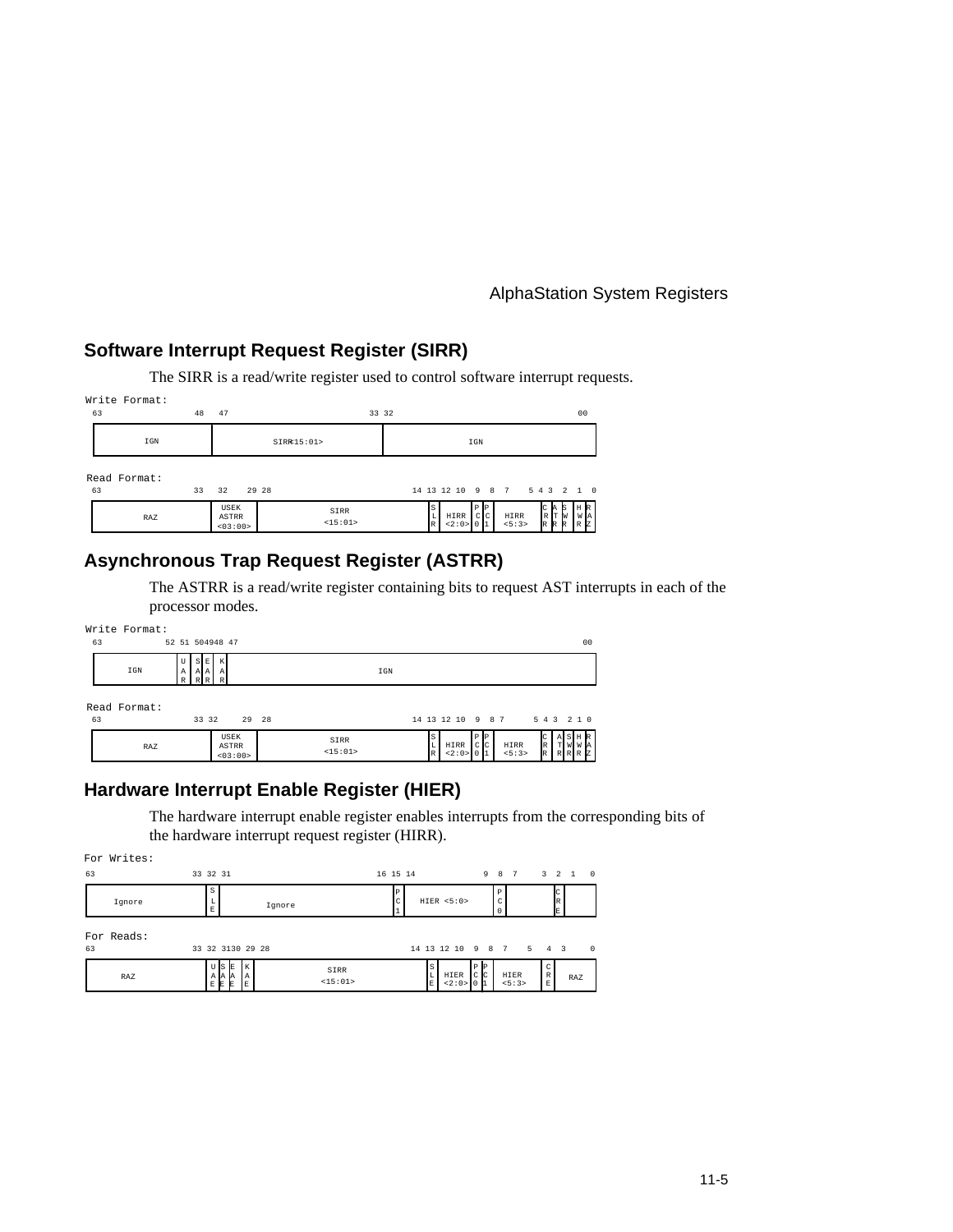# **Software Interrupt Enable Register (SIER)**

The SIER is a read/write register that enables corresponding bits of the SIRR requesting interrupts.

| For Writes:      |       |                                                           |       |                                                                                       |                |
|------------------|-------|-----------------------------------------------------------|-------|---------------------------------------------------------------------------------------|----------------|
| 63               | 48 47 |                                                           | 33 32 |                                                                                       | 0 <sup>0</sup> |
| IGN              |       | SIER < 15:01>                                             |       | IGN                                                                                   |                |
| For Reads:<br>63 | 33    | 3231302928                                                |       | 14   13   12   10   9   8   7   5   4   3                                             | $\overline{0}$ |
| RAZ              |       | USE<br>SIRR<br>AAA<br>A<br><15:01><br>E<br>-le<br>E.<br>R |       | C<br>lS<br>$\mathbb R$<br>HIER<br>HIER<br>d<br>C<br>∣L<br>E<br>< 5:3><br>< 2:0><br>IΕ | RAZ            |

# **AST Interrupt Enable Register (ASTER)**

The ASTER is a read/write register that enables corresponding bits of the ASTRR requesting interrupts.

|    | For Writes: |                                                     |                                                                 |     |
|----|-------------|-----------------------------------------------------|-----------------------------------------------------------------|-----|
| 63 |             | 52 515049 48 47                                     |                                                                 | 00  |
|    | IGN         | EK<br>U<br><b>S</b><br>Α<br>AA<br>А<br>E<br>EE<br>E | IGN                                                             |     |
| 63 | For Reads:  | 33 32313029 28                                      | 14 13 12 100908 07<br>0504 03                                   | 00  |
|    | RAZ         | USE<br>K<br>AAA<br>A<br>E<br>E<br>F.<br>R           | SIRR<br>HIER<br>HIER C C<br><15:01><br>< 2:0 > 0<br>< 5:3><br>E | RAZ |

# **Serial Line Transmit Register (SL\_XMIT)**

The SL\_XMIT register contains a single write-only bit (TMT). The bit provides an onchip serial line function.

| 63 |              |                          | 04 03 02 00 |
|----|--------------|--------------------------|-------------|
|    | $_{\tt IGM}$ | l m<br>- 14<br>l m<br>л. | IGN         |

# **Translation Buffer Control (TB\_CTL) Register**

The TB\_CTL register contains the granularity hint (GH) field. The GH field selects between the 21064/21064A TB page-mapping sizes.

| 63 |              | 07 06 05 04 | 00           |
|----|--------------|-------------|--------------|
|    | $_{\tt IGN}$ | GH          | $_{\tt IGM}$ |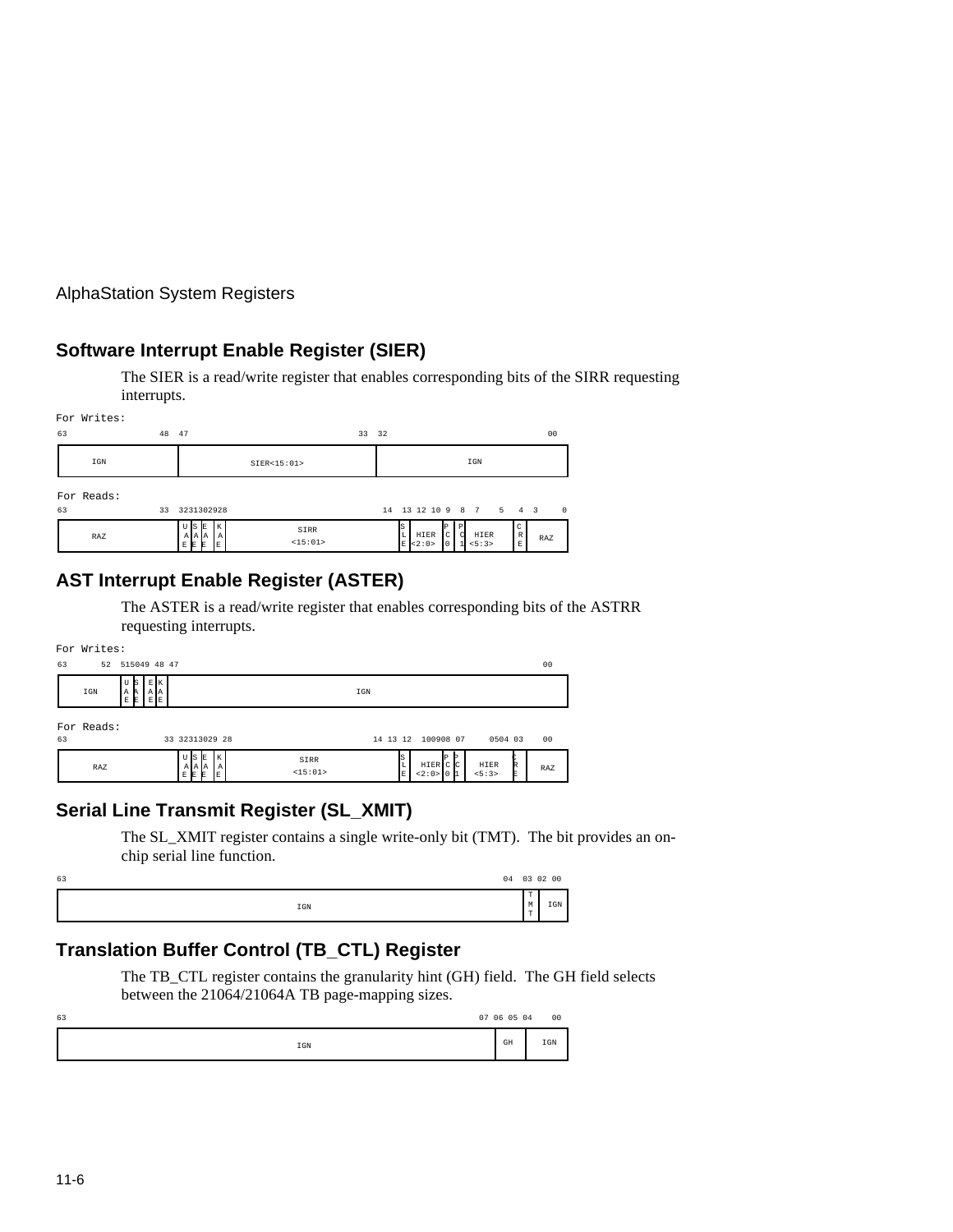#### **Data Translation Buffer Page Table Entry Register (DTB\_PTE)**

The DTB\_PTE register is a read/write register representing the 32-entry DTB.

| 63 53 52   |            | 32 31 |            | 16 |               |   |   |                       |             | 10                                           | 09                                      | 08                              | 07  | 05 | 04            | 03                   | 02                                           | 01            | 00              |
|------------|------------|-------|------------|----|---------------|---|---|-----------------------|-------------|----------------------------------------------|-----------------------------------------|---------------------------------|-----|----|---------------|----------------------|----------------------------------------------|---------------|-----------------|
| <b>IGN</b> | PFN<33:13> |       | <b>IGN</b> |    | TaT<br>-<br>≖ | W | M | $\sim$<br>W<br>Ð<br>≏ | D<br>$\sim$ | ⊸<br>$\mathbf{D}$<br>л.<br>$\mathbf{r}$<br>≏ | E<br>$\mathbb{R}$<br><b>D</b><br>- 25 - | TF.<br>n.<br>R<br><b>D</b><br>≏ | IGN |    | l A<br>S<br>M | . .<br>$\sim$<br>l N | IF<br>$\overline{\phantom{a}}$<br><b>I</b> W | IF<br>Iо<br>R | . .<br>IG<br>IN |

## **Data Translation Buffer Page Table Entry Temporary (DTB\_PTE\_TEMP) Register**

The DTB\_PTE\_TEMP register is a read-only holding register for DTB\_PTE read data.

| 63  | 35 | 34 33                           |            | 13 | 12                          |         | 10                         | 09                                                            | 08                 | 07          | 06                      | 05                     |                                    |          | 04 03 02 00 |
|-----|----|---------------------------------|------------|----|-----------------------------|---------|----------------------------|---------------------------------------------------------------|--------------------|-------------|-------------------------|------------------------|------------------------------------|----------|-------------|
| RAZ |    | Α<br>$\sim$<br>$\tilde{~}$<br>M | PFN<33:13> |    | U<br>R<br>$\mathbf{E}$<br>- | $\circ$ | <b>D</b><br>$\blacksquare$ | $\mathbf{r}$<br>$\overline{11}$<br>n<br><b>The State</b><br>ت | $\rightarrow$<br>W | S<br>W<br>E | E<br>W<br><b>D</b><br>≏ | K<br>W<br>$\mathbf{E}$ | F<br>$\overline{\phantom{a}}$<br>W | F<br>I R | RAZ         |

#### **Memory Management Control and Status Register (MM\_CSR)**

The MM\_CSR is used latch and save information about data stream faults.

| 63<br>15 14 |        | 09 08       |                           | 04 03 02 01 00 |        |                   |
|-------------|--------|-------------|---------------------------|----------------|--------|-------------------|
| RAZ         | OPCODE | $_{\rm RA}$ | F <sub>1</sub><br>ັ<br>W. | F<br>P         | А<br>◡ | W<br>$\mathbb{R}$ |

#### **Virtual Address (VA) Register**

The VA register latches the effective VA associated with D-stream faults or DTB misses. The VA and the MM\_CSR are locked against further updates until the software reads the VA register.

#### **Data Translation Buffer ZAP (DTBZAP) Register**

The DTBZAP is a pseudo register. A write to this register invalidates all 32 DTB entries.

#### **Data Translation Buffer ASM (DTBASM) Register**

The DTBASM is a pseudo register. A write to this register invalidates all 32 DTB entries in which the ASM bit is equal to zero.

#### **Data Translation Buffer Invalidate Single (DTBIS) Register**

The DTBIS is a pseudo register. A write to this register invalidates the DTB entry that maps the virtual address help in the integer register.

## **Flush Instruction Cache (FLUSH\_IC) Register**

The FLUSH\_IC is a pseudo register. A write to this register flushes the entire instruction cache.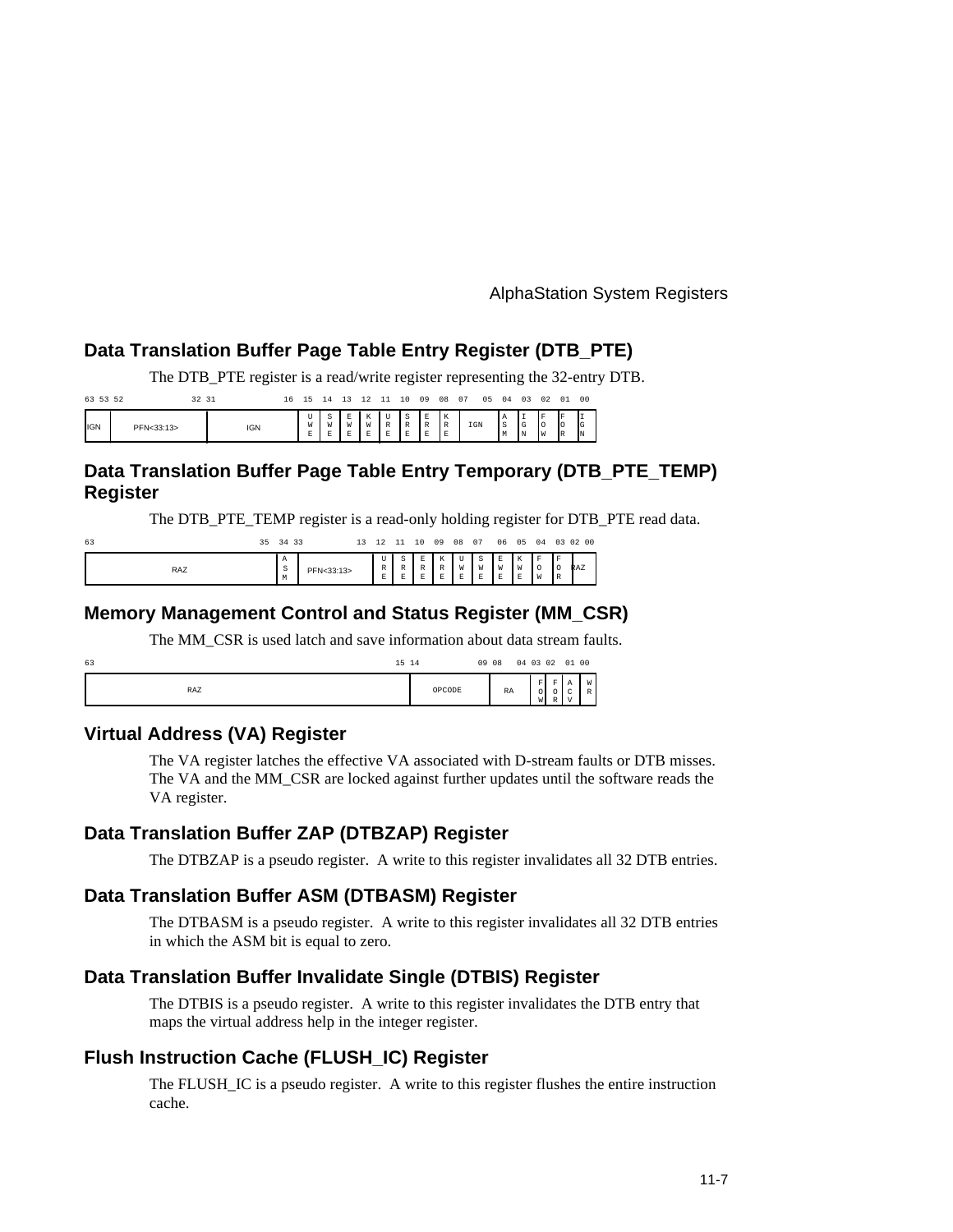# **Flush Instruction Cache ASM (FLUSH\_IC\_ASM) Register**

The FLUSH\_IC\_ASM is a pseudo register. A write to this register invalidates all Icache blocks in which the ASM bit is clear.

#### **Abox Control Register**

The Abox control register is a *write-only register.* It is included only to show what it controls.



# **Alternate Processor Mode (ALT\_MODE) Register**

The ALT\_MODE register is a write-only register. It contains the AM field that is used to specify the alternate processor mode used by HW\_LD and HW\_ST instructions that have their ALT bit set.

| 63 |              |  | 05  04  03  02 |     | 00 |
|----|--------------|--|----------------|-----|----|
|    | $_{\tt IGM}$ |  | AM             | IGN |    |

# **Cycle Counter (CC) Register**

When enabled, the CC register increments once each CPU cycle.

| Read Format<br>63  | 32 31  | 00      |
|--------------------|--------|---------|
|                    | OFFSET | COUNTER |
| Write Format<br>63 | 32 31  | 00      |
|                    | OFFSET | IGN     |
|                    |        |         |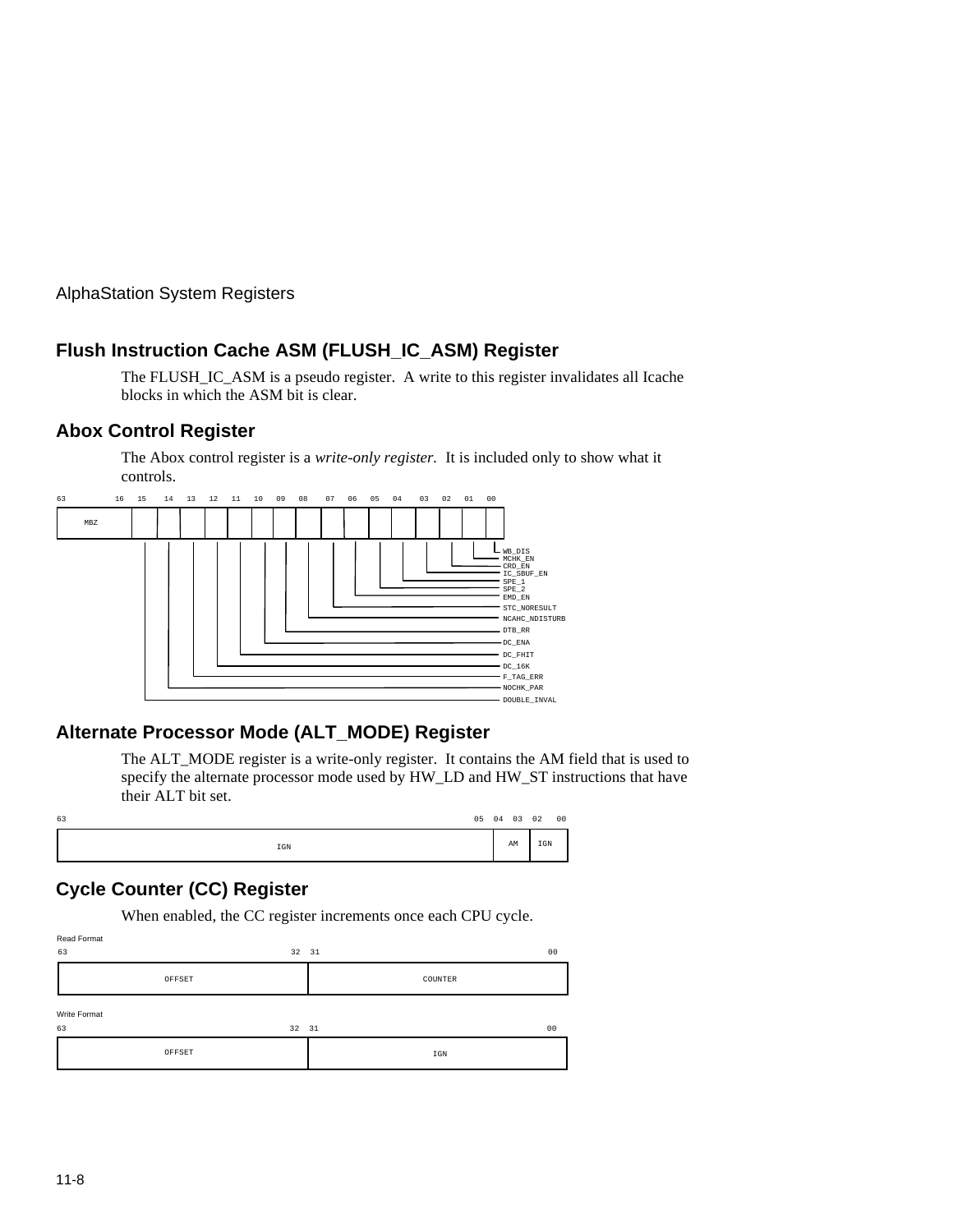# **Cycle Counter Control (CC\_CTL) Register**

The CC\_CTL register is write-only. This register controls the CC register.

| 63  | 31<br>33<br>32 | 00     |
|-----|----------------|--------|
| IGN | ENABLE         | OUNTER |

# **Bus Interface Unit Control (BIU\_CTL) Register**

The BIU\_CTL register is a *write-only register.* It is included here only to show what it controls.



## **Data Cache Status (DC\_STAT) Register**

The DC\_STAT register is a read-only register used only in the 21064 chip. When an external parity error is recognized during a primary cache fill operation, the DC\_STAT register is locked until the DC\_ADDR register is read.

| 63  | 04 | 03     | 02<br>0 <sup>0</sup> |
|-----|----|--------|----------------------|
| RAZ |    | DC_HIT | CHIP_ID              |

## **Cache Status (C\_STAT) Register**

The C\_STAT register is a read-only register used only in the 21064A chip. It has the same address as the DC\_STAT register in the 21064 chip. When an external parity error is recognized during a primary cache fill operation, the DC\_STAT register is locked until the DC\_ADDR register is read.

| 63  | 0 <sub>5</sub> | 04 | 03                   | 02<br>00 |
|-----|----------------|----|----------------------|----------|
| RAZ |                |    | IC_ERR DC_ERR DC_HIT | CHIP_ID  |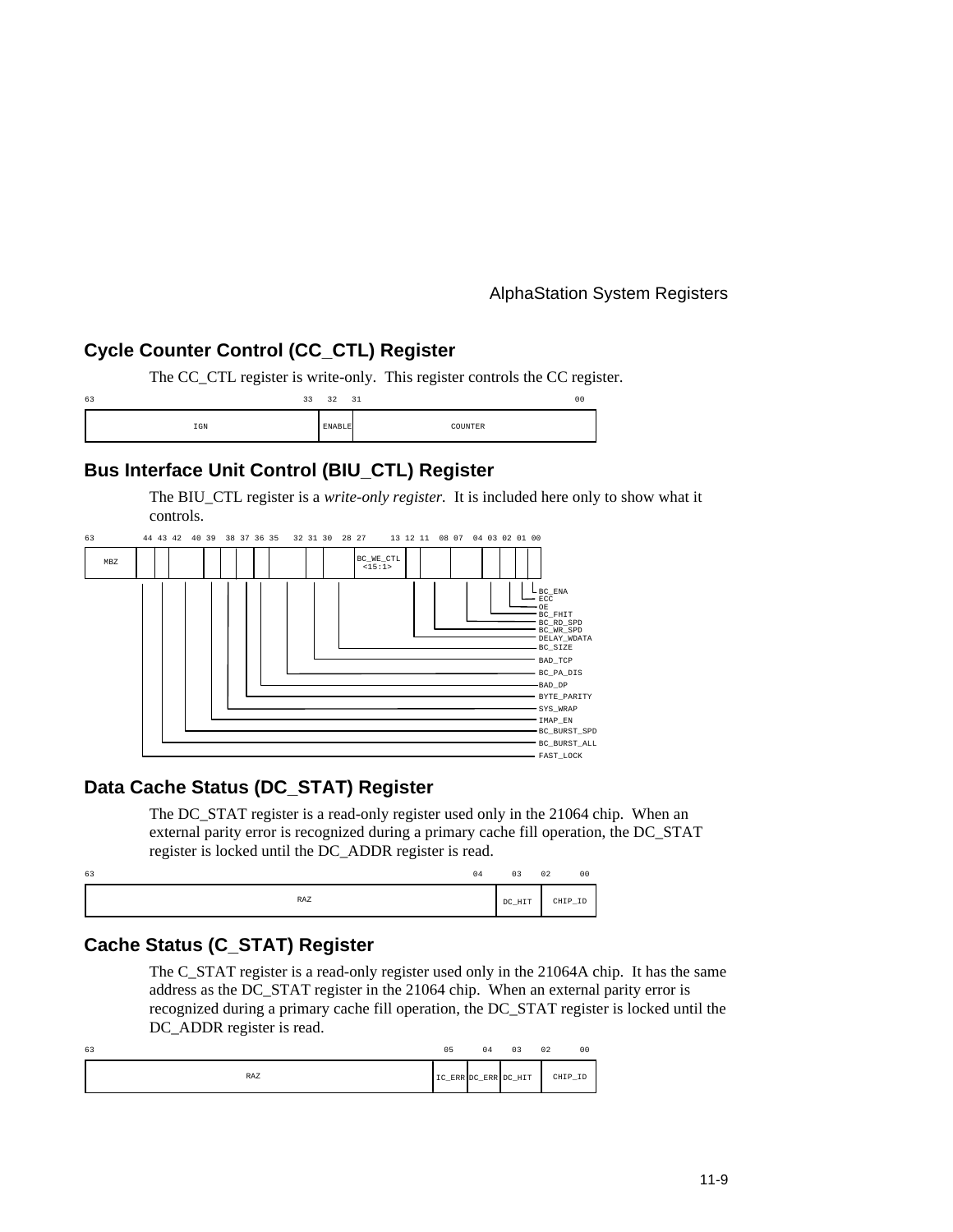## **Bus Interface Unit Status (BIU\_STAT) Register**

The BIU\_STAT register is a read-only register. When the BIU\_HERR, BIU\_SERR, BC\_TPERR, or BC\_TCPERR bit is set, the BIU\_STAT<6:0> register bits are locked until the BIU\_ADDR register is read.

| 63         |                    |            |             |               |             | 08          |        | 06         | 03           | 02          | 01  | 0 <sub>0</sub>          |
|------------|--------------------|------------|-------------|---------------|-------------|-------------|--------|------------|--------------|-------------|-----|-------------------------|
| <b>RAZ</b> | FATAL <sub>2</sub> | FILL<br>QW | FILL<br>IRD | FILL<br>DPERR | FILL<br>CRD | FILL<br>ECC | FATAL1 | BIU<br>CMD | BC<br>TCPERR | BC<br>TPERR | BIU | <b>BIU</b><br>SERR HERR |

## **Bus Interface Unit Address (BIU\_ADDR) Register**

The BIU ADDR register is a read-only register. It contains the physical address associated with errors reported by BIU\_STAT<7:0>. The BIU\_ADDR register's contents are valid when BIU\_HERR, BIU\_SERR, BC\_TPERR, or BC\_TCPERR bit are set. A read of the BIU\_ADDR register unlocks both BIU\_ADDR and BIU\_STAT<7:0>.

If the BIU CMD field of the BIU STAT register indicates that the error-receiving transaction was READ\_BLOCK or load\_locked, then BIU\_ADDR<4:2> are unpredictable. If the BIU\_CMD contains any other command, then BIU\_ADDR<4:2> contains zeros.

| 63<br>34 33 |                | 02 01 | 00 |
|-------------|----------------|-------|----|
| RAZ         | <b>ADDRESS</b> | RAZ   |    |

## **Fill Address (FILL\_ADDR) Register**

The FILL\_ADDR register is a read-only register that contains the physical address associated with errors reported by BIU\_STAT<14:08>. Its contents are meaningful only when FILL\_ECC or FILL\_DPERR is set. Reading the FILL\_ADDR register unlocks FILL\_ADDR, BIU\_STATS<14:08>, and FILL\_SYNDROME.

| 63<br>34 | 33<br>05       | 04     | 02 01 00 |
|----------|----------------|--------|----------|
| RAZ      | ADDRESS<33:05> | PA/UNP | RAZ      |

# **Fill Syndrome (FILL\_SYNDROME) Register**

The FILL\_SYNDROME is a 14-bit read-only register. If the DECchip 2106 is in ECC mode and an ECC error is recognized during a primary cache fill operation, the syndrome bits associated with the bad quadword are locked in this register. The FILL\_SYNDROME register is unlocked when the FILL\_ADDR register is read.

| 63 | 14 13 | 07        | 06 | 0 <sup>0</sup> |
|----|-------|-----------|----|----------------|
|    | RAZ   | HI < 6:0> |    | LO < 6:0>      |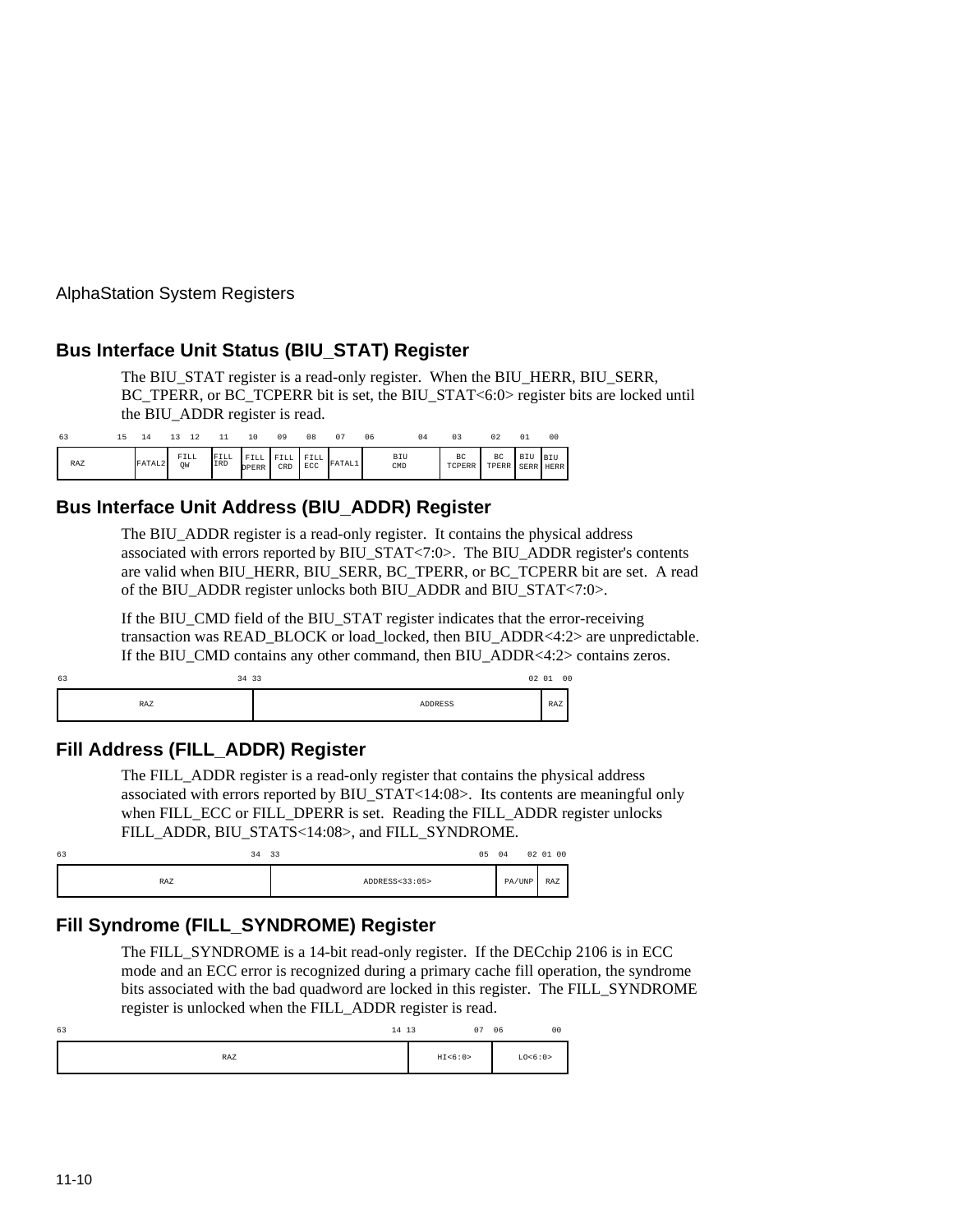#### **Backup Cache Tag (BC\_TAG) Register**

The BC\_TAG register is a read-only register. Unless it is locked, the BC\_TAG register is loaded with the results of every backup cache tag probe. When a tag or tag control parity error or primary fill data error (parity or ECC) occurs, this register is locked against further updates. The software reads the LSB by using the HW\_MFPR instruction. Every read shifts the contents one position to the right, which requires a series of reads. Unlock the register by using a HW\_MTPR to the BC\_TAG.

| 63         | 44 | 22       |            | 04                                  | 03 | 02 | 0 <sub>0</sub> |
|------------|----|----------|------------|-------------------------------------|----|----|----------------|
| <b>RAZ</b> |    | TAGADR P | TAG<33:17> | TAGCTL_V TAGCTL_S TAGCTL_D TAGCTL_P |    |    | HIT            |

# **Cache and Memory Control CSRs**

The core logic provides a secondary cache and memory controller, PCI interface, and a data path interface. Several control and status registers (CSRs) are located in the core logic. The CSRs reside in two areas of the core logic: the cache and memory control and the PCI bridge. F

 Refer to *DECchip 21071/21072 Core Chip Sets Data Sheet,* order number EC-N0648-72, Digital Equipment Corporation.

The Digital AlphaStation 200 and 400 Series systems use neither the video capabilities nor memory banks three through seven. Bank eight is used to access the flashbus.

The cache memory control CSRs are 16-bits wide and addressed on cache-line boundaries only. Writes to read-only registers could result in unpredictable behavior. Only zeroes should be written to unspecified bites within a CSR. Only bits <15:0> of each CSR are defined.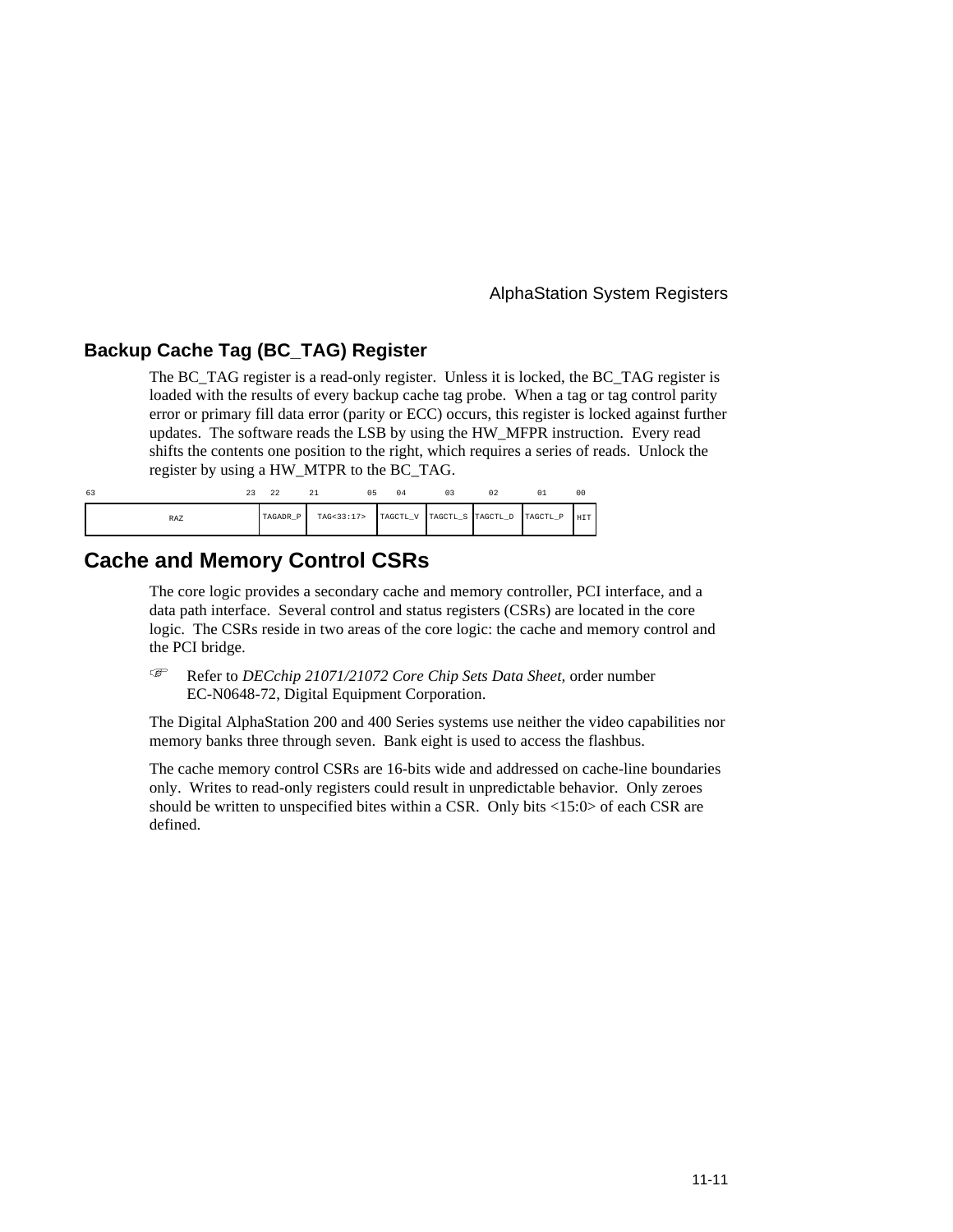## **General Control Register**

The general control register (1 8000.0000) contains status information that affects the major operational modes of the cache and memory control chip.

|  | 15 14 13 |  |  |  |                                                                                                        |  | 03 02 01 00 |  |
|--|----------|--|--|--|--------------------------------------------------------------------------------------------------------|--|-------------|--|
|  |          |  |  |  | 000 bc_BadAP bc_FrcP bc_FrcV bc_FrcD bc_FrcTag bc_IgnTag bc_LongWr bc_NoAlloc bc_EN wideMem 0 sysArb 0 |  |             |  |

## **Error and Diagnostic Status Register**

The error and diagnostic status register (1 8000.0040) is a read-only register located in the core logic. When an error occurs, an error bit is set and the address is locked in the Error Low and Error High Address Registers. Any additional errors occurring after the address is locked cause lostErr to be set.

|        |                | 09 08           | 06        | n 5               | 04 |               |           |                  | 00      |
|--------|----------------|-----------------|-----------|-------------------|----|---------------|-----------|------------------|---------|
| WRPEND | LDXLLOCK PASS2 | Reserved<br>MBZ | CREOCAUSE | VICCAUSE DMACAUSE |    | <b>NXMERR</b> | BC_TCPERR | <b>BC_TAPERR</b> | LOSTERR |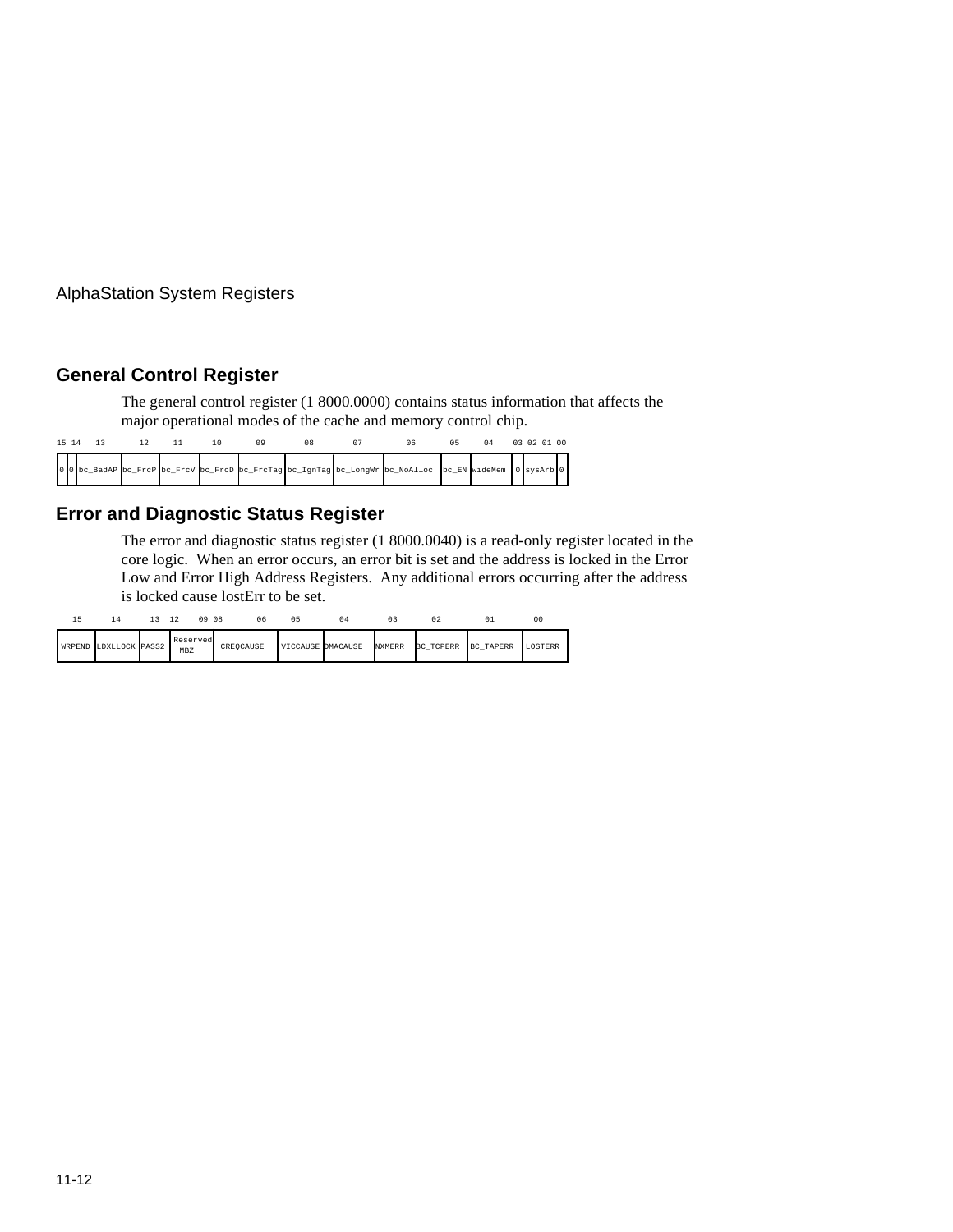### **Tag Enable Register**

The tag enable register is a read/write register (1 8000.0060) that indicates which bits of the cache tag are to be compared with sysAdr<33:5>. If a bit is 1, the corresponding bits in sysAdr<33:5> and tagAdr<31:17> are compared. If a bit is 0, there is no comparison of those bits and the tagAdr bit is assumed to be tied low on the module. Bits  $\langle 15:1 \rangle$  in the register represent tagAdr<31:17>.

| 15 | 14 | 13 | 12 | 11 | 10 | 09 | 08               | 07 | 06 | 05 | 04 | 03 | 02 | 01 | 00 |
|----|----|----|----|----|----|----|------------------|----|----|----|----|----|----|----|----|
|    |    |    |    |    |    |    | TagEn $<$ 31:17> |    |    |    |    |    |    |    |    |

#### **Error Low Address Register**

The error low address register (1 8000.0080) locks the low order bits of the sysBus address that caused the error that set the bc\_TAPErr, bc\_TCPErr. or nxMErr bit in the EDSR. If a victim read caused the error, then the victim address is not latched; rather the address of the transaction is latched. Bits <15:0> represent sysAdr<20:5>. This register is read-only and only valid when an error is indicated.

| 15 | 14 | 13 | 12 | 11 | 10 | 09 | 08 | 07              | 06 | 05 | 04 | 03 | 02 | 01 | 00 |
|----|----|----|----|----|----|----|----|-----------------|----|----|----|----|----|----|----|
|    |    |    |    |    |    |    |    | err_LAdr <20:5> |    |    |    |    |    |    |    |

#### **Error High Address Register**

The error high address register (1 8000.00A0) locks the high order bits of the sysBus address that caused the error that set the bc\_TAPErr, bc\_TCPErr. or nxMErr bit in the EDSR. If a victim read caused the error, then the victim address is not latched; rather the address of the transaction is latched. Bits  $\langle 12:0 \rangle$  represent sysAdr $\langle 33:21 \rangle$ . This register is read-only and only valid when an error is indicated.

| 15 | 14       | 13 | 12 | 11 | 10 | 09 | 08 | 07 | 06               | 05 | 04 | 03 | 02 | 01 | 0 <sup>0</sup> |
|----|----------|----|----|----|----|----|----|----|------------------|----|----|----|----|----|----------------|
|    | Reserved |    |    |    |    |    |    |    | err_HAdr <33:21> |    |    |    |    |    |                |

#### **LDxL Low Address Register**

The LDx<sub>L</sub> low address register (1 8000.00C0) stores the low order bits of the last locked address. Bits <15:0> represent sysAdr<20:5>. This register is read-only.

```
ldxl_LAdr <20:5>
15 14 13 12 11 10 09 08 07 06 05 04 03 02 01 00
```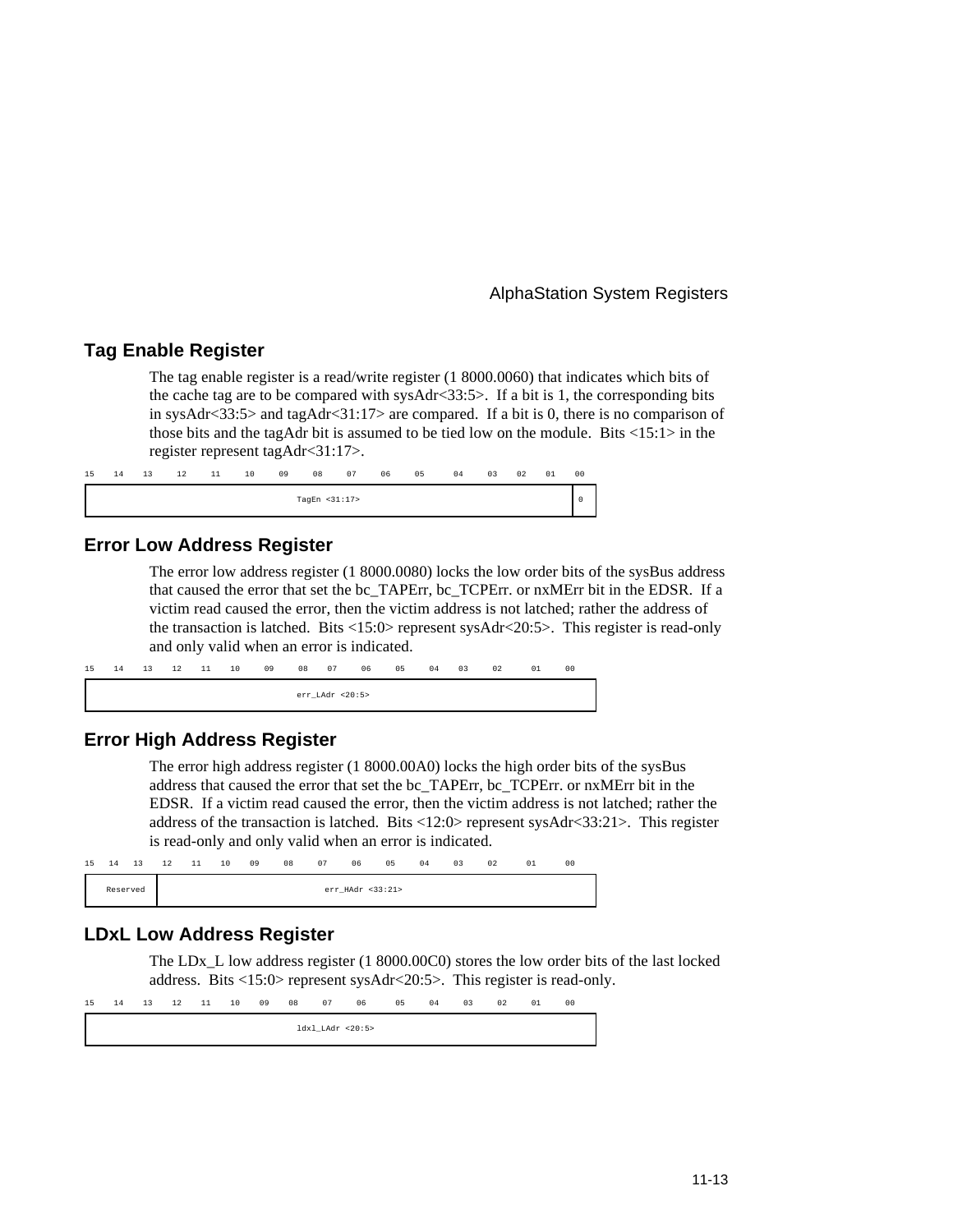### **LDxL High Address Register**

The LDx\_L low address register (1 8000.00E0) stores the low order bits of the last locked address. Bits <12:0> represent sysAdr<33:21>. This register is read-only.

| 15 | 14       | 13 | 12 | 11 | 10 | 09 | 08 | 07                | 06 | 05 | 04 | 03 | 02 | 01 | 0 <sup>0</sup> |
|----|----------|----|----|----|----|----|----|-------------------|----|----|----|----|----|----|----------------|
|    | Reserved |    |    |    |    |    |    | ldxl_HAdr <33:21> |    |    |    |    |    |    |                |

### **Bankset 0-8 Base Address Registers**

Each memory bankset has a corresponding base register (Bank 0 Address: 1 8000 0800, Bank 1 Address: 1 8000 0820, Bank 2 Address: 1 8000 0840). The bits in this register are compared with the incoming sysAdr to determine the bankset being addressed. The contents of this register are validated by setting the valid bit in the configuration register of that bankset. The AlphaStation 200 Series and 400 Series systems use bank registers 0, 1, and 2 for main memory.

| 15 | 14 | 13 | 12 | 11 | 10         | 09 | 08 | 07 | 06 | 05 | 04 | 03 | 02       | 01 | 0 <sub>0</sub> |
|----|----|----|----|----|------------|----|----|----|----|----|----|----|----------|----|----------------|
|    |    |    |    |    | s0_BaseAdr |    |    |    |    |    |    |    | Reserved |    |                |

### **Bankset 0-7 Configuration Registers**

Each memory bankset has a corresponding configuration register (Bank 0 Address: 1 8000 0A00, Bank 1 Address: 1 8000 0A20, Bank 2 Address: 1 8000 0A40). This register contains mode bits and bits for memory address generation, as well as bankset decoding. The AlphaStation 200 Series uses configuration registers 0, 1, and 2 for main memory.

| 15 | 14 | -- | $\sim$<br>∸ | . . | 10 | 09 | 08 | 07        | 06 | 0 <sub>5</sub>                                 | 04 |         | 02 | 01 | 00       |  |
|----|----|----|-------------|-----|----|----|----|-----------|----|------------------------------------------------|----|---------|----|----|----------|--|
|    |    |    | $\Omega$    |     |    |    |    | s0_ColSel |    | SubEna<br>$\mathsf{I} \mathsf{s} \mathsf{0}$ . |    | s0_Size |    |    | s0_Valid |  |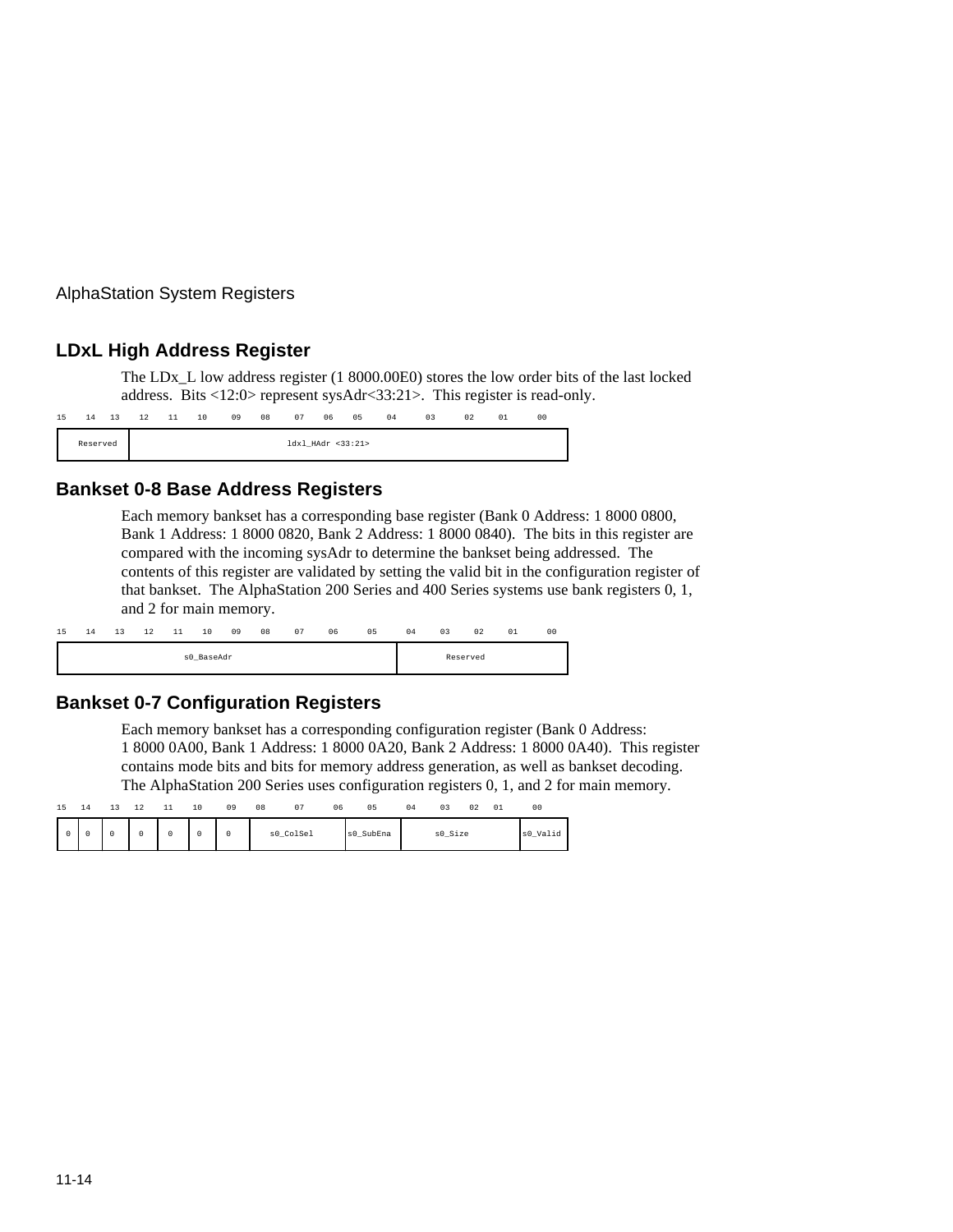# **PCI Bus Bridge CSRs**

The PCI bridge CSRs are 32-bits wide (longword) and addressed on cache-line boundaries (address <4:2> must be 0). Writes to read-only registers do not cause errors and are acknowledged as normal. Only zeroes should be written to unspecified bites within a CSR. Addresses in this CSR space not specified here should not be read or written.

### **Diagnostic Control and Status Register**

The diagnostic control and status register (CSR) (1 A000.0220) provides control of operational and diagnostic modes. It also reports status and error conditions relating to the PCI-interface section of the core logic.

| 31                | 30   |             |      |             |      |          |    |                  |      |      | 22 21 |      |      | 18<br>17 | 16   |
|-------------------|------|-------------|------|-------------|------|----------|----|------------------|------|------|-------|------|------|----------|------|
| PASS <sub>2</sub> |      |             |      |             |      | Reserved |    |                  |      |      |       |      | PCMD |          | DBYP |
| 15                | 14   | 13 12       |      | $\sim 11$   | 10   | 09       | 08 | 07               | 06   | 05   | 04    | 03   | 02   | 01       | 00   |
| MERR              | IPTL | <b>UMRD</b> | CMRD | <b>NDEV</b> | TABT |          |    | IOPE DDPE Resrvd | LOST | IORT | DPEC  | DCEI | PENB | Reserved | TENB |

### **PCI Error Address Register**

The PCI error address register (1 A000.0240) logs the address of various errors relating to PCI bus transactions.



### **Sysbus Error Address Register**

The sysBus error address register (1 A000.0260)logs the address of various errors relating to sysBus transactions.

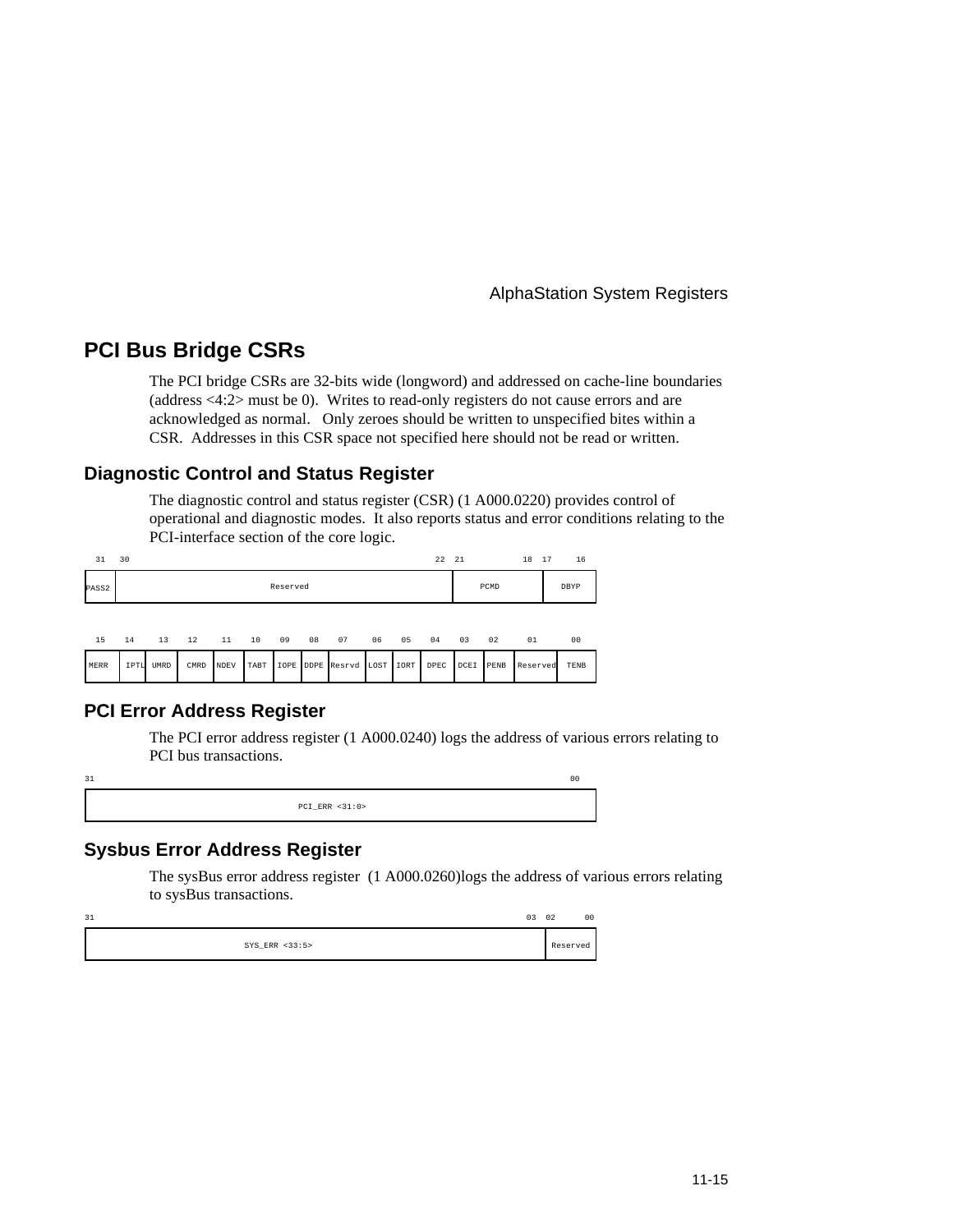### **Translated Base Registers**

The t\_Base field of the translated base registers (1 and 2, 1 A000 00C0 and 1 A000 00E0) specify the base CPU address for either the:

- Translated PCI address for the PCI target window (if scatter/gather is disabled).
- Scatter/gather map table for the PCI target window (if scatter/gather is enabled).

This register is read/write.

| 31             |  |  |          | 09 08 07 06 05 04 03 02 01 00 |  |
|----------------|--|--|----------|-------------------------------|--|
| t Base <32:10> |  |  | Reserved |                               |  |

### **PCI Base Registers**

The two PCI base registers (1 A000 0100 and 1 A000 0120) are used in the mapping of PCI addresses to physical memory addresses (one base register for each of the two allowed regions).

| 31                     | 20 | 1 Q  | 18    17    16    15    14    13    12    11    10    09    08    07    06    05    04    03    02    01    00 |  |  |  |  |          |  |  |  |  |  |
|------------------------|----|------|----------------------------------------------------------------------------------------------------------------|--|--|--|--|----------|--|--|--|--|--|
| $pci$ Base < $31:20$ > |    | wEnb | sGEn                                                                                                           |  |  |  |  | Reserved |  |  |  |  |  |

### **PCI Mask Registers**

The PCI mask registers (1 A000 0140 and 1 A000 0160) are used with the PCI base registers to allow two regions in PCI memory space to be mapped to system memory. The pciMask <31:20> field specifies the size of the PCI target window. It is also used in the translation of the PCI address to the CPU address.

This register is read/write.

| 31               | 20 19 18 17 16 15 14 13 12 11 10 09 08 07 06 05 04 03 02 01 00 |  |  |  |  |  |          |  |  |  |  |
|------------------|----------------------------------------------------------------|--|--|--|--|--|----------|--|--|--|--|
| pci Mask <31:20> |                                                                |  |  |  |  |  | Reserved |  |  |  |  |

# **Host Address Extension Register 0**

The HAXR0 register (1 A000 0180) is hardcoded to 0. A read from this register returns a 0; a write does nothing.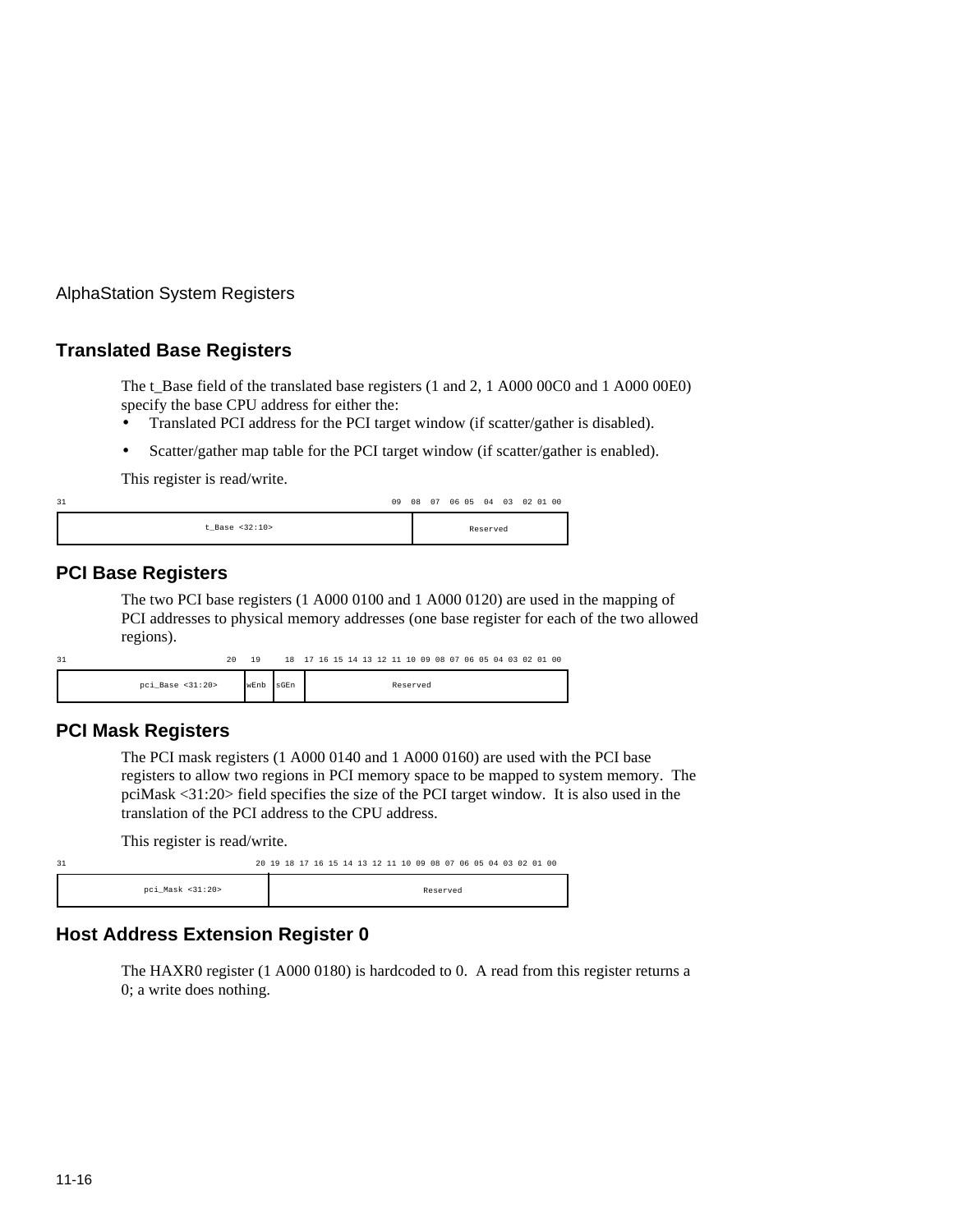### **Host Address Extension Register 1**

The host address extension register 1 (HARX1) (1 A000 01A0) is used to generate AD<31:27> on CPU-initiated transactions that address PCI memory space.

The eAddr<4:0> field is used as the upper five PCI address bits  $(AD<31:27)$ . The field is read/write.

|              |  | 27 26 25 24 23 22 21 20 19 18 17 16 15 14 13 12 11 10 09 08 07 06 05 04 03 02 01 00 |  |  |  |  |  |  |          |  |  |  |  |  |  |
|--------------|--|-------------------------------------------------------------------------------------|--|--|--|--|--|--|----------|--|--|--|--|--|--|
| eAddr < 4:0> |  |                                                                                     |  |  |  |  |  |  | Reserved |  |  |  |  |  |  |

#### **Host Address Extension Register 2**

The host address extension register 2 (HARX2) (1 A000 01C0) is used to generate AD<31:24> on CPU-initiated transactions that address PCI I/O space. It is also used to generate AD<1:0> during PCI configuration reads and writes.

The eAddr<7:0> field is used as the upper five PCI address bits  $(AD<31:27)$ . The field is read/write.

The conf\_Addr<1:0> field is used as the lower PCI address bits (AD<1:0>) during CPUinitiated transactions to PCI configuration space.

| 31                | -4 | 23       | 02 | 01             | 00 |
|-------------------|----|----------|----|----------------|----|
| $e$ Addr < $7:0>$ |    | Reserved |    | conf Addr<1:0> |    |

#### **Master Latency Timer Register**

The pMLC<7:0> field of the PCI master latency register (PMLT) (1 A000 01E0) is loaded into the master latency timer register at the start of a PCI master transaction initiated by the PCI bus bridge chip.

| 31       | 08 | 07          | 00 |
|----------|----|-------------|----|
| Reserved |    | pMLC < 7:0> |    |

#### **TLB Tag Registers 0-7**

These registers (0. = 1 A000 0200, 1.= 1 A000 0220, 2. = 1 A000 0240, 3. = 1 A000 0260,  $4. = 1$  A000 0280,  $5. = 1$  A000 02A0,  $6. = 1$  A000 02C0,  $7. = 1$  A000 02E0) are read only. The pci\_Page<31:13> field specifies the PCI page address (TAG) corresponding to the translated CPU page address in the associated TLB data register.

The entry valid (eVal) bit can be read through bit  $\langle 12 \rangle$ . Normally, the invalid bit contains the value read during a page table entry read.

| 31 |                 | -- | ר ד<br>-- | 11 |          | 0C |
|----|-----------------|----|-----------|----|----------|----|
|    | pci_Page<31:13> |    | evAl      |    | Reserved |    |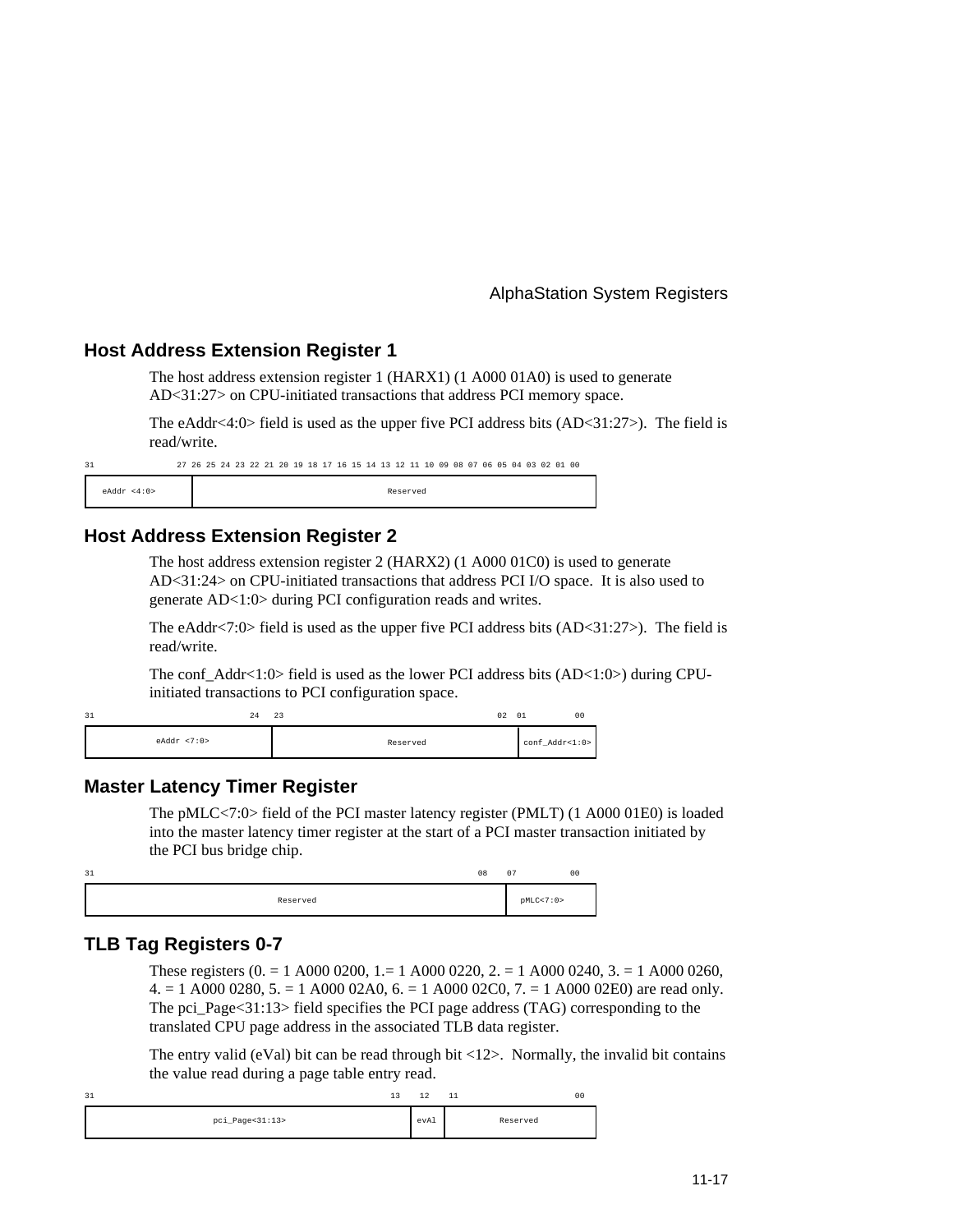### **TLB Data Registers 0-7**

These registers  $(0 = 1 \text{ A}000 \text{ 0}300, 1 = 1 \text{ A}000 \text{ 0}320, 2 = 1 \text{ A}000 \text{ 0}340, 3 = 1 \text{ A}000 \text{ 0}360, 4$  $= 1$  A000 0380,  $5 = 1$  A000 03A0,  $6 = 1$  A000 03C0,  $7 = 1$  A000 03E0) are read only. The cpu\_Page<32:13> field allows bits <32:13> of the CPU address to be read.

| 31       | 20<br>44        | 01 | 0 <sup>0</sup> |
|----------|-----------------|----|----------------|
| Reserved | cpu_Page<31:13> |    | Reserved       |

# **I/O Registers**

#### **PCI Bus Device Registers**

# **Ethernet Controller Registers** F

- Refer to *DECchip 21040 Ethernet Controller Data Sheet ,* order number EC-N0752-72, Digital Equipment Corporation
- CSR0 Bus Mode Register offset 00h
- CSR1 Transmit Poll Demand offset 08h
- CSR2 Receive Poll Demand offset 10h
- CSR3 Rx List Base Address offset 18h
- CSR4 Tx List Base Address offset 20h
- CSR5 Status Register offset 28h
- CSR6 Operation Mode Register offset 30h
- CSR7 Interrupt Mask Register offset 38h
- CSR8 Missed Frame Counter offset 40h
- CSR9 ENET ROM Register offset 48h
- CSR11 Full Duplex Register offset 58h
- CSR12 SIA Status Register offset 60h
- CSR13 SIA Conductivity Register offset 68h
- CSR14 SIA Tx Rx Register offset 70h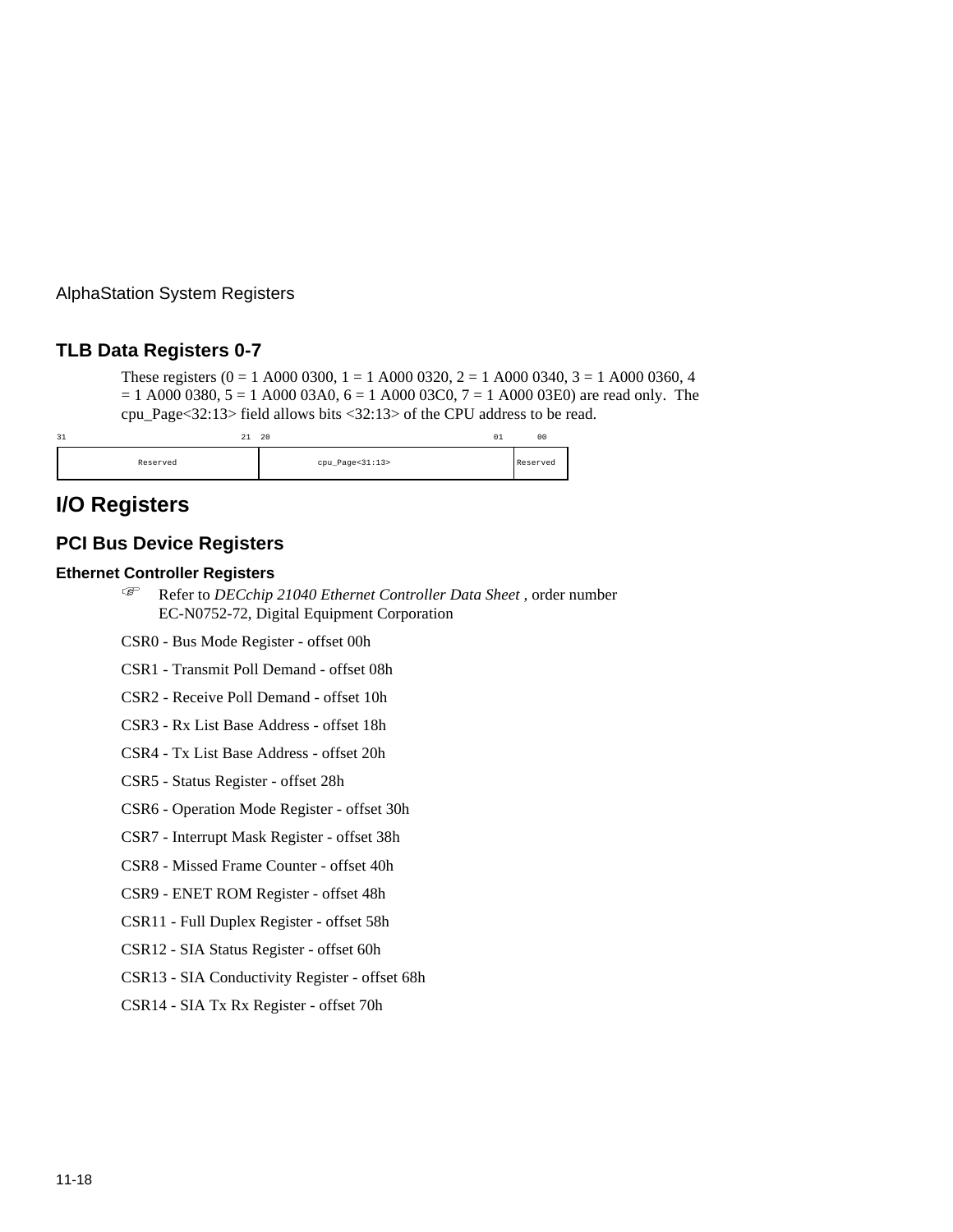# **SCSI Controller Registers**

Table 11-1 shows the SCSI chip registers for the Digital AlphaStation 200 and 400 Series systems. F

Refer to *NCR 53C810 PCI-SCSI I/O Processor Data Manual,* NCR.

### **Table 11-1. SCSI Chip Register Map**

|                    |                          |                  |                   | <b>Mem</b><br><b>I/O</b> | Config<br><b>I/O</b> |
|--------------------|--------------------------|------------------|-------------------|--------------------------|----------------------|
| <b>SCNTL3</b>      | SCNTL <sub>2</sub>       | <b>SCNTL1</b>    | <b>SCNTLO</b>     | 00 <sub>h</sub>          | 80 <sub>h</sub>      |
| <b>GPREG</b>       | <b>SDID</b>              | <b>SXFER</b>     | <b>SCID</b>       | 04h                      | 84h                  |
| <b>SBCL</b>        | <b>SSID</b>              | <b>SOCL</b>      | <b>SFBR</b>       | 08 <sub>h</sub>          | 88h                  |
| SSTAT2             | SSTAT1                   | SSTAT0           | <b>DSTAT</b>      | 0 <sub>ch</sub>          | 8ch                  |
|                    |                          | <b>DSA</b>       |                   | 10 <sub>h</sub>          | 90h                  |
|                    | <b>RESRV'D</b>           |                  | <b>ISTAT</b>      | 14h                      | 94h                  |
| CTEST3             | CTEST2                   | CTEST1           | <b>CTEST0</b>     | 18h                      | 98h                  |
|                    |                          | <b>TEMP</b>      |                   | 1ch                      | 9ch                  |
| CTEST <sub>6</sub> | CTEST <sub>5</sub>       | CTEST4           | <b>DFIFO</b>      | 20 <sub>h</sub>          | $a0$ h               |
| <b>DCMD</b>        |                          | <b>DBC</b>       |                   | 24h                      | a4h                  |
| <b>DNAD</b>        |                          |                  |                   | 28h                      | a8h                  |
| <b>DSP</b>         |                          |                  |                   | 2ch                      | ach                  |
| <b>DSPS</b>        |                          |                  |                   | 30 <sub>h</sub>          | b <sub>0h</sub>      |
|                    |                          | <b>SCRATCH A</b> |                   | 34h                      | h4h                  |
| <b>DCNTL</b>       | <b>DWT</b>               | <b>DIEN</b>      | <b>DMODE</b>      | 38h                      | b8h                  |
|                    |                          | <b>ADDER</b>     |                   | 3ch                      | <b>b</b> ch          |
| SIST1              | SIST <sub>0</sub>        | SIEN1            | SIEN <sub>0</sub> | 40 <sub>h</sub>          | $c0$ h               |
| <b>GPCNTL</b>      | <b>MA</b><br><b>CNTL</b> | <b>RESRV'D</b>   | <b>SLPAR</b>      | 44h                      | c4h                  |
| <b>RESRV'D</b>     | <b>RESPID</b>            | STIME1           | <b>STIME0</b>     | 48h                      | c8h                  |
| STEST3             | STEST <sub>2</sub>       | STEST1           | STEST0            | 4ch                      | cch                  |
|                    | <b>RESRV'D</b>           |                  |                   | 50 <sub>h</sub>          | $d0$ h               |
|                    | <b>RESRV'D</b>           |                  | <b>SODL</b>       | 54h                      | d4h                  |
|                    | <b>RESRV'D</b>           |                  | <b>SBDL</b>       | 58h                      | d8h                  |
|                    |                          | <b>SCRATCH B</b> |                   | 5ch                      | dch                  |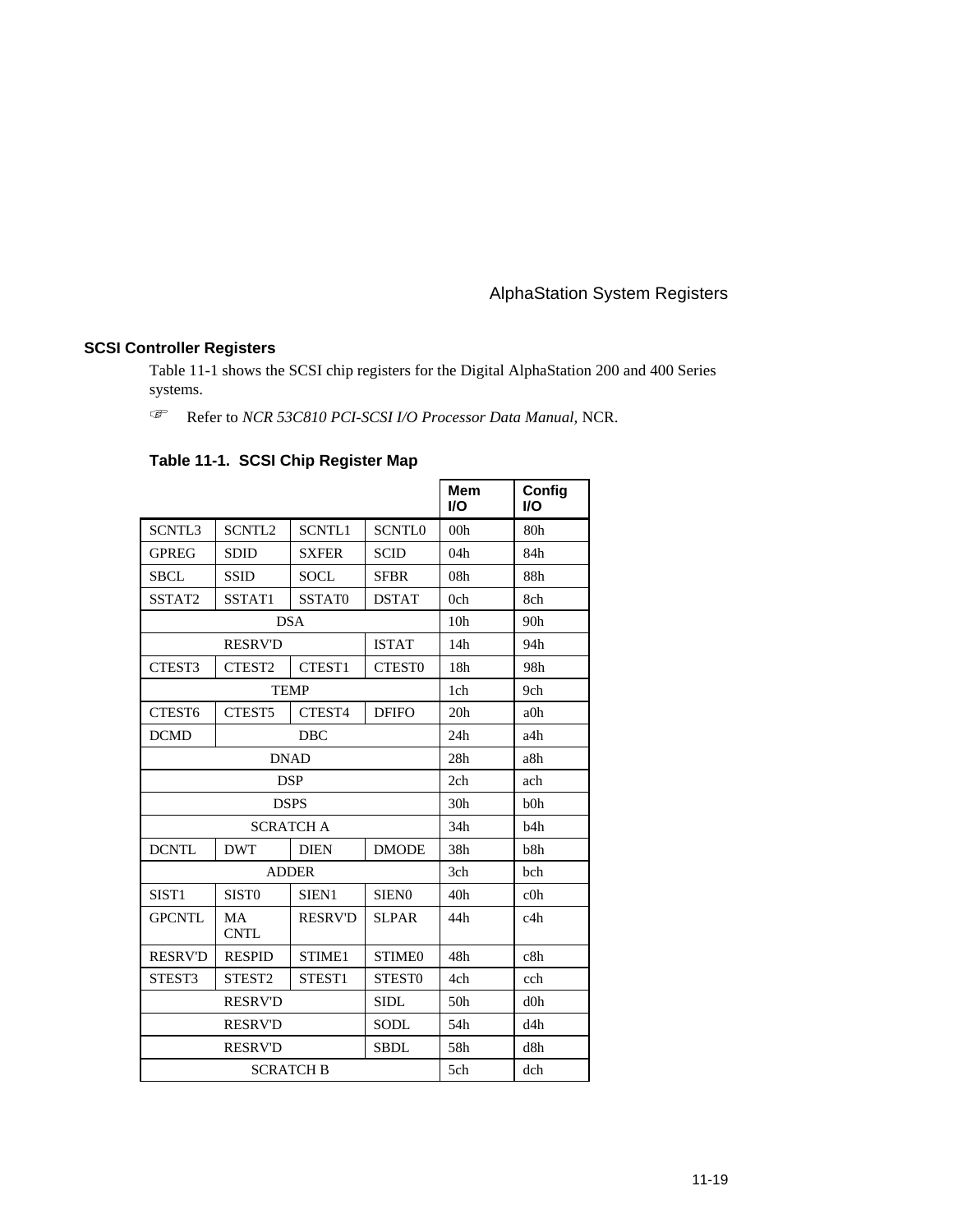### **ISA Bus Device Registers**

Table 11-2 shows the ISA device addresses for the Digital AlphaStation Series systems.

| Device/Register      | ISA I/O<br><b>Addresses</b> | PCI<br><b>Addresses</b> | <b>CPU Sparse</b><br><b>Addresses</b> |
|----------------------|-----------------------------|-------------------------|---------------------------------------|
| Keyboard/Mouse       | $060 -$                     | 0000.0060               | 1 C000.0C00                           |
|                      | 064                         | 0000.0064               | 1 C000.0C80                           |
| <b>TOY Clock</b>     | $070 -$                     | 0000.0070               | 1 C000.0E00                           |
|                      | 071                         | 0000.0071               | 1 C000.0E20                           |
| Serial Port 1        | $3F8 -$                     | 0000.03F8               | 1 C000.7F00                           |
|                      | 3FF                         | 0000.03FF               | 1 C000.7FE0                           |
| Serial Port 2        | $2F8 -$                     | 0000.02F8               | 1 C000.5F00                           |
|                      | 2FF                         | 0000.02FF               | 1 C000.5FE0                           |
| <b>Parallel Port</b> | $378 -$                     | 0000.0378               | 1 C000.6F00                           |
|                      | 37F                         | 0000.037F               | 1 C000.6FE0                           |
| <b>FDC</b>           | $3F0 -$                     | 0000.03F0               | 1 C000.7E00                           |
|                      | 3F7                         | 0000.03F7               | 1 C000.7EE0                           |

**Table 11-2. ISA Device Addresses**

# **Keyboard and Mouse Registers** F

 Refer to *8242 Keyboard Controller Specification,* Intel, PHOENIX Technologies, Ltd.

# **TOY Clock Registers** F

Refer to *BQ4285 Time of Year/NVR Chip*, Benchmarq.

# **Serial Port Registers** F

Refer to *PC87332 Super I/O III Chip*, National Semiconductor.

# **Parallel Port Registers** F

Refer to *PC87332 Super I/O III Chip*, National Semiconductor.

# **Floppy Disk Controller Registers** F

Refer to *PC87332 Super I/O III Chip*, National Semiconductor.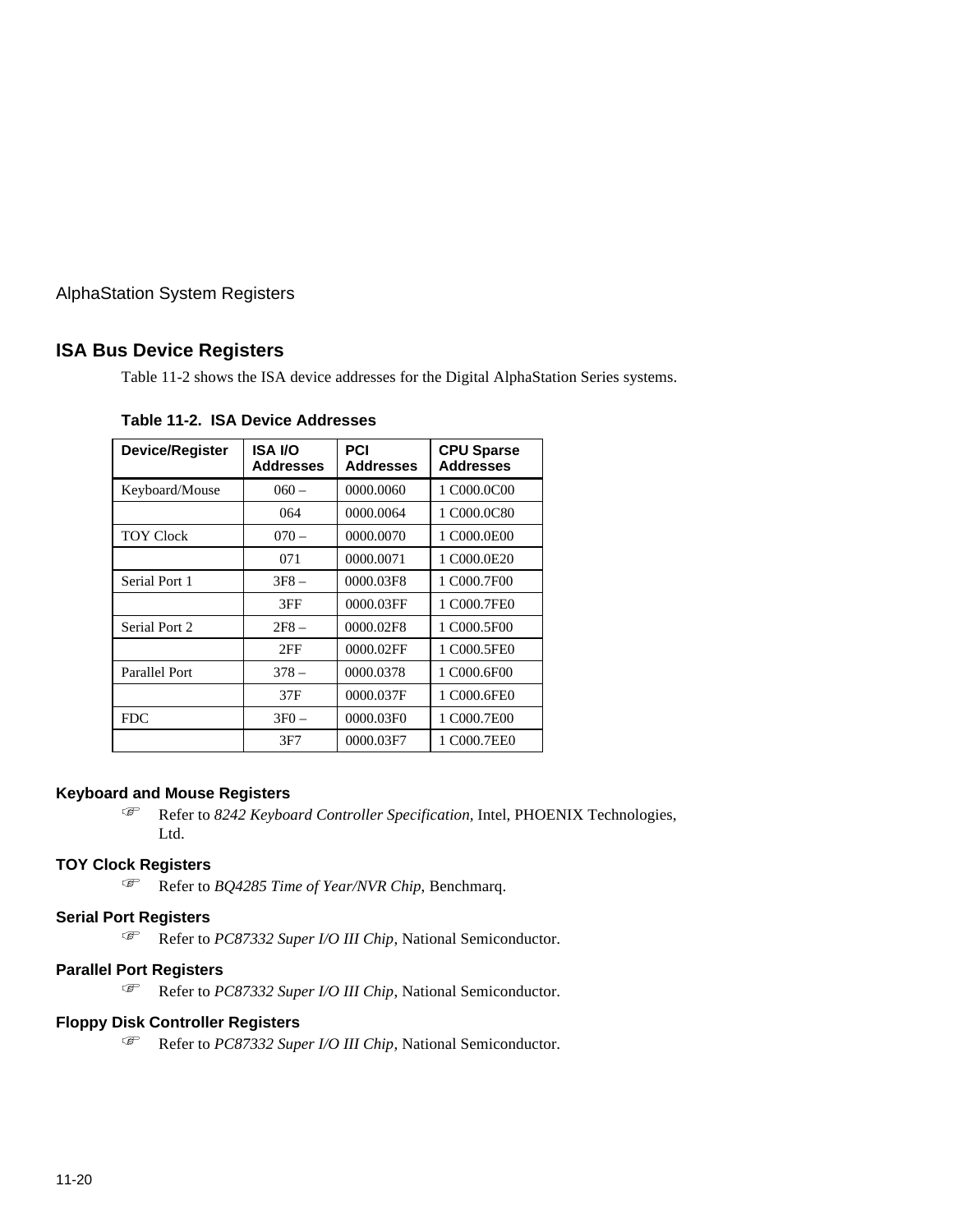#### **Sound Card Registers**

The ID and status register is read only.

#### **Audio ID and Status Register**

The registers allow access to the digital interface logic, the Analog Devices AD1848 CODEC, and the Yamaha YMF562 synthesizer. (See Table 11-3.) Notice that the synthesizer address is fixed and is unaffected by the I/O base address setting.

| <b>Address</b>  | <b>Register</b>                |
|-----------------|--------------------------------|
| I/O Base $+0$   | Command Register (W/O)         |
| $I/O$ Base + 1  | Reserved                       |
| $I/O$ Base $+2$ | Reserved                       |
| I/O Base $+3$   | ID and Status Register $(R/O)$ |
| $I/O$ Base $+4$ | AD1848                         |
| I/O Base $+5$   | AD1848                         |
| I/O Base $+6$   | AD1848                         |
| $I/O$ Base + 7  | AD1848                         |
| 388h            | YM562 synth                    |
| 389h            | YM562 synth                    |
| 38Ah            | YM562 synth                    |
| 38Bh            | YM562 synth                    |

**Table 11-3. Audio Register Offsets**

Notice that the Microsoft Sound System documents the ID and status register as follows, but the Digital AlphaStation 200 Series system sound card implements all DMA and interrupt channels. The ChannelAvail bit is zero when all DMA channels (0, 1, 3) and interrupt channels (7, 9, 10, 11) are available. When only DMA channels 1 or 3 and interrupts 7 or 9 are free for use, the ChannelAvail bit returns a one.

The IrqSense bit is a 1 when there is a pending interrupt. The version identifies the revision of the sound card hardware. The current value is 04h.

The command register is write only.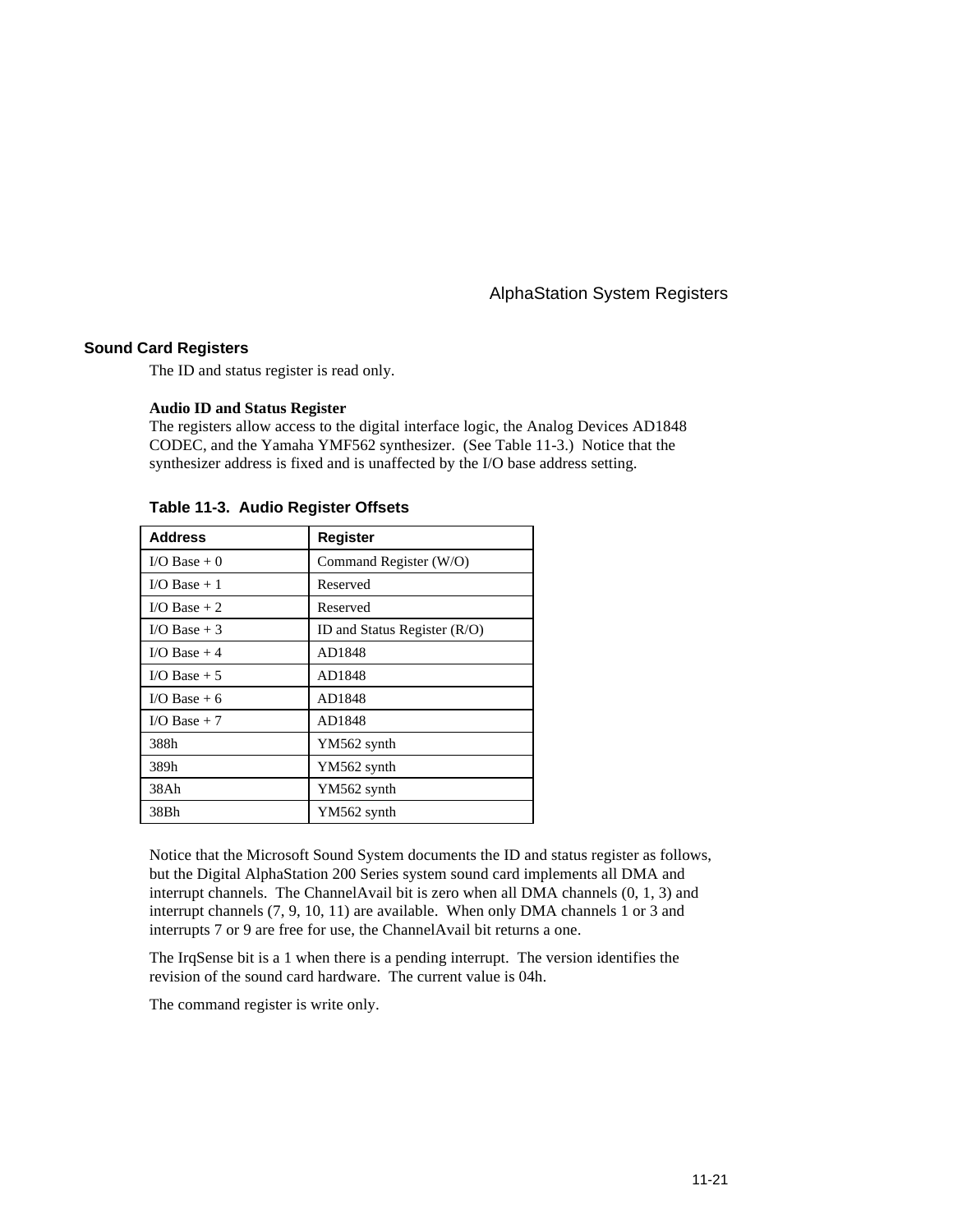#### **Audio Command Register**

|         |         |        | 03 02  |  |
|---------|---------|--------|--------|--|
| Resrved | IROSENS | IROSEL | DMASEL |  |

When IRQSENS is written to a "1," the status register returns the state of the selected interrupt channel in bit <6>. See Table 11-4.

**IRQSEL Interrupt** 000 Disabled 001 IRQ7 010 IRQ9 011 **IRQ10** 100 IRQ11 101 Reserved 110 Reserved 111 Reserved

**Table 11-4. Audio IRQ Selection**

Table 11-5 shows the channel selections for the Digital AlphaStation 200 Series system's audio DMA.

| <b>DMASEL</b> | <b>Play Channel</b> | <b>Capture Channel</b> |
|---------------|---------------------|------------------------|
| 000           | Disabled            | Disabled               |
| 001           | DMA <sub>0</sub>    | Disabled               |
| 010           | DMA <sub>1</sub>    | Disabled               |
| 011           | DMA <sub>3</sub>    | Disabled               |
| 100           | Disabled            | DMA <sub>0</sub>       |
| 101           | DMA <sub>0</sub>    | DMA <sub>0</sub>       |
| 110           | DMA <sub>1</sub>    | DMA <sub>1</sub>       |
| 111           | DMA <sub>3</sub>    | DMA <sub>1</sub>       |

#### **Table 11-5. AlphaStation 200 Series system Audio DMA Channel Selection**

#### **Audio ID and Status Register**

| Channel<br>Avai: | IrqSense | Version |  |
|------------------|----------|---------|--|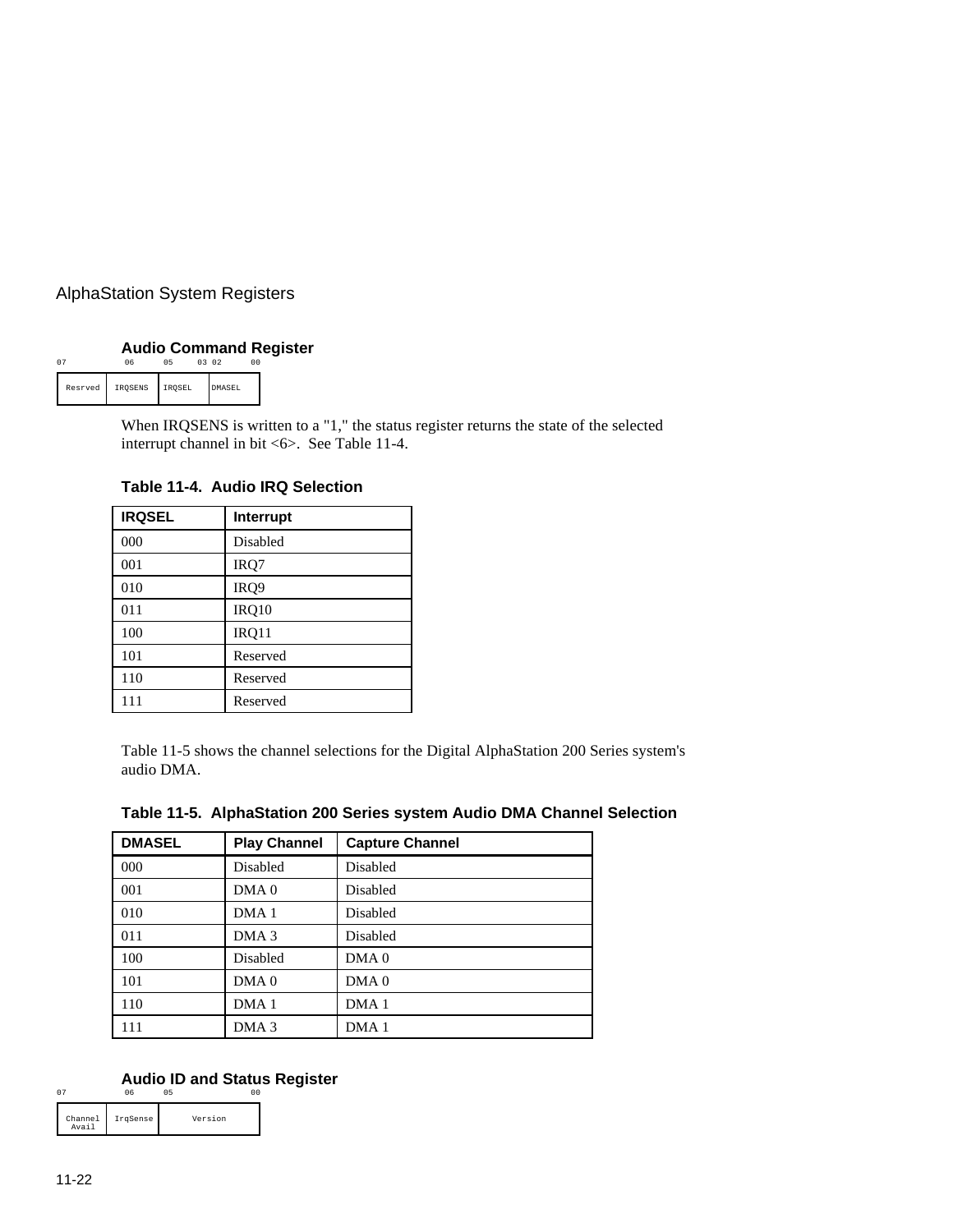# **Index**

# **2**

210710-AA chipset, 1-11 ARC

**B** AlphaStation 200 Series system table, 7-2 AlphaStation 400 Series system Bridge chip, 1-11 table, 7-2 Bridge registers and table, 7-2 Bridge registers expansion of the property of the property of the property of the property of the property of the property of the property of the property of the property of the p Accessing flashbus devices, 4-1 PCI, 3-7<br>Accessing TOV chin 4-5 table, 3-7 Accessing TOY chip, 4-5 AD <26:24>, 3-16 Buffer Address space DMA read, 1-15 physical, 3-2 DMA write, 1-15 I/O write, 1-15 figure, 3-2 Addresses memory read, 1-15<br>embedded ISA device memory write, 1-15 embedded ISA device table, 3-12 merge and I/O read, 1-15 Addressing Bus length, 2-6 sparse-space, 3-8 **C** AlphaStation 200 Series enclosure, 1-2 power supply, 7-2 Cables AlphaStation 200 Series system AlphaStation 200 Series system rear panel internal view, 10-14 table, 10-23 AlphaStation 200 series system AlphaStation 400 Series system rear view, 10-14 internal AlphaStation 400 Series table, 10-24 controls and indicators, 1-8 Cache/memory controller, 3-5 enclosure, 1-6 table, 3-5 rear panel CAck\_h lines, 9-3 view, 1-10 CD-ROM drive, 1-20 rear view, 1-10

AlphaStation 400 Series System power supply, 7-2 LED code values, 8-9 **A** ARC console, 2-12, 8-9 AUI (attachment unit interface), 10-6<br>AUI (attachment unit interface), 10-6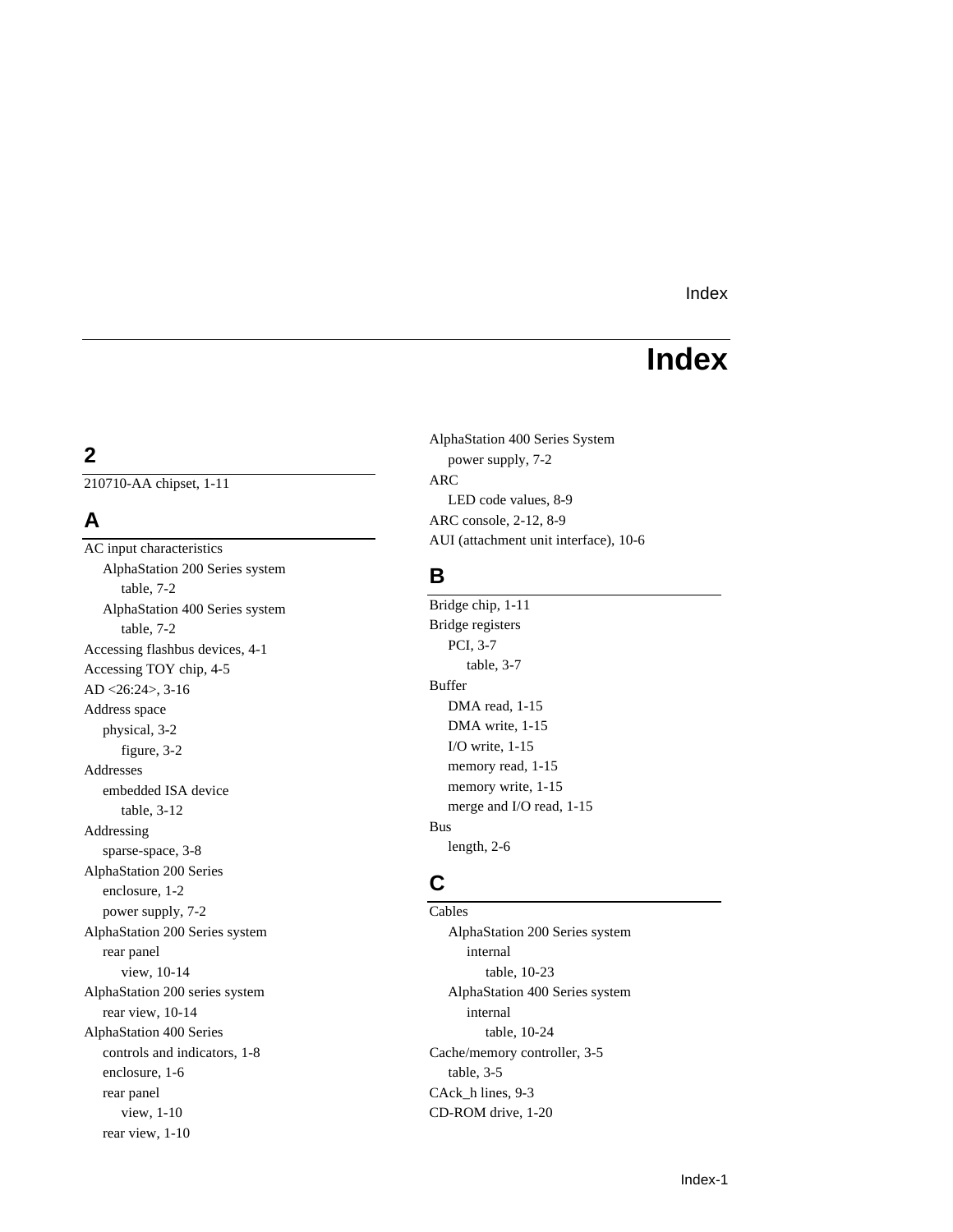Chip speaker TOY, 1-19 table, 10-2 Clock source jumper, 2-15 Console firmware, 2-8 Computer Control signal codes, 9-2 controls and indicators, 1-6 Controller figure, 1-6 Ethernet, 2-11 table, 1-6 keyboard and mouse, 1-19, 4-4 Configuration cycles, 2-9, 3-15 Controllers Configurations floppy disk memory, 2-1 table, 10-3 system, 2-1 Controls and indicators, 1-4 Connectors Core logic, 1-14, 11-11 AlphaStation 200 Series system, 10-1 cache and memory control, 1-14 sound card data path portion, 1-15 table, 10-23 PCI bridge, 1-15 AlphaStation 400 Series system PCI bridge chip, 1-18 external CPU, 1-13 figure, 10-15 clock, 1-13 table, 10-15, 10-18 DECchip 21064, 1-11 external LEDs, 1-6 figure, 10-14 periodic interrupt, 4-5 table, 10-14 secondary cache, 1-16 fan, 10-6 capacity, 1-16 FDC organization, 1-16 table, 10-8 CPU module, 2-19 front-panel, 10-4 serial diagnostic port table, 10-4 table, 10-9 front-panel lights and switches, 10-8 CSRs table, 10-8 PCI bus bridge, 11-15 ISA slot Cycle acknowledgment table, 10-12 table, 9-3 PCI slot pinouts Cycles table, 10-10 configuration, 2-9 riser card, 10-6 table, 10-6 **D** serial diagnostic port,  $10-1$  Data register,  $4-1$ <br>table.  $10-1$  figure  $4-1$ sound card, 10-3 table, 4-1<br>table, 10-7 table, 10-7 DFC chin 210

figure,  $4-1$ DECchip 21040, 1-18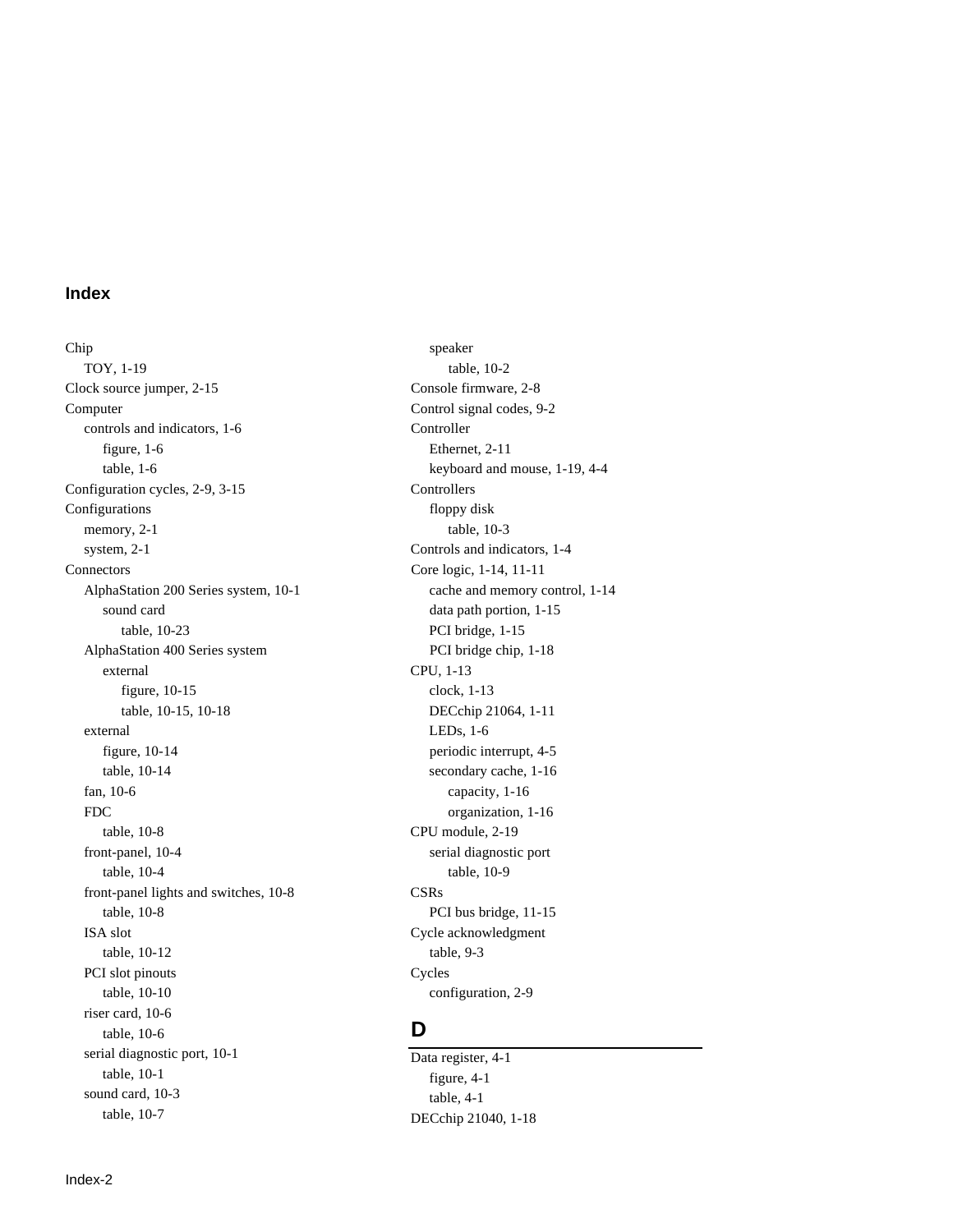DECchip 21064, 1-1 primary cache multiple DECchip 21071-AA, 1-1 table, 9-27 Devices uncorrectable memory external,  $2-6$  0x207 PCI, 2-9 table, 9-15 peripheral, 2-6 Error format, 9-10 Diagnostic LEDs, 1-17 table, 9-10 DMA Error messages channel assignments decoding, 9-1 figure, 5-2 Error registers, 9-9 error checking, 1-15 Errors write buffer, 1-16 DMA data parity DRAM memory, 1-14 table, 9-11 DROM, 1-17 I/O parity beep codes table, 9-12 code table, 9-4 leaving, 8-7 target abort loading, 8-6 table, 9-12 features, 8-5 timeout LED code values, 8-6 table, 9-11 DROM code Ethernet controller, 2-11 figure, 8-7 External devices, 2-6

Enclosure **F** AlphaStation 200 Series, 1-3 FDC (floppy disk controller, 2-4 Error Features Bcache multiple system, 1-1 table, 9-26 table, 1-2 correctable memory Firmware 0x206 components, 8-1 table, 9-14 console, 2-8 doct,  $\frac{1}{2}$  initialization, 8-2 Firmware components<br>table, 9-26 Firmware components<br>interface relationships primary cache fill ECC<br>table, 9-25 figure, 8-1

table, 8-7 machine check ID codes, 9-4 actions Ethernet identification SROM, 2-12 **E** adding, 2-7

AlphaStation 400 Series, 1-6 FDC (floppy disk controller), 1-20, 2-6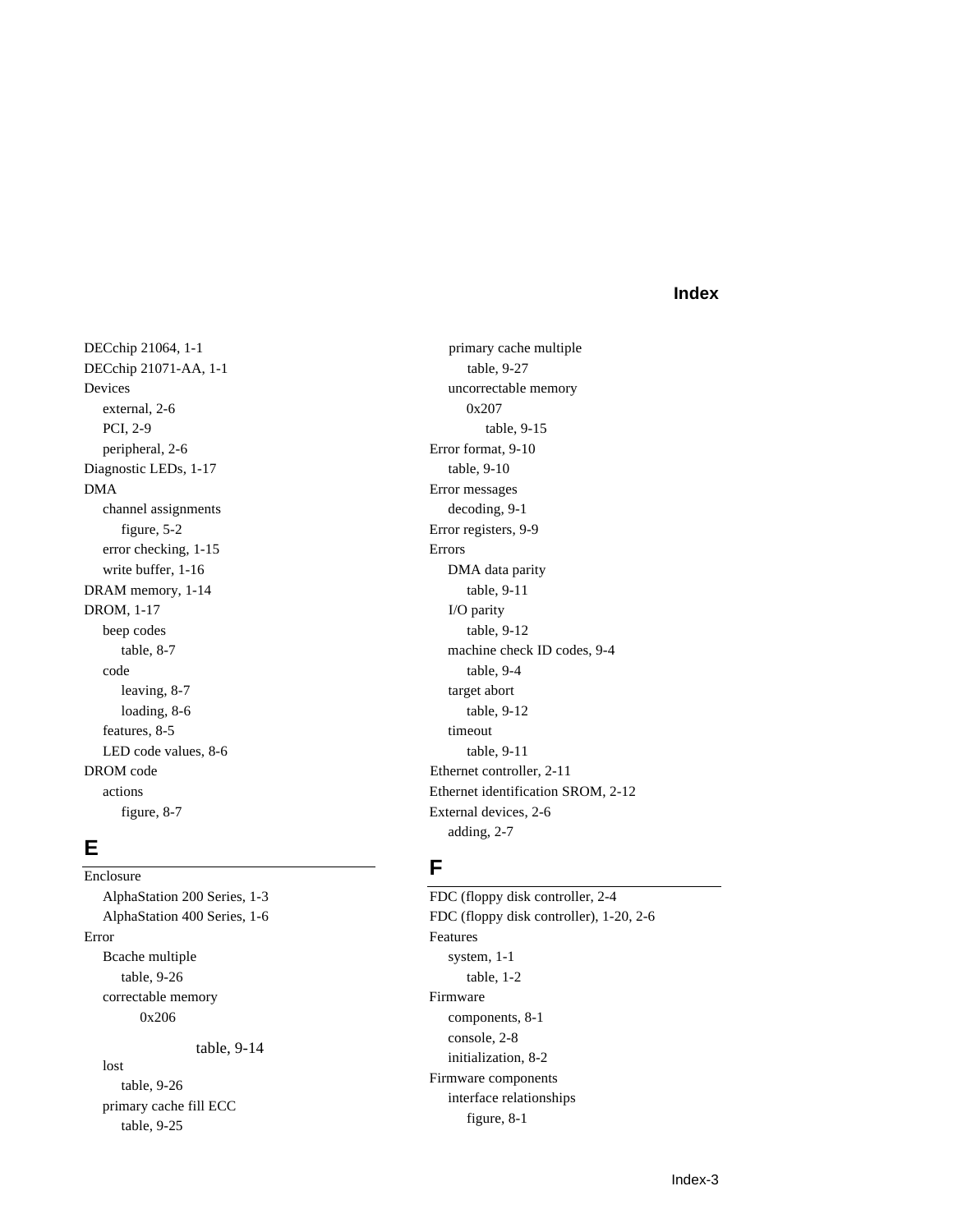Flashbus, 1-16 assignments Flashbus device table, 6-4 reading from, 4-4 Interval timer interrupt, 6-3 writing to, 4-3 ISA Flashbus devices bridge chip, 1-19 access procedure, 4-3 expansion, 2-12 accessing, 4-1 slots, 1-18 Flashbus offsets ISA bus, 1-19 FlashROM memory, 1-17 ISA device addresses FlashROM write enable jumper, 2-15 embedded Floppy eject button, 1-8 table, 3-12

### **G**

Final button, 1-8 command table, 8-12 HAXR1 <31<br>
27>, 3-16<br>
ISACFG command syntax<br>
EXRNP examples, 8-14

I/O, 1-18 Jumper<br>
I/O controllers, 1-11<br>
I/O read and units restrictions 4.6 TCE, 1-20  $I$ CE,  $I$ -20  $I$ CE,  $I$ -20  $I$ UE,  $I$ -20  $I$ IDSEL bit, 2-10<br>Independent 2.1<br>AlphaStation 200 Series system AlphaStation 200 Series system<br>
Index register, 4-1 **AlphaStation 200 Series system**<br>
Index register, 4-1 figure, 4-1 figure, 2-14<br>
figure, 2-14 table, 2-14<br>Indicators and controls, 1-4, 1-8<br>Sound card Sound card<br>
Interrupt handling, 6-2<br>
Interrupt inputs, 6-4 table, 6-2<br>
table, 6-2 AlphaStation 400 Series system<br>
Interrupt lines, 6-4 CPU module<br>
Interrupt system<br>
Interrupts, 6-1 table, 2-19<br>
Interrupts, 6-1

table, 4-3 ISA configuration (ISACFG) utility, 8-12 ISA DMA channel, 5-1 ISA options Graphics, 2-1 adding, 8-14 table, 2-13, 8-14 **H** ISACFG, 8-12 table, 8-12 HALTREQ signal, 6-3 command syntax, 8-12 HAXR1 <31 examples, 8-14 HAXR2 register, 3-8 ISACFG utility, 8-12

# **<sup>I</sup> <sup>J</sup>**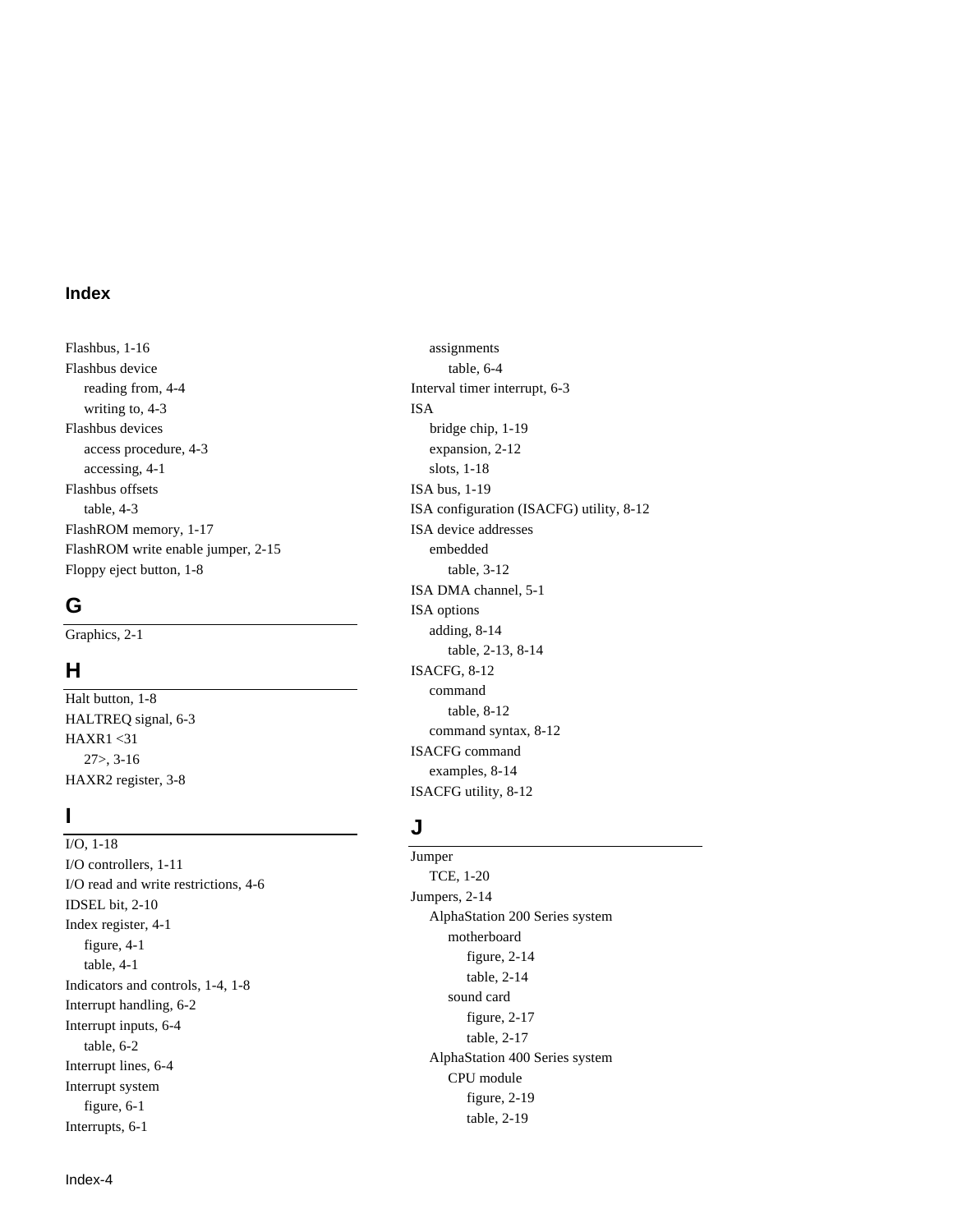motherboard table, 9-18 figure, 2-18 0x80 table, 2-18 Bcache tag parity error clock source, 2-15 table, 9-19 flashROM write enable, 2-15 0x82 functions, 2-14 Bcache tag control parity error halt request, 2-15 table, 9-20 motherboard,  $2-18$  0x84 SCSI termination sensing, 2-16 hard error sound card, 2-17 table, 9-21

# **K**

Keyboard and mouse controller, 4-4 table, 9-21

Machine check code soft error  $0x205$  $0x205$  table, 9-23  $\text{table}, 9-14$  0x8E done, 9-14<br>0x208 bugcheck hivalid page table lookup table, 9-23  $\text{table}, 9-15$  0x90 0x209 OS bugcheck memory error table, 9-24 table, 9-16 0x20A 0x20A primary cache data fill error Bcache tag address parity error table, 9-24 table, 9-17 0x20B Primary cache data fill error<br>Bcache tag control table, 9-17<br>table, 9-17<br>Machine sharp and a control table, 9-17  $\frac{1}{2}$  Machine check codes, 9-11 Machine check codes, 9-11 Machine check codes, 9-11 20C<br>
Main memory, 1-16<br>
flashbus, 1-16<br>
flashbus, 1-16 table, 9-18 0x20D I/O bus error

0x86 correctable ECC 0x88 **L** noncorrectable ECC LEDs table, 9-22 diagnostic, 1-17 0x8A<br>unknown error **M** table, 9-22 0x8C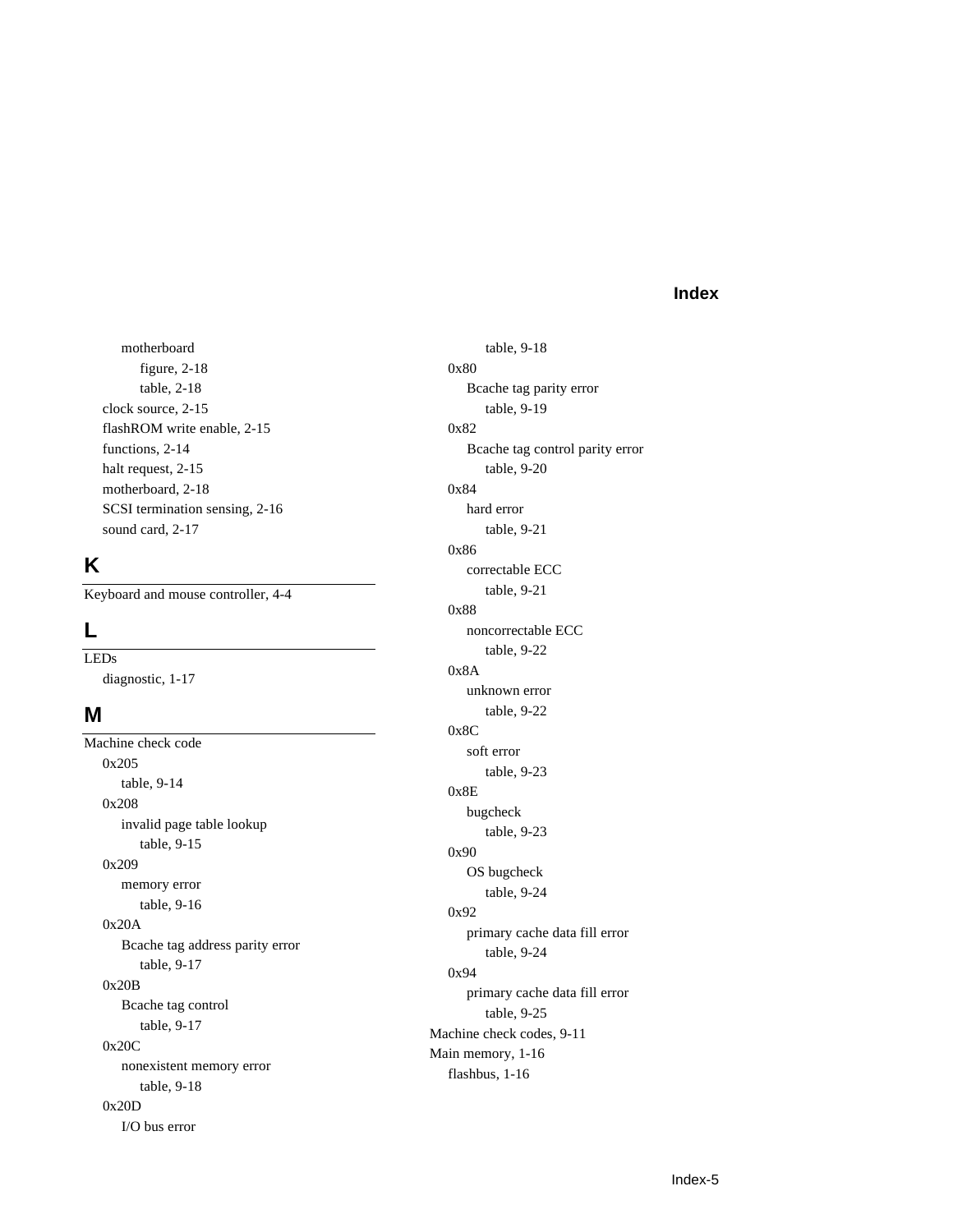Mass storage bays, 2-3 table, 2-10 figure, 2-3 PCI bridge table, 2-3 features, 1-15 MAU (media adapter unit), 1-19, 2-11, 10-6 PCI bus Memory access to, 3-1 cacheable, 3-3 PCI configuration figure, 3-3 figure, 2-10 flashROM, 1-17 PCI configuration cycle main, 1-16 table, 3-15 noncacheable, 3-4 PCI cReq cycle figure, 3-4 table, 9-3 first 2 GBytes, 3-4 PCI cycle codes first two GBytes table, 9-2 table, 3-4 PCI dense memory space size, 3-3 accessing, 3-19 Memory configurations, 2-1 figure, 3-19 Memory space PCI devices, 2-9 PCI sparse PCI expansion tasks figure, 3-16 table, 2-8 Memory system, 1-16 PCI IDSEL assignments, 2-9 Motherboard PCI INTACK cycle, 6-3 jumpers, 2-18 PCI interrupt assignments LEDs, 1-3 table, 6-5

NMI (nonmaskable interrupt), 6-3 table, 9-4 NVR, 4-3 PCI sparse NVRAM, 1-17 selection

PALcode figure, 3-11 PCI sparse memory<br>error handling, 9-9 **FCI** sparse memory<br>parallel port connector, 1-6, 1-10, 10-15, 10-17 **FCI**, 1-15, 1-18 table, 3-16 PCI sparse memory space<br>bridge registers, 3-7<br>table, 3-7<br>PCI/ISA<br>PCI/ISA expansion, 2-8 PCI/ISA slots, 1-18 slots, 1-18 PCI ADassignments

**N** PCI interrupts, 6-5<br>PCI IO commands table, 3-10 **P** PCI sparse address space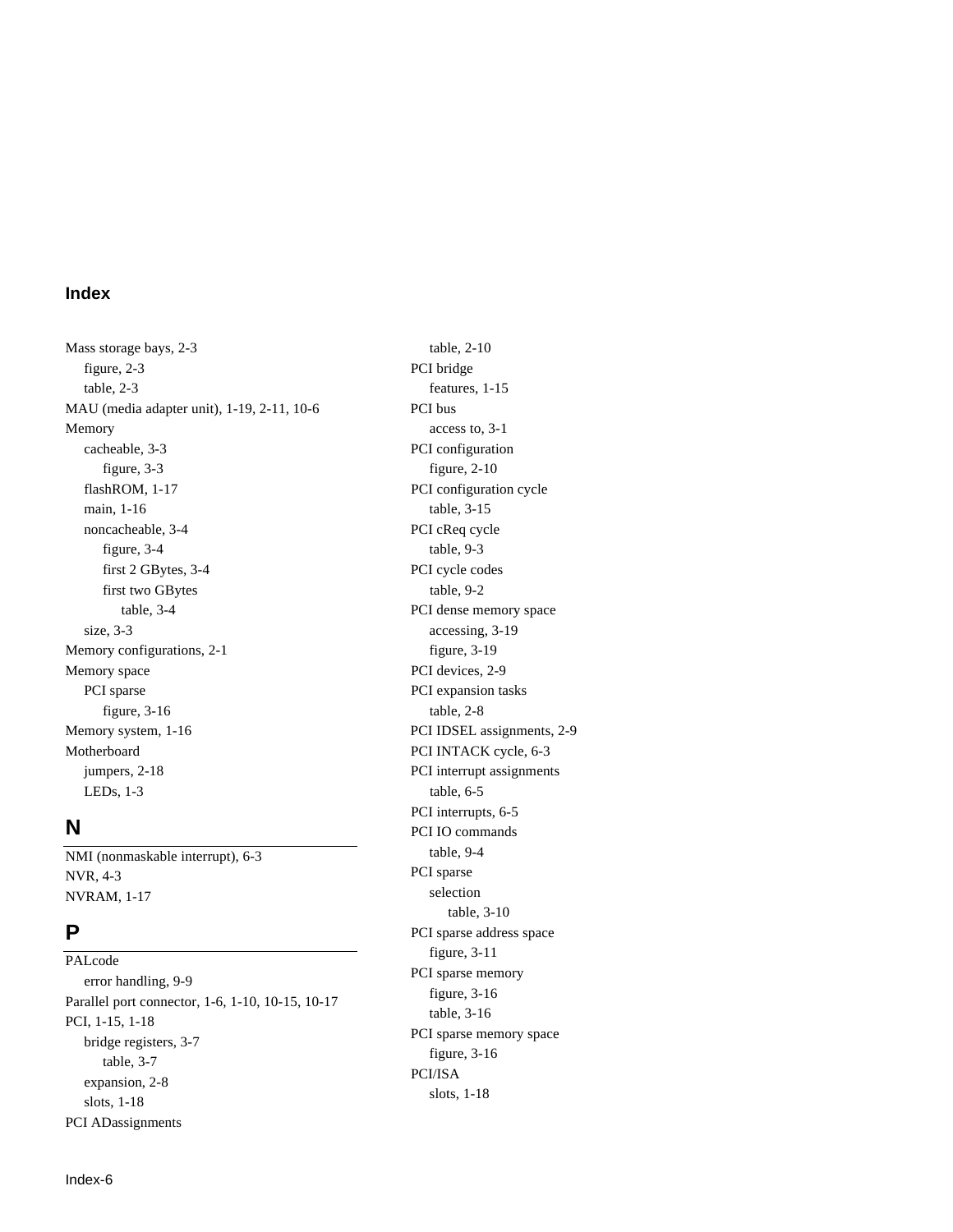Peripheral devices, 1-11 bus interface unit address, 11-10 Pinouts bus interface unit control, 11-9 COM1/2 bus interface unit status, 11-10 table, 10-20 C\_STAT, 11-9 connector, 10-21 cache status, 11-9 keyboard connector CC, 11-8 table, 10-22 CC\_CTL, 11-9 mouse connector clear serial line interrupt, 11-3 table, 10-22 CPU, 11-2 parallel port cycle counter, 11-8 table, 10-19 cycle counter control, 11-9 POK<sub>H</sub>, 7-1 data cache status, 11-9 Power data translation buffer ASM, 11-7 AlphaStation 400 Series system, 7-2 temporary, 11-7 Power supply timing data translation buffer ZAP, 11-7 figure, 7-1 DC\_STAT, 11-9

DTBASM, 11-7<br>DTBASM, 11-7<br>DTBIS, 11-7 DTBIS, 11-7 Register  $\text{DTBZAP}, 11-7$ <br>  $\text{HAXR2}, 3-8$ <br>  $\text{ST\_CL\_P}, 11.2$ <br>  $\text{error}, 9-9$ SL\_CLR, 11-3 Registers<br>
Abex central 11.8<br>
Abex central 11.8<br>
Abex central 11.8 Abox control, 11-8 BAC\_ADDR, 11-4<br>EXC\_SUM, 11-4 ALT\_MODE, 11-8<br>elemete precessor mede, 11.8<br>exception summary, 11-4 alternate processor mode, 11-8 alternate processor mode, 11-8 alternate processor mode, 11-8 alternative exception summary, 11-4 and  $\Delta$  ST intervalse 11.6 AST interrupt enable, 11-6 fill address, 11-10 ASTER, 11-6 fill syndrome, 11-10 ASTRR, 11-5 asynchronous trap request, 11-5<br>FILL\_SYNDROME, 11-10<br>FILL\_SYNDROME, 11-10 backup cache tag, 11-11 flush instruction cache, 11-7<br>BC\_TAG, 11-11 BIU\_CTL, 11-9 FLUSH\_IC\_ASM, 11-8<br>BIU\_STAT, 11-10 FLUSH\_IC\_ASM, 11-8

switch, 1-4, 1-8 data translation buffer invalidate single, 11-7 Power supply data translation buffer page table entry, 11-7 AlphaStation 200 Series system, 7-2 data translation buffer page table entry diagnostic control and status, 11-15 **R** DTB\_PTE, 11-7 Rear panel DTB\_PTE\_TEMP, 11-7 Flush instruction cache ASM, 11-8<br>FLUSH\_IC, 11-7<br>BIU\_CTL 11.0 hardware interrupt enable, 11-5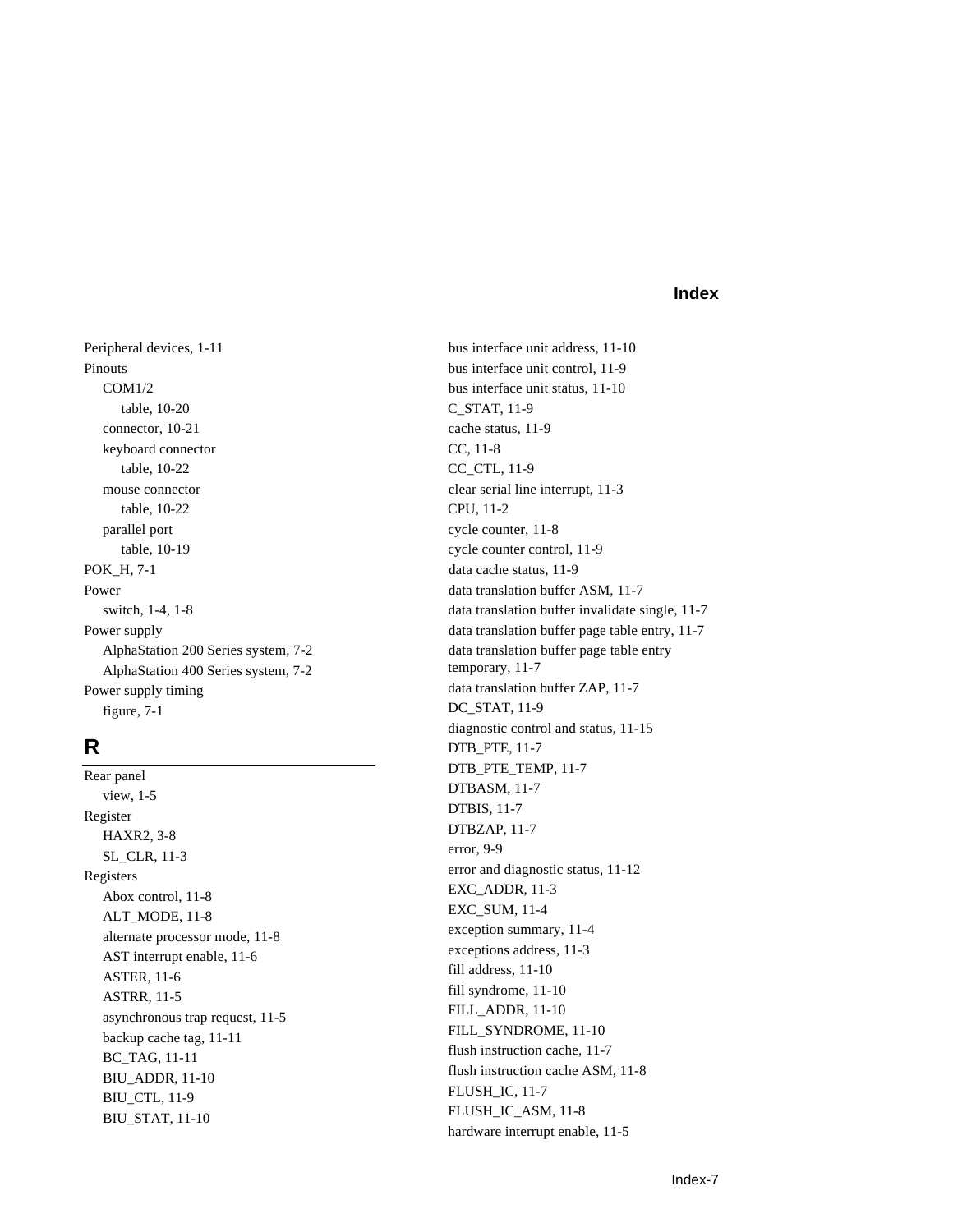hardware interrupt request, 11-4 virtual address, 11-7 HIER, 11-5 Reset button, 1-8 HIRR, 11-4 Riser card, 1-18, 2-11 ICCSR, 11-2 ROM interface, 1-17 instruction cache, 11-2 instruction translation buffer ASM, 11-3 **S** instruction translation buffer page table entry, 11-2 instruction translation buffer page table entry<br>temporary, 11-3 connector pinouts table, 10-20<br>
instruction translation buffer ZAP, 11-3<br>
ITB\_PTE\_TEMP, 11-3<br>
ITBASM, 11-3<br>
ITBZAP, 11-3<br>
ITBZAP, 11-3<br>
SCSI bus connector<br>
ITBZAP, 11-3<br>
SCSI bus connector machine check logout<br>table, 9-6 factor internal, 10-5<br>SCSI IDs memory management control and status, 11-7<br>
MM\_CSR, 11-7<br>
PAL base address, 11-4<br>
PAL\_BASE, 11-4<br>
PCI base, 11-16<br>
PCI error address, 11-15<br>
PCI error address, 11-15<br>
PCI error address, 11-15<br>
PCI error address, 11-15<br>
PCI serial line transmit, 11-6<br>
SIER, 11-6<br>
SIER, 11-5<br>
SL\_RCV, 11-3<br>
SL\_XMIT, 11-6<br>
SL\_XMIT, 11-6<br>
SCL\_XMIT, 11-6<br>
SCL\_XMIT, 11-6<br>
SCL\_XMIT, 11-6<br>
SCL\_XMIT, 11-6<br>
SCL\_XMIT, 11-6<br>
SCOM card, 1-3, 1-20<br>
Connections, 1-20<br>
conne translated base, 11-16 LED code values, 8-10<br>
translation buffer control, 11-6 LED code values, 8-10<br>
translation buffer tag, 11-2 features, 8-10<br>
VA, 11-7

Scatter/gather mapping, 1-15 SCSI, 1-18